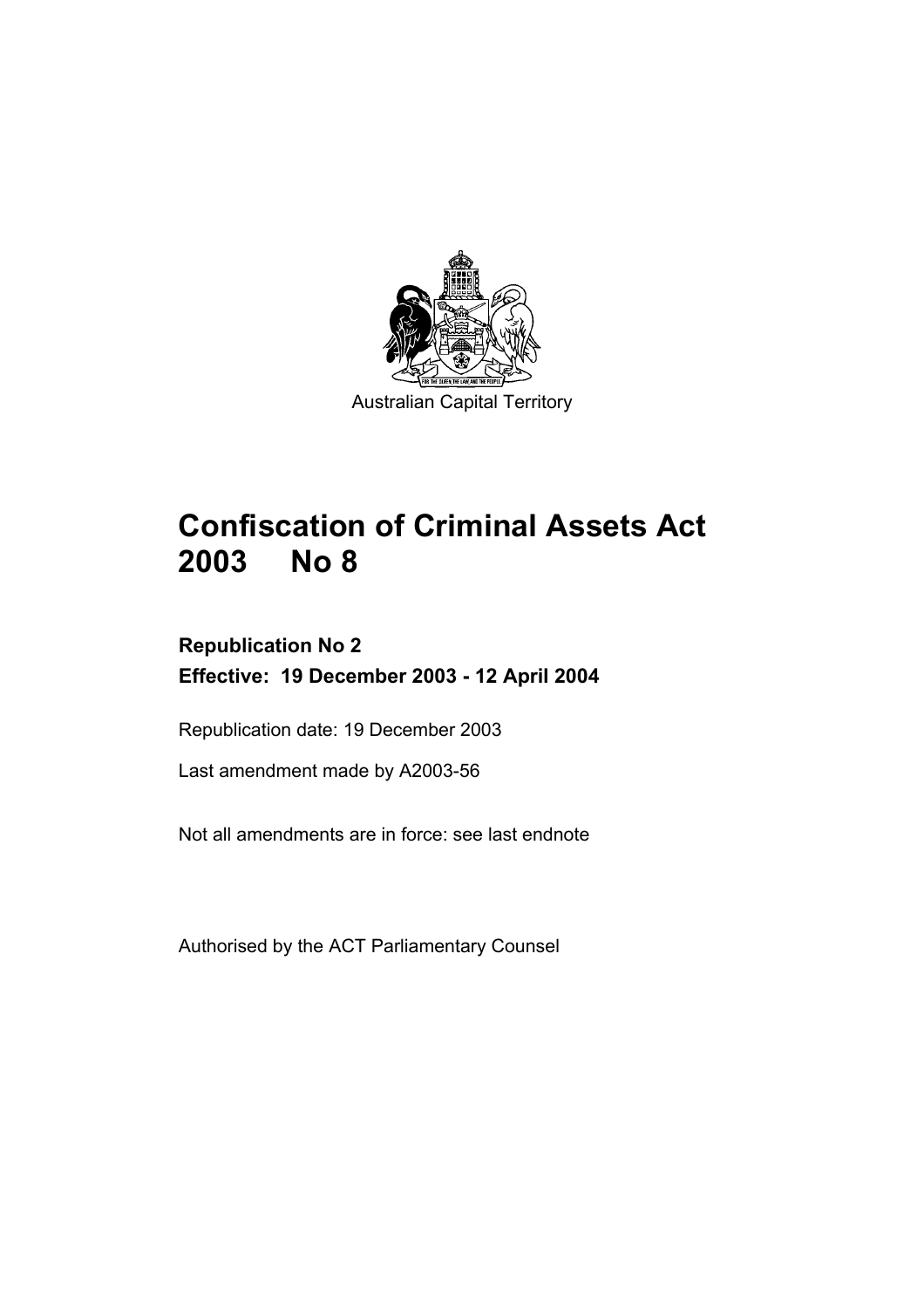# **About this republication**

#### **The republished law**

This is a republication of the *Confiscation of Criminal Assets Act 2003* (including any amendment made under the *Legislation Act 2001*, part 11.3 (Editorial changes)) as in force on 19 December 2003*.* It also includes any amendment, repeal or expiry affecting the republished law to 19 December 2003.

The legislation history and amendment history of the republished law are set out in endnotes 3 and 4.

#### **Kinds of republications**

The Parliamentary Counsel's Office prepares 2 kinds of republications of ACT laws (see the ACT legislation register at www.legislation.act.gov.au):

- authorised republications to which the *Legislation Act 2001* applies
- unauthorised republications.

The status of this republication appears on the bottom of each page.

#### **Editorial changes**

The *Legislation Act 2001*, part 11.3 authorises the Parliamentary Counsel to make editorial amendments and other changes of a formal nature when preparing a law for republication. Editorial changes do not change the effect of the law, but have effect as if they had been made by an Act commencing on the republication date (see *Legislation Act 2001*, s 115 and s 117). The changes are made if the Parliamentary Counsel considers they are desirable to bring the law into line, or more closely into line, with current legislative drafting practice.

This republication does not include amendments made under part 11.3 (see endnote 1).

#### **Uncommenced provisions and amendments**

If a provision of the republished law has not commenced or is affected by an uncommenced amendment, the symbol  $|\mathbf{U}|$  appears immediately before the provision heading. The text of the uncommenced provision or amendment appears only in the last endnote.

#### **Modifications**

If a provision of the republished law is affected by a current modification, the symbol  $\mathbf{M}$ appears immediately before the provision heading. The text of the modifying provision appears in the endnotes. For the legal status of modifications, see *Legislation Act 2001*, section 95.

#### **Penalties**

The value of a penalty unit for an offence against this republished law at the republication date is—

- (a) if the person charged is an individual—\$100; or
- (b) if the person charged is a corporation—\$500.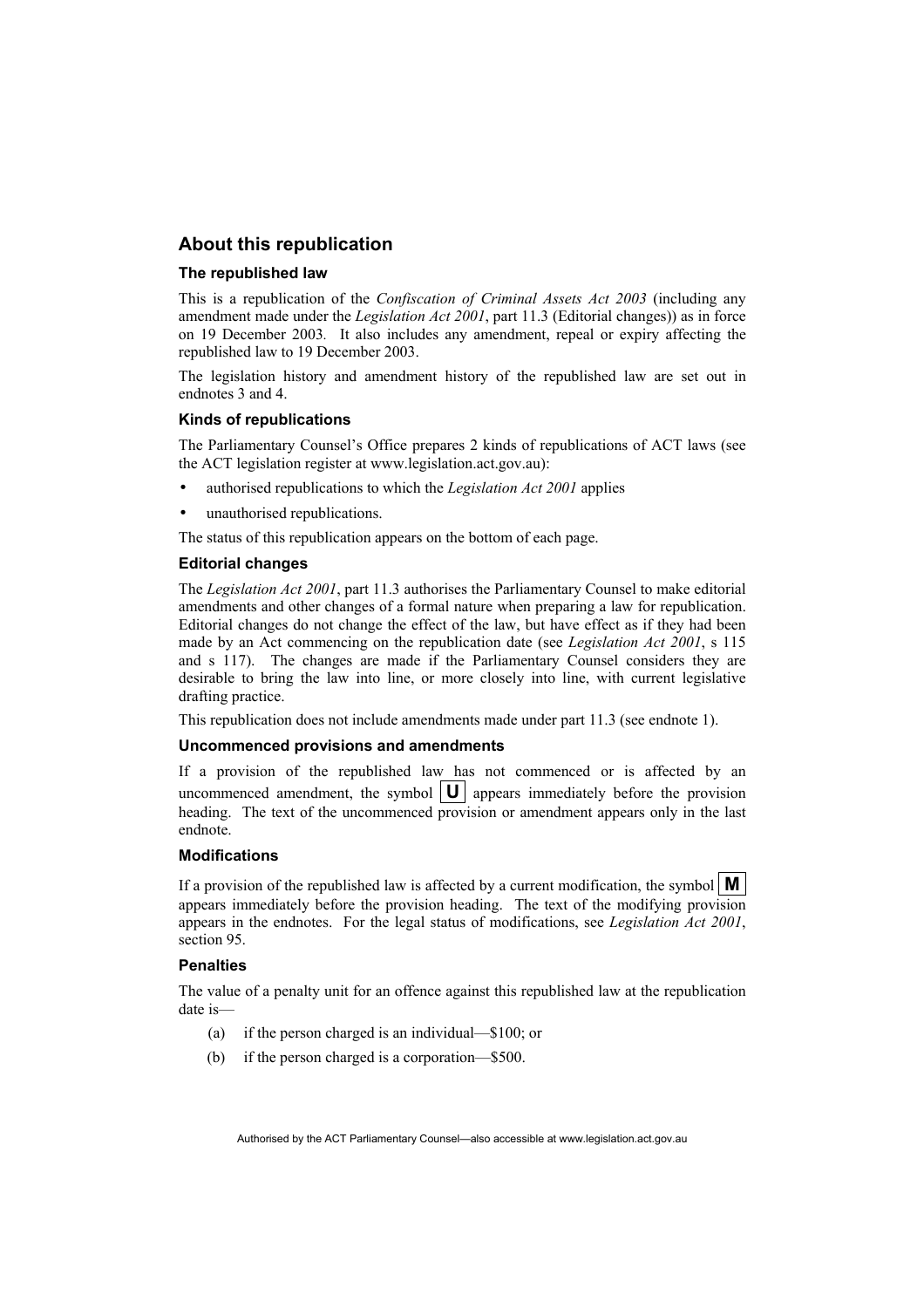

# **Confiscation of Criminal Assets Act 2003**

# **Contents**

|                |                                                       | Page       |
|----------------|-------------------------------------------------------|------------|
| Part 1         | <b>Preliminary</b>                                    |            |
| 1              | Name of Act                                           | 2          |
| 3              | Purposes of Act                                       | 2          |
| 4              | Application of Act to property and dealings           | 3          |
| 5              | Application of Act to offences                        | 3          |
| 6              | Dictionary                                            | 3          |
|                | <b>Notes</b>                                          | 3          |
| 8              | Offences against Act—application of Criminal Code etc | 4          |
| Part 2         | General overview of confiscation scheme               |            |
| 9              | General overview                                      | 5          |
| R <sub>2</sub> | Confiscation of Criminal Assets Act 2003              | contents 1 |
| 19/12/03       | Effective: 19/12/03-12/04/04                          |            |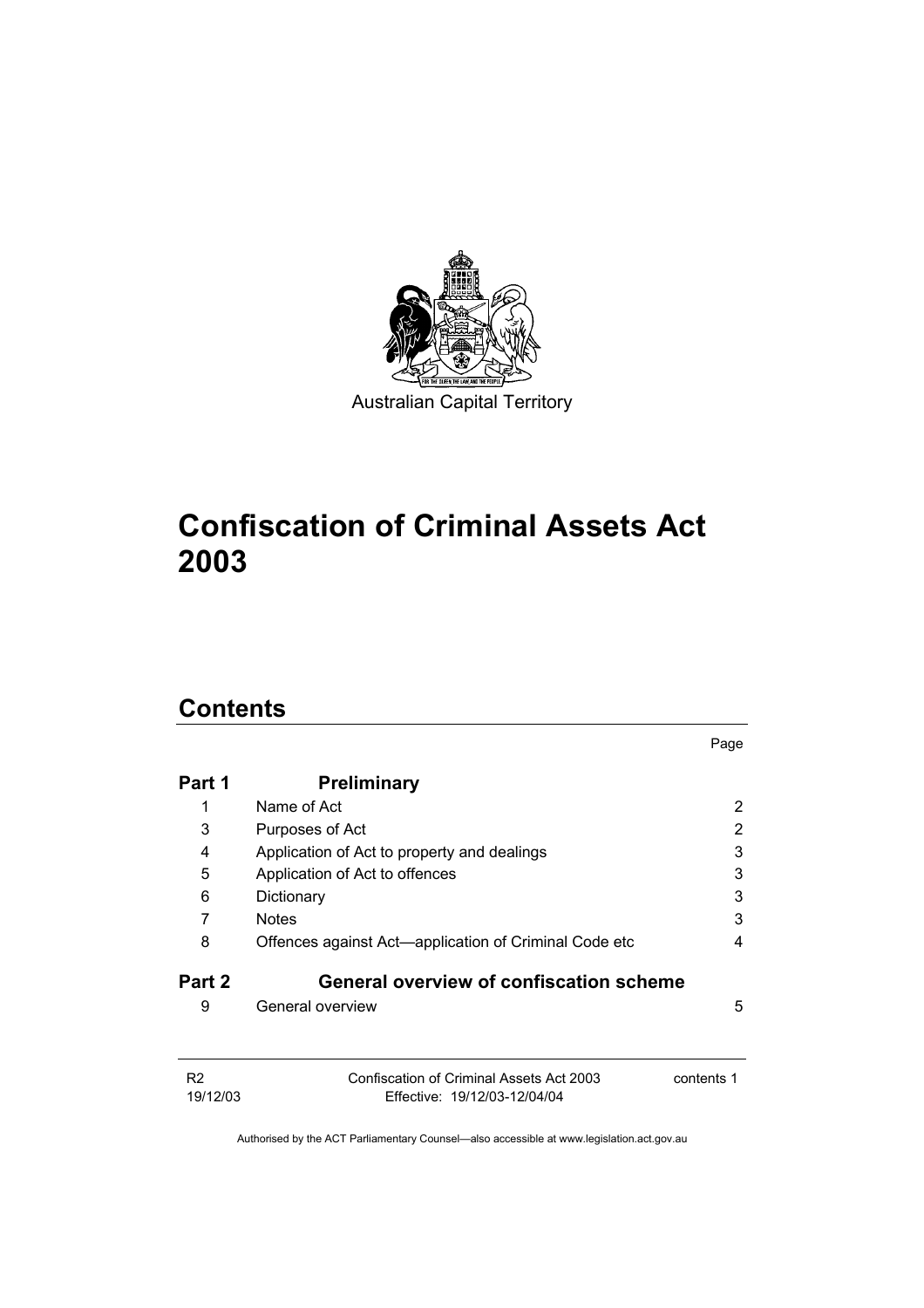## Contents

|                     |                                                                                        | Page           |
|---------------------|----------------------------------------------------------------------------------------|----------------|
| Part 3              | Key concepts                                                                           |                |
| 10                  | What is tainted property                                                               | 7              |
| 11                  | What is unclaimed tainted property                                                     | 9              |
| 12                  | Meaning of derived                                                                     | 10             |
| 13                  | Meaning of offence and of particular kinds of offences                                 | 11             |
| 14                  | Meaning of effective control of property                                               | 12             |
| 15                  | Meaning of convicted and quashed                                                       | 13             |
| 16                  | When does someone abscond                                                              | 14             |
| 17                  | When is someone <i>cleared</i> of an offence                                           | 15             |
| 18                  | When a proceeding is <i>finalised</i>                                                  | 16             |
| Part 4              | <b>Restraint of property</b>                                                           |                |
| <b>Division 4.1</b> | <b>General</b>                                                                         |                |
| 19                  | Meaning of restraining order                                                           | 18             |
| 20                  | Meaning of artistic profits restraining order                                          | 18             |
| 21                  | Meaning of unclaimed tainted property restraining order                                | 18             |
| 22                  | Restraining orders-purposes                                                            | 19             |
| 23                  | Contravening restraining orders                                                        | 19             |
| 24                  | Setting aside dealings with restrained property                                        | 20             |
| <b>Division 4.2</b> | <b>Making restraining orders</b>                                                       |                |
| 25                  | Restraining orders over unclaimed tainted property—application                         | 21             |
| 26                  | Restraining orders over other property-application                                     | 21             |
| 27                  | Restraining orders—time for making certain applications                                | 23             |
| 28                  | Restraining orders over unclaimed tainted property-affidavit<br>supporting application | 24             |
| 29                  | Restraining orders over other property-affidavit supporting                            |                |
|                     | application                                                                            | 25             |
| 30                  | Restraining orders over unclaimed tainted property-making                              | 27             |
| 31                  | Restraining orders over other property-making                                          | 28             |
| 32                  | Making of restraining orders-specific serious offence not<br>required etc              | 29             |
| 33                  | Restraining orders-contents                                                            | 30             |
| 34                  | Restraining orders-notice of making                                                    | 32             |
| 35                  | Restraining order proceedings—restrictions on disclosure                               | 33             |
| contents 2          | <b>Confiscation of Criminal Assets Act 2003</b>                                        | R <sub>2</sub> |
|                     | Effective: 19/12/03-12/04/04                                                           | 19/12/03       |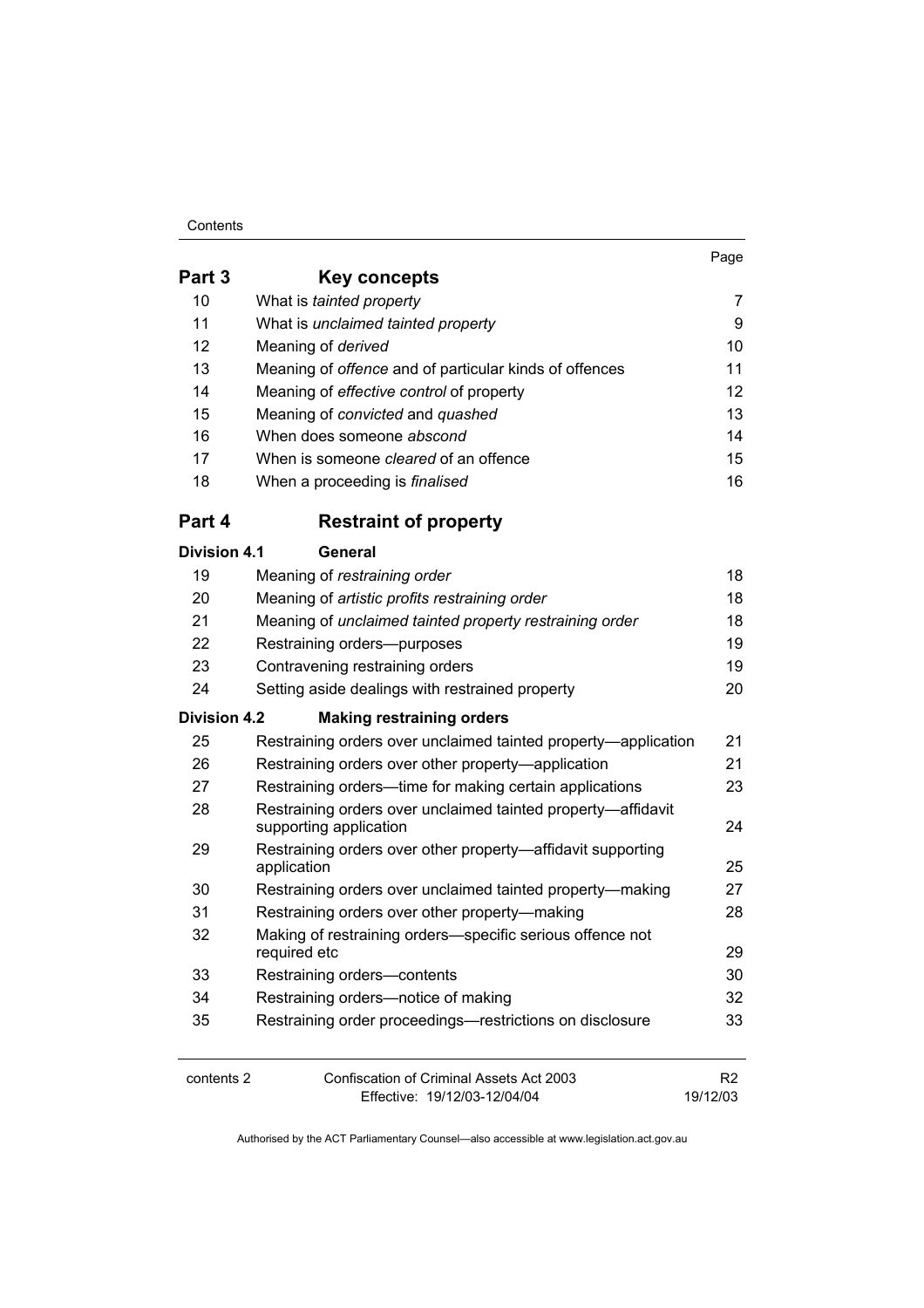|                            |                                                                                     | Contents   |
|----------------------------|-------------------------------------------------------------------------------------|------------|
|                            |                                                                                     | Page       |
| 36                         | Restraining orders-disclosure offences                                              | 34         |
| 37                         | Payment of living and business expenses from restrained<br>property                 | 37         |
| 38                         | Payment of certain legal expenses from restrained property                          | 38         |
| 39                         | Additional orders about restraining orders and restrained<br>property               | 39         |
| 40                         | Contravention of additional orders under s 39                                       | 41         |
| <b>Division 4.3</b>        | Duration of restraining orders                                                      |            |
| 41                         | Meaning of forfeiture or penalty application for div 4.3                            | 42         |
| 42                         | Restraining orders generally not time limited                                       | 42         |
| 43                         | Revocation or variation of restraining orders made without<br>notice of application | 42         |
| 44                         | Revocation or variation of restraining orders if security or<br>undertakings given  | 43         |
| 45                         | When restraining order over particular property ends                                | 44         |
| 46                         | When unclaimed tainted property restraining order ends                              | 45         |
| 47                         | When restraining order ends-ordinary indictable offences                            | 45         |
| 48                         | When restraining order ends-serious offences                                        | 49         |
| 49                         | Extension of time for restraining orders                                            | 51         |
| <b>Division 4.4</b>        | <b>Restraining orders-other matters</b>                                             |            |
| 50                         | Restraining orders—registration in statutory property registers                     | 53         |
| 51                         | Execution against restrained property                                               | 54         |
| Part 5                     | <b>Forfeiture of property</b>                                                       |            |
| <b>Division 5.1</b>        | <b>Conviction forfeiture orders</b>                                                 |            |
| 52                         | Meaning of conviction forfeiture order                                              | 55         |
| 53                         | Conviction forfeiture orders-application                                            | 55         |
| 54                         | Conviction forfeiture orders-making                                                 | 55         |
| 55                         | Conviction forfeiture orders—forfeiture                                             | 56         |
| 56                         | When conviction forfeiture order ends                                               | 56         |
| <b>Division 5.2</b>        | Automatic forfeiture-conviction for serious<br>offences                             |            |
| 57                         | Unclaimed tainted property restraining orders-<br>non-application of div 5.2        | 57         |
| R <sub>2</sub><br>19/12/03 | Confiscation of Criminal Assets Act 2003<br>Effective: 19/12/03-12/04/04            | contents 3 |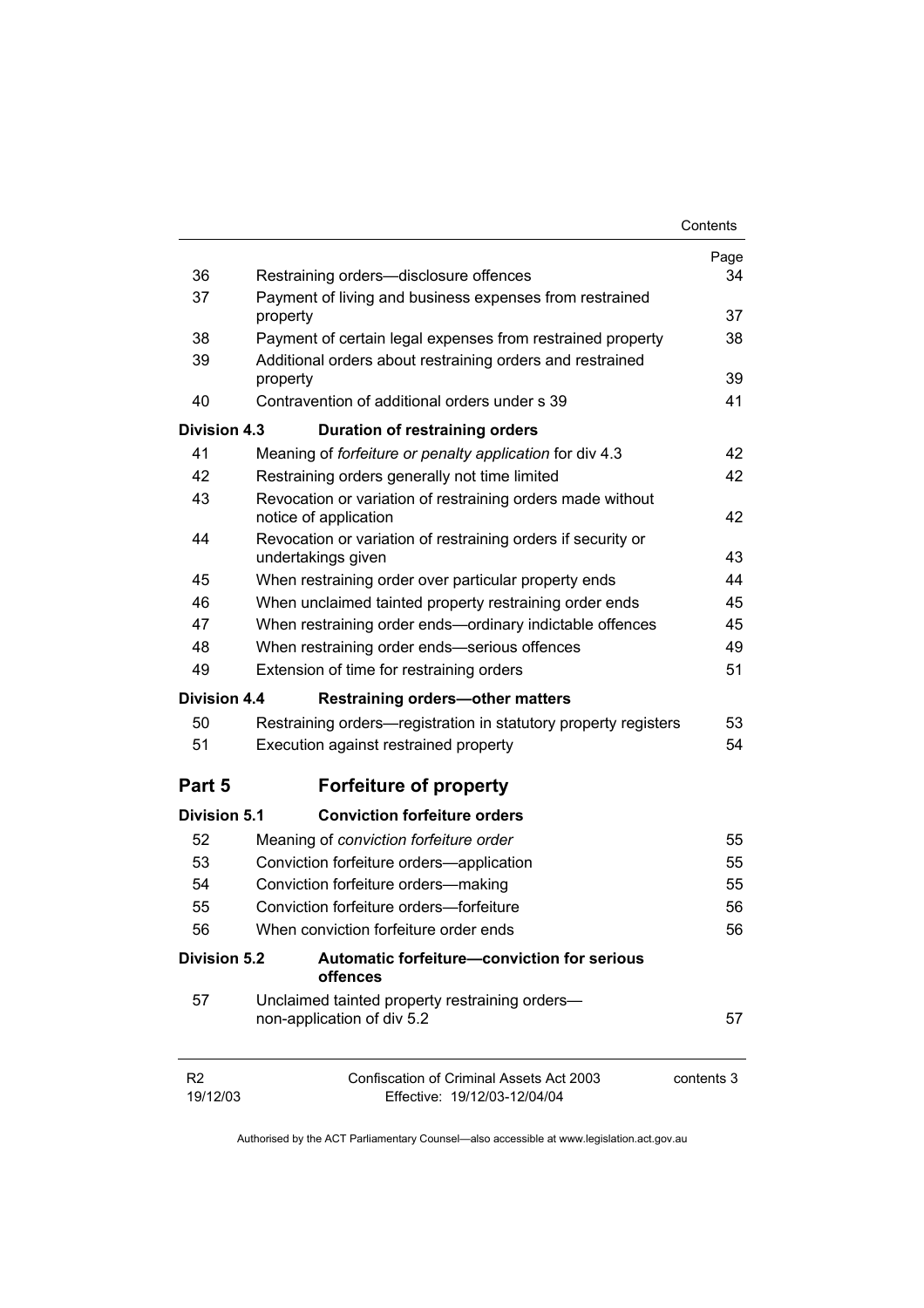|                     |                                                                                   | Page |
|---------------------|-----------------------------------------------------------------------------------|------|
| 58                  | Automatic forfeiture of restrained property on conviction for<br>serious offences | 57   |
| 59                  | Automatic forfeiture-court order declaring property<br>automatically forfeited    | 58   |
| 60                  | Automatic forfeiture-court orders                                                 | 59   |
| 61                  | When automatic forfeiture under div 5.2 ends                                      | 60   |
| Division 5.3        | Automatic forfeiture-unclaimed tainted property                                   |      |
| 62                  | Forfeiture of unclaimed tainted property                                          | 60   |
| 63                  | When automatic forfeiture under div 5.3 ends                                      | 61   |
| <b>Division 5.4</b> | <b>Civil forfeiture orders</b>                                                    |      |
| 64                  | Artistic profits and unclaimed tainted property-<br>non-application of div 5.4    | 61   |
| 65                  | Meaning of civil forfeiture order                                                 | 62   |
| 66                  | Civil forfeiture orders-application                                               | 62   |
| 67                  | Civil forfeiture orders-making                                                    | 62   |
| 68                  | Civil forfeiture orders—forfeiture                                                | 64   |
| 69                  | Civil forfeiture order proceedings—restrictions on disclosure                     | 65   |
| 70                  | Civil forfeiture orders—disclosure offences                                       | 66   |
| 71                  | When civil forfeiture order ends                                                  | 68   |
| Part 6              | <b>Exclusion of property</b>                                                      |      |
| Division 6.1        | General                                                                           |      |
| 72                  | Meaning of exclusion order                                                        | 70   |
| 73                  | When property is subject to forfeiture                                            | 70   |
| 74                  | Effect of exclusion order                                                         | 71   |
| <b>Division 6.2</b> | <b>Making exclusion orders</b>                                                    |      |
| 75                  | Exclusion orders-application                                                      | 71   |

| . . | LAGROPH ORGEO application                               | $\mathbf{1}$ |
|-----|---------------------------------------------------------|--------------|
| 76  | Making of exclusion orders—ordinary indictable offences | 72           |
| 77  | Making of exclusion orders—serious offences             | 74           |
| 78  | Making of exclusion orders—unclaimed tainted property   | 76           |
|     |                                                         |              |

| contents 4 | Confiscation of Criminal Assets Act 2003 | R <sub>2</sub> |
|------------|------------------------------------------|----------------|
|            | Effective: 19/12/03-12/04/04             | 19/12/03       |

R2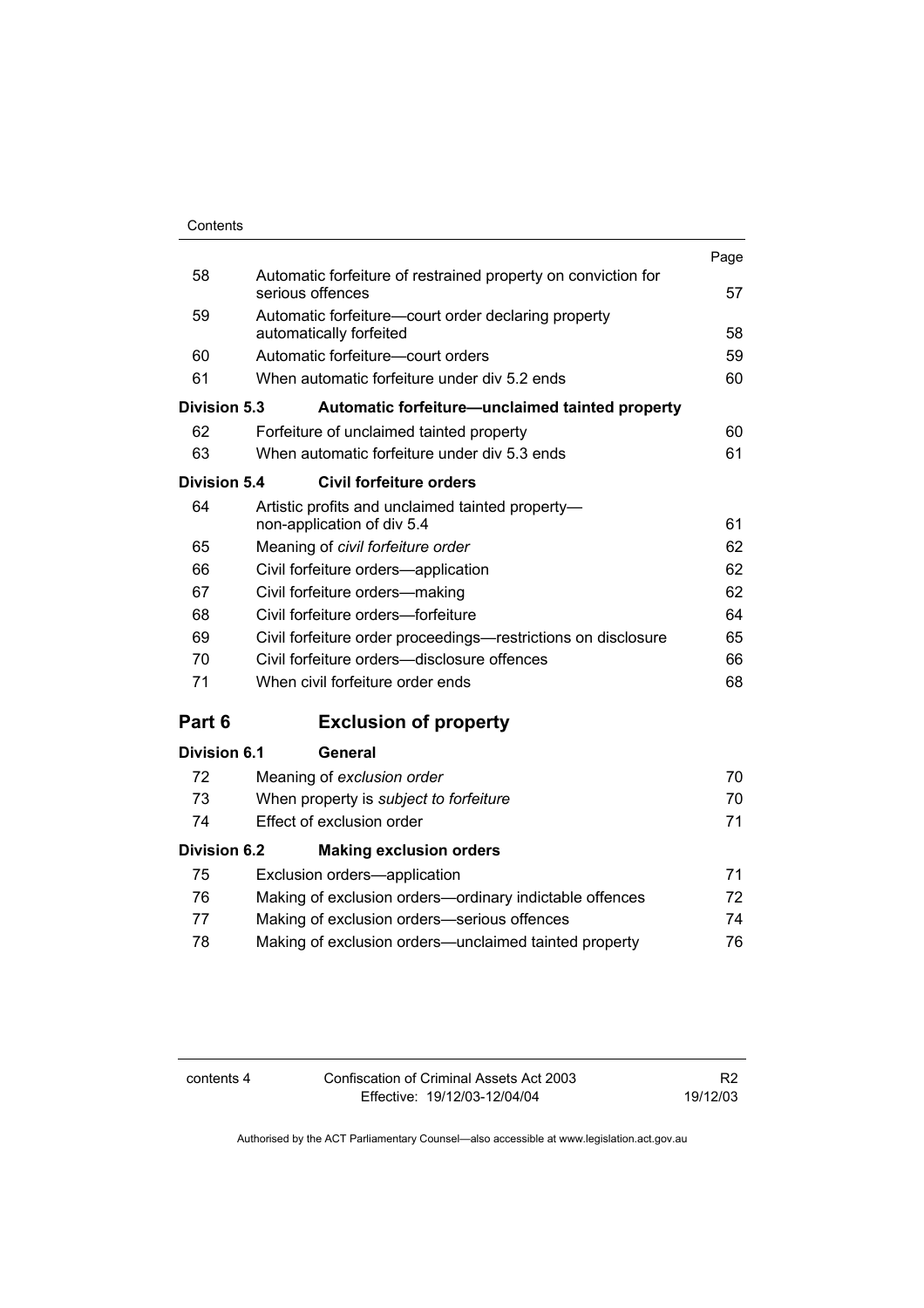|                            |                                                                           | Contents   |
|----------------------------|---------------------------------------------------------------------------|------------|
|                            |                                                                           | Page       |
| Part 7                     | <b>Penalty orders</b>                                                     |            |
| <b>Division 7.1</b>        | <b>Benefits</b>                                                           |            |
| 79                         | Meaning of commission of serious offence for pt 7                         | 77         |
| 80                         | Meaning of benefits derived by an offender                                | 77         |
| 81                         | Meaning of artistic profits                                               | 78         |
| <b>Division 7.2</b>        | <b>Making penalty orders</b>                                              |            |
| 82                         | Meaning of penalty order                                                  | 80         |
| 83                         | Penalty orders-application                                                | 80         |
| 84                         | Penalty orders-offenders convicted of ordinary indictable                 |            |
|                            | offences                                                                  | 80         |
| 85                         | Penalty orders-commission of serious offences                             | 81         |
| 86                         | Penalty orders-amount of penalty                                          | 83         |
| 87                         | Penalty orders-contents                                                   | 84         |
| 88                         | Penalty orders—enforceable as judgment debt                               | 84         |
| 89                         | Penalty orders-variation for reassessed value of benefits                 | 85         |
| <b>Division 7.3</b>        | <b>Value of benefits</b>                                                  |            |
| 90                         | Meaning of narcotic substance and property for div 7.3                    | 85         |
| 91                         | Presumed value of benefits-ordinary indictable offence                    | 86         |
| 92                         | Presumed value of benefits-serious offence                                | 87         |
| 93                         | Value of benefits-relevant matters                                        | 89         |
| <b>Division 7.4</b>        | <b>Satisfaction of penalty order</b>                                      |            |
| 94                         | Creation of penalty charge over restrained property                       | 90         |
| 95                         | When penalty charge over property ends                                    | 91         |
| 96                         | Power to satisfy penalty order                                            | 92         |
| 97                         | Public trustee to repay any amount surplus to satisfying penalty<br>order | 93         |
| <b>Division 7.5</b>        | <b>End of penalty orders</b>                                              |            |
| 98                         | When penalty order ends                                                   | 94         |
| Part 8                     | <b>Restrained property</b>                                                |            |
| <b>Division 8.1</b>        | Management of restrained property by public<br>trustee                    |            |
| 99                         | Application of div 8.1                                                    | 95         |
| R <sub>2</sub><br>19/12/03 | Confiscation of Criminal Assets Act 2003<br>Effective: 19/12/03-12/04/04  | contents 5 |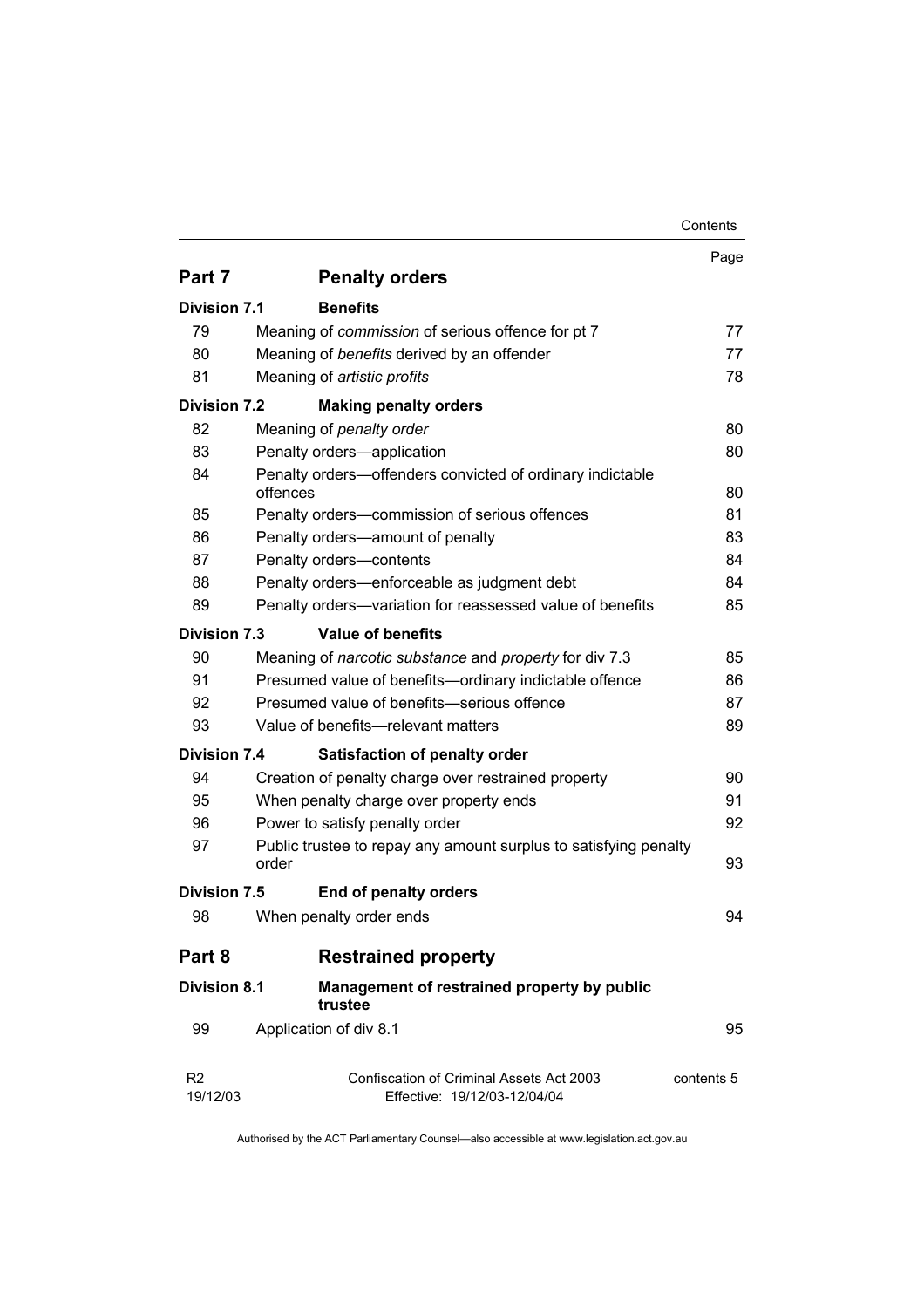| Contents |
|----------|
|----------|

|                     |                                                                                         | Page                       |
|---------------------|-----------------------------------------------------------------------------------------|----------------------------|
| 100                 | Powers of public trustee to preserve restrained property etc                            | 95                         |
| 101                 | Sale, modification or destruction of property by public trustee                         | 96                         |
| 102                 | Notice of sale, modification or destruction of restrained property<br>by public trustee | 97                         |
| 103                 | Emergency modification or destruction of restrained property                            | 98                         |
| 104                 | Notice details to be included in public trustee's report                                | 98                         |
| 105                 | Order to stop sale, modification or destruction of restrained<br>property               | 99                         |
| <b>Division 8.2</b> | Joint ownership of restrained property                                                  |                            |
| 106                 | Effect of death on joint ownership                                                      | 100                        |
| Part 9              | <b>Forfeited property</b>                                                               |                            |
| Division 9.1        | Preliminary                                                                             |                            |
| 107                 | Meaning of interested person in pt 9                                                    | 102                        |
| 108                 | Forfeited property--powers of public trustee                                            | 102                        |
| <b>Division 9.2</b> | Vesting and disposal of forfeited property                                              |                            |
| 109                 | Vesting of forfeited property-general rule                                              | 103                        |
| 110                 | Vesting of registrable property on forfeiture                                           | 103                        |
| 111                 | Disposal of forfeited property                                                          | 105                        |
| Division 9.3        | Improperly obtained registered property interests                                       |                            |
| 112                 | Application of div 9.3 to registered property interests                                 | 106                        |
| 113                 | Discharge of prior registered property interests given for                              |                            |
|                     | improper purposes                                                                       | 106                        |
| <b>Division 9.4</b> | Sale of jointly owned forfeited property                                                |                            |
| 114                 | Application of div 9.4 to jointly owned property                                        | 107                        |
| 115                 | Inconsistency with Trustee Act or Conveyancing Act                                      | 107                        |
| 116                 | Order for sale of jointly owned property                                                | 108                        |
| 117                 | Trust for sale of property                                                              | 109                        |
| 118                 | Effect of trust for sale on joint ownership                                             | 109                        |
| 119                 | Distribution of proceeds of sale of property                                            | 109                        |
| 120                 | Variation of court order for sale                                                       | 110                        |
| <b>Division 9.5</b> | Forfeited property-return or compensation                                               |                            |
| 121                 | Meaning of return or compensation order                                                 | 110                        |
| contents 6          | Confiscation of Criminal Assets Act 2003<br>Effective: 19/12/03-12/04/04                | R <sub>2</sub><br>19/12/03 |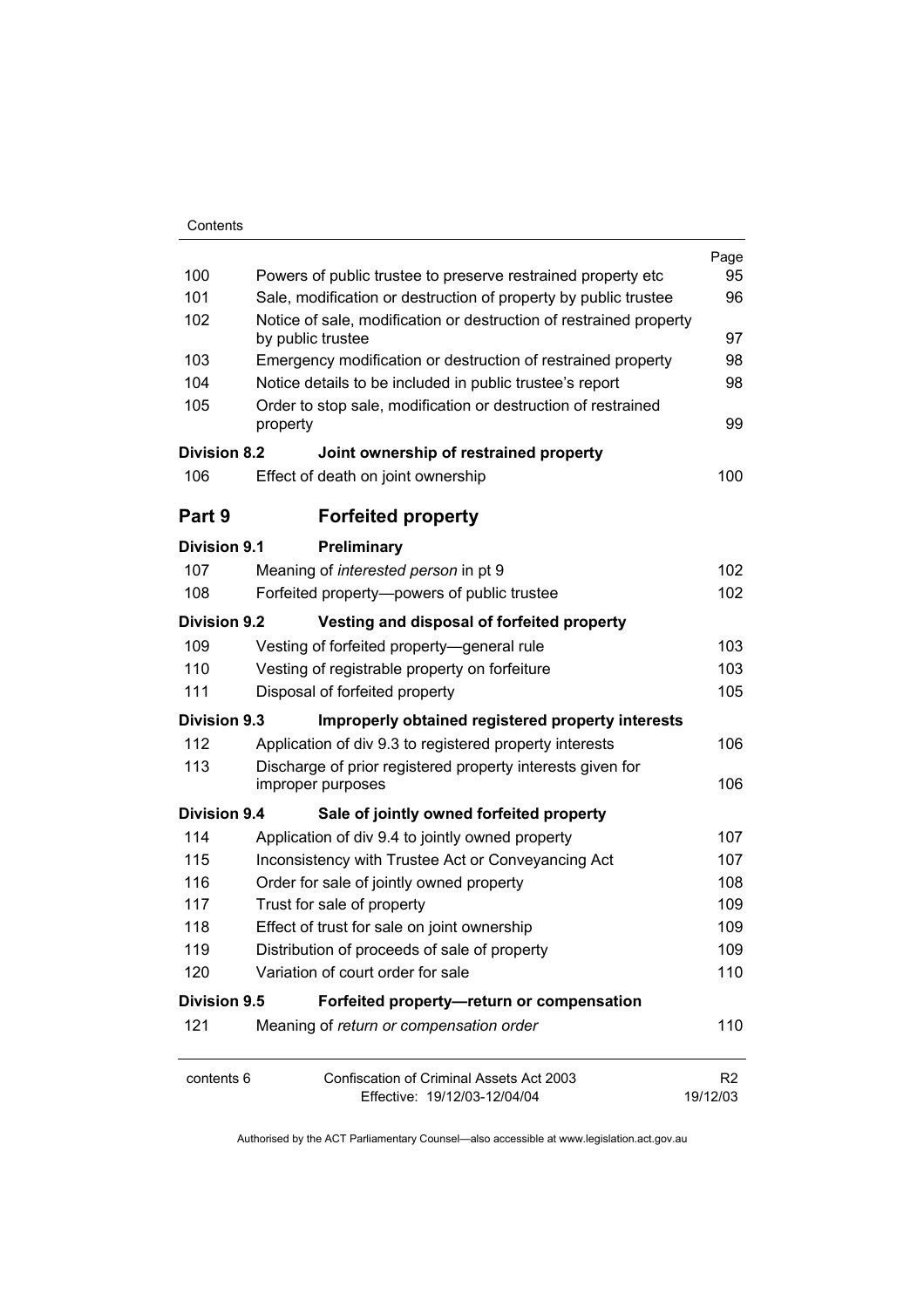|                      |                                                                                  | Contents   |
|----------------------|----------------------------------------------------------------------------------|------------|
|                      |                                                                                  | Page       |
| 122                  | Return or compensation orders-application                                        | 111        |
| 123                  | Return or compensation orders-making                                             | 111        |
| <b>Division 9.6</b>  | Forfeited property-buyback of interest                                           |            |
| 124                  | Meaning of buyback order                                                         | 112        |
| 125                  | Buyback orders-application                                                       | 112        |
| 126                  | Buyback orders-making                                                            | 113        |
| 127                  | Buyback orders-buying interest in property                                       | 114        |
| Part 10              | <b>Confiscated assets trust fund</b>                                             |            |
| 128                  | Definitions for pt 10                                                            | 115        |
| 129                  | Meaning of equitable sharing program                                             | 115        |
| 130                  | Establishment of trust fund                                                      | 116        |
| 131                  | Payments into trust fund                                                         | 116        |
| 132                  | Purposes of trust fund                                                           | 117        |
| 133                  | Payments from trust fund                                                         | 118        |
| 134                  | Distribution of surplus funds                                                    | 118        |
| 135                  | Review of reserved and distributable funds by public trustee                     | 119        |
| Part 11              | Interstate orders                                                                |            |
| 136                  | Meaning of authenticated for pt 11                                               | 120        |
| 137                  | Interstate restraining and forfeiture orders etc-registration                    | 120        |
| 138                  | Interstate restraining and forfeiture orders etc-interim<br>registration         | 121        |
| 139                  | Interstate restraining and forfeiture orders etc-effect of<br>registration       | 122        |
| 140                  | Interstate restraining and forfeiture orders etc-ending of<br>registration       | 122        |
| 141                  | Interstate restraining and forfeiture orders etc-cancellation of<br>registration | 123        |
| 142                  | Creation of interstate penalty charges                                           | 123        |
| 143                  | Interstate penalty charges—effect of creation                                    | 124        |
| Part 12              | <b>Information gathering</b>                                                     |            |
| <b>Division 12.1</b> | <b>Inquiry notices</b>                                                           |            |
| 144                  | Meaning of inquiry notice                                                        | 125        |
| R <sub>2</sub>       | Confiscation of Criminal Assets Act 2003                                         | contents 7 |

19/12/03

Authorised by the ACT Parliamentary Counsel—also accessible at www.legislation.act.gov.au

Effective: 19/12/03-12/04/04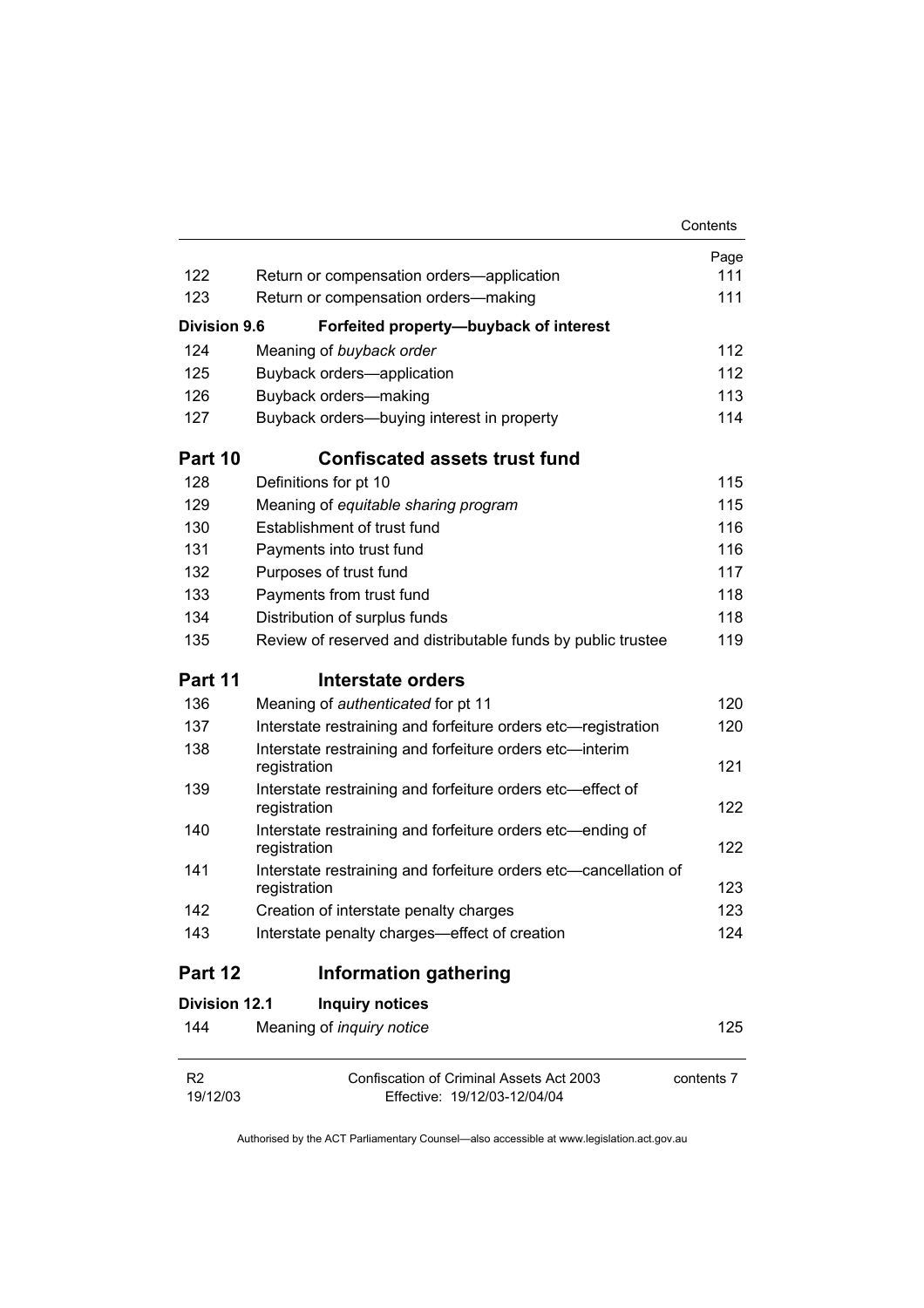| 145                  |                                                                            | Page<br>125    |
|----------------------|----------------------------------------------------------------------------|----------------|
|                      | Inquiry notices-giving                                                     |                |
| 146                  | Inquiry notices-form                                                       | 126            |
| 147                  | Inquiry notices—immunity for complying financial institutions<br>and staff | 126            |
| <b>Division 12.2</b> | <b>Monitoring orders</b>                                                   |                |
| 148                  | Meaning of <i>monitoring</i> order                                         | 127            |
| 149                  | Monitoring orders-application                                              | 127            |
| 150                  | Monitoring orders-affidavit supporting application                         | 128            |
| 151                  | Monitoring orders-making                                                   | 128            |
| <b>Division 12.3</b> | <b>Transaction suspension orders</b>                                       |                |
| 152                  | Meaning of transaction suspension order                                    | 130            |
| 153                  | Transaction suspension orders-application                                  | 130            |
| 154                  | Transaction suspension orders—affidavit supporting application             | 131            |
| 155                  | Transaction suspension orders-making                                       | 131            |
| <b>Division 12.4</b> | Production orders for property-tracking documents                          |                |
| 156                  | Meaning of production order                                                | 133            |
| 157                  | Meaning of property-tracking document                                      | 133            |
| 158                  | Production orders-application                                              | 134            |
| 159                  | Production orders-affidavit supporting application                         | 134            |
| 160                  | Production orders-making                                                   | 135            |
| 161                  | Production order proceedings-restrictions on disclosure                    | 136            |
| 162                  | Production orders-variation                                                | 136            |
| 163                  | Production orders-consequential powers about documents                     | 136            |
| Division 12.5        | <b>Examination orders and notices</b>                                      |                |
|                      | <b>Subdivision 12.5.1 Preliminary</b>                                      |                |
| 164                  | Definitions for div 12.5                                                   | 137            |
| 165                  | Authorised investigators                                                   | 138            |
|                      | <b>Subdivision 12.5.2 Examination orders</b>                               |                |
| 166                  | Meaning of examination order                                               | 139            |
| 167                  | Examination orders-application                                             | 139            |
| 168                  | Examination orders-affidavit supporting application                        | 140            |
| 169                  | Examination orders-making                                                  | 140            |
| 170                  | Examination order proceedings-restrictions on disclosure                   | 141            |
| contents 8           | Confiscation of Criminal Assets Act 2003                                   | R <sub>2</sub> |
|                      | Effective: 19/12/03-12/04/04                                               | 19/12/03       |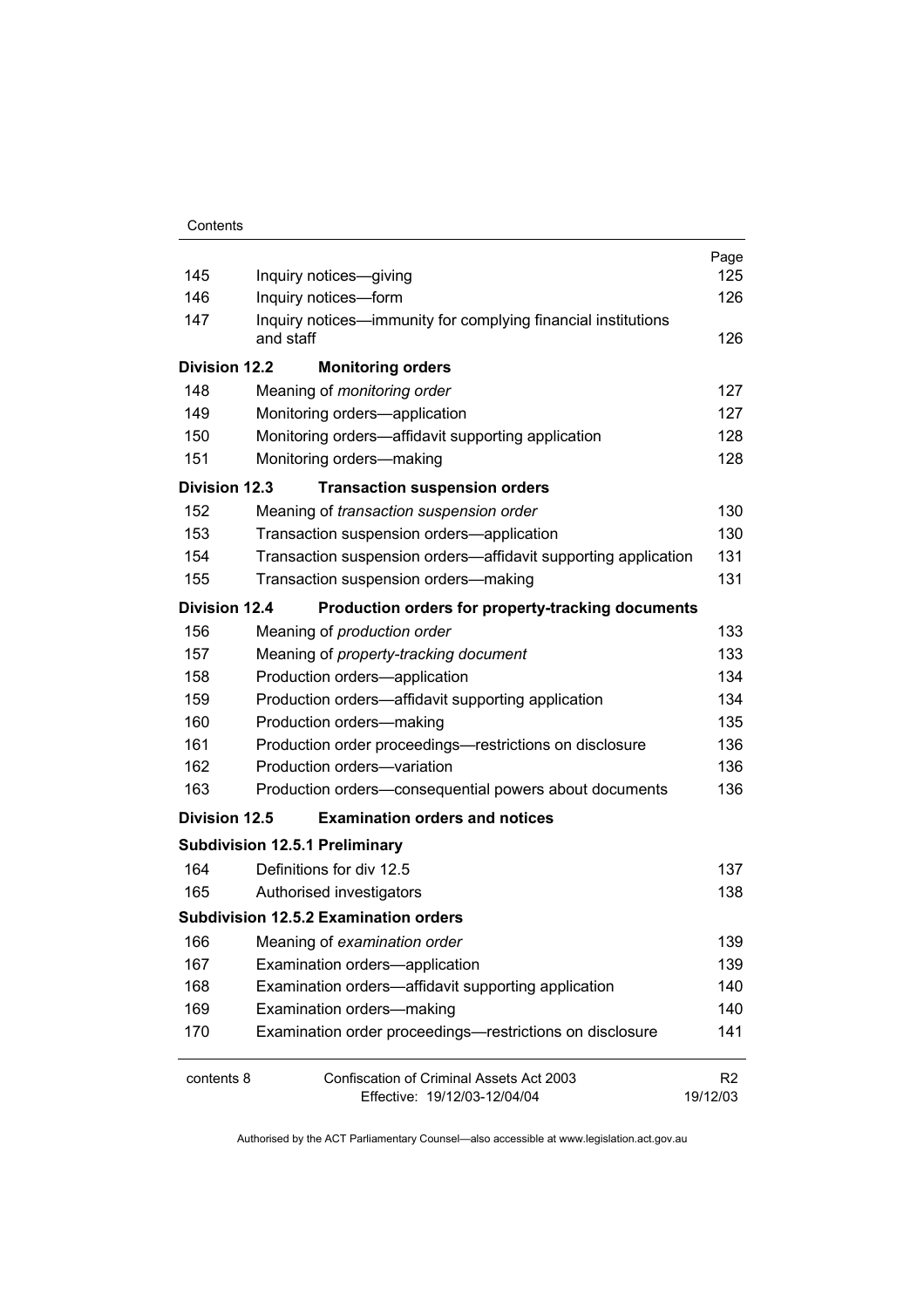|                      |                                                                   | Contents |
|----------------------|-------------------------------------------------------------------|----------|
|                      |                                                                   | Page     |
|                      | <b>Subdivision 12.5.3 Examination notices</b>                     |          |
| 171                  | Meaning of examination notice                                     | 142      |
| 172                  | Examination notices-giving                                        | 142      |
| 173                  | Examination notices-form                                          | 142      |
|                      | <b>Subdivision 12.5.4 Conducting examinations</b>                 |          |
| 174                  | Time and place of examination                                     | 143      |
| 175                  | Requirements made of person examined                              | 144      |
| 176                  | Conduct of examination                                            | 144      |
| 177                  | Role of the examinee's lawyer                                     | 145      |
| 178                  | Examinations-consequential powers about documents                 | 145      |
| 179                  | Examinations-additional restrictions on disclosure                | 146      |
| 180                  | Protection of authorised investigator etc                         | 147      |
|                      | Subdivision 12.5.5 Offences—examination notices                   |          |
| 181                  | Obstruction etc of authorised investigator                        | 147      |
| 182                  | Failing to attend examination                                     | 148      |
| 183                  | Offences relating to appearance at examination                    | 148      |
| 184                  | Unauthorised presence at an examination                           | 149      |
| 185                  | Examinations-additional disclosure offences                       | 149      |
| Division 12.6        | Information order offences                                        |          |
| 186                  | Meaning of information order                                      | 152      |
| 187                  | Information orders-failure to comply                              | 152      |
| 188                  | Information orders—false or misleading information                | 152      |
| 189                  | Information orders—false or misleading documents                  | 153      |
| 190                  | Destruction etc of documents                                      | 154      |
| 191                  | Meaning of non-disclosable information order                      | 155      |
| 192                  | Information orders-disclosure offences                            | 155      |
| 193                  | Information orders-disclosure by police officers                  | 157      |
| 194                  | Information orders-protection of complying financial institutions | 158      |
| Part 13              | <b>Search warrants</b>                                            |          |
| <b>Division 13.1</b> | Preliminary                                                       |          |
| 195                  | Definitions for pt 13                                             | 159      |

| R <sub>2</sub> | Confiscation of Criminal Assets Act 2003 | contents 9 |
|----------------|------------------------------------------|------------|
| 19/12/03       | Effective: 19/12/03-12/04/04             |            |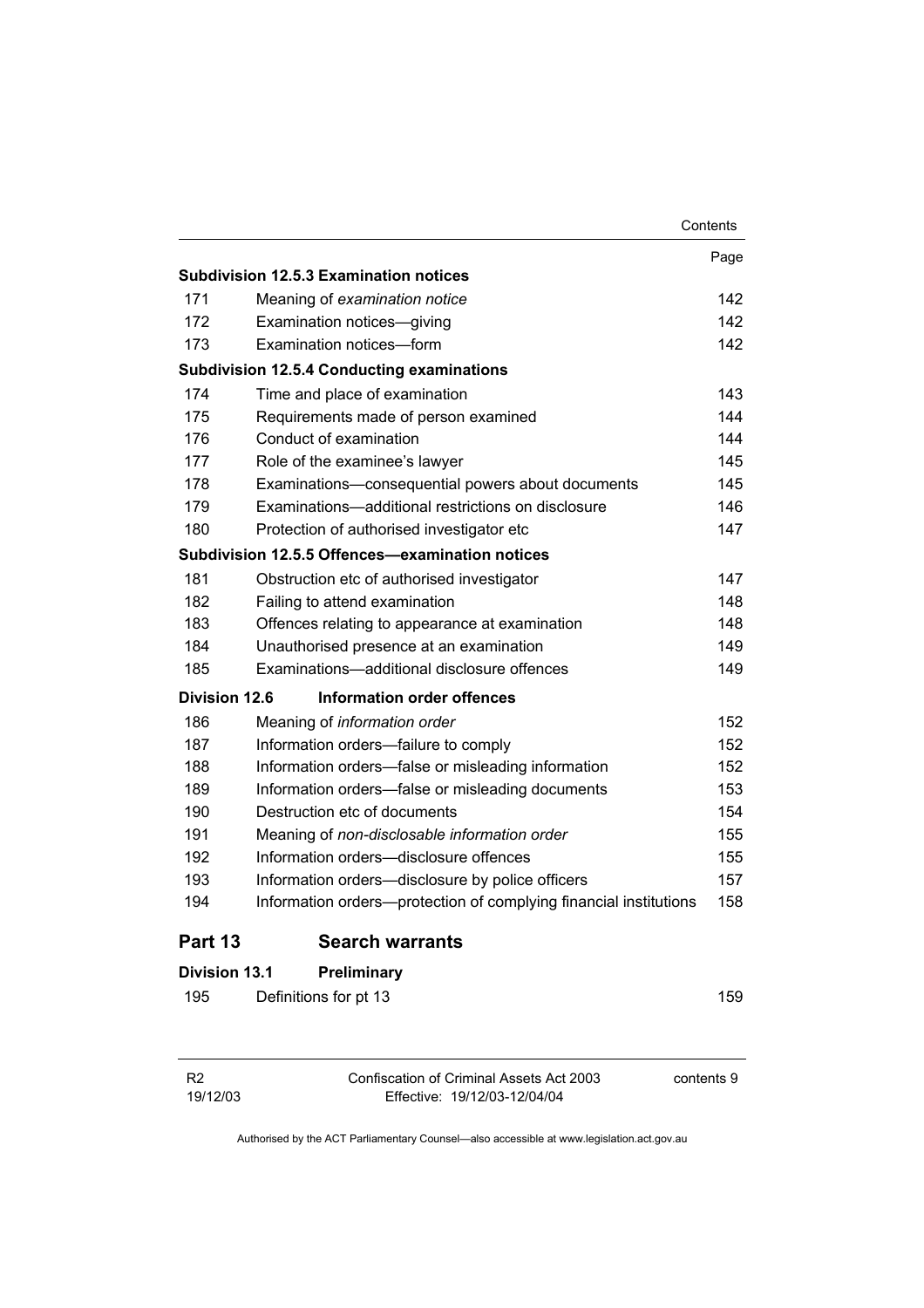#### **Contents**

| <b>Division 13.2</b> |              | Search warrants-general                                                                   | Page                       |
|----------------------|--------------|-------------------------------------------------------------------------------------------|----------------------------|
| 196                  |              | Applications for search warrants—general                                                  | 161                        |
| 197                  |              | Offence for making false etc statements in search warrant                                 |                            |
|                      | applications |                                                                                           | 161                        |
| 198                  |              | Additional contents of search warrant applications                                        | 162                        |
| 199                  |              | Issuing search warrants                                                                   | 162                        |
| 200                  | issued       | When search warrant for property-tracking document may be                                 | 163                        |
| 201                  |              | Contents of search warrants                                                               | 163                        |
| 202                  |              | Authorisation given by search warrants                                                    | 164                        |
| <b>Division 13.3</b> |              | <b>Telephone and electronic warrants</b>                                                  |                            |
| 203                  |              | Applying for search warrants by telephone or other electronic                             |                            |
|                      | means        |                                                                                           | 165                        |
| 204                  |              | Issuing search warrants by telephone or other electronic means                            | 166                        |
| 205                  |              | Unsigned warrants by telephone or other electronic means in<br>court proceedings          | 167                        |
| 206                  |              | Offence for stating incorrect names in warrants by telephone or<br>other electronic means | 167                        |
| 207                  | form         | Offence for execution etc of search warrant departing in material                         | 168                        |
| 208                  | warrant      | Offence for execution etc of unauthorised form of search                                  | 168                        |
| 209                  |              | Offence for giving unauthorised form of search warrant                                    | 169                        |
| <b>Division 13.4</b> |              | <b>Executing search warrants</b>                                                          |                            |
| 210                  |              | Search warrants—whether must be executed only during<br>particular hours                  | 169                        |
| 211                  |              | Search warrants-restrictions on personal searches                                         | 169                        |
| 212                  |              | Use of force and availability of assistance in executing search                           |                            |
|                      | warrant      |                                                                                           | 171                        |
| 213                  |              | Search warrants—announcement before entry                                                 | 171                        |
| 214                  |              | Details of search warrant to be given to occupier etc                                     | 172                        |
| 215                  |              | Occupier entitled to be present during search etc                                         | 172                        |
| 216                  |              | Particular powers available to officers executing search warrant                          | 173                        |
| 217                  |              | Use of equipment to examine or process things                                             | 173                        |
| 218                  |              | Moving things to another place for examination or processing                              | 174                        |
| contents 10          |              | Confiscation of Criminal Assets Act 2003<br>Effective: 19/12/03-12/04/04                  | R <sub>2</sub><br>19/12/03 |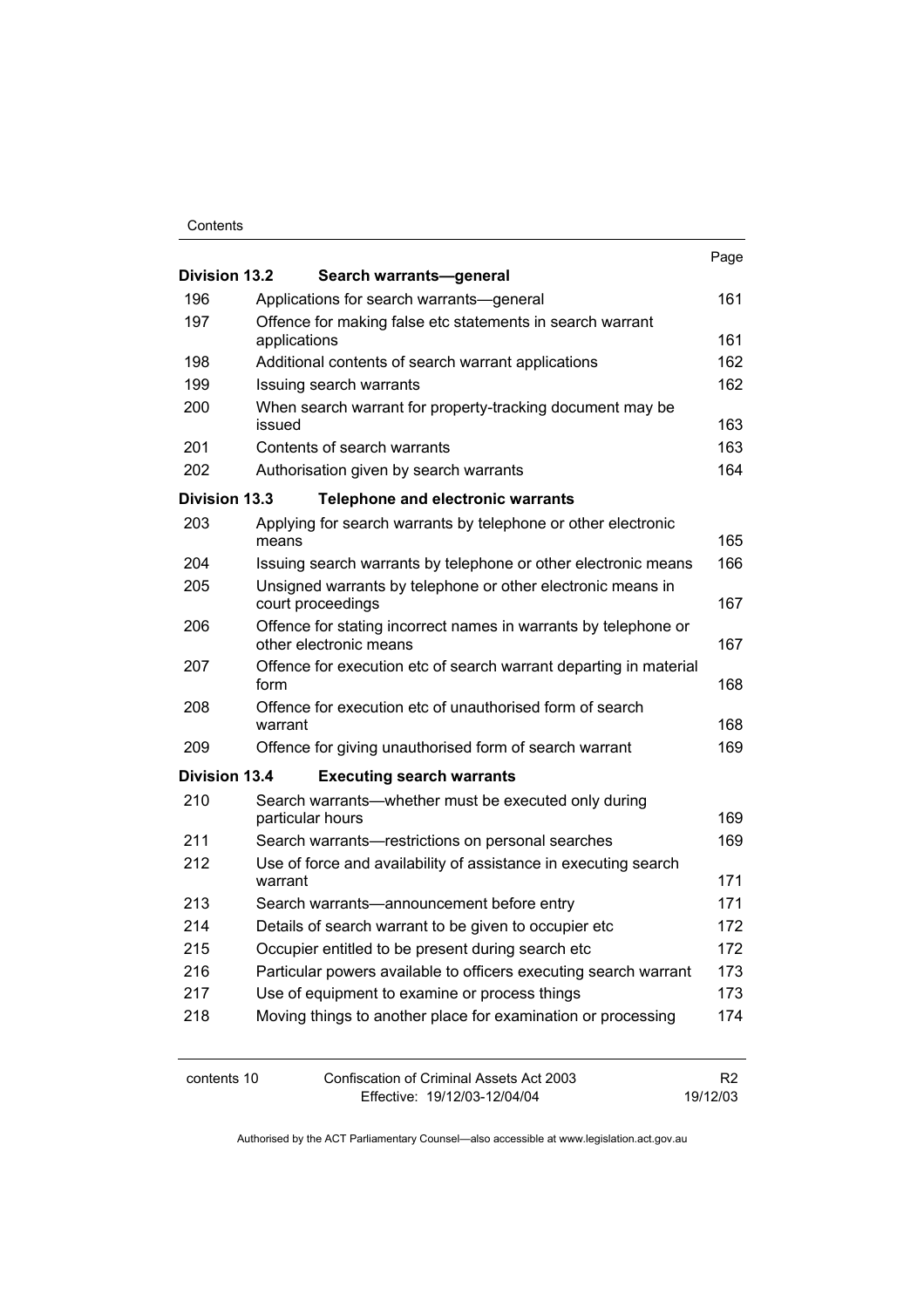|                            |                                                                              | Contents    |
|----------------------------|------------------------------------------------------------------------------|-------------|
|                            |                                                                              | Page        |
| 219                        | Use of electronic equipment at premises                                      | 175         |
| 220                        | Person with knowledge of computer or computer system to<br>assist access etc | 176         |
| 221                        | Securing electronic equipment                                                | 177         |
| 222                        | Copies of seized things to be provided                                       | 178         |
| 223                        | Providing documents after execution of search warrant                        | 179         |
| Division 13.5              | <b>Stopping and searching vehicles</b>                                       |             |
| 224                        | Searches of vehicles without search warrant in emergency                     |             |
|                            | situations                                                                   | 179         |
| 225                        | How police officer exercises powers under s 224                              | 180         |
| <b>Division 13.6</b>       | Search warrants-things seized                                                |             |
| 226                        | Receipts for things seized under search warrants                             | 181         |
| 227                        | Keeping seized things under search warrants                                  | 181         |
| 228                        | Keeping things for further period                                            | 182         |
| 229                        | Issuing officer may order keeping of thing                                   | 183         |
| 230                        | Transfer of things seized to public trustee                                  | 183         |
| Division 13.7              | Search warrants-miscellaneous                                                |             |
| 231                        | Search warrants—false or misleading information                              | 184         |
| 232                        | Search warrants—false or misleading documents                                | 184         |
| 233                        | Obstruction etc of police officers and people assisting                      | 185         |
| 234                        | Damage etc to be minimised                                                   | 185         |
| 235                        | Compensation                                                                 | 186         |
| Part 14                    | <b>Court procedure</b>                                                       |             |
| 236                        | Meaning of confiscation proceeding                                           | 188         |
| 237                        | Confiscation and corresponding law order proceedings are civil,              |             |
|                            | not criminal                                                                 | 190         |
| 238                        | Meaning of relevant court                                                    | 190         |
| 239                        | Jurisdiction of Magistrates Court-confiscation proceedings                   | 191         |
| 240                        | Jurisdiction of Magistrates Court-interstate orders                          | 192         |
| 241                        | Jurisdiction of Supreme Court                                                | 193         |
| 242                        | Confiscation proceedings—transferred proceedings                             | 193         |
| 243                        | Restricted access proceedings—notice of applications etc                     | 194         |
| 244                        | Other confiscation proceedings—notice of applications etc                    | 195         |
| R <sub>2</sub><br>19/12/03 | Confiscation of Criminal Assets Act 2003<br>Effective: 19/12/03-12/04/04     | contents 11 |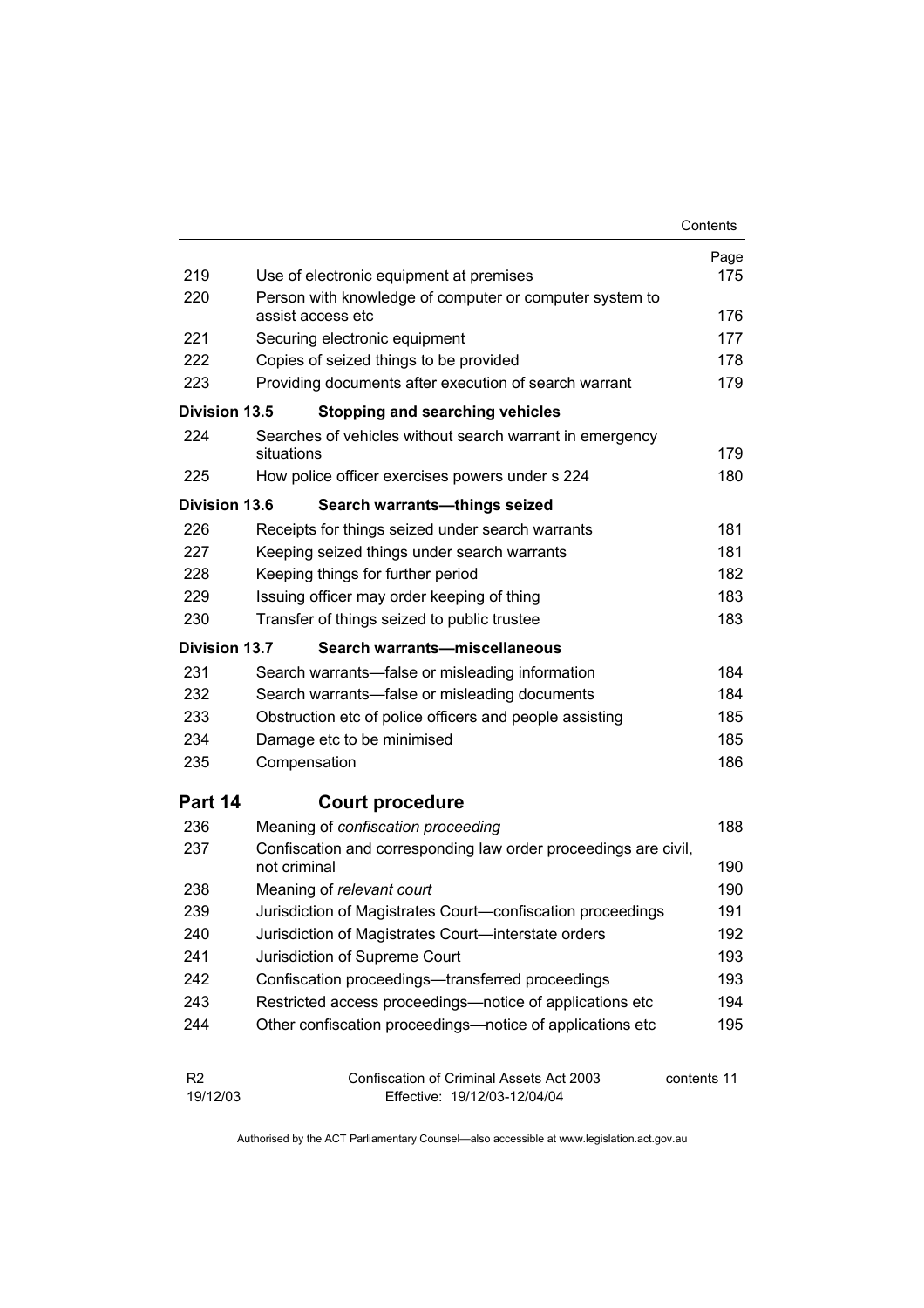| Contents       |                                                                                                |      |
|----------------|------------------------------------------------------------------------------------------------|------|
|                |                                                                                                | Page |
| 245            | Applications for another confiscation proceeding in relation to<br>same offence                | 196  |
| 246            | Confiscation proceedings—time extensions for applications                                      | 197  |
| 247            | Confiscation proceedings-amendment of applications                                             | 197  |
| 248            | Confiscation proceedings-relevant material                                                     | 198  |
| 249            | Confiscation proceedings—witness not required to answer<br>questions prejudicing investigation | 198  |
| 250            | Confiscation proceedings-additional orders                                                     | 198  |
| 251            | Contravention of additional orders under s 250                                                 | 200  |
| 252            | Confiscation proceedings-consent orders                                                        | 200  |
| 253            | Confiscation proceedings-notice of making orders                                               | 200  |
| 254            | Concurrent proceedings                                                                         | 201  |
| <b>Part 15</b> | <b>Miscellaneous</b>                                                                           |      |
| 255            | Selfincrimination and other privileges overridden                                              | 202  |
| 256            | Powers under Act not limited by criminal proceedings                                           | 203  |
| 257            | Powers under Act do not limit each other or powers under other<br>laws                         | 203  |
| 258            | Examination orders—reporting requirements                                                      | 204  |
| 259            | Approved forms                                                                                 | 206  |
| 260            | Regulation-making power                                                                        | 206  |
| Part 16        | <b>Consequential and transitional matters</b>                                                  |      |
| 262            | Orders under repealed Act                                                                      | 207  |
| 263            | Proceedings for offences committed before the commencement<br>of this Act                      | 207  |
| 264            | Use of information etc obtained under repealed Act                                             | 208  |
| 265            | Confiscated assets trust fund                                                                  | 208  |
| 266            | <b>Transitional regulations</b>                                                                | 209  |
| 267            | Modification of pt 16's operation                                                              | 209  |
| 268            | Amendments of other legislation-sch 1                                                          | 209  |
| 269            | Expiry of pt 16                                                                                | 209  |

contents 12 Confiscation of Criminal Assets Act 2003 Effective: 19/12/03-12/04/04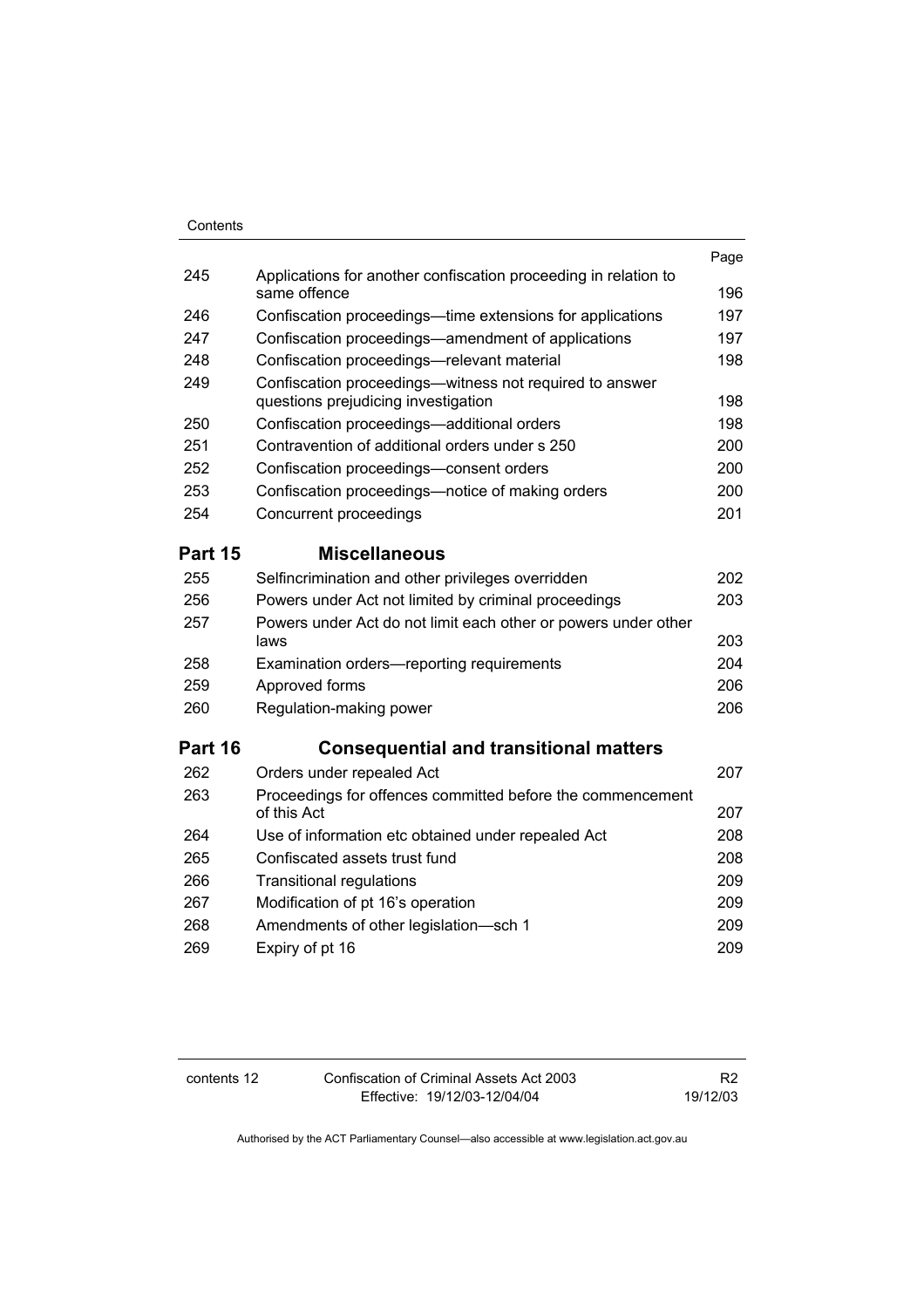|                   |                        | Contents |
|-------------------|------------------------|----------|
|                   |                        | Page     |
| <b>Dictionary</b> |                        | 210      |
|                   |                        |          |
| <b>Endnotes</b>   |                        |          |
| 1                 | About the endnotes     | 220      |
| 2                 | Abbreviation key       | 220      |
| 3                 | Legislation history    | 221      |
| 4                 | Amendment history      | 221      |
| 5                 | Earlier republications | 222      |
| 6                 | Uncommenced amendments | 223      |

R2 19/12/03 Confiscation of Criminal Assets Act 2003 Effective: 19/12/03-12/04/04

contents 13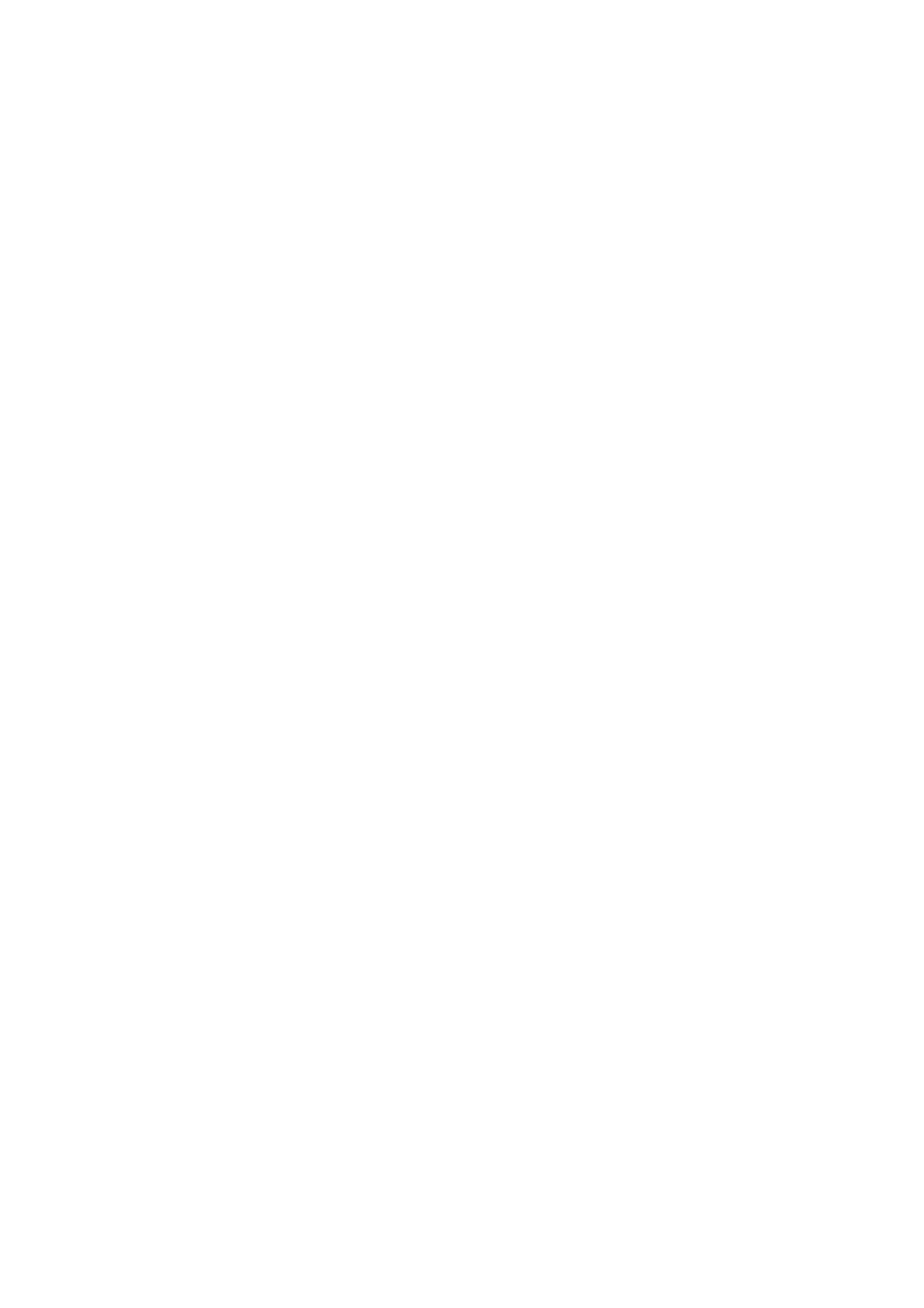

# **Confiscation of Criminal Assets Act 2003**

An Act to deprive people of the proceeds of crime and of property used for criminal activity, and for other purposes

R2 19/12/03 Confiscation of Criminal Assets Act 2003 Effective: 19/12/03-12/04/04

page 1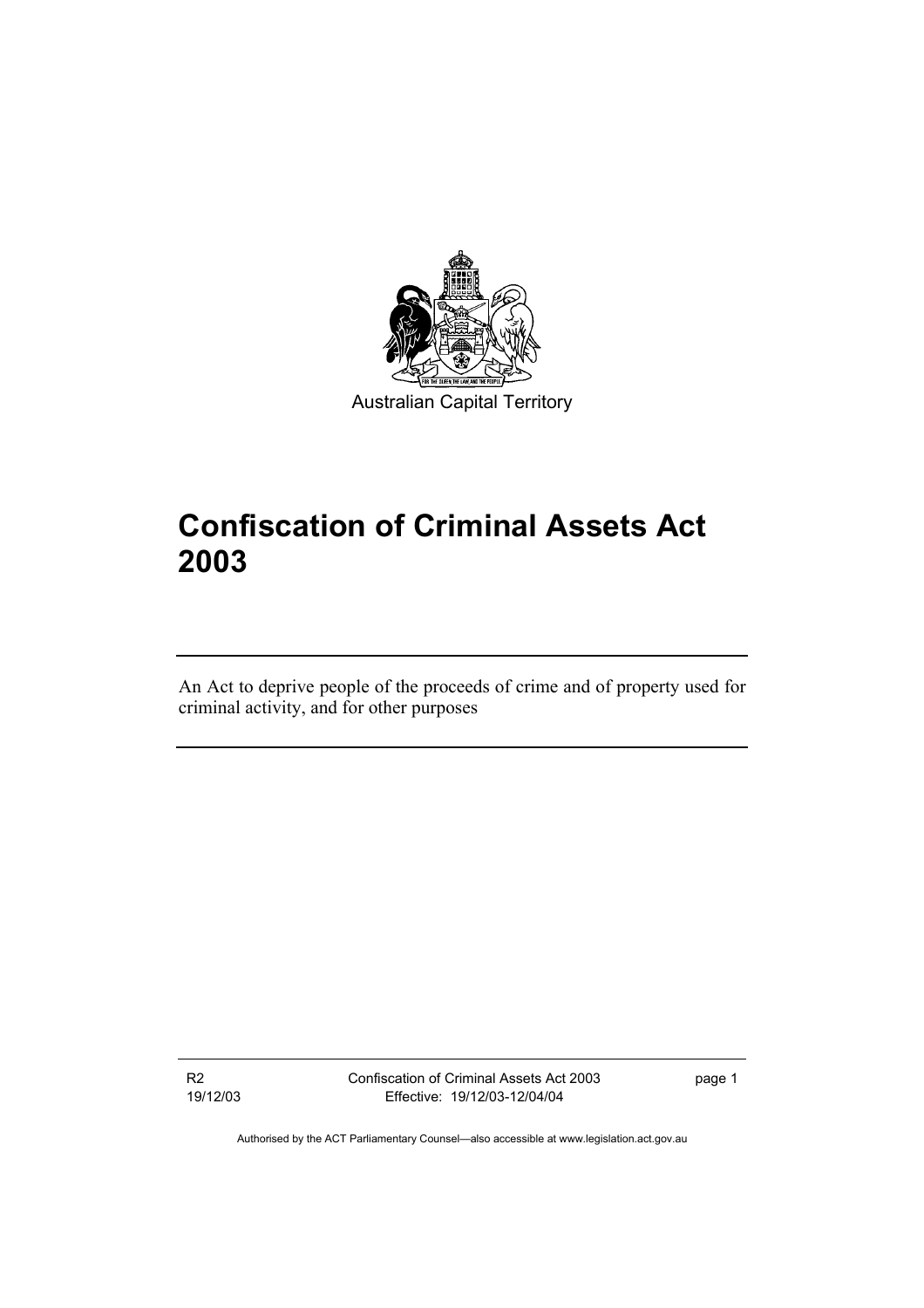#### **Part 1** Preliminary

Section 1

# **Part 1** Preliminary

# **1 Name of Act**

This Act is the *Confiscation of Criminal Assets Act 2003.*

# **3 Purposes of Act**

The *purposes of this Act* include the following:

- (a) to encourage law-abiding behaviour by the community;
- (b) to give effect to the principle of public policy that a person should not be enriched because of the commission of an offence, whether or not anyone has been convicted of the offence;
- (c) to deprive a person of all material advantage derived from the commission of an offence, whatever the form into which property or benefits derived from the offence may have been changed;
- (d) to deprive a person of property used, or intended by an offender to be used, in relation to the commission of an offence, whatever the form into which it may have been changed, and to prevent the person from using the property to commit other offences;
- (e) to enable the effective tracing and seizure by law enforcement authorities of property used, or intended by an offender to be used, in relation to the commission of an offence and all material advantage derived from the offence;
- (f) to provide for the enforcement in the ACT of orders, notices or decisions (however described) made under corresponding laws.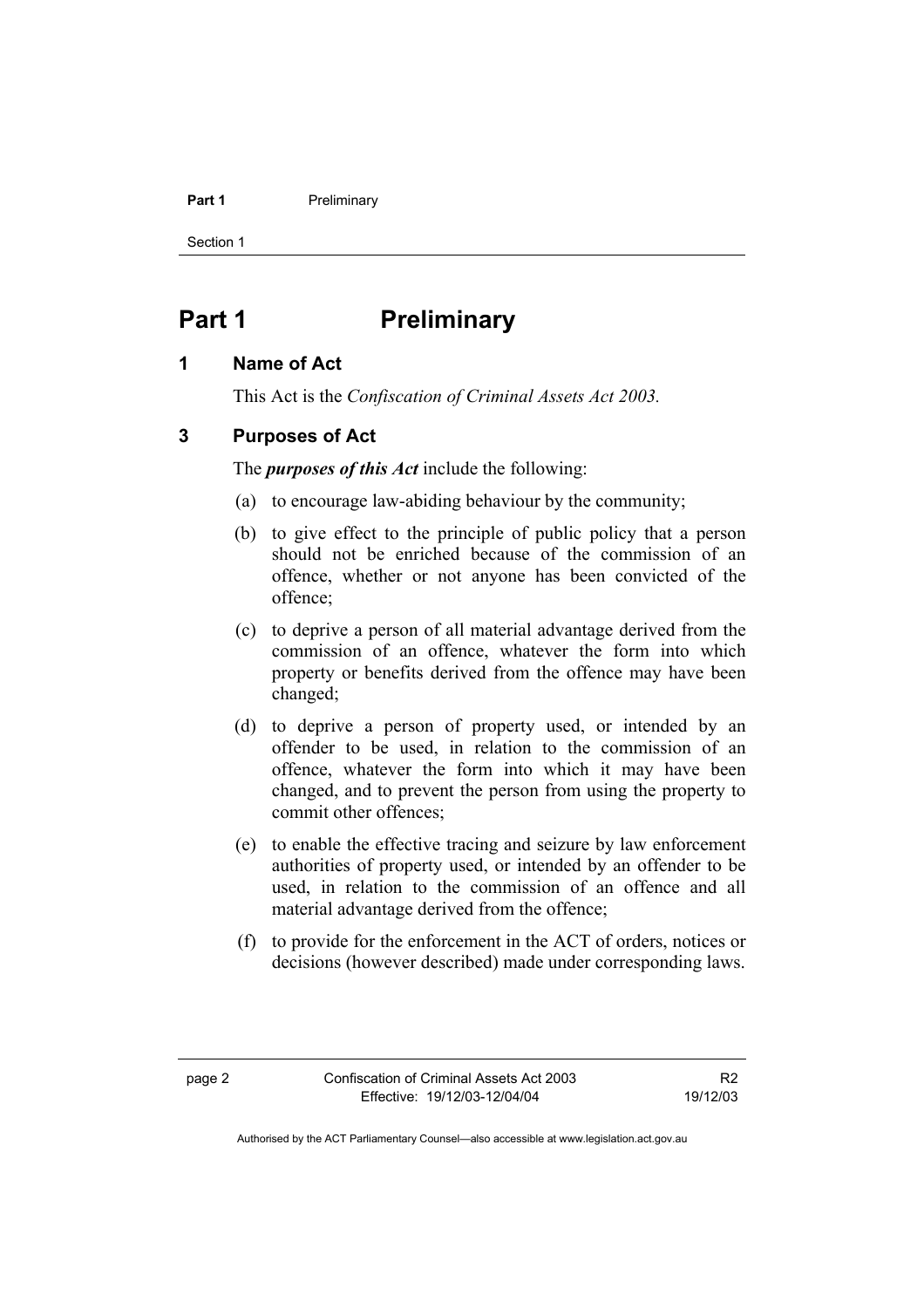# **4 Application of Act to property and dealings**

- (1) This Act applies to property located anywhere, whether in the ACT, in Australia outside the ACT, or outside Australia.
- (2) This Act applies to dealings with property anywhere, whether it happens in the ACT, in Australia outside the ACT, or outside Australia.

### **5 Application of Act to offences**

This Act applies in relation to offences, whether committed, or alleged to have been committed, before or after the commencement of this Act.

# **6 Dictionary**

The dictionary at the end of this Act is part of this Act.

*Note 1* The dictionary at the end of this Act defines certain words and expressions used in this Act, and includes references (*signpost definitions*) to other words and expressions defined elsewhere in this Act.

> For example, the signpost definition '*effective control*, of property—see section 14.' means that the term 'effective control' is defined in that section.

*Note 2* A definition in the dictionary (including a signpost definition) applies to the entire Act unless the definition, or another provision of the Act, provides otherwise or the contrary intention otherwise appears (see Legislation Act,  $s$  155 and  $s$  156 (1)).

## **7 Notes**

A note included in this Act is explanatory and is not part of this Act.

*Note* See Legislation Act, s 127 (1), (4) and (5) for the legal status of notes.

page 3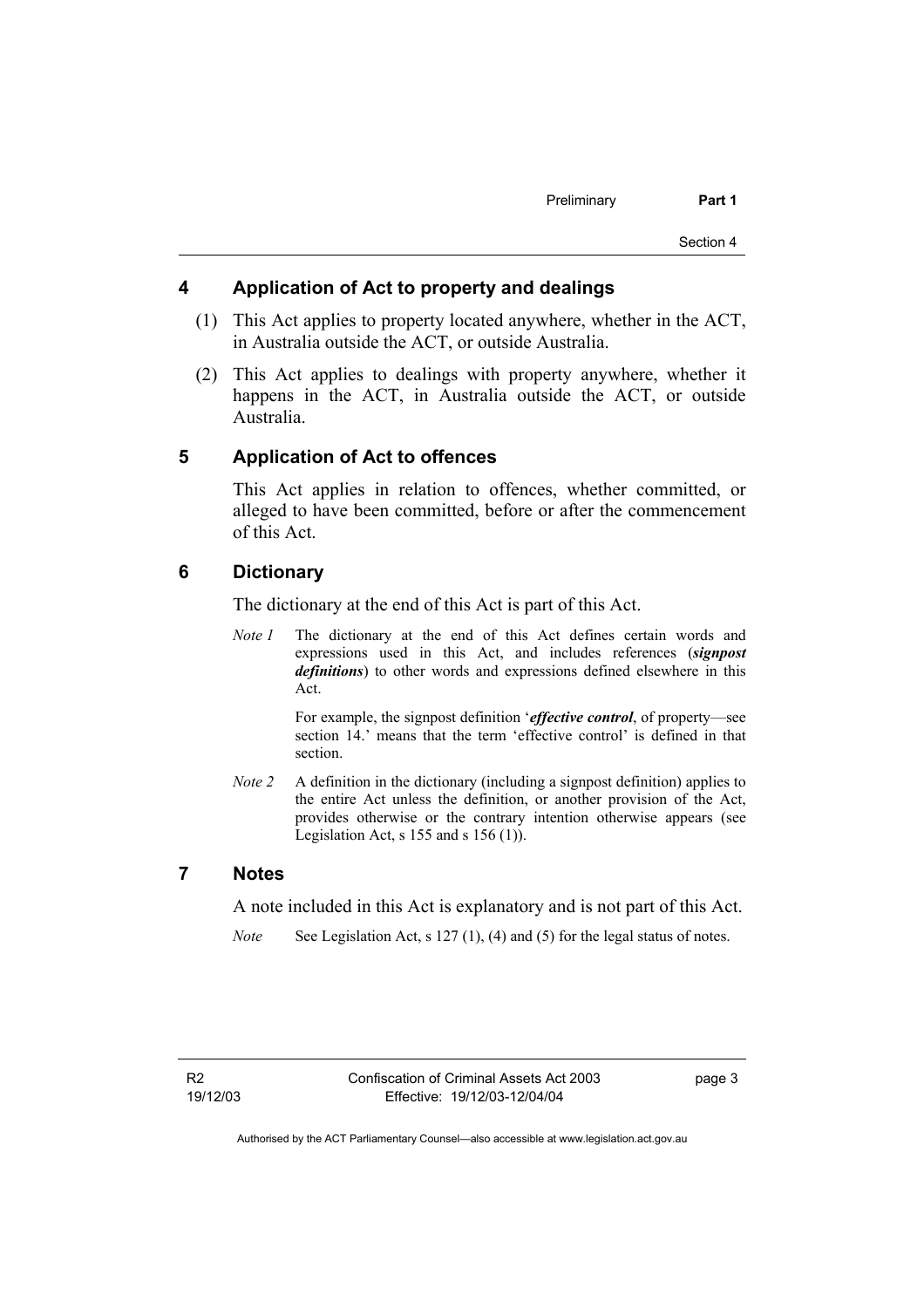#### **Part 1** Preliminary

Section 8

# **8 Offences against Act—application of Criminal Code etc**

Other legislation applies in relation to offences against this Act.

#### *Note 1 Criminal Code*

The Criminal Code, ch 2 applies to all offences against this Act (see Code, pt 2.1).

The chapter sets out the general principles of criminal responsibility (including burdens of proof and general defences), and defines terms used for offences to which the Code applies (eg *conduct*, *intention*, *recklessness* and *strict liability*).

*Note 2 Penalty units* 

The Legislation Act, s 133 deals with the meaning of offence penalties that are expressed in penalty units.

page 4 Confiscation of Criminal Assets Act 2003 Effective: 19/12/03-12/04/04

R2 19/12/03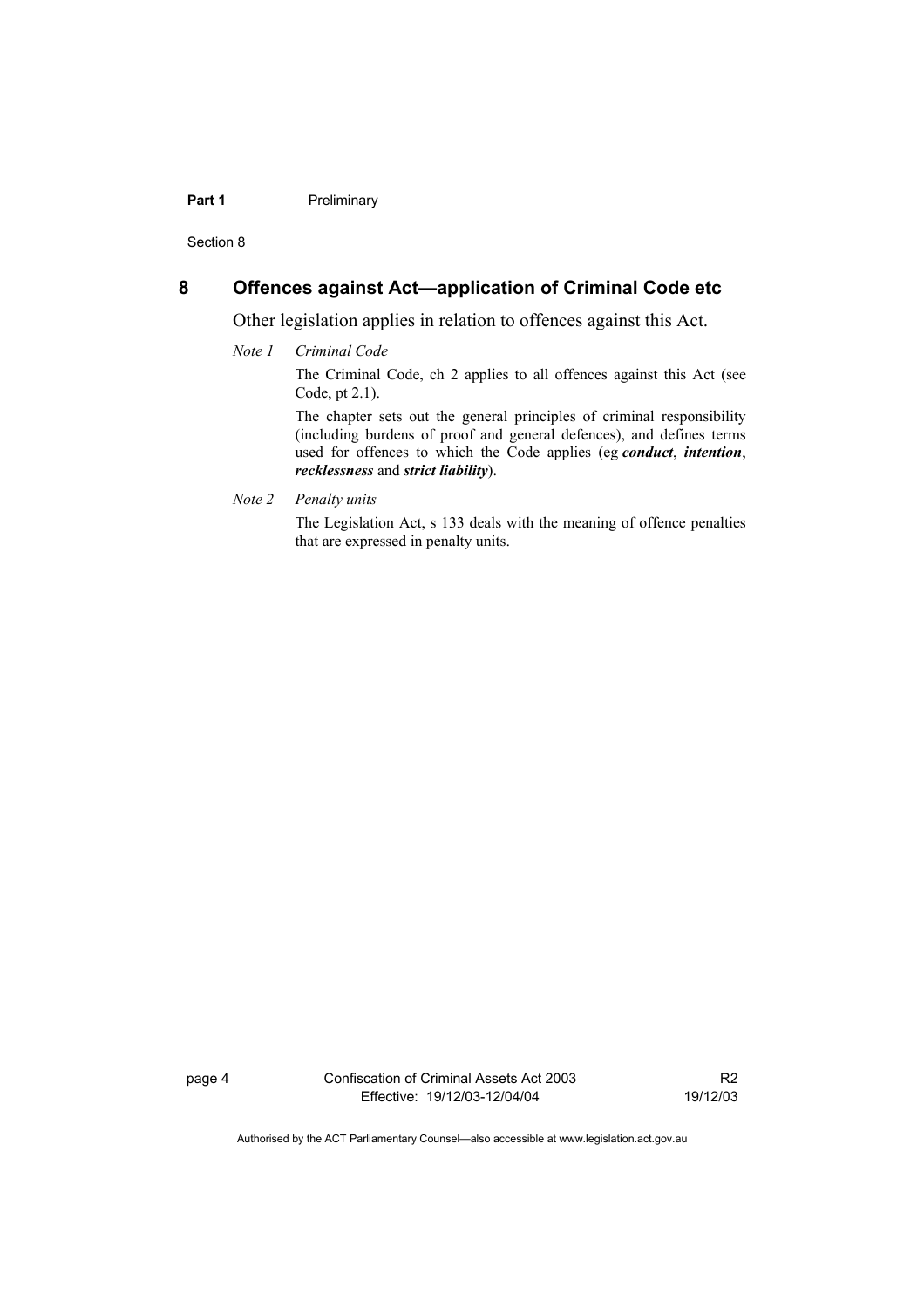# **Part 2 General overview of confiscation scheme**

#### **9 General overview**

The notes to this section provide a general overview of the scheme of this Act.

#### *Note 1 Restraining orders*

A court may make an order (a *restraining order*) preventing the disposal or other dealing with property. A restraining order may also be made to secure a property for the payment of a penalty order (see note 4).

Property may be restrained even though it is not the offender's property.

#### *Note 2 Confiscation of property on conviction*

A court that convicts a person of an indictable offence may make an order (a *conviction forfeiture order*) for the forfeiture to the Territory of tainted property in relation to the offence (whether or not the tainted property is restrained).

If a person is convicted of a serious offence (generally an offence punishable by imprisonment for 5 years or more), all restrained property is, by the operation of this Act, forfeited to the Territory (an *automatic forfeiture*).

Property may be forfeited even though it is not the offender's property.

#### *Note 3 Confiscation of property without conviction*

If a court is satisfied on the balance of probabilities that a person has committed a serious offence, it may make an order (a *civil forfeiture order*) for the forfeiture to the Territory of all restrained property even though the person has not been convicted, or the person has been cleared, of the relevant offence.

#### *Note 4 Penalty orders*

A court may order the payment to the Territory (a *penalty order*) of the value of the tainted property and the advantages and other benefits derived in any way from the commission of an indictable offence and for restrained property be sold to satisfy the penalty order.

#### *Note 5 Exclusion of property from forfeiture and return or compensation for forfeited property*

Provision is made for a order that property be excluded from forfeiture (an *exclusion order*) and forfeited property can be returned or compensation paid for

R2 19/12/03 page 5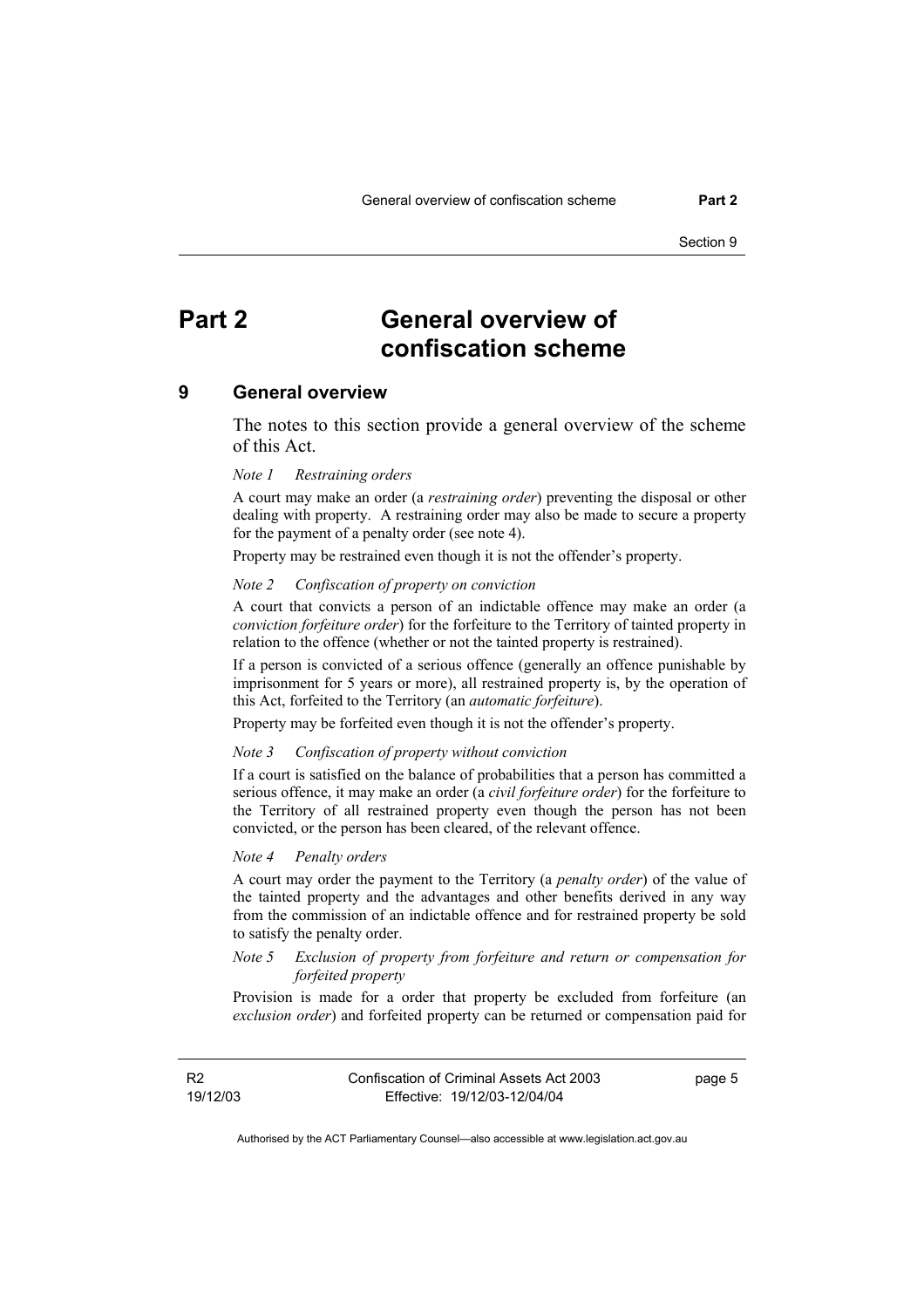### **Part 2 General overview of confiscation scheme**

#### Section 9

it in certain circumstances. Provision is also made for the buyback of interests in forfeited property.

page 6 Confiscation of Criminal Assets Act 2003 Effective: 19/12/03-12/04/04

R2 19/12/03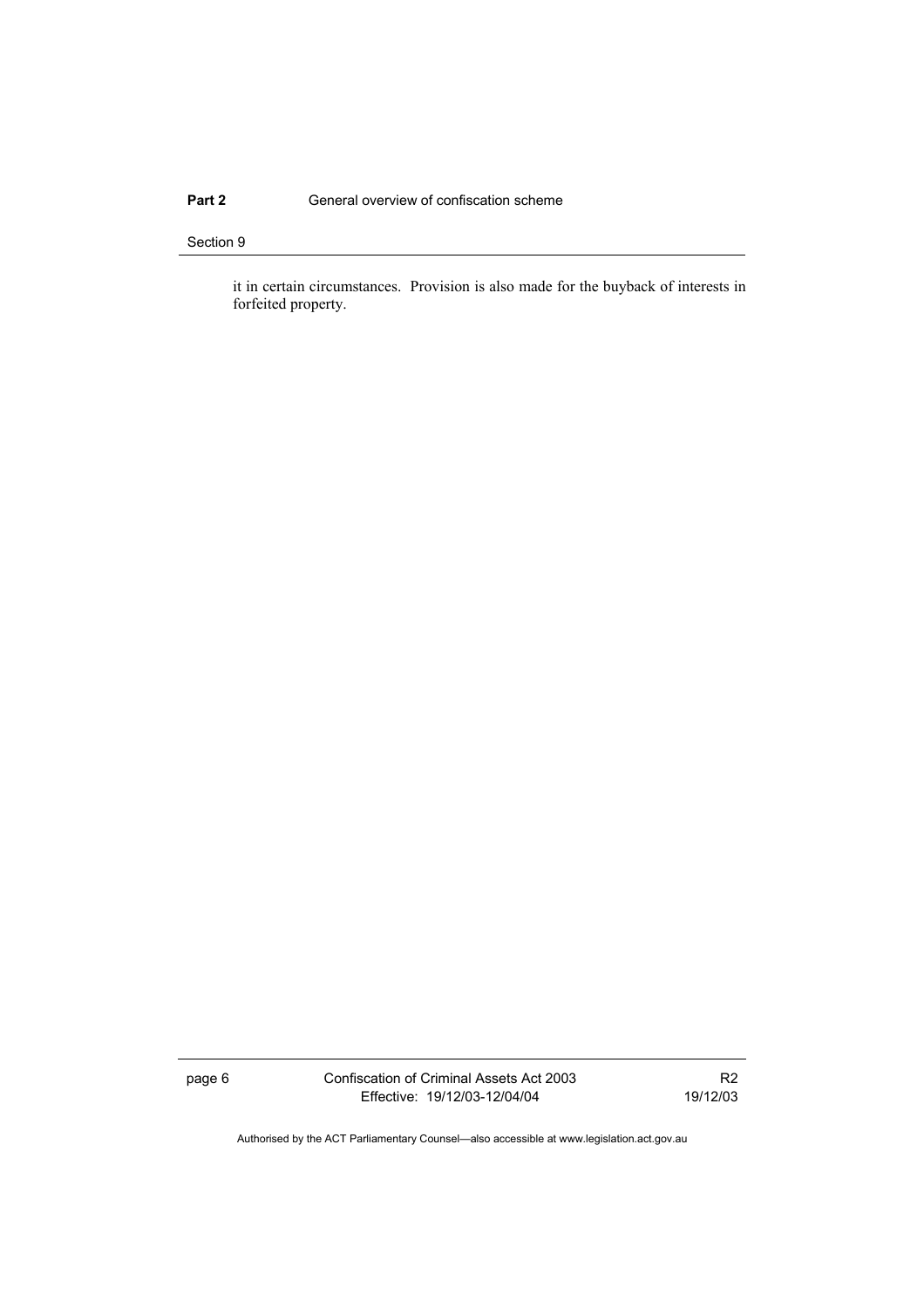Key concepts **Part 3** 

Section 10

# **Part 3 Key concepts**

- *Note 1* The following concepts are defined in this part:
	- *abscond*—see s 16
	- *cleared*, of an offence—see s 17
	- *convicted*—see s 15 (1)
	- *derived*—see s 12
	- *effective control*, of property—see s 14
	- *finalised* confiscation or criminal proceeding—see s 18
	- *indictable offence*—see s 13 (2)
	- *offence*—see s 13 (1)
	- *ordinary indictable offence*—s 13 (2)
	- *quashed*—see s 15 (3) and (4)
	- *related* offence—see s 13 (3)
	- *serious offence*—see s 13 (2)
	- *tainted property*—see s 10
	- *unclaimed tainted property*—see s 11.
- *Note 2* Other important concepts include *benefits* (see s 80), *penalty order* (see s 82) and *relevant court* (see s 238).

# **10 What is** *tainted property*

(1) In this Act:

*tainted property*, in relation to an offence, means—

- (a) property that was used, or was intended by an offender to be used, in relation to the commission of the offence; or
- (b) property that was derived by anyone from the commission of the offence; or
- (c) property that was derived by anyone from property mentioned in paragraph (a) or (b);

and includes an amount of money held in an account with a financial institution that represents the value of property mentioned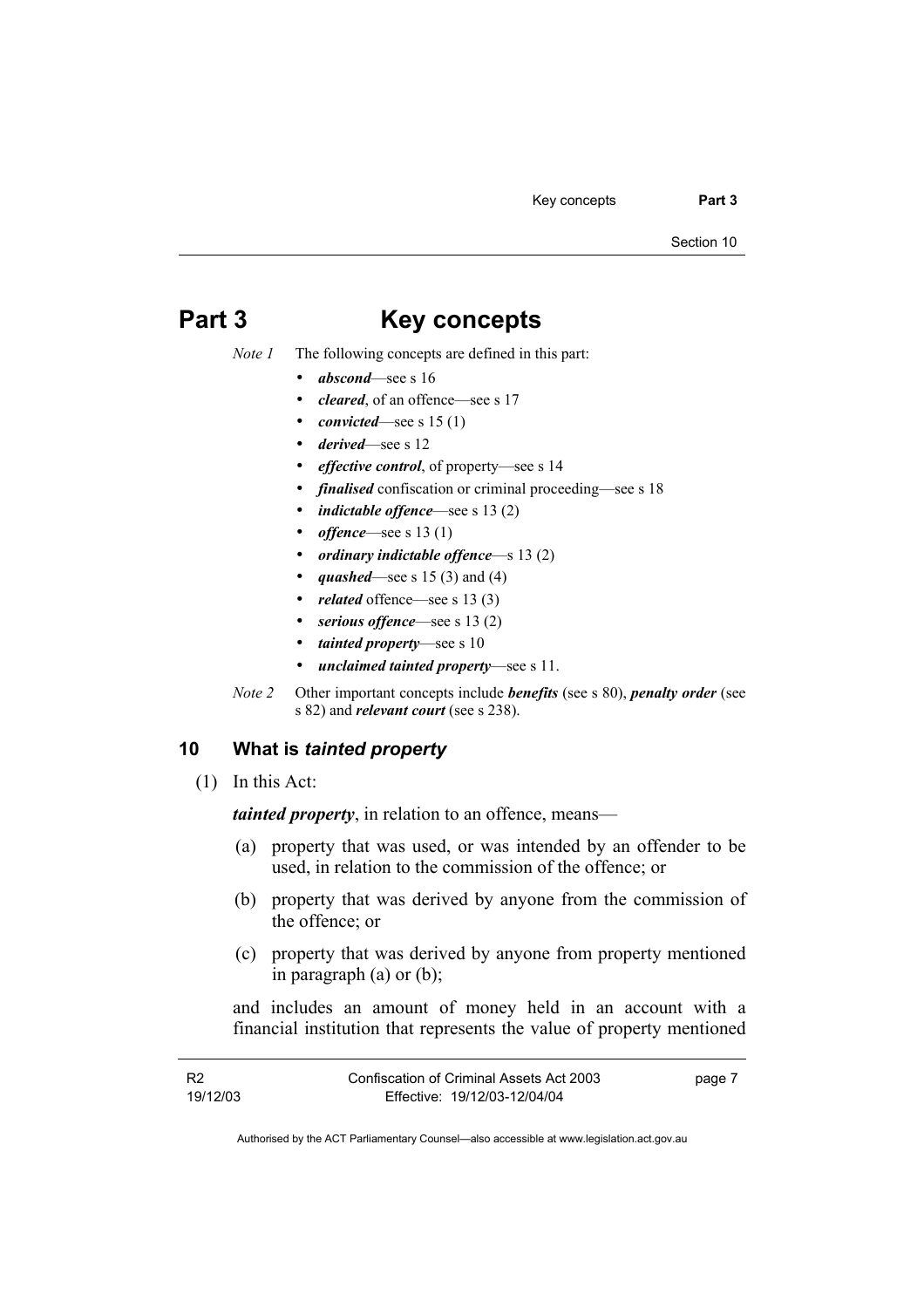#### Part 3 **Key concepts**

Section 10

in paragraph (a), (b) or (c) that has been directly or indirectly credited to the account.

- *Note 1* For the meaning of *in relation to*, see dict.
- *Note 2* For the meaning of *derived*, see s 12.
- *Note 3 Property* includes an interest in property, see Legislation Act, dict, pt 1.
- (2) For subsection (1) (a), any property found in the possession of an offender at the time of, or immediately after, the commission of the offence is taken to be property that was used, or was intended by the offender to be used, in relation to the commission of the offence, unless the contrary is established by the offender.

#### **Examples of** *tainted property* **for s 10**

- 1 A car used as a getaway car for an armed robbery (see s  $(1)$  (a)).
- 2 Money and jewellery stolen during the commission of the armed robbery offence (see s  $(1)$  (b)).
- 3 Shares bought using money stolen during the commission of the armed robbery offence, or a mixture of that money and money unconnected with the offence (see s (1) (c) and s 12 (1) (Meaning of *derived*)).
- 4 A house in relation to which a mortgage is partly or completely discharged using money stolen during the commission of the armed robbery offence, or a mixture of that money and money unconnected with the offence (see s (1) (c) and s 12 (1)).
- 5 Money or other property received from the sale of the car, jewellery, shares or house mentioned in examples 1 to 4 (see s (1) (c) and s 12 (1)).
- 6 Other property purchased using the money mentioned in example 5 (see s (1) (c) and s 12 (1)).
- 7 Money stolen during the commission of the armed robbery offence is deposited in 1 or more accounts with a credit union and later transferred to a bank account that also contains money unconnected with the offence. The money in the bank account to the value of the money stolen during the commission of the offence is *tainted property* (see s (1)).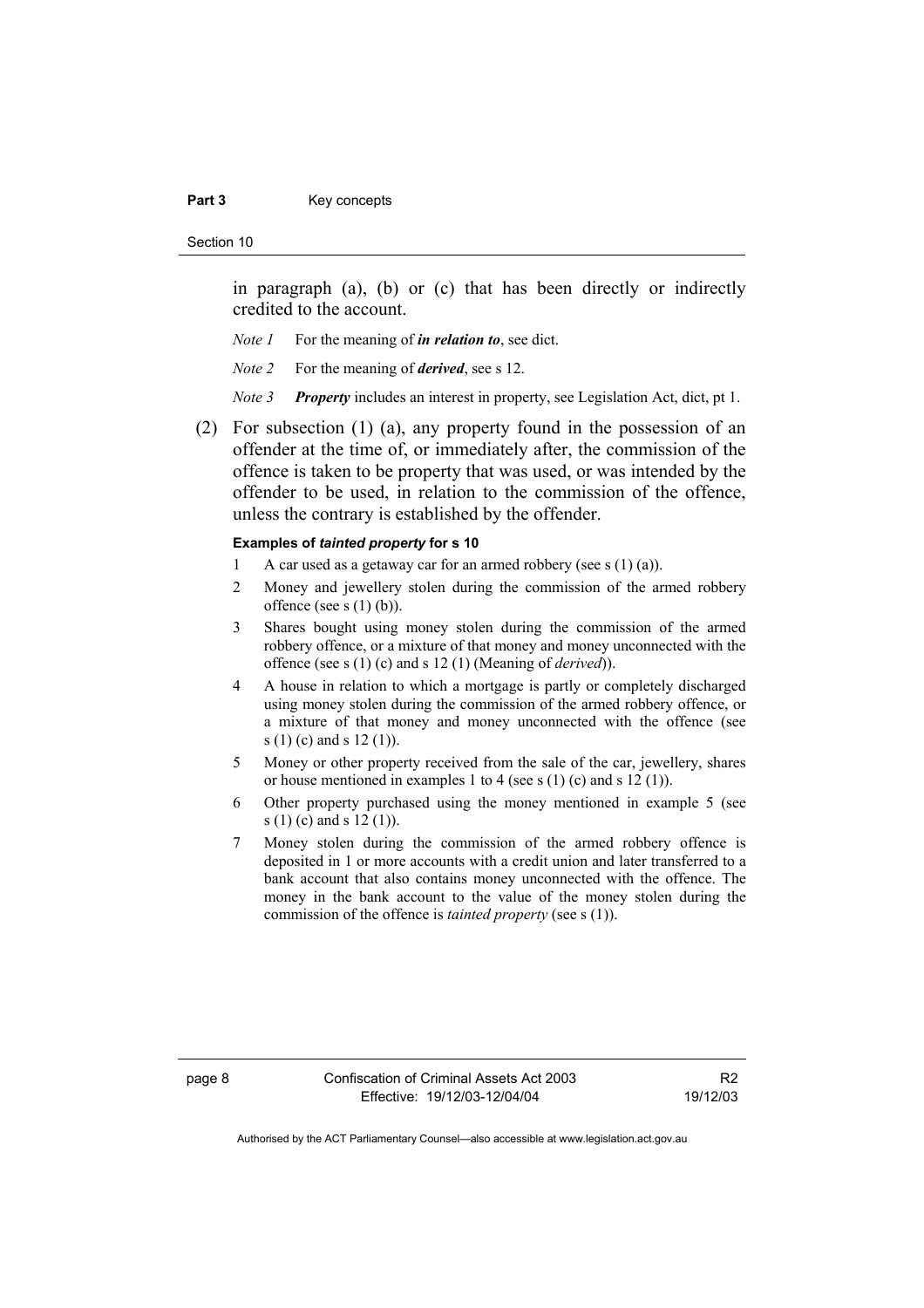Key concepts **Part 3** 

- 8 Money received from the sale of the car, jewellery, shares or house mentioned in examples 1 to 4 is deposited in a credit union account that also contains money unconnected with the armed robbery offence. The money in the account to the value of the money received from the sale of the car, jewellery, shares or house mentioned in examples 1 to 4 is *tainted property* (see s  $(1)$  and s  $12 (1)$ ).
- *Note* An example is part of the Act, is not exhaustive and may extend, but does not limit, the meaning of the provision in which it appears (see Legislation Act, s 126 and s 132).

# **11 What is** *unclaimed tainted property*

In this Act:

*unclaimed tainted property* means property that—

(a) is tainted property in relation to an offence; and

*Note* For the meaning of *in relation to*, see dict.

(b) is not claimed by anyone;

even if it is not possible to identify the offence or an offender.

#### **Examples of property that may be** *unclaimed tainted property*

- a large quantity of hydroponic equipment and lights for growing plants indoors that is found at premises suspected of being used for the production of drugs and that is not claimed by anyone
- 2 a large amount of money with traces of cocaine that is found in a house suspected of being used for drug dealing and that is not claimed by anyone
- 3 a large quantity of jewellery found in a car that has been recently used by several people and that is not claimed by anyone
- 4 a large amount of money found beneath a bridge in a bag that also contains traces of explosives
- *Note 1* A claim for property restrained under an unclaimed tainted property restraining order does not, of itself, change or end the restraining order, see s 46 (2).
- *Note 2* An example is part of the Act, is not exhaustive and may extend, but does not limit, the meaning of the provision in which it appears (see Legislation Act, s 126 and s 132).

R2 19/12/03 page 9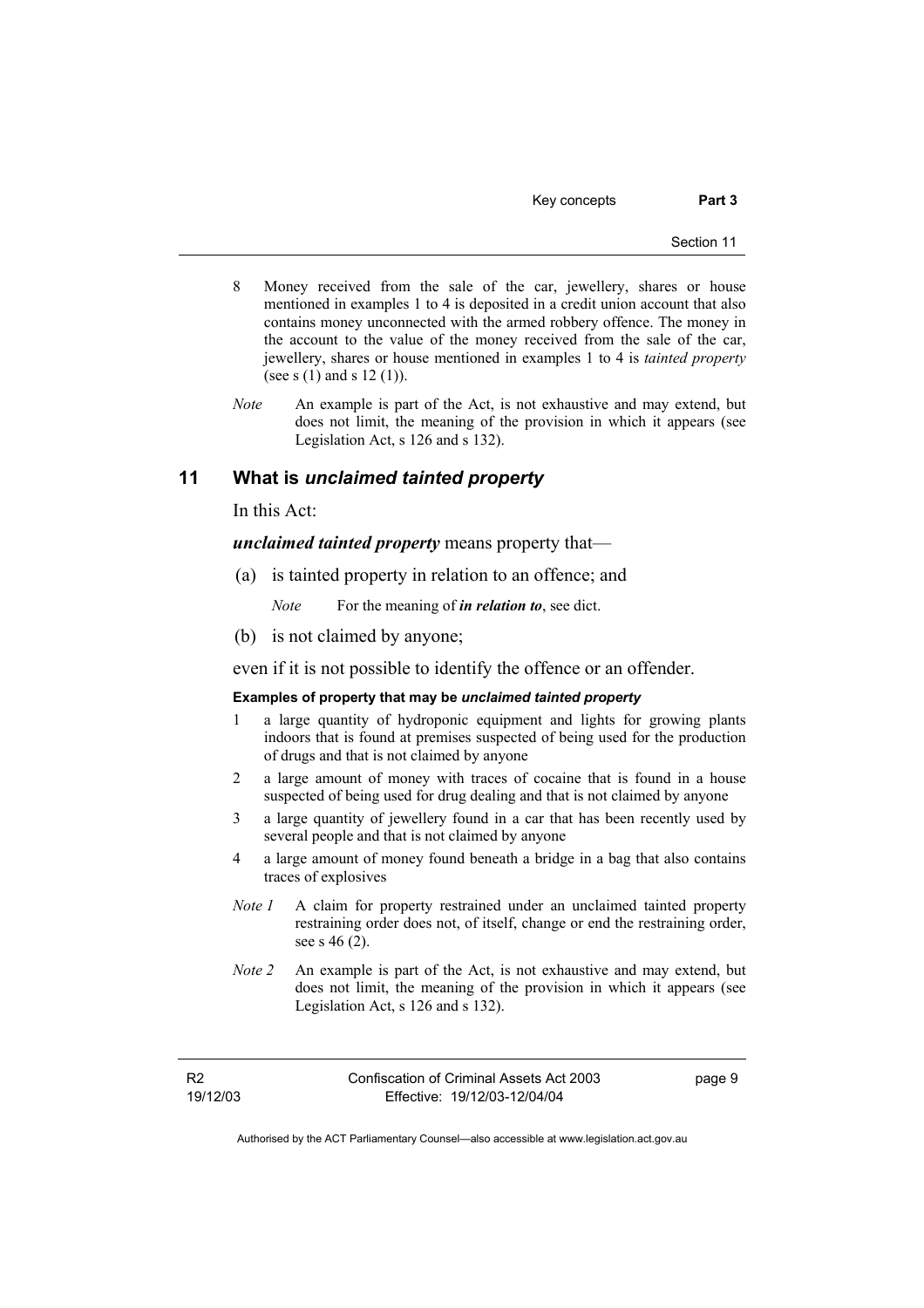Part 3 **Key concepts** 

Section 12

## **12 Meaning of** *derived*

(1) In this Act:

*derived*—property or a benefit is *derived* if it is derived or realised, whether completely or partly and whether directly or indirectly.

#### **Examples**

See section 10, examples 3 to 6 and 8.

- *Note 1* For the meaning of *benefits*, see s 80.
- *Note 2* An example is part of the Act, is not exhaustive and may extend, but does not limit, the meaning of the provision in which it appears (see Legislation Act, s 126 and s 132).
- (2) Property or a benefit is *derived* by a person if it is derived by someone else at the request or direction of the person.

#### **Example**

Jane Citizen commits an indictable offence and then writes a book about the commission of the offence. Ms Citizen directs the book's publisher to pay the royalties for the book to her husband rather than to herself. The royalties would still be *derived* by Ms Citizen because they are derived by her husband at her direction. (This may be relevant, for example, for deciding whether they are artistic profits and thus benefits under div 7.1.)

- (3) For subsection (2), a request or direction of a person (the *first person*)—
	- (a) includes an understanding between the first person and someone else or the first person making it known (directly or indirectly) to someone else that a particular outcome (or an outcome of a particular kind) is wanted or required by the first person; and
	- (b) may be taken to have been made even though, after all the evidence has been considered, the existence of the request or direction can be found only by inference from the actions of people or from other relevant circumstances.

R2 19/12/03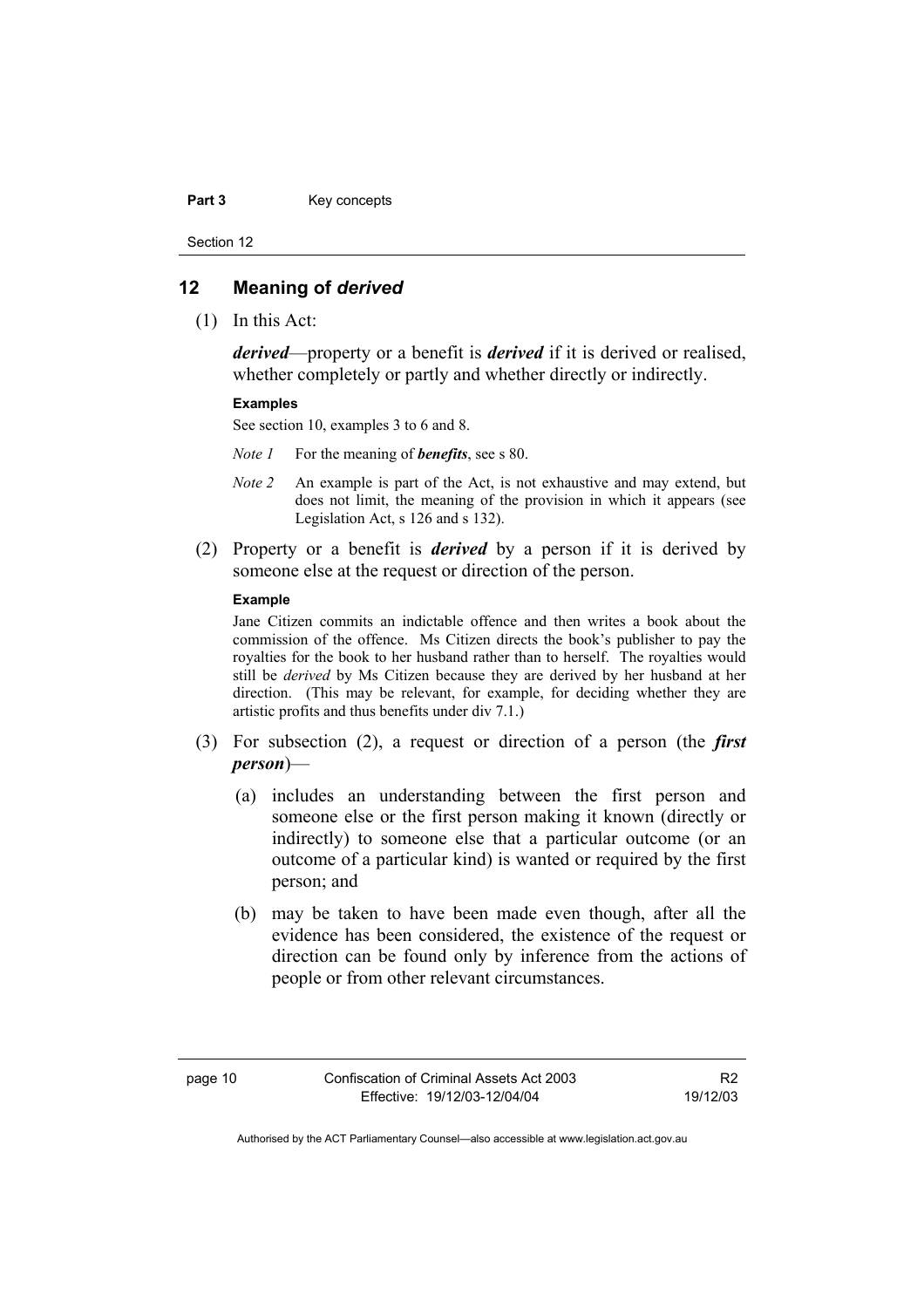## **13 Meaning of** *offence* **and of particular kinds of offences**

(1) In this Act:

*offence* means an offence against the law of the Territory, the Commonwealth, a State or another Territory.

(2) In this Act:

*indictable offence* includes an offence (however described) against the law of the Commonwealth, a State or another Territory that may be dealt with under a law of the Commonwealth, the State or the other Territory as an indictable offence (or in a way corresponding to the way in which an indictable offence against the law of the Territory may be dealt with), even if it may also be dealt with as a summary offence (however described) in some circumstances.

*Note* An offence against a Territory law is an *indictable offence* if it is punishable by imprisonment for longer than 1 year, or is declared by law to be an indictable offence (see Legislation Act, s 190 (1)).

*ordinary indictable offence* means an indictable offence other than a serious offence.

*serious offence* means—

- (a) an indictable offence that is punishable by imprisonment for 5 years or longer; or
- (b) any other indictable offence declared under the regulations to be a serious offence.
- (3) For this Act, an offence is *related* to another offence if the physical elements of the 2 offences are the same, or substantially the same, acts or omissions.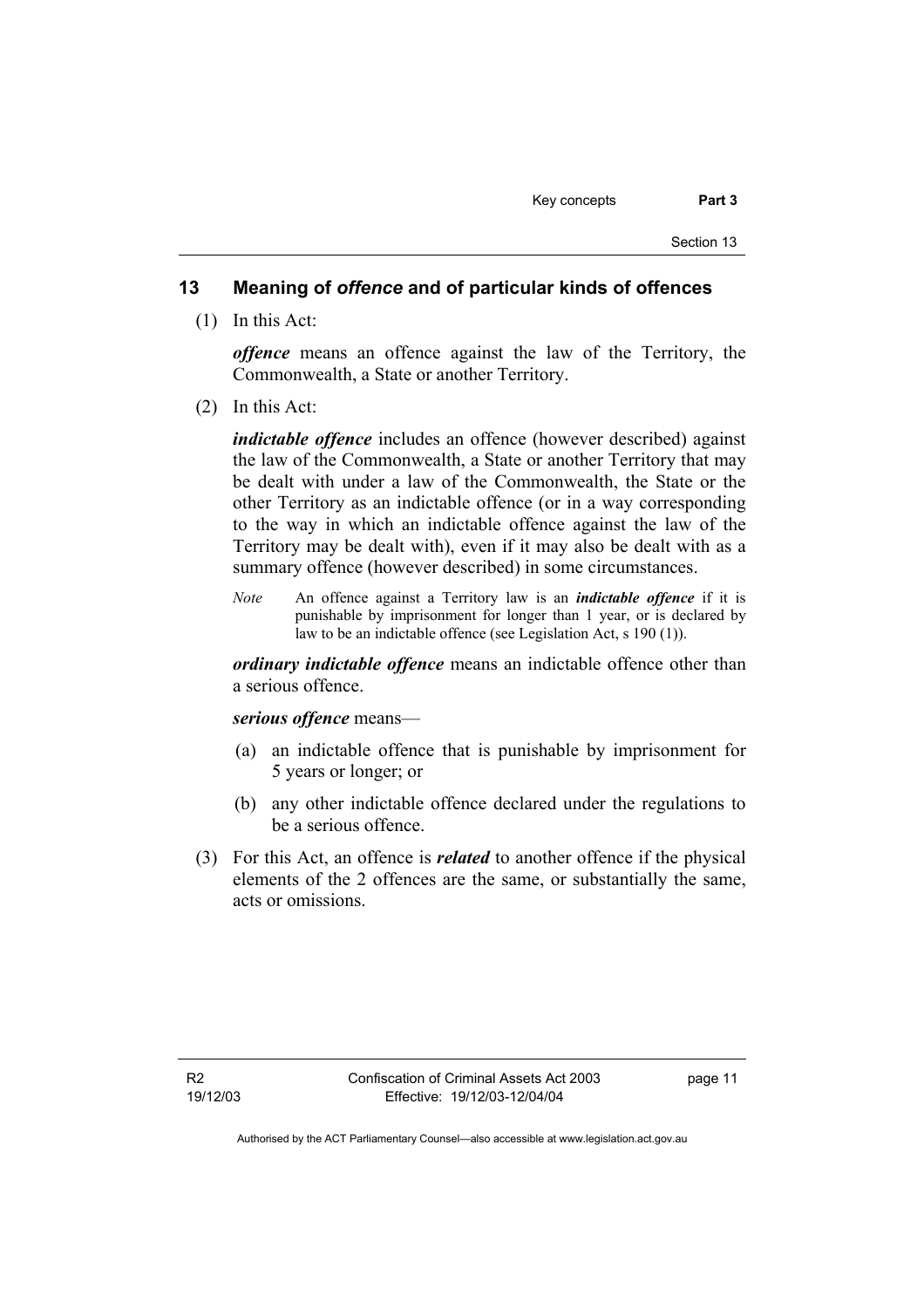#### Part 3 **Key concepts**

Section 14

# **14 Meaning of** *effective control* **of property**

- (1) For this Act, property may be subject to the *effective control* of a person whether or not the person has an interest in it.
	- *Note Interest*, in relation to land or other property, means—
		- (a) a legal or equitable estate in the land or other property; or
		- (b) a right, power or privilege over, or in relation to, the land or other property.

See Legislation Act, dict, pt 1.

- (2) In deciding whether or not property is subject to the effective control of a person, or whether or not there are reasonable grounds to suspect or believe that it is, regard may be had to any relevant matter, including, for example, any of the following:
	- (a) shareholdings in, debentures over, or directorships of, a company that has an interest (whether direct or indirect) in the property (a *relevant company*);
	- (b) a trust that has a relationship to the property (a *relevant trust*);
	- (c) family, personal, business and other relationships between people having an interest in the property, or in a relevant company or relevant trust, and other people.
	- *Note* An example is part of the Act, is not exhaustive and may extend, but does not limit, the meaning of the provision in which it appears (see Legislation Act, s 126 and s 132).
- (3) However, property is taken to be subject to the *effective control* of a person if—
	- (a) it is held by someone else on trust or otherwise for the ultimate benefit of the person; or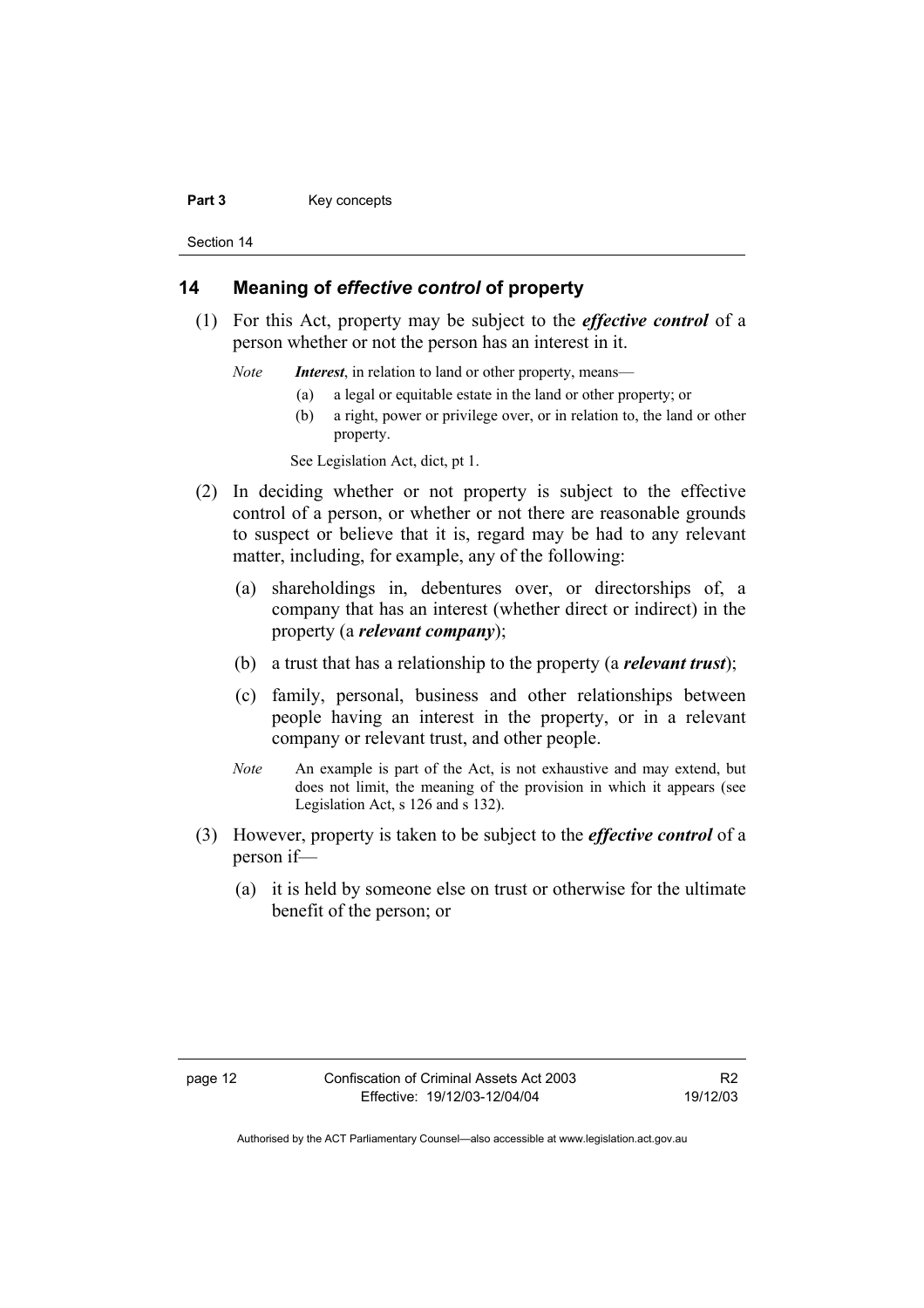- (b) within 6 years before or after the commission of the offence in relation to which an application is made in a confiscation proceeding, the person disposed of the property without sufficient consideration to someone else.
- *Note 1* For the meaning of *in relation to*, see dict.
- *Note 2* For the meaning of *sufficient consideration*, see dict.

## **15 Meaning of** *convicted* **and** *quashed*

- (1) For this Act, a person is taken to be *convicted* of an offence if—
	- (a) the person is convicted of the offence, whether summarily or on indictment; or
	- (b) the person is found guilty, but not convicted, of the offence; or
	- (c) the person absconds in relation to the offence.
	- *Note 1 Found guilty*, of an offence, is defined in the Legislation Act, dict, pt 1 as including—
		- (a) having the offence taken into account under the *Crimes Act 1900*, s 357 (which is about taking outstanding charges into account when passing sentence); and
		- (b) having an order made in relation to the offence under the *Crimes Act 1900*, s 402 (Conditional release of offenders without proceeding to conviction) or the *Children and Young People Act 1999*, s 96 (Disposition of young offenders).
	- *Note 2* For the meaning of *abscond*, see s 16.
- (2) The person is taken to be convicted of the offence—
	- (a) if subsection (1) (a) applies—on the day the person is convicted; or
	- (b) if subsection (1) (b) applies—on the day the person is found guilty; or
	- (c) if subsection  $(1)$  (c) applies—
		- (i) on the day the person is committed for trial for the offence; or

| - R2     | Confiscation of Criminal Assets Act 2003 | page 13 |
|----------|------------------------------------------|---------|
| 19/12/03 | Effective: 19/12/03-12/04/04             |         |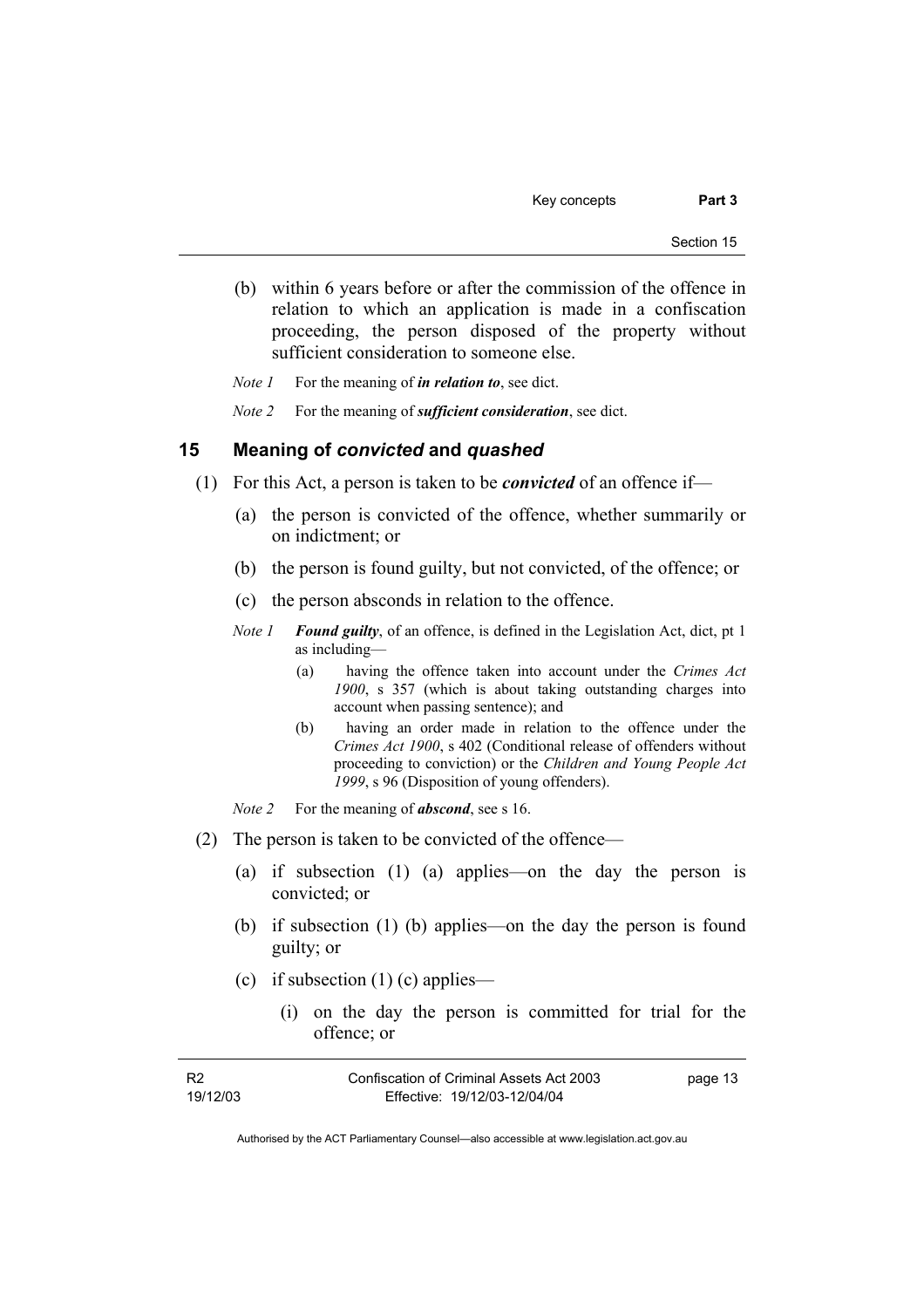#### Part 3 **Key concepts**

Section 16

- (ii) on the day a court, in a confiscation proceeding, makes an order that the evidence is of sufficient weight to support a conviction for the offence.
- (3) For this Act, the person's conviction for the offence is taken to be *quashed* when—
	- (a) if subsection (1) (a) applies—the conviction is quashed or set aside; or
	- (b) if subsection (1) (b) applies because the offence was taken into account in passing sentence for another offence—
		- (i) the person's conviction or finding of guilty for the other offence is quashed or set aside; or
		- (ii) the decision to take the offence into account is quashed or set aside; or
	- (c) if subsection (1) (b) applies for another reason—the finding of guilty for the offence (however described) is quashed or set aside; or
	- (d) if subsection (1) (c) applies—the person is brought before a court for the offence, and the person is cleared of the offence.
	- *Note* For the meaning of *cleared*, see s 17.
- (4) However, a person's conviction for an offence is not taken to be *quashed* if a court quashes or sets aside the conviction or finding of guilty (however described) but orders the person to be retried for the offence.

# **16 When does someone** *abscond*

- (1) This section applies to an offender in relation to an indictable offence if—
	- (a) an indictment is presented against the offender for the offence; and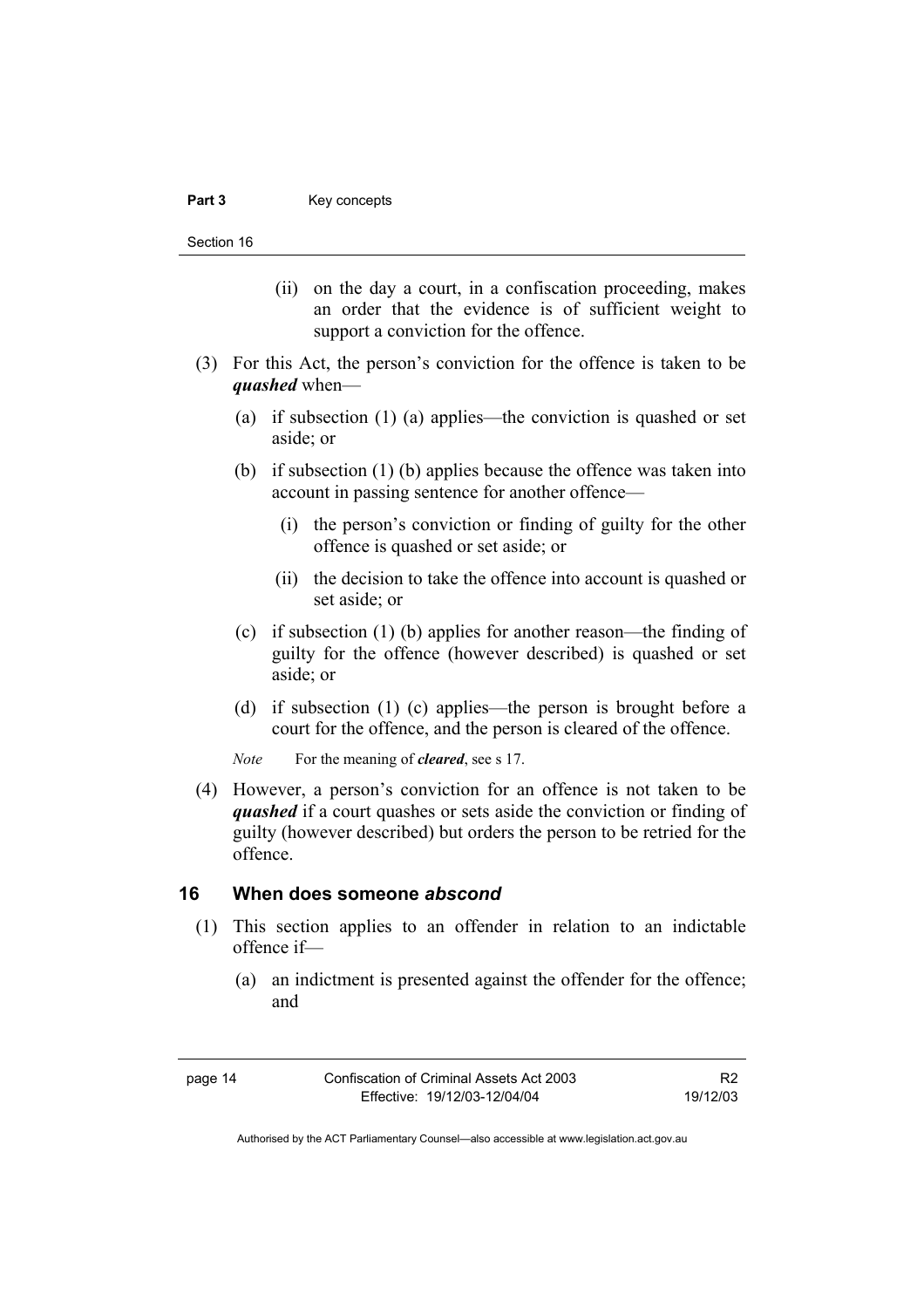- (b) a warrant is issued for the arrest of the offender for the offence; and
- (c) either—
	- (i) the offender is committed for trial for the offence; or
	- (ii) a court, in a confiscation proceeding, makes a finding that the evidence is of sufficient weight to support the offender's conviction for the offence.
- (2) For this Act, the offender is taken to have *absconded* in relation to the offence if—
	- (a) the offender dies before the warrant is executed; or
	- (b) at the end of 6 months after the day the warrant is issued, the offender cannot be found; or
	- (c) at the end of 6 months after the day the warrant is issued—
		- (i) the offender is not amenable to justice for any other reason; and
		- (ii) if the offender is outside the ACT—an extradition proceeding against the offender is not on foot; or
	- (d) at the end of 6 months after the day the warrant is issued—
		- (i) the offender is not amenable to justice because the offender is outside the ACT; and
		- (ii) an extradition proceeding against the offender is on foot;

and the extradition proceeding later ends without an order for the offender's extradition being made.

## **17 When is someone** *cleared* **of an offence**

For this Act, a person is *cleared* of an offence if—

 (a) an indictment for the offence lapses, or is withdrawn or struck out; or

| - R2     | Confiscation of Criminal Assets Act 2003 | page 15 |
|----------|------------------------------------------|---------|
| 19/12/03 | Effective: 19/12/03-12/04/04             |         |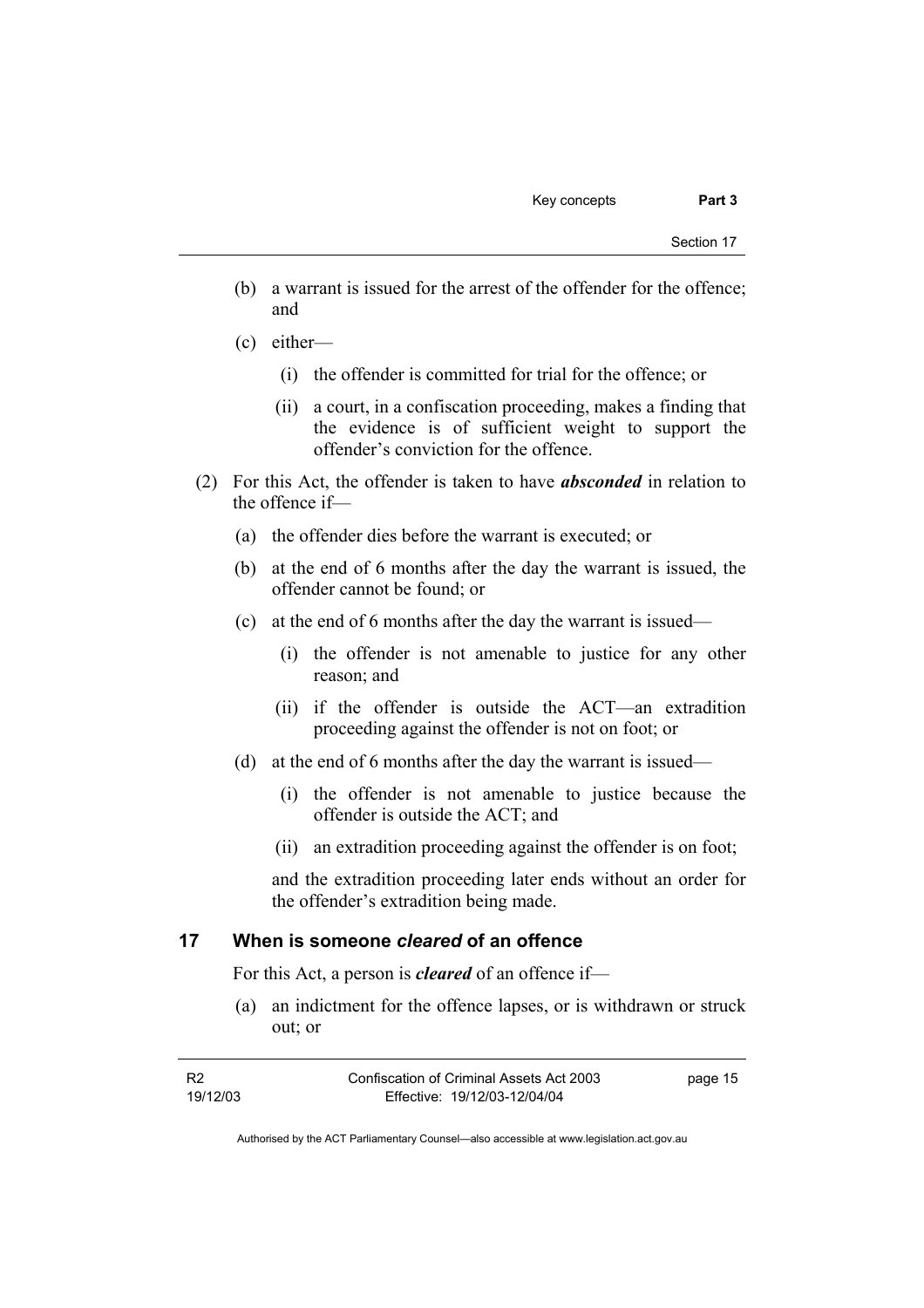#### Part 3 **Key concepts**

Section 18

- (b) a charge for the offence is withdrawn or discharged; or
- (c) the person is acquitted of the offence; or
- (d) the person's conviction for the offence is quashed.

# **18 When a proceeding is** *finalised*

- (1) For this Act, a confiscation proceeding is *finalised* if—
	- (a) the proceeding lapses, or is withdrawn or struck out; or
	- (b) the appeal period for an appeal against the final judgment of the court hearing the proceeding ends without an appeal having been made against the judgment; or
	- (c) if an appeal against the final judgment is made within the appeal period—the appeal is dismissed, withdrawn or struck out, or the appeal is otherwise finalised (within the meaning of this subsection).
- (2) For this Act, a criminal proceeding is *finalised* if—
	- (a) the offender is cleared of the offence to which the proceeding relates; or
	- (b) the offender is convicted of an offence to which the proceeding relates, and the appeal period for an appeal against the conviction or finding of guilty (however described) ends without an appeal having been made against it; or
	- (c) if an appeal is made against the conviction or finding of guilty (however described) within the appeal period—the appeal is dismissed, withdrawn or struck out, or the appeal is otherwise finalised (within the meaning of this subsection) without a retrial having been ordered; or
	- (d) if a retrial has been ordered—the proceeding on the retrial is finalised (within the meaning of this subsection).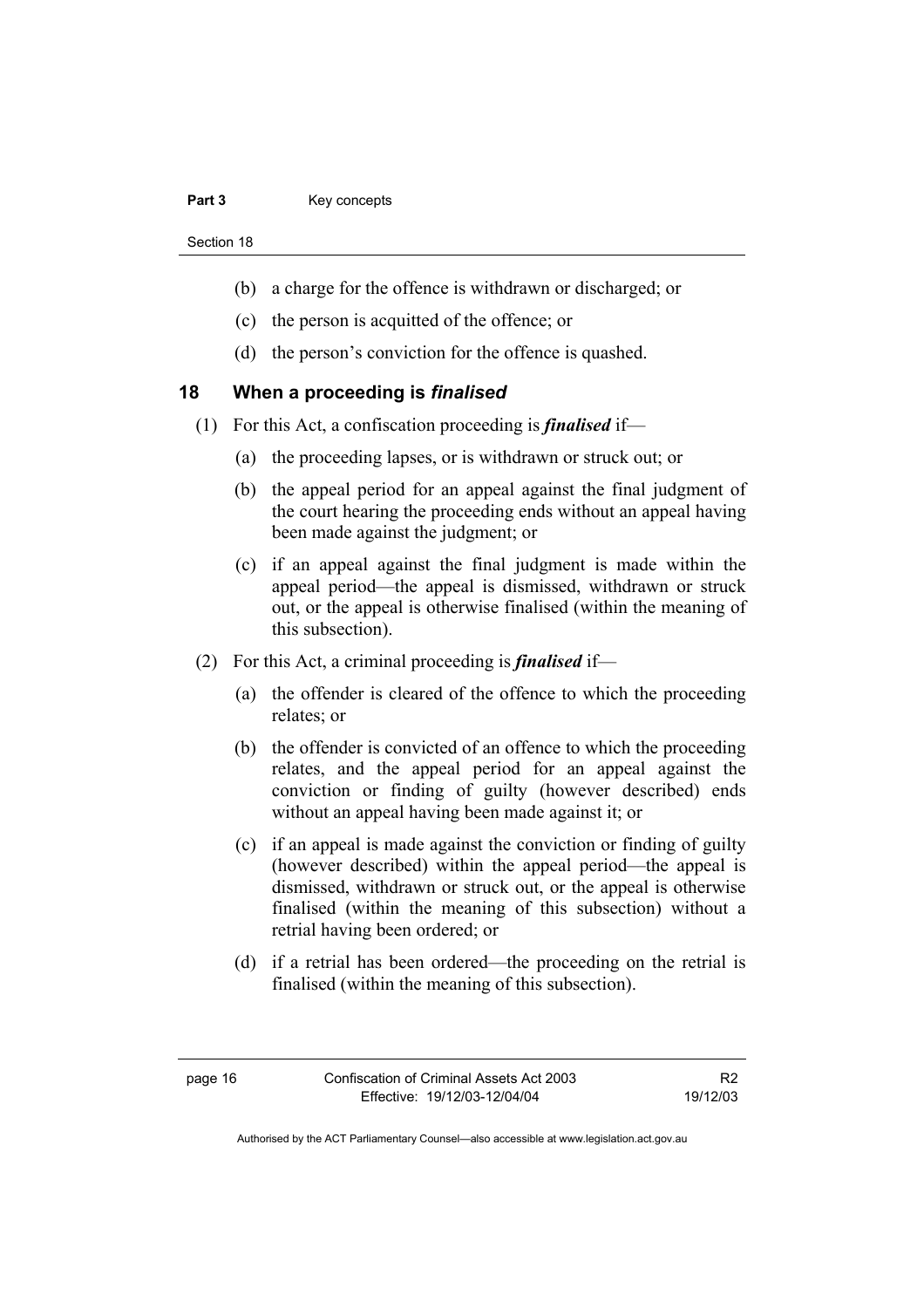| Key concepts | Part 3 |
|--------------|--------|
|--------------|--------|

Section 18

(3) In this section:

*appeal period* means the period within which an appeal may be made without an extension of time or leave to make the appeal out of time.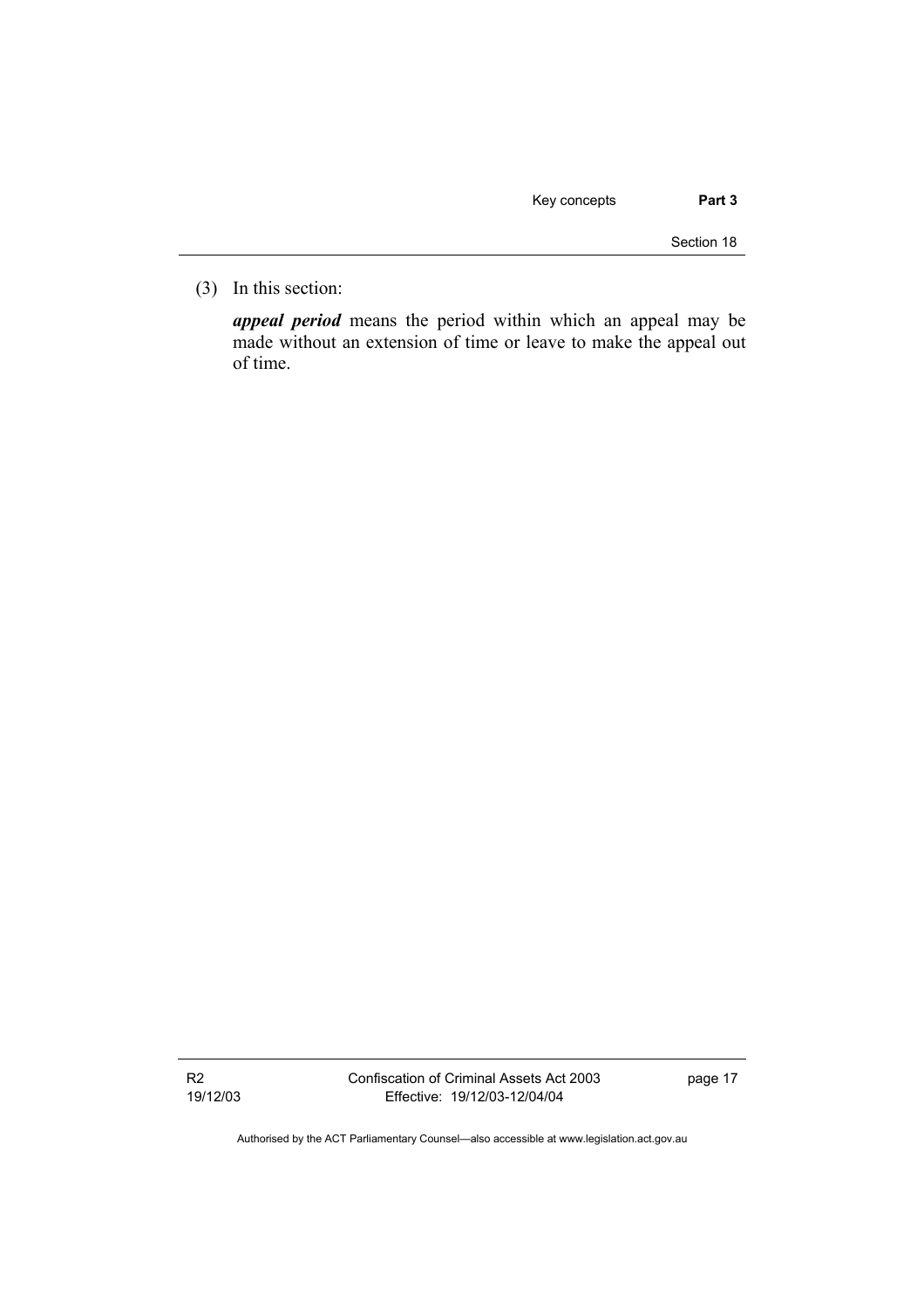**Part 4 Restraint of property Division 4.1** General Section 19

# **Part 4 Restraint of property**

# **Division 4.1 General**

# **19 Meaning of** *restraining order*

In this Act:

*restraining order* means an order under section 30 (Restraining orders over unclaimed tainted property—making) or section 31 (Restraining orders over other property—making) that a person must not deal with the property stated in the order except in accordance with—

- (a) the order; or
- (b) another order of a relevant court; or
- (c) this Act.

# **20 Meaning of** *artistic profits restraining order*

In this Act:

*artistic profits restraining order*, in relation to an offence, means a restraining order made solely to satisfy a penalty order for artistic profits in relation to the offence.

# **21 Meaning of** *unclaimed tainted property restraining order*

In this Act:

*unclaimed tainted property restraining order* means a restraining order made solely over unclaimed tainted property.

*Note* A claim for property restrained under an unclaimed tainted property restraining order does not, of itself, change or end the restraining order, see s  $46(2)$ .

| IO.<br>יי<br>æ |  |  |
|----------------|--|--|
|----------------|--|--|

Confiscation of Criminal Assets Act 2003 Effective: 19/12/03-12/04/04

R2 19/12/03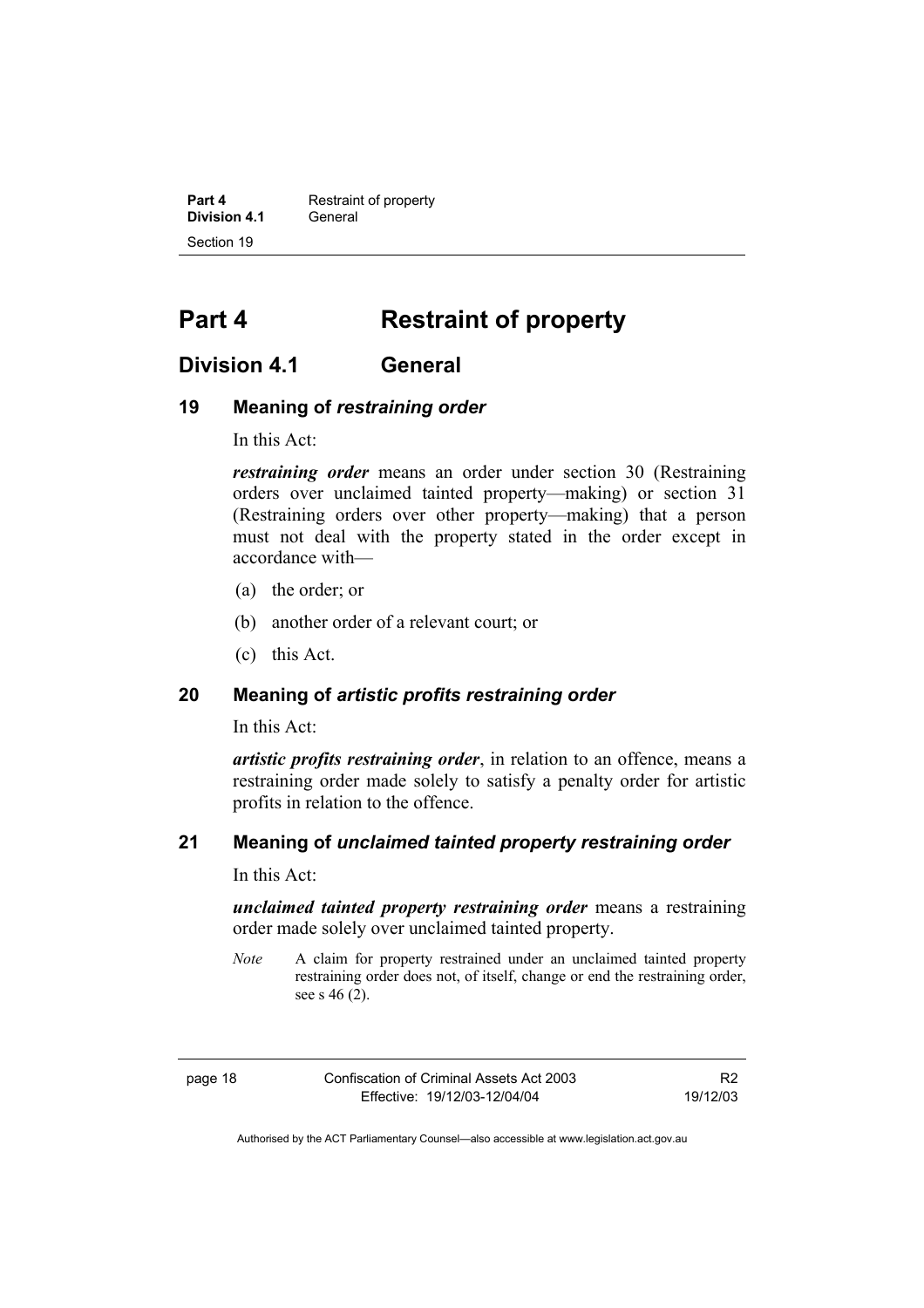| Restraint of property | Part 4       |
|-----------------------|--------------|
| General               | Division 4.1 |
|                       | Section 22   |

# **22 Restraining orders—purposes**

A restraining order may be made to preserve property so that the property will be available for 1 or more of the following purposes:

- (a) for forfeiture under a conviction forfeiture order;
- (b) for automatic forfeiture;
- (c) for forfeiture under a civil forfeiture order;
- (d) to satisfy a penalty order.

*Note* Pt 5 deals with forfeiture and pt 7 deals with penalty orders.

# **23 Contravening restraining orders**

- (1) A person commits an offence if—
	- (a) the person deals with property; and
	- (b) the property is subject to a restraining order; and
	- (c) the person knows that, or is reckless about the fact that, the property is subject to a restraining order; and
	- (d) the dealing with the property contravenes the order.

Maximum penalty: 500 penalty units, imprisonment for 5 years or both.

- (2) A person commits an offence if—
	- (a) the person deals with property; and
	- (b) the property is subject to a restraining order; and
	- (c) the dealing with the property contravenes the order; and
	- (d) either of the following applies:
		- (i) the restraining order, or details of the order, were recorded in a statutory property register under section 50 (2) (Restraining orders—registration in

page 19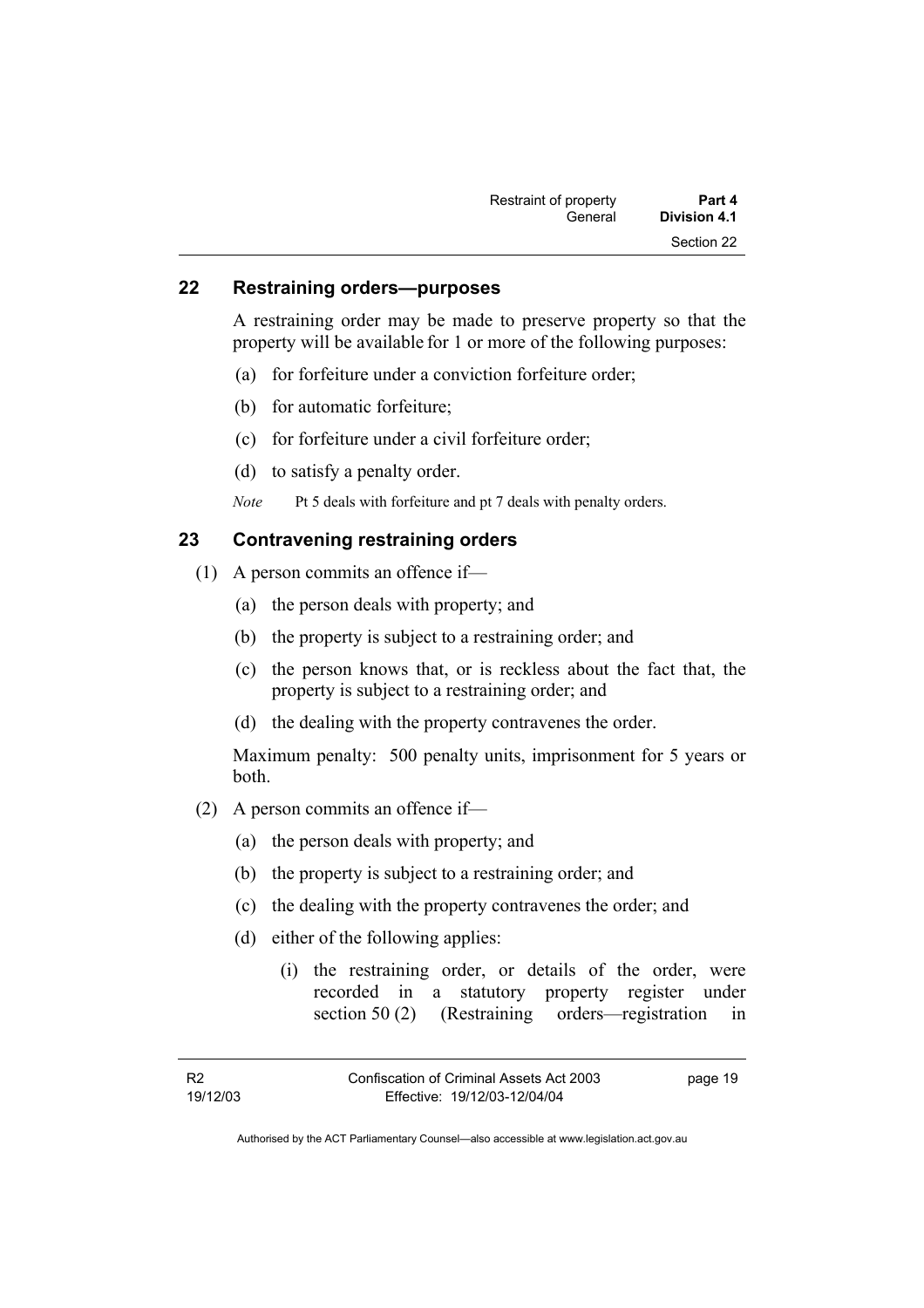| Part 4              | Restraint of property |
|---------------------|-----------------------|
| <b>Division 4.1</b> | General               |
| Section 24          |                       |

statutory property registers) when the person dealt with the property;

 (ii) the person was given notice of the order under section 34 (Restraining orders—notice of making) before the person dealt with the property.

Maximum penalty: 200 penalty units, imprisonment for 2 years or both.

(3) Strict liability applies to subsection (2) (b), (c) and (d).

# **24 Setting aside dealings with restrained property**

- (1) The DPP may apply to a relevant court for an order that a dealing with restrained property be set aside if—
	- (a) the dealing was in contravention of the restraining order; and
	- (b) the dealing—
		- (i) was not for sufficient consideration; or
		- (ii) transferred property to a person who was not acting honestly; or
		- (iii) transferred property to a person who did not take reasonable care to establish that the property may be lawfully acquired by the person
- (2) On application under subsection (1), the court may make an order setting aside a dealing with property in contravention of a restraining order.
- (3) The order may be expressed to take effect on—
	- (a) the day when the dealing took place; or
	- (b) the day when the order setting aside the dealing is made.
- (4) If the court makes an order mentioned in subsection (3) (b), the court must declare the rights of anyone who acquired an interest in

| page 20 | Confiscation of Criminal Assets Act 2003 | R <sub>2</sub> |
|---------|------------------------------------------|----------------|
|         | Effective: 19/12/03-12/04/04             | 19/12/03       |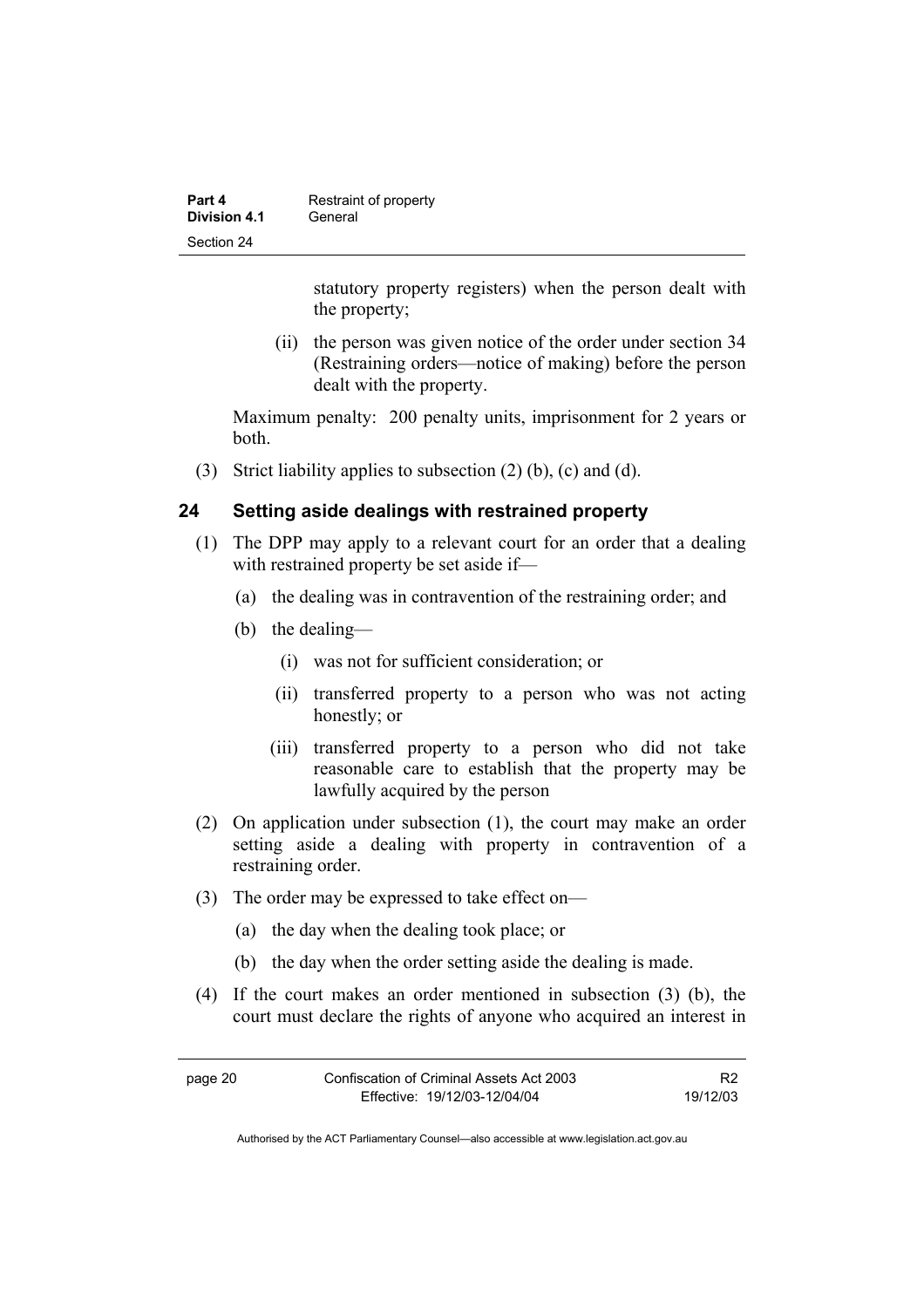the property on or after the day of the dealing and before the day the order is made.

# **Division 4.2 Making restraining orders**

- *Note 1* For general provisions about a proceeding for a restraining order (which is a confiscation proceeding—see s 236), see pt 14.
- *Note 2* In particular, no advance notice to anyone is required of the application for the order, and the application may be heard in closed court, without the offender or the public being present, see s 243.

## **25 Restraining orders over unclaimed tainted property application**

- (1) The DPP may apply to a relevant court for a restraining order over unclaimed tainted property.
- (2) The application must state the following:
	- (a) that the application is for an unclaimed tainted property restraining order;
	- (b) the property sought to be restrained.
- (3) The application must be supported by an affidavit under section 28 (Restraining orders over unclaimed tainted property—affidavit supporting application).
- (4) An application for an unclaimed tainted property restraining order must be made only in relation to unclaimed tainted property (but may be made at the same time as an application for a restraining order over other property).

# **26 Restraining orders over other property—application**

- (1) The DPP may apply to a relevant court for a restraining order over any of the following:
	- (a) stated property of a person;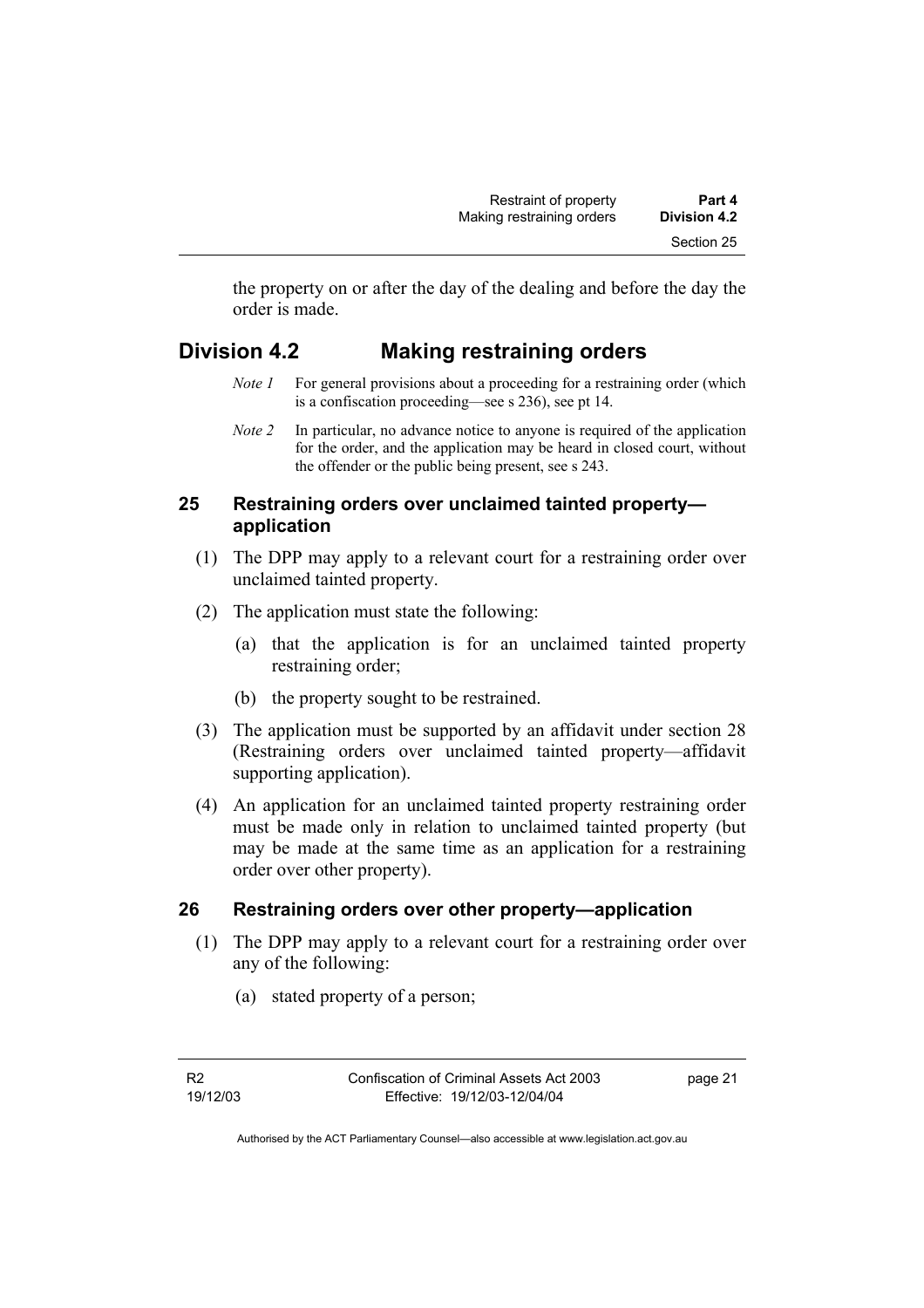| Part 4              | Restraint of property     |
|---------------------|---------------------------|
| <b>Division 4.2</b> | Making restraining orders |
| Section 26          |                           |

- (b) stated property of a person and all other property of the person (including property acquired after the making of the order);
- (c) all property of a person (including property acquired after the making of the order);
- (d) all property of a person (including property acquired after the making of the order) other than stated property.
- *Note 1* A reference to a *person* generally includes a reference to a corporation as well as an individual, see Legislation Act, s 160. (See also the Legislation Act, dict, pt 1, def *person*.)
- *Note 2 Property* includes an interest in property, see Legislation Act, dict, pt 1.
- (2) The application must state the following:
	- (a) the offence to which the application relates;
	- (b) when it is alleged the offence was committed;
	- (c) the person who is alleged to have committed the offence;
	- (d) the person whose property the application relates to;
	- (e) the property sought to be restrained (including whether it is property of the offender or someone else);

*Note Offender* includes a corporation, see dict.

- (f) whether the application is for an artistic profits restraining order.
- (3) The application must be supported by an affidavit under section 29 (Restraining orders over other property—affidavit supporting application).
- (4) For subsection (2) (a), the application need not specify a particular offence and it is sufficient if the application states that some offence or other was committed.
- (5) For subsection (2) (b), the application need not specify a particular time or day and it is sufficient if the application states a period within which the offence was committed.

| page 22 | Confiscation of Criminal Assets Act 2003 |          |
|---------|------------------------------------------|----------|
|         | Effective: 19/12/03-12/04/04             | 19/12/03 |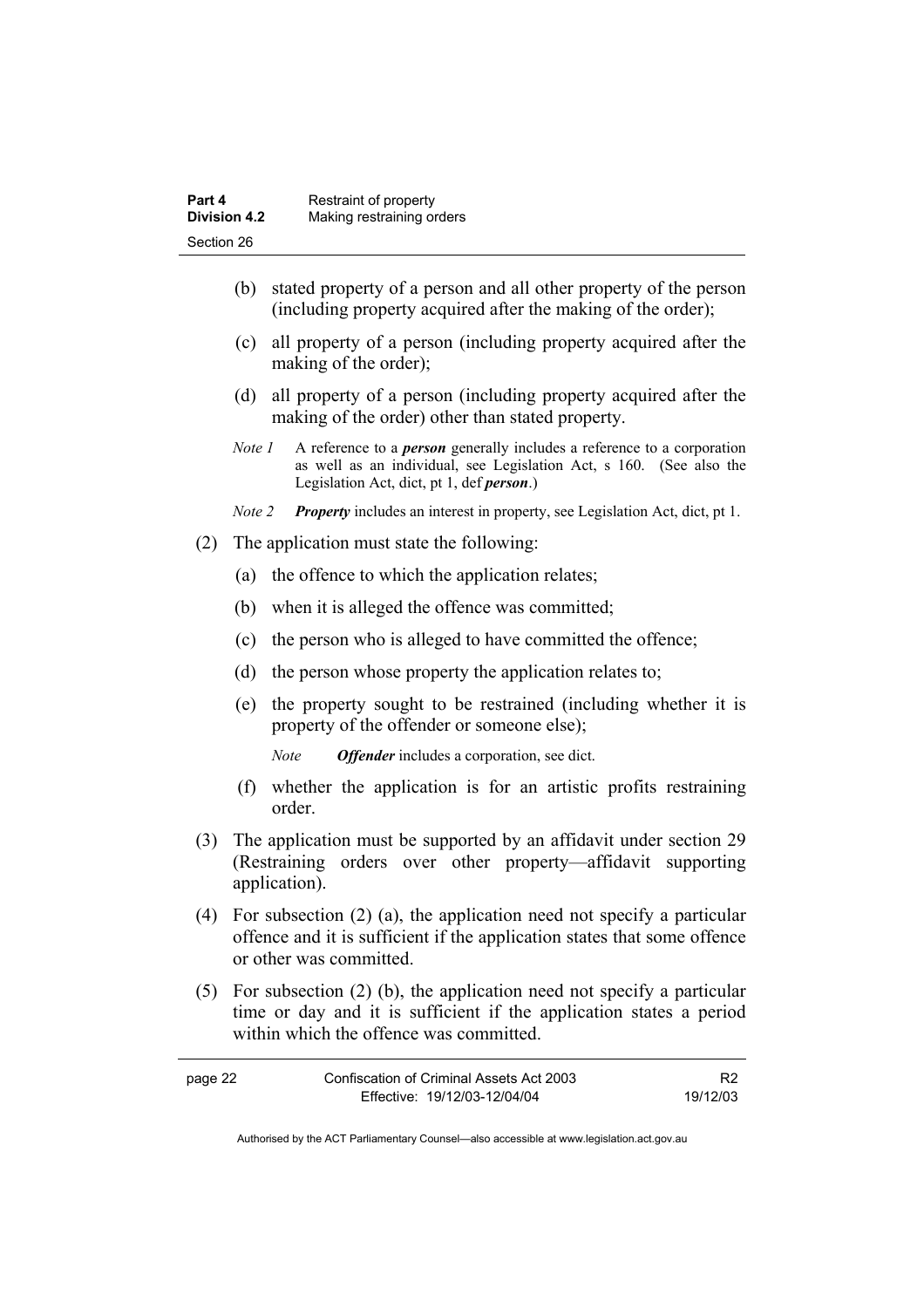- (6) To remove any doubt—
	- (a) an application for a restraining order under this section may be made in relation to an interest (or interests) in property; and

- (b) an application for a restraining order under this section may be made in relation to 2 or more offences; and
- (c) an application for a restraining order under this section may be made in relation to the property of 2 or more people; and
- (d) this section does not apply to an application for a restraining order over unclaimed tainted property.

#### **27 Restraining orders—time for making certain applications**

- (1) This section does not apply to an application for—
	- (a) an artistic profits restraining order; or
	- (b) an unclaimed tainted property restraining order.
- (2) An application for a restraining order in relation to an ordinary indictable offence must be made before the end of the longer of the following periods:
	- (a) if an indictment has been presented against the offender for the offence, and the offender has not been convicted or cleared of the offence—2 years after the day the indictment was presented;
	- (b) if the offender has been convicted of the offence (and not cleared)—2 years after the day of the conviction;

*Note Property* includes an interest in property, see Legislation Act, dict, pt 1.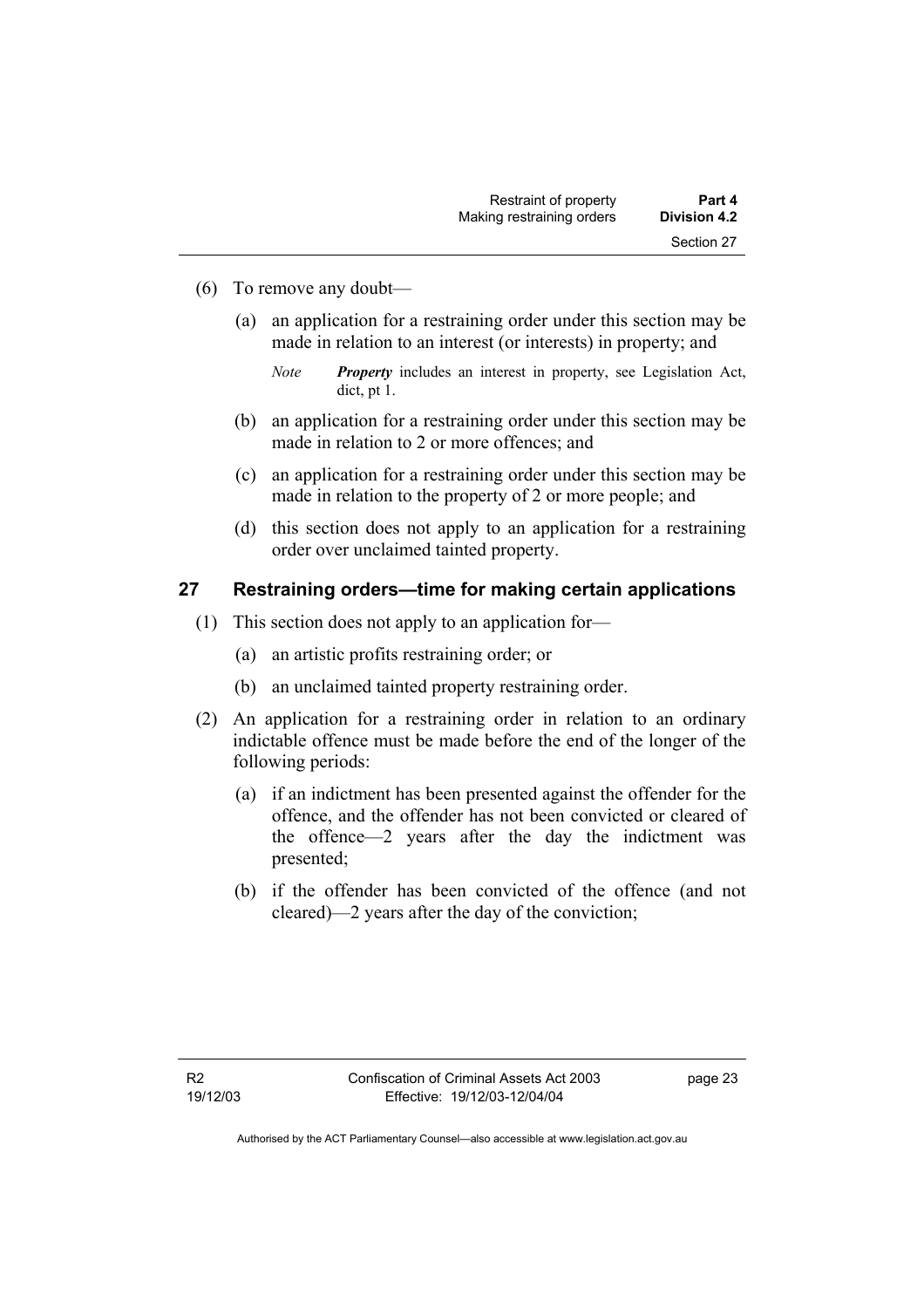- (c) in any case—6 years after the day the offence was committed (or is alleged to have been committed).
- *Note 1* For the meaning of *in relation to*, see dict.
- *Note 2* The court may allow leave for an application to be made after a time fixed by this section in certain circumstances (see s 49 and s 246).
- (3) An application for a restraining order in relation to a serious offence must be made before the end of the longer of the following periods:
	- (a) if an indictment has been presented against the offender for the offence, and the offender has not been convicted or cleared of the offence—2 years after the day the indictment was presented;
	- (b) if the offender has been convicted of the offence—2 years after the day of the conviction;
	- (c) in any case—6 years after the day the offence was committed (or is alleged to have been committed).
	- *Note* The court may allow leave for an application to be made after a time fixed by this section in certain circumstances (see s 49 and s 246).

#### **28 Restraining orders over unclaimed tainted property affidavit supporting application**

- (1) An affidavit by a police officer supporting an application under section 25 (Restraining orders over unclaimed tainted property application) for an unclaimed tainted property restraining order must state—
	- (a) that the police officer suspects that the property is unclaimed tainted property; and
	- (b) that the property has not been claimed by anyone.
	- *Note* No time limit applies to an application for an unclaimed tainted property restraining order, see s 27 (1) (b).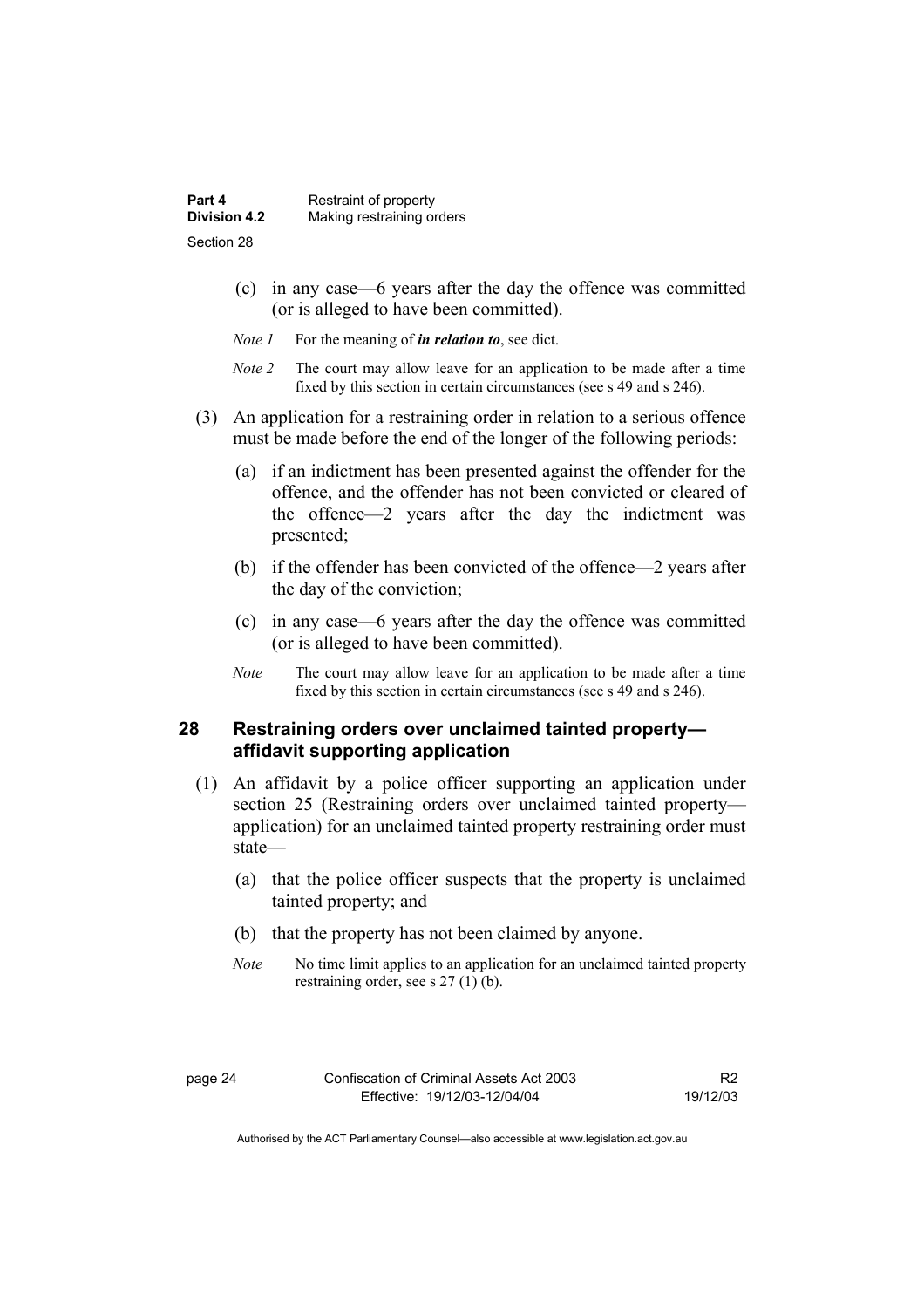- (2) The affidavit must state that the police officer believes that the property sought to be restrained may be required to satisfy a purpose mentioned in section 22 (Restraining orders—purposes).
- (3) For subsection (2), no particular purpose need be stated in the affidavit.
- (4) The affidavit must state the grounds for each suspicion or belief of the police officer stated in the affidavit.

#### **29 Restraining orders over other property—affidavit supporting application**

- (1) An affidavit by a police officer supporting an application under section 26 (Restraining orders over other property—application) for a restraining order must state—
	- (a) that the officer believes that an indictment has been presented against the offender for a stated indictable offence, or that the offender has been convicted of a stated indictable offence; or
	- (b) that the officer suspects that the offender has committed a stated indictable offence, and that it is intended, within a stated period—
		- (i) for an ordinary indictable offence—to present an indictment against the offender for the offence (or a related indictable offence); or
		- (ii) for a serious offence—
			- (A) to present an indictment against the offender for the offence (or a related serious offence); or
			- (B) to apply for a civil forfeiture order or a penalty order in relation to the offence (or a related serious offence).
- (2) Subsection (1) (b) does not require the police officer to specify a particular offence in the affidavit and it is sufficient if the police

| - R2     | Confiscation of Criminal Assets Act 2003 | page 25 |
|----------|------------------------------------------|---------|
| 19/12/03 | Effective: 19/12/03-12/04/04             |         |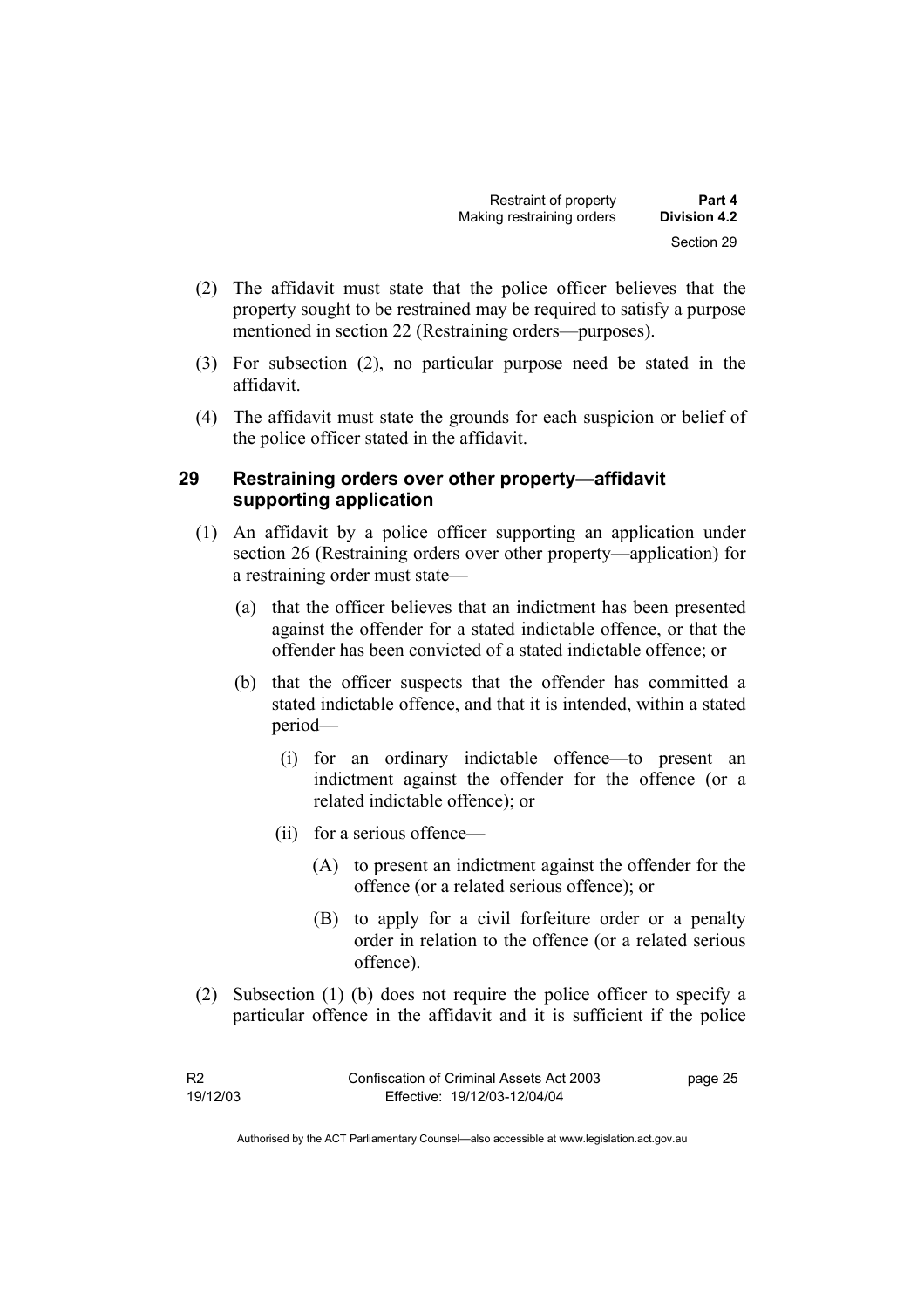| Part 4              | Restraint of property     |
|---------------------|---------------------------|
| <b>Division 4.2</b> | Making restraining orders |
| Section 29          |                           |

officer suspects that the offender has committed a particular kind of offence and the affidavit describes the nature of the offence in general terms.

- (3) If the application is not for an artistic profits restraining order, the affidavit must state that the police officer believes that the application is being made within the relevant period mentioned in section 27 (Restraining orders—time for making certain applications) for the offence to which the application relates.
	- *Note* No time limit applies to an application for an artistic profits restraining order, see s 27 (1) (a).
- (4) For subsection (3), if the application relates to a serious offence, it is sufficient if the police officer believes that the offence was committed within the relevant period mentioned in section 27, and it is not necessary for the officer to believe that the offence was committed on any particular day or time within the relevant period.
- (5) The affidavit must state, for the property mentioned in the application, or for each stated part of the property—
	- (a) that the officer suspects that the property is either the offender's property or the property of someone else; and
	- (b) for property that the officer suspects is the property of someone else—
		- (i) that the property is tainted property; or
		- (ii) that the property is subject to the offender's effective control.
- (6) The affidavit must state that the police officer believes that—
	- (a) the property sought to be restrained may be required to satisfy a purpose mentioned in section 22 (Restraining orders purposes); and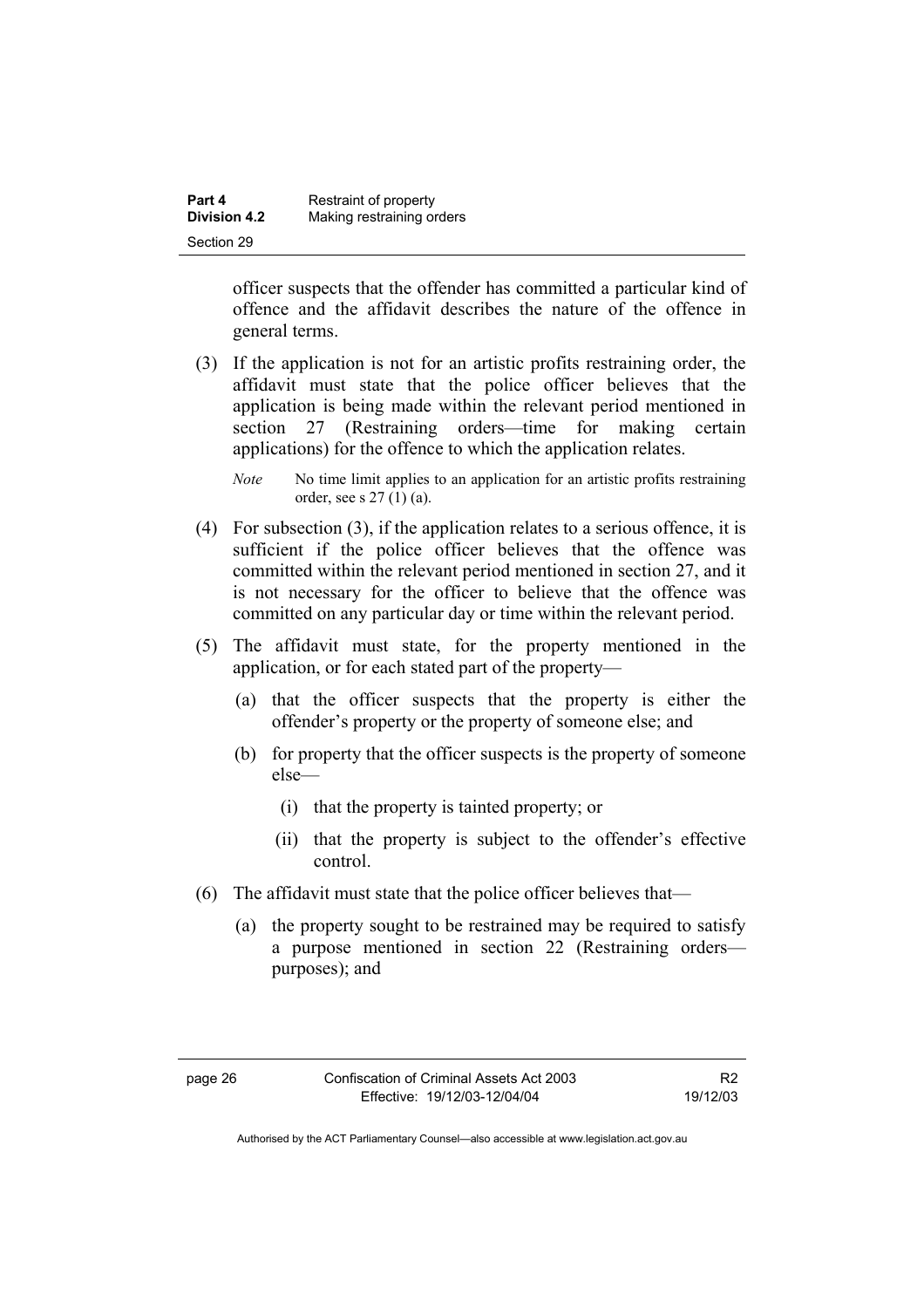- (b) if the application is for an artistic profits restraining order—the property sought to be restrained may be required to satisfy a penalty order for artistic profits in relation to the offence.
- (7) For subsection (6) (a), no particular purpose need be stated in the affidavit.
- (8) The affidavit must state the grounds for each belief or suspicion of the police officer stated in the affidavit.

#### **30 Restraining orders over unclaimed tainted property making**

- (1) This section applies if an application is made under section 25 (Restraining orders over unclaimed tainted property—application) to a relevant court for an unclaimed tainted property restraining order in relation to an offence.
- (2) The relevant court must make a restraining order over the property to which the application relates if, having regard to the police officer's affidavit supporting the application and any other evidence before the court, the court is satisfied that there are reasonable grounds for the officer's suspicions and beliefs stated in the affidavit.
	- *Note* A claim for property restrained under an unclaimed tainted property restraining order does not, of itself, change or end the restraining order, see s 46 (2).
- (3) The restraining order may direct the public trustee to take control of the restrained property.
	- *Note* For the commencement of a restraining order, see Legislation Act, s 73 (4).
- (4) To remove any doubt, for making a restraining order under this section, it is irrelevant whether there is any risk of the property being dealt with in a way that would defeat or hinder the purposes of this Act.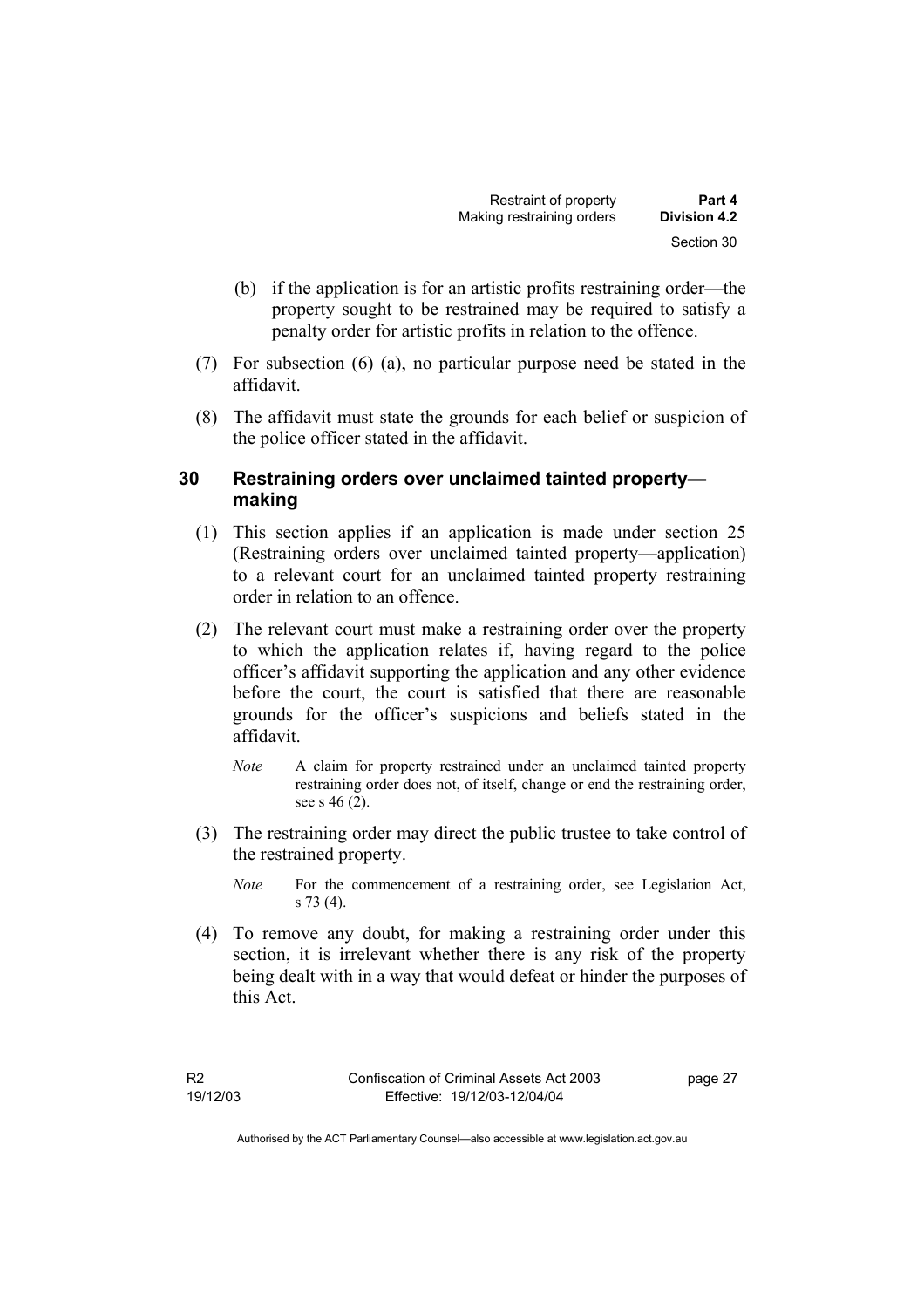| Part 4              | Restraint of property     |
|---------------------|---------------------------|
| <b>Division 4.2</b> | Making restraining orders |
| Section 31          |                           |

#### **31 Restraining orders over other property—making**

- (1) This section applies if an application is made under section 26 (Restraining orders over other property—application) to a relevant court for a restraining order in relation to an offence.
- (2) The relevant court must make a restraining order over the property to which the application relates if, having regard to the police officer's affidavit supporting the application and any other evidence before the court—
	- (a) the court is satisfied that there are reasonable grounds for the officer's beliefs and suspicions stated in the affidavit; and
	- (b) if an indictment has not been presented for the offence, or the offence is a serious offence of which the offender has been cleared—the court is satisfied that, within 6 weeks after the date of the order or (if allowed by the court) a longer period of not longer than 3 months after that date—
		- (i) for an ordinary indictable offence—it is intended to present an indictment against the offender for the offence (or a related indictable offence); or
		- (ii) for a serious offence—
			- (A) it is intended to present an indictment against the offender for the offence (or a related serious offence); or
			- (B) it is intended to apply for a civil forfeiture order or a penalty order in relation to the offence (or a related serious offence).
- (3) The restraining order may do either or both of the following:
	- (a) direct the public trustee to take control of the restrained property or stated restrained property;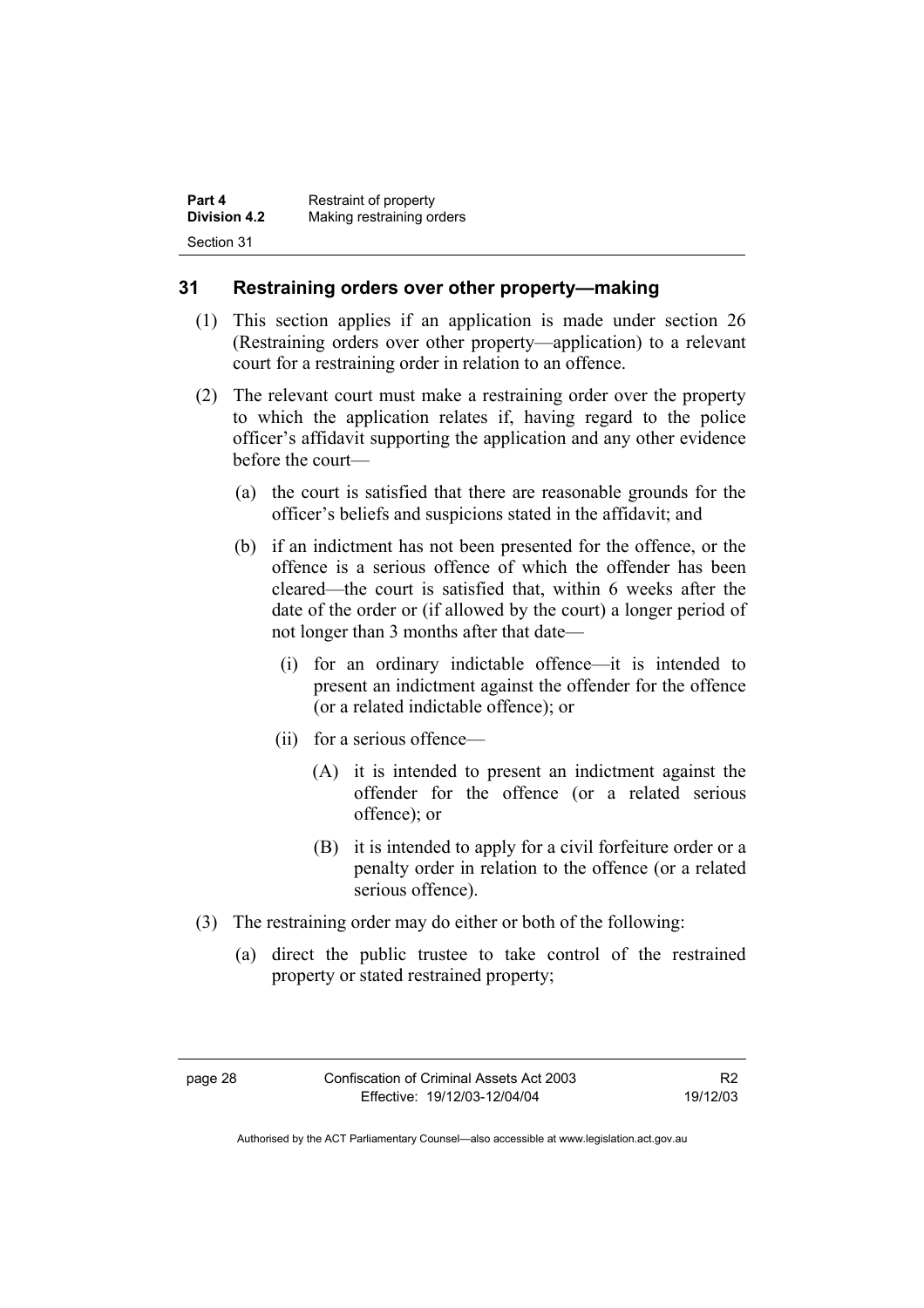- (b) provide, under section 37 or 38, for living and business expenses, or legal expenses, to be met out of the restrained property.
- *Note* For the commencement of a restraining order, see Legislation Act, s 73 (4).
- (4) The relevant court may refuse to make the restraining order if the DPP does not give the relevant court any undertaking that the court considers appropriate about the payment of damages or costs in relation to the making or operation of the order.
- (5) To remove any doubt—
	- (a) a restraining order may be made under this section in relation to an interest (or interests) in property; and
		- *Note Property* includes an interest in property, see Legislation Act, dict, pt 1.
	- (b) a restraining order may relate to 2 or more offences committed (or alleged to have been committed) by an offender; and

*Note Offender* includes a corporation, see dict.

- (c) a restraining order may relate to the property of 2 or more people; and
- (d) for making a restraining order under this section, it is irrelevant whether there is any risk of the property being dealt with in a way that would defeat or hinder the purposes of this Act.

#### **32 Making of restraining orders—specific serious offence not required etc**

 (1) For section 31 and to remove any doubt, if the relevant court is satisfied that there are reasonable grounds for the police officer's belief that a serious offence was committed by the offender within the relevant period mentioned in section 27 (Restraining orders time for making certain applications), the court must not refuse to

page 29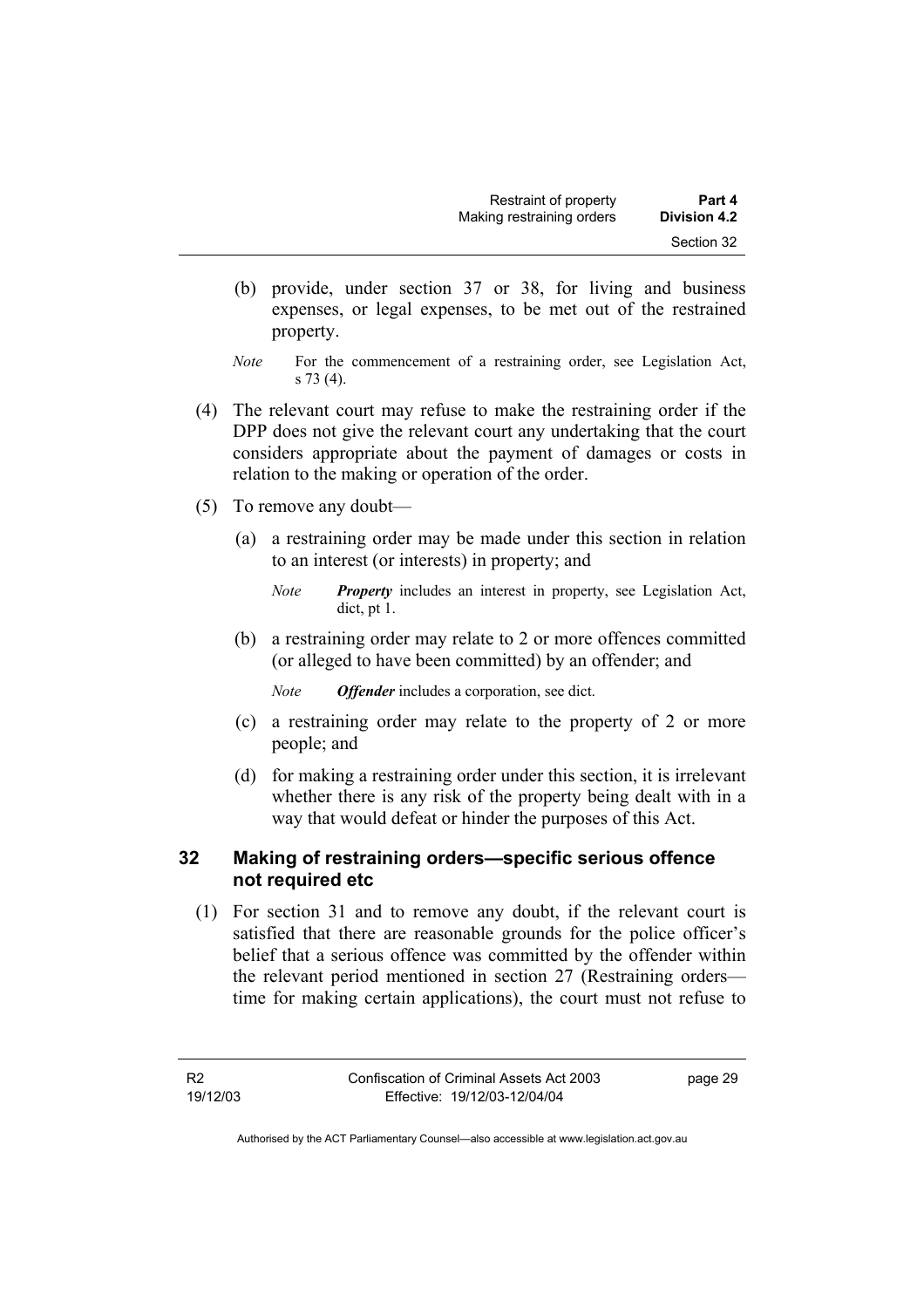make a restraining order in relation to the offence only because the court is not satisfied—

- (a) that the officer had any belief that a particular serious offence was committed within the relevant period; or
- (b) that the officer had any belief about the particular day or time when the offender committed the offence within the relevant period; or
- (c) that there are reasonable grounds for any belief by the officer about anything mentioned in paragraph (a) or (b).

*Note* For the meaning of *in relation to*, see dict.

- (2) Also, for section 31 and to remove any doubt, the relevant court must not refuse to make a restraining order in relation to the offender only because—
	- (a) an indictment has not been presented against the offender for the offence; or
	- (b) the offender has not been convicted of the offence; or
	- (c) the offender has been cleared of the offence, including being cleared after having been convicted of the offence; or
	- (d) a doubt is raised about whether the person committed the offence.

#### **33 Restraining orders—contents**

- (1) A restraining order must state that a person must not deal with the property stated in the order except in accordance with—
	- (a) the order; or
	- (b) another order of a relevant court; or
	- (c) this Act.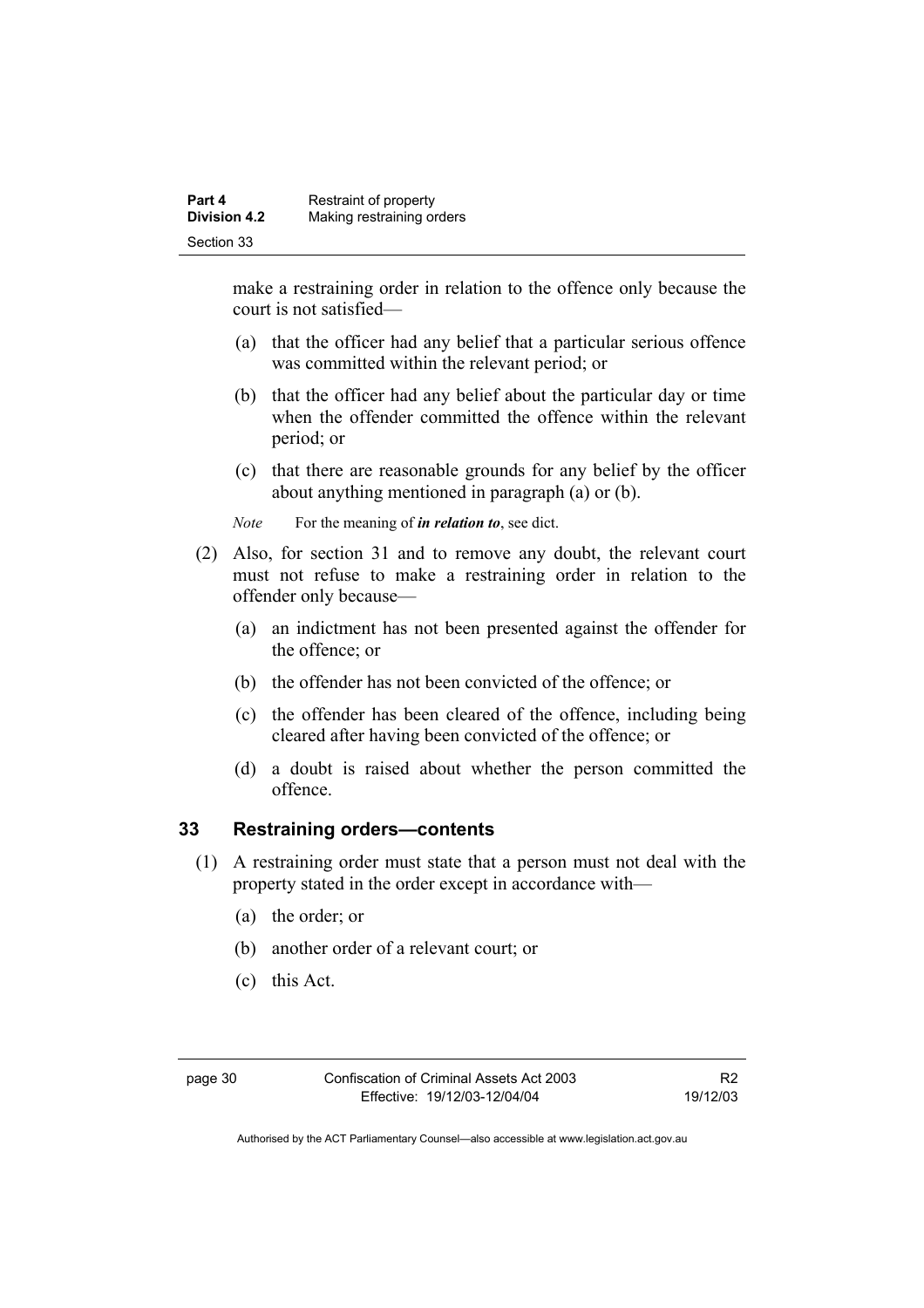- (2) A restraining order (other than an unclaimed tainted property restraining order) must also state—
	- (a) that it is a restraining order under this Act; and
	- (b) the person (or people) whose property it applies to; and
	- (c) for each person to whose property it applies to—the property to which it applies, including whether it applies to property acquired after the making of the order; and
	- (d) if section 31 (2) (b) (Restraining orders over other property making) applies to the restraining order—the applicable period under the paragraph; and
		- *Note* The restraining order ends unless an indictment is presented or, for a serious offence, a forfeiture or penalty application is made, before the end of the stated period (see div 4.3, tables 1 and 2).
	- (e) if the order directs the public trustee to take control of the restrained property or stated restrained property—the direction and the property to which it applies; and
	- (f) if the relevant court making the order has given a direction under section 35 (Restraining order proceedings—restrictions on disclosure)—
		- (i) the direction given by the court; and
		- (ii) the effect of section 36 (Restraining orders—disclosure offences) in relation to the direction; and
	- (g) if the order provides, under section 37 or 38, for living and business expenses, or legal expenses, to be met out of the restrained property—
		- (i) the kind of expenses that may be met out of the restrained property; and
		- (ii) the period during which the expenses may be met out of the restrained property; and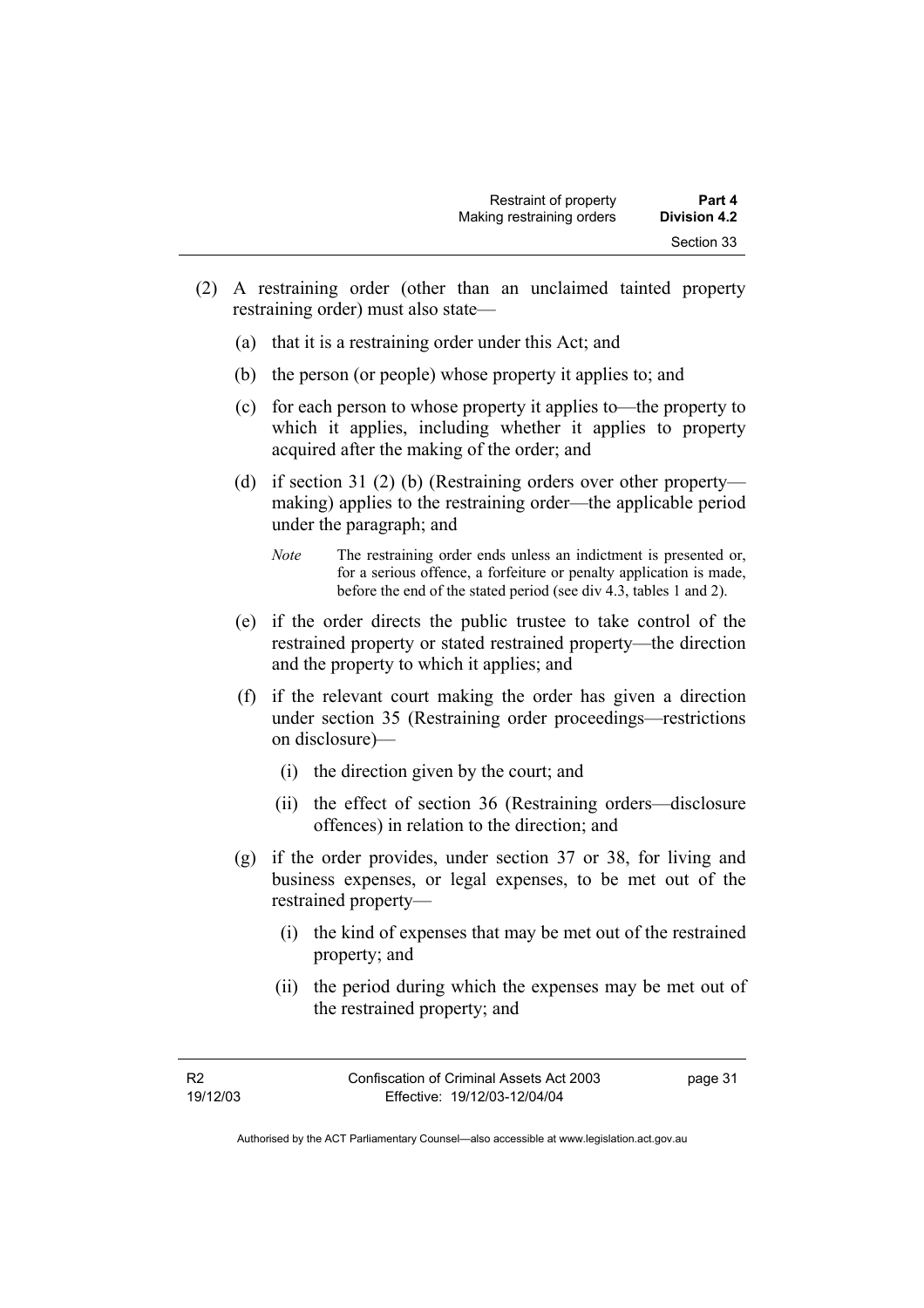| Part 4              | Restraint of property     |
|---------------------|---------------------------|
| <b>Division 4.2</b> | Making restraining orders |
| Section 34          |                           |

- (iii) the maximum amount of the expenses that may be met out of the restrained property.
- (3) An unclaimed tainted property restraining order must also state—
	- (a) that it is an unclaimed tainted property restraining order under this Act; and
	- (b) the property to which it applies; and
	- (c) if the relevant court making the order has given a direction under section 35—
		- (i) the direction given by the court; and
		- (ii) the effect of section 36 in relation to the direction; and
	- (d) that, unless a relevant court makes an order that stops the operation of the restraining order over the property, the property will be automatically forfeited under this Act to the Territory at the end of 14 days after the day the order is made.
- (4) A failure by a relevant court to comply with this section in relation to the restraining order does not invalidate the restraining order or any forfeiture order or automatic forfeiture made in relation to the property restrained under the restraining order.

#### **34 Restraining orders—notice of making**

- (1) If a court makes a restraining order over property, the DPP must give a copy of the order to—
	- (a) for an unclaimed tainted property restraining order—anyone the DPP suspects may have an interest in the property; and
	- (b) for any other restraining order—the owner of the restrained property and anyone else the DPP suspects may have an interest in the property.

*Note* For how documents may be served, see Legislation Act, pt 19.5.

(2) A relevant court may order the DPP to—

R2 19/12/03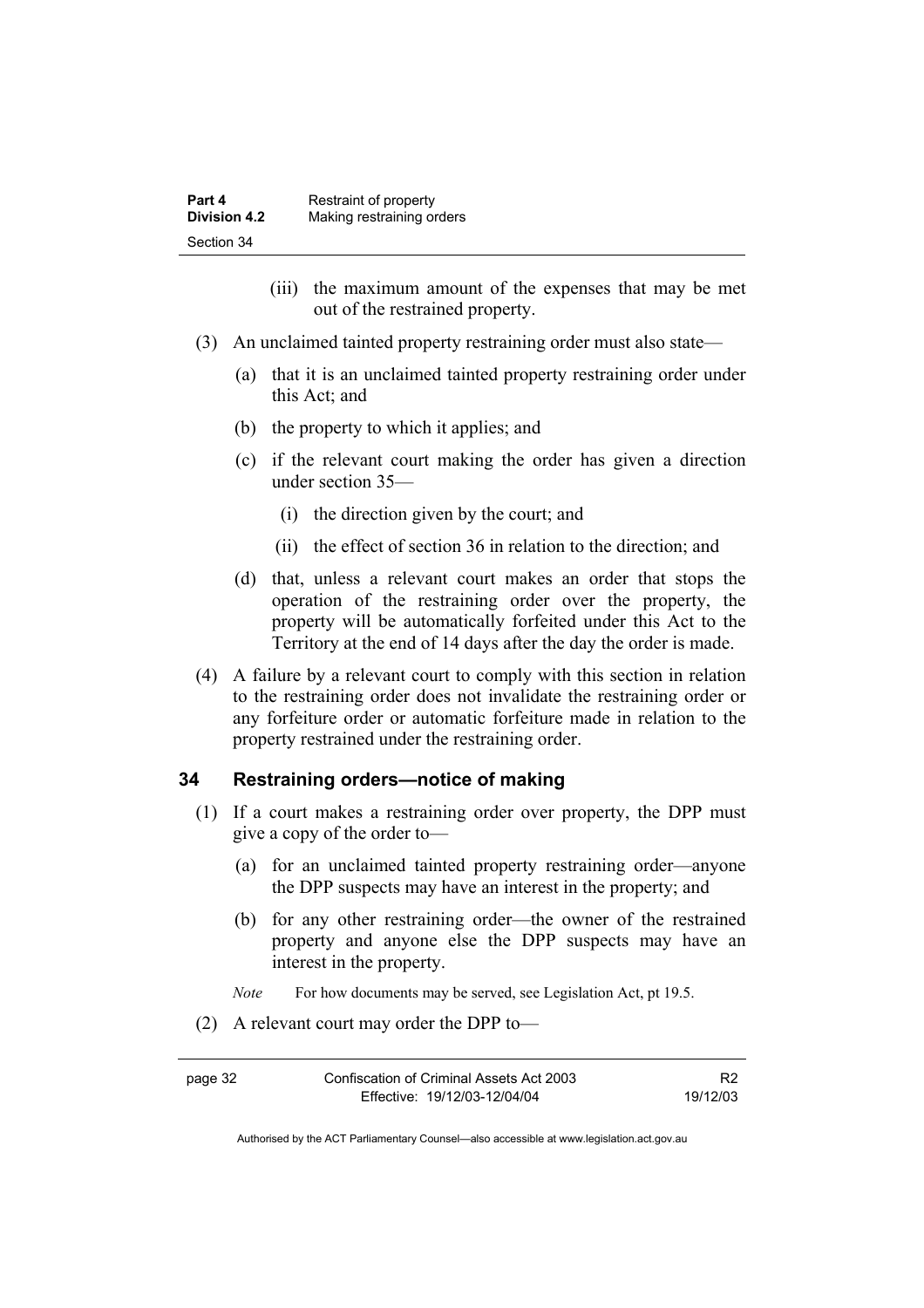- (a) give a copy of a restraining order, the application for the order or the supporting affidavit to anyone and may give directions about how any document is to be given to the person; or
- (b) give notice of the order to anyone and may give directions about how the notice is to be given.
- (3) Subsections (1) and (2) have effect subject to any direction of the court under section 35.

#### **35 Restraining order proceedings—restrictions on disclosure**

- (1) On application by the DPP, a relevant court hearing an application for a restraining order may give directions prohibiting or restricting the publication or disclosure of all or any of the following:
	- (a) the fact that an application for the order, or that a restraining order, has been made;
	- (b) the application for the order;
	- (c) the supporting affidavit for the order and any other affidavit filed in relation to the application;
	- (d) any information about the proceeding (whether or not a hearing has been held);
	- (e) any evidence given, statement made or thing done during the proceeding;
	- (f) any information, document or thing derived from anything mentioned in this subsection.

#### **Examples of directions**

1 that the application for the restraining order and a stated part of the supporting affidavit not be disclosed to the person against whom the restraining order is made until the court has decided an application for another restraining order against someone else's property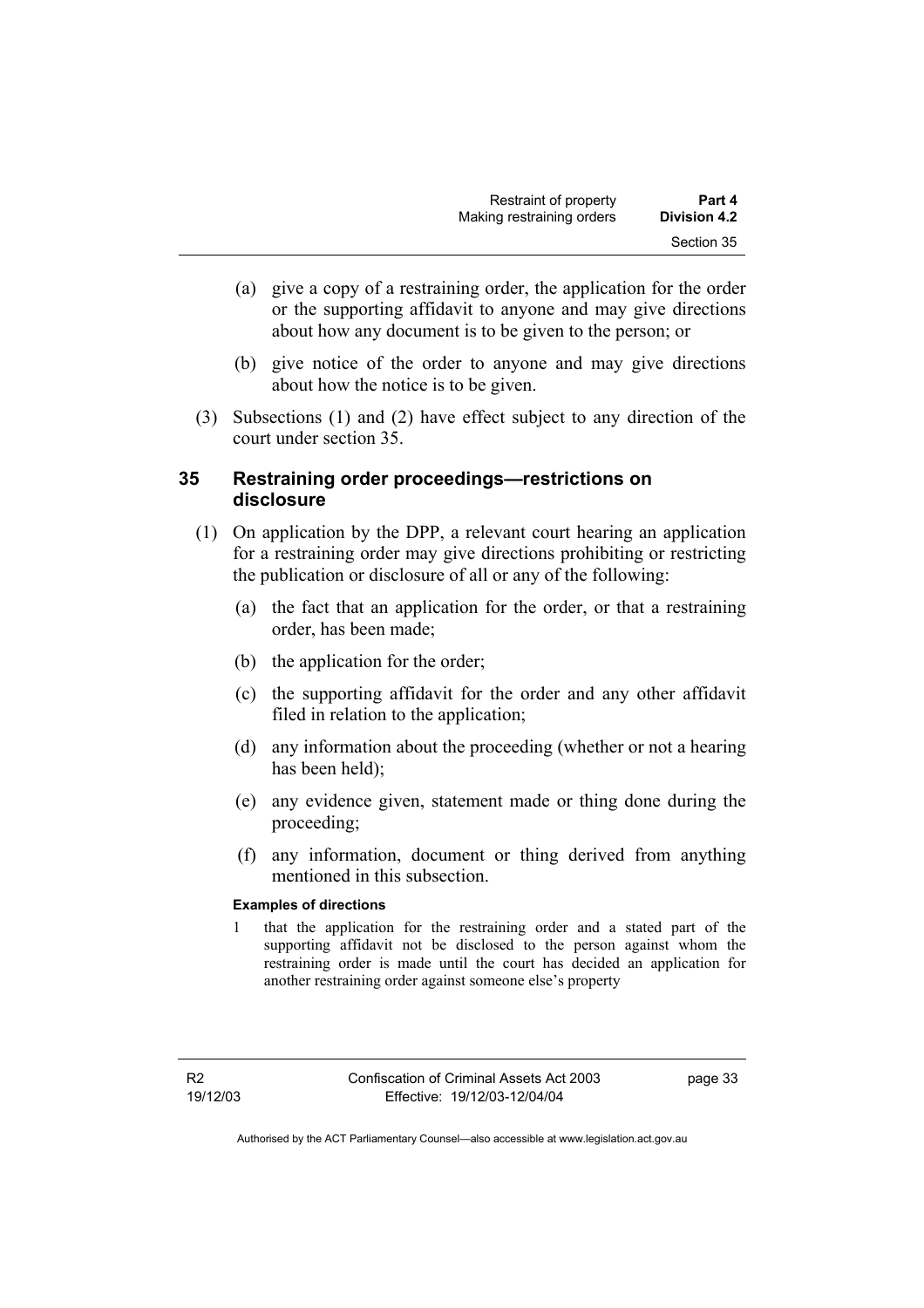| Part 4              | Restraint of property     |
|---------------------|---------------------------|
| <b>Division 4.2</b> | Making restraining orders |
| Section 36          |                           |

- 2 that the supporting affidavit must be made available only to the offender's lawyer
- *Note* An example is part of the Act, is not exhaustive and may extend, but does not limit, the meaning of the provision in which it appears (see Legislation Act, s 126 and s 132).
- (2) In deciding whether to give a direction under subsection (1), the court must have regard to whether the direction—
	- (a) would promote the purposes of this Act; or
	- (b) is desirable to protect the integrity of an investigation (however described) for any purpose or a prosecution of an offence.
- (3) The court may also have regard to any other relevant matter in deciding whether to give a direction under subsection (1).

#### **36 Restraining orders—disclosure offences**

*Note* An offence against this section is a strict liability offence, see s (7).

- (1) A person commits an offence if—
	- (a) a relevant court has given a direction under section 35 (1) prohibiting or restricting the publication or disclosure of a matter mentioned in the subsection; and
	- (b) the person has notice of the direction (whether by being given a copy of the restraining order to which the direction relates or otherwise); and
	- (c) the person publishes or discloses the matter to someone else.

Maximum penalty: 200 penalty units, imprisonment for 2 years or both.

- (2) A person commits an offence if—
	- (a) a relevant court has given a direction under section 35 (1) prohibiting or restricting the publication or disclosure of a matter mentioned in the subsection; and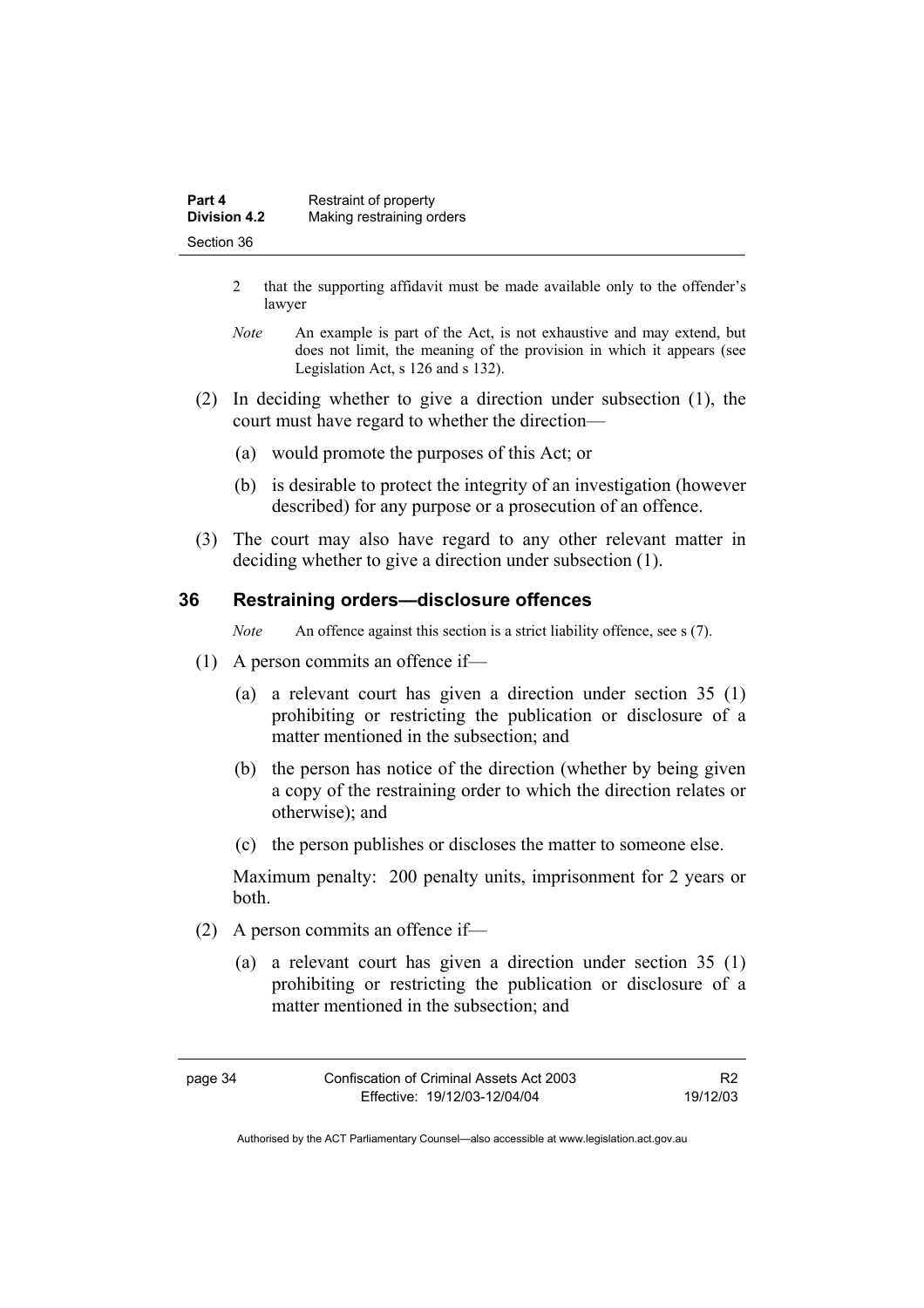- (b) the person has notice of the direction (whether by being given a copy of the restraining order to which the direction relates or otherwise); and
- (c) the person publishes or discloses information to someone else; and
- (d) the other person could infer from the information the matter to which the direction relates.

Maximum penalty: 200 penalty units, imprisonment for 2 years or both.

- (3) Subsections (1) and (2) do not apply if the publication or disclosure is made to any of the following entities in the circumstances mentioned for the entity:
	- (a) a police officer—in any circumstances;
	- (b) an officer, employee or agent of the person—to ensure that the order is complied with and the person to whom the publication or disclosure is made is given notice of the direction (whether by being given a copy of the restraining order to which the direction relates or otherwise) by the person making the publication or disclosure;
	- (c) a lawyer—to obtain legal advice or representation in relation to the order;
	- (d) a relevant court—with the court's leave.

*Note* The application for leave, and any proceeding with the court's leave, must be heard in closed court, see s (8).

- (4) Also, subsections (1) and (2) do not apply if the publication or disclosure is made—
	- (a) by a police officer in the exercise of the officer's functions; or
	- (b) for the purpose of giving or obtaining legal advice, or making legal representations, in relation to the order.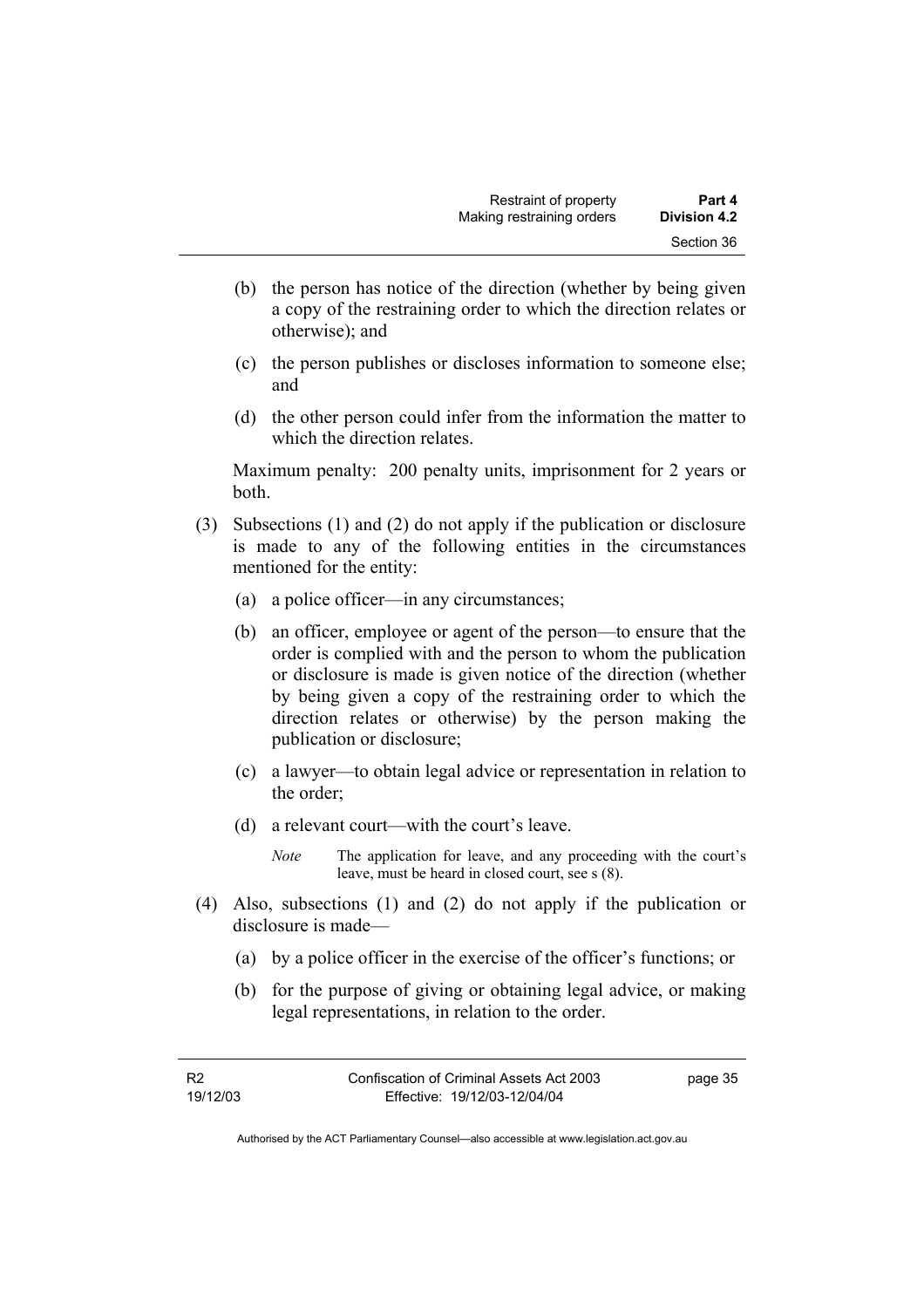| Part 4              | Restraint of property     |
|---------------------|---------------------------|
| <b>Division 4.2</b> | Making restraining orders |
| Section 36          |                           |

- (5) A person commits an offence if—
	- (a) a relevant court has given a direction under section 35 (1) prohibiting or restricting the publication or disclosure of a matter mentioned in the subsection; and
	- (b) the person receives information in relation to the matter in accordance with subsection (3) or (4); and
	- (c) the person ceases to be a person mentioned in subsection (3) or (4); and
	- (d) the person publishes or discloses the matter to someone else.

Maximum penalty: 200 penalty units, imprisonment for 2 years or both.

- (6) A person commits an offence if—
	- (a) a relevant court has given a direction under section 35 (1) prohibiting or restricting the publication or disclosure of a matter mentioned in the subsection; and
	- (b) the person receives information in relation to the matter in accordance with subsection (3) or (4); and
	- (c) the person ceases to be a person mentioned in subsection (3) or (4); and
	- (d) the person publishes or discloses information to someone else; and
	- (e) the other person could infer from the information the matter to which the direction relates.

Maximum penalty: 200 penalty units, imprisonment for 2 years or both.

- (7) An offence against this section is a strict liability offence.
- (8) For subsection (3) (d), an application for leave, and any proceeding with the court's leave, must be heard in closed court.

| page 36 | Confiscation of Criminal Assets Act 2003 | R <sub>2</sub> |
|---------|------------------------------------------|----------------|
|         | Effective: 19/12/03-12/04/04             | 19/12/03       |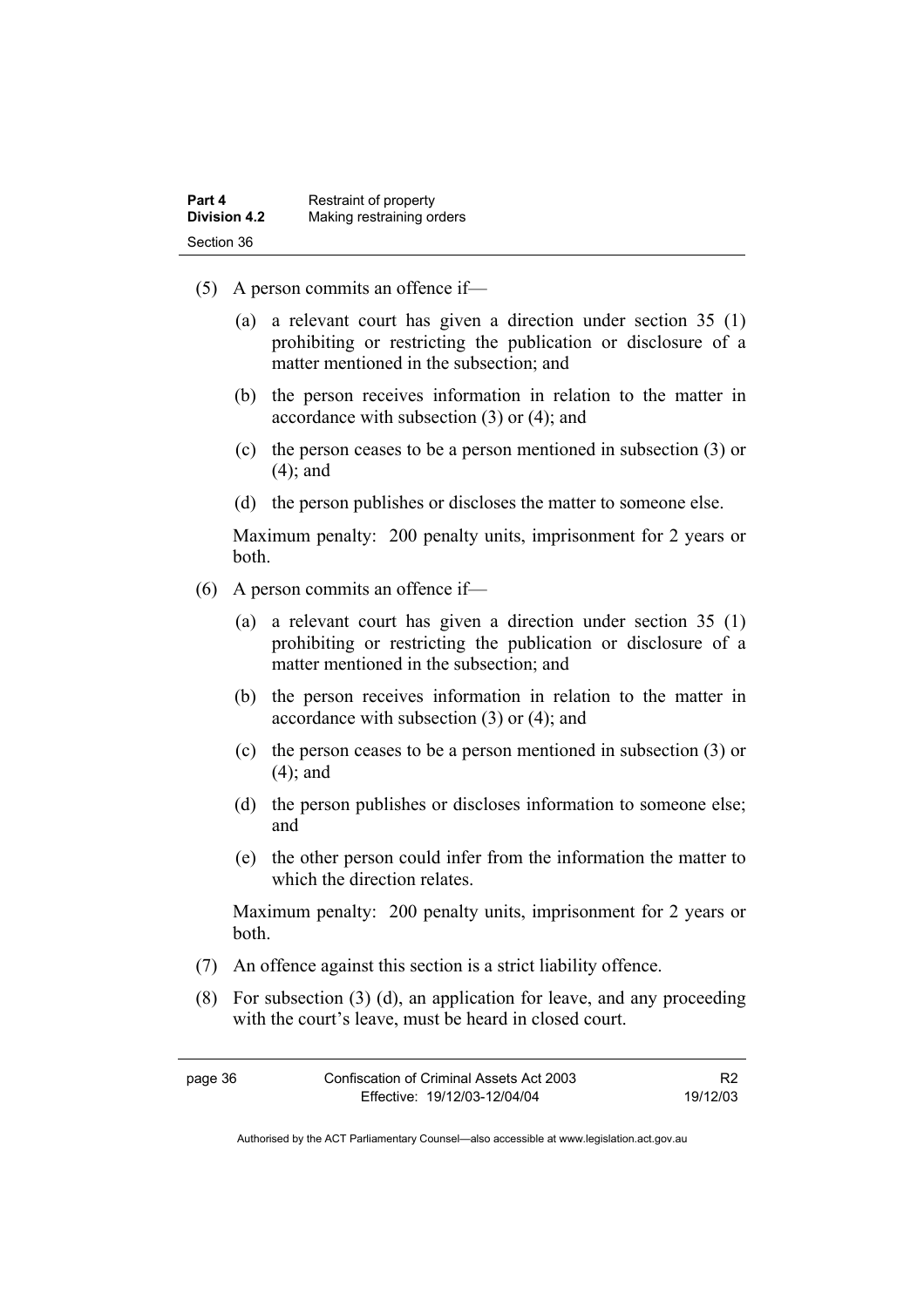#### **37 Payment of living and business expenses from restrained property**

- (1) A relevant court may, in a restraining order or an order under section 39 (Additional orders about restraining orders and restrained property) varying a restraining order, allow any of the following expenses to be met out of the restrained property of a person, or a stated part of the property:
	- (a) the living and business expenses of the person (other than the person's legal expenses in defending a criminal charge);
	- (b) the living expenses of a dependant of the person.
	- *Note* For legal expenses in defending a criminal charge, see s 38.
- (2) However, the court must not allow expenses to be met out of restrained property unless the person satisfies the court that—
	- (a) the expenses are reasonable; and
	- (b) the expenses are necessary to avoid severe hardship to the person or the person's dependants; and
	- (c) the expenses cannot be met out of property of the person not subject to a restraining order; and
	- (d) any property to be released from restraint for the expenses was lawfully acquired by the person, is not tainted property and does not have evidentiary value in any criminal proceeding.
- (3) The regulations may—
	- (a) prescribe matters to which the court may, must or must not have regard for subsection (2) (a) or (b); and
	- (b) prescribe, or make provision in relation to, the maximum amount of living or business expenses of a person that may be allowed (for a period or otherwise).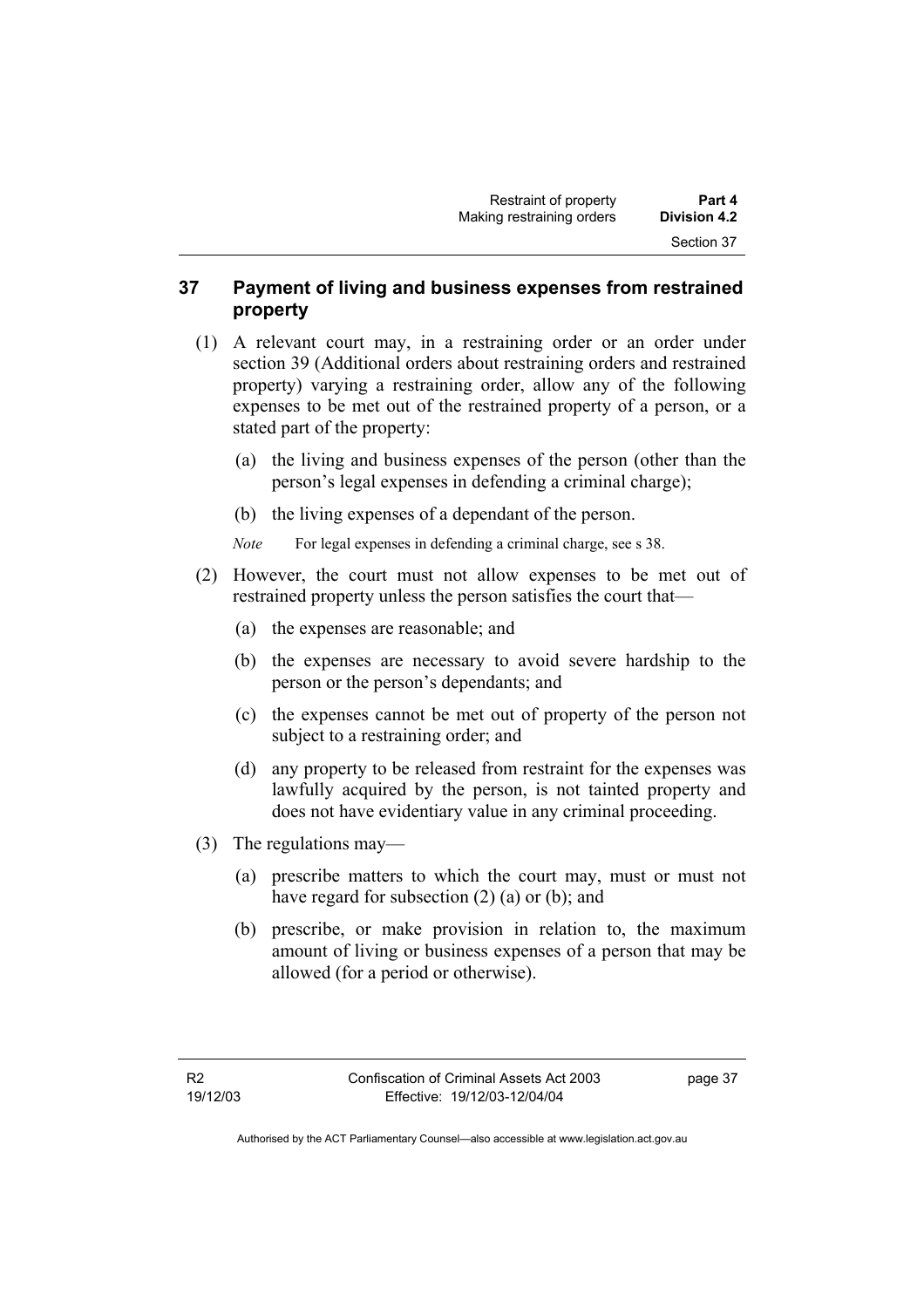| Part 4              | Restraint of property     |
|---------------------|---------------------------|
| <b>Division 4.2</b> | Making restraining orders |
| Section 38          |                           |

- (4) Regulations made for this section may apply, adopt or incorporate (with or without change) a provision of a law of the Commonwealth or a State, or an instrument, as in force from time to time.
	- *Note 1* The text of an applied, adopted or incorporated law or instrument, whether applied as in force from time to time or at a particular time, is taken to be a notifiable instrument if the operation of the Legislation Act, s 47 (5) or (6) is not disapplied (see s 47 (7)).
	- *Note 2* A notifiable instrument must be notified under the Legislation Act.
- (5) In this section:

*dependant*, of a person, means the person's domestic partner or a child of the person.

#### **38 Payment of certain legal expenses from restrained property**

- (1) A relevant court may, in a restraining order or an order under section 39 (Additional orders about restraining orders and restrained property) varying a restraining order, allow a person's legal expenses in defending a criminal charge to be met out of the restrained property of the person, or a stated part of the property.
- (2) However, the court must not allow the legal expenses to be met out of restrained property unless—
	- (a) the person applies for an order for the legal expenses to be met out of restrained property; and
	- (b) the application is supported by an affidavit of the person setting out all of the person's interests in property, including any property of the person outside Australia, and the person's liabilities; and
	- (c) the court is satisfied that—
		- (i) the affidavit is a true statement of the person's interests in property and the person's liabilities; and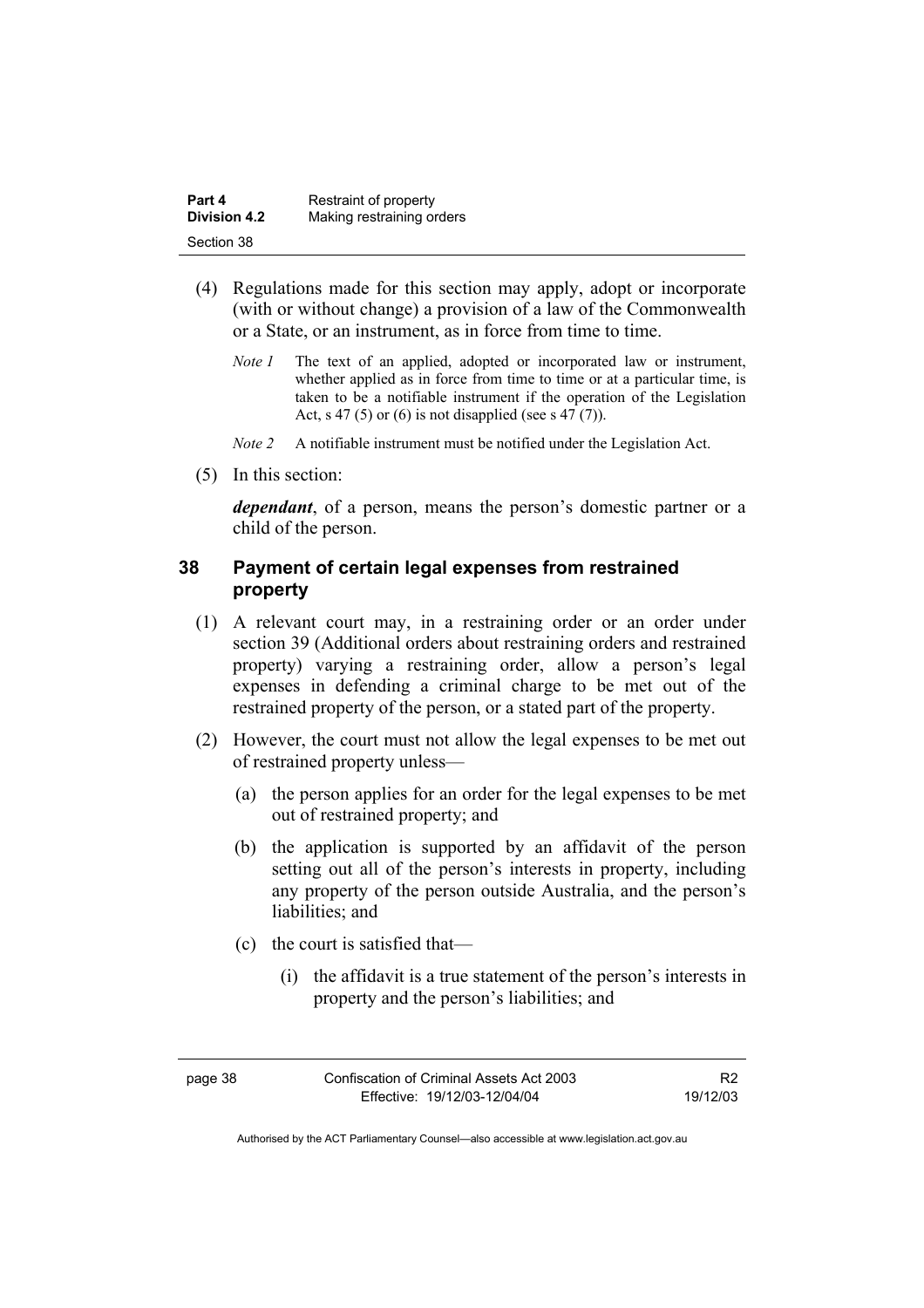- (ii) the person has taken all reasonable steps to bring any property outside Australia within the jurisdiction of the court; and
- (iii) the legal expenses cannot be met out of property of the person not subject to a restraining order; and
- (iv) any property to be released from restraint for the expenses was lawfully acquired by the person, is not tainted property and does not have evidentiary value in any criminal proceeding.
- (3) If the court makes or varies a restraining order that allows the legal expenses to be met out of restrained property, the court must include in the order conditions ensuring that—
	- (a) restrained property is used only to meet legal fees, disbursements and out-of-pocket expenses incurred by the person in defending the criminal charge; and
	- (b) all legal fees, disbursements and out-of-pocket expenses are properly and reasonably incurred by the person; and
	- (c) all legal fees are calculated in accordance with the scale of costs for criminal matters determined by the legal aid commission in accordance with the *Legal Aid Act 1977*, section 32 (8), (9) and (10).

## **39 Additional orders about restraining orders and restrained property**

 (1) A relevant court may, when it makes a restraining order or at any later time before the order ends, make any additional order that the court considers appropriate in relation to the restraining order or restrained property (other than an order mentioned in subsection  $(2)$ ).

#### **Examples of additional orders**

1 an order varying the property subject to the restraining order (other than an order excluding property from the restraining order)

| <b>R2</b> | Confiscation of Criminal Assets Act 2003 | page 39 |
|-----------|------------------------------------------|---------|
| 19/12/03  | Effective: 19/12/03-12/04/04             |         |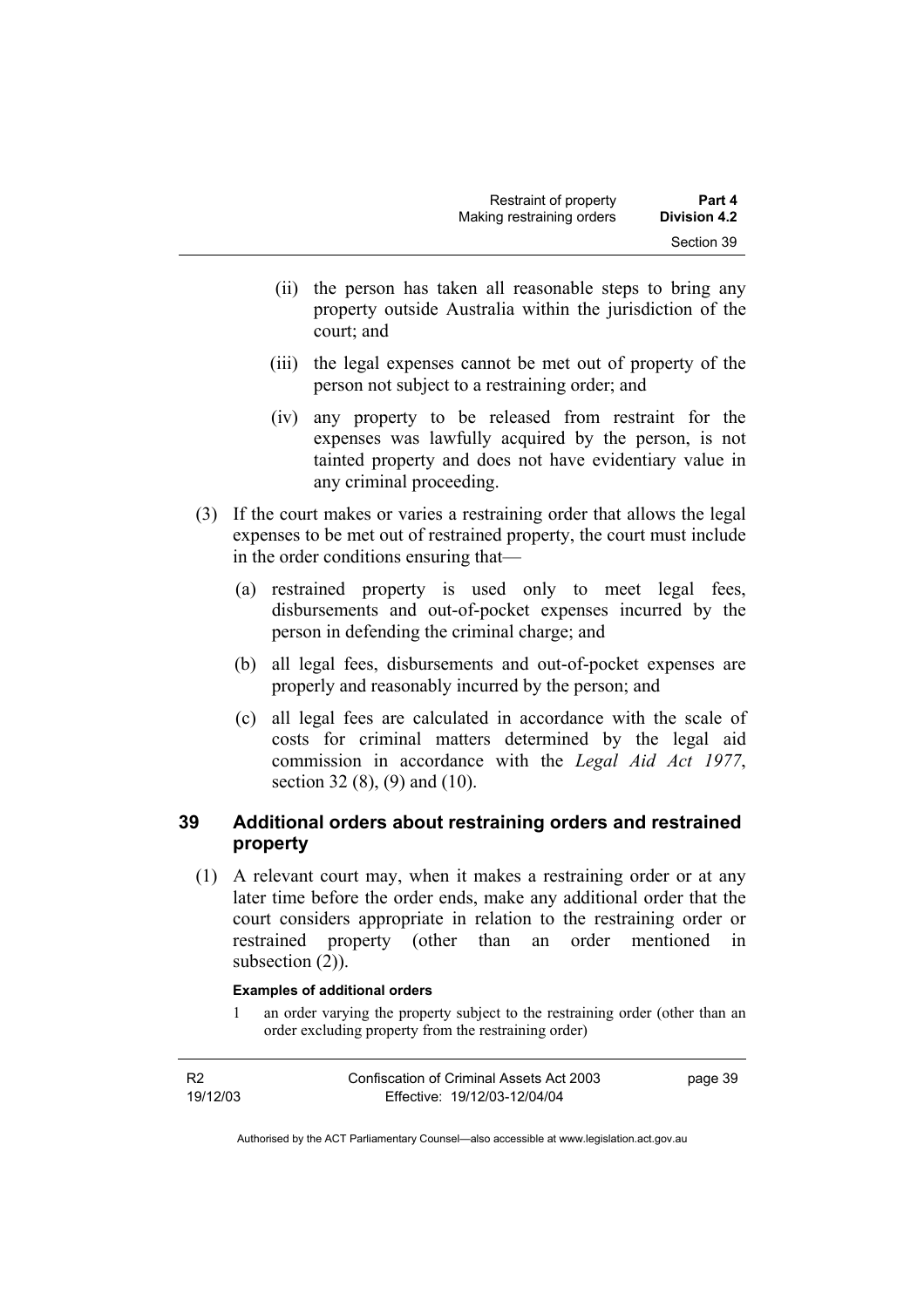| Part 4              | Restraint of property     |
|---------------------|---------------------------|
| <b>Division 4.2</b> | Making restraining orders |
| Section 39          |                           |

- 2 an order authorising the disposal of the property subject to the restraining order to satisfy a penalty order or execution levied against the property
- 3 an order varying any condition to which the restraining order is subject.
- 4 an order that living or business expenses of a person, or legal expenses of a person to defend a criminal charge, be met out of restrained property
- 5 an order for the carrying out of any undertaking about the payment of damages or costs given by the Territory in relation to the making or operation of the restraining order
- 6 an order for the examination of anyone before the court, or an officer of the court, about the affairs (including the nature and location of any property) of the owner of restrained property or of the offender
- 7 an order for the examination of anyone before the court, or an officer of the court, about any property that may be tainted property
- 8 an order directing the owner of the restrained property or anyone else to give to a stated person, within a stated period, a sworn statement about stated particulars of the restrained property
- 9 an order directing the registrar-general not to register any instrument affecting restrained property except in accordance with the order
- 10 an order directing the owner of restrained property or anyone else to do anything necessary or convenient to be done to allow the public trustee to take control of the property in accordance with the restraining order, including anything necessary or convenient to be done to bring the property within the jurisdiction
- 11 if the restraining order directs the public trustee to take control of property, an order regulating how the public trustee may exercise functions under the restraining order or an order deciding any question about the property
- *Note 1* For general provisions about additional orders under this section (which is a confiscation proceeding—see s 236), see pt 14.
- *Note 2* An example is part of the Act, is not exhaustive and may extend, but does not limit, the meaning of the provision in which it appears (see Legislation Act, s 126 and s 132).
- (2) However, the court must not make any of the following orders under subsection (1):
	- (a) an order revoking or otherwise ending a restraining order;
	- (b) an order for the extension of the period a restraining order is to remain in force;

| page 40 | Confiscation of Criminal Assets Act 2003 |          |
|---------|------------------------------------------|----------|
|         | Effective: 19/12/03-12/04/04             | 19/12/03 |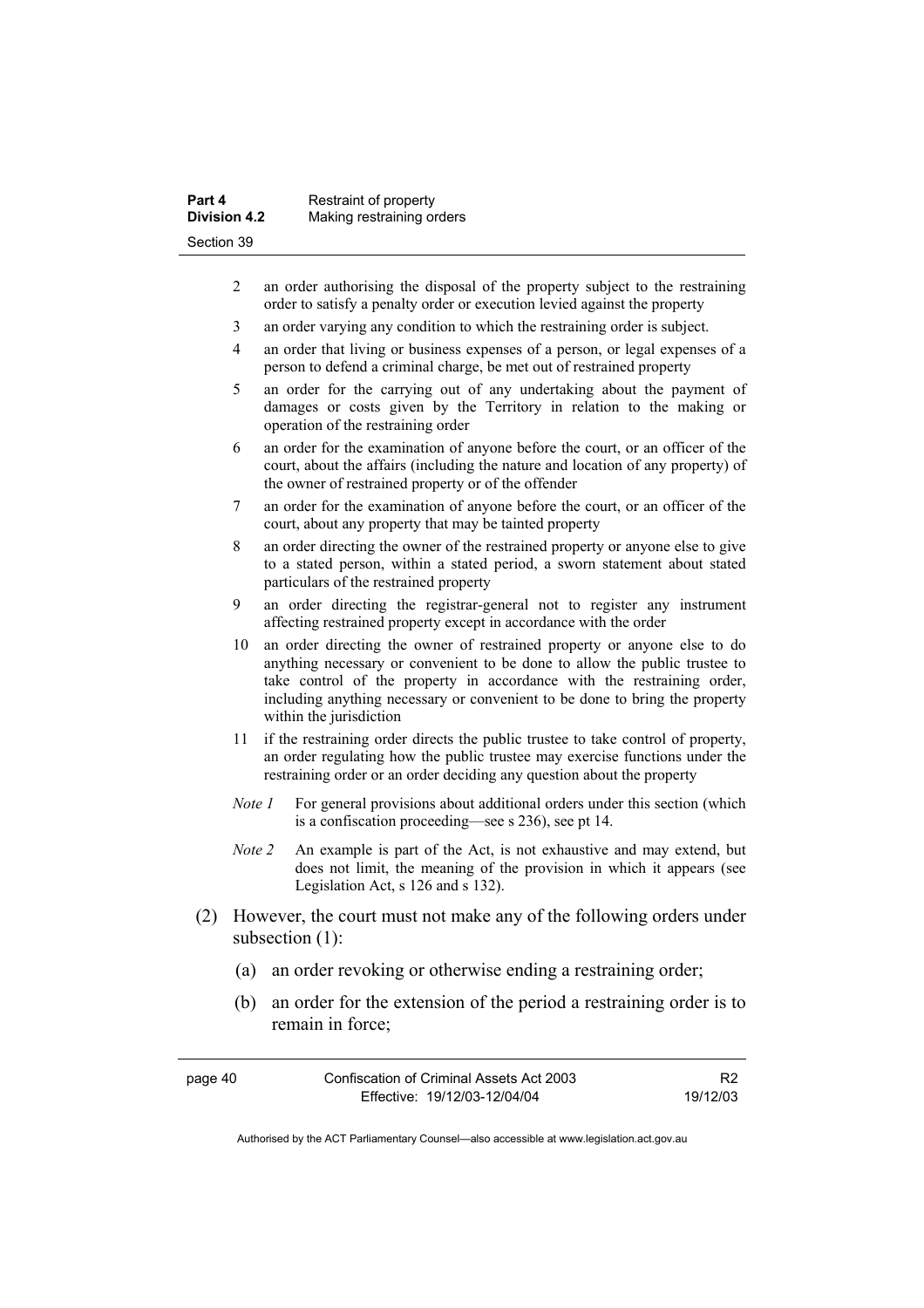- (c) an order for the exclusion of property from a restraining order.
- *Note 1* For the revocation of a restraining order, see s 43 and s 44.
- *Note 2* For the extension of the operation of a restraining order, see s 49.
- *Note 3* For the exclusion of property from a restraining order, see pt 6.
- (3) Also, the court must not make an order that living or business expenses of a person, or legal expenses of a person to defend a criminal charge, be met out of restrained property unless the order is made in accordance with section 37 or 38 (as appropriate).
- (4) If the DPP proposes to oppose an application by a person under this section for an additional order, the DPP must give the applicant, and anyone else to whom notice of the application was given, written notice of the grounds on which the application will be opposed.
- (5) To remove any doubt, an additional order under this section does not end only because the restraining order ends or the property to which the additional order relates ceases to be restrained property.

#### **40 Contravention of additional orders under s 39**

A person commits an offence if—

- (a) a relevant court makes an additional order under section 39; and
- (b) the person has notice of the order (whether by being given a copy of the order or otherwise); and
- (c) the person contravenes the order.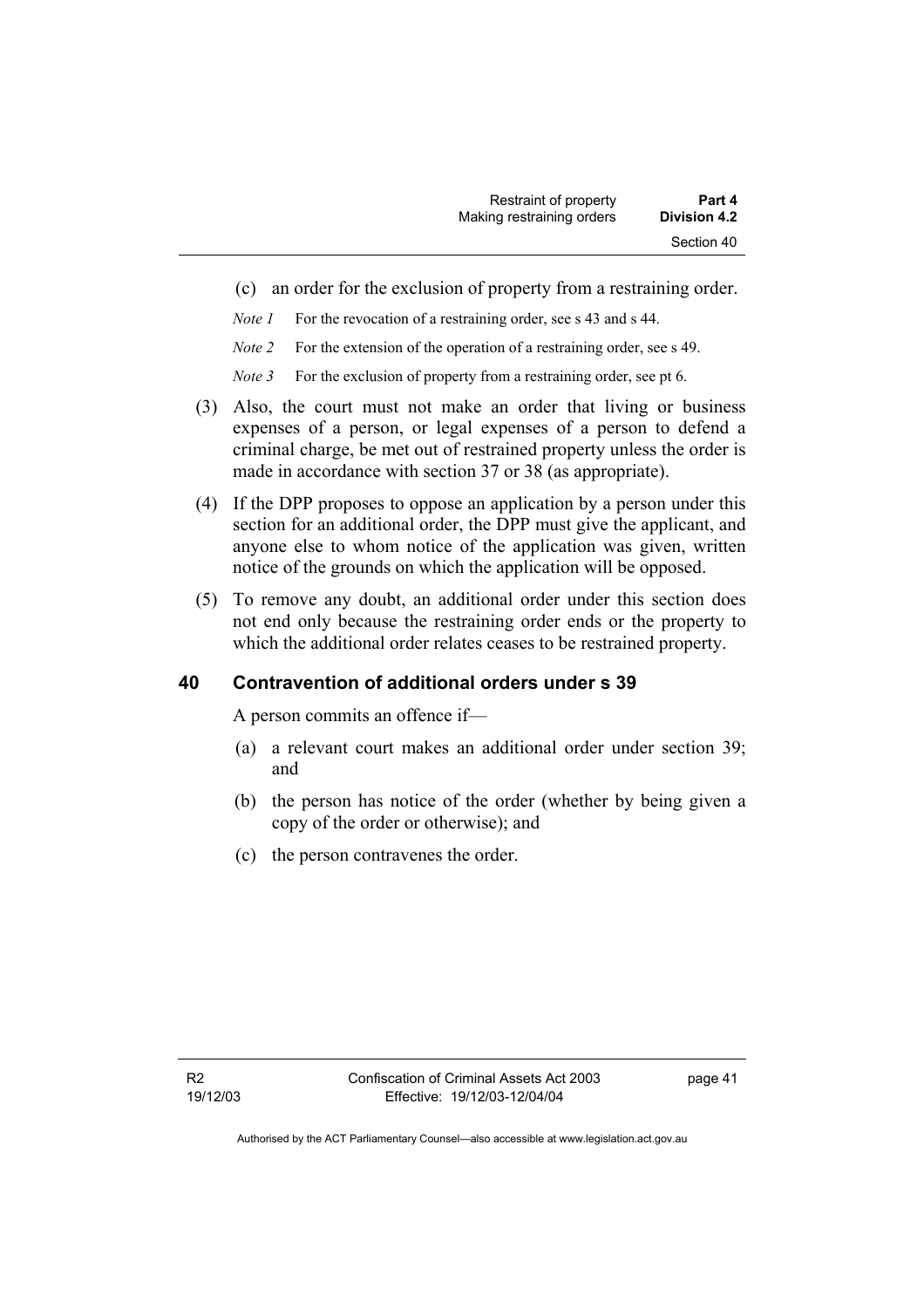| Part 4              | Restraint of property          |
|---------------------|--------------------------------|
| <b>Division 4.3</b> | Duration of restraining orders |
| Section 41          |                                |

Maximum penalty: 200 penalty units, imprisonment for 2 years or both.

# **Division 4.3 Duration of restraining orders**

#### **41 Meaning of** *forfeiture or penalty application* **for div 4.3**

In this division:

*forfeiture or penalty application* means an application for a forfeiture order or a penalty order.

## **42 Restraining orders generally not time limited**

A restraining order operates (or continues to operate) until it ends under this division (including in accordance with an order under section 49 (Extension of time for restraining orders)).

#### **43 Revocation or variation of restraining orders made without notice of application**

- (1) A person with an interest in restrained property may apply to the court that made the restraining order for the revocation, by order, of the restraining order if the DPP did not give the person notice of the application for the order.
- (2) The court must not make an order revoking the restraining order unless it is satisfied that there were not and are no longer, or there are no longer, sufficient grounds for making the order.
- (3) However, if the DPP has told the court that the restraining order applies to property that has evidentiary value in a criminal proceeding, the court must not revoke the restraining order without the DPP's agreement but may, by order, vary the restraining order to exclude any part of the property that the DPP has told the court does not have evidentiary value.
- (4) If the DPP proposes to oppose an application by a person under this section for the revocation of a restraining order, the DPP must give

| page 42 | Confiscation of Criminal Assets Act 2003 |          |
|---------|------------------------------------------|----------|
|         | Effective: 19/12/03-12/04/04             | 19/12/03 |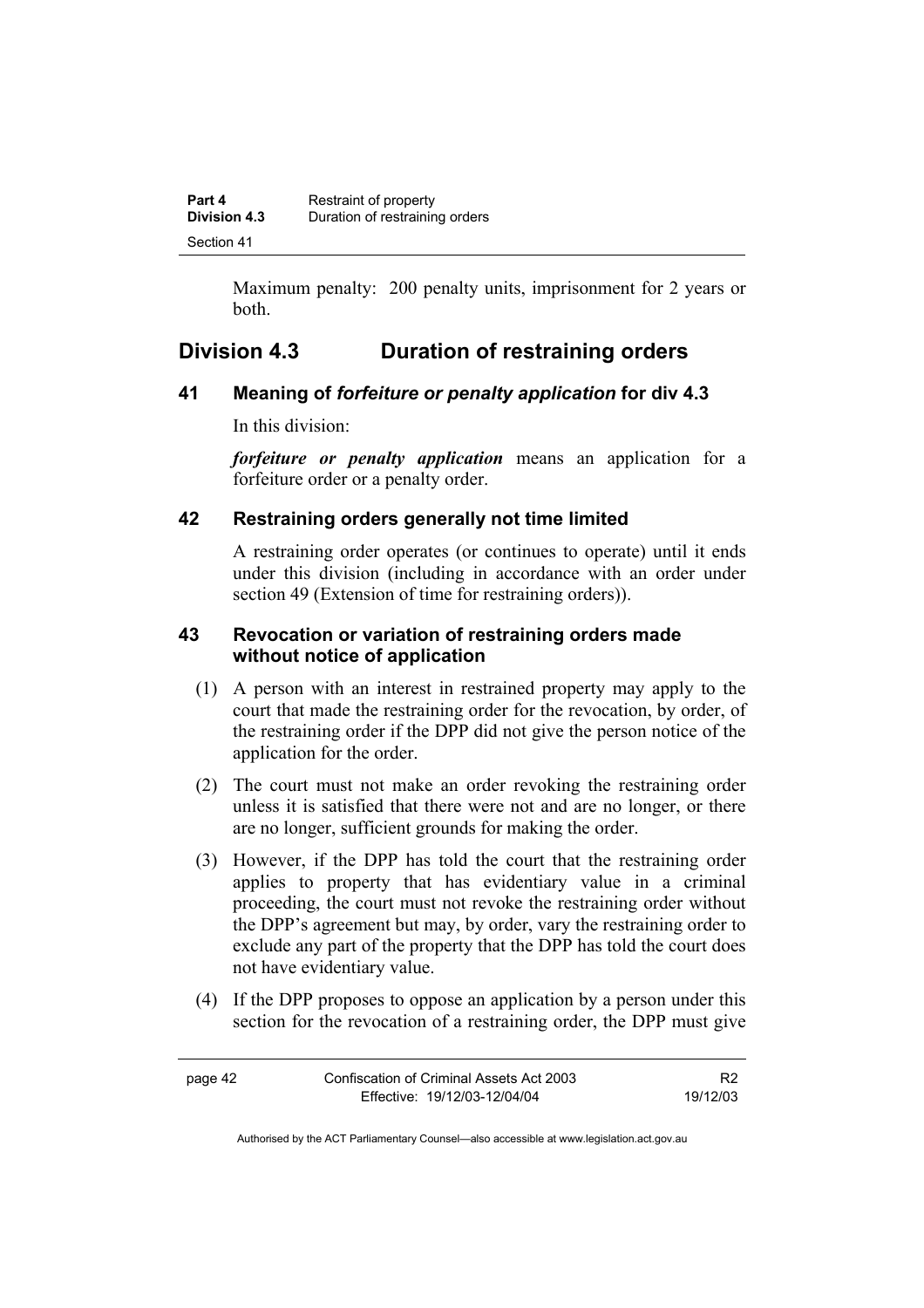the applicant, and anyone else to whom notice of the application was given, written notice of the grounds on which the application will be opposed.

## **44 Revocation or variation of restraining orders if security or undertakings given**

- (1) The owner of restrained property may apply to the court that made the restraining order for the restraining order to be revoked or varied, by order, under this section.
- (2) The court must not make an order revoking the restraining order unless the DPP has told the court that the owner has given—
	- (a) security satisfactory to the DPP to the value estimated by the DPP of any order that may be sought under this Act in relation to the offence in relation to which the order was made (and any related offence); or
	- (b) an undertaking satisfactory to the DPP about the restrained property.
- (3) However, if the owner can only give security or an undertaking that partly satisfies the DPP, the court may, by order, vary the restraining order to exclude particular property in relation to which the DPP has told the court that satisfactory security or a satisfactory undertaking has been given.
- (4) Also, if the DPP has told the court that the restraining order applies to property that has evidentiary value in a criminal proceeding, the court must not revoke the restraining order without the DPP's agreement but may, by order, vary the restraining order to exclude any part of the property that the DPP has told the court does not have evidentiary value.
- (5) If the DPP proposes to oppose an application by a person under this section for the revocation of a restraining order, the DPP must give the applicant, and anyone else to whom notice of the application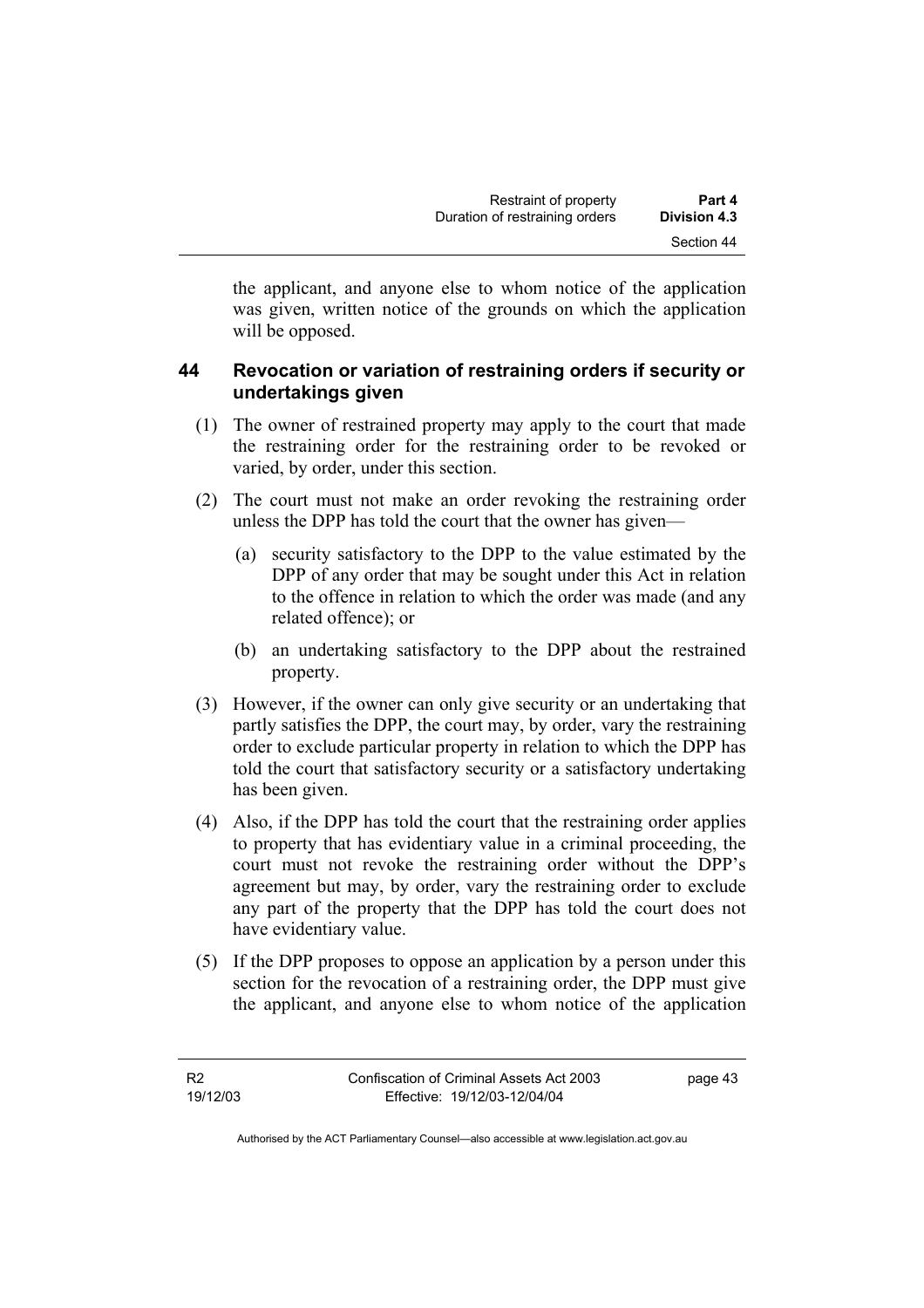| Part 4       | Restraint of property          |
|--------------|--------------------------------|
| Division 4.3 | Duration of restraining orders |
| Section 45   |                                |

was given, written notice of the grounds on which the application will be opposed.

 (6) The court may order that the revocation or variation of a restraining order under this section takes effect at a stated time or on the happening of a stated event.

#### **45 When restraining order over particular property ends**

- (1) A restraining order over particular property ends—
	- (a) if the restraining order stops applying to the property in accordance with an order under this Act (for example, an exclusion order); or
	- (b) if the property is forfeited under this Act—when the property vests in law in the Territory and the public trustee takes control of the property; or
	- (c) if the property is disposed of by the public trustee to satisfy a penalty order; or
	- (d) when the restraining order ends under this division.
	- *Note 1* On forfeiture, restrained property vests in the Territory. However, registrable property does not vest in law in the Territory until the Territory's interest is registered in the appropriate register. Until then, it is vested in equity in the Territory. (See s 109 and s 110.)
	- *Note 2* An example is part of the Act, is not exhaustive and may extend, but does not limit, the meaning of the provision in which it appears (see Legislation Act, s 126 and s 132).
- (2) To remove any doubt, the ending of a restraining order over particular property does not affect the operation of the restraining order in relation to other property restrained under the order.
	- *Note* For the meaning of *in relation to*, see dict.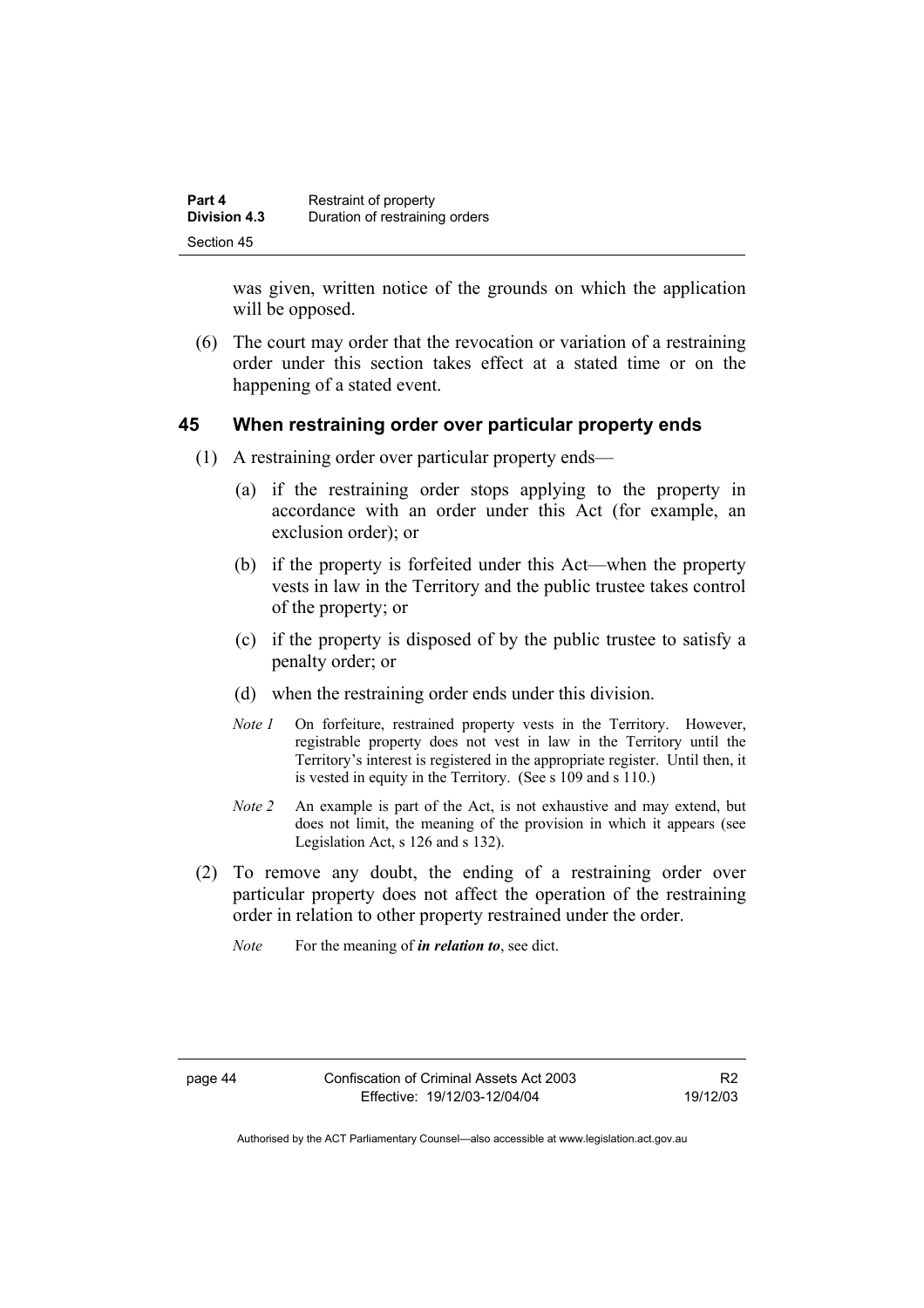#### **46 When unclaimed tainted property restraining order ends**

- (1) An unclaimed tainted property restraining order over property ends if—
	- (a) the restraining order stops applying to the property in accordance with an order under this Act (for example, an exclusion order); or
	- (b) the automatic forfeiture of the property is fully satisfied.
	- *Note 1* For the meaning of *fully satisfied*, see dict.
	- *Note 2* An example is part of the Act, is not exhaustive and may extend, but does not limit, the meaning of the provision in which it appears (see Legislation Act, s 126 and s 132).
- (2) If a person claims an interest in the property to which the unclaimed tainted property restraining order applies, the order does not cease to be an unclaimed tainted property restraining order, or cease to apply to the property, only because of the making of the claim.
- (3) The relevant court may, on the application of the DPP while the order is in force, order that the restraining order is to end earlier than otherwise provided for by this section.

## **47 When restraining order ends—ordinary indictable offences**

- (1) This section applies to an offender over whose property a restraining order has been made in relation to an ordinary indictable offence.
- (2) However, this section does not apply if the restraining order was also given in relation to a related serious offence, or is varied to apply to a related serious offence.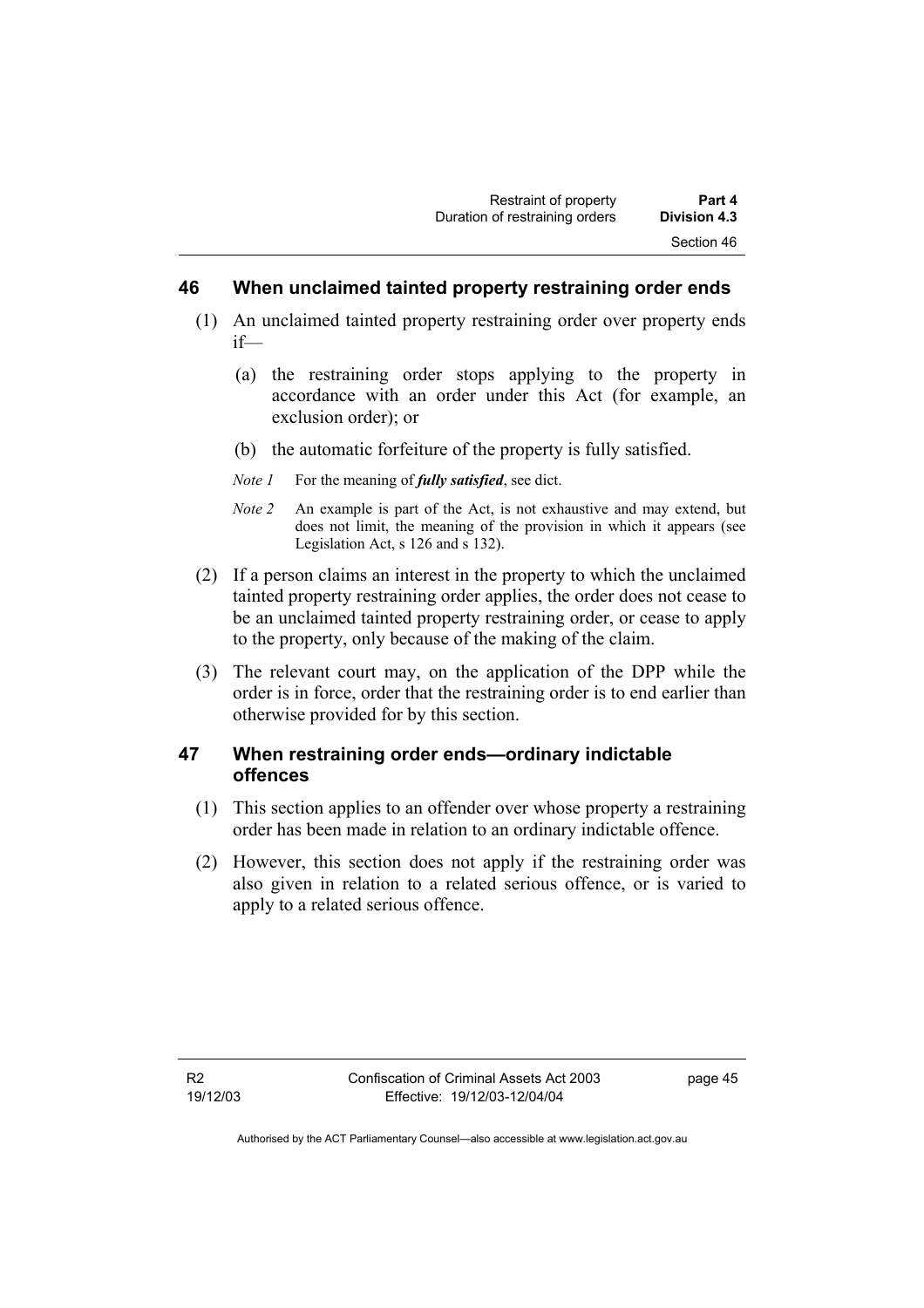| Part 4       | Restraint of property          |
|--------------|--------------------------------|
| Division 4.3 | Duration of restraining orders |
| Section 47   |                                |

- (3) The restraining order ends for the circumstances stated in table 1, column 2 at the time indicated for those circumstances in column 3.
	- *Note 1* The restraining order may continue to operate in relation to related ordinary indictable offences, see s (6).
	- *Note 2* For the ending of forfeiture and penalty orders for ordinary indictable offences, see—
		- s 56 (When conviction forfeiture order ends)
		- s 98 (When penalty order ends).
- (4) A reference in table 1 to a person being convicted of the offence mentioned in subsection (1) includes a reference to the person being convicted of a related offence instead of the offence mentioned in subsection  $(1)$ .
- (5) For table 1, items 4 and 6, if more than 1 forfeiture or penalty application is made within the period stated in the item, column 2, the restraining order ends at the latest time that it would end if any of those applications were the only forfeiture or penalty application made.
- (6) If, within the period stated in the restraining order under section 33 (2) (d) (Restraining order—contents), an indictment is presented against the offender for another ordinary indictable offence or offences related to the offence mentioned in subsection (1) (the *primary offence*), the restraining order ends at the later of the following times:
	- (a) the time that it would end if there were no related offences;
	- (b) the latest time that it would end if—
		- (i) the related offence or any of the related offences, taken by itself, were the primary offence; and
		- (ii) there were no other offences in relation to which the restraining order had been made.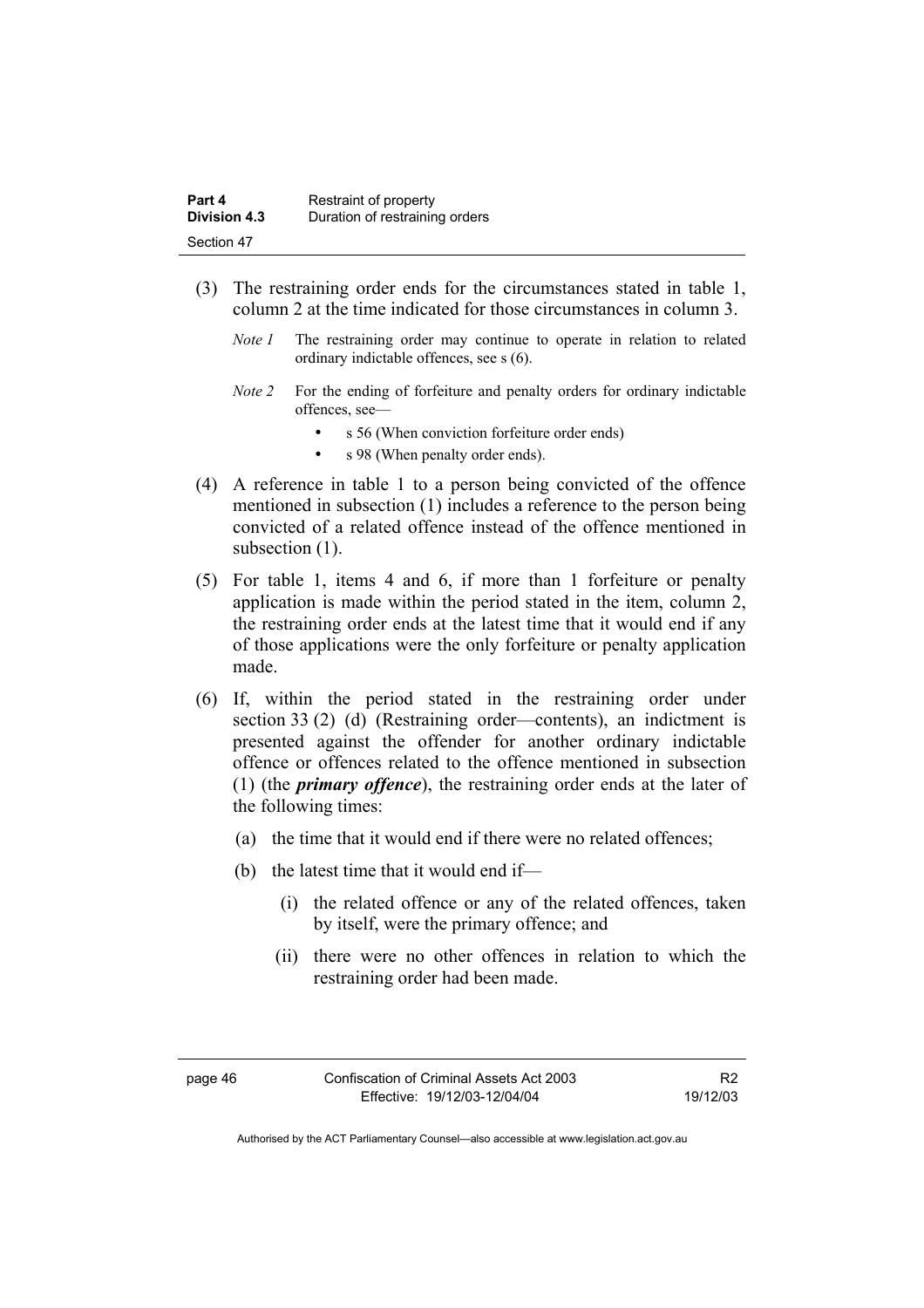| Restraint of property          | Part 4       |
|--------------------------------|--------------|
| Duration of restraining orders | Division 4.3 |
|                                | Section 47   |

 (7) The relevant court may, on the application of the DPP while the order is in force, order that the restraining order is to end earlier than otherwise provided for by this section.

| column 1 | column <sub>2</sub>                                                                                                                                                                                                | column 3                                                                     |
|----------|--------------------------------------------------------------------------------------------------------------------------------------------------------------------------------------------------------------------|------------------------------------------------------------------------------|
| item     | circumstances                                                                                                                                                                                                      | when restraining order<br>ends                                               |
| 1        | an indictment is not presented<br>against the offender for the<br>offence before the end of the<br>period stated in the restraining<br>order under section 33 $(2)$ $(d)$                                          | end of the period stated in<br>the restraining order under<br>that paragraph |
| 2        | an indictment is presented against<br>the offender for the offence before<br>the end of the period stated in the<br>restraining order under<br>section 33 $(2)$ (d), but the offender<br>is cleared of the offence | when the offender is cleared<br>of the offence                               |
| 3        | the offender is convicted of the<br>offence, the restraining order is<br>made before the conviction, and<br>no forfeiture or penalty<br>application is made within<br>6 months after the day of the<br>conviction  | end of the 6 month period                                                    |

**Table 1 Ending of restraining orders—ordinary indictable offences** 

R2 19/12/03 Confiscation of Criminal Assets Act 2003 Effective: 19/12/03-12/04/04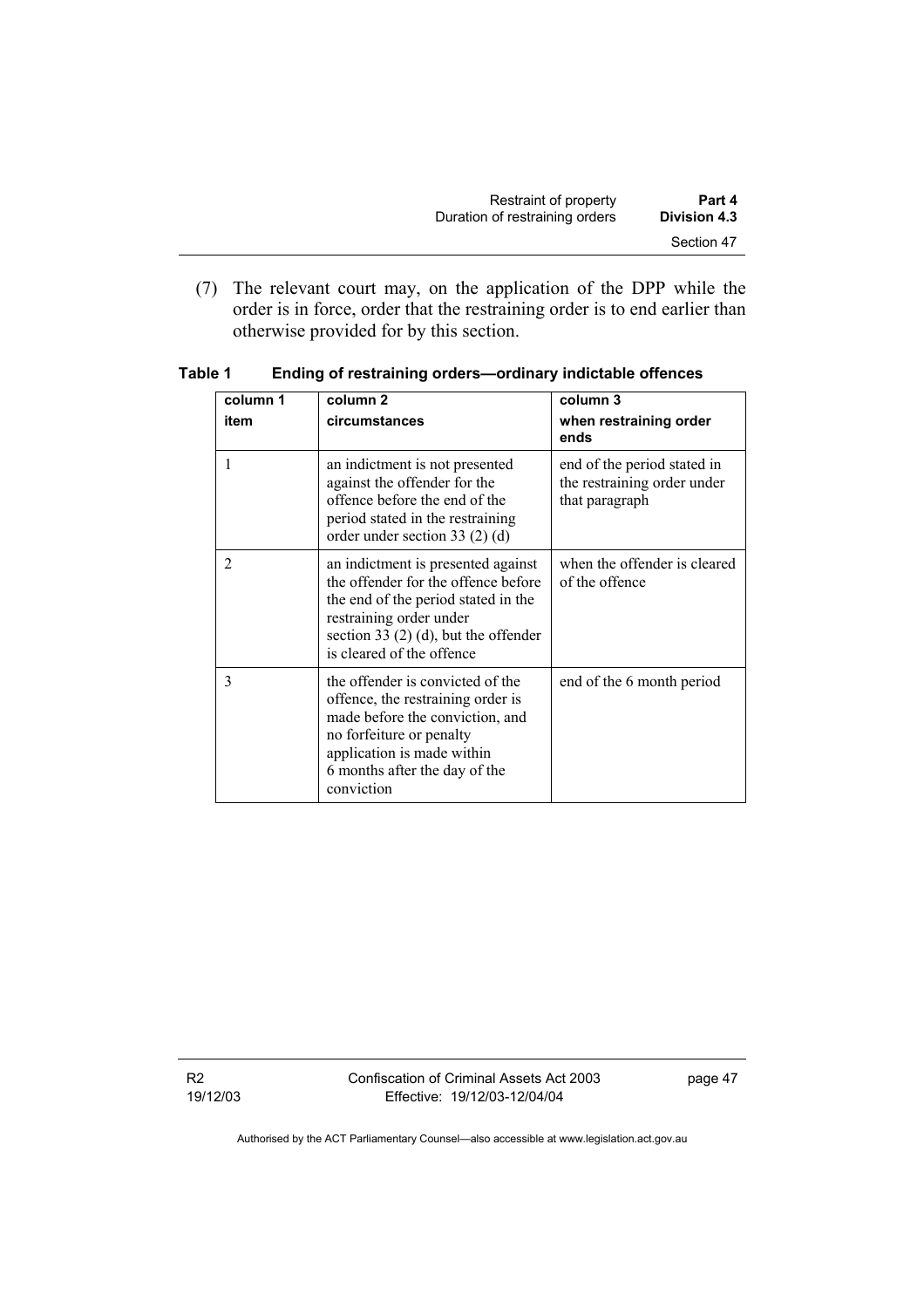#### **Part 4 Restraint of property**<br>**Division 4.3** Duration of restraining **Division 4.3** Duration of restraining orders Section 47

**column 1 item column 2 circumstances column 3 when restraining order ends**  4 the offender is convicted of the offence, the restraining order is made before the conviction, and a forfeiture or penalty application is made within 6 months after the day of the conviction at or after the finalisation of the proceeding in relation to the application, as follows: (a) if no forfeiture order or penalty order is in force at the finalisation of the proceeding—at that time; (b) if a forfeiture order or penalty order is in force at that time—when the forfeiture order or penalty order ends 5 the offender is convicted of the offence, the restraining order is made on the same day as, or after, the conviction, and no forfeiture or penalty application is made within 6 months after the day the restraining order was made end of the 6 month period 6 the offender is convicted of the offence, the restraining order is made on the same day as, or after, the conviction, and a forfeiture or penalty application is made within 6 months after the day the restraining order was made at or after the finalisation of the proceeding in relation to the application, as follows: (a) if no forfeiture order or penalty order is in force at the time of the finalisation of the proceeding—at that time; (b) if a forfeiture order or penalty order is in force at that time—when the forfeiture order or penalty order ends

page 48 Confiscation of Criminal Assets Act 2003 Effective: 19/12/03-12/04/04

R2 19/12/03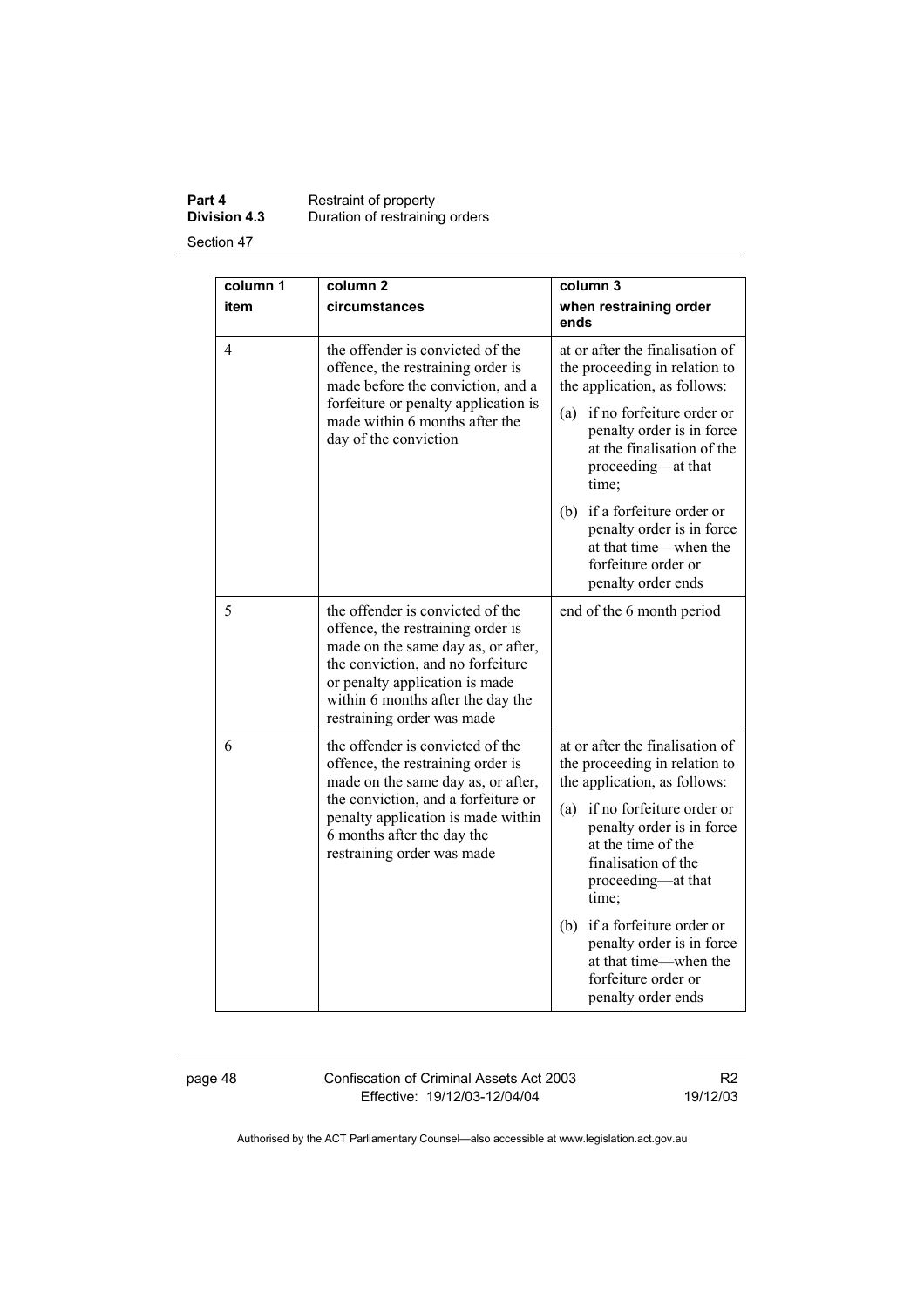#### **48 When restraining order ends—serious offences**

- (1) This section applies to an offender over whose property a restraining order has been made in relation to a serious offence.
- (2) The restraining order ends for the circumstances stated in table 2, column 2 at the time indicated for those circumstances in column 3.
	- *Note 1* The restraining order may continue to operate in relation to related serious offences, see s (5).
	- *Note 2* For the ending of forfeiture and penalty orders for serious offences, see—
		- s 56 (When conviction forfeiture order ends)
		- s 71 (When civil forfeiture order ends)
		- s 98 (When penalty order ends).

*Note 3* For the ending of automatic forfeiture for serious offences, see s 61.

- (3) A reference in table 2 to a person being convicted of the offence mentioned in subsection (1) includes a reference to the person being convicted of a related offence instead of the offence mentioned in subsection  $(1)$ .
- (4) For table 2, item 4, if more than 1 forfeiture or penalty application is made before the restraining order ends under item 1, 2 or 3, the restraining order ends at the latest time that it would end if any of those applications were the only forfeiture or penalty application made.
- (5) If, within the period stated in the restraining order under section 33 (2) (d) (Restraining order—contents), an indictment is presented against the offender for another offence or offences related to the offence mentioned in subsection (1) (the *primary offence*), the restraining order ends at the later of the following times:
	- (a) the time that it would end under this section if there were no related offences;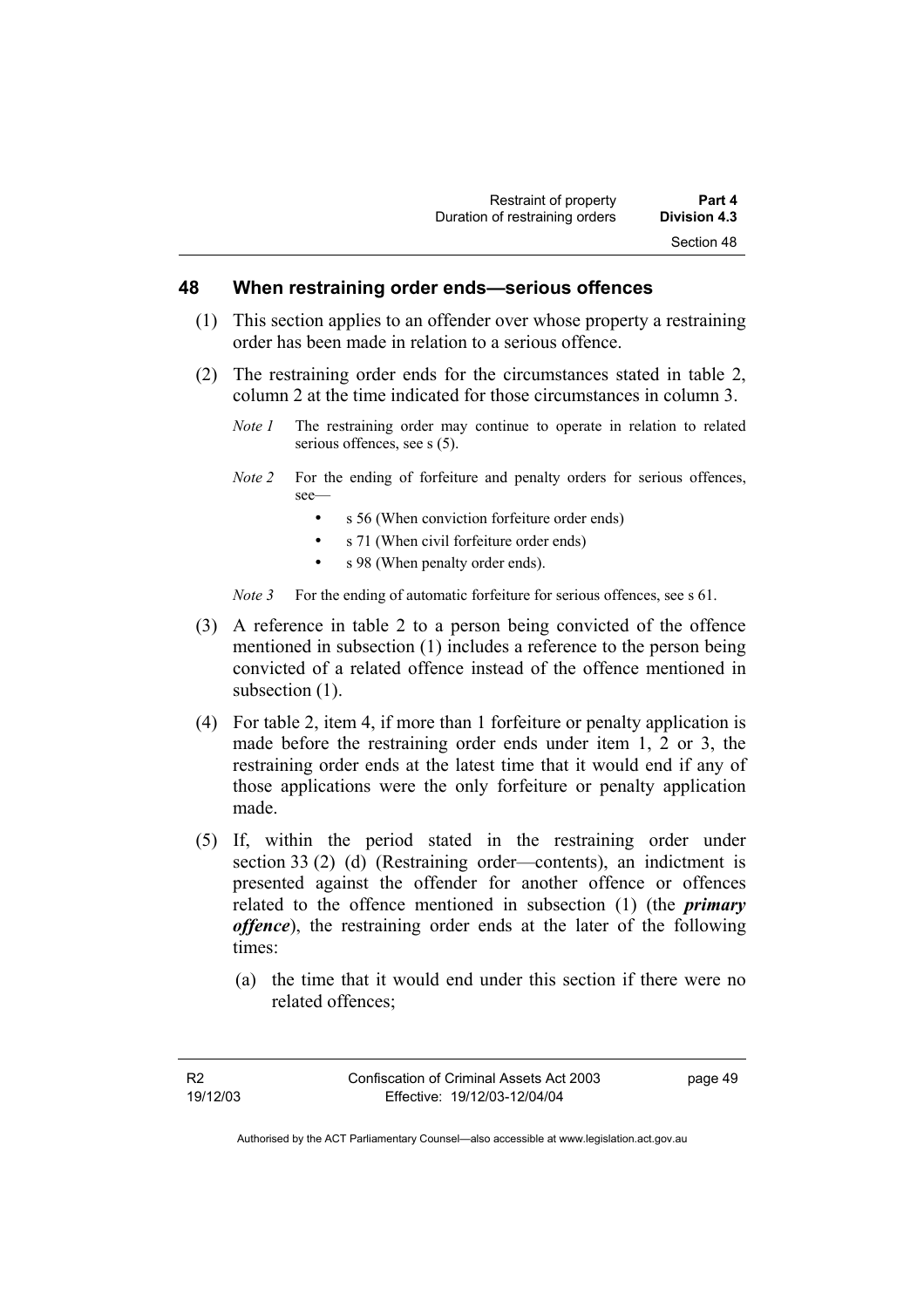| Part 4              | Restraint of property          |
|---------------------|--------------------------------|
| <b>Division 4.3</b> | Duration of restraining orders |
| Section 48          |                                |

- (b) the latest time that it would end under this section or section 47 (When restraining order ends—ordinary indictable offences) if—
	- (i) the related offence or any of the related offences, taken by itself, were the primary offence; and
	- (ii) there were no other offences in relation to which the restraining order had been made.
- (6) The relevant court may, on the application of the DPP while the order is in force, order that a restraining order ends earlier than otherwise provided for by this section.

| column 1<br>item | column <sub>2</sub><br>circumstances                                                                                                                                                                                                                                                       | column 3<br>when restraining order<br>ends                                                                                                            |
|------------------|--------------------------------------------------------------------------------------------------------------------------------------------------------------------------------------------------------------------------------------------------------------------------------------------|-------------------------------------------------------------------------------------------------------------------------------------------------------|
| 1                | an indictment is not presented<br>against the offender for the<br>offence, or a forfeiture or<br>penalty application is not<br>made, before the end of the<br>period stated in the restraining<br>order under section 33 $(2)$ $(d)$                                                       | end of the period stated in<br>the restraining order under<br>that paragraph                                                                          |
| $\overline{2}$   | the offender is cleared or<br>convicted of the offence, the<br>restraining order is made<br>before the offender is cleared<br>or convicted of the offence, and<br>no forfeiture or penalty<br>application is made within<br>6 months after the day the<br>offender is cleared or convicted | the later of whichever of<br>the following events<br>applies:<br>end of the 6 month<br>(a)<br>period;<br>(b)<br>when the automatic<br>forfeiture ends |
| 3                | the offender is cleared or<br>convicted of the offence, the<br>restraining order is made on the<br>same day as, or after, the<br>offender is cleared or convicted                                                                                                                          | the later of whichever of<br>the following events<br>applies:<br>end of the 6 month<br>(a)                                                            |

**Table 2 Ending of restraining orders—serious offences** 

page 50 Confiscation of Criminal Assets Act 2003 Effective: 19/12/03-12/04/04

R2 19/12/03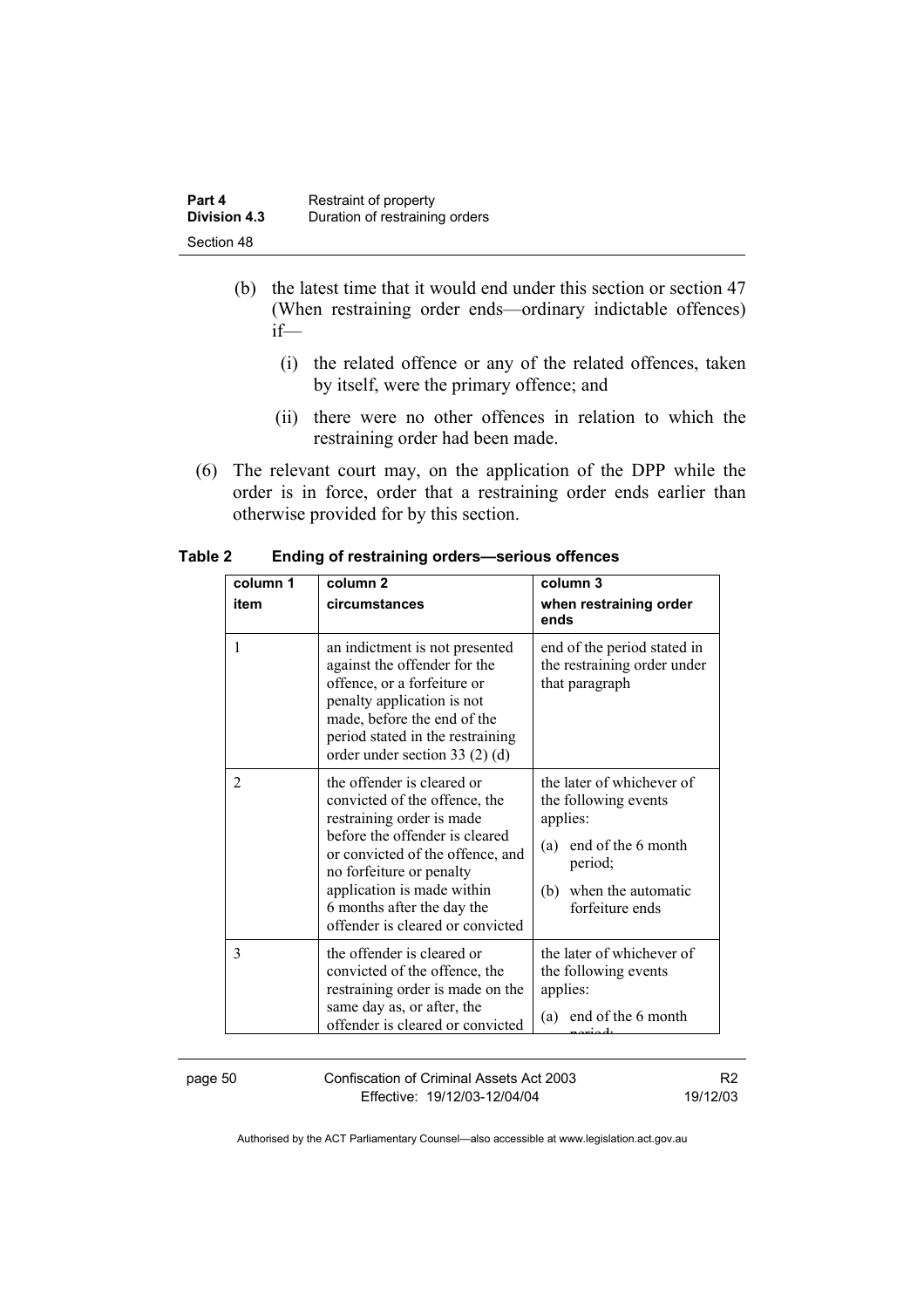Restraint of property **Part 4**  Duration of restraining orders **Division 4.3** 

| column 1 | column <sub>2</sub>                                                                                                                             | column 3                                                                                                                                                      |
|----------|-------------------------------------------------------------------------------------------------------------------------------------------------|---------------------------------------------------------------------------------------------------------------------------------------------------------------|
| item     | circumstances                                                                                                                                   | when restraining order<br>ends                                                                                                                                |
|          | of the offence, and no<br>forfeiture or penalty<br>application is made within<br>6 months after the day the<br>offender is cleared or convicted | period;<br>(b) when the automatic<br>forfeiture ends                                                                                                          |
| 4        | a forfeiture or penalty<br>application is made before the<br>restraining order ends under<br>item $1, 2$ or $3$                                 | the later of whichever of<br>the following events<br>applies on or after the<br>finalisation of the<br>proceeding in relation to<br>the application:          |
|          |                                                                                                                                                 | (a) if no forfeiture order<br>or penalty order is in<br>force at the time of<br>the finalisation of the<br>proceeding-when<br>the proceeding is<br>finalised; |
|          |                                                                                                                                                 | if a forfeiture order or<br>(b)<br>penalty order is in<br>force at that time-<br>when the order ends;                                                         |
|          |                                                                                                                                                 | if the offender has<br>(c)<br>been convicted of the<br>offence—when the<br>automatic forfeiture<br>ends                                                       |

# **49 Extension of time for restraining orders**

 (1) This section applies to an offender over whose property a restraining order is or has been in force in relation to the commission (or the alleged commission) of an indictable offence, despite anything else in this Act.

R2 19/12/03 Confiscation of Criminal Assets Act 2003 Effective: 19/12/03-12/04/04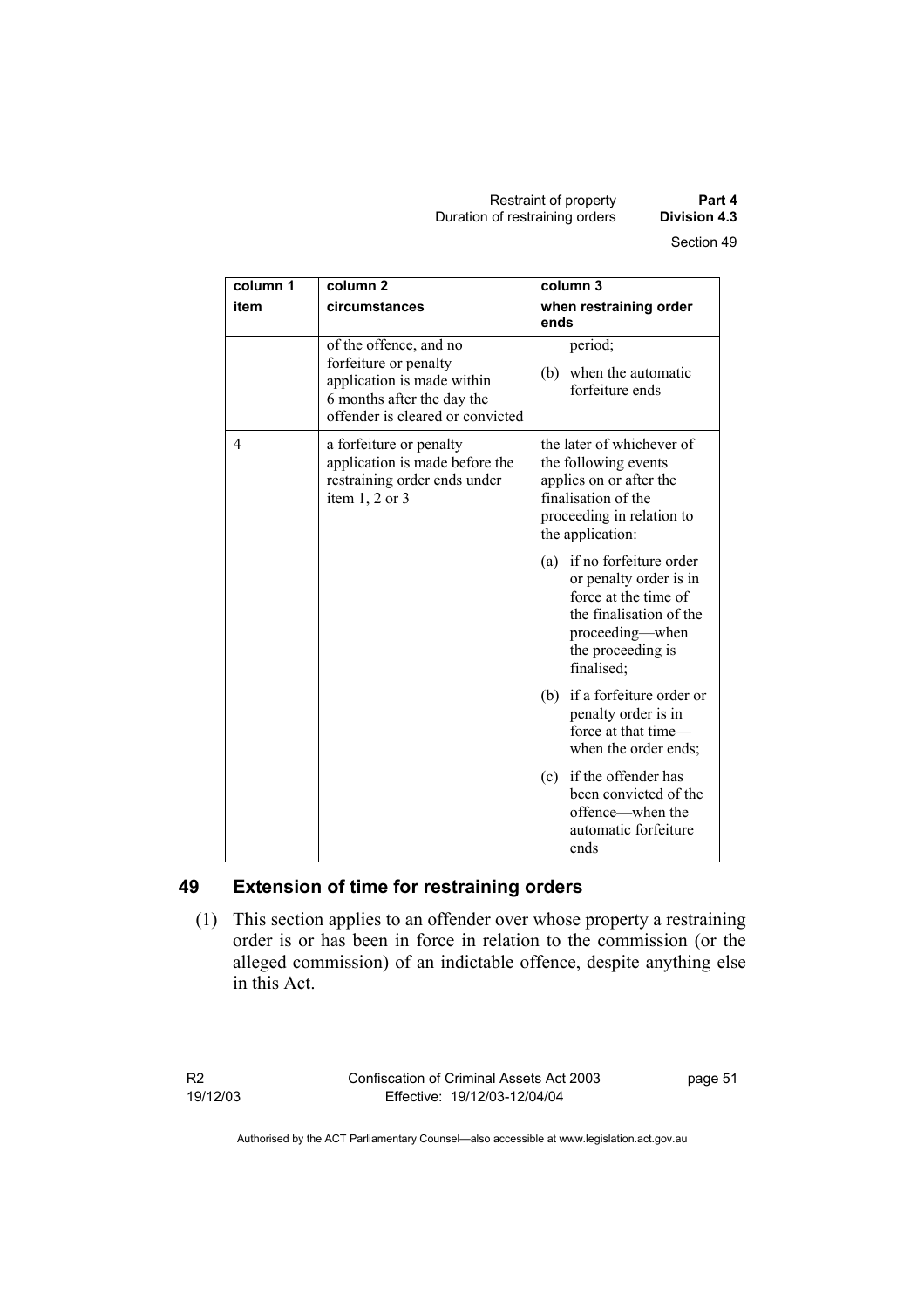| Part 4       | Restraint of property          |
|--------------|--------------------------------|
| Division 4.3 | Duration of restraining orders |
| Section 49   |                                |

- (2) On the application of the DPP, the court that made the restraining order may make either or both of the following orders:
	- (a) an order that the restraining order is to remain in force for a stated period (or as stated in the order);
	- (b) an order that a restraining order that has ended is to be revived for a stated period (or as stated in the order).
- (3) The order may be stated to have effect—
	- (a) immediately; or
	- (b) at a stated time; or
	- (c) if a stated event happens.
- (4) The court may make an order under this section only if satisfied that—
	- (a) any additional property to which the application relates was (or will be) derived from the offence, or identified, only after the restraining order ended (or would otherwise end); or
	- (b) necessary evidence for the making of a forfeiture or penalty application has (or will) become available only after the restraining order ended (or would otherwise end); or
	- (c) if an automatic forfeiture in relation to a serious offence ends because the offender is cleared of the offence—it is desirable in relation to an application for a civil forfeiture order or a penalty order under section 85 (Penalty orders—commission of serious offences); or
	- (d) it is otherwise desirable having regard to the purposes of this Act.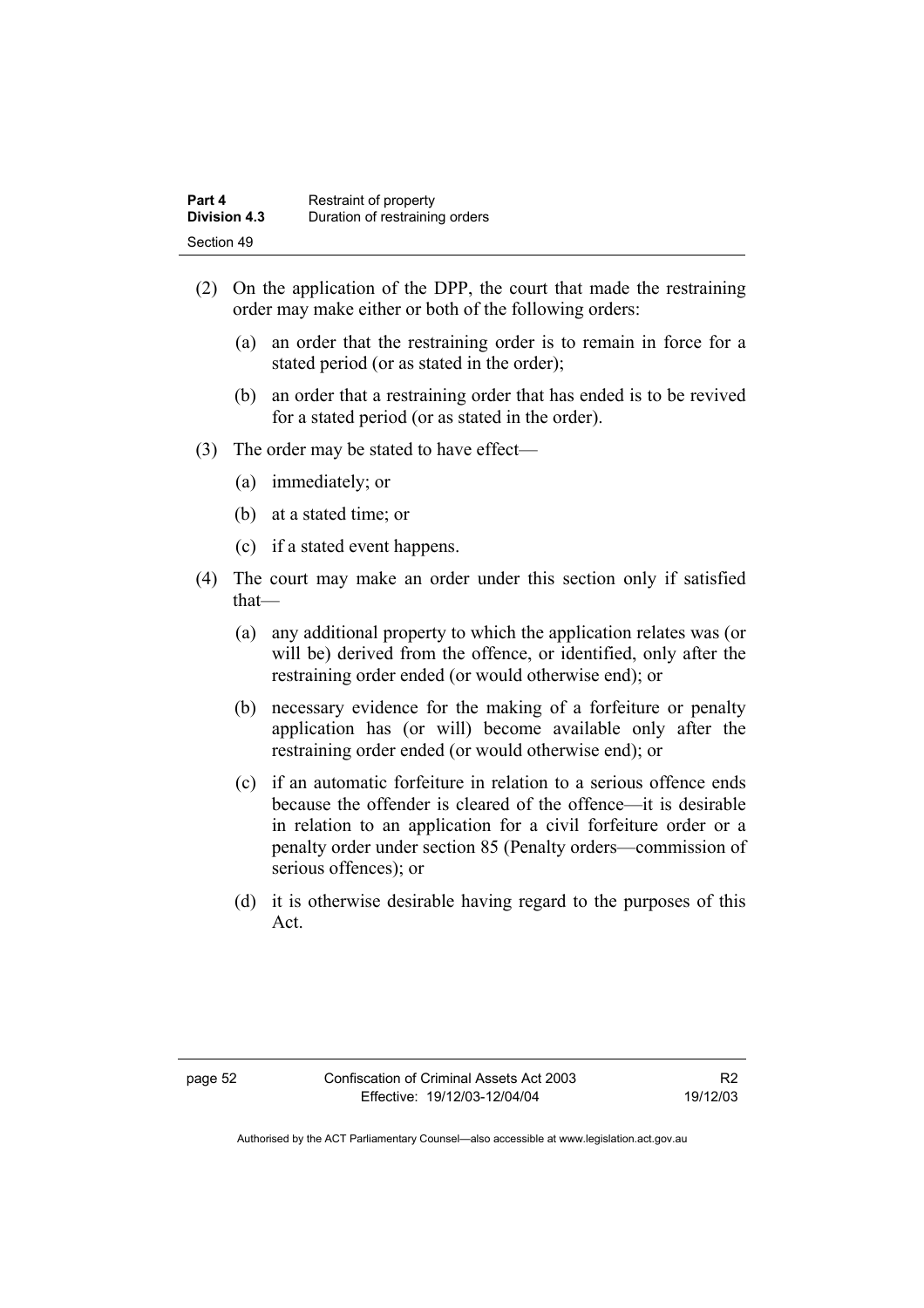# **Division 4.4 Restraining orders—other matters**

#### **50 Restraining orders—registration in statutory property registers**

- (1) This section applies if a restraining order is over property that may be recorded in a statutory property register
	- *Note* A registered interstate restraining order is taken to be a restraining order under this Act (see s 139).
- (2) The restraining order, or details of the restraining order, may be recorded in the register on application by a responsible authority.
- (3) Anyone who acquires an interest in the property after the recording of the restraining order in the register is taken to have notice of the restraining order at the time of acquisition.
- (4) Without limiting subsection (2), if the restraining order is over land registered under the *Land Titles Act 1925*—
	- (a) the responsible authority may lodge a copy of the restraining order with the registrar-general for registration under the *Land Titles Act 1925*, section 104 (Lodging of caveat); and
	- (b) the responsible authority is, on behalf of the Territory, taken to be a person claiming an interest in the land to which the restraining order relates; and
	- (c) to remove any doubt, that Act, section 104 (5) does not apply to the registered restraining order.
	- *Note* The *Land Titles Act 1925*, s 104 (5) allows certain dealings to be registered unless the caveat prohibits them. However, this Act, s 23 prohibits such a dealing.
- (5) If the property ceases to be restrained property, the responsible authority must apply for the cancellation of the restraining order's registration in the statutory property register.
- (6) Without limiting subsection (5), if the restraining order is over land registered under the *Land Titles Act 1925*, the responsible authority

| <b>R2</b> | Confiscation of Criminal Assets Act 2003 | page 53 |
|-----------|------------------------------------------|---------|
| 19/12/03  | Effective: 19/12/03-12/04/04             |         |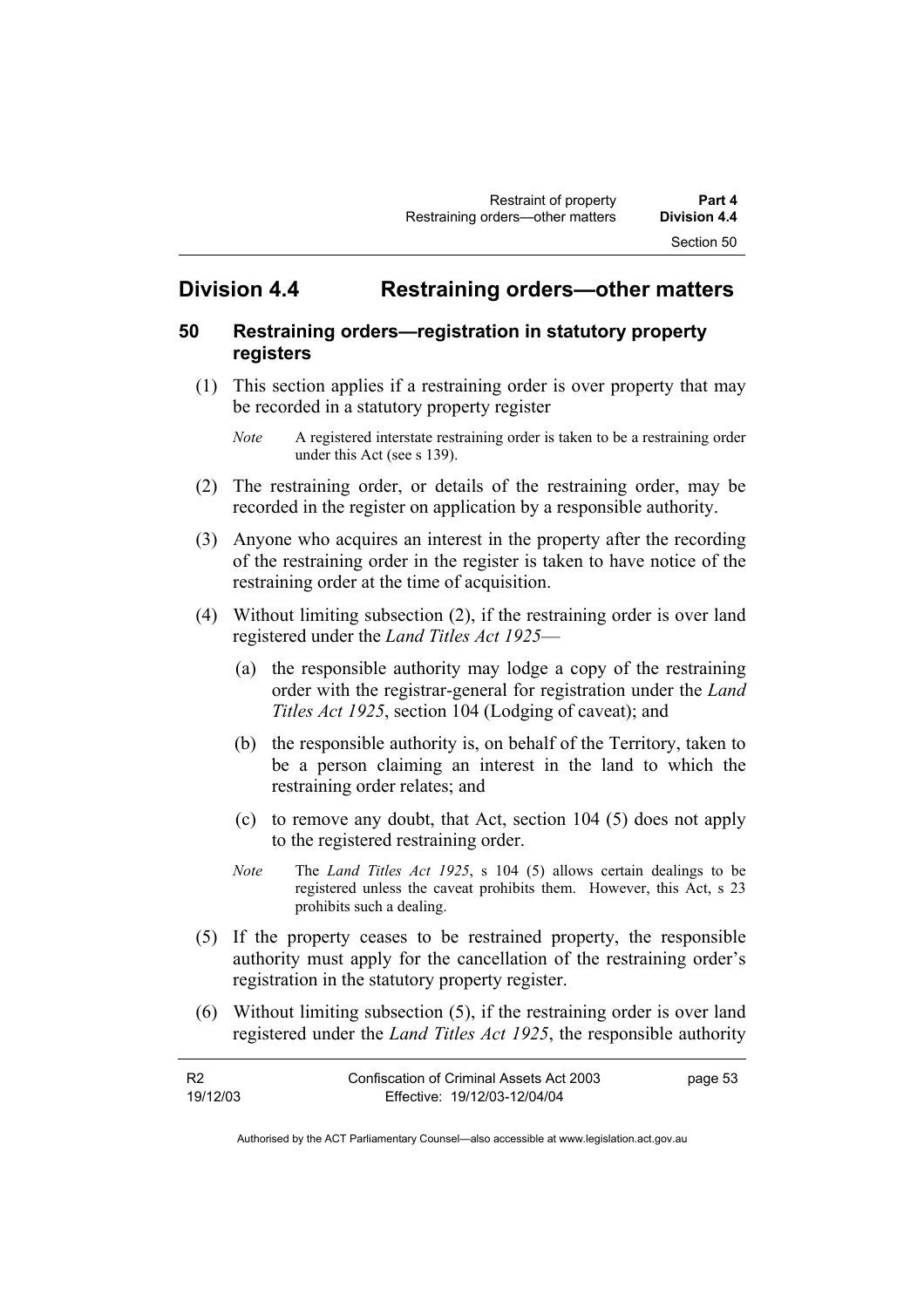| Part 4              | Restraint of property            |
|---------------------|----------------------------------|
| <b>Division 4.4</b> | Restraining orders—other matters |
| Section 51          |                                  |

must lodge a notice of the ending of the restraining order with the registrar-general for registration under that Act.

(7) In this section:

*responsible authority* means—

- (a) the DPP; or
- (b) if the public trustee has taken control of the property under this Act—the public trustee; or
- (c) for a registered interstate restraining order—anyone who is authorised under the corresponding law under which the order was made to register a restraining order, or details of a restraining order, in a statutory property register.

#### **51 Execution against restrained property**

- (1) A restraining order over the property of a person does not prevent the levying of execution against the property, entirely or in part, in satisfaction of a penalty order in force against the person.
- (2) However, the property must not be disposed of, or otherwise dealt with, except in accordance with an order of a relevant court under section 39 (1) (Additional orders about restraining orders and restrained property).

page 54 Confiscation of Criminal Assets Act 2003 Effective: 19/12/03-12/04/04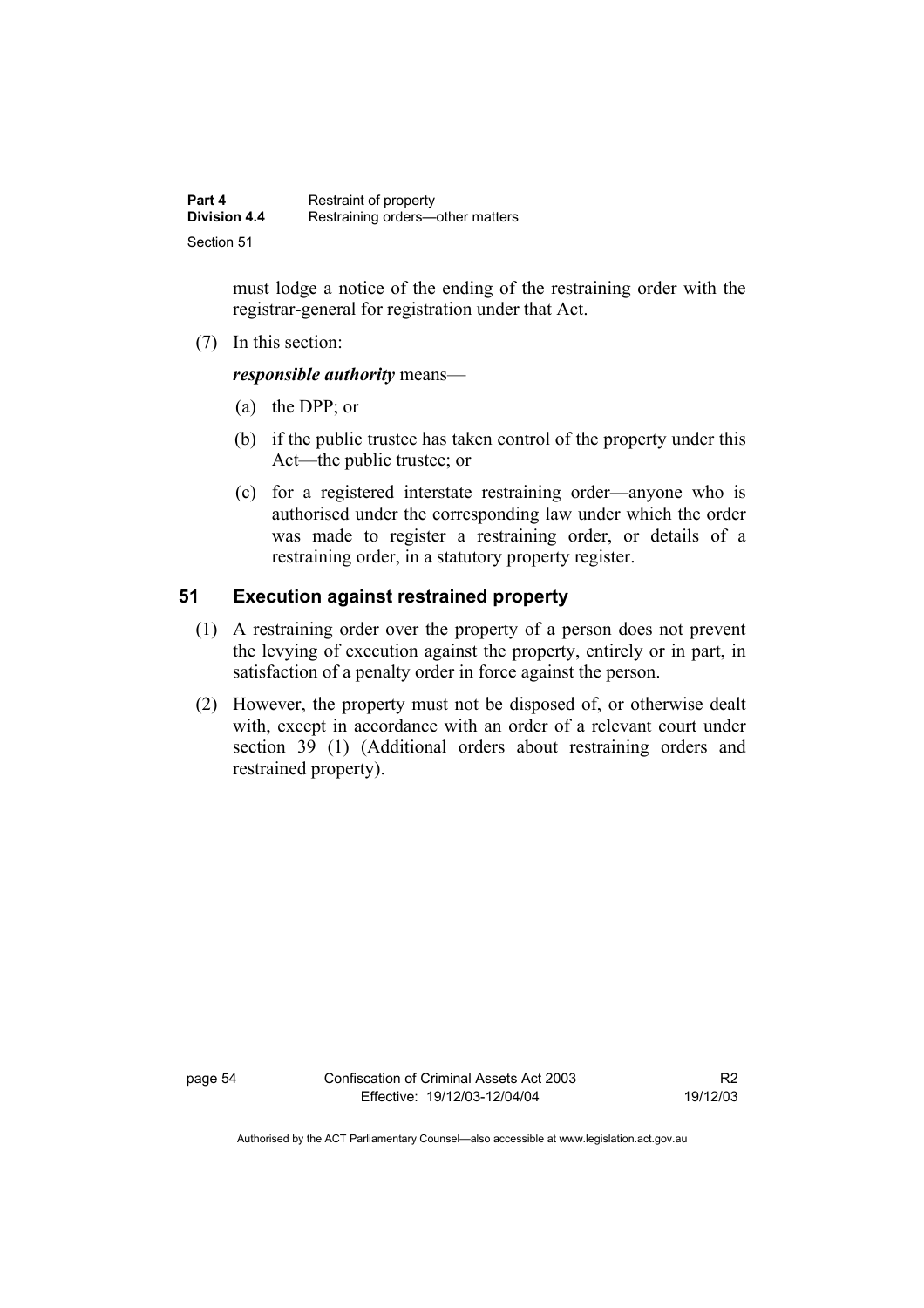# **Part 5 Forfeiture of property**

# **Division 5.1 Conviction forfeiture orders**

*Note* For general provisions about a proceeding for a conviction forfeiture order (which is a confiscation proceeding—see s 236), see pt 14.

#### **52 Meaning of** *conviction forfeiture order*

In this Act:

*conviction forfeiture order* means an order under section 54 (Conviction forfeiture orders—making) for the forfeiture to the Territory of tainted property in relation to an indictable offence.

#### **53 Conviction forfeiture orders—application**

- (1) The DPP may apply to a relevant court for a conviction forfeiture order against a person.
	- *Note* A reference to a *person* generally includes a reference to a corporation as well as an individual, see Legislation Act, s 160. (See also the Legislation Act, dict, pt 1, def *person*.)
- (2) The application may be made before or after, or at the same time as, the person's conviction for an indictable offence.
- (3) However, if the person has been convicted of the offence, the DPP must make the application within 2 years after the day of the conviction.
	- *Note* The court may allow leave for an application to be made after the time fixed by this section in certain circumstances (see s 246).

#### **54 Conviction forfeiture orders—making**

 (1) On application under section 53, the court must make an order for the forfeiture to the Territory of tainted property in relation to the indictable offence if satisfied that—

R2 19/12/03 page 55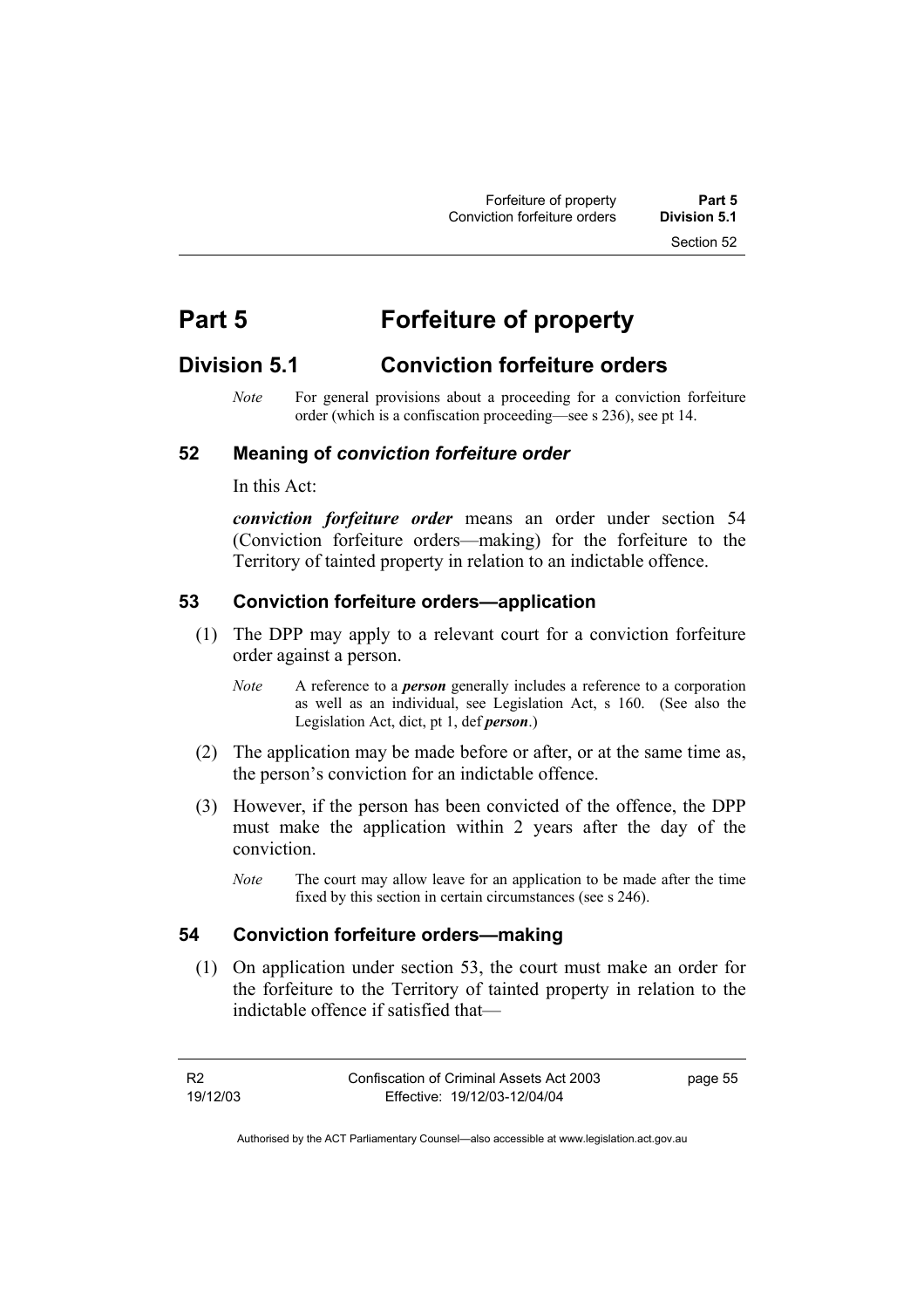| Part 5       | Forfeiture of property       |
|--------------|------------------------------|
| Division 5.1 | Conviction forfeiture orders |
| Section 55   |                              |

- (a) the offender has been convicted of the offence; and
- (b) the offender has not been cleared of the offence; and
- (c) the property, or any of the property, to which the application relates is tainted property in relation to the offence.
- (2) If a court makes the order, it must state in the order—
	- (a) the property to which it applies; and
	- (b) what it considers to be the value of the property (other than money) to be forfeited to the Territory under the order at the time the order is made.

#### **55 Conviction forfeiture orders—forfeiture**

- (1) The property to which the conviction forfeiture order applies is forfeited to the Territory at the end of 14 days after the day the order is made, except so far as the property is excluded from forfeiture under an exclusion order.
	- *Note 1* For the commencement of a restraining order, see Legislation Act, s 73 (4).
	- *Note 2* The effect of an exclusion order for property subject to forfeiture is that the property is excluded from forfeiture, see s 74 (c).
- (2) However, if an application for an exclusion order in relation to the property, or a part of the property, has been made (but not decided) before the end of the 14-day period, the property (or that part) is not forfeited until the proceeding in relation to the exclusion order is finalised.

#### **56 When conviction forfeiture order ends**

- (1) A conviction forfeiture order ends if—
	- (a) the offender is cleared of the offence to which the order relates, and all related offences (if any); or
	- (b) the order is reversed or set aside on appeal; or

| page 56 | Confiscation of Criminal Assets Act 2003 | R <sub>2</sub> |
|---------|------------------------------------------|----------------|
|         | Effective: 19/12/03-12/04/04             | 19/12/03       |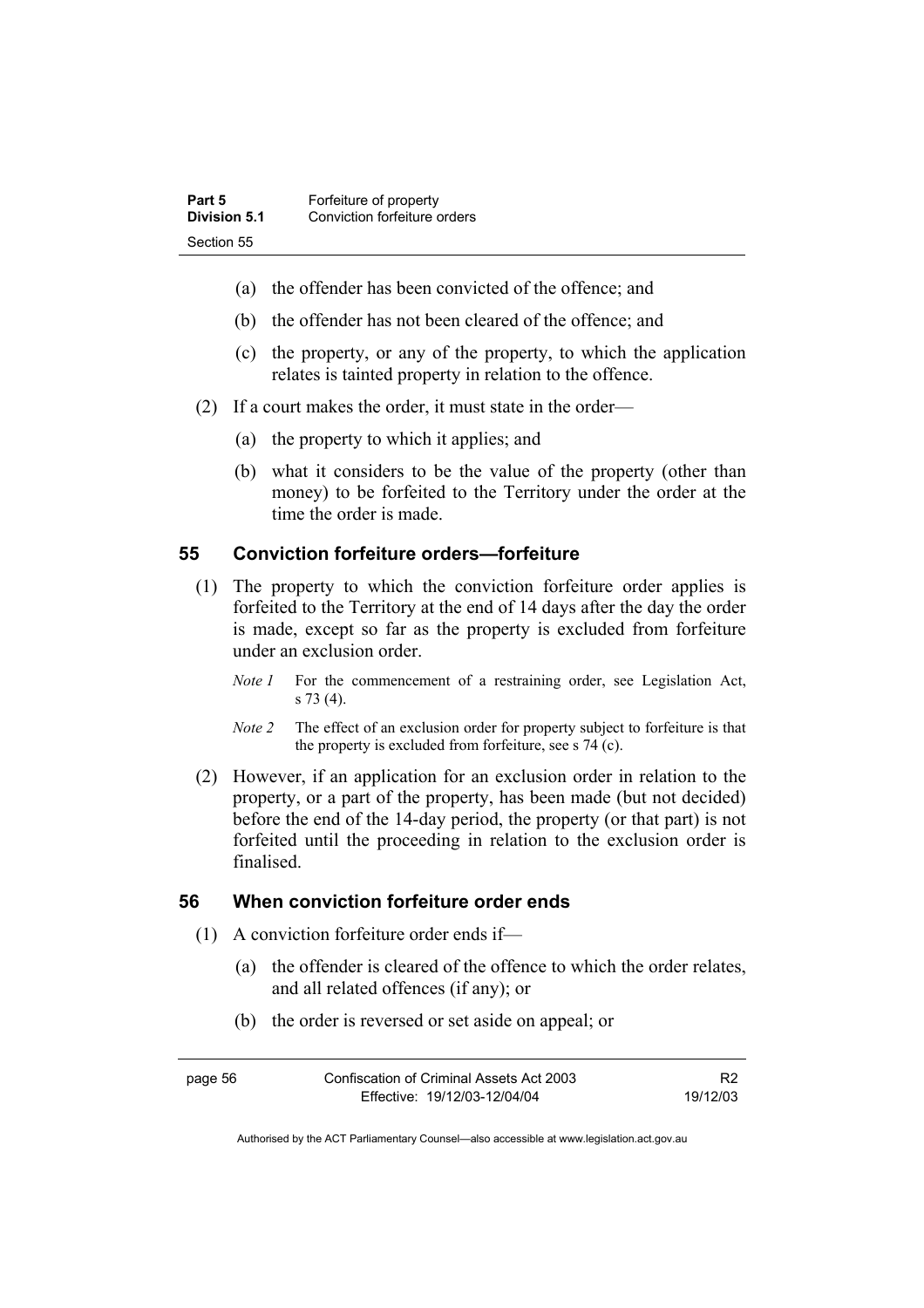(c) the order is fully satisfied.

*Note* For the meaning of *fully satisfied*, see dict.

- (2) The order is satisfied for a particular interest in forfeited property if the interest is bought back under section 127 (Buyback orders buying interest in property).
	- *Note* After the forfeiture of property, the offender may recover the property or its value in certain circumstances (see div 9.5).

## **Division 5.2 Automatic forfeiture—conviction for serious offences**

## **57 Unclaimed tainted property restraining orders non-application of div 5.2**

This division does not apply to property restrained under an unclaimed tainted property restraining order.

*Note* For the forfeiture of unclaimed tainted property, see div 5.3.

## **58 Automatic forfeiture of restrained property on conviction for serious offences**

- (1) This section applies if—
	- (a) a person is convicted of a serious offence; and
	- (b) a restraining order (other than an artistic profits restraining order) is made, whether before or after the conviction, over property in relation to the offence or a related serious offence committed by the person.
	- *Note* A reference to a *person* generally includes a reference to a corporation as well as an individual, see Legislation Act, s 160. (See also the Legislation Act, dict, pt 1, def *person*.)
- (2) The restrained property is forfeited to the Territory at the end of whichever of the following periods applies (the *relevant*

page 57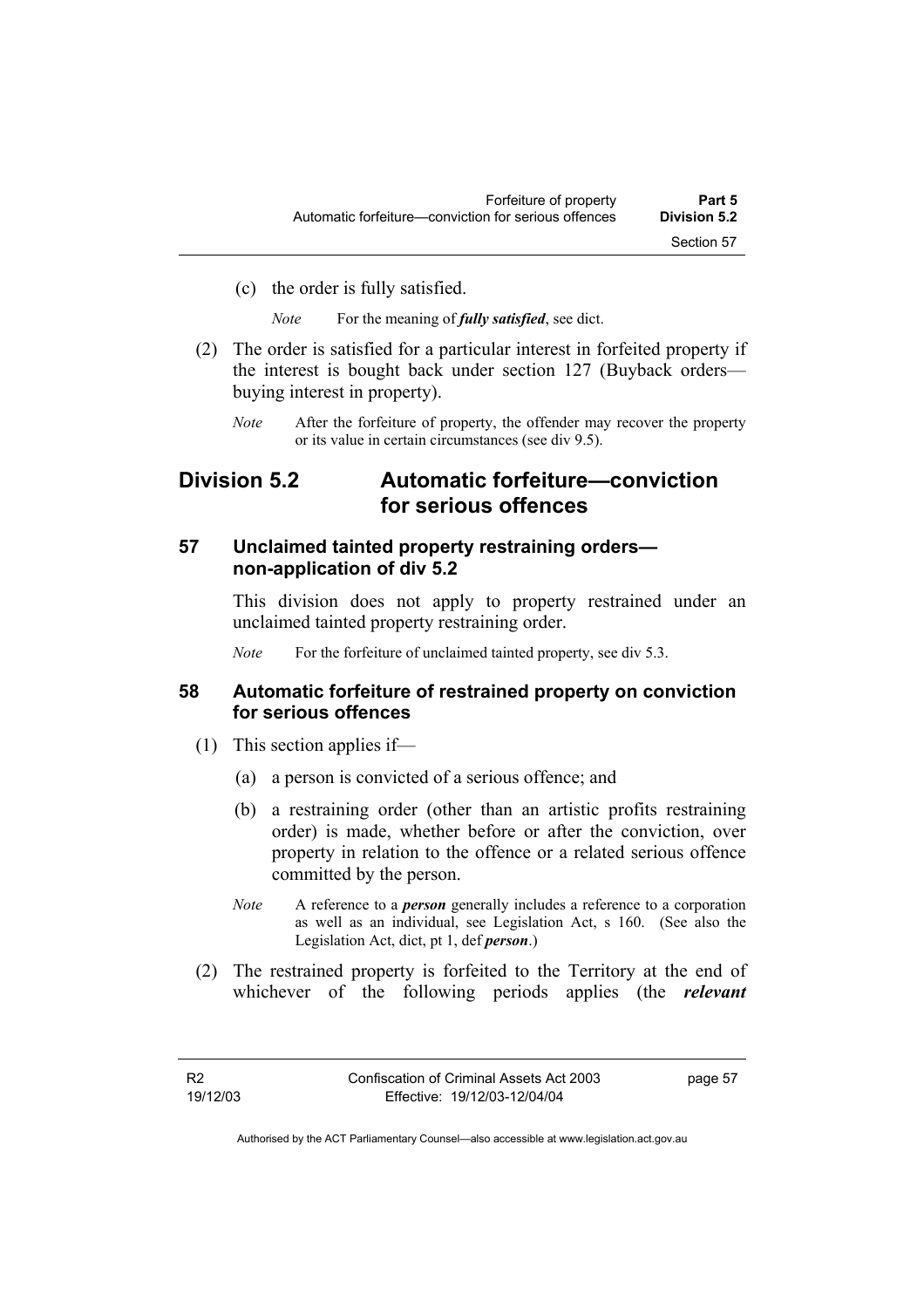*14-day period*), except so far as the property is excluded from forfeiture under an exclusion order:

- (a) if the restraining order was made before the conviction— 14 days after the day of conviction;
- (b) if the restraining order was made at the same time as or after the conviction—14 days after the day the restraining order comes into force.
- *Note 1* For the commencement of a restraining order, see Legislation Act, s 73 (4).
- *Note 2* The effect of an exclusion order for property subject to forfeiture is that the property is excluded from forfeiture, see s 74 (c).
- (3) However, if an application for an exclusion order in relation to the property, or a part of the property, has been made (but not decided) before the end of the relevant 14-day period, the property (or that part) is not forfeited until the proceeding in relation to the exclusion order is finalised.

## **59 Automatic forfeiture—court order declaring property automatically forfeited**

- (1) The DPP may apply to a relevant court for an order declaring that property has been automatically forfeited under this division.
- (2) If the relevant court is satisfied that the property has been automatically forfeited under this division, the court must make the order and state in the order the property to which it applies.
- (3) The registrar of the relevant court may exercise the functions of the court for this section.
	- *Note* For general provisions about a proceeding for an order under this section (which is a confiscation proceeding—see s 236), see pt 14.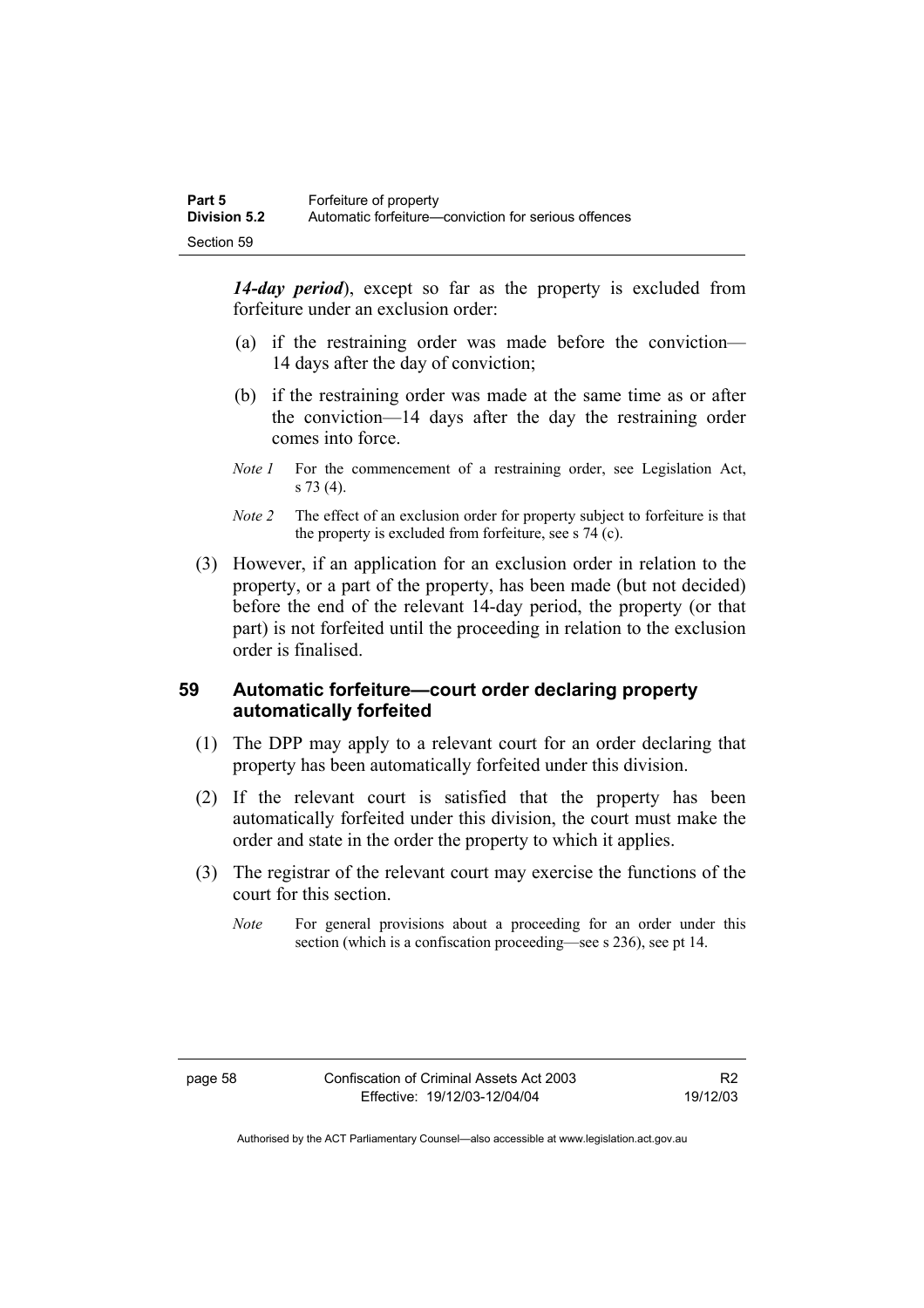### **60 Automatic forfeiture—court orders**

 (1) A relevant court may, when it convicts a person of a serious offence or at any later time, make any order that it considers appropriate for giving effect to an automatic forfeiture of property.

#### **Examples of orders**

- 1 an order for the examination of anyone before the court, or an officer of the court, about any property that might be forfeited because of the conviction
- 1 an order directing the owner of property that might be forfeited because of the conviction, or anyone else, to give to a stated person, within a stated period, a sworn statement about stated particulars of the property
- 2 an order directing the owner of property that might be forfeited because of the conviction, or anyone else, to do anything necessary or convenient to be done to allow the public trustee to take control of the property, including anything necessary or convenient to be done to bring the property within the jurisdiction
- 3 an order in relation to the registration of title to, or charges over, property under a Territory law
- *Note* An example is part of the Act, is not exhaustive and may extend, but does not limit, the meaning of the provision in which it appears (see Legislation Act, s 126 and s 132).
- (2) The order may be made on the court's initiative, or on the application of any of the following people:
	- (a) the DPP;
	- (b) the offender;
	- (c) the public trustee;
	- (d) anyone with an interest in property to which the order relates;
	- (e) anyone else with the court's leave.
	- *Note* For general provisions about a proceeding for an order under this section (which is a confiscation proceeding—see s 236), see pt 14.
- (3) A person commits an offence if—

page 59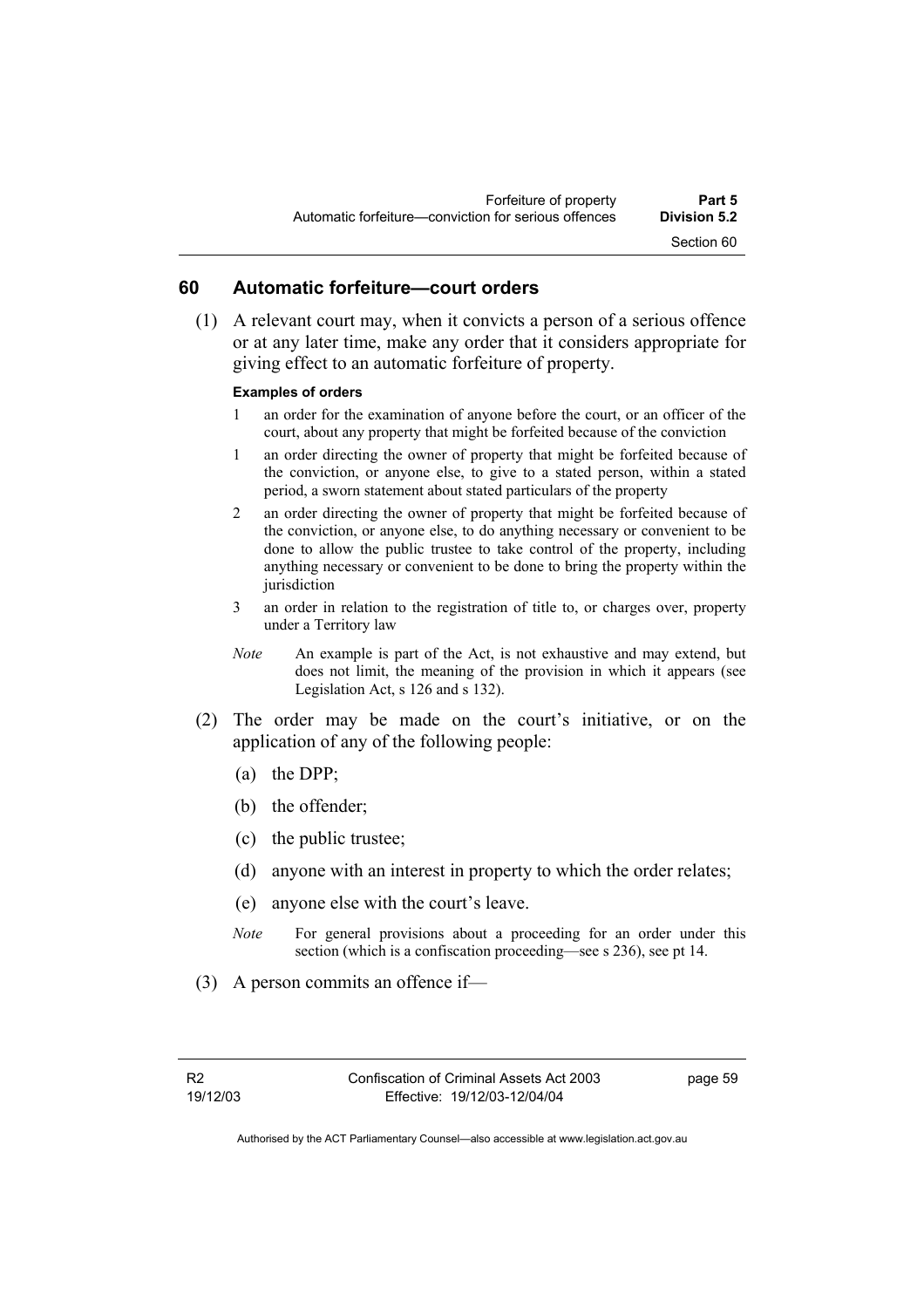| Part 5              | Forfeiture of property                          |
|---------------------|-------------------------------------------------|
| <b>Division 5.3</b> | Automatic forfeiture—unclaimed tainted property |
| Section 61          |                                                 |

- (a) a relevant court makes an order under subsection (1) to give effect to an automatic forfeiture of property; and
- (b) the order requires the person to do, or not do, something stated in the order; and
- (c) the person has notice of the order (whether by being given a copy of the order or otherwise); and
- (d) the person contravenes the order.

Maximum penalty: 200 penalty units, imprisonment for 2 years or both.

## **61 When automatic forfeiture under div 5.2 ends**

- (1) Automatic forfeiture under this division ends if—
	- (a) the offender is cleared of the offence to which the forfeiture relates, and all related serious offences (if any); or
	- (b) the automatic forfeiture is fully satisfied.

*Note* For the meaning of *fully satisfied*, see dict.

- (2) Automatic forfeiture is satisfied for a particular interest in forfeited property if the interest is bought back under section 127 (Buyback orders—buying interest in property).
	- *Note* After the forfeiture of property, the offender may recover the property or its value in certain circumstances (see div 9.5).

## **Division 5.3 Automatic forfeiture—unclaimed tainted property**

*Note* For general provisions about a proceeding for a conviction forfeiture order (which is a confiscation proceeding—see s 236), see pt 14.

## **62 Forfeiture of unclaimed tainted property**

 (1) This section applies if an unclaimed tainted property restraining order is made over property.

| page 60 | Confiscation of Criminal Assets Act 2003 |          |
|---------|------------------------------------------|----------|
|         | Effective: 19/12/03-12/04/04             | 19/12/03 |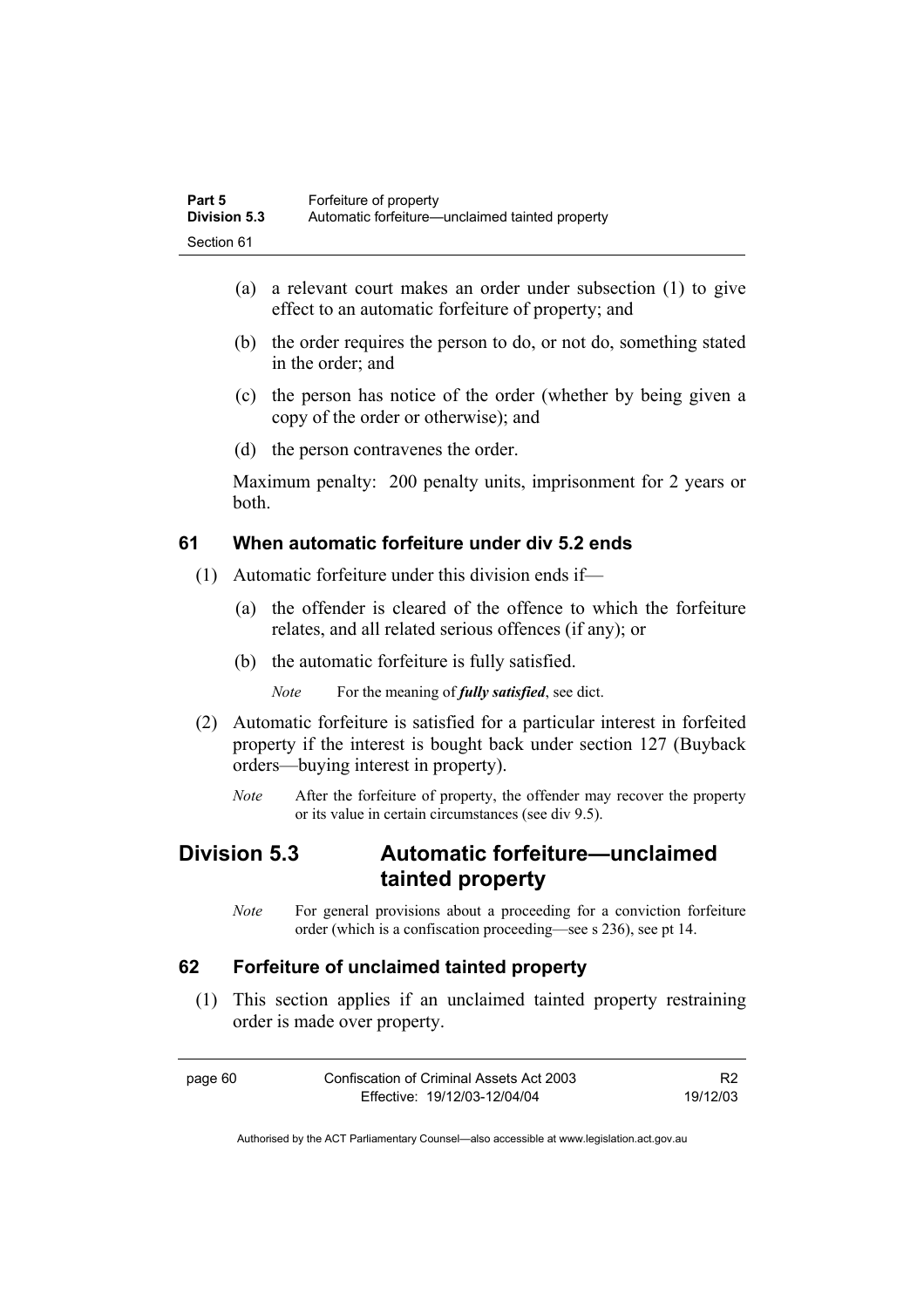| Forfeiture of property  | Part 5       |
|-------------------------|--------------|
| Civil forfeiture orders | Division 5.4 |
|                         | Section 63   |

- (2) The restrained property is forfeited to the Territory at the end of 14 days after the day the restraining order comes into force, except so far as the property is excluded from forfeiture under an exclusion order.
	- *Note 1* For the commencement of a restraining order, see Legislation Act, s 73 (4).
	- *Note 2* The effect of an exclusion order for property subject to forfeiture is that the property is excluded from forfeiture, see s 74 (c).
- (3) However, if an application for an exclusion order in relation to the property, or a part of the property, has been made (but not decided) before the end of the 14-day period, the property (or that part) is not forfeited until the proceeding in relation to the exclusion order is finalised.

## **63 When automatic forfeiture under div 5.3 ends**

Automatic forfeiture under this division ends if the automatic forfeiture is fully satisfied.

*Note* For the meaning of *fully satisfied*, see dict.

## **Division 5.4 Civil forfeiture orders**

*Note* For general provisions about a proceeding for a conviction forfeiture order (which is a confiscation proceeding—see s 236), see pt 14.

### **64 Artistic profits and unclaimed tainted property non-application of div 5.4**

This division does not apply to property restrained under—

- (a) an artistic profits restraining order; or
- (b) an unclaimed tainted property restraining order.
- *Note 1* An artistic profits restraining order is made solely to preserve property to satisfy a penalty order for artistic profits in relation to an offence (see s 20).
- *Note 2* Unclaimed tainted property is forfeitable under div 5.3.

| <b>R2</b> | Confiscation of Criminal Assets Act 2003 | page 61 |
|-----------|------------------------------------------|---------|
| 19/12/03  | Effective: 19/12/03-12/04/04             |         |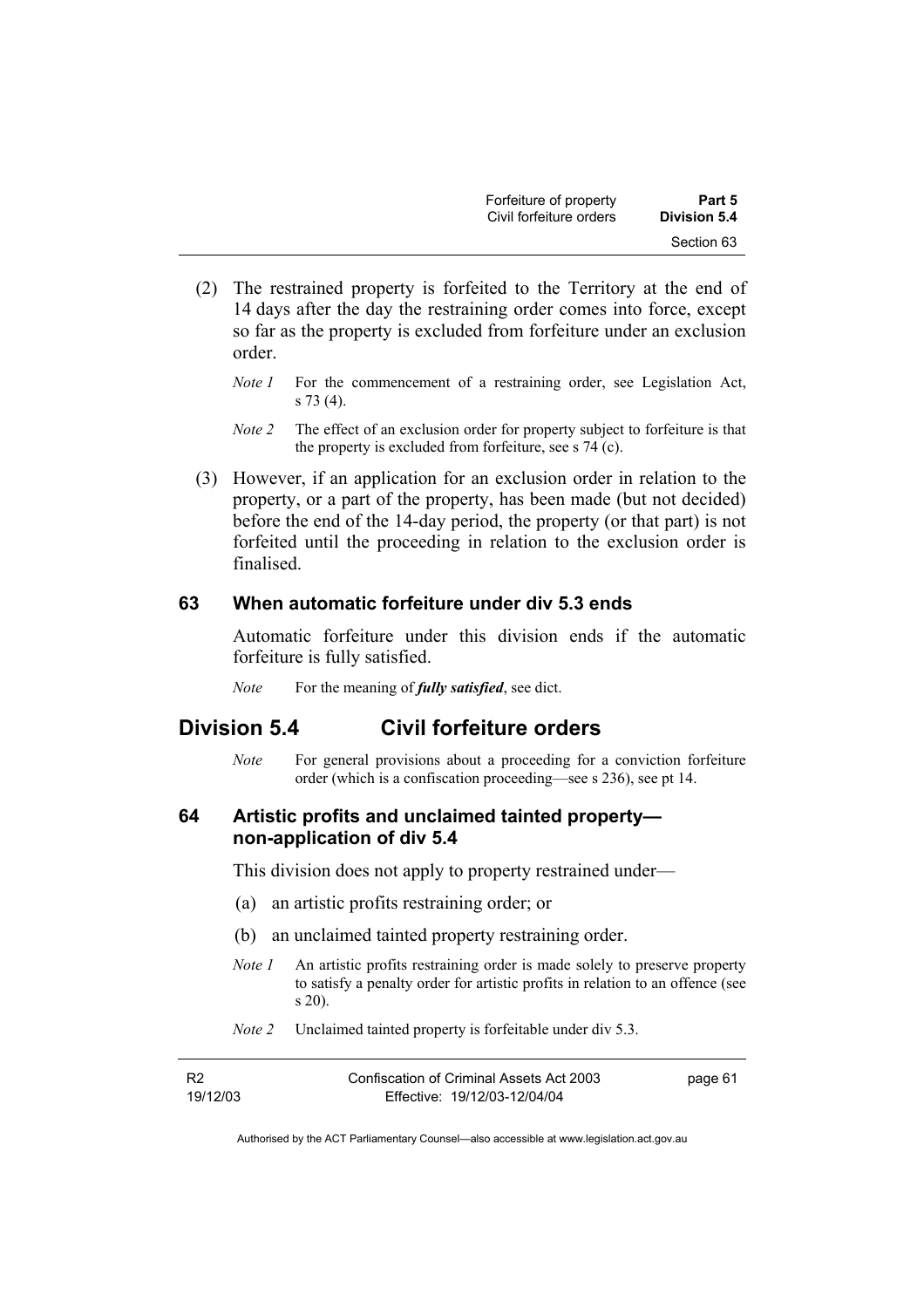| Part 5       | Forfeiture of property  |
|--------------|-------------------------|
| Division 5.4 | Civil forfeiture orders |
| Section 65   |                         |

## **65 Meaning of** *civil forfeiture order*

In this Act:

*civil forfeiture order* means an order under section 67 (Civil forfeiture orders—making) for the forfeiture to the Territory of restrained property in relation to the commission (or the alleged commission) of a serious offence.

## **66 Civil forfeiture orders—application**

- (1) The DPP may apply to a relevant court for a civil forfeiture order for the forfeiture to the Territory of property restrained in relation to the commission (or the alleged commission) of a serious offence.
- (2) The application may be made—
	- (a) at the same time as, or after, an application for a restraining order in relation to the offence; or
	- (b) if a restraining order is in force in relation to the offence.

## **67 Civil forfeiture orders—making**

- (1) This section applies if, on an application under section 66 for an order for the forfeiture to the Territory of restrained property, the court is satisfied on the balance of probabilities that a person (the *offender*) has committed a serious offence within whichever of the following periods applies (the *relevant period*):
	- (a) 6 years before the day the application to restrain the property was made;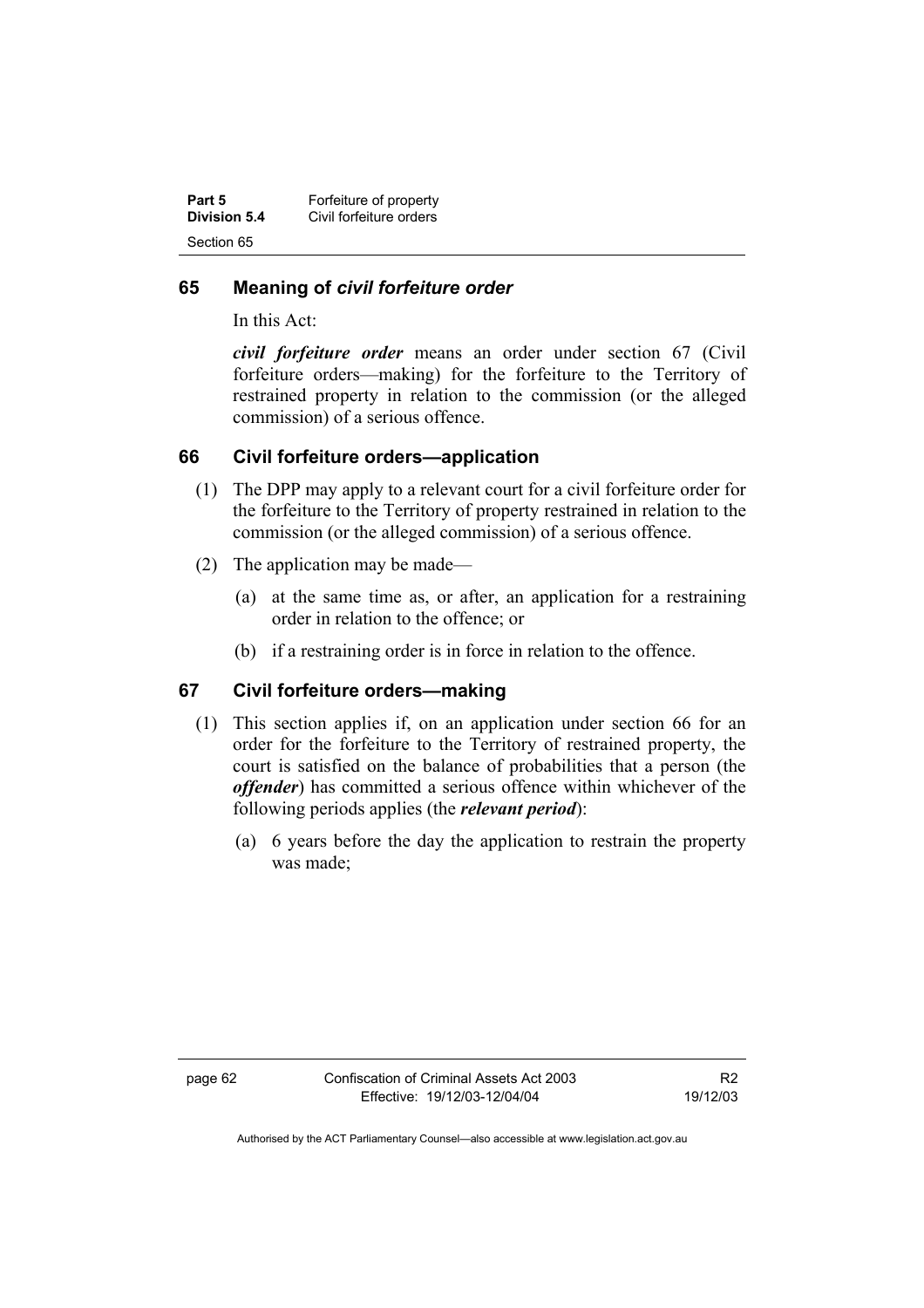| Forfeiture of property  | Part 5       |
|-------------------------|--------------|
| Civil forfeiture orders | Division 5.4 |
|                         | Section 67   |

- (b) if an extended period for making the restraining order application was allowed under section 246 (Confiscation proceedings—time extensions for applications)—the total of the 6-year period and the extended period.
- *Note 1* The court must be satisfied on the balance of probabilities about the commission of the offence because confiscation proceedings are civil, not criminal (see s 237).
- *Note 2* A reference to a *person* generally includes a reference to a corporation as well as an individual, see Legislation Act, s 160. (See also the Legislation Act, dict, pt 1, def *person*.)
- (2) If this section applies, the relevant court must order that the restrained property be forfeited to the Territory.
- (3) The order must state—
	- (a) the property to which it applies; and
	- (b) what the relevant court considers to be the value of the property (other than money) to be forfeited to the Territory under the order at the time the order is made; and
	- (c) if the relevant court making the order has given a direction under section 69 (Civil forfeiture order proceedings restrictions on disclosure)—
		- (i) the direction given by the court; and
		- (ii) the effect of section 70 (Civil forfeiture orders disclosure offences) in relation to the direction.
- (4) To remove any doubt, if the relevant court is satisfied that the offender committed a serious offence within the relevant period, the court must not refuse to make a civil forfeiture order only because it is not satisfied—
	- (a) that a particular serious offence was committed by the offender within the relevant period; or

page 63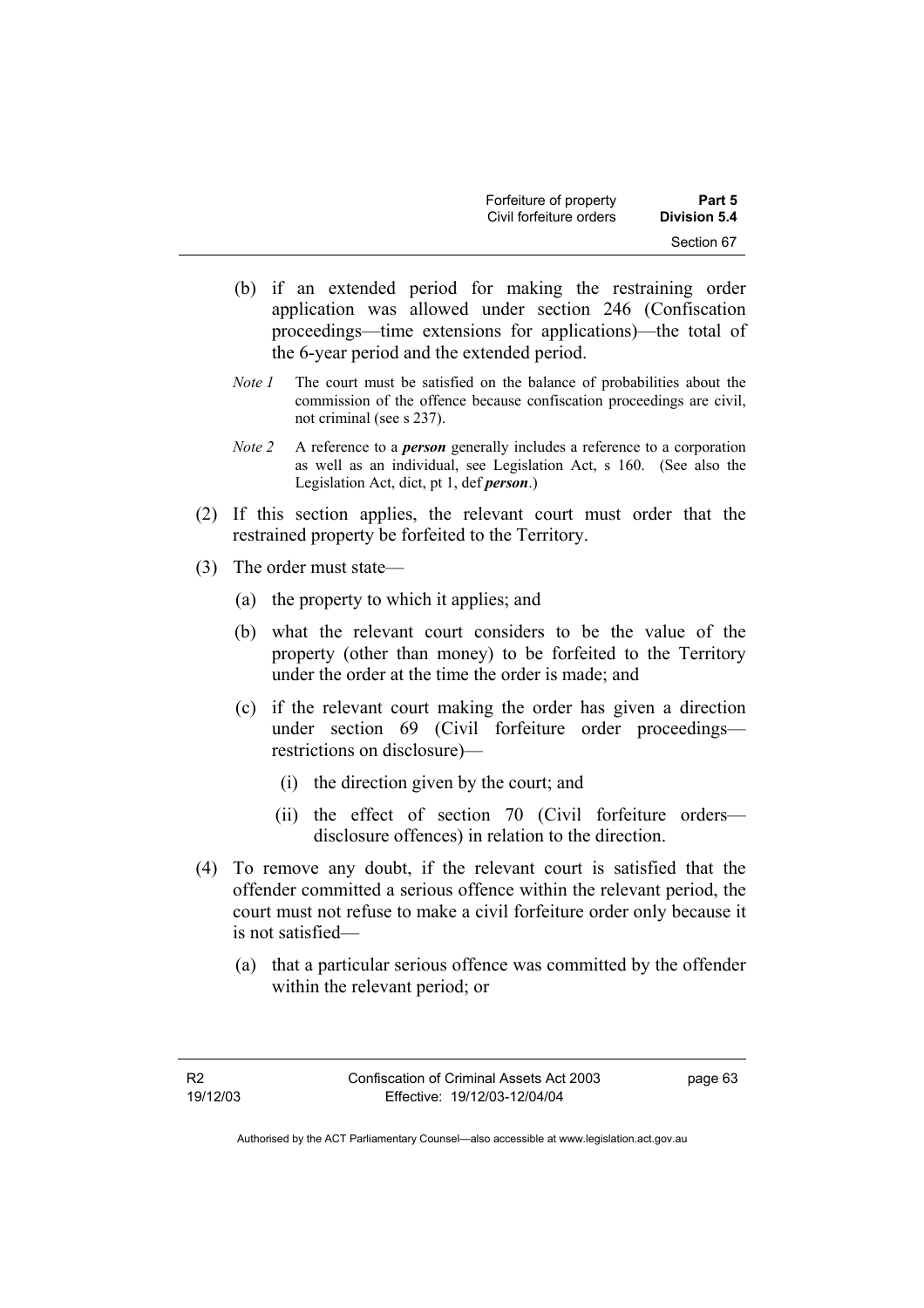| Part 5       | Forfeiture of property  |
|--------------|-------------------------|
| Division 5.4 | Civil forfeiture orders |
| Section 68   |                         |

- (b) that the offence was committed on any particular day or time within the relevant period.
- (5) Also, to remove any doubt, the relevant court must not refuse to make a civil forfeiture order in relation to a serious offence only because—
	- (a) an indictment has not been presented against the offender for the offence; or
	- (b) the offender has not been convicted of the offence; or
	- (c) the offender has been cleared of the offence, including being cleared after having been convicted of the offence; or
	- (d) a doubt is raised about whether the offender committed the offence.

## **68 Civil forfeiture orders—forfeiture**

- (1) The property to which the civil forfeiture order applies is forfeited to the Territory at the end of 14 days after the day the order is made, except so far as the property is excluded from forfeiture under an exclusion order.
	- *Note 1* For the commencement of a restraining order, see Legislation Act, s 73 (4).
	- *Note 2* The effect of an exclusion order for property subject to forfeiture is that the property is excluded from forfeiture, see s 74 (c).
- (2) However, if an application for an exclusion order in relation to the property, or a part of the property, has been made (but not decided) before the end of the 14-day period, the property (or that part) is not forfeited until the proceeding in relation to the exclusion order is finalised.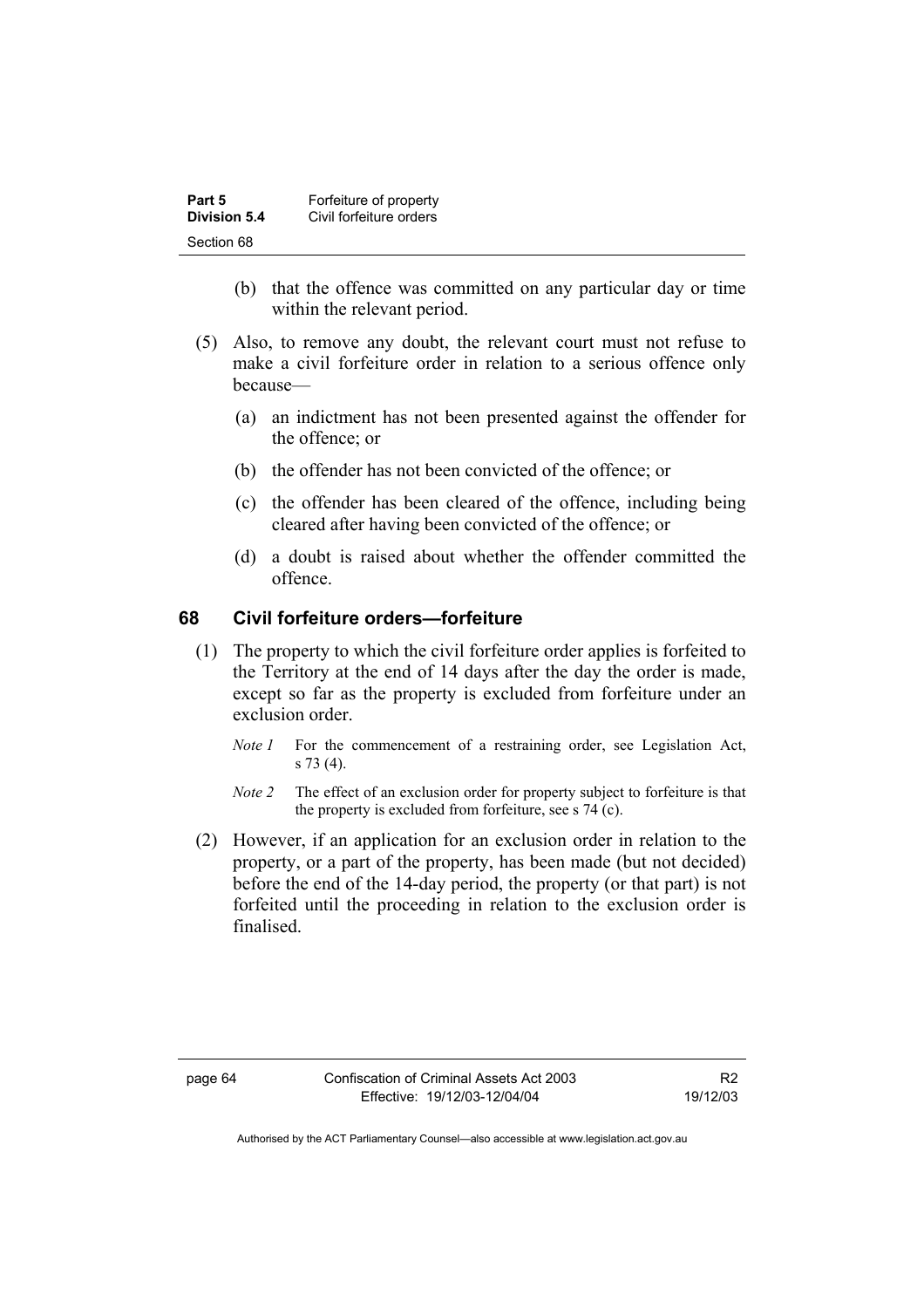## **69 Civil forfeiture order proceedings—restrictions on disclosure**

- (1) On application by the DPP, a relevant court hearing an application for a civil forfeiture order may—
	- (a) direct that the hearing of the application, or part of it, take place in closed court and give directions about who may be present; and
	- (b) give directions prohibiting or restricting the publication or disclosure of all or any of the following:
		- (i) the fact that an application for the order, or that a civil forfeiture order, has been made;
		- (ii) the application for the order;
		- (iii) any information about the proceeding (whether or not a hearing has been held);
		- (iv) any evidence given, statement made or thing done during the proceeding;
		- (v) any information, document or thing derived from anything mentioned in this subsection.

#### **Examples of directions**

- 1 that the application for the civil forfeiture order not be disclosed to the person against whom the civil forfeiture order is made until the court has decided an application for a restraining order against someone else's property
- 2 that the supporting affidavit must be made available only to the offender's lawyer
- *Note* An example is part of the Act, is not exhaustive and may extend, but does not limit, the meaning of the provision in which it appears (see Legislation Act, s 126 and s 132).
- (2) In deciding whether to give a direction under subsection (1), the court must have regard to whether the direction—
	- (a) would promote the purposes of this Act; or

| - R2     | Confiscation of Criminal Assets Act 2003 | page 65 |
|----------|------------------------------------------|---------|
| 19/12/03 | Effective: 19/12/03-12/04/04             |         |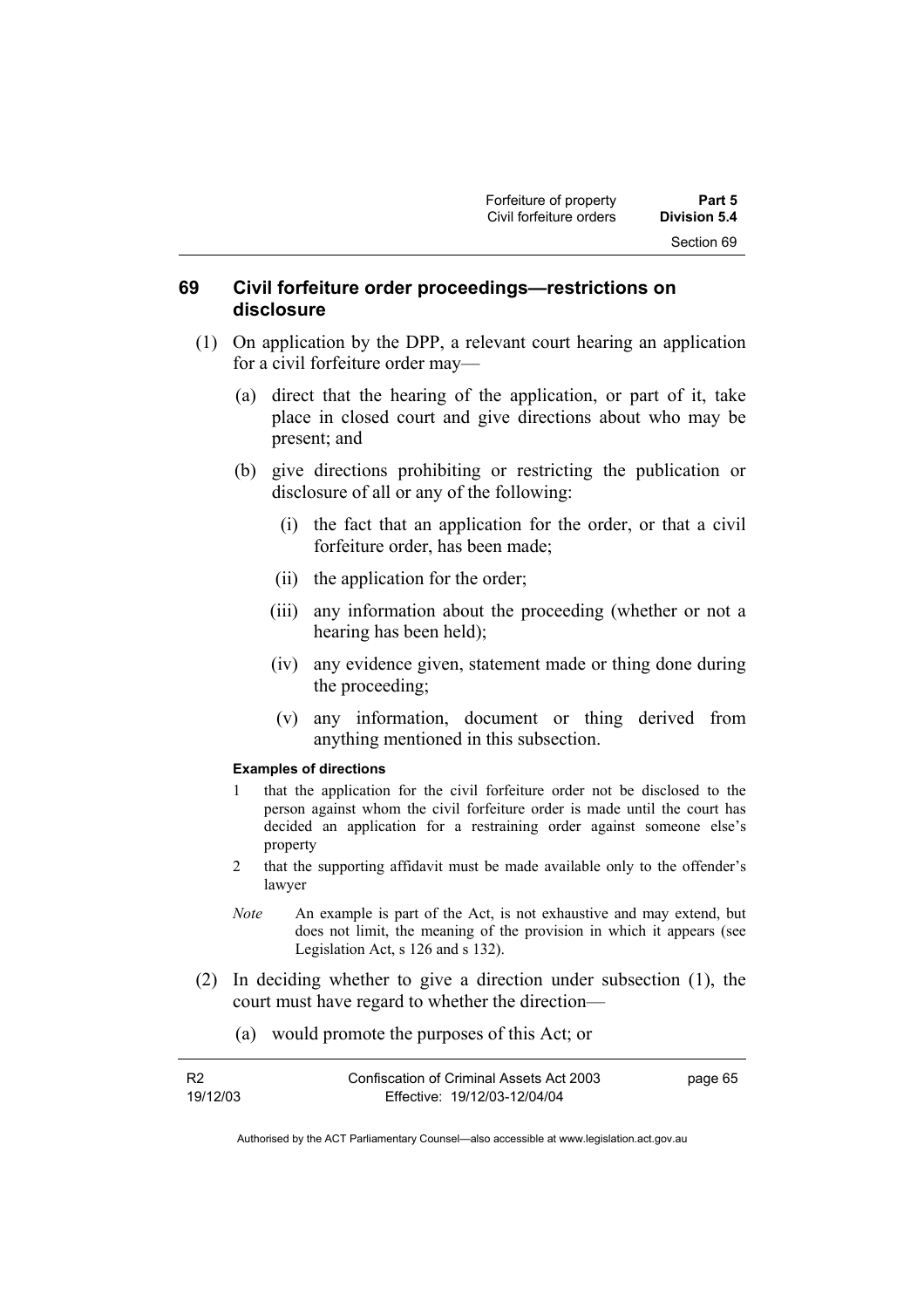| Part 5       | Forfeiture of property  |
|--------------|-------------------------|
| Division 5.4 | Civil forfeiture orders |
| Section 70   |                         |

- (b) is desirable to protect the integrity of an investigation (however described) for any purpose or a prosecution of an offence.
- (3) The court may also have regard to any other relevant matter in deciding whether to give a direction under subsection (1).

### **70 Civil forfeiture orders—disclosure offences**

*Note* An offence against this section is a strict liability offence, see s (7).

- (1) A person commits an offence if—
	- (a) a relevant court has given a direction under section 69 (1) (b) prohibiting or restricting the publication or disclosure of a matter mentioned in the paragraph; and
	- (b) the person has notice of the direction (whether by being given a copy of the civil forfeiture order to which the direction relates or otherwise); and
	- (c) the person publishes or discloses the matter to someone else.

Maximum penalty: 200 penalty units, imprisonment for 2 years or both.

- (2) A person commits an offence if—
	- (a) a relevant court has given a direction under section 69 (1) (b) prohibiting or restricting the publication or disclosure of a matter mentioned in the paragraph; and
	- (b) the person has notice of the direction (whether by being given a copy of the civil forfeiture order to which the direction relates or otherwise); and
	- (c) the person publishes or discloses information to someone else; and
	- (d) the other person could infer from the information the matter to which the direction relates.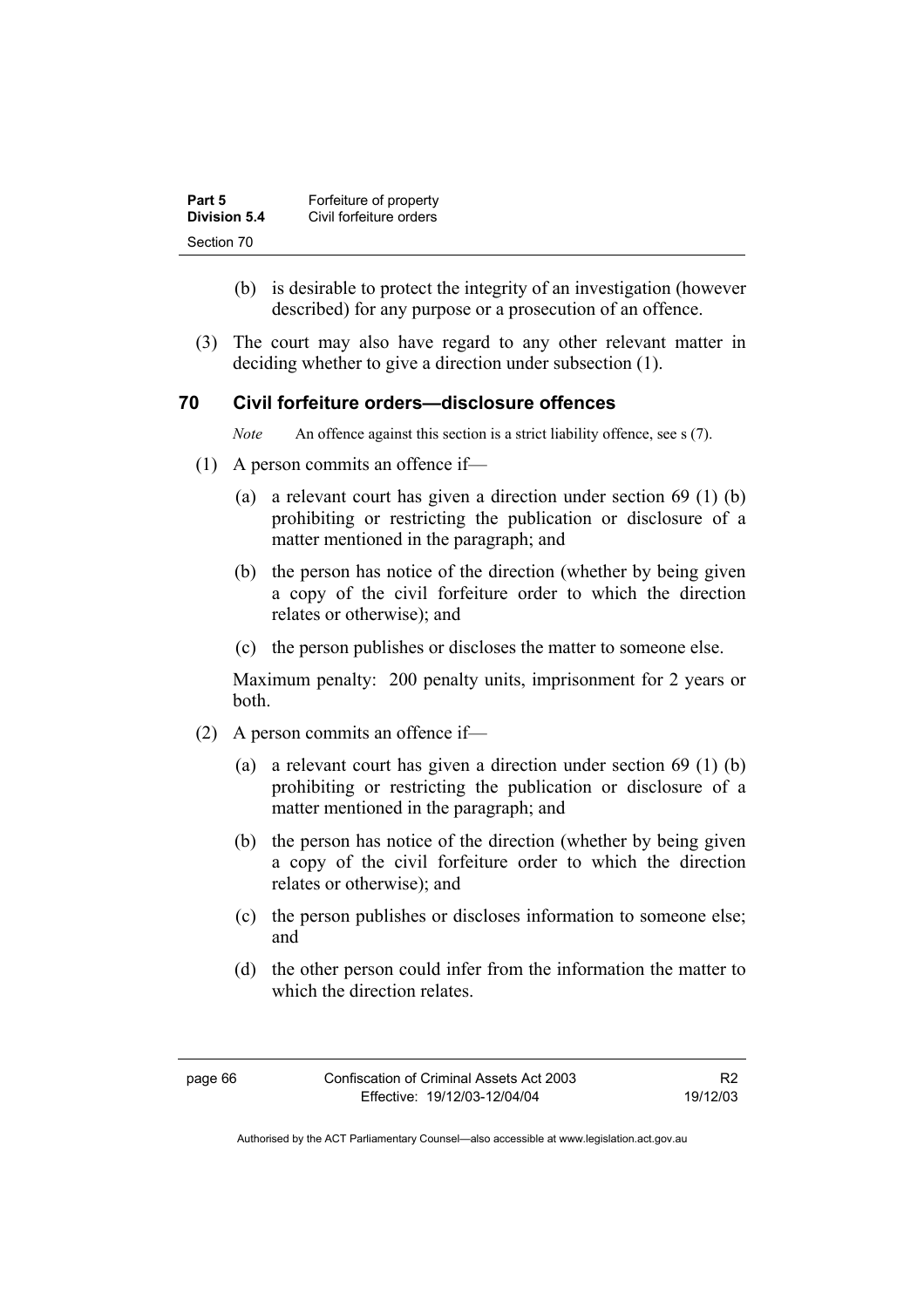| Forfeiture of property  | Part 5       |
|-------------------------|--------------|
| Civil forfeiture orders | Division 5.4 |
|                         | Section 70   |

Maximum penalty: 200 penalty units, imprisonment for 2 years or both.

- (3) Subsections (1) and (2) do not apply if the publication or disclosure is to any of the following entities in the circumstances mentioned for the entity:
	- (a) a police officer—in any circumstances;
	- (b) an officer, employee or agent of the person—to ensure that the order is complied with and the person to whom the publication or disclosure is made is given notice of the direction (whether by being given a copy of the restraining order to which the direction relates or otherwise) by the person making the publication or disclosure;
	- (c) a lawyer—to obtain legal advice or representation in relation to the order;
	- (d) a relevant court—with the court's leave.

*Note* The application for leave, and any proceeding with the court's leave, must be heard in closed court, see s (8).

- (4) Also, subsections (1) and (2) do not apply if the publication or disclosure is made—
	- (a) by a police officer in the exercise of the officer's functions; or
	- (b) for the purpose of giving or obtaining legal advice, or making legal representations, in relation to the order.
- (5) A person commits an offence if—
	- (a) a relevant court has given a direction under section 69 (1) (b) prohibiting or restricting the publication or disclosure of a matter mentioned in the paragraph; and
	- (b) the person receives information in relation to the matter in accordance with subsection (3) or (4); and

page 67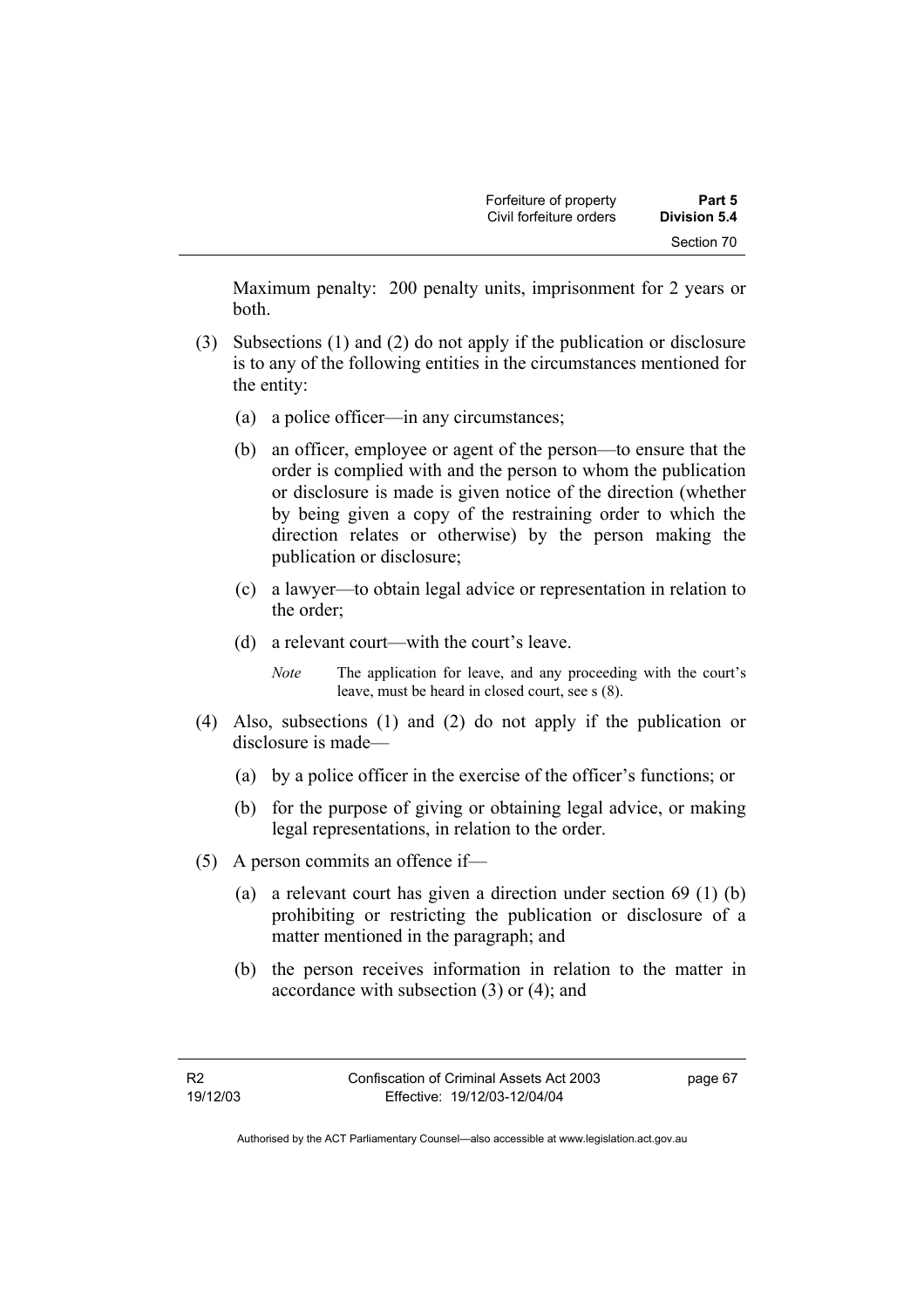| Part 5       | Forfeiture of property  |
|--------------|-------------------------|
| Division 5.4 | Civil forfeiture orders |
| Section 71   |                         |

- (c) the person ceases to be a person mentioned in subsection (3) or (4); and
- (d) the person publishes or discloses the matter to someone else.

Maximum penalty: 200 penalty units, imprisonment for 2 years or both.

- (6) A person commits an offence if—
	- (a) a relevant court has given a direction under section 69 (1) (b) prohibiting or restricting the publication or disclosure of a matter mentioned in the paragraph; and
	- (b) the person receives information in relation to the matter in accordance with subsection (3) or (4); and
	- (c) the person ceases to be a person mentioned in subsection (3) or (4); and
	- (d) the person publishes or discloses information to someone else; and
	- (e) the other person could infer from the information the matter to which the direction relates.

Maximum penalty: 200 penalty units, imprisonment for 2 years or both.

- (7) An offence against this section is a strict liability offence.
- (8) For subsection (3) (d), an application for leave, and any proceeding with the court's leave, must be heard in closed court.

## **71 When civil forfeiture order ends**

- (1) A civil forfeiture order ends if—
	- (a) the order is set aside or discharged on appeal; or
	- (b) the order is fully satisfied.

*Note* For the meaning of *fully satisfied*, see dict.

| ۱ρ<br>м | 16 |
|---------|----|
|---------|----|

Confiscation of Criminal Assets Act 2003 Effective: 19/12/03-12/04/04

R2 19/12/03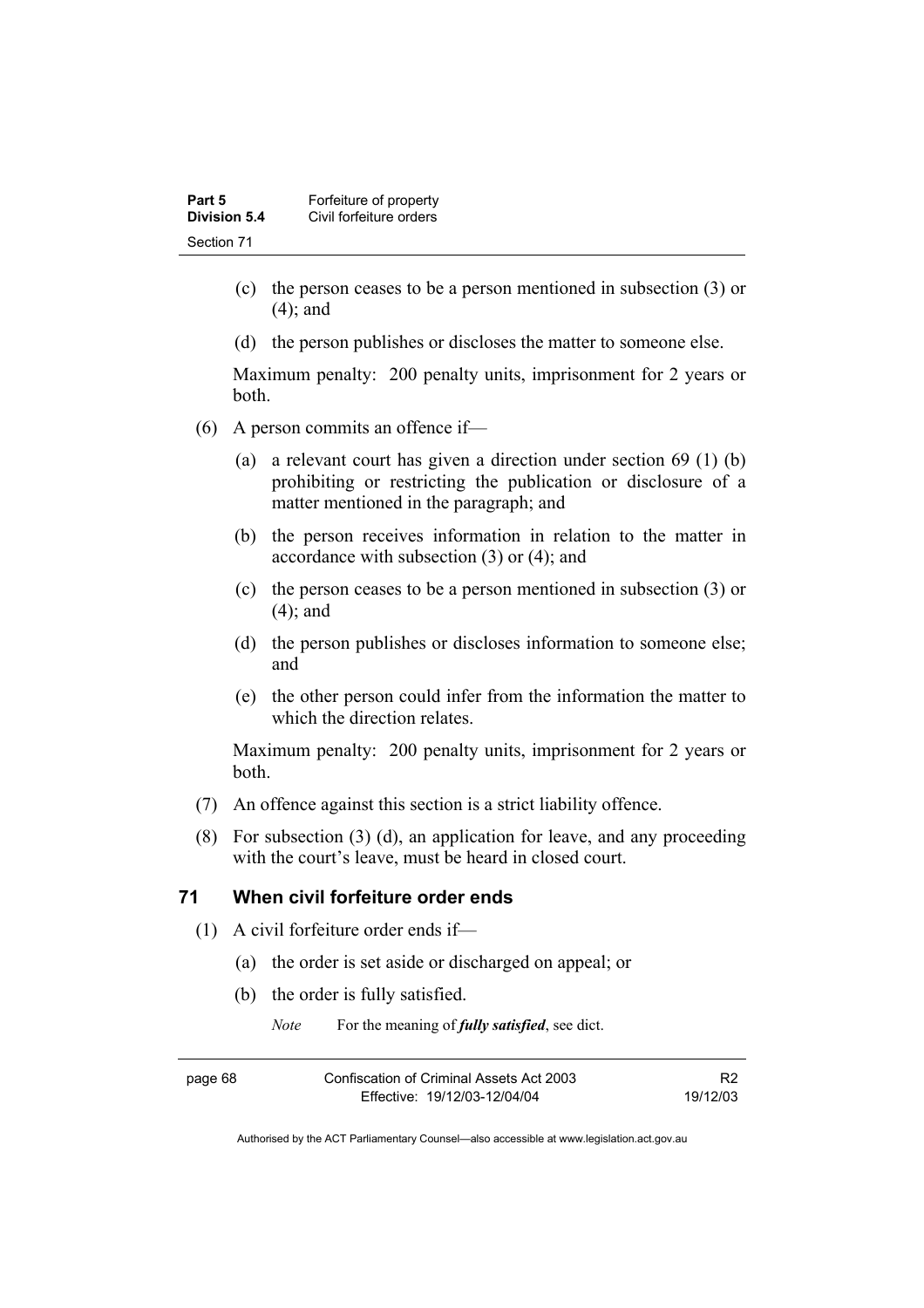| Forfeiture of property  | Part 5       |
|-------------------------|--------------|
| Civil forfeiture orders | Division 5.4 |
|                         | Section 71   |

- (2) The order is satisfied for a particular interest in forfeited property if the interest is bought back under section 127 (Buyback orders buying interest in property).
	- *Note* After the forfeiture of property, the offender may recover the property or its value in certain circumstances (see div 9.5).

R2 19/12/03 Confiscation of Criminal Assets Act 2003 Effective: 19/12/03-12/04/04

page 69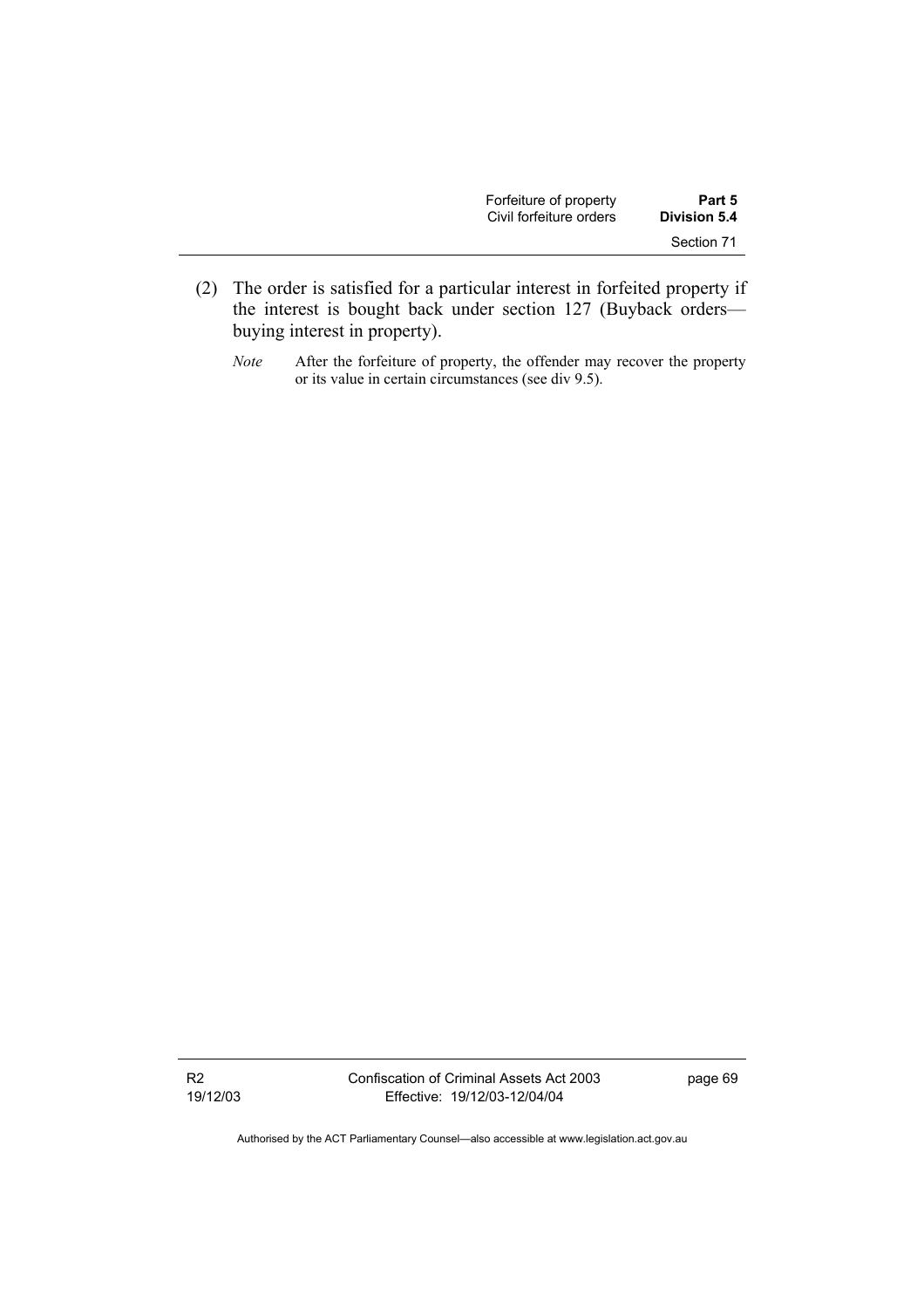**Part 6 Exclusion of property Division 6.1** General Section 72

# **Part 6 Exclusion of property**

*Note* For general provisions about a proceeding for an exclusion order (which is a confiscation proceeding—see s 236), see pt 14.

## **Division 6.1 General**

## **72 Meaning of** *exclusion order*

In this Act:

*exclusion order* means an order under this part in relation to—

- (a) restrained property (other than restrained property that has been forfeited) or property in relation to which an application for a restraining order has been made; or
- (b) property in relation to which an application for a conviction forfeiture order has been made; or
- (c) property subject to forfeiture under this Act.
- *Note 1 Property* includes an interest in property, see Legislation Act, dict, pt 1.
- *Note 2* This part does not apply to forfeited property (see s 75 (4)). A person with an interest in forfeited property immediately before its forfeiture may apply for the return of the property or compensation for its value under a return or compensation order under div 9.5.
- *Note 3* Property is forfeited 14 days after a forfeiture order or an automatic forfeiture applies to the property unless an application for an exclusion order is made, see pt 5 (Forfeiture of property).

## **73 When property is** *subject to forfeiture*

For this Act, property is *subject to forfeiture* if—

 (a) a forfeiture order made under this Act applies to the property and the property has not been forfeited; or

R2 19/12/03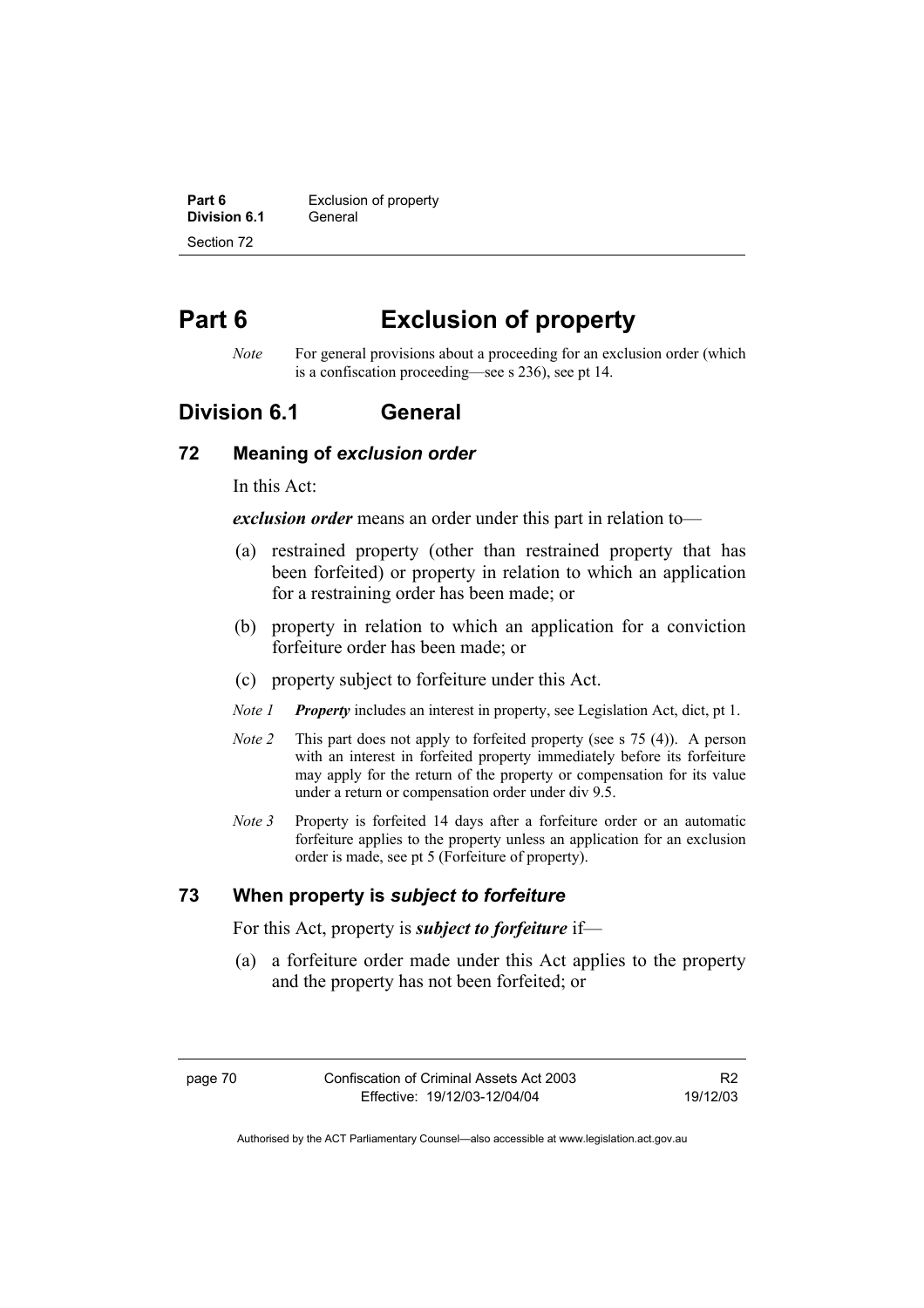(b) an automatic forfeiture under this Act applies to the property and the property has not been forfeited.

## **74 Effect of exclusion order**

An exclusion order for property has effect as follows:

- (a) for property in relation to which an application for a restraining order or conviction forfeiture order has been made—the property is excluded from restraint or forfeiture (as appropriate);
- (b) for restrained property (other than restrained property that has been forfeited)—the restraining order stops applying to the property;
- (c) for property subject to forfeiture—the property is excluded from forfeiture.
- *Note* This part does not apply to forfeited property (see s 75 (4)). A person with an interest in forfeited property immediately before its forfeiture may apply for the return of the property or compensation for its value under a return or compensation order under div 9.5.

## **Division 6.2 Making exclusion orders**

## **75 Exclusion orders—application**

- (1) This section applies to—
	- (a) restrained property (other than restrained property that has been forfeited) or property in relation to which an application for a restraining order has been made; or
	- (b) property in relation to which an application for a conviction forfeiture order has been made; or
	- (c) property subject to forfeiture under this Act.
	- *Note* See the notes to s 72.

R2 19/12/03 page 71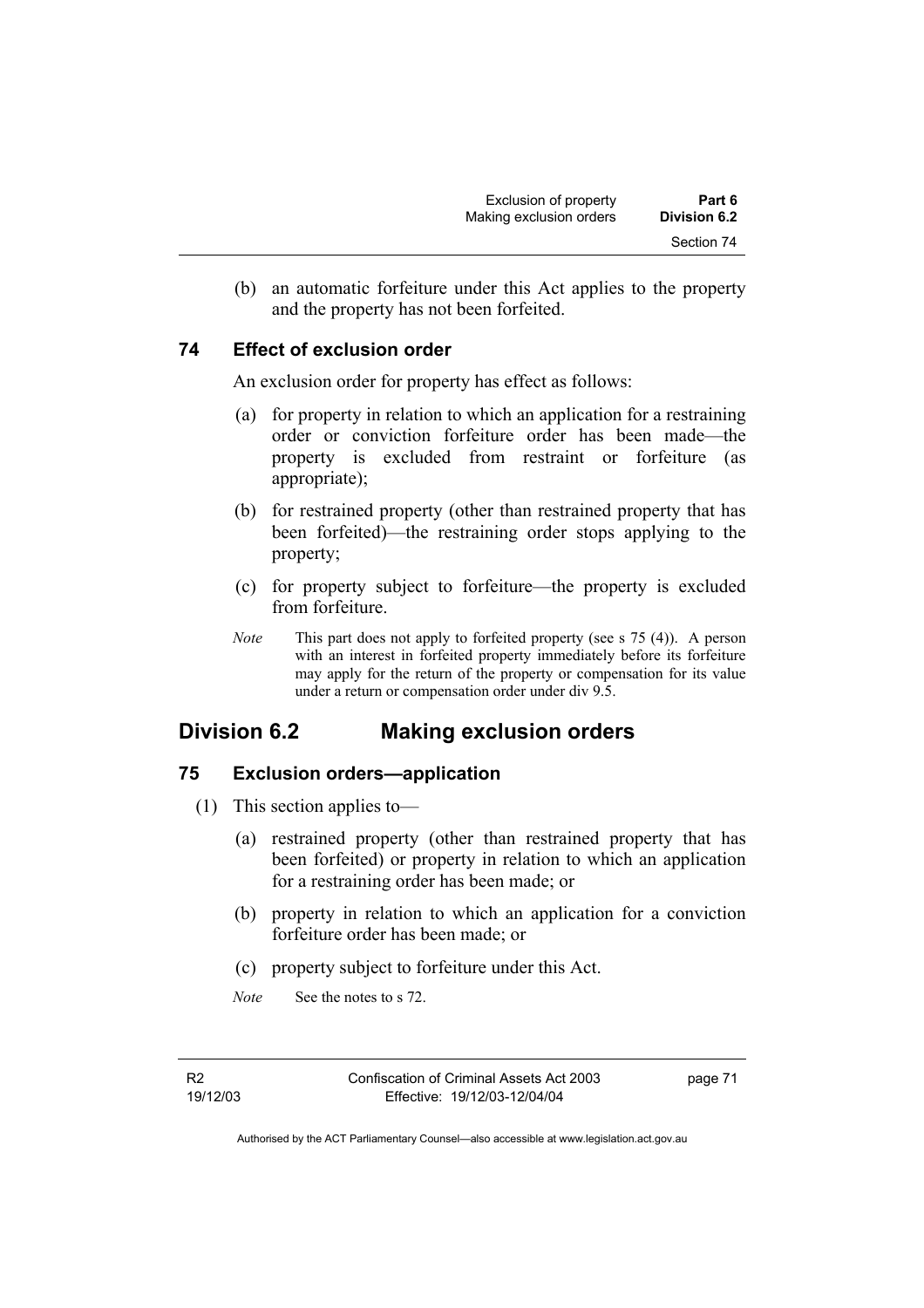| Part 6              | Exclusion of property   |
|---------------------|-------------------------|
| <b>Division 6.2</b> | Making exclusion orders |
| Section 76          |                         |

- (2) A person claiming an interest in the property may apply to a relevant court for an exclusion order.
- (3) The application must be made—
	- (a) if a restraining order or conviction forfeiture order has been applied for (but not made) in relation to the property—at the same time as, or after, the application is made for the order but before the order is made; or
	- (b) if the property is restrained or subject to forfeiture—at any time before the property is forfeited.
- (4) To remove any doubt, an application for a exclusion order cannot be made in relation to property that has been forfeited.

## **76 Making of exclusion orders—ordinary indictable offences**

- (1) This section applies to an application for an exclusion order for property if—
	- (a) a restraining order in relation to the property has been applied for in relation to an ordinary indictable offence; or
	- (b) the property has been restrained (but not forfeited) in relation to an ordinary indictable offence; or
	- (c) a conviction forfeiture order for an ordinary indictable offence has been applied for in relation to the property; or
	- (d) the property is subject to forfeiture in relation to an ordinary indictable offence.
- (2) If the application is made by an offender, the relevant court must not make an exclusion order for the property unless the court is satisfied that the property—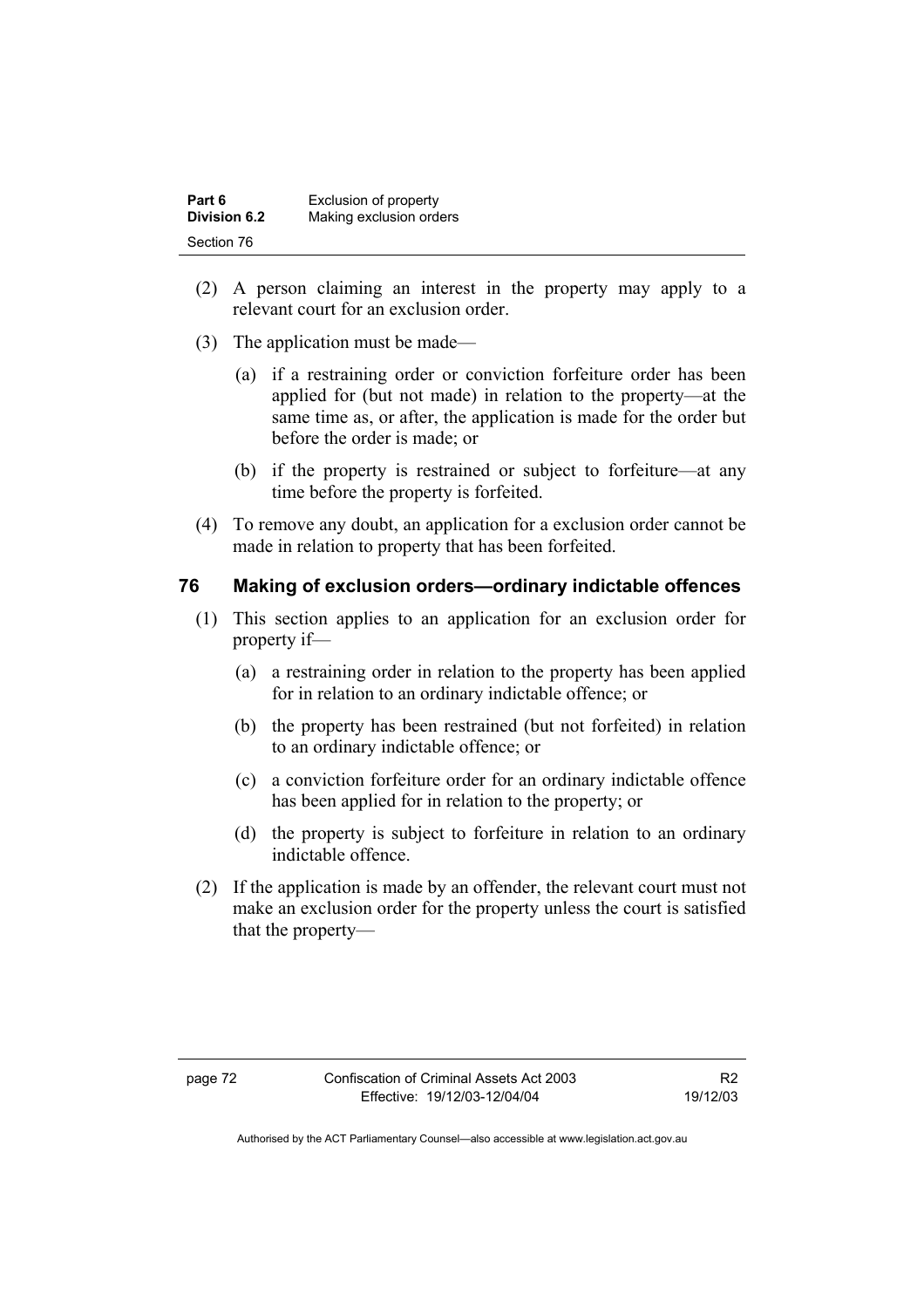(a) is not tainted property in relation to any offence against a Territory law, or a law of the Commonwealth, a State, another Territory or a foreign country; and

*Note* For the meaning of *in relation to*, see dict.

- (b) is not required to be restrained to satisfy a penalty order; and
- (c) does not have evidentiary value in any criminal proceeding.
- (3) However, if the court is satisfied that the property is not tainted property as mentioned in subsection (2) (a), but considers that the property (or any part of the property) may be required to be restrained to satisfy a penalty order, the court must make an exclusion order declaring that the property (or part)—
	- (a) is not subject to forfeiture under a conviction forfeiture order; but
	- (b) is to remain restrained for the purpose of satisfying a penalty order.
- (4) If the application is made by a person other than an offender, the court must not make an exclusion order for the property unless it is satisfied that—
	- (a) the applicant has an interest in the property; and

*Note* For the meaning of *interest*, see Legislation Act, dict, pt 1.

- (b) the applicant was not a party to the relevant indictable offence or any related offence; and
- (c) the interest is not subject to the effective control of an offender; and

*Note* For the meaning of *effective control*, see s 14.

- (d) the interest is not tainted property in relation to the relevant indictable offence or any related offence; and
- (e) if the interest was acquired completely or partly, or directly or indirectly, from the offender—the interest was acquired

| - R2     | Confiscation of Criminal Assets Act 2003 | page 73 |
|----------|------------------------------------------|---------|
| 19/12/03 | Effective: 19/12/03-12/04/04             |         |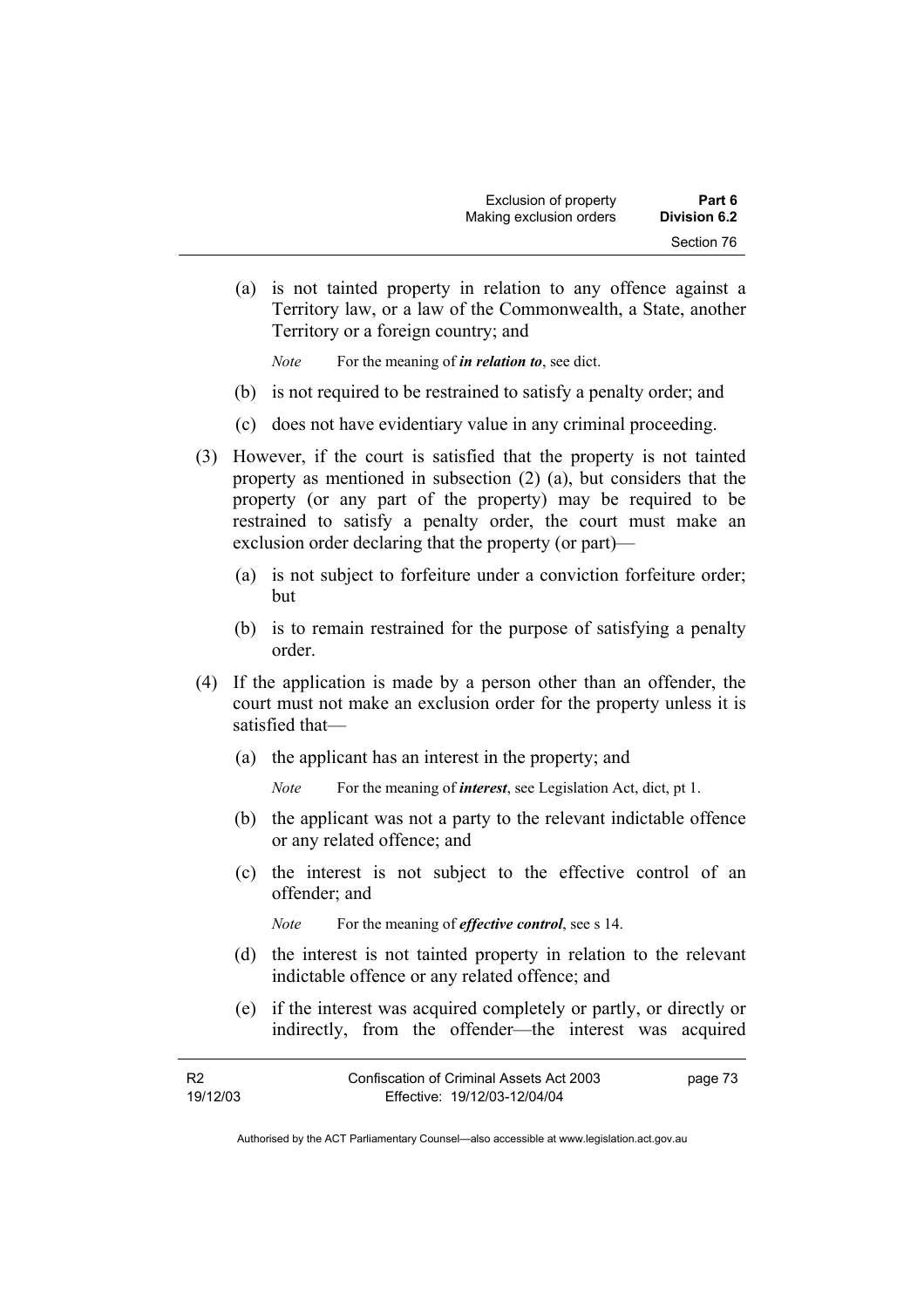| Part 6       | Exclusion of property   |
|--------------|-------------------------|
| Division 6.2 | Making exclusion orders |
| Section 77   |                         |

honestly and for sufficient consideration and the applicant took reasonable care to establish that the interest may be lawfully acquired by the applicant; and

- (f) the property does not have evidentiary value in any criminal proceeding.
- (5) An exclusion order must state the property to which it applies.

### **77 Making of exclusion orders—serious offences**

- (1) This section applies to an application for an exclusion order for property if—
	- (a) a restraining order in relation to the property has been applied for in relation to serious offence; or
	- (b) the property has been restrained (but not forfeited) in relation to a serious offence; or
	- (c) a conviction forfeiture order for a serious offence has been applied for in relation to the property; or
	- (d) the property is subject to automatic forfeiture under division 5.2 (Automatic forfeiture—conviction for serious offences).
- (2) If the application is made by an offender, the relevant court must not make an exclusion order for the property unless the court is satisfied that the property—
	- (a) was lawfully acquired by the offender; and
	- (b) is not tainted property in relation to any offence against a Territory law, or a law of the Commonwealth, a State, another Territory or a foreign country; and

*Note* For the meaning of *in relation to*, see dict.

- (c) is not required to be restrained to satisfy a penalty order; and
- (d) does not have evidentiary value in any criminal proceeding.

| page 74 | Confiscation of Criminal Assets Act 2003 | R <sub>2</sub> |
|---------|------------------------------------------|----------------|
|         | Effective: 19/12/03-12/04/04             | 19/12/03       |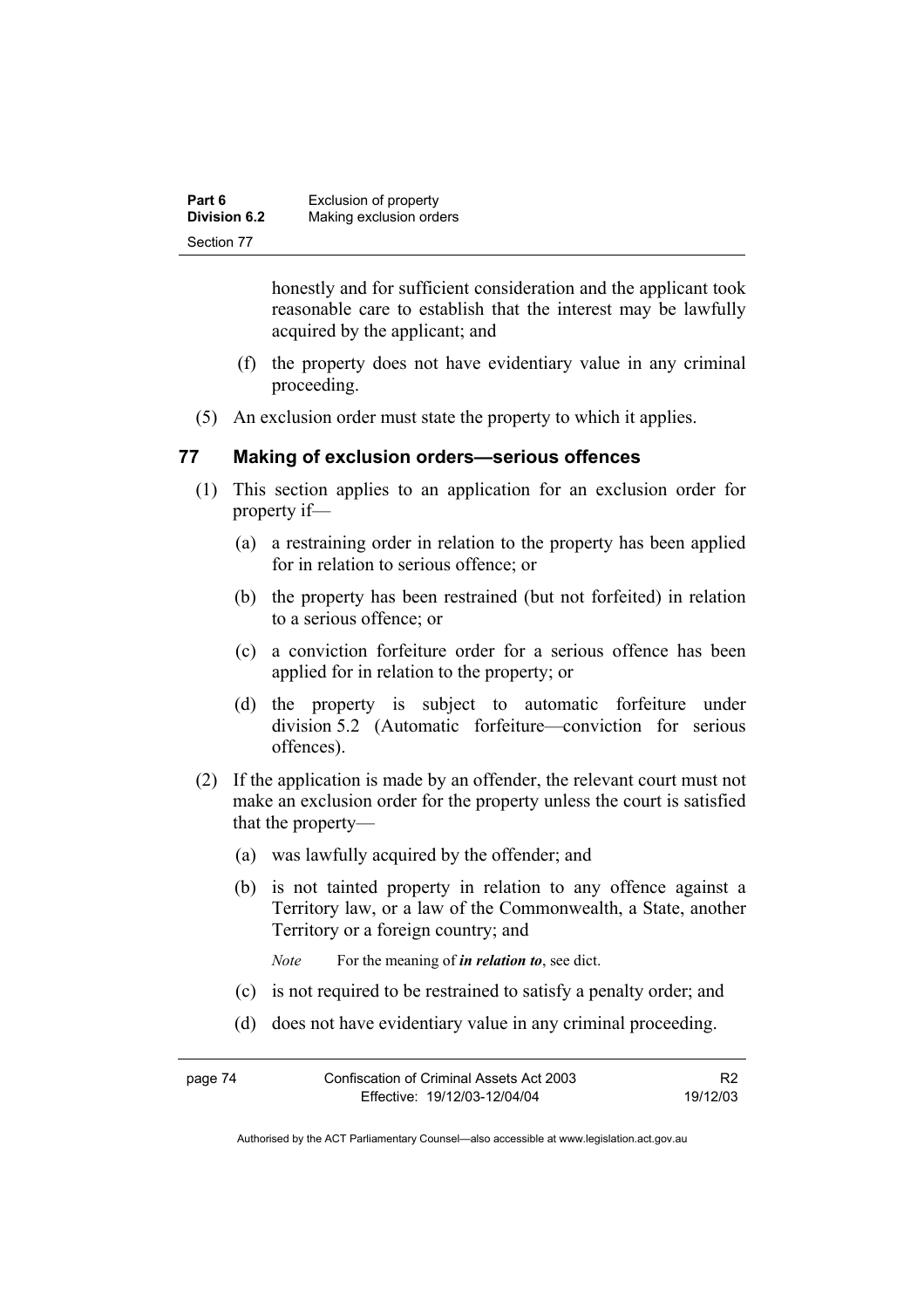| Exclusion of property   | Part 6       |
|-------------------------|--------------|
| Making exclusion orders | Division 6.2 |
|                         | Section 77   |

- (3) However, if the court is satisfied that the property was lawfully acquired, and is not tainted property as mentioned in subsection (2) (b), but considers that the property (or any part of the property) may be required to be restrained to satisfy a penalty order, the court must make an exclusion order declaring that the property (or part)—
	- (a) is not subject to automatic forfeiture or to forfeiture under a forfeiture order; but
	- (b) is to remain restrained for the purpose of satisfying a penalty order.
- (4) If the application is made by a person other than an offender, the court must not make an exclusion order for the property unless it is satisfied that—
	- (a) the applicant has an interest in the property; and

*Note* For the meaning of *interest*, see Legislation Act, dict, pt 1.

- (b) the applicant was not a party to the relevant serious offence or any related offence; and
- (c) the interest is not subject to the effective control of an offender; and

*Note* For the meaning of *effective control*, see s 14.

- (d) the interest is not tainted property in relation to the relevant serious offence or any related offence; and
- (e) if the interest was acquired completely or partly, or directly or indirectly, from the offender—the interest was acquired honestly and for sufficient consideration and the applicant took reasonable care to establish that the interest may be lawfully acquired by the applicant;
- (f) the property does not have evidentiary value in any criminal proceeding.
- (5) An exclusion order must state the property to which it applies.

| R <sub>2</sub> | Confiscation of Criminal Assets Act 2003 | page 75 |
|----------------|------------------------------------------|---------|
| 19/12/03       | Effective: 19/12/03-12/04/04             |         |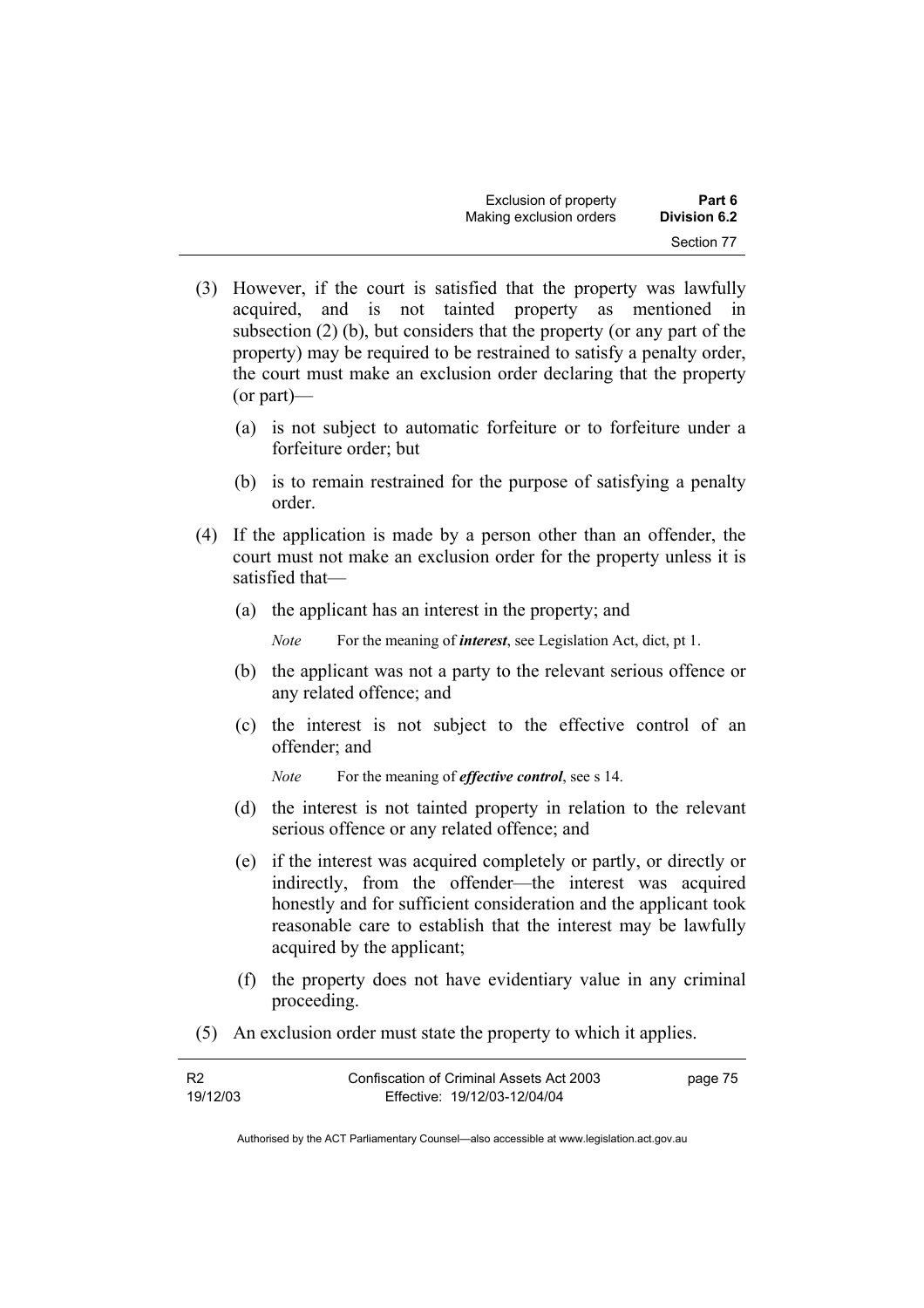| Part 6              | Exclusion of property   |
|---------------------|-------------------------|
| <b>Division 6.2</b> | Making exclusion orders |
| Section 78          |                         |

## **78 Making of exclusion orders—unclaimed tainted property**

- (1) This section applies to an application for an exclusion order for unclaimed tainted property if—
	- (a) an unclaimed tainted property restraining order has been applied for in relation to the property; or
	- (b) the property has been restrained under an unclaimed tainted property restraining order (but not forfeited); or
	- (c) the property is subject to automatic forfeiture under division 5.3 (Automatic forfeiture—unclaimed tainted property).
- (2) The court must not make an exclusion order unless the court is satisfied that—
	- (a) the applicant for the exclusion order has an interest in the property; and

*Note* For the meaning of *interest*, see Legislation Act, dict, pt 1.

- (b) the interest was lawfully acquired by the applicant; and
- (c) the interest is not tainted property in relation to any offence against a Territory law, or a law of the Commonwealth, a State, another Territory or a foreign country; and

*Note* For the meaning of *in relation to*, see dict.

- (d) the interest is not required to be restrained to satisfy a penalty order; and
- (e) the property does not have evidentiary value in any criminal proceeding.
- (3) An exclusion order must state the property to which it applies.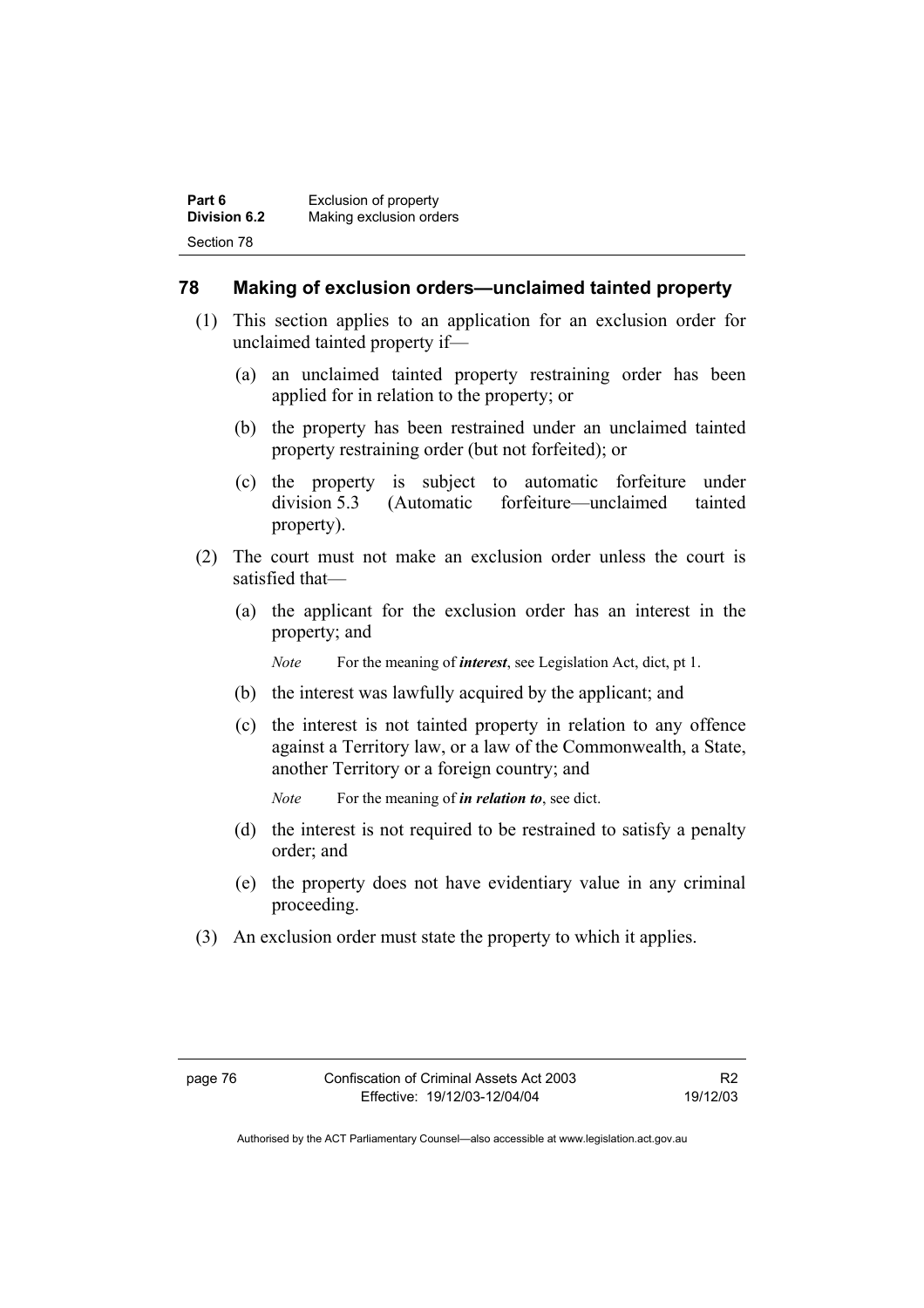# **Part 7** Penalty orders

## **Division 7.1 Benefits**

## **79 Meaning of** *commission* **of serious offence for pt 7**

In this part:

*commission*, of a serious offence, includes the alleged commission of the offence.

#### **80 Meaning of** *benefits* **derived by an offender**

In this Act:

*benefits*, derived by an offender from the commission of an offence, means—

- (a) tainted property, except tainted property that was used, or was intended by the offender to be used, in relation to the commission of an offence, and property derived by anyone from that property; or
- (b) artistic profits allowed under section 81 (3) in relation to the offence; or
- (c) any service or other advantage derived by the offender from the commission of the offence.

#### **Example for par (c)**

Mr Tres Adventuresome ran a small wholesale food business before becoming involved in illegal activity. He started to trade in gourmet foods as a cover for the commission of several offences involving the importation of cannabis into Australia. His move into the gourmet food trade could not have been achieved, and the offences could not have been committed, without key contacts (in the legitimate food trade) made by him. Because of the contacts, his legitimate business expanded considerably.

In the 12 months ending immediately before the commission of the earliest offence, Mr Adventuresome's income from the business was \$50 000. In the

R2 19/12/03 page 77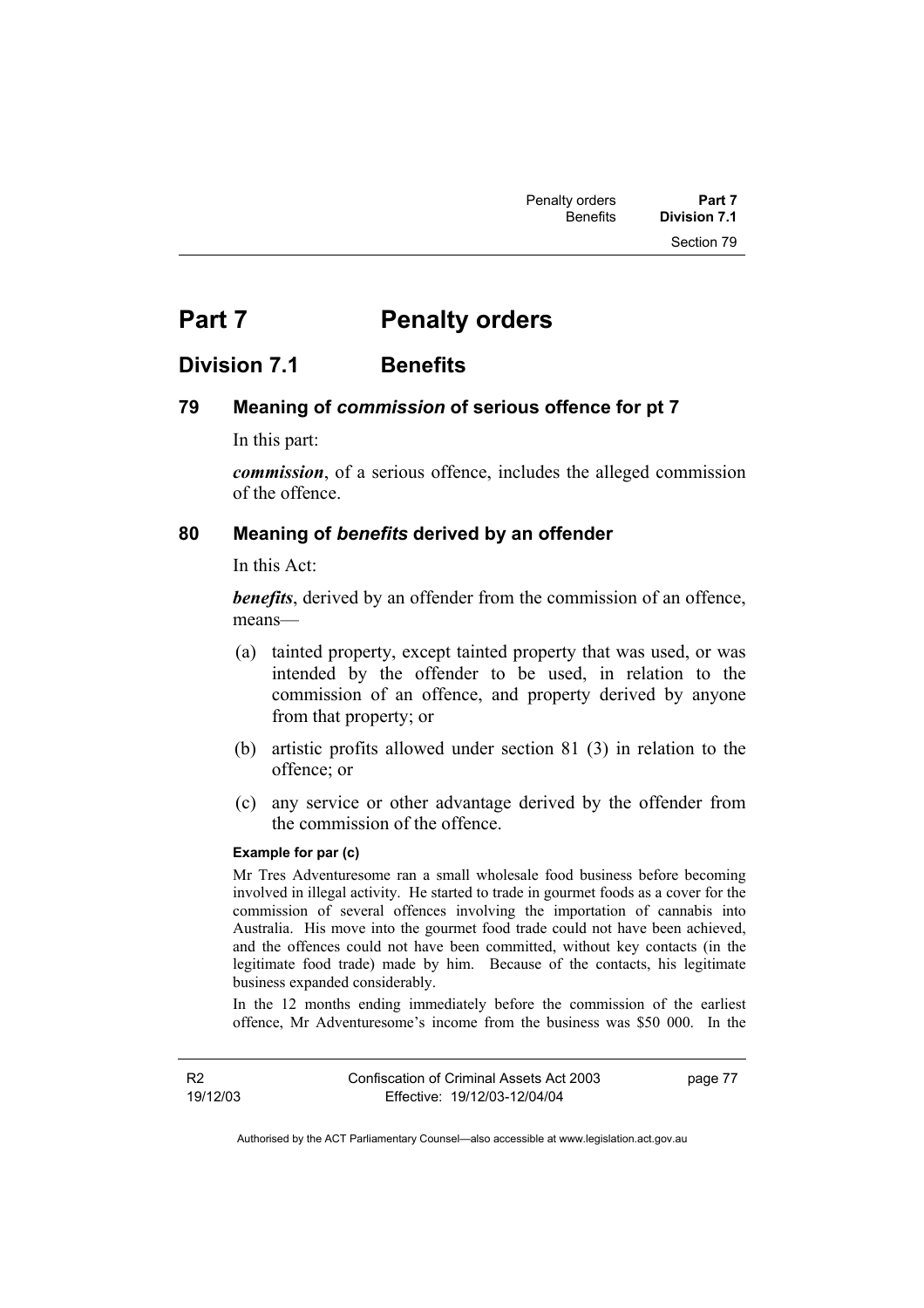| Part 7              | Penalty orders  |
|---------------------|-----------------|
| <b>Division 7.1</b> | <b>Benefits</b> |
| Section 81          |                 |

12 months after then, his income from legitimate business activity (unrelated to the offences) was \$200 000. This increase in activity is entirely because of continuing (legitimate) working relationships with those key contacts.

The difference of \$150 000 is the value of a benefit derived from the commission of the offences by Mr Adventuresome because his relationship with the key contacts is an advantage derived by him from their commission.

- *Note 1 Derived* includes obtained because of an understanding or a particular outcome being made known, see s 12.
- *Note 2* For the assessment of the value of benefits, see div 7.3.
- *Note 3* An example is part of the Act, is not exhaustive and may extend, but does not limit, the meaning of the provision in which it appears (see Legislation Act, s 126 and s 132).

## **81 Meaning of** *artistic profits*

(1) In this Act:

*artistic profits*, derived by an offender from the commission of an offence, means property, or any service or other advantage, derived from the commercial exploitation of—

- (a) the notoriety of the offender, or someone else involved in the commission of the offence (*another involved person*), that results from the offence; or
- (b) the depiction of the offence or the circumstances surrounding the offence; or
- (c) an expression of the thoughts, opinions or emotions of the offender, or another involved person, about the offence.
- (2) The commercial exploitation may be by any means, including, for example, in—
	- (a) a visual recording (for example, a film, slide, videotape, videodisc or anything else from which a visual image can be produced); or
	- (b) a sound recording (for example, a compact disc, tape, record or anything else from which words or sounds can produced); or

| page 78 | Confiscation of Criminal Assets Act 2003 |          |
|---------|------------------------------------------|----------|
|         | Effective: 19/12/03-12/04/04             | 19/12/03 |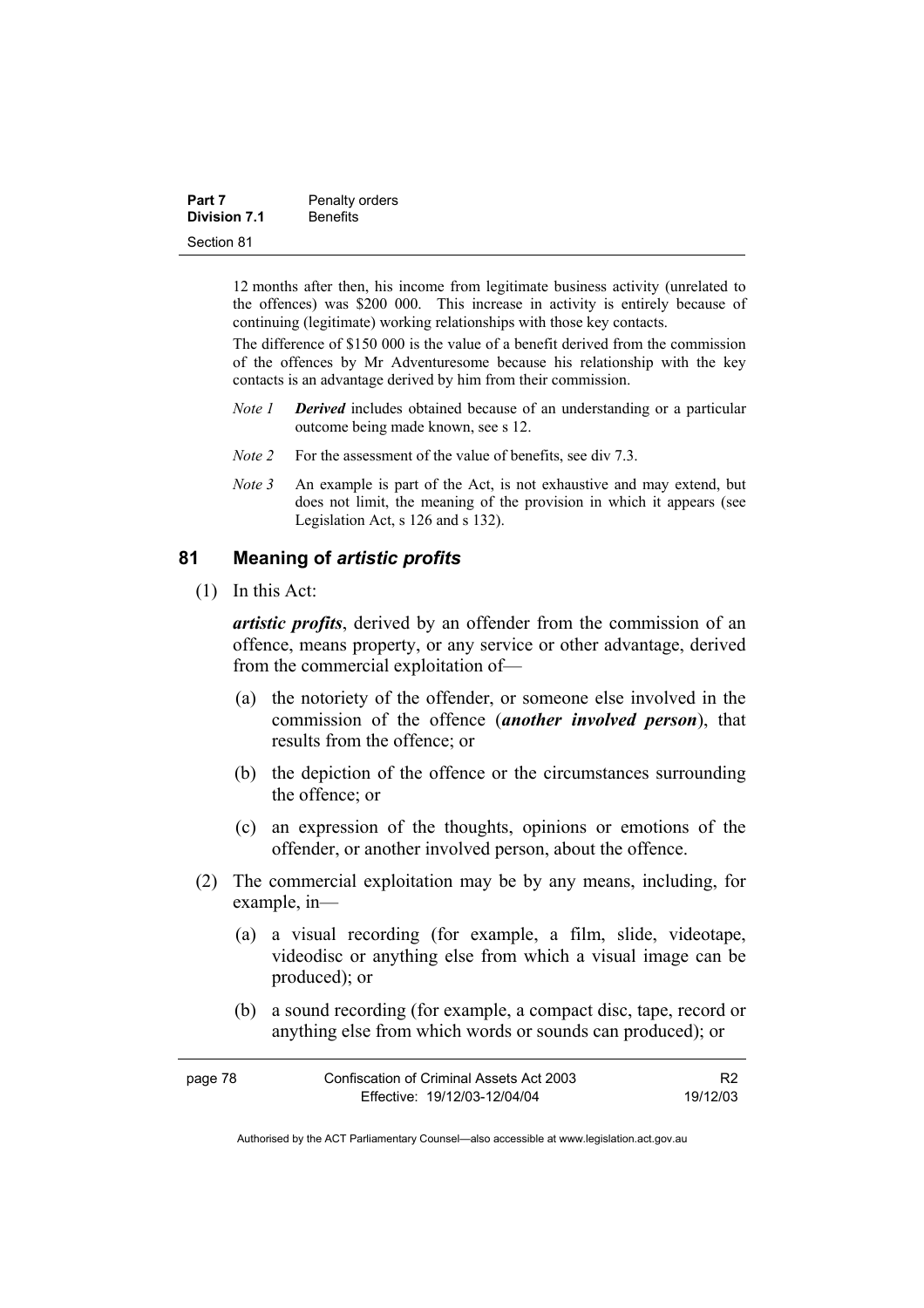- (c) printed material (for example, a book, newspaper, magazine or any other written or pictorial matter); or
- (d) a radio or television production; or
- (e) live entertainment of any kind (for example, a public presentation or speech).
- (3) A relevant court must allow artistic profits as benefits for section 80 (b) (Meaning of *benefits* derived by an offender), unless it is satisfied that it would not be in the public interest to do so.
- (4) In deciding whether it would not be in the public interest to allow artistic profits as benefits, the court must have regard to the following matters:
	- (a) the purposes of this Act;
	- (b) whether the commercial exploitation has any general social or educational value;
	- (c) the nature and purposes of the commercial exploitation, including its use for research, educational or rehabilitation purposes;
	- (d) the seriousness of the offence;
	- (e) how long ago the offence was committed.
- (5) Subsection (4) does not limit the matters to which the court may have regard.

## **Division 7.2 Making penalty orders**

*Note* For general provisions about a proceeding for a penalty order (which is a confiscation proceeding—see s 236), see pt 14.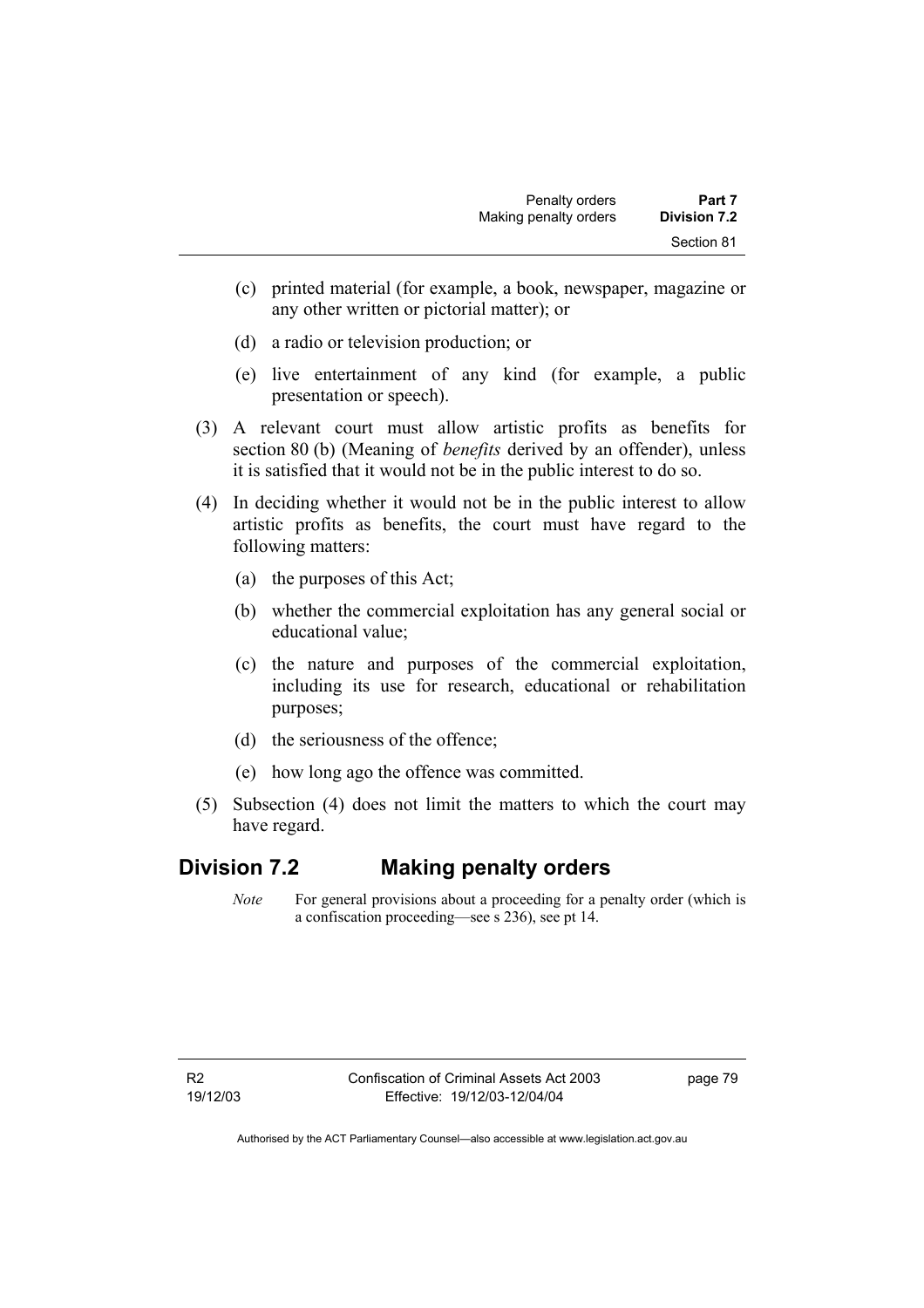| Part 7              | Penalty orders        |
|---------------------|-----------------------|
| <b>Division 7.2</b> | Making penalty orders |
| Section 82          |                       |

### **82 Meaning of** *penalty order*

In this Act:

*penalty order* means an order under this division for the payment by an offender of the value of benefits derived by an offender from the commission of an offence.

## **83 Penalty orders—application**

- (1) The DPP may apply to a relevant court for a penalty order in relation to the commission of an indictable offence by an offender.
	- *Note 1 Commission*, of a serious offence, includes the alleged commission of the offence, see s 79.
	- *Note 2 Indictable offence* includes an offence against the law of the Commonwealth, a State or another Territory that may be dealt with under a law of the Commonwealth, the State or the other Territory as an indictable offence (see s 13 (2)).
	- *Note 3 Offender* includes a corporation, see dict.
- (2) The application may be made before or after, or at the same time as, any conviction of the offender for the offence.
- (3) However, if the person has been convicted of the offence, the DPP must make the application within 2 years after the day of the conviction.
	- *Note* The court may allow leave for an application to be made after the time fixed by this section in certain circumstances (see s 246).
- (4) Subsection (3) does not apply to an application for an artistic profits restraining order.

## **84 Penalty orders—offenders convicted of ordinary indictable offences**

 (1) On application under section 83, the relevant court must make an order under this section for the payment by the offender of the value

R2 19/12/03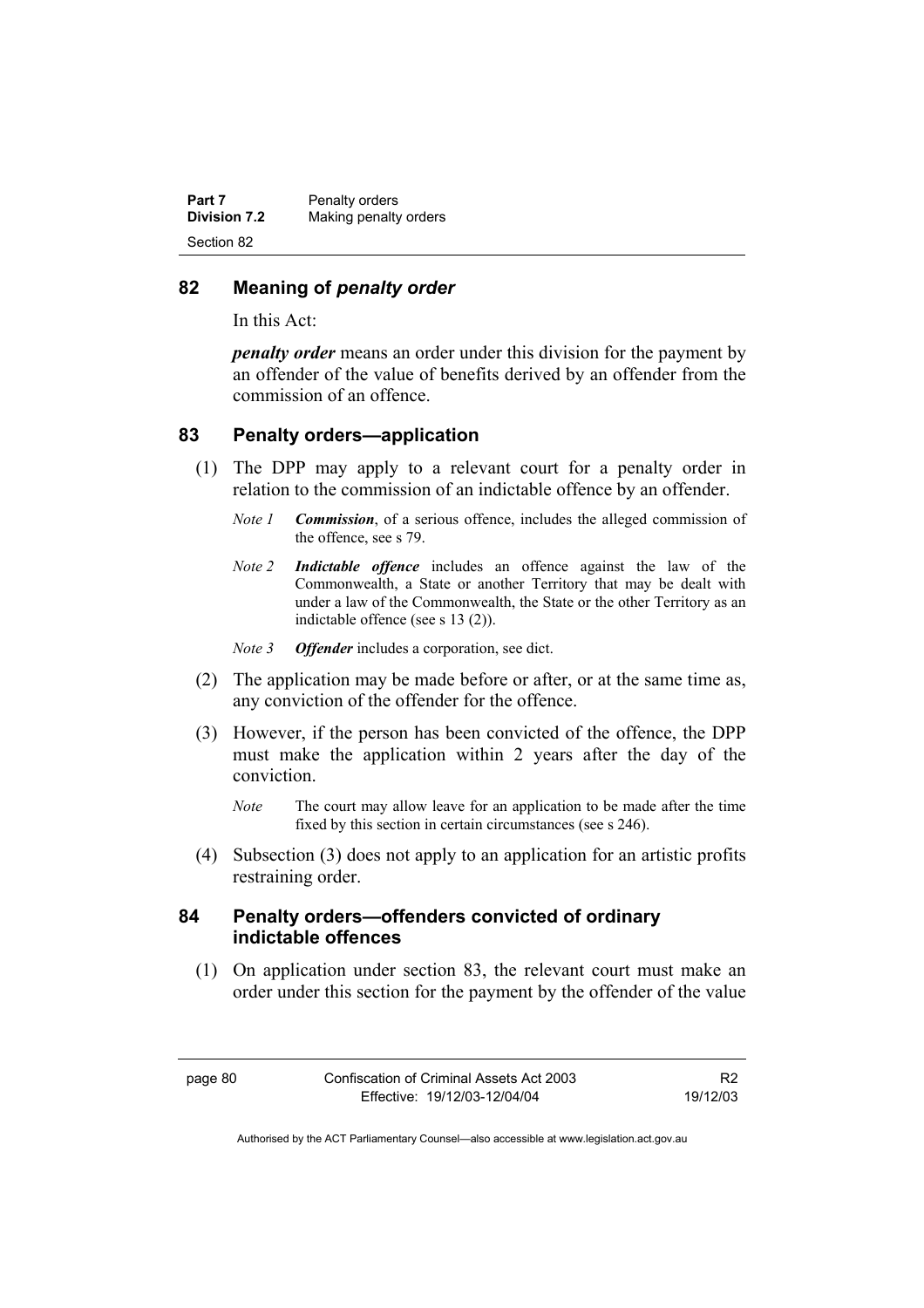of benefits derived by the offender from the commission of an ordinary indictable offence if satisfied that—

- (a) the offender has been convicted of the offence or a related ordinary indictable offence; and
- (b) the offender has not been cleared of the offence of which the offender was convicted.
- (2) To remove any doubt, a relevant court may make an order under this section that relates only to artistic profits.

## **85 Penalty orders—commission of serious offences**

- (1) On application under section 83, the court must make an order under this section for the payment by the offender of the value of benefits derived by the offender from the commission of a serious offence if the court is satisfied on the balance of probabilities—
	- (a) for an application for a penalty order that relates only to artistic profits—that the offender committed a serious offence at any time; and
	- (b) for any other application—that the offender committed a serious offence within the relevant period.
	- *Note 1* For the meaning of *relevant period*, see s (5).
	- *Note 2* The court must be satisfied on the balance of probabilities about the commission of the offence because confiscation proceedings are civil, not criminal (see s 237).
- (2) To remove any doubt, if the relevant court is satisfied that the offender committed a serious offence within the relevant period, the court must not refuse to make a penalty order only because it is not satisfied—
	- (a) that a particular serious offence was committed by the offender within the relevant period; or
	- (b) that the offence was committed on any particular day or time within the relevant period.

| <b>R2</b> | Confiscation of Criminal Assets Act 2003 | page 81 |
|-----------|------------------------------------------|---------|
| 19/12/03  | Effective: 19/12/03-12/04/04             |         |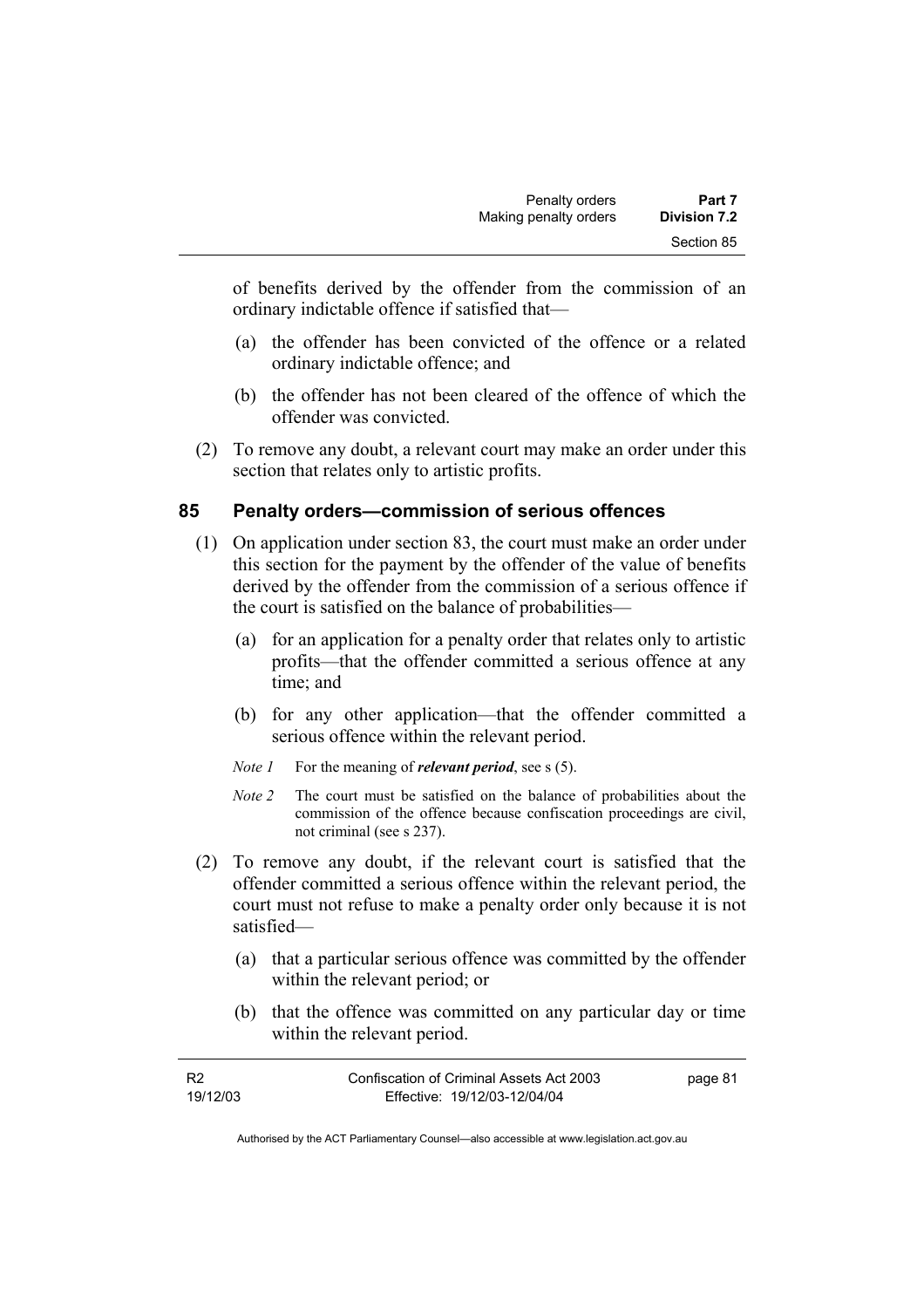| Part 7              | Penalty orders        |
|---------------------|-----------------------|
| <b>Division 7.2</b> | Making penalty orders |
| Section 85          |                       |

- (3) Also, to remove any doubt, the relevant court must not refuse to make a penalty order in relation to the serious offence only because—
	- (a) an indictment has not been presented against the offender for the offence; or
	- (b) the offender has not been convicted of the offence; or
	- (c) the offender has been cleared of the offence, including being cleared after having been convicted of the offence; or
	- (d) a doubt is raised about whether the offender committed the offence.
- (4) Further, to remove any doubt, the relevant court must not refuse to make a penalty order only because—
	- (a) a relevant court had previously made a penalty order under this section in relation to the offender for the same serious offence (or a related offence); and
	- (b) the order had later ended because the offender was cleared of the offence.
	- *Note* The earlier penalty order would have ended when the offender was cleared (see s 98 (a)).
- (5) In this section:

#### *relevant period* means—

- (a) if a restraining order is in force over any property in relation to the serious offence—
	- (i) 6 years before the day the application to restrain the property was made; or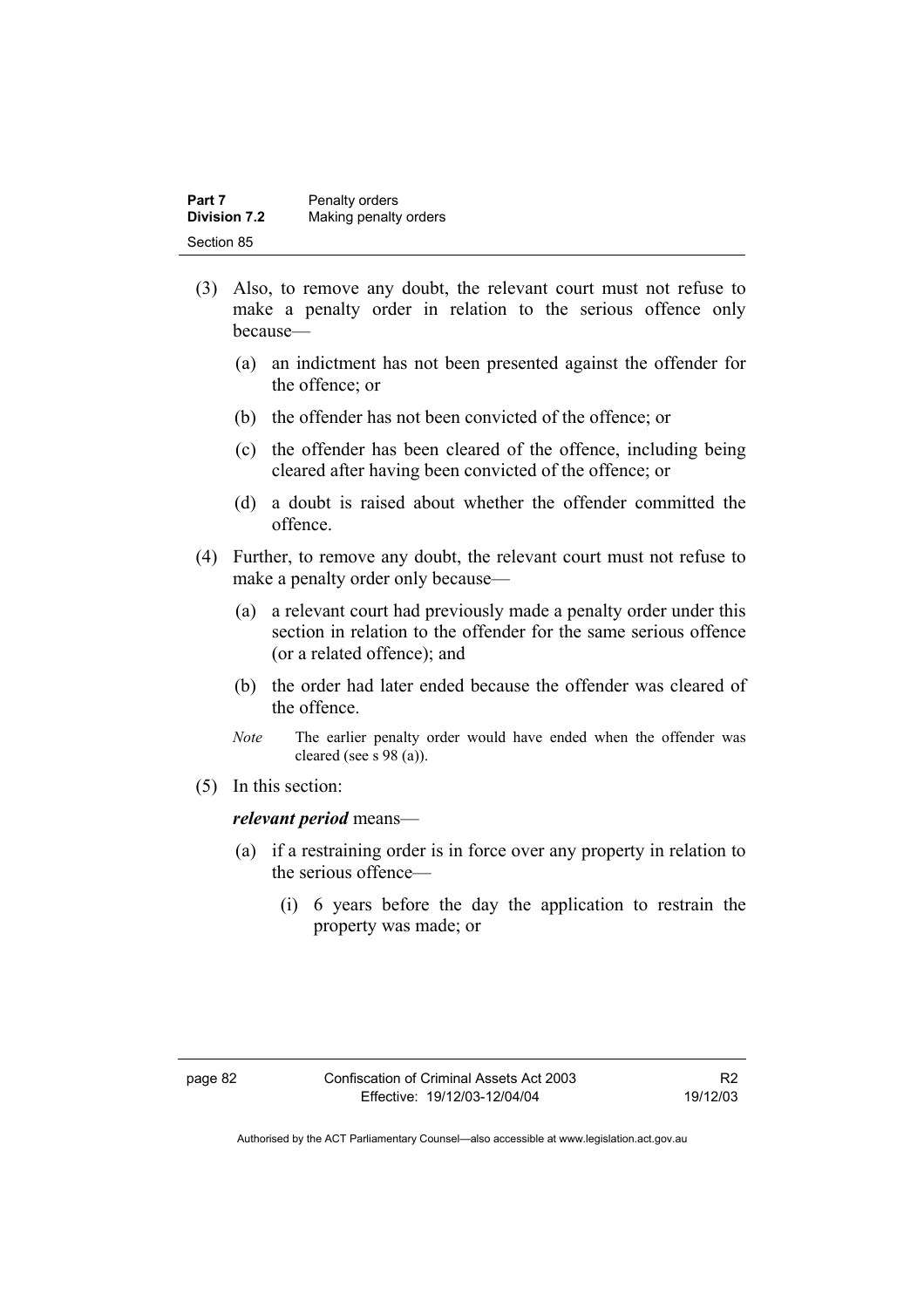- (ii) if an extended period for making the restraining order application was allowed under section 246 (Confiscation proceedings—time extensions for applications)—the total of the 6-year period and the extended period; or
- (b) if a restraining order is not in force over any property in relation to the serious offence—
	- (i) 6 years before the day the application for the penalty order was made; or
	- (ii) if an extended period for making the penalty order application was allowed under section 246—the total of the 6-year period and the extended period.

## **86 Penalty orders—amount of penalty**

- (1) In making a penalty order in relation to an offence, the court must—
	- (a) assess under division 7.3 (Value of benefits) the value of any benefits (the *assessed value*) derived by the offender from the commission of the offence and any related offence; and
	- (b) order the offender to pay the Territory the amount worked out under subsection (2).
- (2) The amount payable under the penalty order is the assessed value less any amount by which the assessed value is reduced under subsection (3).
- (3) The assessed value in relation to the offence or any related offence may be reduced if the court is satisfied that it is just and equitable that the assessed value should be reduced by any of the following amounts:
	- (a) the value of property subject to forfeiture under this Act or a corresponding law;

*Note* For the meaning of *subject to forfeiture*, see s 73.

R2 19/12/03 page 83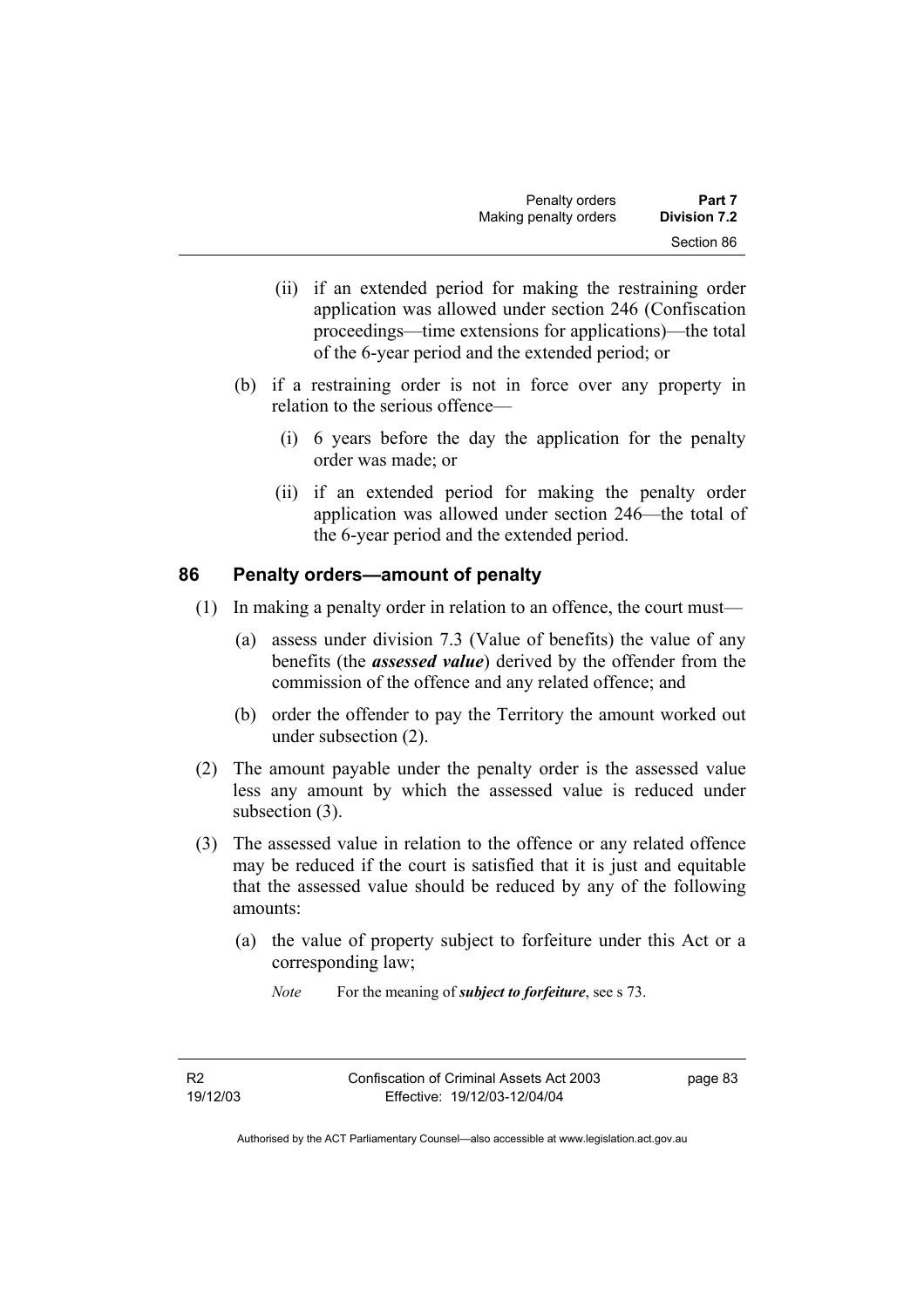| Part 7              | Penalty orders        |
|---------------------|-----------------------|
| <b>Division 7.2</b> | Making penalty orders |
| Section 87          |                       |

- (b) the value of property forfeited under this Act or a corresponding law;
- (c) the amount of any other penalty order, or any other financial penalty (however described) under a corresponding law;
- (d) any amount payable by the offender under a reparation order under the *Crimes Act 1900*, section 350, or any corresponding order made under the law of the Commonwealth, a State or another Territory;
- (e) any amount payable by the offender for restitution, compensation or damages, other than any fine imposed by a court;
- (f) any amount of tax payable under a law of the Territory, the Commonwealth, a State, another Territory or a foreign country in relation to the benefits.

## **87 Penalty orders—contents**

- (1) A penalty order must state—
	- (a) the amount of the penalty payable under the order; and
	- (b) the person by whom the penalty is payable.
- (2) A failure by a relevant court to comply with this section does not invalidate the penalty order or any action by anyone to satisfy the penalty order.

## **88 Penalty orders—enforceable as judgment debt**

The amount ordered to be paid by a relevant court under a penalty order is a judgment debt owing to the Territory.

*Note* Any restrained property is automatically charged with the amount of the penalty order, and may be sold to satisfy the order (see div 7.4).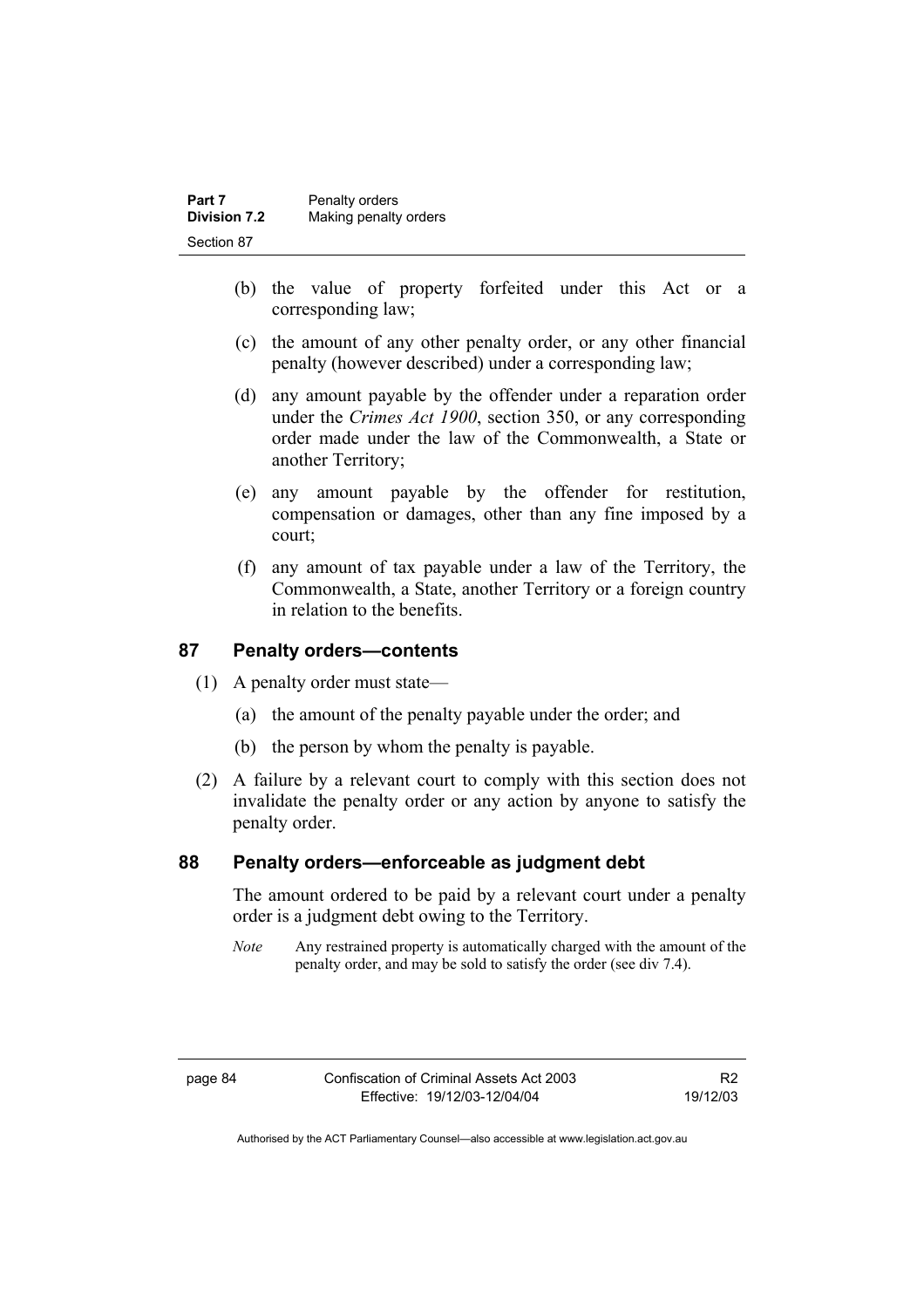## **89 Penalty orders—variation for reassessed value of benefits**

On application by the person by whom the penalty under a penalty order is payable or the DPP, a relevant court may make an order varying the order to reflect the value of the relevant benefits as reassessed at the time the varying order is made.

#### **Examples**

- 1 The amount of the penalty order is reduced by the value of forfeited property (see s 86 (3) (b)). The order for the forfeiture is overturned by a court in a later proceeding. The relevant court may vary the penalty order to increase the amount of the penalty order by the value of the forfeited property.
- 2 The amount of the penalty order is reduced by an amount of tax payable by the offender in relation to a benefit (see s  $86$  (3) (f)). The amount of tax is reduced on a review by the commissioner of taxation. The relevant court may vary the penalty order to increase the amount of the penalty order by the reduced amount of tax.
- 3 If, in example 2, the amount of the tax payable had been increased on review, the court may vary the penalty order to reduce the amount of the penalty order by the amount of the increased tax.
- *Note* An example is part of the Act, is not exhaustive and may extend, but does not limit, the meaning of the provision in which it appears (see Legislation Act, s 126 and s 132).

## **Division 7.3 Value of benefits**

## **90 Meaning of** *narcotic substance* **and** *property* **for div 7.3**

In this division:

*narcotic substance*—see the *Customs Act 1901* (Cwlth), section 4, and includes anything prescribed under the regulations for this definition.

*property*, of an offender, includes—

(a) property subject to the effective control of the offender; and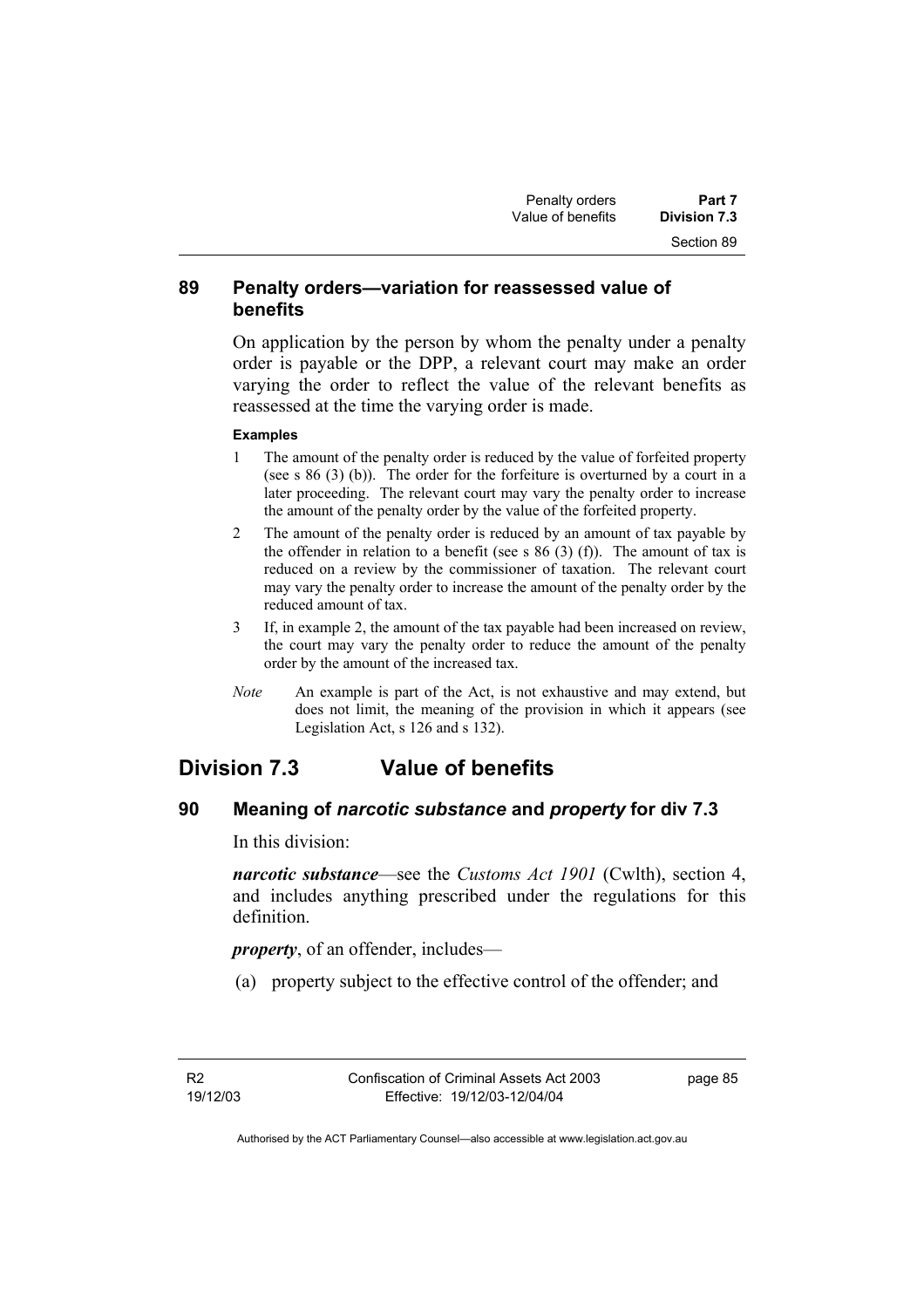| Part 7       | Penalty orders    |
|--------------|-------------------|
| Division 7.3 | Value of benefits |
| Section 91   |                   |

- (b) property that, immediately before it vested in the trustee for the property under the *Bankruptcy Act 1966* (Cwlth), was the offender's property.
- *Note* For the meaning of *effective control*, see s 14.

## **91 Presumed value of benefits—ordinary indictable offence**

- (1) This section applies to the assessment of the value of benefits derived by an offender from the commission of an ordinary indictable offence (or ordinary indictable offences).
- (2) The value of the benefits derived by the offender from the commission of the offence (or offences) is—
	- (a) if evidence is given about any increase in value of the offender's property since immediately before the offence (or the earliest offence) was committed—taken to be not less than the amount of the greatest increase in value of which evidence is given; and
	- (b) in any case—taken to include the value of any narcotic substance to which the offence (or offences) relates.

#### **Example for par (a)**

An offender has committed an ordinary indictable offence. Just before beginning to commit the offence, the value of the offender's property was \$50 000. Two months after the offence began to be committed, the value of the offender's property was \$150 000. At the time of the application for the penalty order, however, the offender's property was only worth \$75 000.

The 'greatest increase' in the total value of the offender's property since immediately before the offence was committed is \$100 000 (\$150 000 minus \$50 000).

- *Note 1* An example is part of the Act, is not exhaustive and may extend, but does not limit, the meaning of the provision in which it appears (see Legislation Act, s 126 and s 132).
- *Note 2* For the valuation of narcotic substances, see s 93 (3) and (4).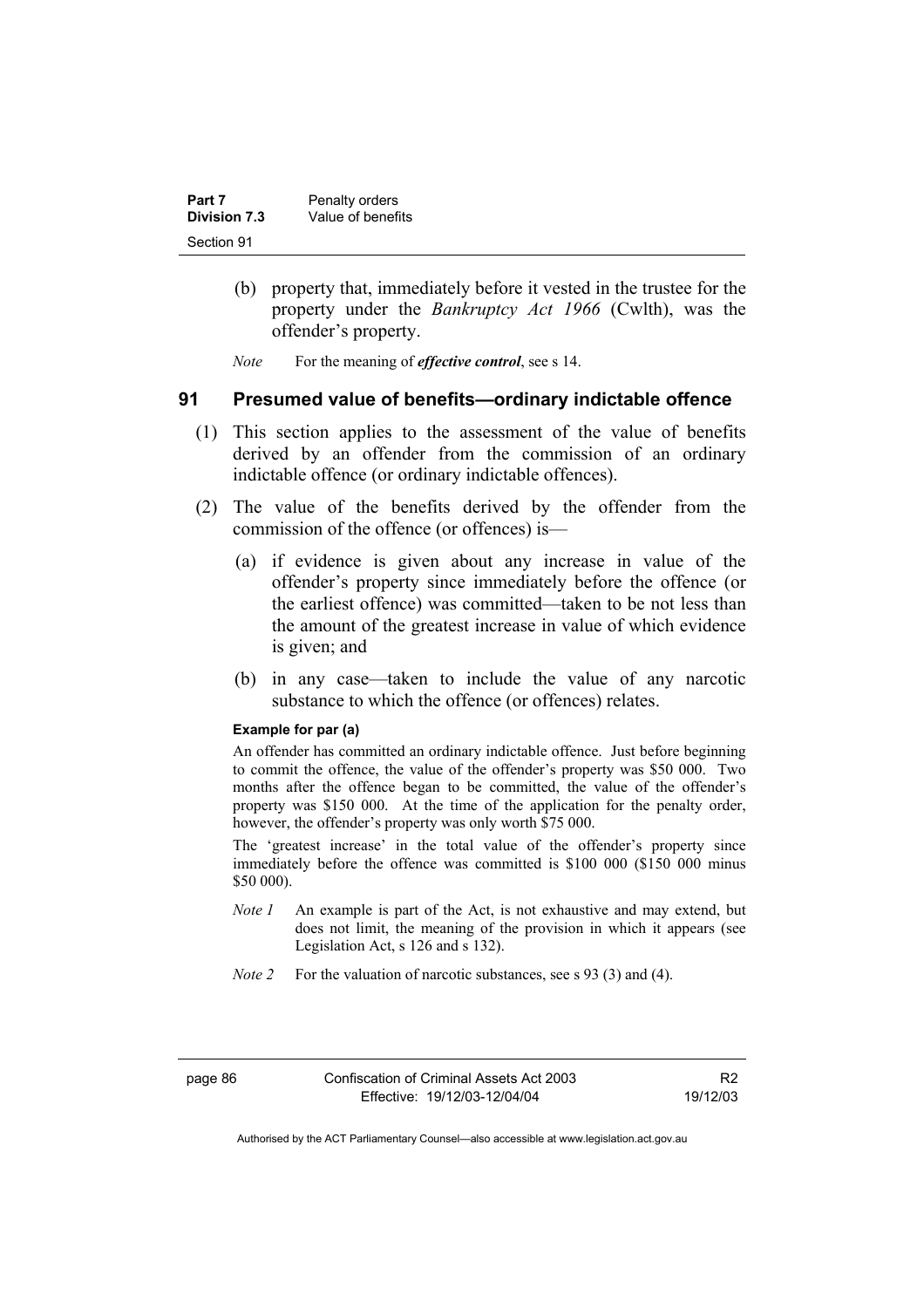- (3) However, the value of the benefits is taken not to include any part (or all) of the increase in value if the offender satisfies the court that the part (or all) of the increase was from either—
	- (a) property that—
		- (i) was lawfully acquired by the offender; and
		- (ii) is not tainted property in relation to any offence against a Territory law, or a law of the Commonwealth, a State, another Territory or a foreign country; or
	- (b) benefits that were lawfully acquired by the offender.
	- *Note* For the meaning of *in relation to*, see dict.
- (4) This section does not apply in relation to a penalty order relating only to artistic profits.

## **92 Presumed value of benefits—serious offence**

- (1) This section applies to the assessment of the value of benefits derived by an offender from the commission of a serious offence (or serious offences).
	- *Note Commission*, of a serious offence, includes the alleged commission of the offence, see s 79.
- (2) The value of the benefits derived from the offence (or offences) is taken to include the following:
	- (a) the value of all of the offender's property on the day the application was made;
	- (b) the value of any other property held by the offender within the shorter of the following periods:
		- (i) between the day the offence (or the earliest offence) was committed and the day the application was made;
		- (ii) 6 years immediately before the day the application was made;

page 87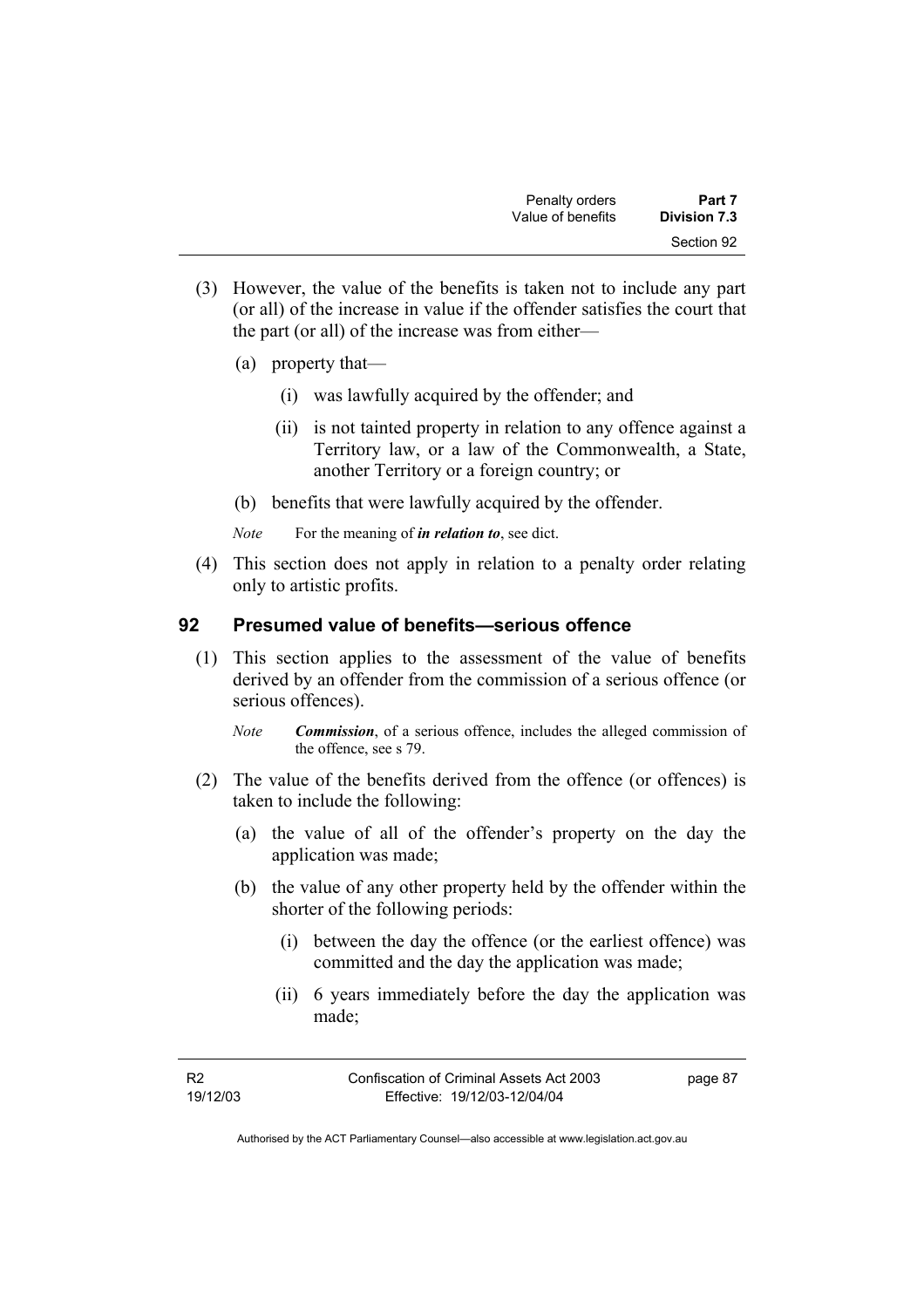| Part 7       | Penalty orders    |
|--------------|-------------------|
| Division 7.3 | Value of benefits |
| Section 92   |                   |

 (c) the value of any narcotic substance to which the offence (or offences) relate;

*Note* For the valuation of narcotic substances, see s 93 (3) and (4).

- (d) all of the person's expenditure during the relevant period under paragraph (b) (other than expenditure to the extent that it resulted in the acquisition of property mentioned in paragraph (a) or (b)).
- (3) However, subsection (2) does not apply to particular property if the offender satisfies the court that the property—
	- (a) was lawfully acquired by the offender; and
	- (b) is not tainted property in relation to any offence against a Territory law, or a law of the Commonwealth, a State, another Territory or a foreign country.
	- *Note* For the meaning of *in relation to*, see dict.
- (4) Also, subsection (2) does not apply to particular expenditure if the offender satisfies the court that the expenditure—
	- (a) was derived from property or benefits lawfully acquired by the offender; and
	- (b) the property from which the expenditure was derived is not tainted property in relation to any offence against a Territory law, or a law of the Commonwealth, a State, another Territory or a foreign country.
- (5) For subsection (2) (b) (i), if a serious offence was committed over more than 1 day, the reference in the subparagraph to the day the 0offence was committed is a reference to the day the offence was begun to be committed.
- (6) This section does not apply in relation to a penalty order relating only to artistic profits.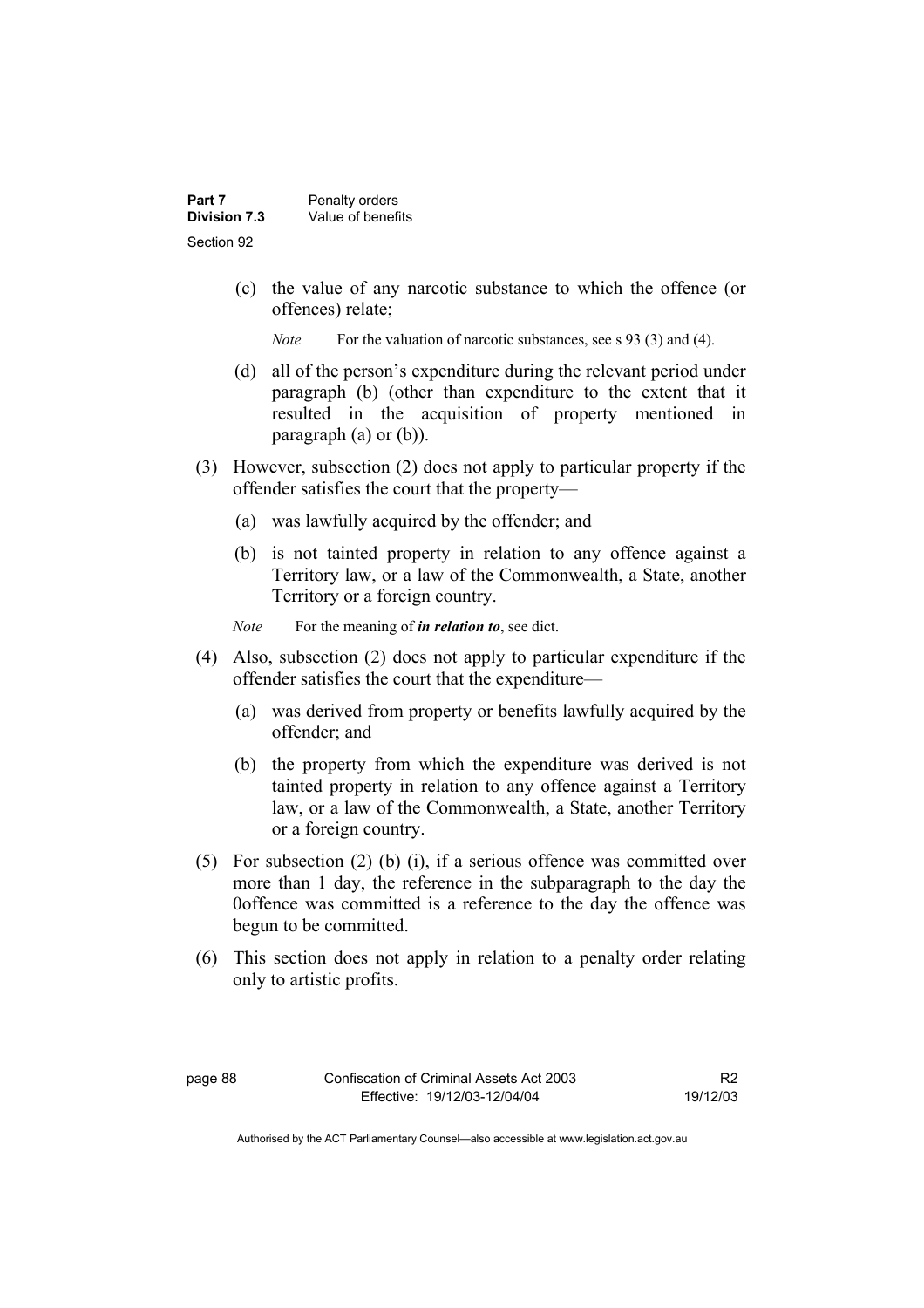### **93 Value of benefits—relevant matters**

 (1) In assessing the value of a benefit derived from the commission of an offence and any related offences, the relevant court may have regard to any relevant matters.

#### **Examples of relevant matters**

- 1 an increase in the income or profits of the offender in comparable periods before and after the offence was committed (see s 80, example for par (c))
- 2 an increase in the value of property held by the offender because of the benefit, taking into account any relevant variation in the purchasing power of money
- 3 the value of the offender's property before, during and after the commission of the offence
- 4 the income and expenditure of the offender before, during and after the commission of the offence
- 5 the part of the benefit derived from the commission of the offence and the part derived from other sources
- *Note* An example is part of the Act, is not exhaustive and may extend, but does not limit, the meaning of the provision in which it appears (see Legislation Act, s 126 and s 132).
- (2) The court must assess the value of a benefit by reference to the highest value the benefit has had since the commission of the offence or a related offence, unless the court is satisfied that the benefit should be valued differently having regard to the purposes of this Act.

#### **Examples**

- 1 An offender derives a benefit worth \$10 000 from the commission of an offence. If the benefit had been derived at the time of valuation for a penalty order proceeding 2 years later, the benefit would have been worth \$11 000 (because of inflation). The court may assess the value of the benefit as \$11 000 rather than \$10 000.
- 2 The offence to which benefits relate is an ordinary indictable offence. However, the offender later committed a related offence that was a serious offence. The court may have regard to the highest value of the benefits since the commission of the ordinary indictable offence.

R2 19/12/03 page 89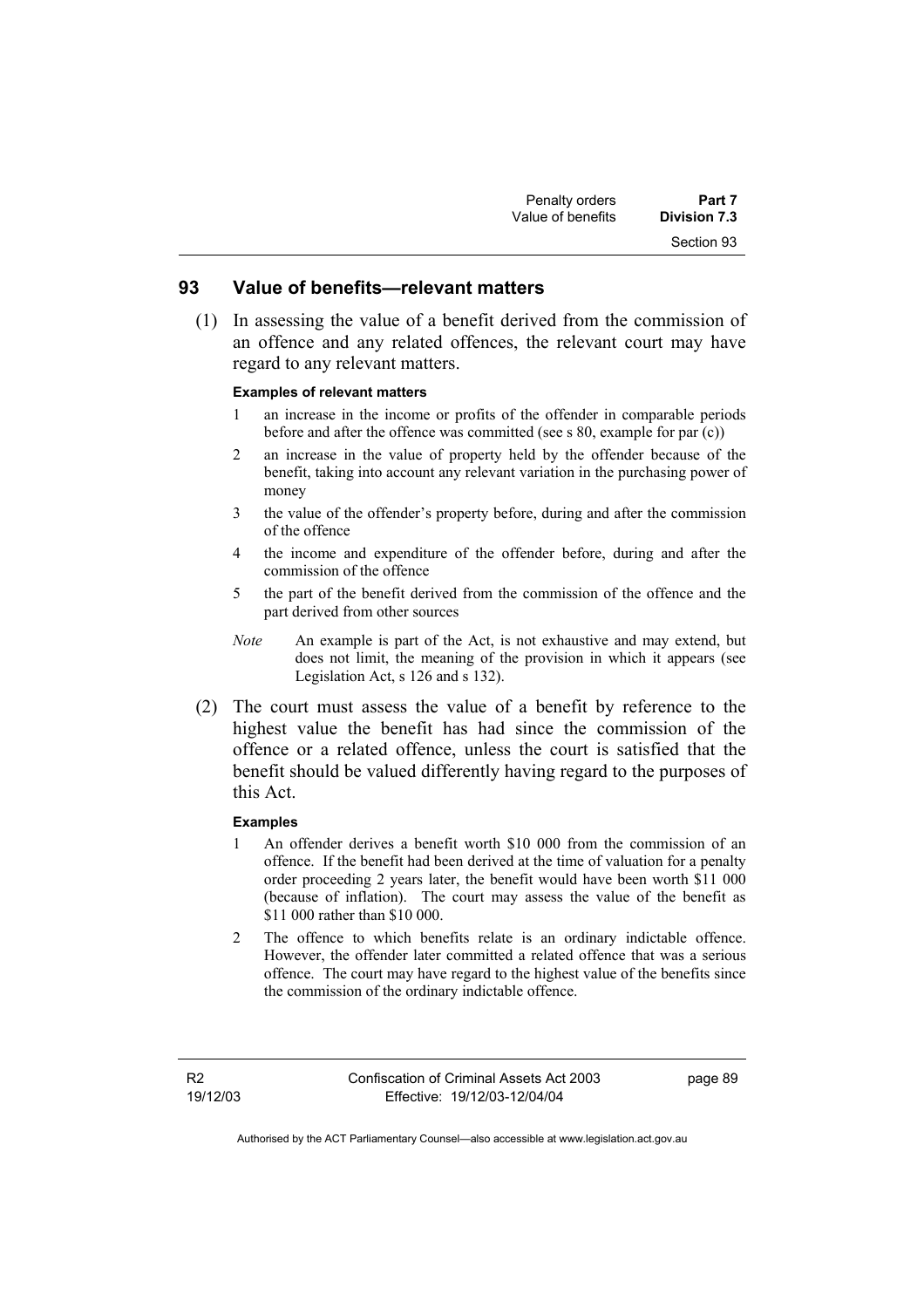| Part 7       | Penalty orders                |
|--------------|-------------------------------|
| Division 7.4 | Satisfaction of penalty order |
| Section 94   |                               |

- (3) At the hearing of an application for a penalty order, a law enforcement officer who is experienced in the investigation of narcotic offences may testify, to the best of the officer's information, knowledge and belief—
	- (a) in relation to the amount that was the market value of a narcotic substance at a particular time or during a particular period; or
	- (b) in relation to the amount, or the range of amounts, ordinarily paid at a particular time or during a particular period, for the doing of anything in relation to a narcotic substance.
- (4) The law enforcement officer's testimony under subsection (3)—
	- (a) is admissible at the hearing despite any rule of law or practice about hearsay evidence; and
	- (b) is prima facie evidence of the matters testified.
- (5) In this section:

#### *law enforcement officer* means—

- (a) a police officer; or
- (b) an officer of Customs under the *Customs Act 1901* (Cwlth).

## **Division 7.4 Satisfaction of penalty order**

## **94 Creation of penalty charge over restrained property**

- (1) This section applies if, in relation to an offence—
	- (a) a restraining order is made; and
	- (b) a penalty order is made.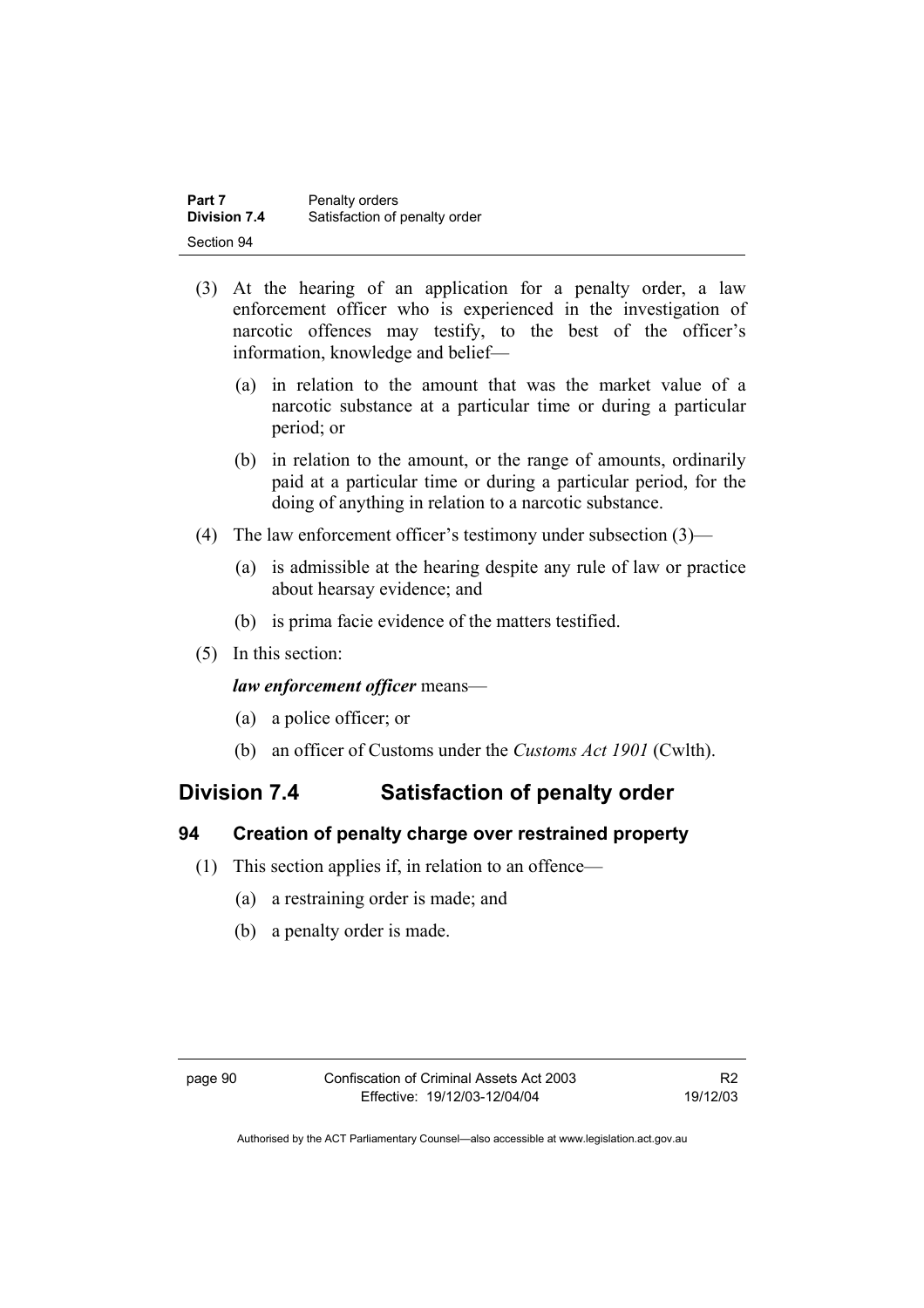- (2) On the making of the later of the orders, all of the restrained property is automatically charged to secure the payment to the Territory of the amount of the penalty order.
	- *Note 1* An interstate penalty charge is taken to be a penalty charge under this Act (see s 139).
	- *Note* If the penalty charge is over restrained property that may be recorded in a statutory property register, details of the restraining order may be recorded in the register under s 50.
- (3) If the restraining order is varied after the penalty order is made to add more property, the additional property is also automatically charged to secure payment to the Territory of the amount of the penalty order.
- (4) A charge on property created by this section (a *penalty charge*)—
	- (a) is subject to every encumbrance on the property that came into existence before the charge and that would have priority over the charge if this subsection had not been enacted; and
	- (b) has priority over all other encumbrances; and
	- (c) is not affected by any change in the ownership of the property unless the change in ownership ends the penalty charge under section 95 (c) or  $(d)$ .

### **95 When penalty charge over property ends**

A penalty charge over property ends when the earliest of the following events happens:

- (a) the penalty order for which the charge was created ends;
	- *Note* For when a penalty order ends, see s 98. See also the example to this section.
- (b) the restraining order over the property ends;
	- *Note* For when restraining orders end, see div 4.3. See also the example to this section.

R2 19/12/03 page 91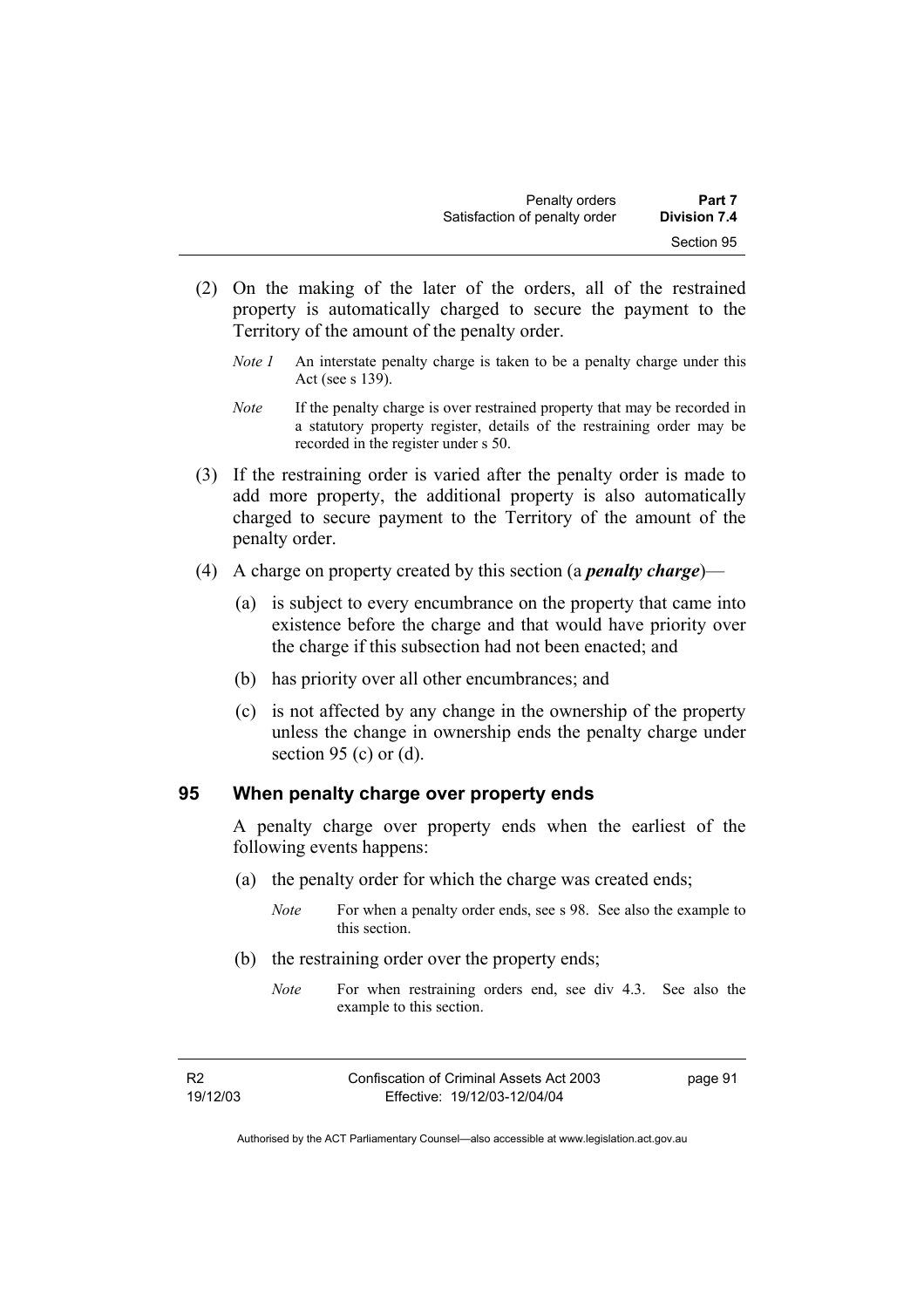- (c) the property is sold, or otherwise disposed of, with the consent of—
	- (i) the relevant court that made the penalty order; or
	- (ii) if a trustee (including the public trustee) controls the property—the trustee;
- (d) the property is sold to a purchaser who—
	- (i) buys the property honestly and for sufficient consideration; and
	- (ii) at the time of the purchase, has no notice of the charge.

#### **Example of end of restraining order and penalty order**

If a penalty order is made in relation to an ordinary indictable offence of which the offender was convicted, both the restraining order and the penalty order end if the conviction is later quashed (see s 47 and s 98).

- *Note 1* If the restraining order over the charged property is registered in a statutory property register, anyone who buys the property is taken to have notice of the charge (see s 50 (3)).
- *Note* 2 An example is part of the Act, is not exhaustive and may extend, but does not limit, the meaning of the provision in which it appears (see Legislation Act, s 126 and s 132).

#### **96 Power to satisfy penalty order**

- (1) A penalty order in relation to an offence authorises the public trustee to satisfy the order out of any property restrained for the offence (including any property that becomes restrained after the order is made).
	- *Note 1* The penalty order may also be enforced as a judgment debt (see s 88).
	- *Note 2* An amount received by the public trustee to satisfy the penalty order must be paid into the confiscated assets trust fund, see s 131.
	- *Note 3* An interstate penalty charge is taken to be a penalty charge under this Act (see s 139).

R2 19/12/03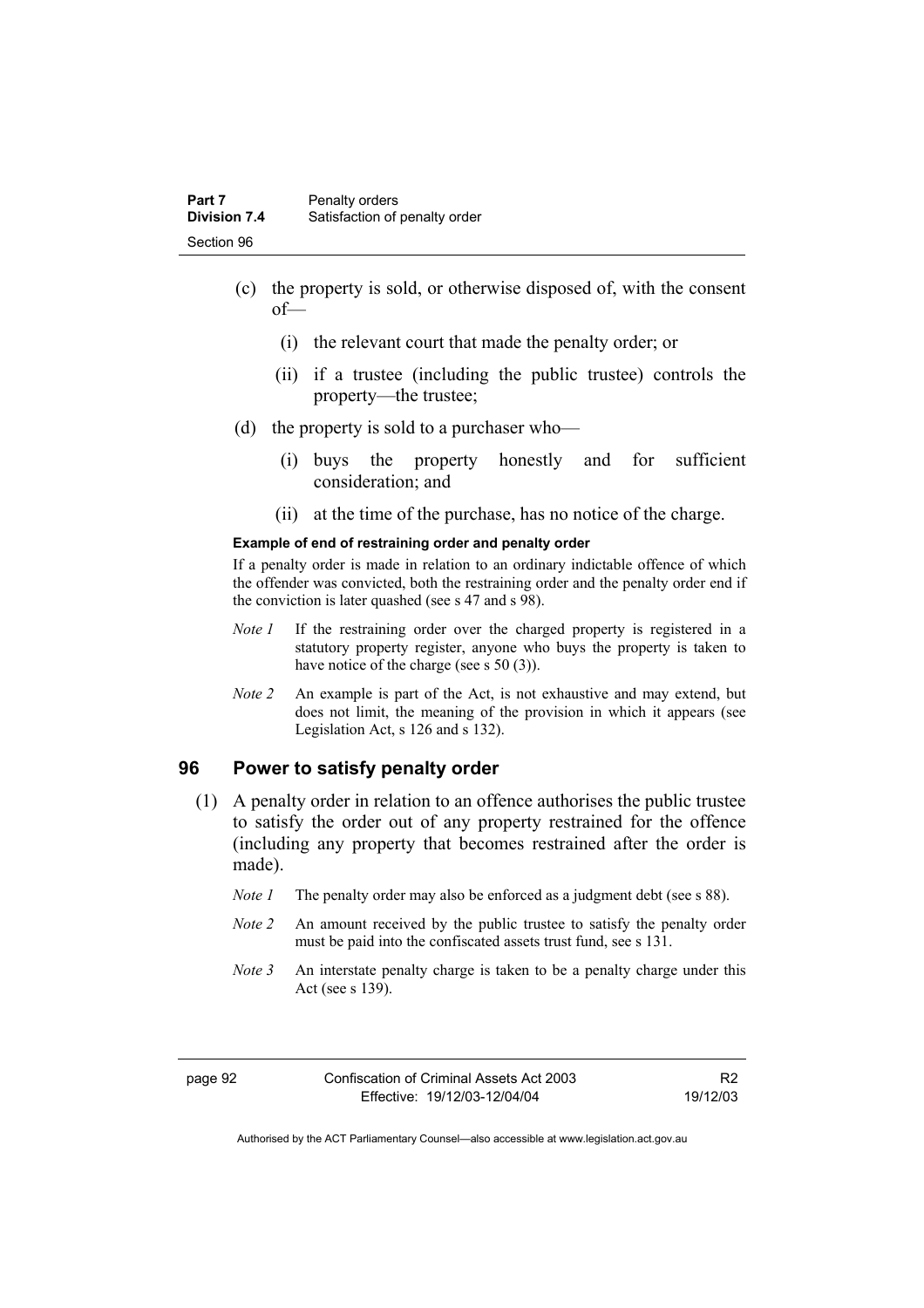- (2) To satisfy the penalty order, the public trustee may sell or otherwise dispose of restrained property that is not money in any way the public trustee considers appropriate.
	- *Note* The money realised by the public trustee from the disposal of property must be paid into the be paid into the confiscated assets trust fund, see s 131 and dict, def *fully satisfied*, par (b).
- (3) However, the public trustee must not sell or otherwise dispose of restrained property to satisfy the order until—
	- (a) all confiscation proceedings (including forfeiture proceedings) in relation to the property have been finalised; and
	- (b) all proceedings in relation to the offender's conviction for the offence are finalised.
	- *Note 1* For the meaning of *confiscation proceedings*, see s 236.
	- *Note 2* For when confiscation and criminal proceedings are finalised, see s 18.
	- *Note 3* If the offender is acquitted on appeal, the restraining order will end, and the penalty charge ends under s 95.
- (4) The penalty order also authorises the public trustee or anyone else named in the order (an *authorised agent*) to sign any instrument necessary or convenient for the disposal of restrained property.
- (5) An instrument signed by an authorised agent has the same effect as if it were signed by the person who owned the property before it was disposed of.

## **97 Public trustee to repay any amount surplus to satisfying penalty order**

If the amounts paid into the trust fund to satisfy a penalty order are more than is required to fully satisfy the order, the public trustee must pay the surplus amount to the person against whom the order was made.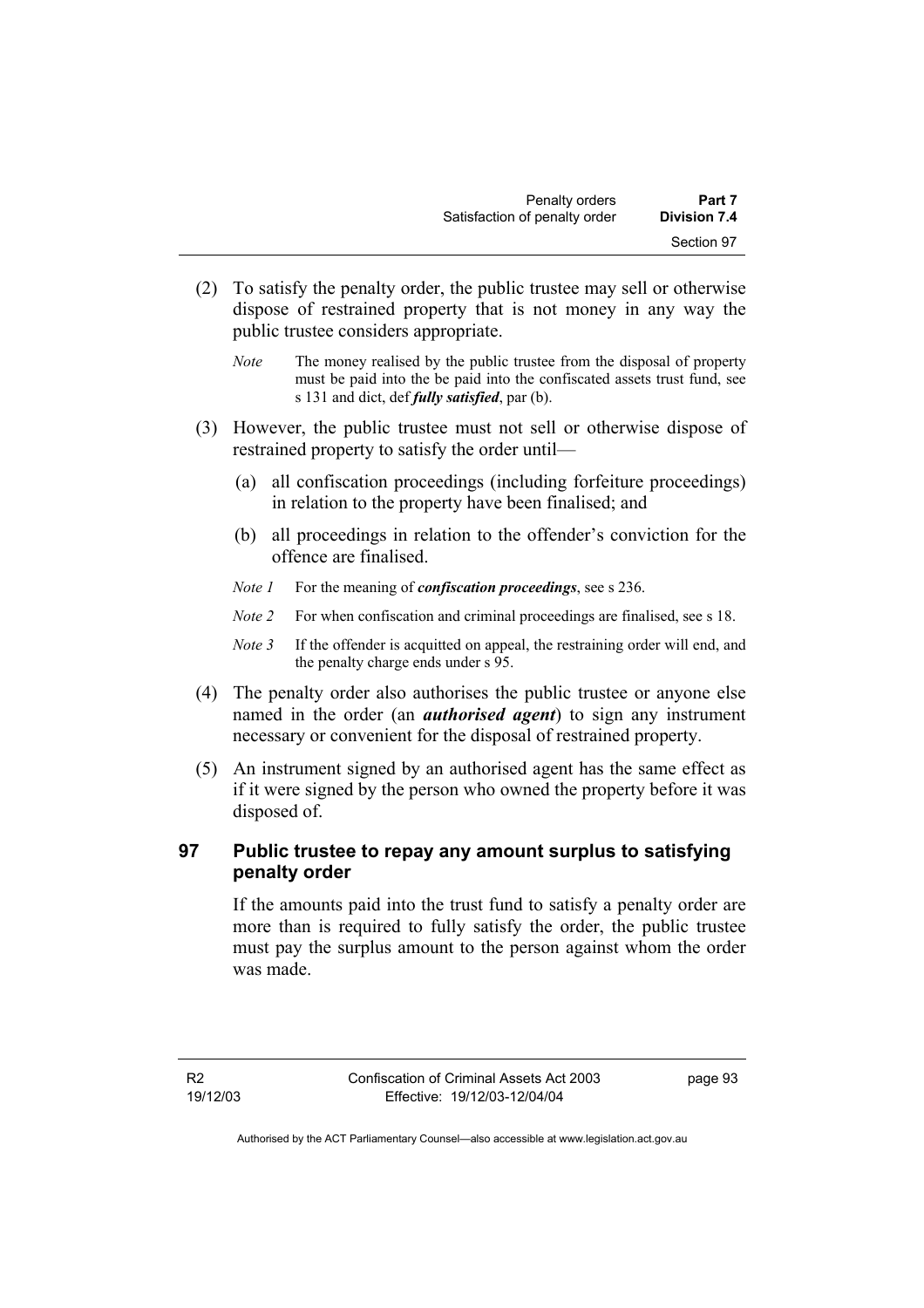| Part 7       | Penalty orders        |
|--------------|-----------------------|
| Division 7.5 | End of penalty orders |
| Section 98   |                       |

## **Division 7.5 End of penalty orders**

### **98 When penalty order ends**

A penalty order ends if—

- (a) for a penalty order made under section 84 (Penalty orders offenders convicted of ordinary indictable offences)—the offender is cleared of the offence (or offences) to which the penalty order relates, and all related offences (if any); or
- (b) the order is reversed or set aside on appeal; or
- (c) the order is fully satisfied.
- *Note 1* For the meaning of *fully satisfied*, see dict.
- *Note 2* If the order ends because it was made because of the conviction of the offender for a serious offence, and the offender is cleared, a further penalty order may be made against the offender (see s 85 (4)).

page 94 Confiscation of Criminal Assets Act 2003 Effective: 19/12/03-12/04/04

R2 19/12/03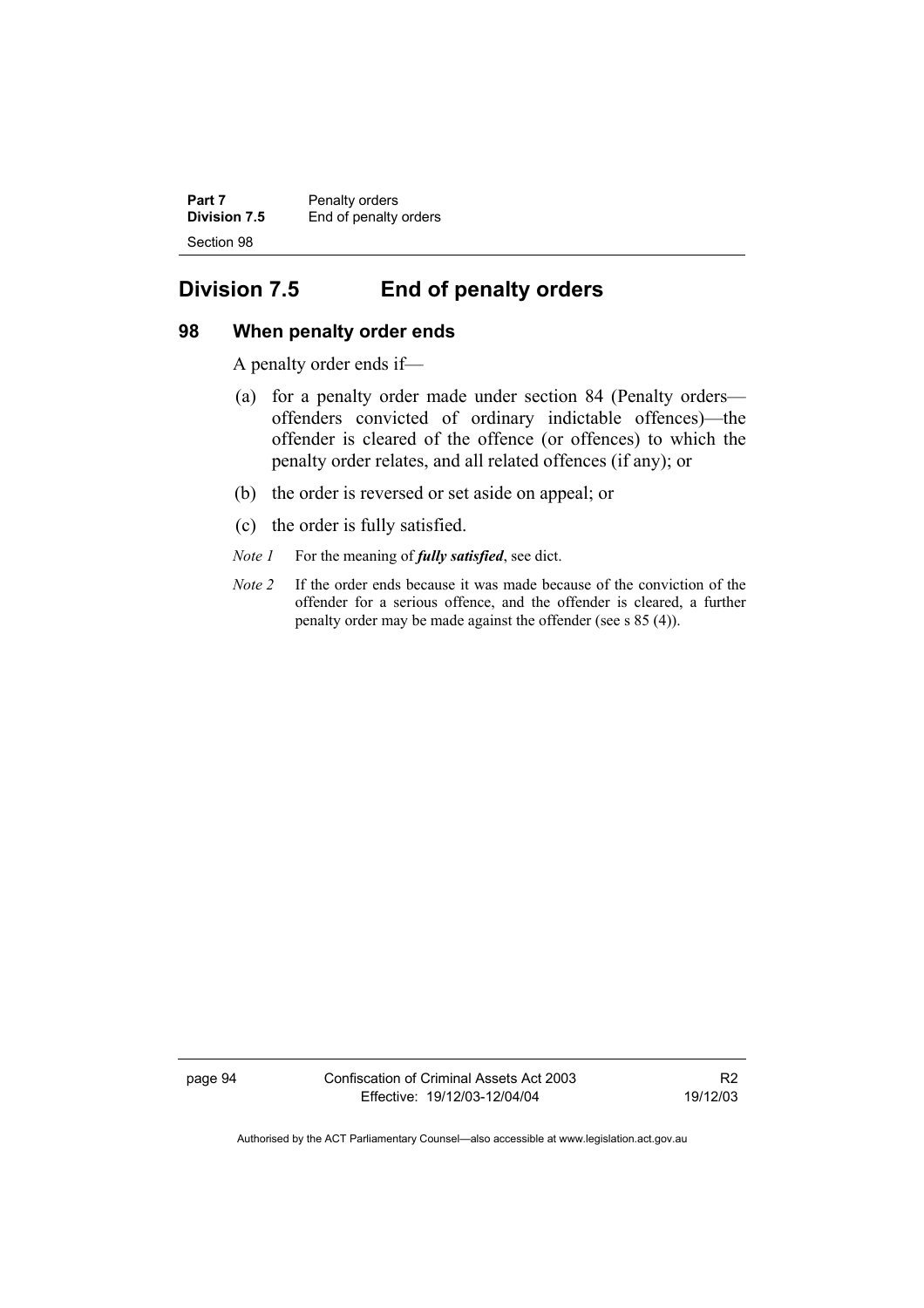# **Part 8 Restrained property**

## **Division 8.1 Management of restrained property by public trustee**

## **99 Application of div 8.1**

This division applies if the public trustee takes control of restrained property under an order under this Act.

- *Note 1* A registered interstate restraining order is taken to be a restraining order under this Act (see s 139).
- *Note 2* A provision of a law that gives an entity (including a person) a function also gives the entity powers necessary and convenient to exercise the function (see Legislation Act, s 196 and dict, pt 1, def *entity*).

## **100 Powers of public trustee to preserve restrained property etc**

 (1) The public trustee may do anything necessary or desirable to preserve the value of the restrained property.

#### **Examples**

- 1 bring or defend any civil proceeding affecting the property
- 2 insure the property
- 3 if the property consists (completely or partly) of securities or investments, realise or otherwise deal with the securities or investments
- 4 if the property is related to a business—
	- (a) employ, or end the employment of, people in the business; and
	- (b) do anything else that is necessary or convenient for carrying on the business on a sound commercial basis
- 5 if the property consists, completely or partly, of shares in a corporation, exercise (to the exclusion of the registered proprietor) the rights attaching to the shares as if the public trustee were the registered holder
- *Note 1* Related powers of the public trustee include making an application to a relevant court for an order about the restrained property (see s 39) and

R2 19/12/03 page 95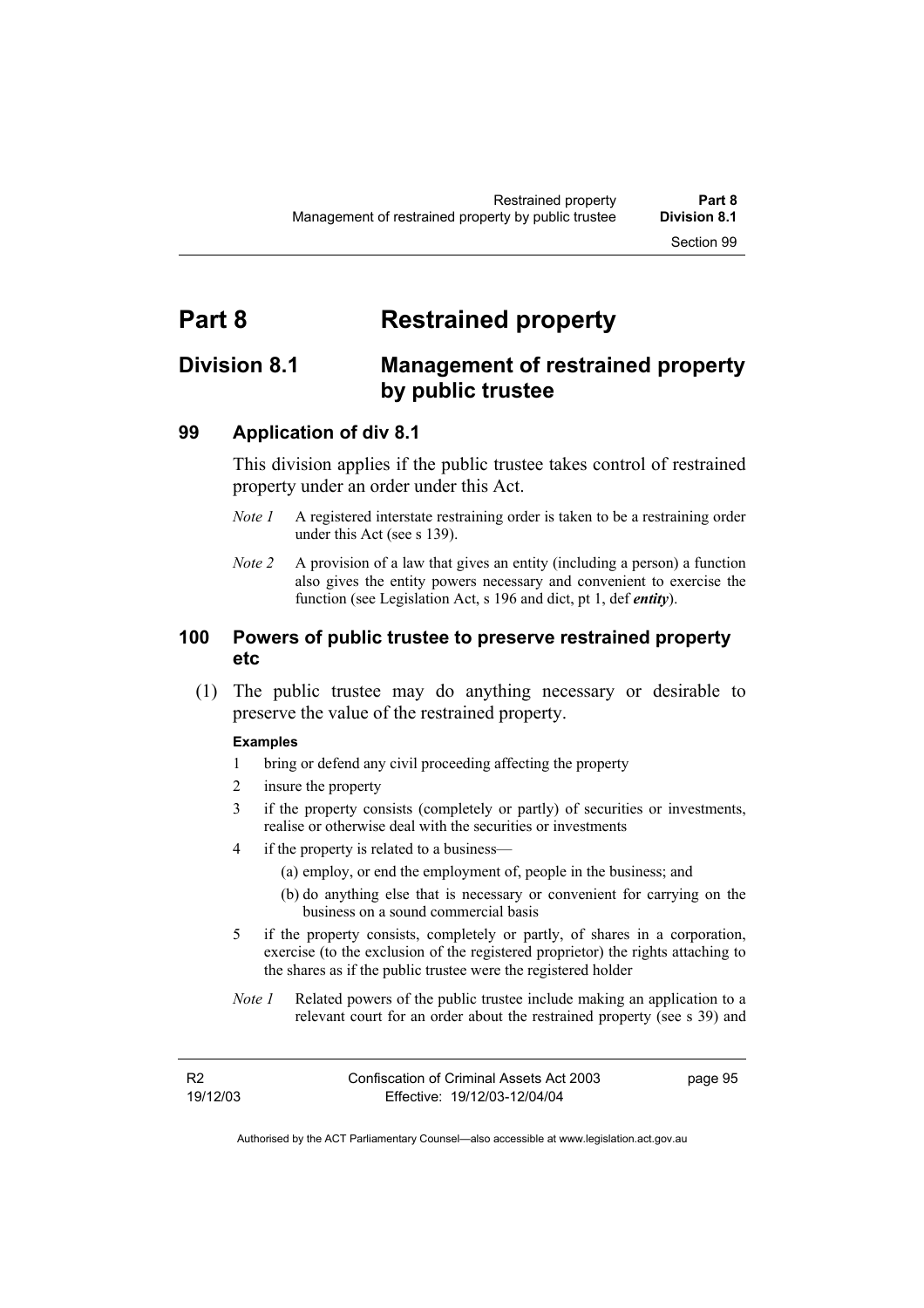the registration of title to, or charges over, registrable property (see s 50).

- *Note* 2 An example is part of the Act, is not exhaustive and may extend, but does not limit, the meaning of the provision in which it appears (see Legislation Act, s 126 and s 132).
- (2) The owner of restrained property commits an offence if—
	- (a) the public trustee asks the owner for the person's tax file number within a stated reasonable time; and
	- (b) the owner fails to give the pubic trustee the person's tax file number within that time.

Maximum penalty: 50 penalty units, imprisonment for 6 months or both.

(3) An offence against this section is a strict liability offence.

## **101 Sale, modification or destruction of property by public trustee**

- (1) The public trustee may sell restrained property if—
	- (a) the property is deteriorating or substantially losing value or the public trustee considers that the property is likely to deteriorate or substantially lose value; or
	- (b) the public trustee considers that the cost of maintaining the property would be more than the value of the property if the property were forfeited.
- (2) The restraining order that applied to restrained property sold under this section applies to the proceeds of the sale of the property.
- (3) The public trustee may modify or destroy restrained property if the public trustee considers it is necessary to do so in the public interest.

#### **Examples of destruction of property in the public interest**

1 the restrained property cannot be used legally or the only practical use of the property is for an illegal purpose

R2 19/12/03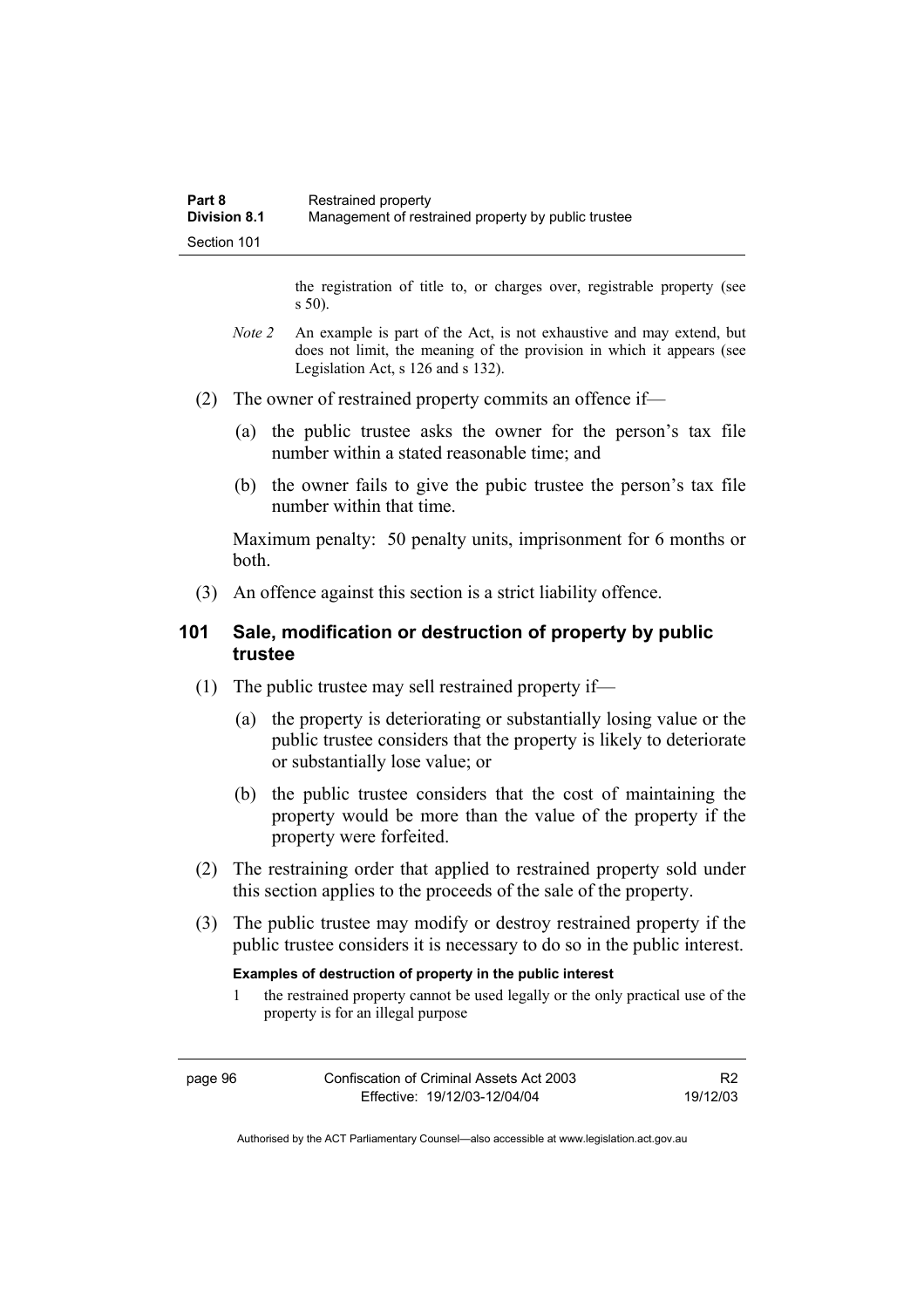- 2 the restrained property is a threat to public health or safety
- *Note* An example is part of the Act, is not exhaustive and may extend, but does not limit, the meaning of the provision in which it appears (see Legislation Act, s 126 and s 132).

## **102 Notice of sale, modification or destruction of restrained property by public trustee**

- (1) The public trustee must give written notice of a proposed sale, modification or destruction of restrained property under section 101 (the *proposed action*) to—
	- (a) the owner of the property (if known); and
	- (b) anyone else the public trustee believes may have an interest in the property.
	- *Note 1* For how documents may be given, see Legislation Act, pt 19.5.
	- *Note 2* For the emergency modification or destruction of restrained property, see s 103.
- (2) The notice must state—
	- (a) the proposed action and the property to which it applies; and
	- (b) the date when the proposed action is to be taken (the *date of effect*); and
	- (c) that the proposed action may be taken on or after the date of effect unless a relevant court orders the public trustee not to take the proposed action.
- (3) The notice may, but need not, provide an opportunity for the person to make representations why the proposed action should not be taken.
- (4) The date of effect must not be earlier than 21 days after the day the notice is given to the person.
	- *Note* For the power to give a reduced period of notice, see s 103.

page 97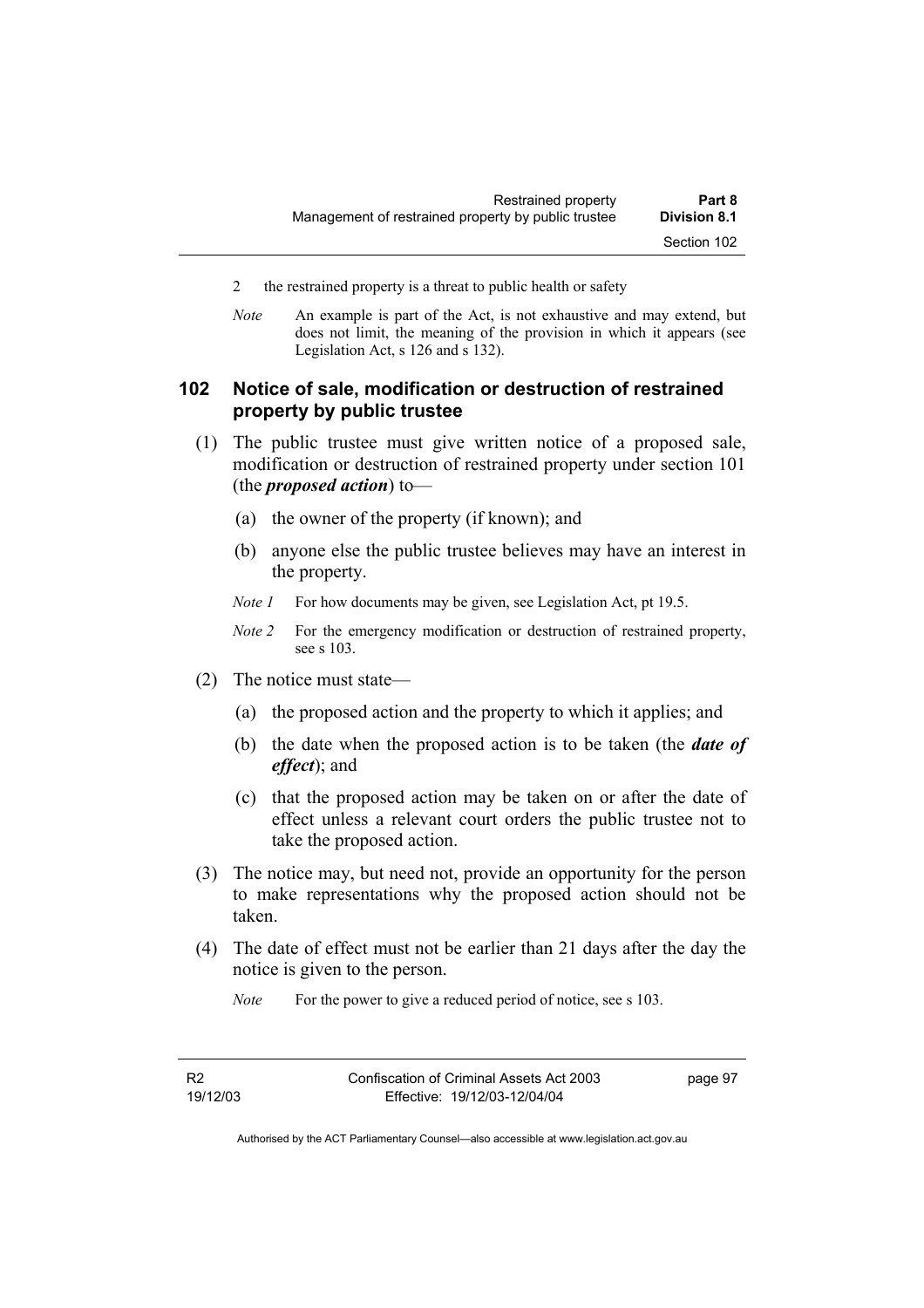| Part 8              | Restrained property                                 |
|---------------------|-----------------------------------------------------|
| <b>Division 8.1</b> | Management of restrained property by public trustee |
| Section 103         |                                                     |

- (5) The public trustee must not take the proposed action before the date of effect.
	- *Note* For the power not to give notice of the modification or destruction of property, see s 103.

## **103 Emergency modification or destruction of restrained property**

- (1) This section applies if the public trustee considers that restrained property is a serious threat to public health or safety.
- (2) Despite section 102, the public trustee may—
	- (a) give notice to a person under that section with a date of effect less than 21 days after the day the notice is given to the person; or
	- (b) modify or destroy the property without giving notice under that section.
- (3) If the public trustee modifies or destroys the property under subsection (2) (b), the public trustee must, as soon as practicable, give notice of the action taken, and the grounds for the action, to—
	- (a) the owner of the property (if known); and
	- (b) anyone else the public trustee believes may have an interest in the property.

#### **104 Notice details to be included in public trustee's report**

- (1) The public trustee must include details of a notice given under section 102 or 103 in the public trustee's report under the *Annual Reports (Government Agencies) Act 1995* for—
	- (a) the period during which the notice was given; or
	- (b) if the chief police officer has, under this section, declared the publication of details of the notice to be prejudicial—the next period after the chief police officer revokes the declaration.

R2 19/12/03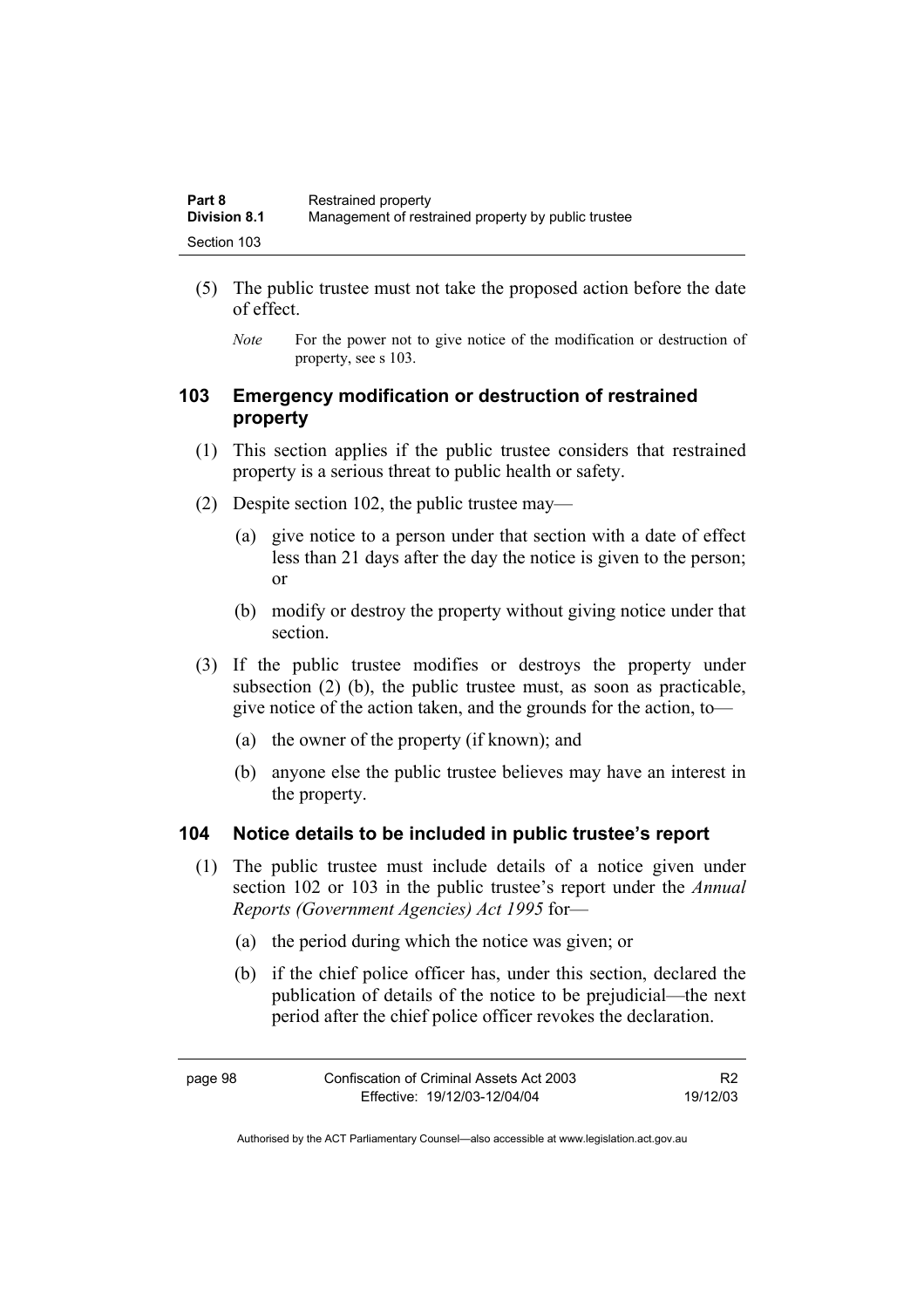- (2) Before including details of the notice in a report under subsection (1) (a), the public trustee must consult the chief police officer about whether publication of the details of the notice in the report would be likely to prejudice any police investigation.
- (3) If, in the chief police officer's opinion, the publication of the details of the notice in the report would be likely to prejudice a police investigation, the chief police officer must—
	- (a) declare the publication of the details to be prejudicial; and
	- (b) tell the public trustee, in writing, that the declaration is made.
- (4) If, in the chief police officer's opinion after making a declaration, the publication of details of the notice would no longer be likely to prejudice any police investigation, the chief police officer must—
	- (a) revoke the declaration; and
	- (b) tell the public trustee, in writing, that the declaration is revoked.
- (5) In this section:

*police investigation* includes a contemplated police investigation.

## **105 Order to stop sale, modification or destruction of restrained property**

- (1) A person may apply to a relevant court for an order stopping the public trustee from selling, modifying or disposing of restrained property under this division.
- (2) If the person was not given notice of the proposed action by the public trustee, the person may make the application only with the leave of the relevant court and if the person satisfies the court that the person has an interest in the property.
	- *Note* For general provisions about a proceeding for an order under this section (which is a confiscation proceeding—see s 236), see pt 14.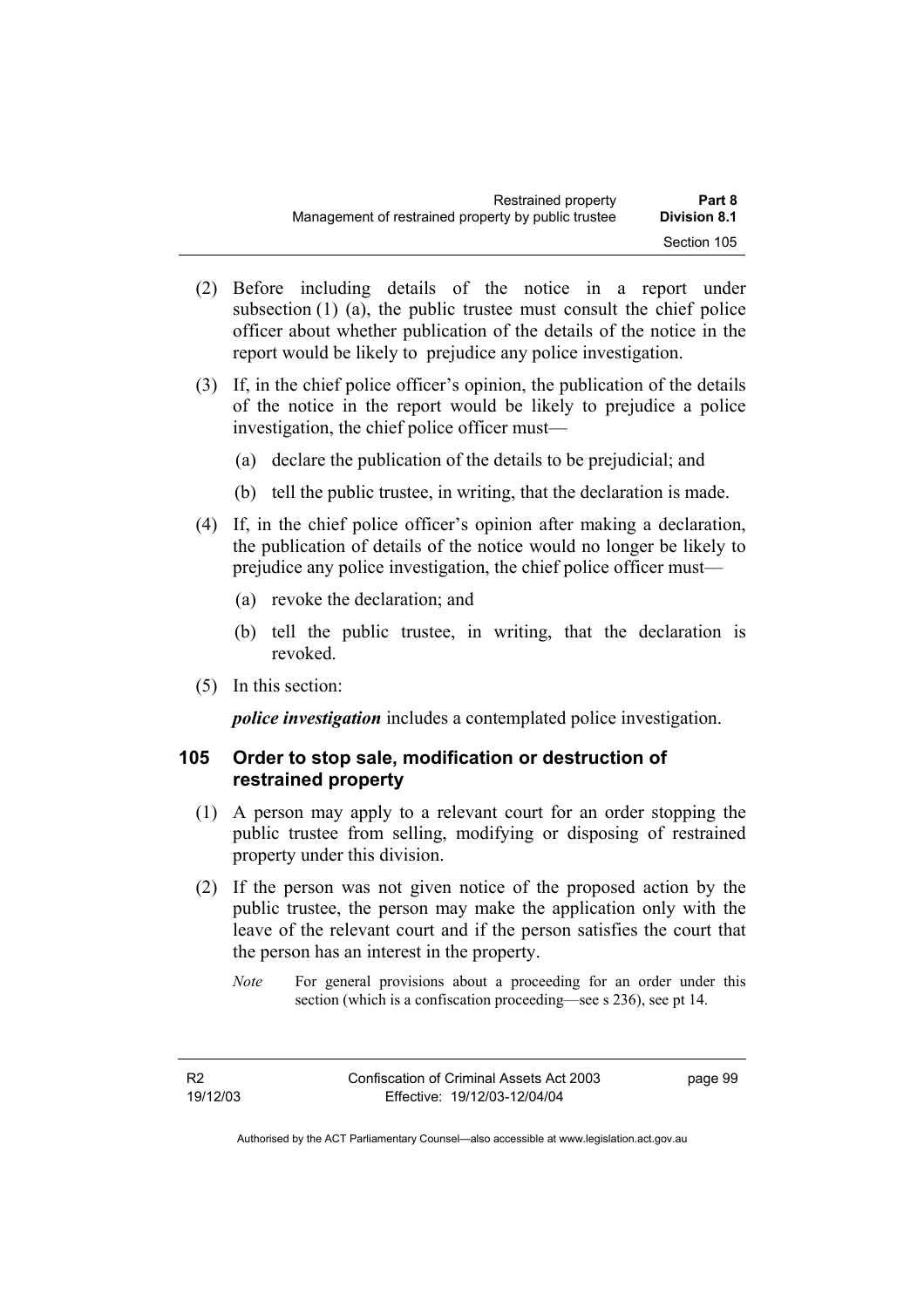| Part 8              | Restrained property                    |
|---------------------|----------------------------------------|
| <b>Division 8.2</b> | Joint ownership of restrained property |
| Section 106         |                                        |

 (3) On an application under this section, the court may make any order about the sale, modification or destruction of the property it considers appropriate.

## **Division 8.2 Joint ownership of restrained property**

## **106 Effect of death on joint ownership**

 (1) This section applies to property that is jointly owned if any of the owners die while the property (including any interest in the property) is subject to a restraining order.

- (2) If the property was held by the dead person as a joint tenant, the person's death does not vest the person's interest in the property in the surviving joint owner.
- (3) If the property was held by the dead person as a tenant in common, the dead person's interest must not be transferred to anyone else because of the person's death.

#### **Examples of prohibited transfers**

The dead person's interest must not be transferred to an executor or administrator, or to a beneficiary under the dead person's will or under intestacy.

- *Note* An example is part of the Act, is not exhaustive and may extend, but does not limit, the meaning of the provision in which it appears (see Legislation Act, s 126 and s 132).
- (4) The restraining order continues to apply to the property as if the person had not died.

*Note* A registered interstate restraining order is taken to be a restraining order under this Act (see s 139).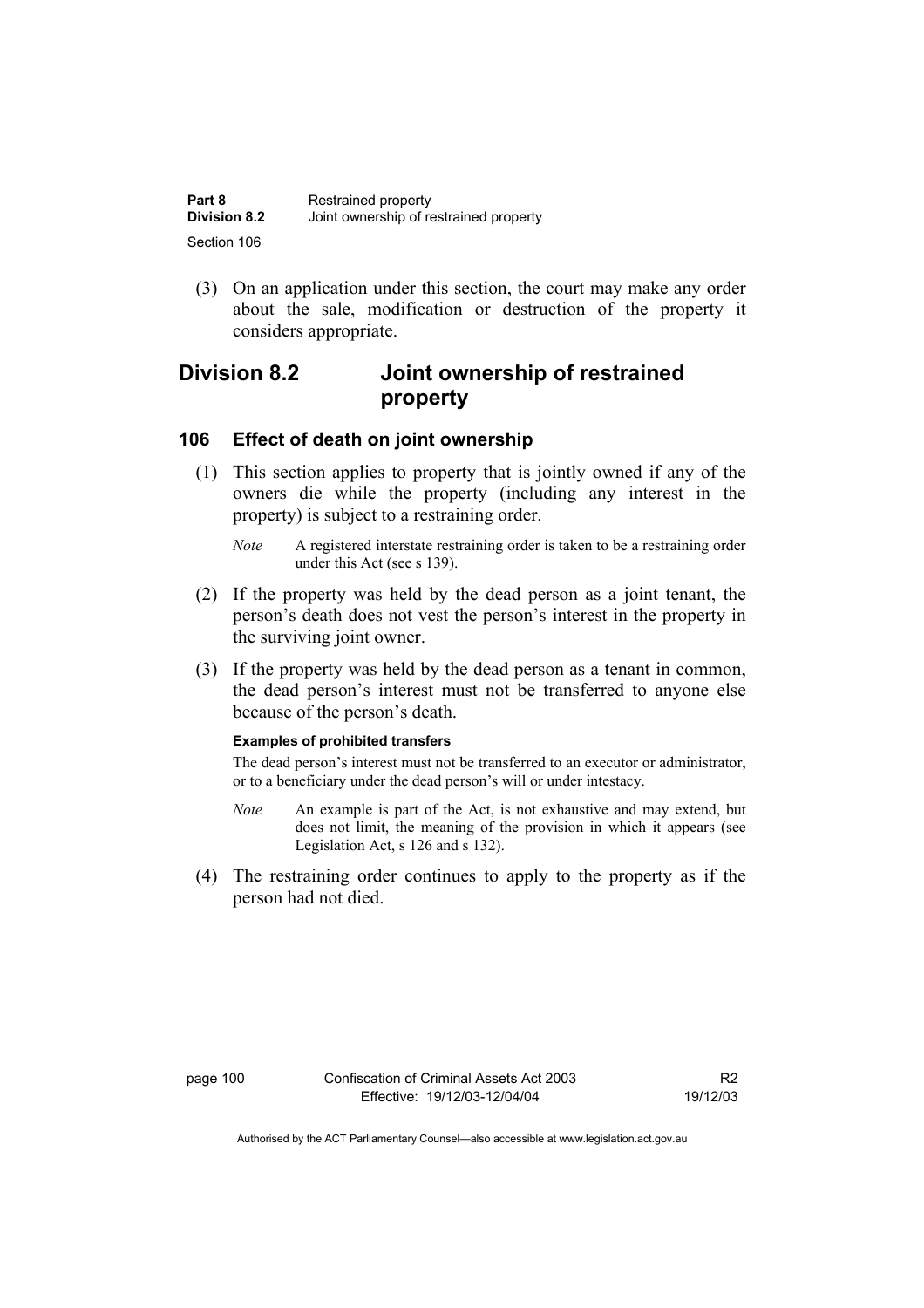| Restrained property                    | Part 8              |
|----------------------------------------|---------------------|
| Joint ownership of restrained property | <b>Division 8.2</b> |
|                                        | Section 106         |

- (5) An automatic forfeiture of any interest of the dead person in the property, or a forfeiture order made in relation to the interest, applies as if the interest were forfeited immediately before the person died.
	- *Note 1* A registered interstate automatic forfeiture decision is taken to be an automatic forfeiture under this Act (see s 139).
	- *Note 2* A registered interstate forfeiture order is taken to be a forfeiture order under this Act (see s 139).
- (6) If the restraining order stops applying to the property without it being forfeited under this Act, this section is taken not to have applied to the property.

R2 19/12/03 Confiscation of Criminal Assets Act 2003 Effective: 19/12/03-12/04/04

page 101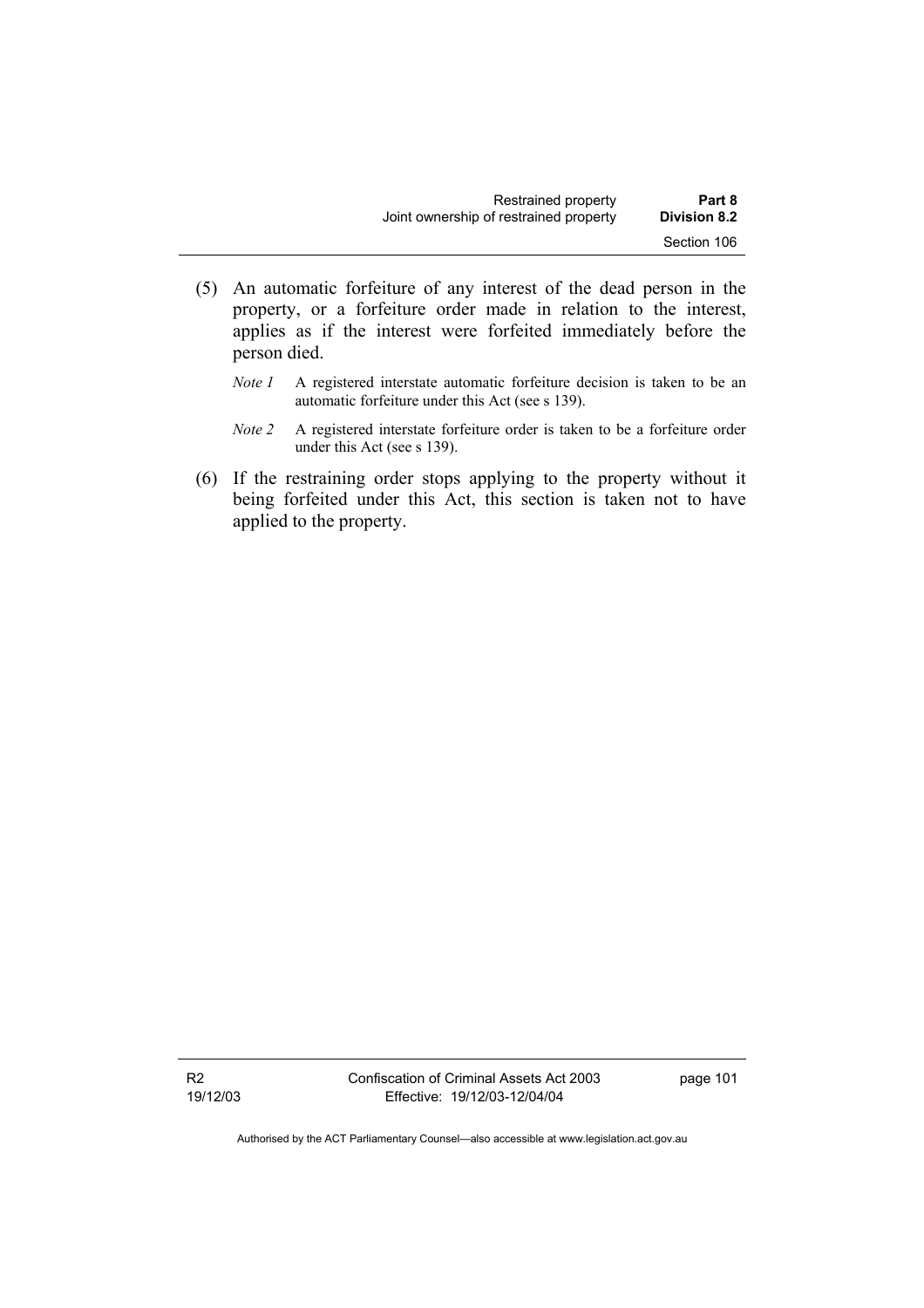**Part 9 Forfeited property**<br>**Division 9.1 Preliminary Division 9.1** Preliminary Section 107

# **Part 9 Forfeited property**

## **Division 9.1 Preliminary**

### **107 Meaning of** *interested person* **in pt 9**

In this part:

*interested person*, in relation to property, means—

- (a) a person who has an interest in the property; or
- (b) the DPP; or
- (c) if a trustee (including the public trustee) controls the property—the trustee; or
- (d) if the property has been forfeited—a person who had an interest in the property immediately before it was forfeited.

## **108 Forfeited property—powers of public trustee**

 (1) The public trustee may take any steps that are necessary or desirable to vest forfeited property in the Territory and to bring it under the public trustee's control.

#### **Examples**

- 1 the giving notice of, or otherwise taking action to protect, the Territory's equitable interest in forfeited property
- 2 registering a caveat over forfeited property
- 3 obtaining registration of an interest in forfeited property on behalf of the Territory (including signing an instrument of transfer)
- *Note* An example is part of the Act, is not exhaustive and may extend, but does not limit, the meaning of the provision in which it appears (see Legislation Act, s 126 and s 132).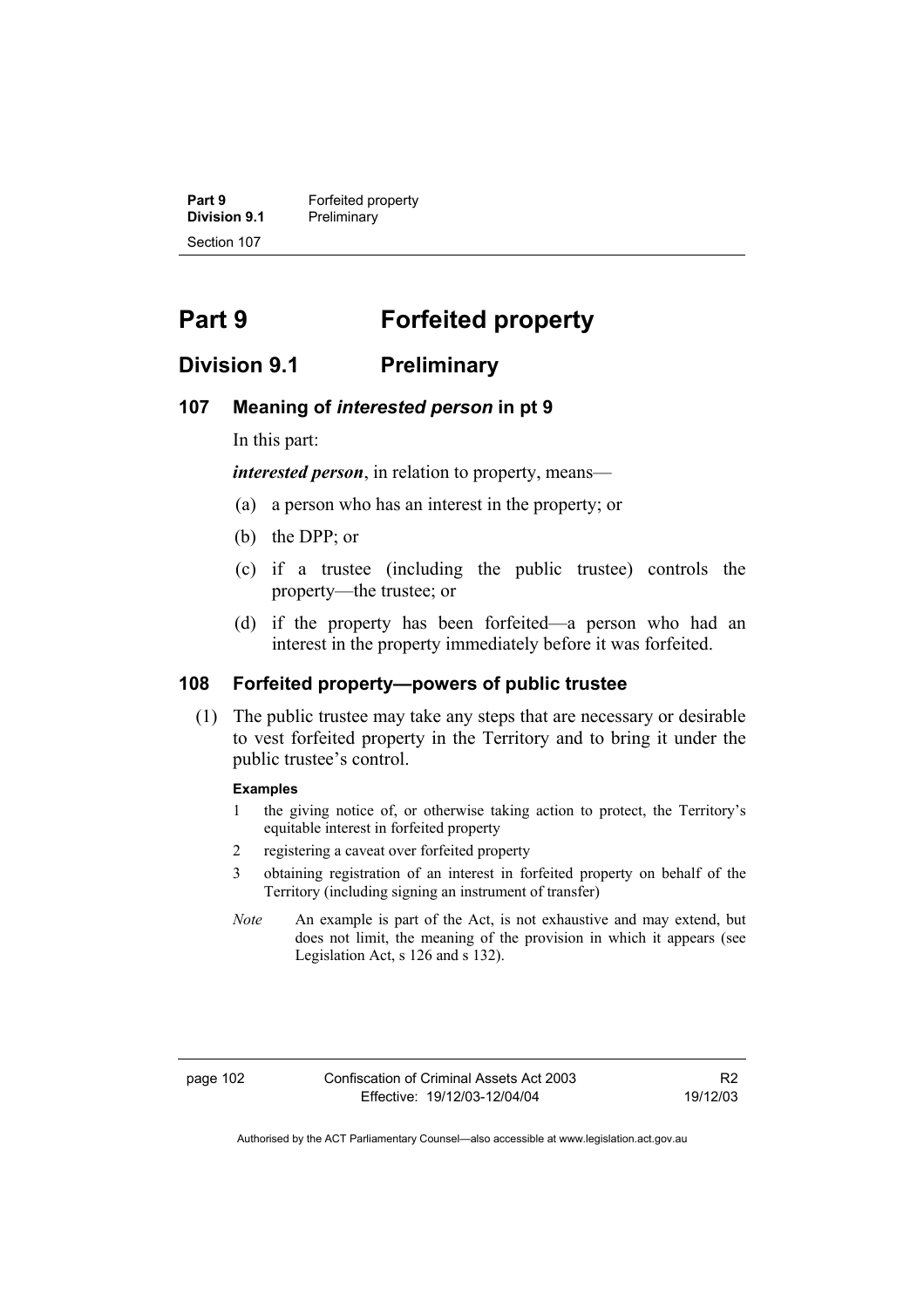(2) This section does not limit the powers of the public trustee under this Act in relation to the forfeited property.

#### **Example**

the public trustee may transfer an interest in property on behalf of the Territory

*Note* A registered interstate forfeiture order is taken to be a forfeiture order under this Act (see s 139).

## **Division 9.2 Vesting and disposal of forfeited property**

## **109 Vesting of forfeited property—general rule**

On forfeiture, the forfeited property vests absolutely in the Territory.

- *Note 1 Property* includes an interest in property, see Legislation Act, dict, pt 1.
- *Note 2* If a joint owner of restrained property dies, and the property is later forfeited, the forfeiture takes effect as if the property had been forfeited immediately before death (see s 106).

## **110 Vesting of registrable property on forfeiture**

 (1) This section applies despite section 109, if the forfeited property is, or is an interest in, registrable property.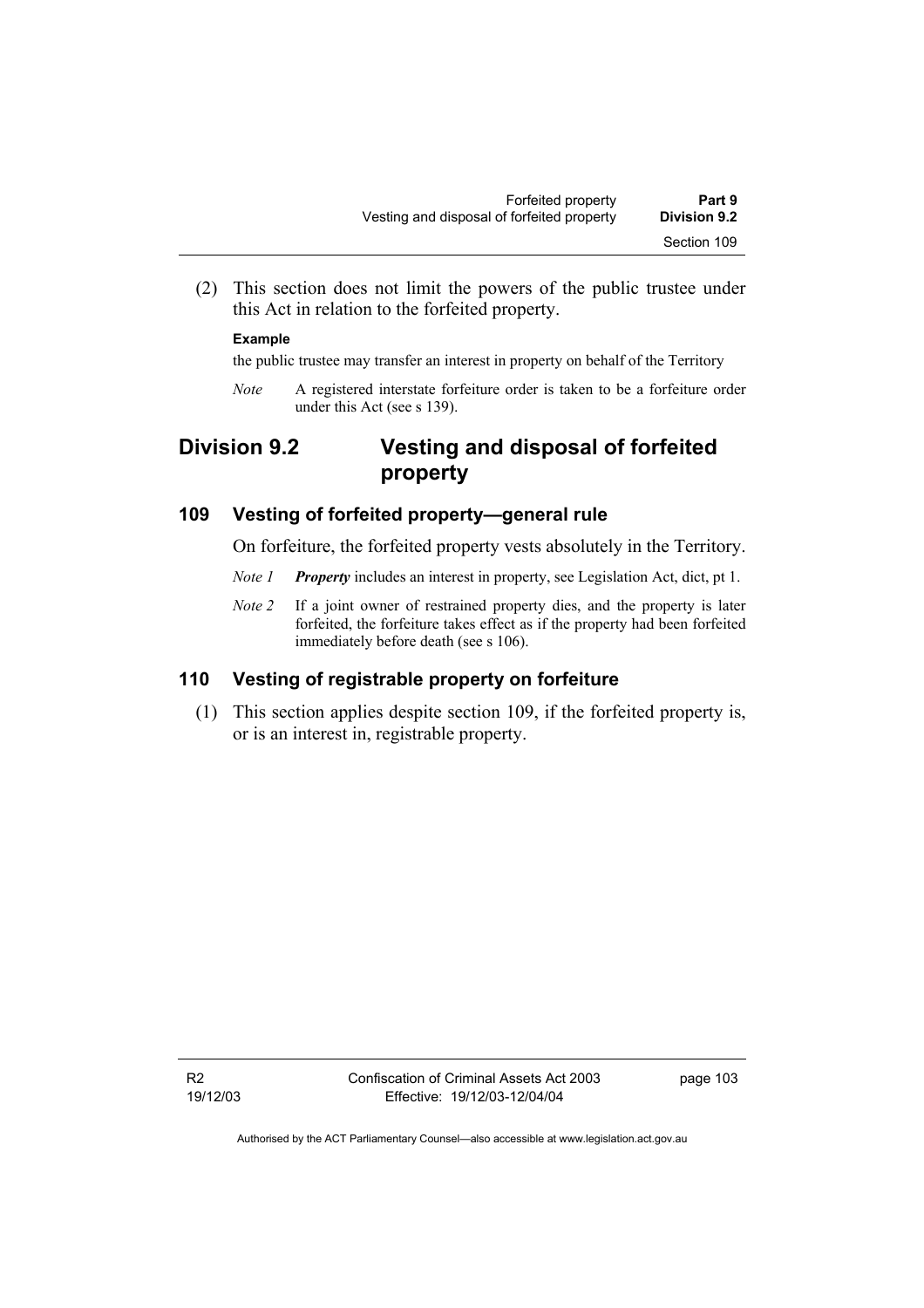| Part 9              | Forfeited property                         |
|---------------------|--------------------------------------------|
| <b>Division 9.2</b> | Vesting and disposal of forfeited property |
| Section 110         |                                            |

 (2) On forfeiture, the property or the interest vests in equity in the Territory, but does not vest at law in the Territory until the applicable registration requirements for the property or the interest have been complied with.

#### **Example**

All of a person's property, except a mortgage over the person's house, is restrained before the person's conviction for a serious offence. All the restrained property is forfeited 14 days after the person's conviction. The mortgagee's interest is not forfeited because it was not restrained. However, all other registrable interests in the house are forfeited and vest in the Territory in equity. On registration of the interests under the *Land Titles Act 1925*, the interests vest in law in the Territory.

- *Note 1* For the power of a relevant court to order the sale of property owned by more than 1 person, see div 9.4.
- *Note 2* Non-registrable property vests 'at law' in the Territory on forfeiture, because it vests 'absolutely' under s 109. Registrable property vests 'at law' in the Territory when it is registered in the name of the Territory under this section.
- *Note 3* An example is part of the Act, is not exhaustive and may extend, but does not limit, the meaning of the provision in which it appears (see Legislation Act, s 126 and s 132).
- (3) The Territory is entitled to be registered as the owner of the property or the interest.
- (4) The registration of the Territory as the owner of the property is taken not to be a contravention of a direction under section 111 (3) in relation to the property.
	- *Note* If a joint owner of restrained property dies, and the property is later forfeited, the forfeiture takes effect as if the property had been forfeited immediately before death (see s 106).
- (5) To remove any doubt, if property is divisible into 2 or more interests and not all the interests in the property are forfeited, the other interest or interests are not ended only because of the forfeiture of another interest in the property.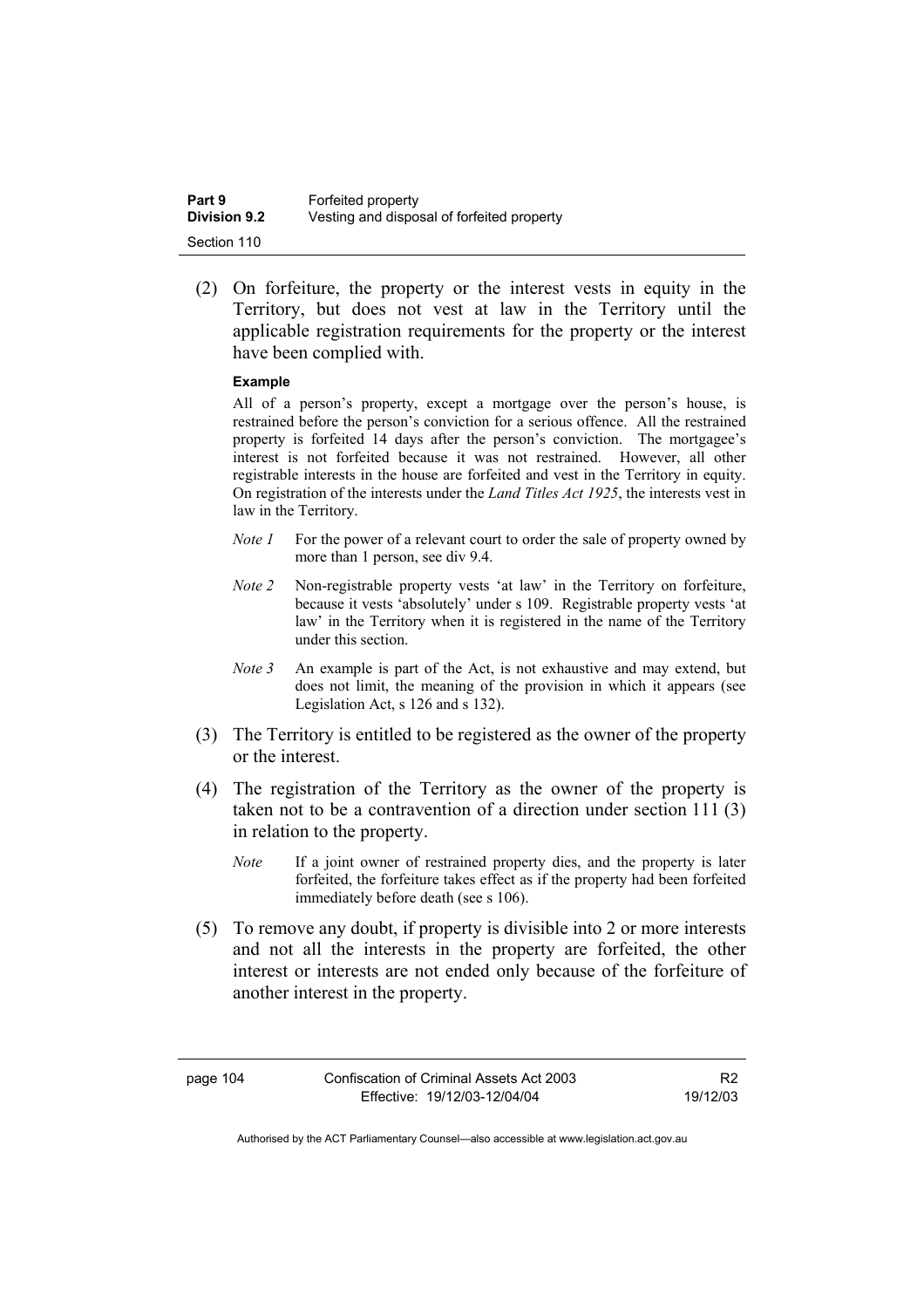## **111 Disposal of forfeited property**

- (1) If forfeited property is money, the public trustee must pay the money into the trust fund.
- (2) The public trustee must sell or otherwise dispose of forfeited property (other than money) as soon as practicable after—
	- (a) the end of 14 days after the day the property was forfeited; and
	- (b) the property has vested at law in the Territory; and
	- (c) the public trustee has control of the property; and
	- (d) if applicable—the end of 14 days after all confiscation proceedings in relation to the property have been finalised.
	- *Note 1* A restraining order stops applying to property when the property vests in law in the Territory and the public trustee takes control of the property (see s  $45$  (1) (b)).
	- *Note 2* The 14-day periods reflect the application periods for return or compensation orders under div 9.5 and buy-back orders under div 9.6.
	- *Note 3* For the sale of jointly owned property, see s 116.
- (3) However, the Minister may, after all confiscation proceedings in relation to forfeited property are finalised and before the public trustee deals with the property under subsection (1) or (2), direct that the property be dealt with in accordance with the direction (including in accordance with a law stated in the direction).
- (4) The public trustee must comply with the Minister's direction.
- (5) Also, if the DPP tells the public trustee that forfeited property has evidentiary value in a criminal proceeding, the property must not be sold or otherwise disposed of before the criminal proceeding is finalised, other than—
	- (a) for the purpose of vesting the property at law in the Territory or allowing the public trustee to take control of the property; or
	- (b) in accordance with a written direction of the DPP.

R2 19/12/03 page 105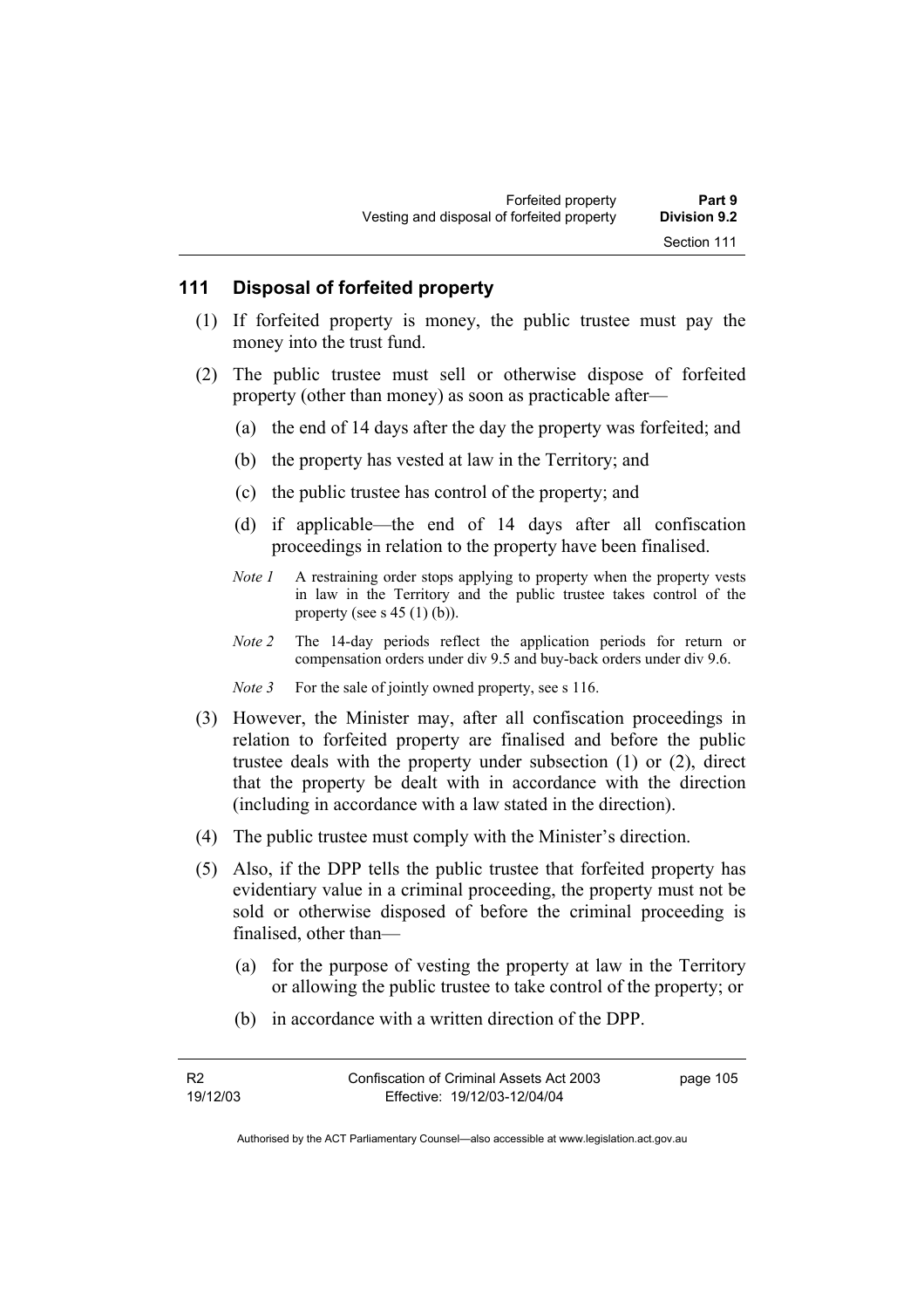## **Division 9.3 Improperly obtained registered property interests**

*Note* For general provisions about a proceeding for an order under this section (which is a confiscation proceeding—see s 236), see pt 14.

## **112 Application of div 9.3 to registered property interests**

This division applies to forfeited property if—

- (a) the property has vested in law in the Territory after a registered property interest in the property was created; or
- (b) if the property was jointly owned immediately before forfeiture—the property has vested in trustees for sale under section 117 after the interest was created.
- *Note* If a joint owner of restrained property dies, and the property is later forfeited, the forfeiture takes effect as if the property had been forfeited immediately before death (see s 106).

## **113 Discharge of prior registered property interests given for improper purposes**

- (1) An interested person may apply to a relevant court for an order discharging a registered property interest to which forfeited property is subject.
- (2) The court must order the discharge of the registered property interest unless satisfied that—
	- (a) the interest was acquired honestly and for sufficient consideration and the person took reasonable care to establish that the interest could be lawfully acquired by the person; and
	- (b) for a registered property interest that was acquired otherwise than in the ordinary course of business—
		- (i) the owner of the registered property interest was not a party to the offence (or a related offence) in relation to which the forfeiture was made; and

| page 106 | Confiscation of Criminal Assets Act 2003 | R <sub>2</sub> |
|----------|------------------------------------------|----------------|
|          | Effective: 19/12/03-12/04/04             | 19/12/03       |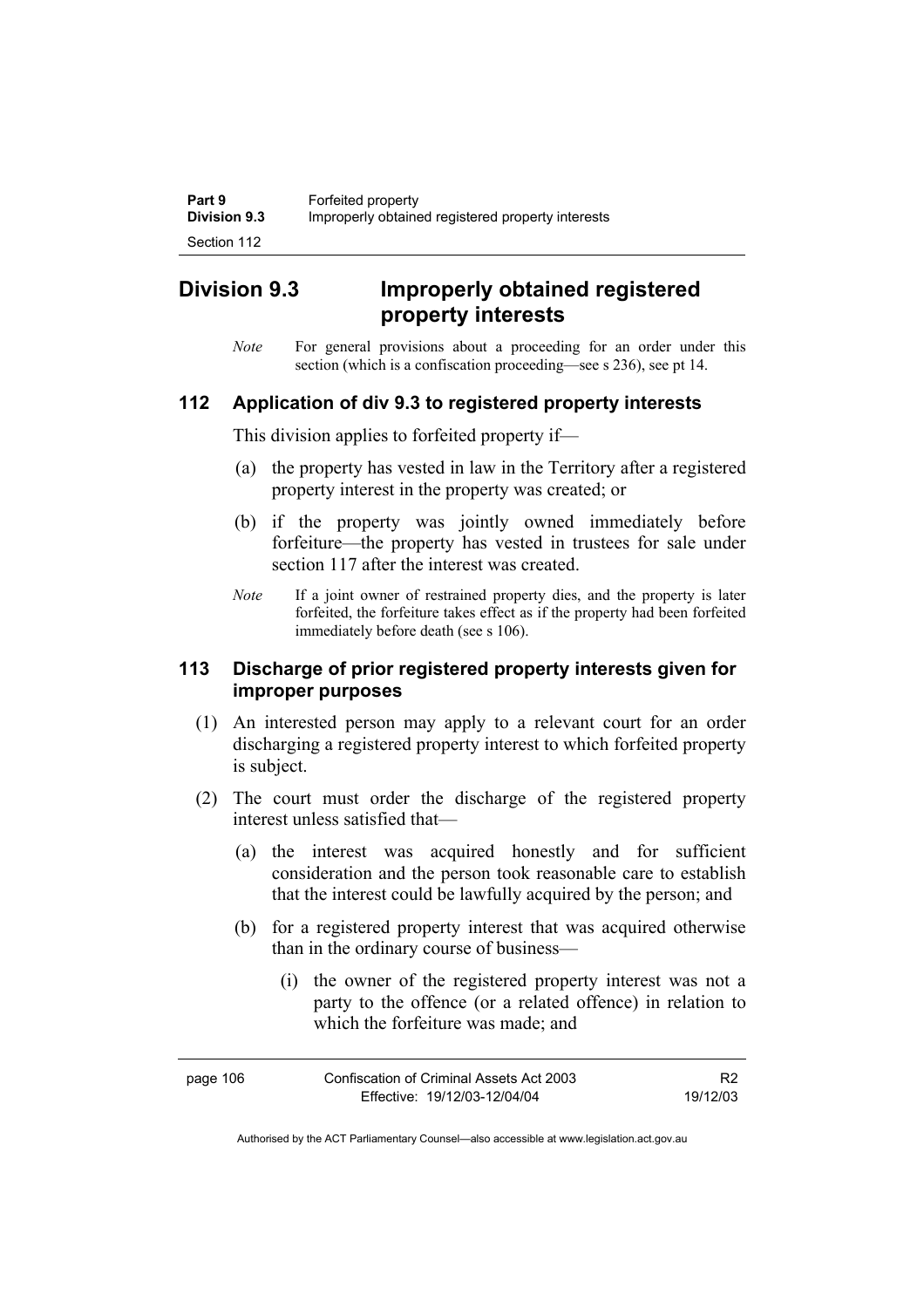- (ii) the property is not subject to the effective control of the person who committed the offence (or a related offence) in relation to which the forfeiture was made.
- *Note* For the meaning of *effective control*, see s 14.
- (3) On application by an interested person, a person responsible for a statutory property register must make the entries in the register that are necessary or desirable to give effect to the court order.

## **Division 9.4 Sale of jointly owned forfeited property**

*Note* For general provisions about proceedings for orders under this division (which are confiscation proceedings—see s 236), see pt 14.

## **114 Application of div 9.4 to jointly owned property**

- (1) This division applies to jointly owned property if the property, or an interest in the property, is forfeited under this Act.
	- *Note 1* A registered interstate automatic forfeiture decision is taken to be an automatic forfeiture under this Act (see s 139).
	- *Note 2* A registered interstate forfeiture order is taken to be a forfeiture order under this Act (see s 139).
- (2) However, this division does not affect any right of a person to sell an interest in the property that has not been forfeited if the property is not subject to an order under this division.

## **115 Inconsistency with Trustee Act or Conveyancing Act**

- (1) This section applies if there is an inconsistency between—
	- (a) this division or a court order under this division; and
	- (b) the *Trustee Act 1925* or the *Conveyancing Act 1919*, division 4.5 (Dispositions on trust for sale or with power of sale).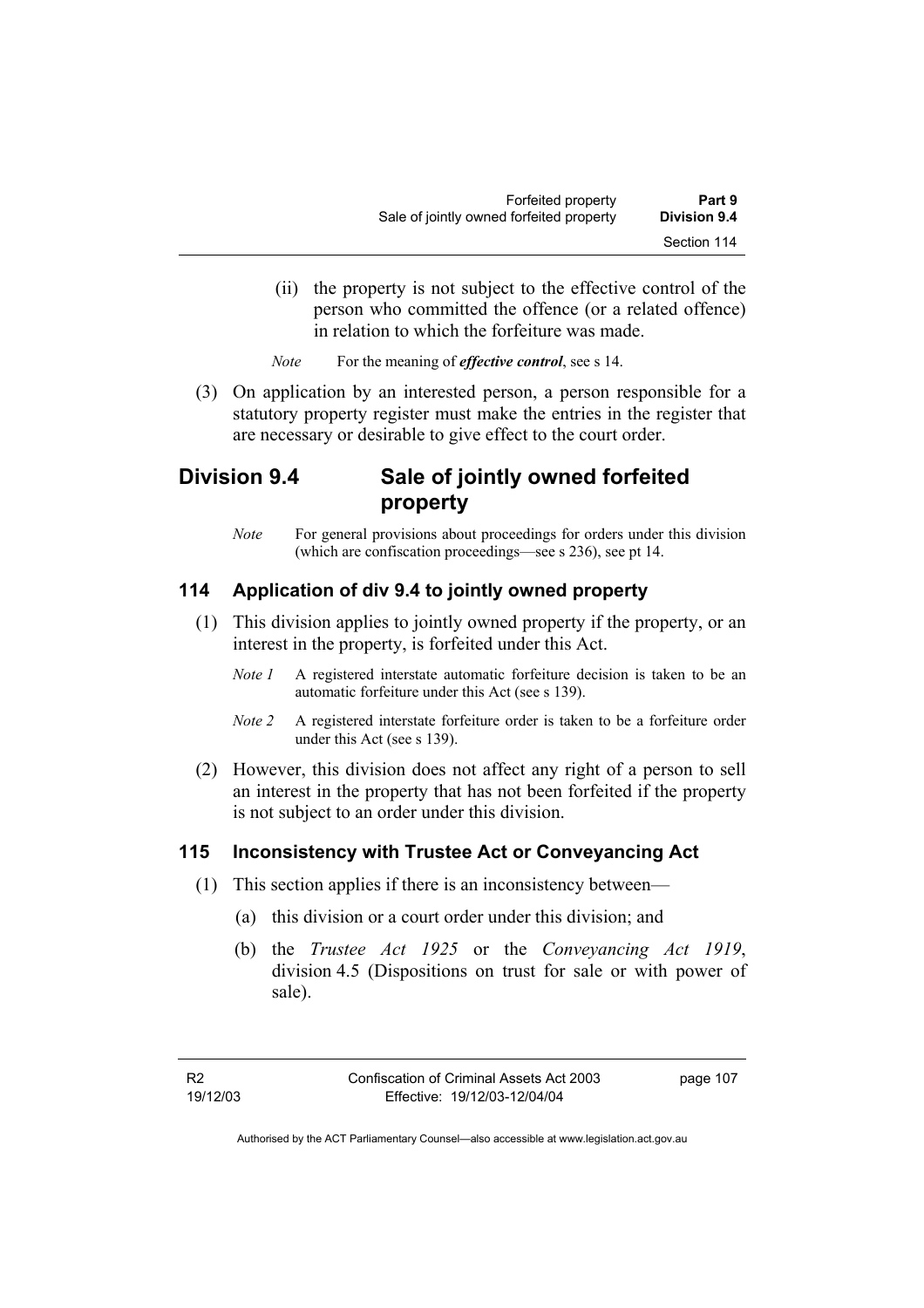| Part 9              | Forfeited property                       |
|---------------------|------------------------------------------|
| <b>Division 9.4</b> | Sale of jointly owned forfeited property |
| Section 116         |                                          |

 (2) If this section applies, this division or the court order overrides the legislation mentioned in subsection (1) (b), to the extent of the inconsistency.

## **116 Order for sale of jointly owned property**

- (1) An interested person may apply to a relevant court for an order for the sale under a trust for sale of jointly owned property to which this division applies.
	- *Note* A trust for sale allows property to be sold over the objections of a person.
- (2) The court may order the sale of the property under a trust for sale if satisfied that the sale of the property—
	- (a) is the most practical way of ensuring a reasonable price for the property or a joint owner's interest in the property; or
	- (b) is just and equitable in all the circumstances.
- (3) The court may give the trustees any directions about the property, its sale and the proceeds of the sale that the court considers appropriate.

#### **Examples of directions**

- 1 a direction that the trustees obtain a valuation of the property from a qualified valuer before the sale
- 2 a direction that the property must only be sold by auction
- 3 a direction fixing the reserve price for the sale of the property at auction
- 4 if a joint owner is allowed to buy the property, a direction that the joint owner may set off against the purchase price any share of that person in the proceeds of the sale
- *Note* An example is part of the Act, is not exhaustive and may extend, but does not limit, the meaning of the provision in which it appears (see Legislation Act, s 126 and s 132).
- (4) A joint owner of the property may buy the property only if a direction of the court allows the person to buy the property.
- (5) On application by the purchaser of the property, a person responsible for a statutory property register must make the entries in

| page 108 | Confiscation of Criminal Assets Act 2003 |          |
|----------|------------------------------------------|----------|
|          | Effective: 19/12/03-12/04/04             | 19/12/03 |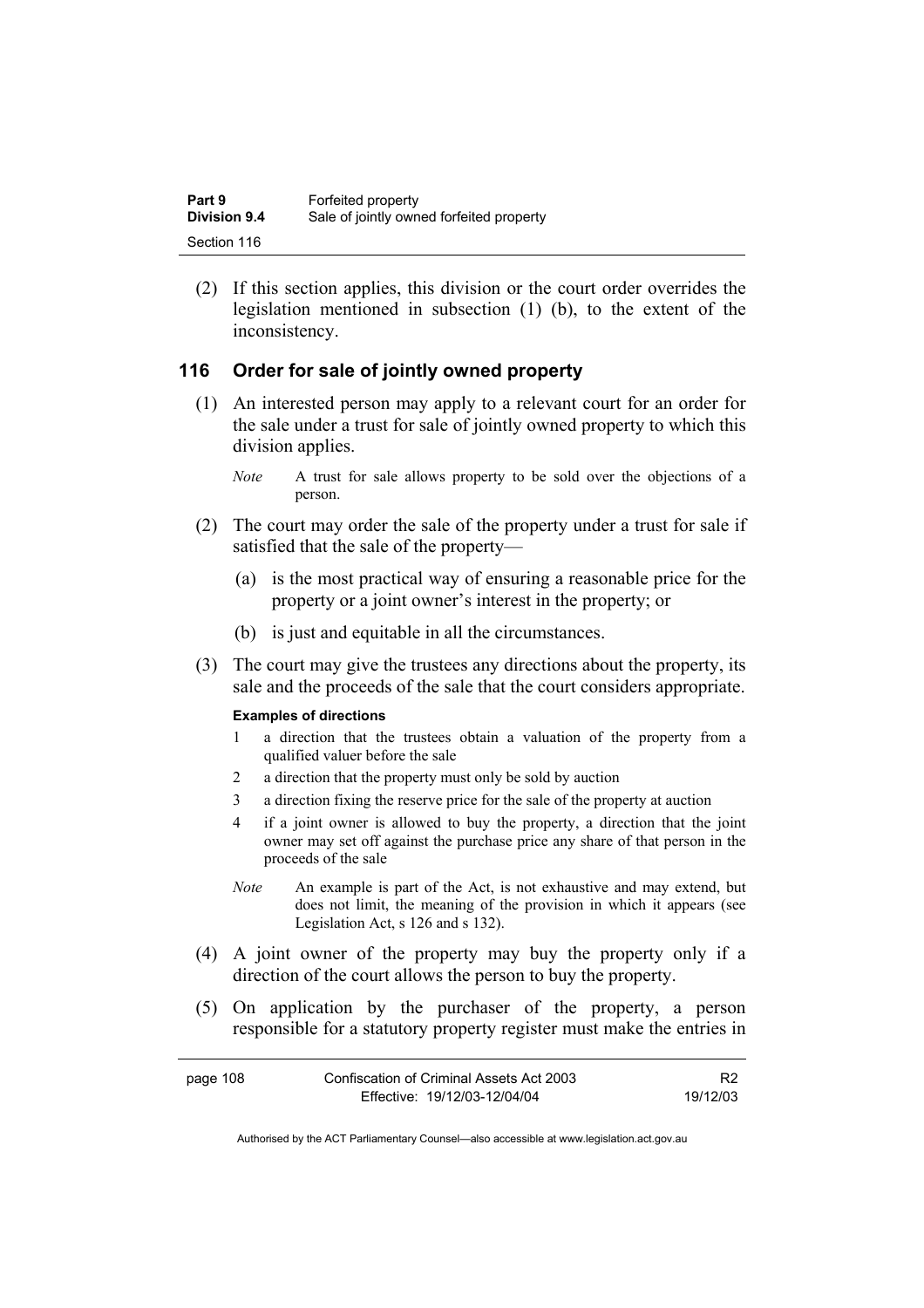the register that are necessary or desirable to give effect to the sale of the property in accordance with the court order (and any directions of the court).

## **117 Trust for sale of property**

- (1) If a relevant court makes an order for the sale of property under a trust for sale, the court must appoint trustees for the sale.
- (2) The trustees hold the property under a trust for sale to sell the property and, after payment of the costs and expenses of the sale and of any outgoings in relation to the property, to pay the proceeds of the sale and any income from the property to the court.
- (3) The property vests in the trustees on their appointment.
- (4) The property vests in the trustees subject to any registered property interests that apply to all of the property, other than an undivided share of the property.

## **118 Effect of trust for sale on joint ownership**

The joint ownership of the property ends on the vesting of the property in the trustees.

## **119 Distribution of proceeds of sale of property**

- (1) The amount paid to a relevant court under section 117 (2) is payable to the Territory.
- (2) However, the court may order the payment of part or all of the amount to a person (an *innocent joint owner*) who was a joint owner of the property immediately before it was sold under this division if—
	- (a) the innocent joint owner was not a party to the offence (or a related offence) in relation to which the forfeiture was made; and

page 109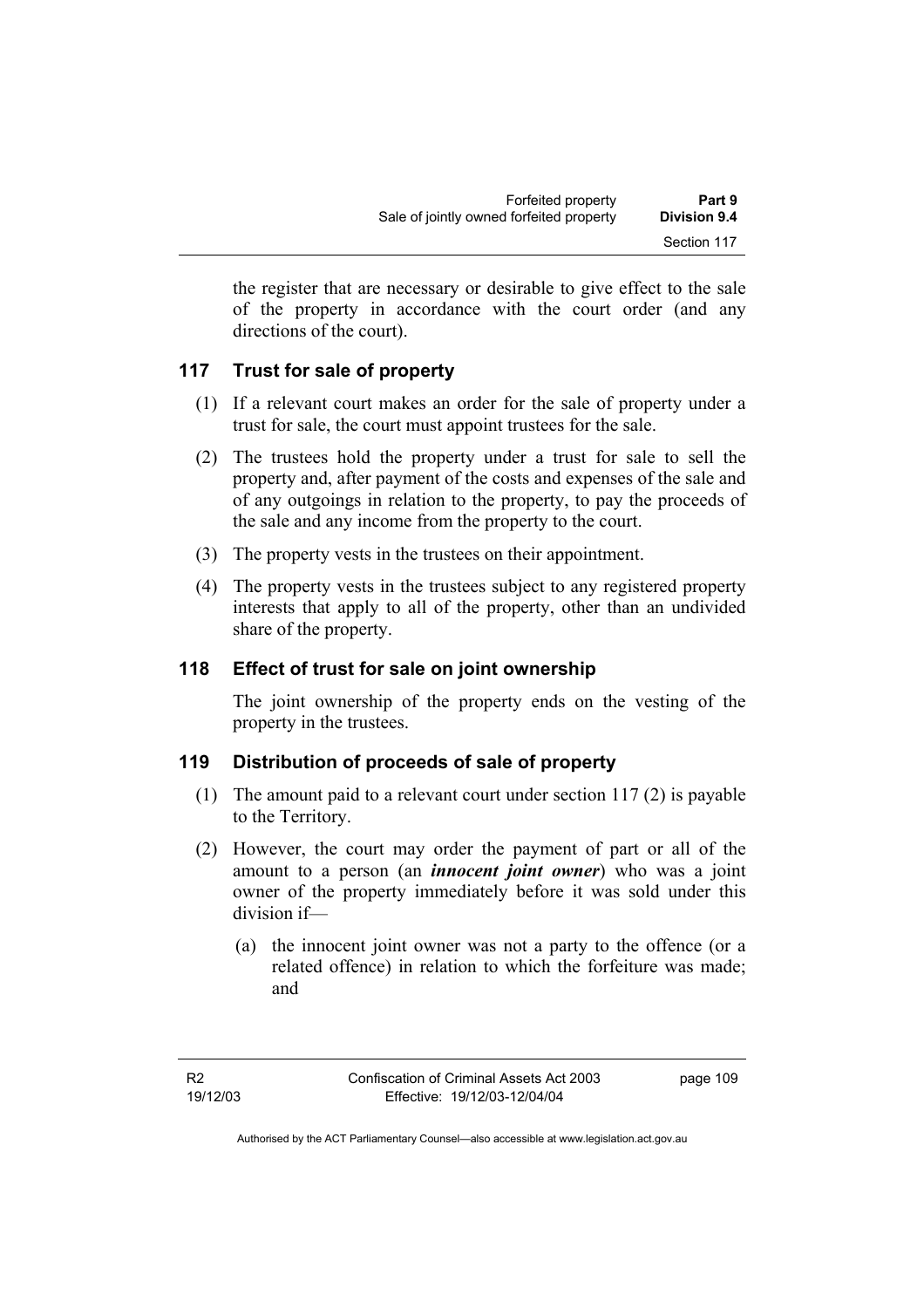| Part 9              | Forfeited property                        |
|---------------------|-------------------------------------------|
| <b>Division 9.5</b> | Forfeited property—return or compensation |
| Section 120         |                                           |

 (b) the innocent joint owner's interest is not subject to the effective control of a person who committed the offence (or a related offence) (an *offender*) in relation to which the forfeiture was made; and

*Note* For the meaning of *effective control*, see s 14.

- (c) for property acquired completely or partly, or directly or indirectly, from an offender—the property was acquired honestly and for sufficient consideration and the innocent joint owner took reasonable care to establish that the property could be lawfully acquired by the innocent joint owner.
- (3) For subsection (2), the court may have regard to any matter it considers appropriate, including the relationship between the offender and the innocent joint owner.

## **120 Variation of court order for sale**

On application by the trustees for sale or an interested person, a relevant court may vary an order it has made for the sale of property under a trust for sale (or make or vary any directions about the property, its sale or the proceeds of sale).

## **Division 9.5 Forfeited property—return or compensation**

*Note* For general provisions about a proceeding for a return or compensation order (which is a confiscation proceeding—see s 236), see pt 14.

## **121 Meaning of** *return or compensation order*

In this Act:

*return or compensation order* means an order under section 123 (Return or compensation orders—making) that an interest in forfeited property be returned to the person who held the interest immediately before its forfeiture, or that the Territory pay to the person the value of the interest.

| page 110 | Confiscation of Criminal Assets Act 2003 | R <sub>2</sub> |
|----------|------------------------------------------|----------------|
|          | Effective: 19/12/03-12/04/04             | 19/12/03       |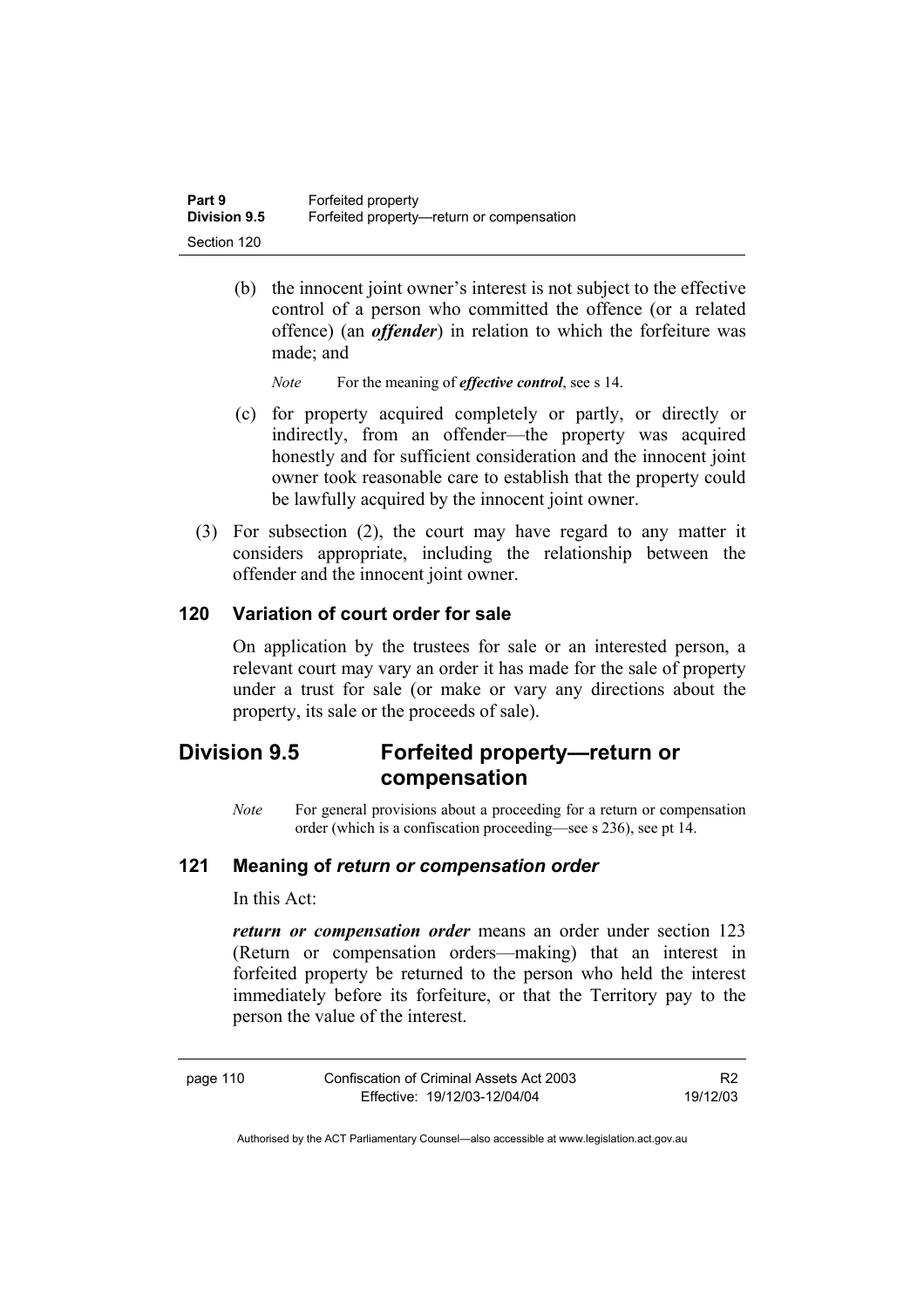### **122 Return or compensation orders—application**

- (1) A person who held an interest in forfeited property immediately before its forfeiture may apply to a relevant court for a return or compensation order in relation to the interest.
- (2) The application may be made only if 1 of the following events happens (a *qualifying event*):
	- (a) if the interest was forfeited under a forfeiture order or automatic forfeiture—the person is cleared of the offence (and any related offences) to which the forfeiture related;

*Note* For the meaning of *cleared*, see s 17.

- (b) if the interest was forfeited under a forfeiture order—the proceeding in relation to the order is finalised and the order is overturned on appeal.
	- *Note* For the meaning of *finalised*, see s 18.
- (3) The application must be made within 14 days after—
	- (a) the day the qualifying event happens; or
	- (b) if the person only became aware of the qualifying event at a later time, and the delay in becoming aware of the event was not because of the person's neglect—the day the person became aware of the qualifying event.
	- *Note* The court may allow leave for an application to be made after a time fixed by this section in certain circumstances (see s 246).

#### **123 Return or compensation orders—making**

- (1) On application under section 122, if satisfied that a qualifying event mentioned in section 122 (2) has happened in relation to a forfeited interest, the court may order—
	- (a) that the forfeited interest be returned to the person who held the interest immediately before its forfeiture; or

page 111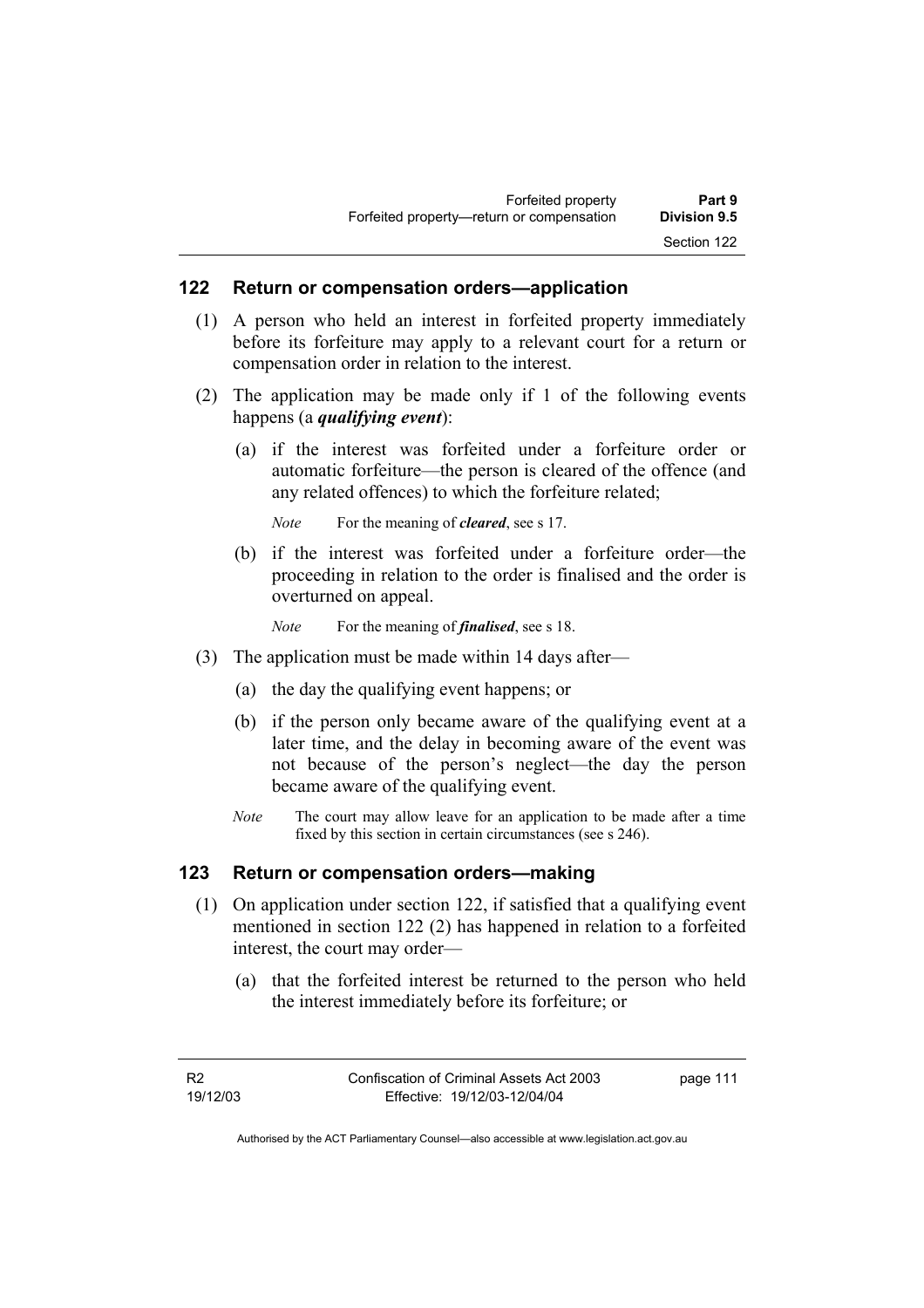- (b) that the Territory pay the person the value of the interest.
- (2) In making the order, the court must—
	- (a) declare the extent, nature and value of the person's interest in the forfeited property; and
	- (b) order that—
		- (i) if the interest is still vested in the Territory—the Territory transfer the interest to the person; or
		- (ii) in any other case—the public trustee pay the person the value declared under paragraph (a).

## **Division 9.6 Forfeited property—buyback of interest**

*Note* For general provisions about a proceeding for a buyback order (which is a confiscation proceeding—see s 236), see pt 14.

## **124 Meaning of** *buyback order*

In this Act:

*buyback order* means an order under section 126 (Buyback orders making) declaring that a person may buy an interest in forfeited property from the Territory.

### **125 Buyback orders—application**

- (1) A person who held an interest in forfeited property immediately before its forfeiture may apply to a relevant court for a buyback order in relation to—
	- (a) that interest; or
	- (b) any other interest in the forfeited property; or
	- (c) all interests in the forfeited property.
- (2) The application must be made within 14 days after—

| page 112 | Confiscation of Criminal Assets Act 2003 | R <sub>2</sub> |
|----------|------------------------------------------|----------------|
|          | Effective: 19/12/03-12/04/04             | 19/12/03       |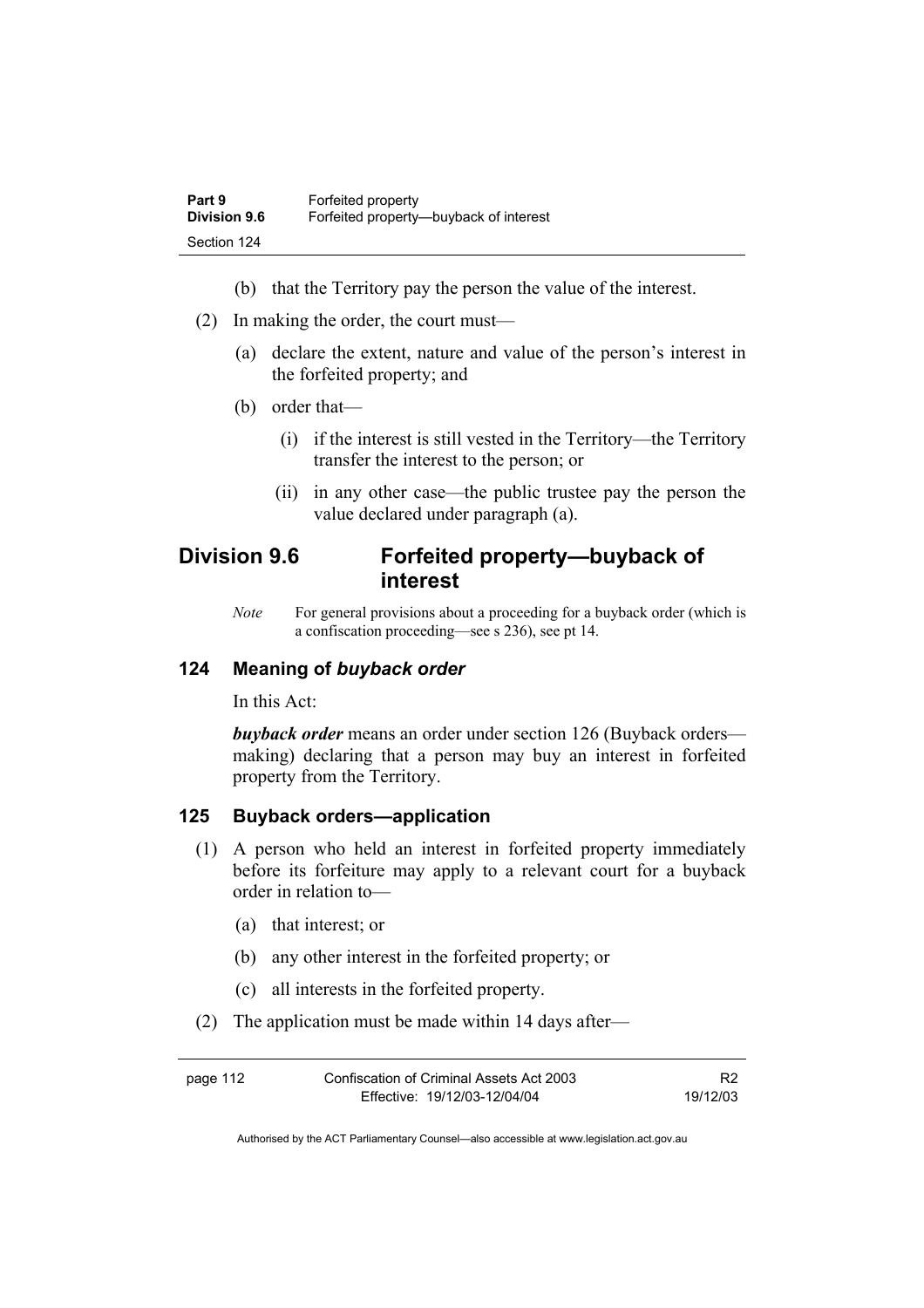- (a) the day the interest formerly held by the person was forfeited; or
- (b) if the person only became aware of the forfeiture at a later time, and the delay in becoming aware of the forfeiture was not because of the person's neglect—the day the person became aware of the forfeiture.
- *Note* The court may allow leave for an application to be made after a time fixed by this section in certain circumstances (see s 246).

## **126 Buyback orders—making**

- (1) On application under section 125, the court may, by order, declare that a person may buy an interest in forfeited property from the Territory if it is satisfied that—
	- (a) the interest is still vested in the Territory; and
	- (b) it would not be contrary to the public interest (including for the purposes of this Act) to do so; and
	- (c) if the order applied for is in relation to an interest other than the interest formerly held by the person—no-one else who held an interest in the forfeited property immediately before forfeiture objects to the making of the order.
		- *Note* The applicant must give notice of the application to anyone else the applicant knows to have had an interest in the property immediately before forfeiture (see s 244).
- (2) In making the order, the court must declare—
	- (a) the extent, nature and value of the interest in the forfeited property that is to be bought from the Territory; and
	- (b) that the interest may be bought from the Territory for the value declared under paragraph (a) within 1 month after the day the order is made.

page 113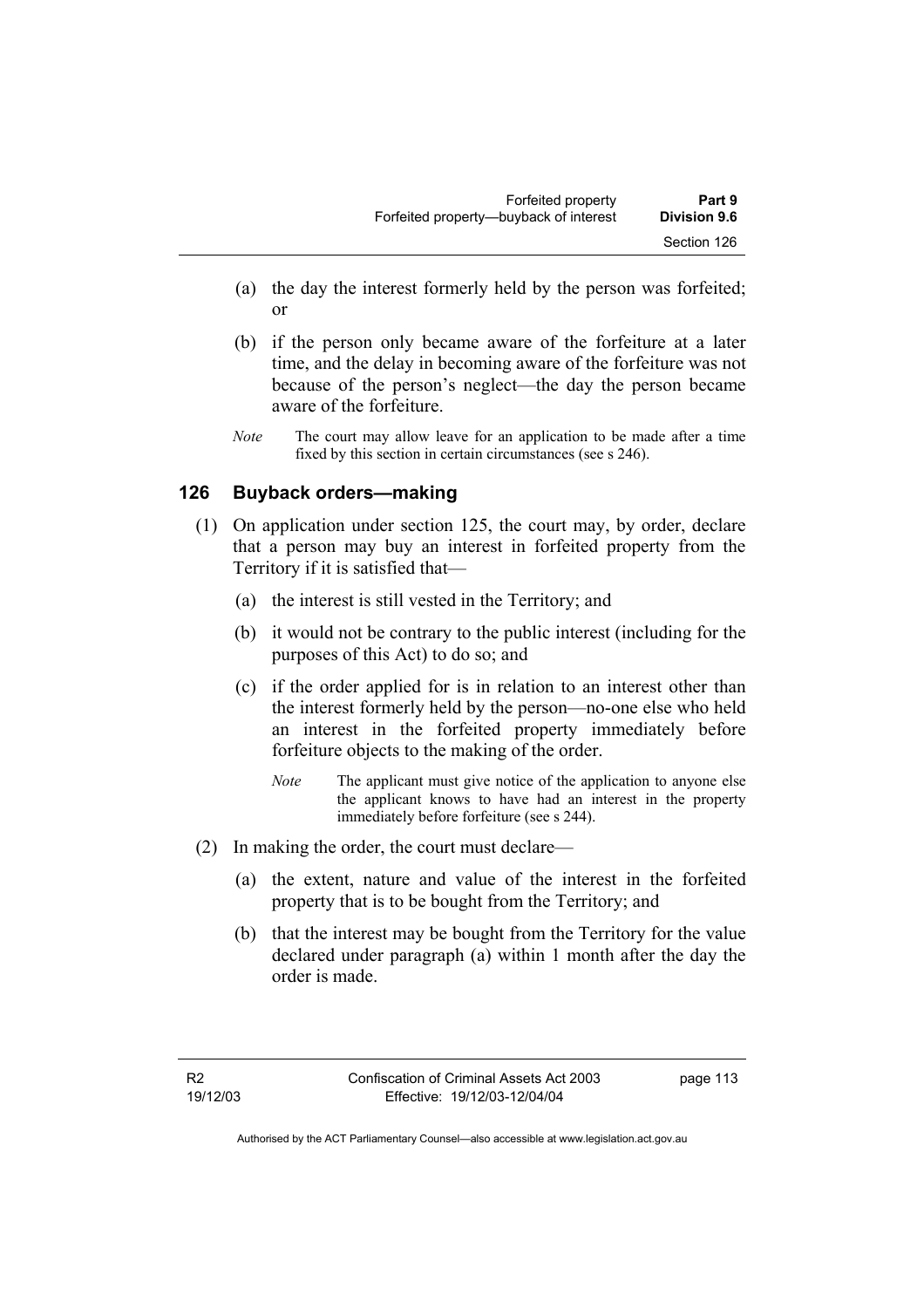| Part 9              | Forfeited property                     |
|---------------------|----------------------------------------|
| <b>Division 9.6</b> | Forfeited property—buyback of interest |
| Section 127         |                                        |

## **127 Buyback orders—buying interest in property**

If a buyback order is made, and the applicant for the order pays to the public trustee the value declared under section 126 (2) (a) within 1 month after the day the order is made, the Territory must transfer the interest to the applicant.

page 114 Confiscation of Criminal Assets Act 2003 Effective: 19/12/03-12/04/04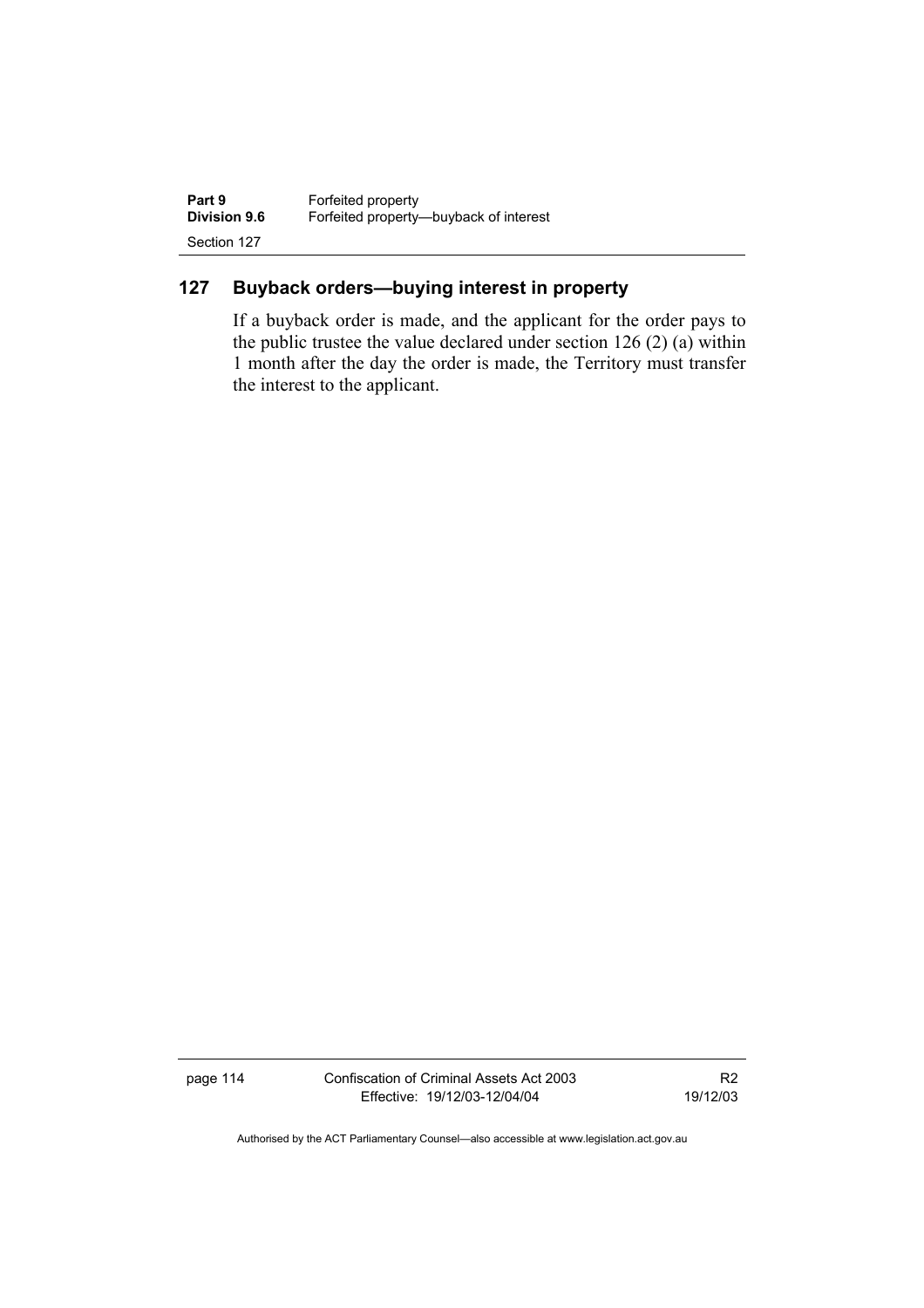## **Part 10 Confiscated assets trust fund**

#### **128 Definitions for pt 10**

In this part:

*distributable funds* means money in the trust fund that is—

- (a) designated as distributable funds under the regulations; or
- (b) declared under section 135 (4) (Review of reserved and distributable funds by public trustee) to be distributable funds.

*equitable sharing program*—see section 129.

*reserved funds* means money in the trust fund that is—

- (a) designated as reserved funds under the regulations; or
- (b) declared under section 135 (2) to be reserved funds.

## **129 Meaning of** *equitable sharing program*

(1) In this part:

*equitable sharing program* means an arrangement under which all or any of the following happen:

- (a) the Territory shares with the Commonwealth or a State a proportion of any proceeds of an unlawful activity recovered under a Territory law (including this Act), if, in the Minister's opinion, the Commonwealth or that State has made a significant contribution to the recovery of the proceeds or to the investigation or prosecution of the unlawful activity;
- (b) the Commonwealth or a State shares with the Territory a proportion of any proceeds of an unlawful activity recovered under a law of the Commonwealth or that State, if, in the opinion of the appropriate Minister of the Commonwealth or

page 115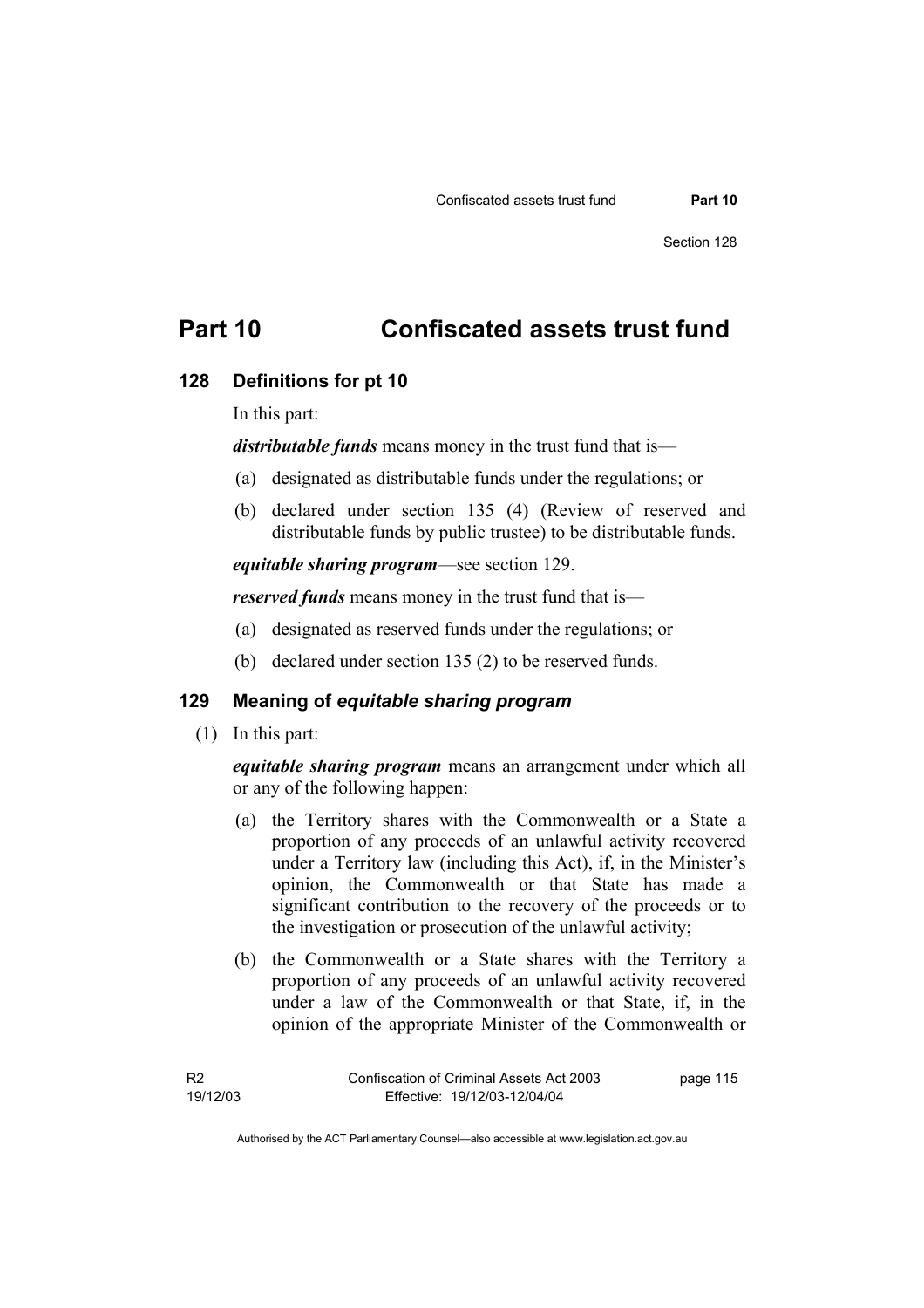#### **Part 10 Confiscated assets trust fund**

Section 130

that State, the Territory has made a significant contribution to the recovery of the proceeds;

- (c) the Territory shares with a foreign country a proportion of the proceeds of any unlawful activity recovered under a Territory law, if, in the Minister's opinion, the foreign country has made a significant contribution to the recovery of the proceeds or to the investigation or prosecution of the unlawful activity.
- (2) In subsection (1):

*unlawful activity* means an act or omission that is—

- (a) an indictable offence; or
- (b) an offence against a law of a foreign country.
- *Note Indictable offence* includes an offence against the law of the Commonwealth, a State or another Territory that may be dealt with under a law of the Commonwealth, the State or the other Territory as an indictable offence (see s 13 (2)).

### **130 Establishment of trust fund**

There is to be a trust fund called the confiscated assets trust fund.

#### **131 Payments into trust fund**

- (1) The following amounts must be paid into the trust fund:
	- (a) the income from the administration of restrained property;
	- (b) the forfeited money mentioned in section 111 (1) (Disposal of forfeited property) and the *Crimes Act 1900*, section 386B (1) (Disposal of forfeited money or goods by the public trustee);
	- (c) income earned from forfeited property (including income from the administration of the property);
	- (d) amounts raised from the sale of property to satisfy penalty orders, including any income earned from those amounts;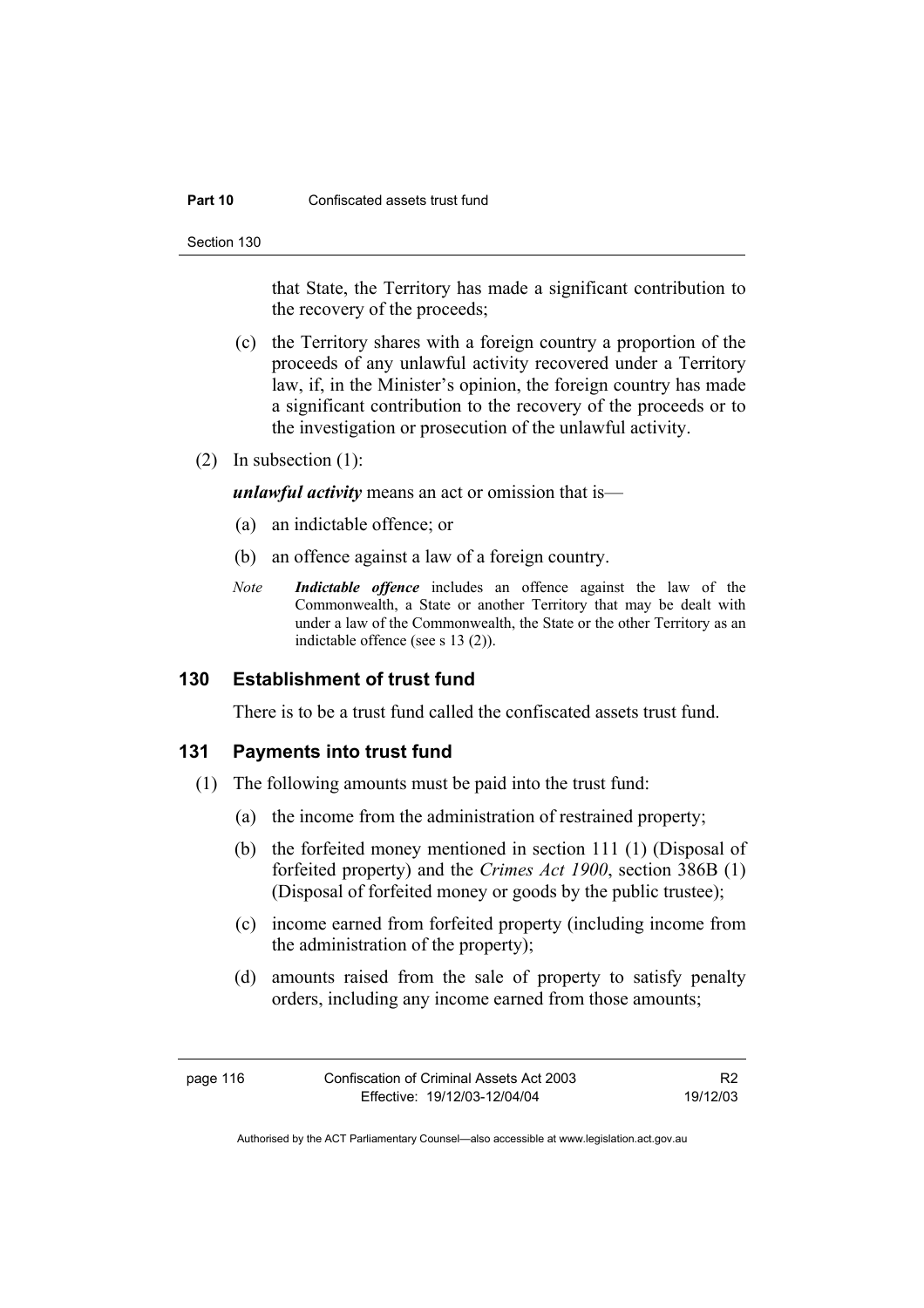- (e) payments for forfeited property that is bought back under a buyback order;
- (f) the remainder of the proceeds mentioned in the *Crimes Act 1900*, section 250 (2) (b) (Disposal of forfeited articles by public trustee) and section 386B (3) (b);
- (g) the proceeds of the enforcement of registered interstate automatic forfeiture decisions and registered interstate forfeiture orders;
- (h) payments and the proceeds of property sold to satisfy an interstate penalty orders;
- (i) payments received under the equitable sharing program.
- (2) However, this section does not apply in relation to forfeited property to which a direction under section 111 (3) (Disposal of forfeited property) applies.
- (3) Amounts paid into the trust fund must be designated as reserved funds or distributable funds in accordance with the regulations (if any).
- (4) All amounts payable into the trust fund must be paid into a trust banking account maintained under the *Financial Management Act 1996*, section 51 (Departmental trust banking accounts).

#### **132 Purposes of trust fund**

- (1) The trust fund may be used to make payments from reserved funds for the following purposes:
	- (a) payments under return or compensation orders;
	- (b) payments of compensation under the *Crimes Act 1900*, section 386C (Return or compensation for forfeited money or goods);
	- (c) if property in the possession or control of the public trustee is returned, or compensation paid for property that has been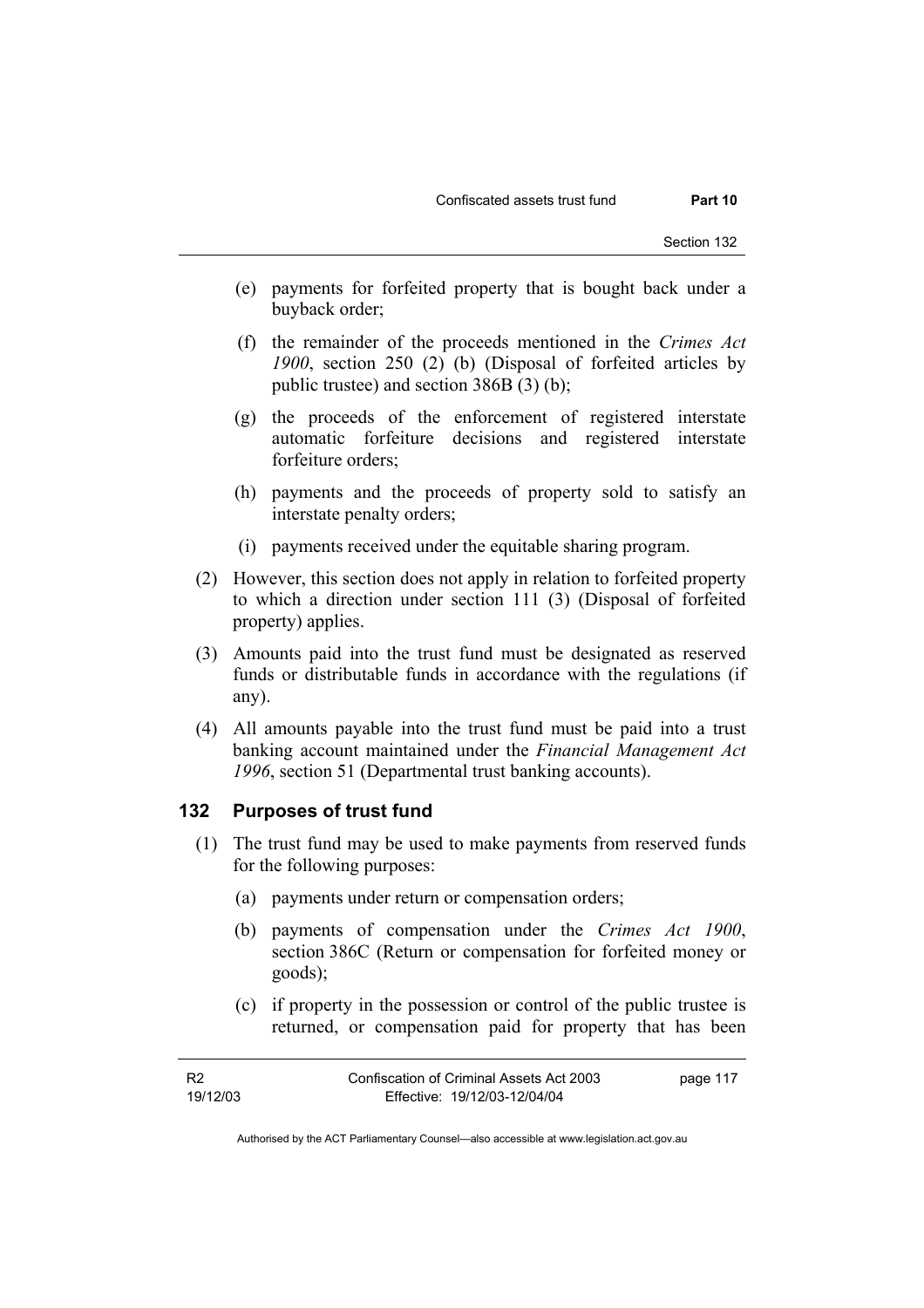#### **Part 10 Confiscated assets trust fund**

Section 133

under the control of the public trustee, under a return or compensation order—any costs, charges or expenses deducted by the public trustee in relation to the property;

- (d) the annual management fee prescribed under the regulations for the public trustee;
- (e) other costs, charges or expenses of the public trustee in relation to the exercise of functions under this Act;
- (f) payments under the equitable sharing program.
- (2) The trust fund may be used to make payments from distributable funds in accordance with section 134 (2) (Distribution of surplus funds).

## **133 Payments from trust fund**

- (1) Payments must be made in accordance with the principle that payments for a purpose for which reserved funds may be used have priority over payments for purposes for which distributable funds may be used.
- (2) The public trustee may make payments for the purposes of the trust fund.
- (3) However, a payment under the equitable sharing program or from distributable funds may be made only in accordance with a written direction of the Minister.

## **134 Distribution of surplus funds**

- (1) For section 132 (2) (Purposes of trust fund), the Minister must, at least once in each financial year, decide the amount of distributable funds available for payment from the trust fund.
- (2) The Minister may approve the use of part or all of the decided amount for any of the following purposes:
	- (a) the enforcement of Territory laws;

R2 19/12/03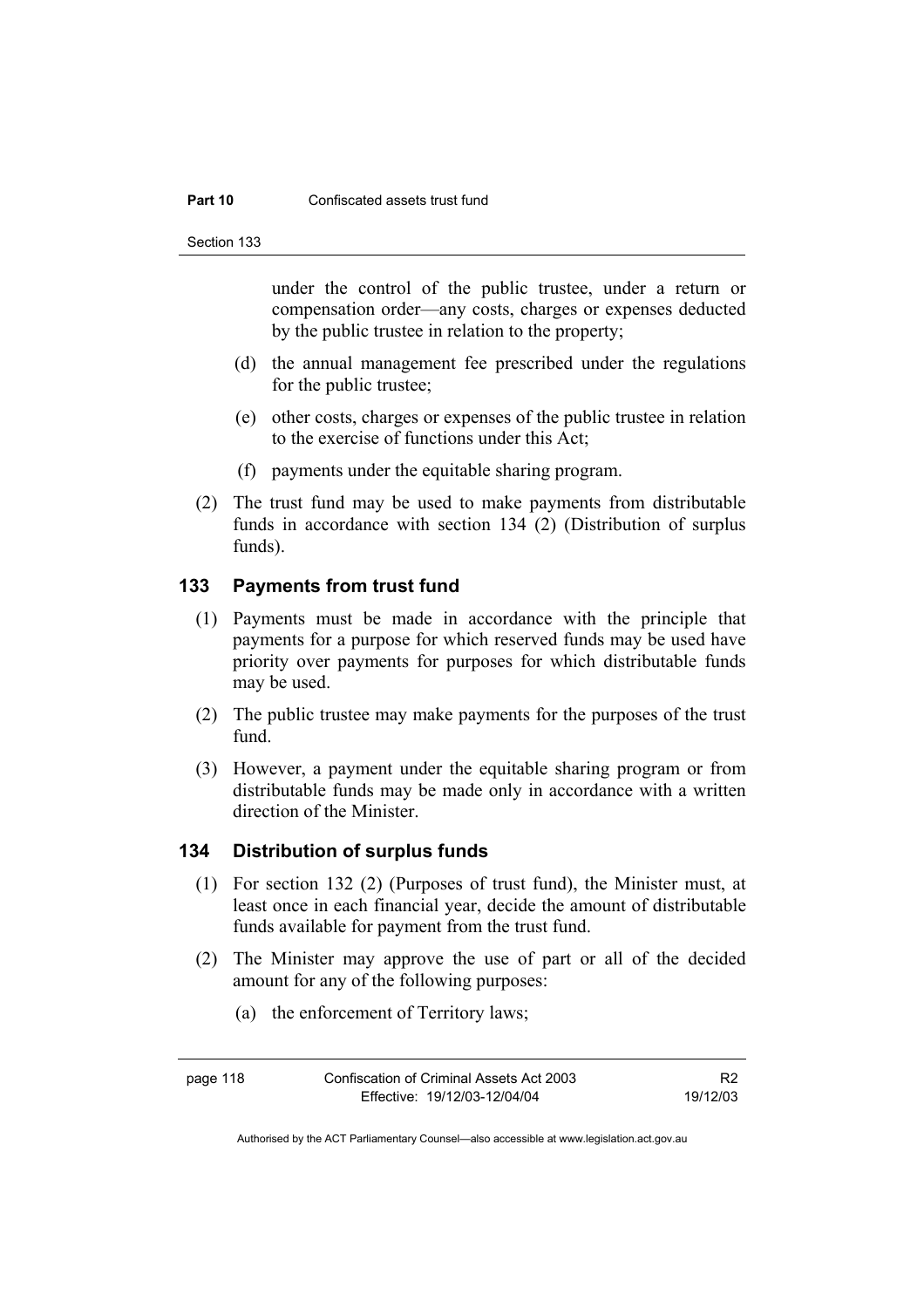- (b) criminal justice activities;
- (c) crime prevention;
- (d) assistance to victims of crime;
- (e) the prevention of drug abuse;
- (f) the rehabilitation of drug users;
- (g) a purpose prescribed under the regulations relating to law enforcement or drug rehabilitation and education.
- (3) An approval is a notifiable instrument.

*Note* A notifiable instrument must be notified under the Legislation Act.

## **135 Review of reserved and distributable funds by public trustee**

- (1) The public trustee must review the trust fund at least twice each year to decide whether the amount of reserved funds is likely to be sufficient to meet the payments from reserved funds that may be made within the 6 month period after the review.
- (2) If the public trustee considers that the amount of reserved funds is likely to be insufficient, the public trustee must declare, in writing, an amount of distributable funds to be reserved funds.
- (3) The amount declared must not be more than is necessary to increase the amount of reserved funds to what is required to meet payments from reserved funds within the 6 months after the declaration is made.
- (4) If the public trustee considers that the amount of reserved funds is likely to be more than is necessary, the public trustee must declare, in writing, the amount of the surplus funds to be distributable funds.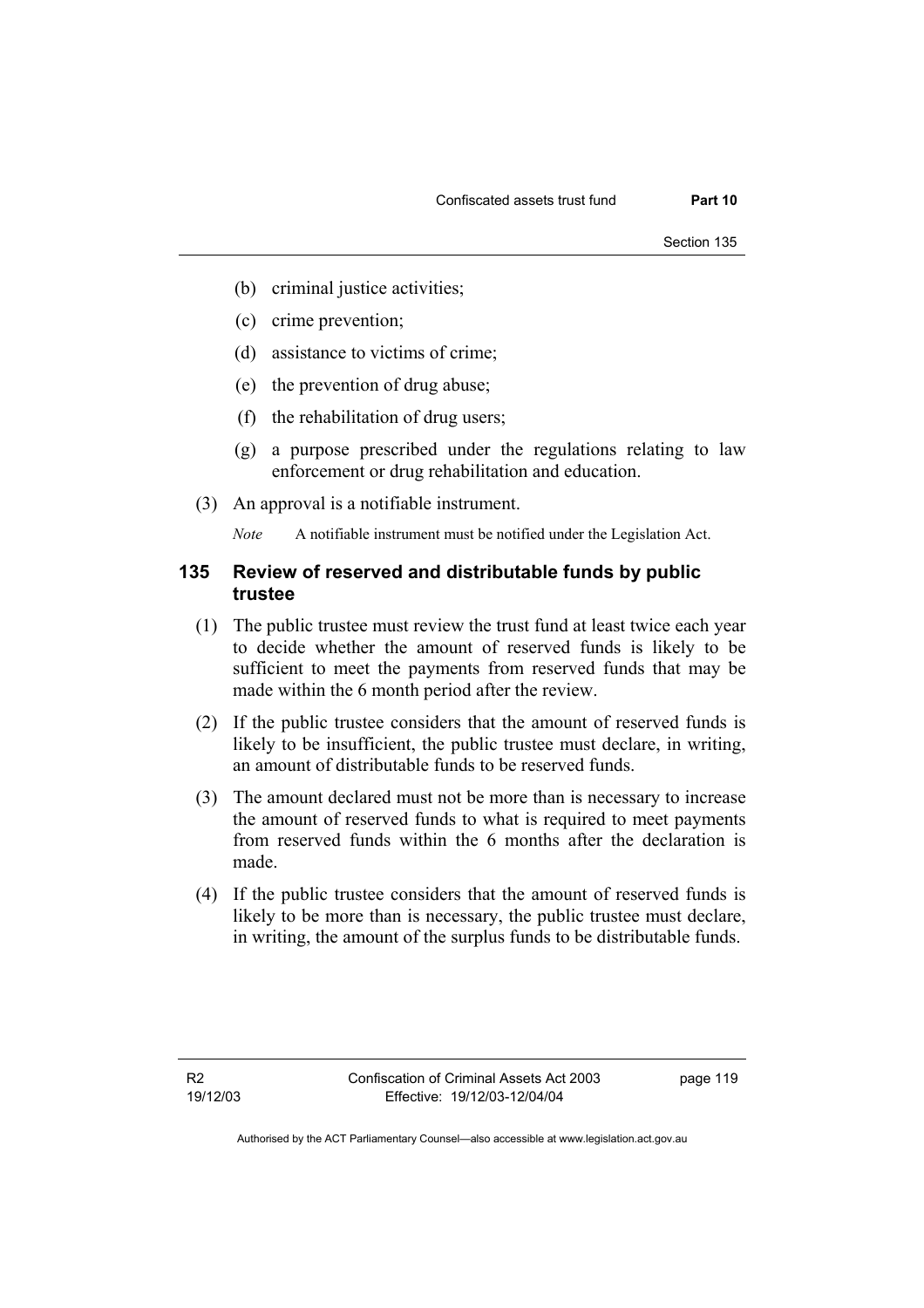#### **Part 11 Interstate orders**

Section 136

## **Part 11** Interstate orders

*Note* Proceedings under this part are civil, not criminal (see s 237 (1) (b)).

### **136 Meaning of** *authenticated* **for pt 11**

In this part:

*authenticated*, in relation to a corresponding law order, means authenticated by the entity that made the order in accordance with the corresponding law under which the order was made or the practice of the entity.

#### **Example**

if the entity is a court, the order may be authenticated by the court's seal or stamp

*Note* An example is part of the Act, is not exhaustive and may extend, but does not limit, the meaning of the provision in which it appears (see Legislation Act, s 126 and s 132).

## **137 Interstate restraining and forfeiture orders etc registration**

- (1) This section applies if—
	- (a) an interstate restraining order expressly applies to—
		- (i) stated property in the ACT; or
		- (ii) all the property in the ACT of a person; or
		- (iii) all the property (other than stated property) in the ACT of a person; or
	- (b) an interstate automatic forfeiture decision expressly applies to property in the ACT; or
	- (c) an interstate forfeiture order expressly applies to property in the ACT.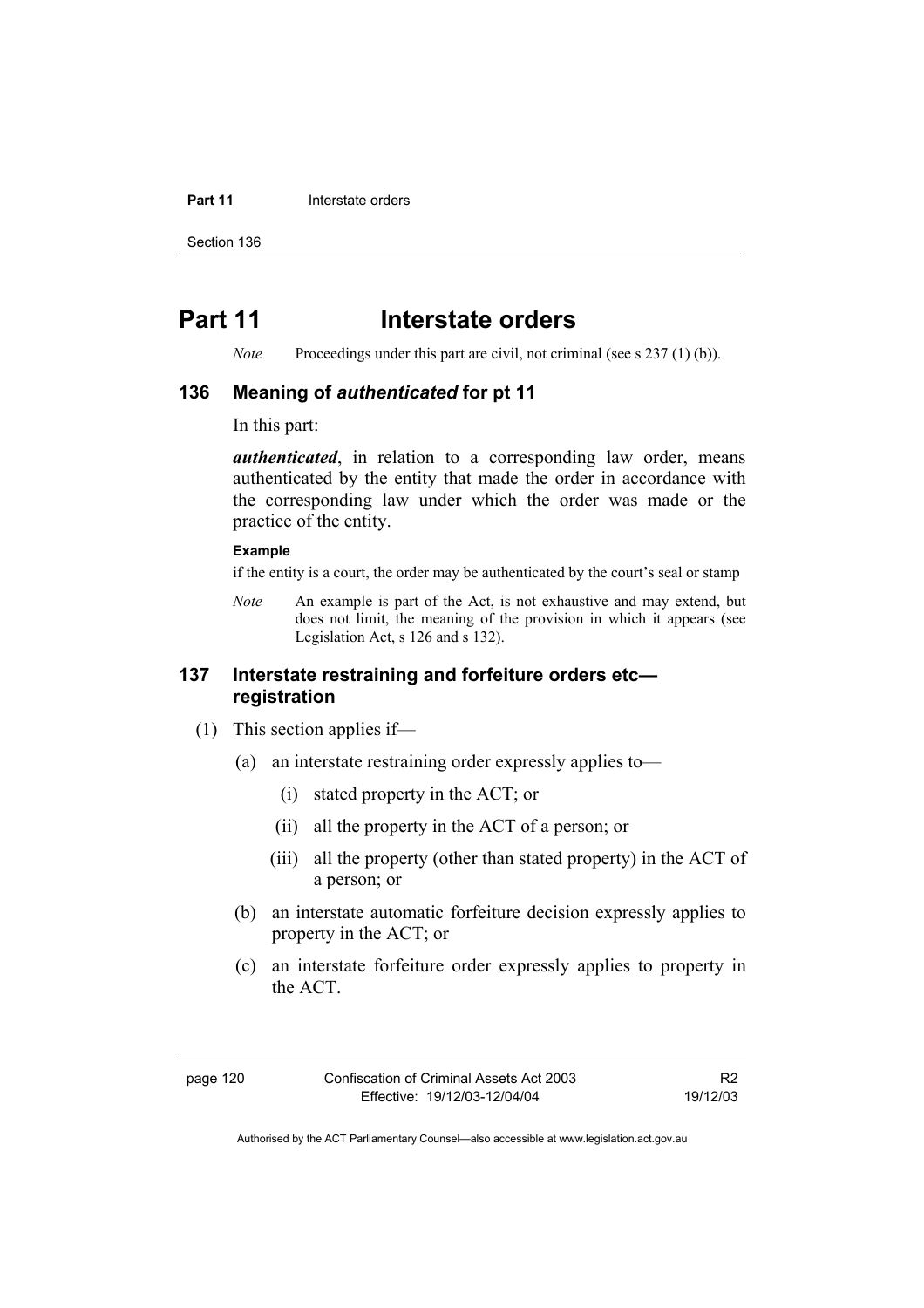- (2) An authenticated copy of the order or decision may be registered in a relevant court by the applicant for the order or decision, the DPP or a person prescribed under the regulations.
- (3) An authenticated copy of any amendment of the order or decision (made before or after the registration of the order or decision) may be registered in a relevant court by a person mentioned in subsection (2).
- (4) Registration of the order or decision, and any amendment of the order or decision, may be refused to the extent that the order or decision, or the order or decision as amended, could not, on registration, be enforced in the ACT.
- (5) The order or decision, and any amendment of the order or decision, must be registered in accordance with the procedure of the relevant court.

## **138 Interstate restraining and forfeiture orders etc—interim registration**

- (1) This section applies to an electronic copy of an authenticated interstate restraining order, interstate automatic forfeiture decision or interstate forfeiture order or of an authenticated copy of any amendment of such an order or decision.
- (2) If the electronic copy is certified in accordance with the procedure of a relevant court, it is taken, for this Act, to be an authenticated copy of the order, decision or amendment.
- (3) However, if the order, decision or amendment is registered in the relevant court using the electronic copy, the registration ceases to have effect at the end of 5 days after the day of registration, or when an authenticated copy of the order, decision or amendment is registered, whichever happens first.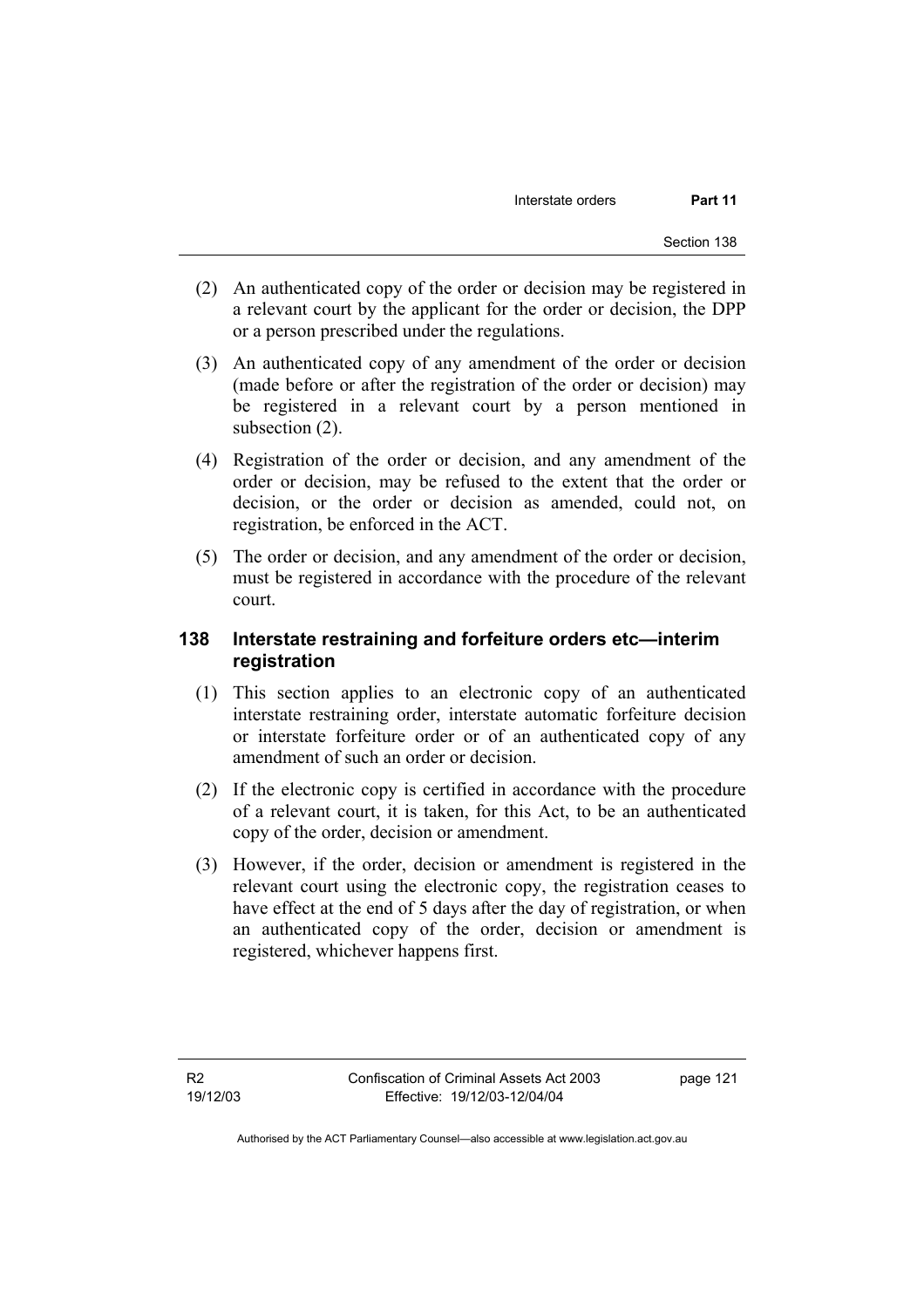#### **Part 11 Interstate orders**

Section 139

(4) In this section:

*electronic copy*, of a document, includes the following copies of the document:

- (a) a fax copy;
- (b) an emailed copy;
- (c) a scanned copy.

## **139 Interstate restraining and forfeiture orders etc—effect of registration**

- (1) For this Act, a registered interstate restraining order is taken to be a restraining order under this Act.
- (2) For this Act, a registered interstate automatic forfeiture decision is taken to be an automatic forfeiture under division 5.2 (Automatic forfeiture—conviction for serious offences).
- (3) For this Act, a registered interstate civil forfeiture order is taken to be a civil forfeiture order under this Act.
- (4) For this Act, a registered interstate conviction forfeiture order is taken to be a conviction forfeiture order under this Act.
- (5) An amendment of a registered interstate order or decision mentioned in this section has effect for this Act only if it is registered under this part.

## **140 Interstate restraining and forfeiture orders etc—ending of registration**

A registered interstate restraining order, automatic forfeiture decision or forfeiture order ceases to be registered under this Act if—

 (a) it ceases to be in force under the corresponding law under which it was made; or

| page |  |
|------|--|
|------|--|

R2 19/12/03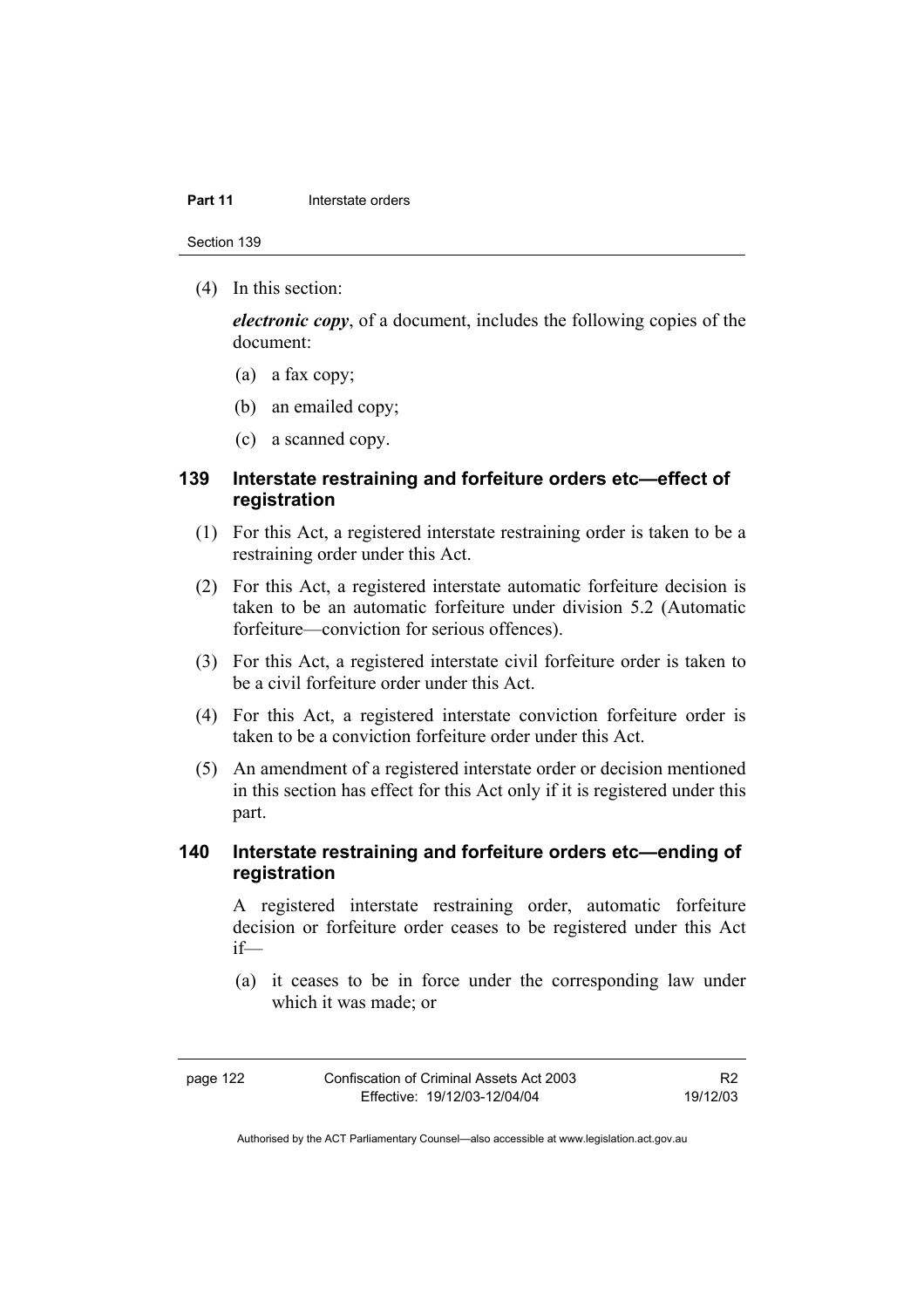(b) its registration is cancelled under section 141.

### **141 Interstate restraining and forfeiture orders etc cancellation of registration**

- (1) The registration of an interstate restraining order, interstate automatic forfeiture decision or interstate forfeiture order may be cancelled by a relevant court, or an officer of a relevant court prescribed under the regulations, if—
	- (a) the registration was improperly obtained; or
	- (b) details of any amendment of the order or decision, or any direction of the entity that made the order or decision, was not given to the relevant court in accordance with the procedure of the court.
- (2) The registration of an interstate restraining order, interstate automatic forfeiture decision or interstate forfeiture order, or an amendment of such an order or decision, may be cancelled by a relevant court, to the extent that the order or decision, or the order or decision as amended, cannot be enforced in the ACT.

#### **142 Creation of interstate penalty charges**

- (1) This section applies if—
	- (a) an interstate restraining order is made because of the commission, or the alleged commission, of an indictable offence by a person; and
	- (b) an interstate penalty order is made against the person in relation to the offence; and
	- (c) the interstate restraining order is registered under this Act; and
	- (d) the interstate penalty order is registered in the ACT under the *Service and Execution of Process Act 1992* (Cwlth).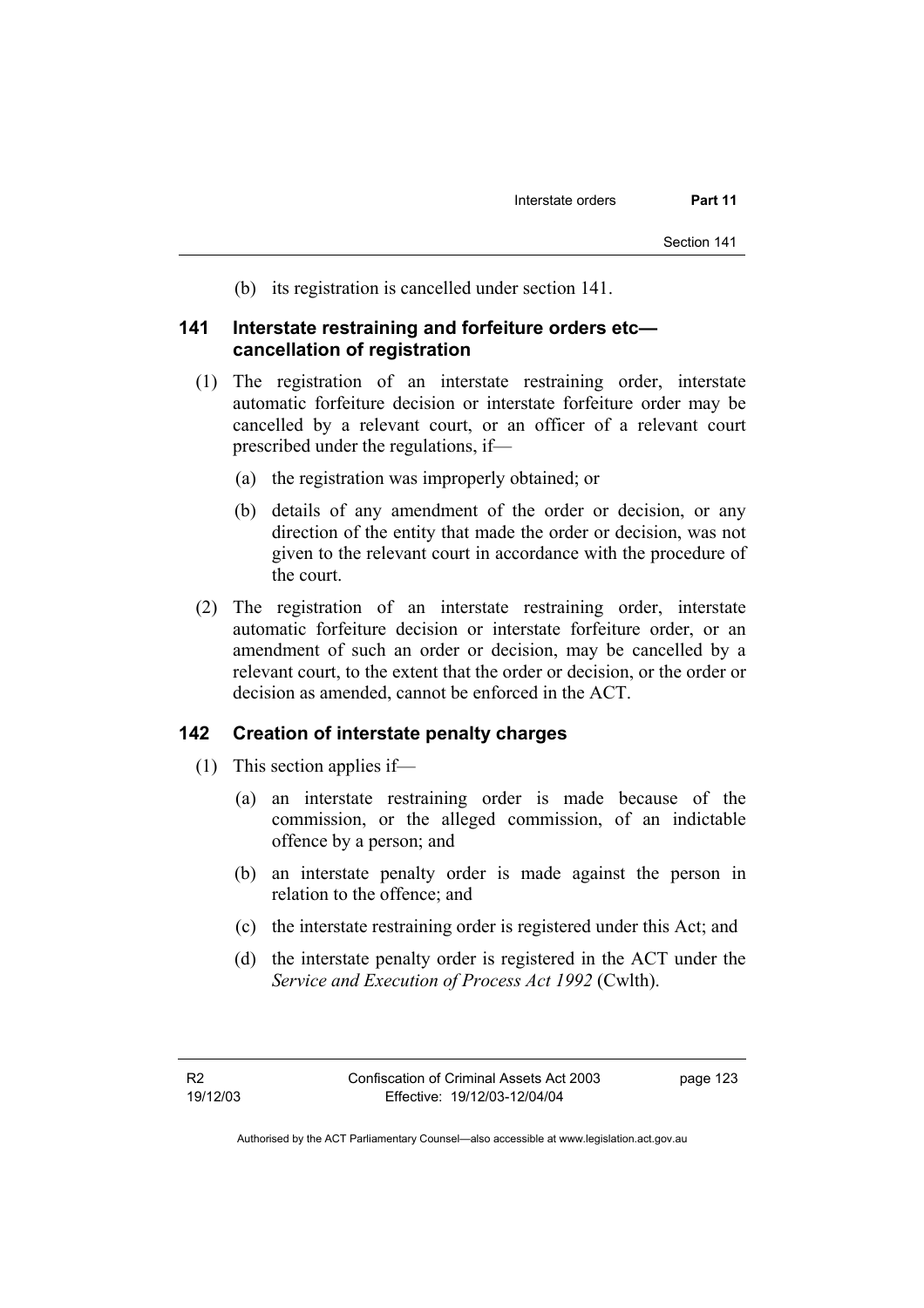#### **Part 11 Interstate orders**

Section 143

- (2) On the registration of both of the orders mentioned in subsection (1) (c) and (d), a charge (an *interstate penalty charge*) to secure the amount payable under the interstate penalty order is created over the property in the ACT restrained under the interstate restraining order.
- (3) If the interstate restraining order is amended, after the interstate penalty order is made, to add more property, and the interstate restraining order is registered under this part, the additional property is also subject to the penalty charge on registration of the amendment.

### **143 Interstate penalty charges—effect of creation**

For this Act, an interstate penalty charge is taken to be a penalty charge under this Act.

page 124 Confiscation of Criminal Assets Act 2003 Effective: 19/12/03-12/04/04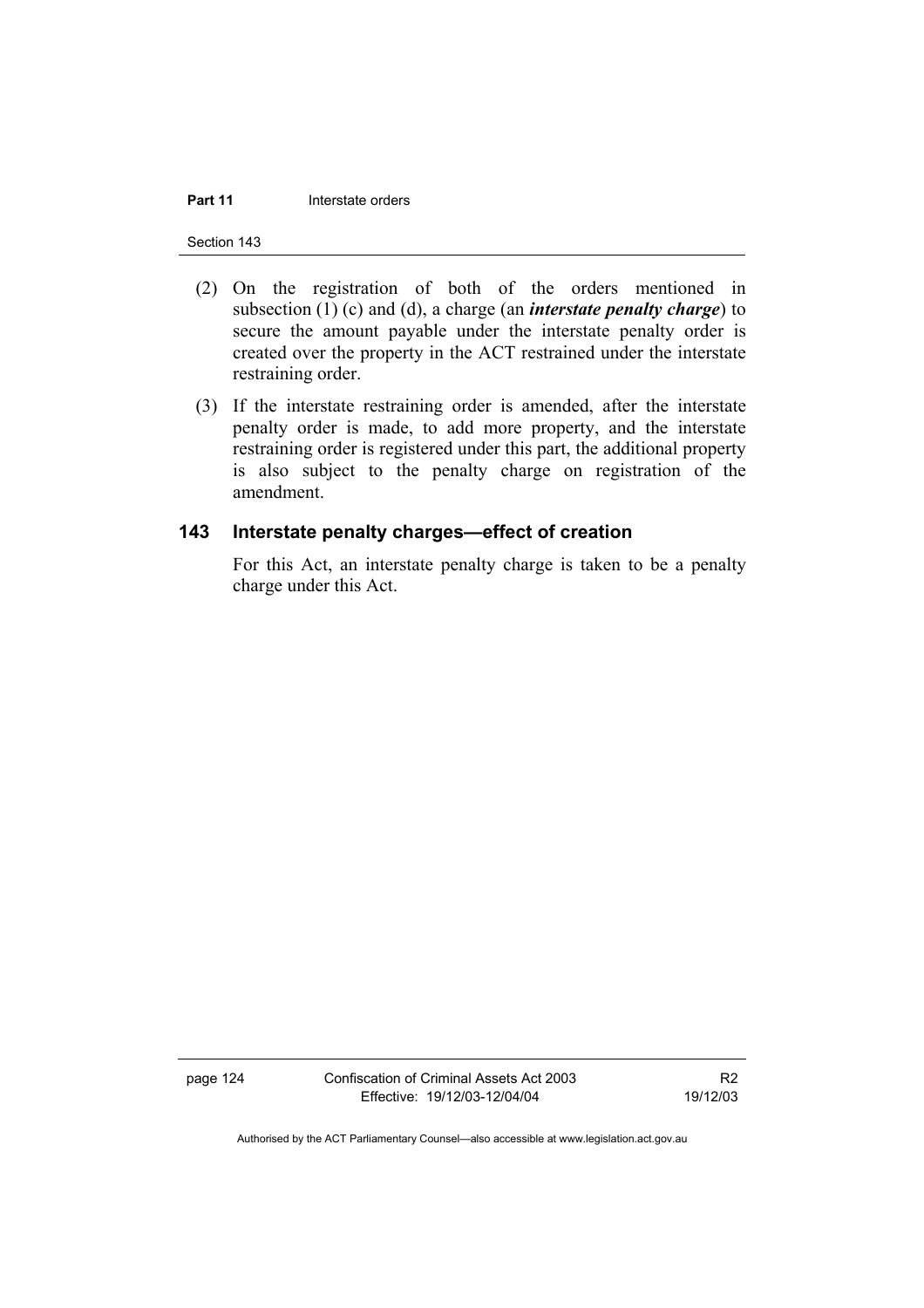# **Part 12 Information gathering**

## **Division 12.1 Inquiry notices**

## **144 Meaning of** *inquiry notice*

In this Act:

*inquiry notice* means a notice by a police officer requiring a financial institution to give the officer stated information in relation to—

- (a) an account with the institution (including whether an account has existed or does exist); or
- (b) a transaction (other than in relation to an account) conducted, or proposed to be conducted, by or with the institution (including whether a transaction has been conducted).
- *Note 1 Account* includes a safe-deposit box (see dict, def *account*).
- *Note 2* It is an offence to contravene an inquiry notice, to give false or misleading information in purported compliance with an inquiry notice, or to disclose the existence or operation of the notice (see div 12.6).

## **145 Inquiry notices—giving**

- (1) A police officer of the rank of commander (or higher) may give an inquiry notice to a financial institution.
- (2) The inquiry notice may be given only if the police officer is satisfied that the information to which the notice relates is relevant to deciding whether—
	- (a) an application could be made for an order under this Act (including for another order under this part), a corresponding law order, or a search warrant under part 13 (Search warrants), in relation to anyone; or

page 125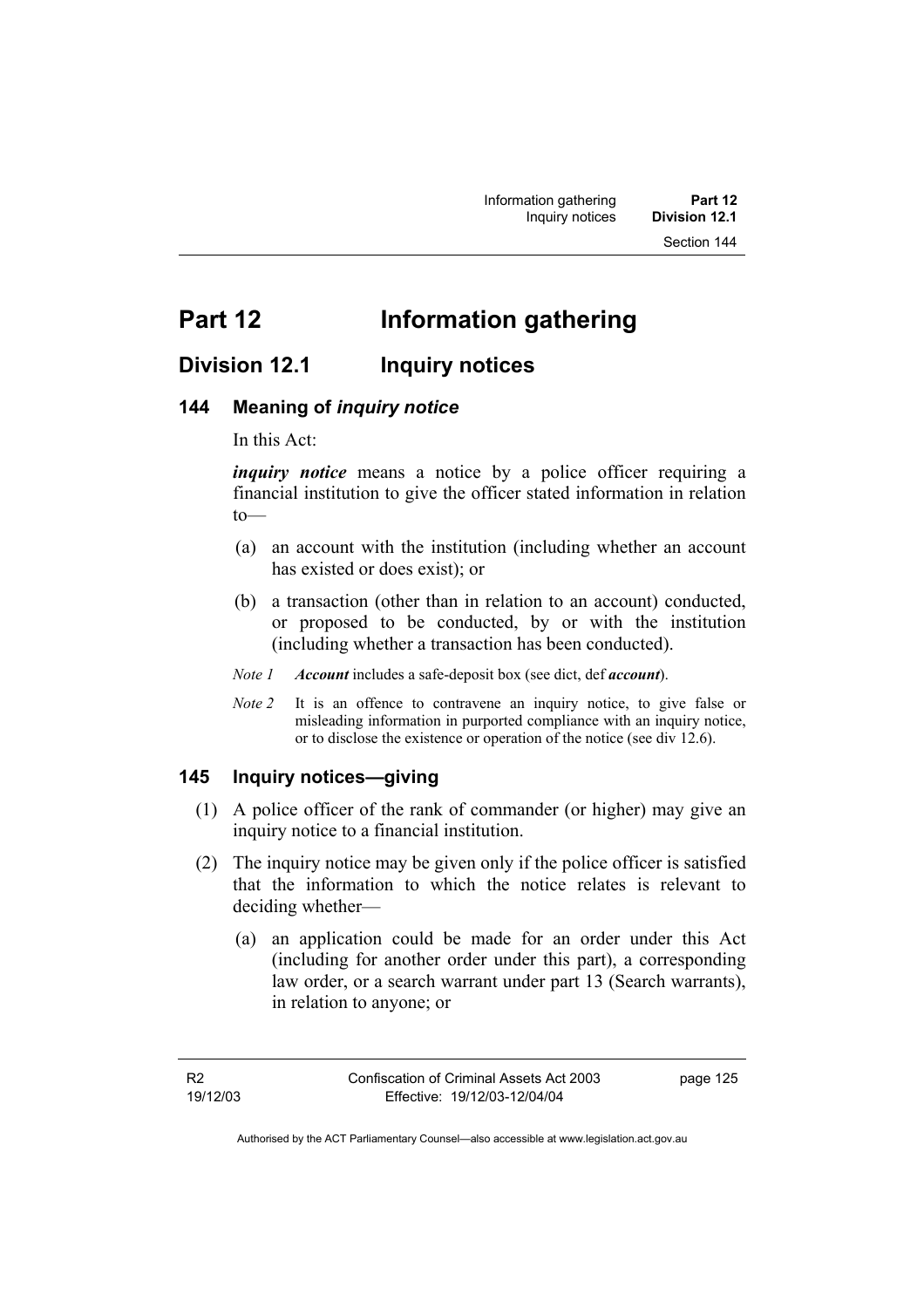| Part 12              | Information gathering |
|----------------------|-----------------------|
| <b>Division 12.1</b> | Inquiry notices       |
| Section 146          |                       |

- (b) a proceeding could be begun against anyone for an offence against this Act or a corresponding law or for a money laundering offence.
- *Note* A *money laundering offence* includes a prescribed offence against a law of the Commonwealth, a State or another Territory, see dict.
- (3) The police officer must give a copy of the notice to the financial institution to which the notice applies.
	- *Note* For how documents may be served, see Legislation Act, pt 19.5.

## **146 Inquiry notices—form**

- (1) An inquiry notice must be signed by the police officer giving it.
- (2) The notice must state—
	- (a) that it is an inquiry notice under this Act; and
	- (b) the financial institution to which the notice applies; and
	- (c) the information that the financial institution is required to give; and
	- (d) how the information is to be given; and
	- (e) that the inquiry notice is a non-disclosable information order.
	- *Note* The disclosure of the existence or operation of a non-disclosable information order is prohibited, see s 192.
- (3) The notice must also include a statement setting out the effect of division 12.6 (Information order offences) in relation to inquiry notices.

## **147 Inquiry notices—immunity for complying financial institutions and staff**

A civil proceeding does not lie against a financial institution, or an officer, employee or agent of a financial institution, in relation to loss, damage or injury of any kind to someone else because of the

R2 19/12/03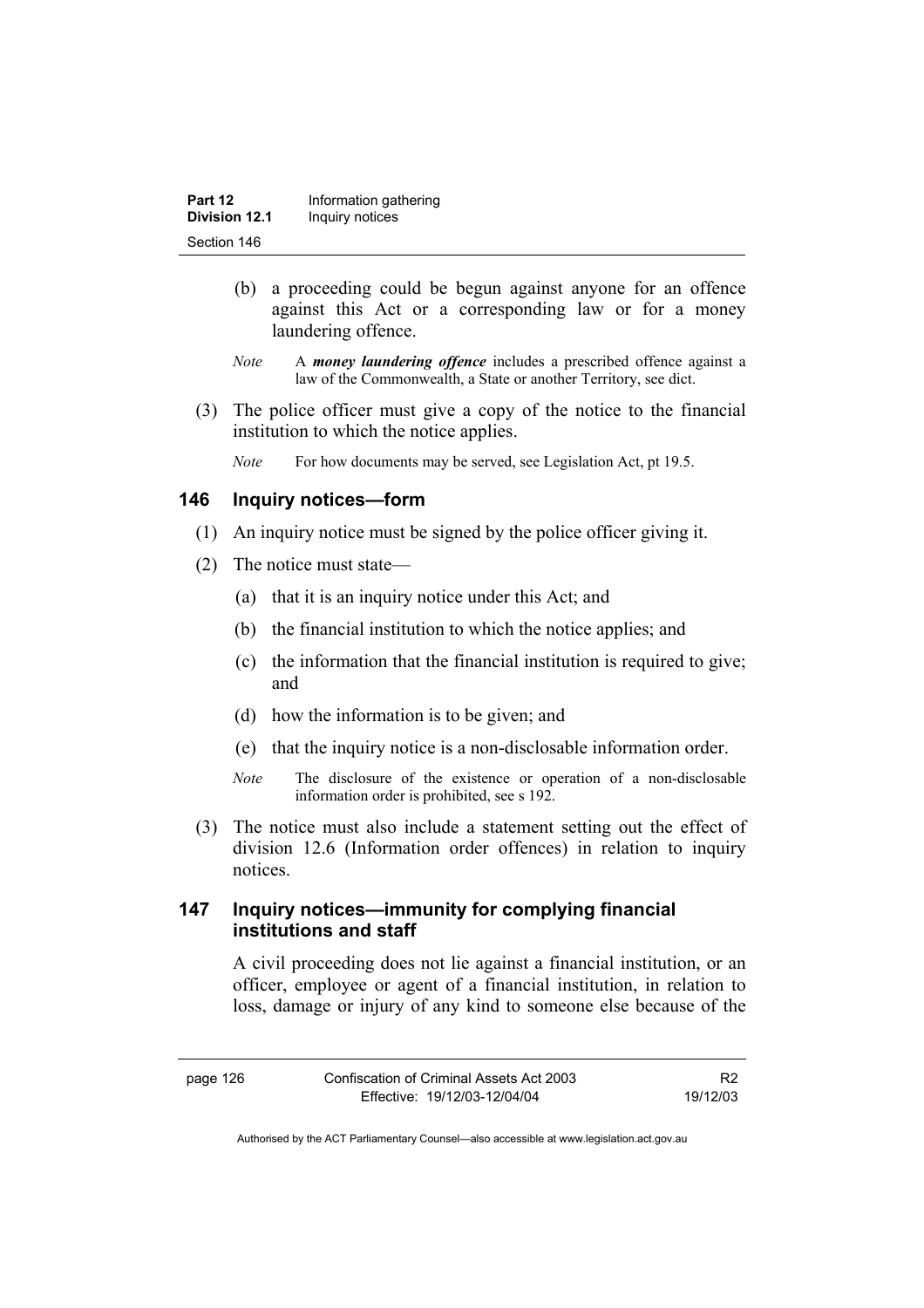giving of information honestly to a police officer in compliance with (or purported compliance with) an inquiry notice

## **Division 12.2 Monitoring orders**

- *Note 1* For general provisions about a proceeding for a monitoring order (which is a confiscation proceeding—see s 236), see pt 14.
- *Note 2* In particular, no advance notice to anyone is required of the application for the order, and the application may be heard in closed court, without the offender or the public being present, see s 243.

## **148 Meaning of** *monitoring order*

In this Act:

*monitoring order* means an order under section 151 (Monitoring orders—making) requiring a financial institution give a police officer information obtained or held by the institution about transactions conducted, or proposed to be conducted, by a person with the institution

## **149 Monitoring orders—application**

- (1) A police officer may apply to a relevant court for a monitoring order.
- (2) The application may be made only if the police officer has reasonable grounds for suspecting that the person in relation to whom the order is sought—
	- (a) has committed, or is about to commit, a serious offence; or
	- (b) was involved in the commission, or is about to be involved in the commission, of a serious offence; or
	- (c) has derived, or is about to derive, property or a benefit from the commission of a serious offence.
	- *Note Serious offence* means an offence against a Territory law or the law of the Commonwealth, a State or another Territory that is punishable by imprisonment for 5 years or longer (see s 13 (2)).

| <b>R2</b> | Confiscation of Criminal Assets Act 2003 | page 127 |
|-----------|------------------------------------------|----------|
| 19/12/03  | Effective: 19/12/03-12/04/04             |          |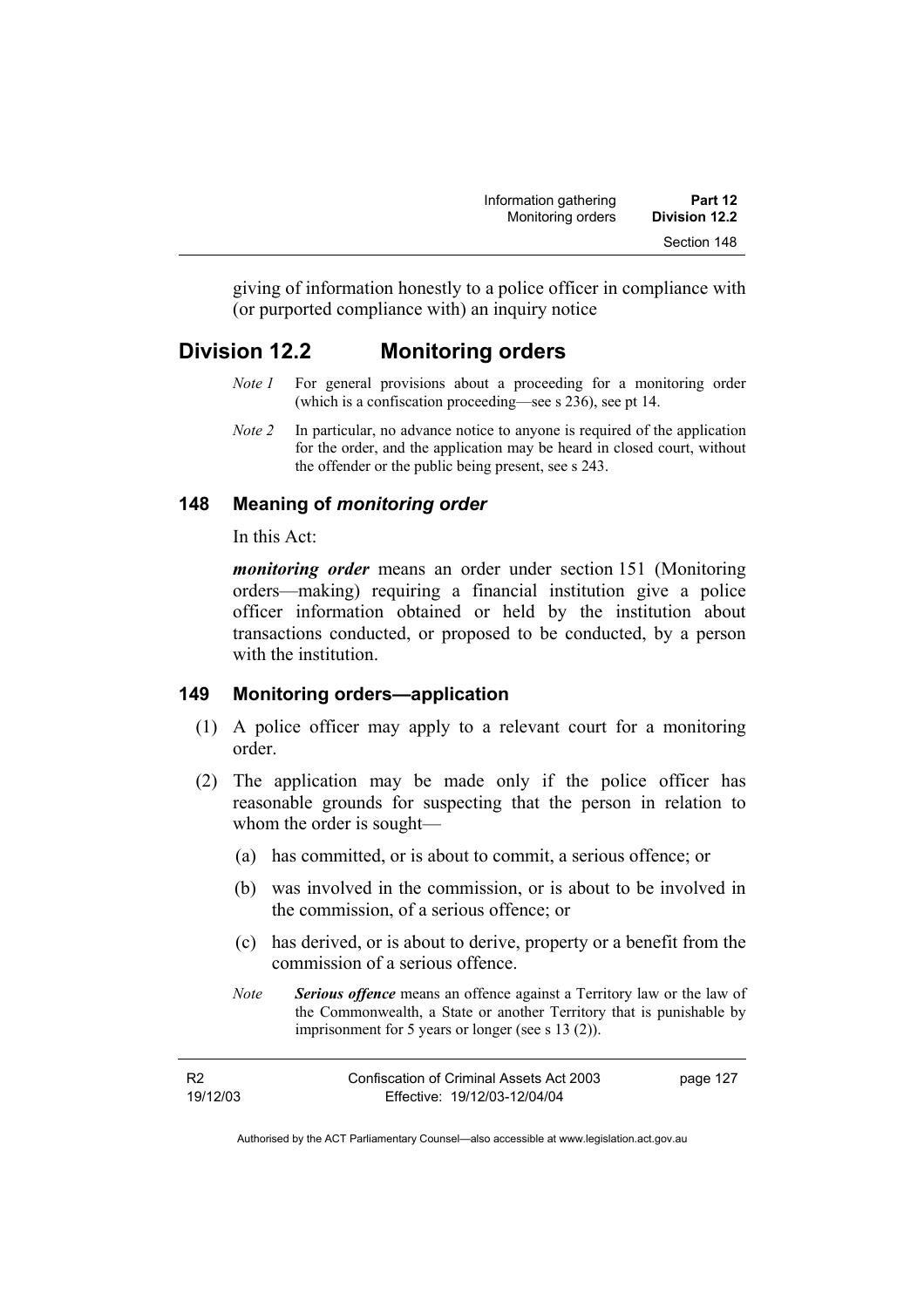| Part 12              | Information gathering |
|----------------------|-----------------------|
| <b>Division 12.2</b> | Monitoring orders     |
| Section 150          |                       |

## **150 Monitoring orders—affidavit supporting application**

- (1) An application for a monitoring order must be supported by an affidavit of the applicant police officer stating the grounds for the officer's suspicions.
- (2) The court may require the police officer to give additional information about the grounds on which the order is sought.

## **151 Monitoring orders—making**

- (1) This section applies if an application is made under section 149 (Monitoring orders—application) to a relevant court for a monitoring order requiring a financial institution to give a police officer information obtained or held by the institution about transactions conducted, or proposed to be conducted with the institution, by the person in relation to whom the order is sought.
- (2) The relevant court must make the monitoring order sought if, having regard to the police officer's affidavit supporting the application and any other evidence before the court, the court is satisfied that there are reasonable grounds for the officer's suspicions stated in the affidavit.
- (3) The order must state—
	- (a) that it is a monitoring order under this Act; and
	- (b) the financial institution to which the order applies; and
	- (c) the person in relation to whom the order is made; and
	- (d) the nature of the transactions to be monitored; and
	- (e) the information that the financial institution is required to give; and
	- (f) how the information is to be given; and
	- (g) the period for which the order has effect; and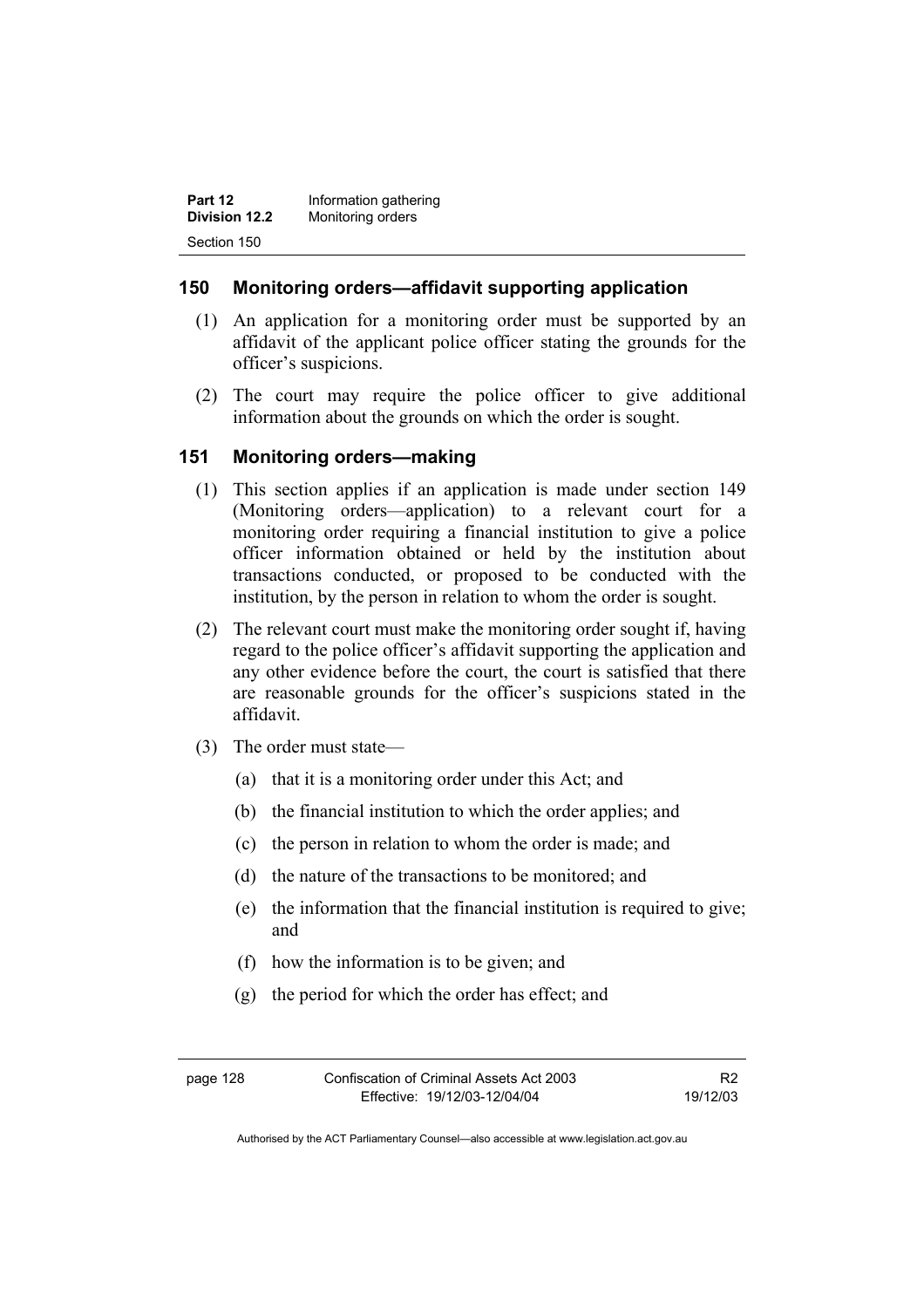- (h) that the monitoring order is a non-disclosable information order.
- *Note* The disclosure of the existence or operation of a non-disclosable information order is prohibited, see s 192.
- (4) The order must also include a statement setting out the effect of division 12.6 (Information order offences) in relation to monitoring orders.
- (5) The period mentioned in subsection (3) (g) must not begin earlier than the day when notice of the order is given to the financial institution and must end not later than 3 months after the day when the order is made.
- (6) To remove any doubt, a relevant court may make 2 or more monitoring orders (including for successive periods) in relation to the same person.
- (7) The chief police officer must give a copy of a monitoring order to the financial institution to which the order applies.
	- *Note* For how documents may be served, see Legislation Act, pt 19.5.

# **Division 12.3 Transaction suspension orders**

- *Note 1* For general provisions about a proceeding for a transaction suspension order (which is a confiscation proceeding—see s 236), see pt 14.
- *Note 2* In particular, no advance notice to anyone is required of the application for the order, and the application may be heard in closed court, without the offender or the public being present, see s 243.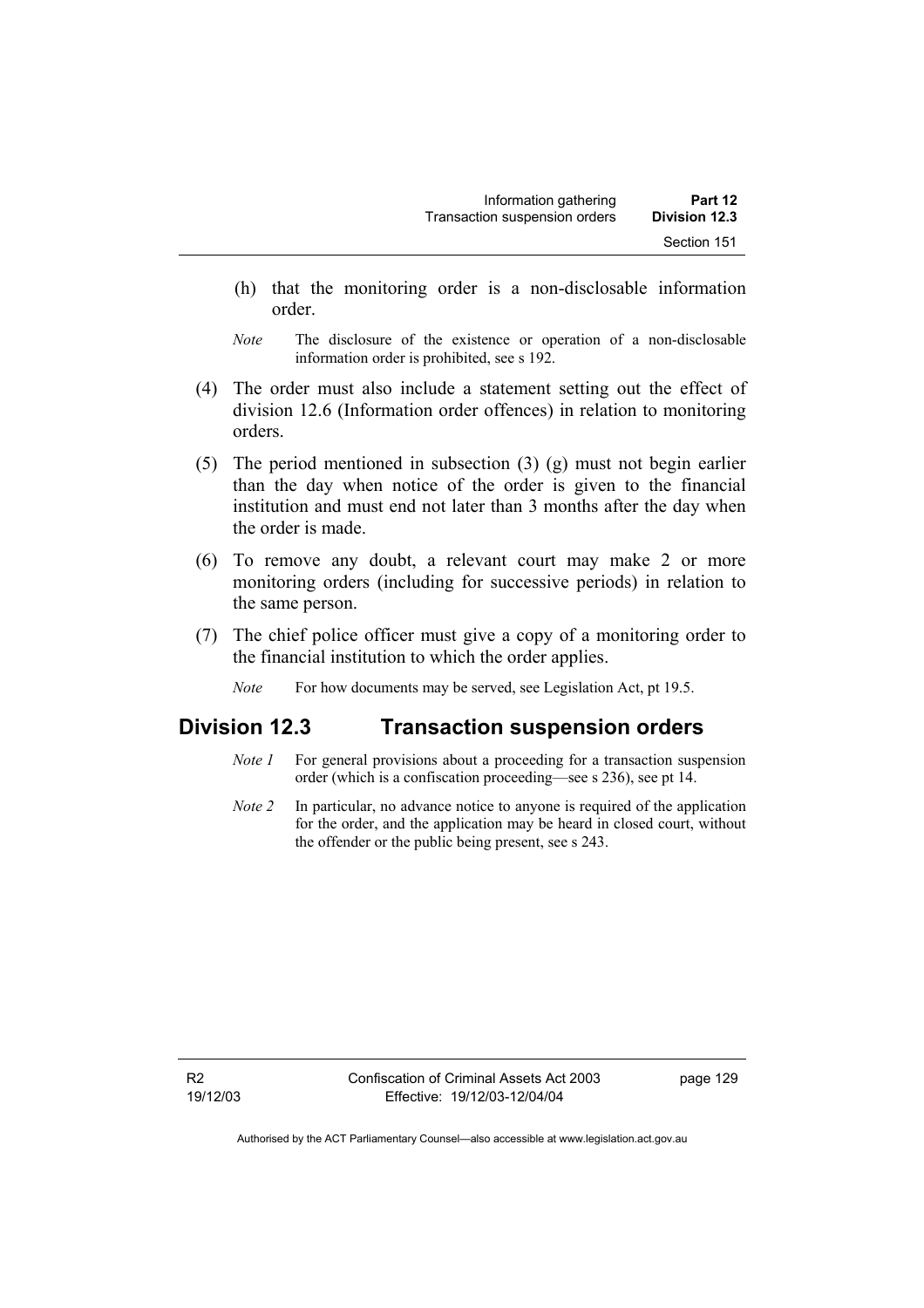#### **152 Meaning of** *transaction suspension order*

(1) In this Act:

*transaction suspension order* means an order under section 155 (Transaction suspension orders—making) requiring a financial institution, on becoming aware of a transaction (including a proposed transaction) to be conducted through a stated account, to—

- (a) immediately tell a police officer about the transaction; and
- (b) delay the processing of the transaction for 48 hours after the institution becomes aware of the transaction.
- (2) In this section:

*account* does not include a safe-deposit box.

#### **153 Transaction suspension orders—application**

- (1) A police officer may apply to a relevant court for a transaction suspension order.
- (2) The application may be made only if the police officer has reasonable grounds for suspecting that—
	- (a) the person in relation to whom the order is sought—
		- (i) has committed, or is about to commit, a money laundering offence; or
		- (ii) was involved in the commission, or is about to be involved in the commission, of a money laundering offence; or
		- (iii) has derived, or is about to derive, property or a benefit from the commission of a money laundering offence; and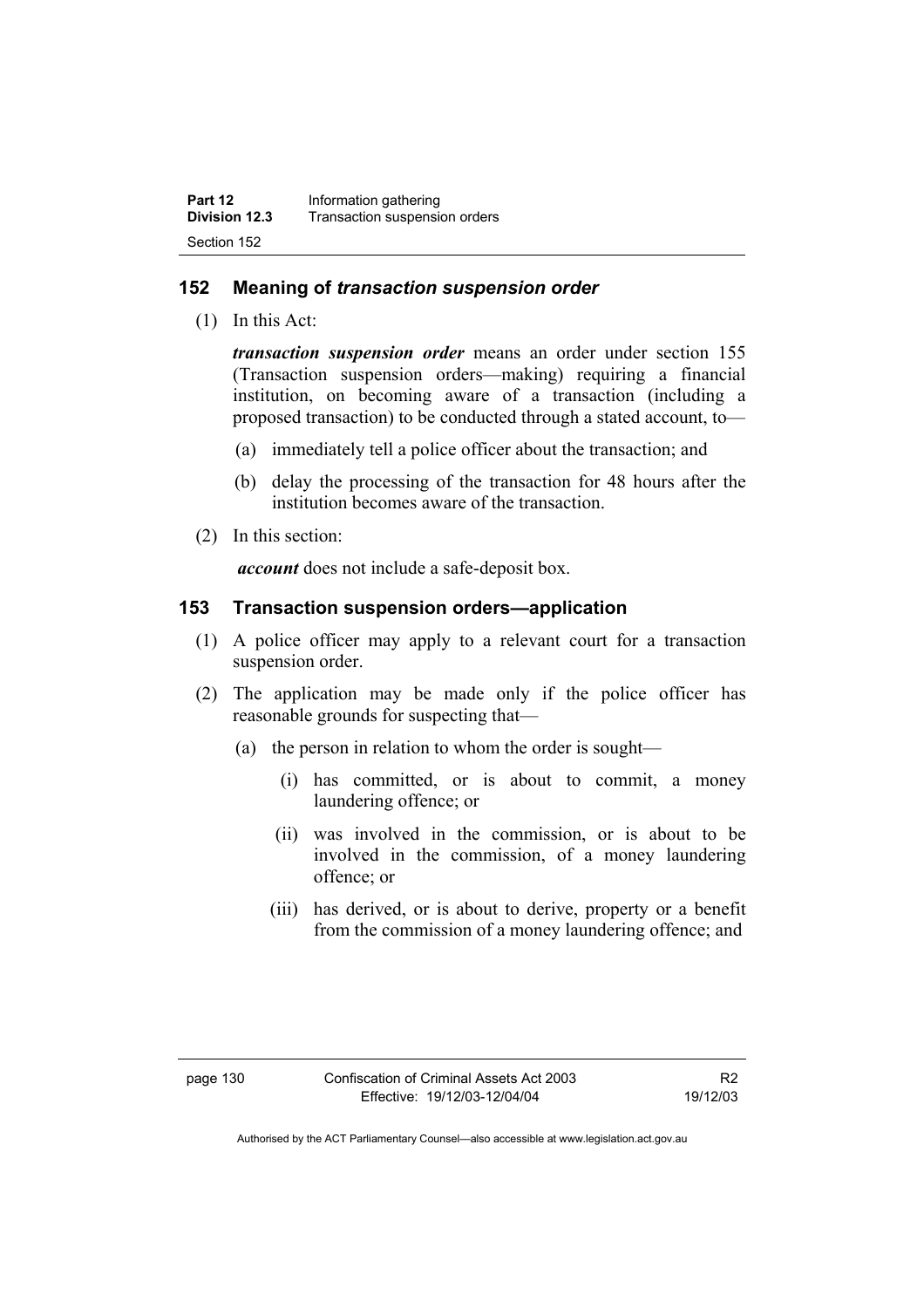- (b) the account in relation to which the order is sought is operated by, or under the effective control of, the person.
	- *Note 1* For the meaning of *effective control*, see s 14.
	- *Note 2* A *money laundering offence* includes a prescribed offence against a law of the Commonwealth, a State or another Territory, see dict.
	- *Note* 3 For the meaning of *in relation to*, see dict.
- (3) To remove any doubt, the application may be made in relation to 2 or more accounts.

## **154 Transaction suspension orders—affidavit supporting application**

- (1) An application for a transaction suspension order must be supported by an affidavit of the applicant police officer stating—
	- (a) the grounds for the officer's suspicions; and
	- (b) the account in relation to which the order is sought.
- (2) The court may require the police officer to give additional information about the grounds on which the order is sought.

#### **155 Transaction suspension orders—making**

- (1) This section applies if an application is made under section 153 (Transaction suspension orders—application) to a relevant court for a transaction suspension order requiring a financial institution, on becoming aware of a transaction (including a proposed transaction) to be conducted through the account to which the application relates, to—
	- (a) immediately tell a police officer about the transaction; and
	- (b) delay the processing of the transaction for 48 hours after the institution becomes aware of the transaction.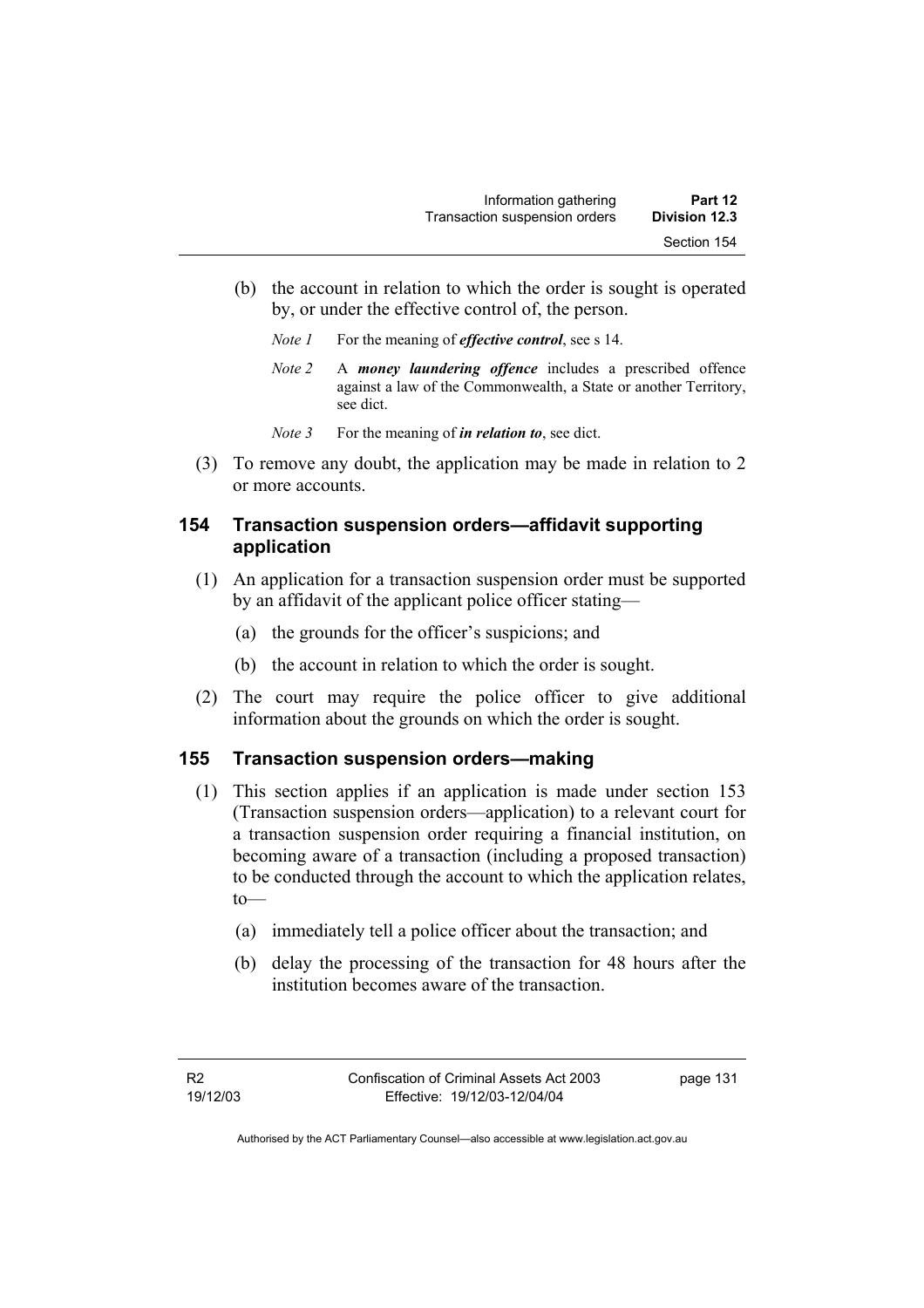| Part 12              | Information gathering         |
|----------------------|-------------------------------|
| <b>Division 12.3</b> | Transaction suspension orders |
| Section 155          |                               |

- (2) The relevant court must make the transaction suspension order sought if, having regard to the police officer's affidavit supporting the application and any other evidence before the court, the court is satisfied that there are reasonable grounds for the officer's suspicions stated in the affidavit.
- (3) The order must state—
	- (a) that it is a transaction suspension order under this Act; and
	- (b) the terms of the order; and
	- (c) the financial institution to which the order applies; and
	- (d) the account in relation to which the order is made; and
	- (e) how notice of transactions (including proposed transactions) is to be given; and
	- (f) the period for which the order has effect; and
	- (g) that the transaction suspension order is a non-disclosable information order.
	- *Note 1* The disclosure of the existence or operation of a non-disclosable information order is prohibited, see s 192.
	- *Note 2* An order cannot be made in relation to a safe-deposit box (see s 152 (2)).
- (4) The order must also include a statement setting out the effect of division 12.6 (Information order offences) in relation to transaction suspension orders.
- (5) The period mentioned in subsection (3) (f) must not begin earlier than the day when notice of the order is given to the financial institution and must end not later than 3 months after the day when the order is made.
- (6) To remove any doubt, a relevant court may make 2 or more transaction suspension orders (including for successive periods) in relation to the same account.

| page 132 | Confiscation of Criminal Assets Act 2003 | R <sub>2</sub> |
|----------|------------------------------------------|----------------|
|          | Effective: 19/12/03-12/04/04             | 19/12/03       |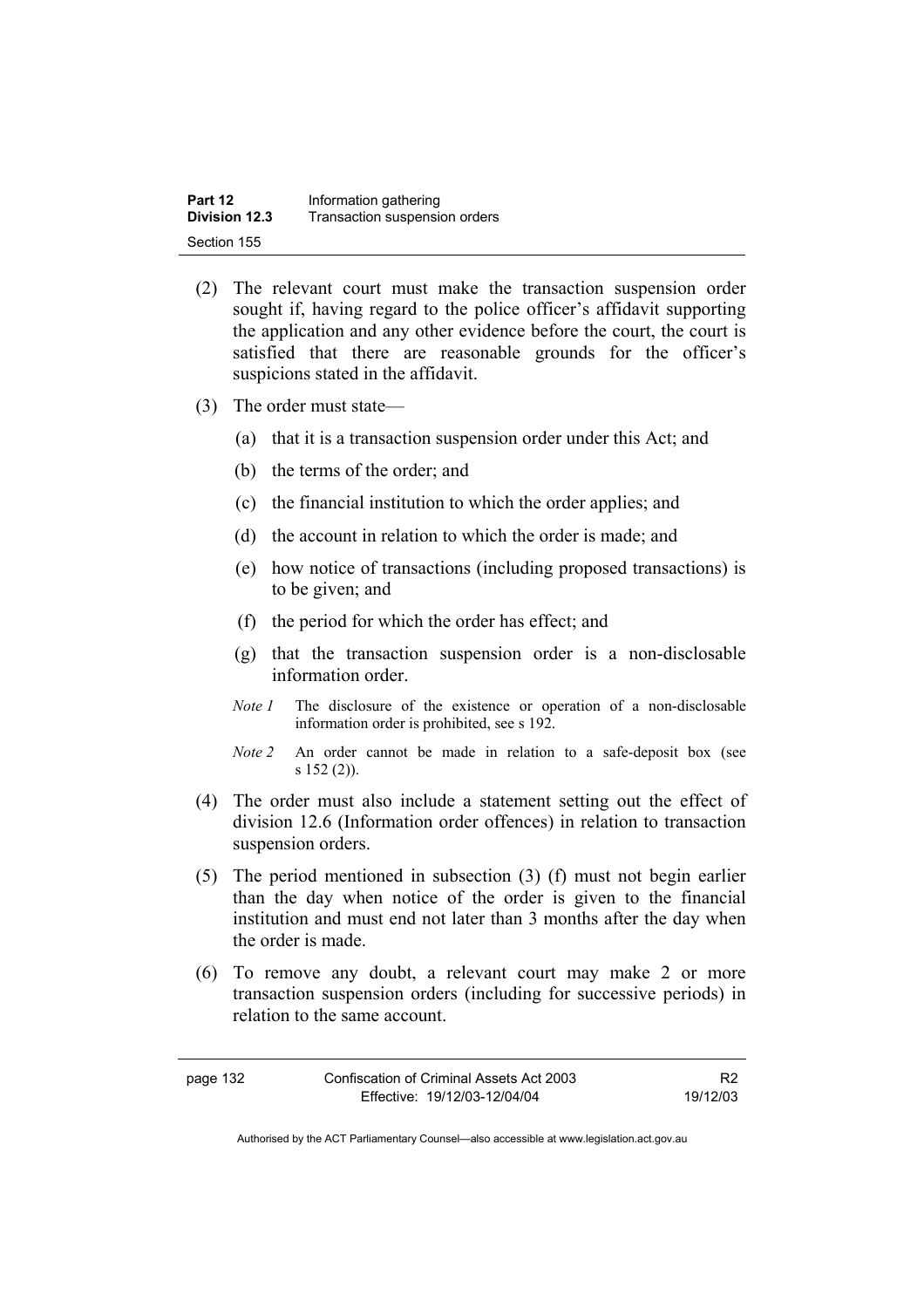- (7) The chief police officer must give a copy of a transaction suspension order to the financial institution to which the order applies.
	- *Note* For how documents may be served, see Legislation Act, pt 19.5.

# **Division 12.4 Production orders for propertytracking documents**

- *Note 1* For general provisions about a proceeding for a production order (which is a confiscation proceeding—see s 236), see pt 14.
- *Note 2* In particular, no advance notice to anyone is required of the application for the order, and the application may be heard in closed court, without the offender or the public being present, see s 243.

## **156 Meaning of** *production order*

In this Act:

*production order* means an order under section 160 (Production orders—making) requiring a person to give a police officer any property-tracking documents in the person's possession or control that relate to the person or property (or both) stated in the order.

## **157 Meaning of** *property-tracking document*

In this Act:

#### *property-tracking document* means—

- (a) a document relevant to identifying, locating or quantifying—
	- (i) property (including tainted property and property under the effective control of a person) in relation to which action has been or could be taken under this Act or a corresponding law; or
	- (ii) benefits derived by a person from the commission (or the alleged commission) of an indictable offence; or
	- (iii) evidence in relation to property or benefits mentioned in subparagraph (i) or (ii); or

| - R2     | Confiscation of Criminal Assets Act 2003 | page 133 |
|----------|------------------------------------------|----------|
| 19/12/03 | Effective: 19/12/03-12/04/04             |          |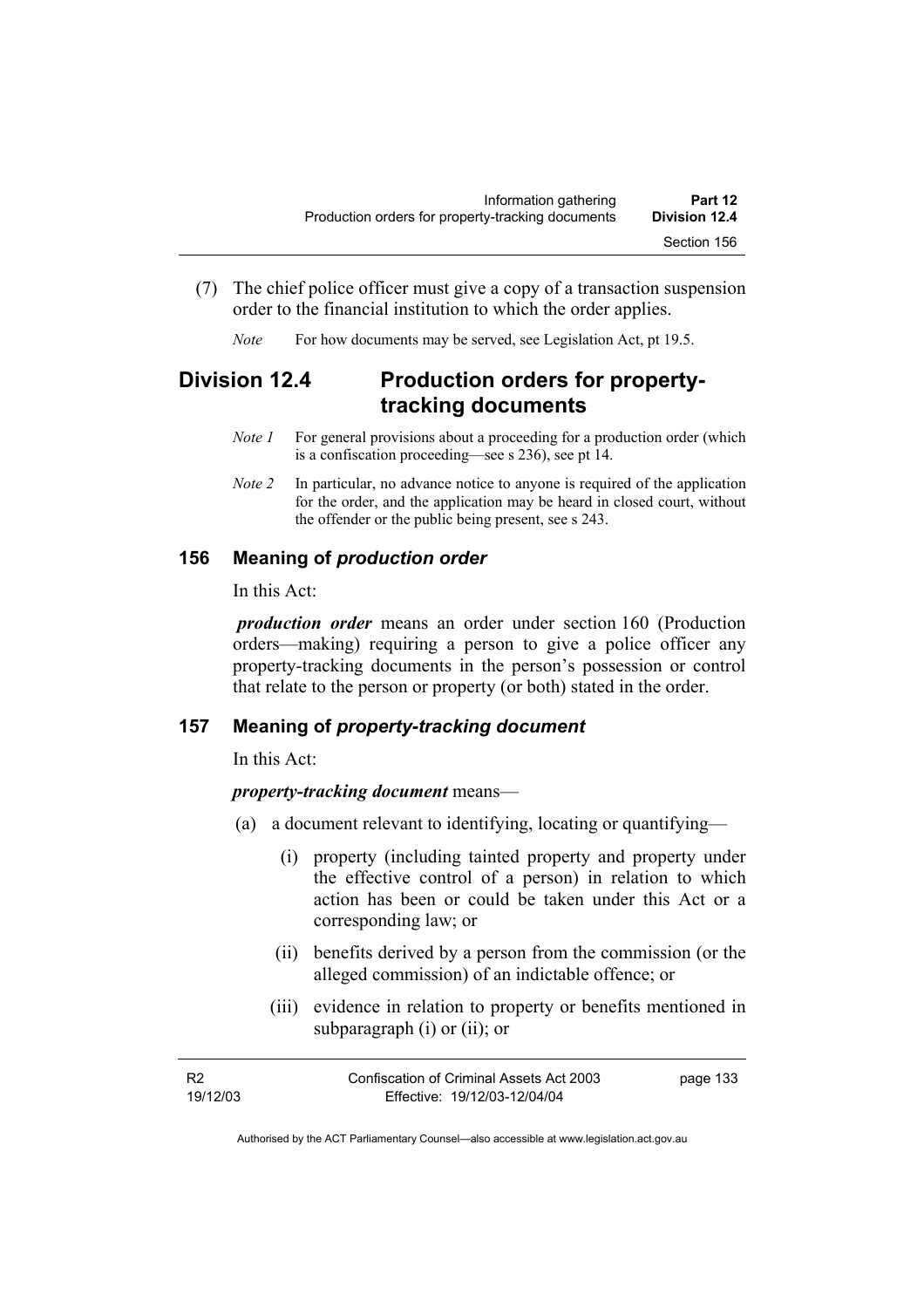- (b) a document relevant to identifying or locating a document necessary for the transfer of property mentioned in paragraph (a) (i); or
- (c) a document relevant to understanding a document mentioned in paragraph (a) or (b).
- *Note 1* For the meaning of *effective control*, see s 14.
- *Note 2* For the meaning of *in relation to*, see dict.
- *Note 3 Indictable offence* includes an offence against the law of the Commonwealth, a State or another Territory that may be dealt with under a law of the Commonwealth, the State or the other Territory as an indictable offence (see s 13 (2)).

#### **158 Production orders—application**

- (1) A police officer may apply to a relevant court for a production order.
- (2) The application may be made only if the police officer has reasonable grounds for suspecting that—
	- (a) someone has committed an indictable offence; and
	- (b) the person against whom the order is sought has possession or control of a property-tracking document in relation to the offence.
	- *Note Indictable offence* includes an offence against the law of the Commonwealth, a State or another Territory that may be dealt with under a law of the Commonwealth, the State or the other Territory as an indictable offence (see s 13 (2)).

#### **159 Production orders—affidavit supporting application**

- (1) An application for a production order must be supported by an affidavit of the applicant police officer stating the grounds for the officer's suspicions.
- (2) The court may require the police officer to give additional information about the grounds on which the order is sought.

| page 134 | Confiscation of Criminal Assets Act 2003 |          |
|----------|------------------------------------------|----------|
|          | Effective: 19/12/03-12/04/04             | 19/12/03 |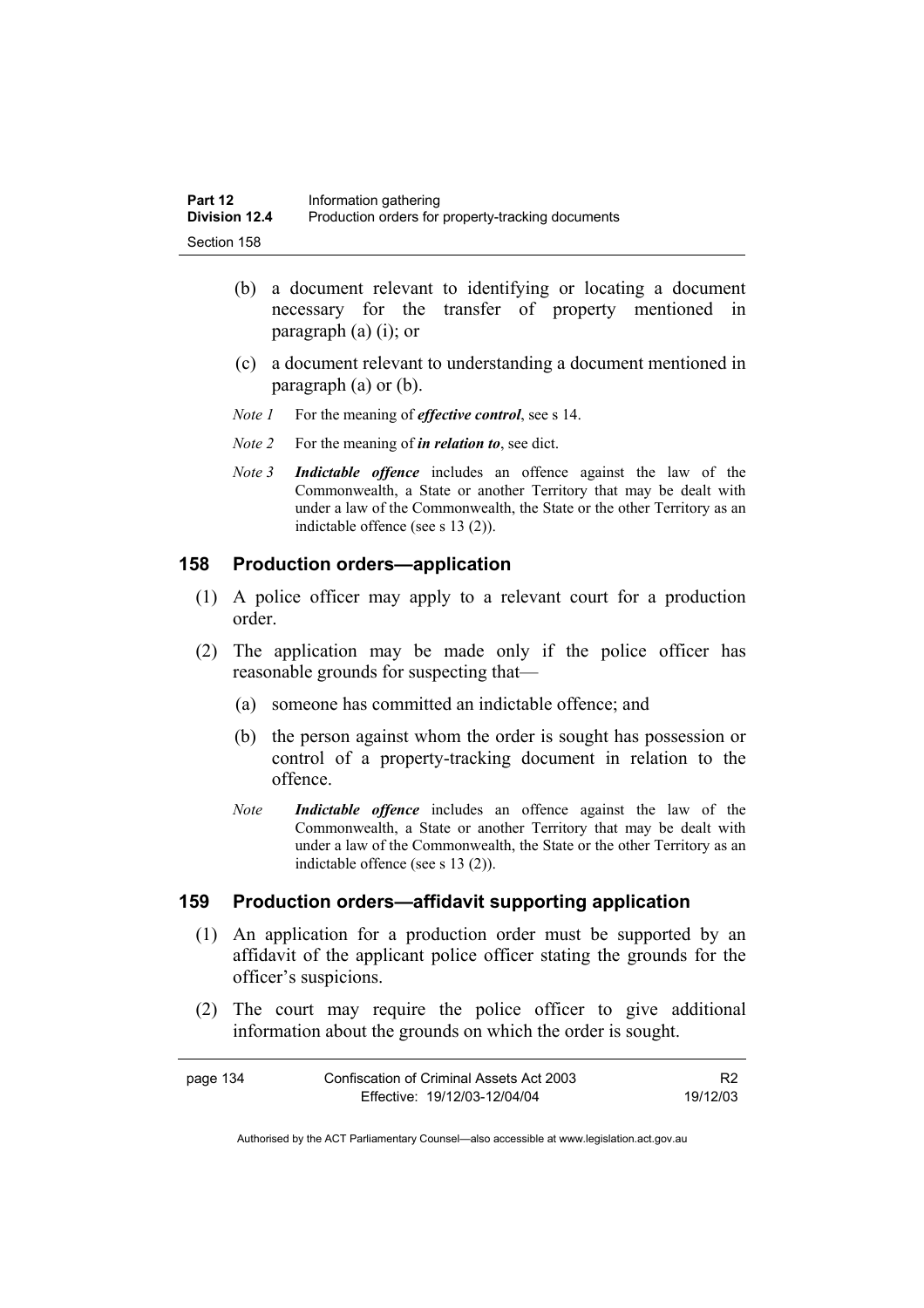## **160 Production orders—making**

- (1) This section applies if an application is made under section 158 (Production orders—application) to a relevant court for a production order requiring a person to give a police officer any propertytracking documents in the person's possession or control that relate to the person or property (or both) to which the application relates.
- (2) The relevant court must make the production order sought if, having regard to the police officer's affidavit supporting the application and any other evidence before the court, the court is satisfied that there are reasonable grounds for the officer's suspicions stated in the affidavit.
- (3) A production order must state—
	- (a) that it is a production order under this Act; and
	- (b) the person to whom the order applies; and
	- (c) that the person must give to a police officer any propertytracking documents in the person's possession or control that relate to the person or property (or both) stated in the order; and
	- (d) the place where and the time when, or the period within which, the documents must to be given to a police officer; and
	- (e) whether the relevant court making the order has declared that the order is a non-disclosable production order.
	- *Note* The disclosure of the existence or operation of a non-disclosable information order is prohibited, see s 192.
- (4) The order must also include a statement setting out the effect of division 12.6 (Information order offences) in relation to the order.
- (5) The chief police officer must give a copy of a production order to the person to whom the order applies.
	- *Note* For how documents may be served, see Legislation Act, pt 19.5.

page 135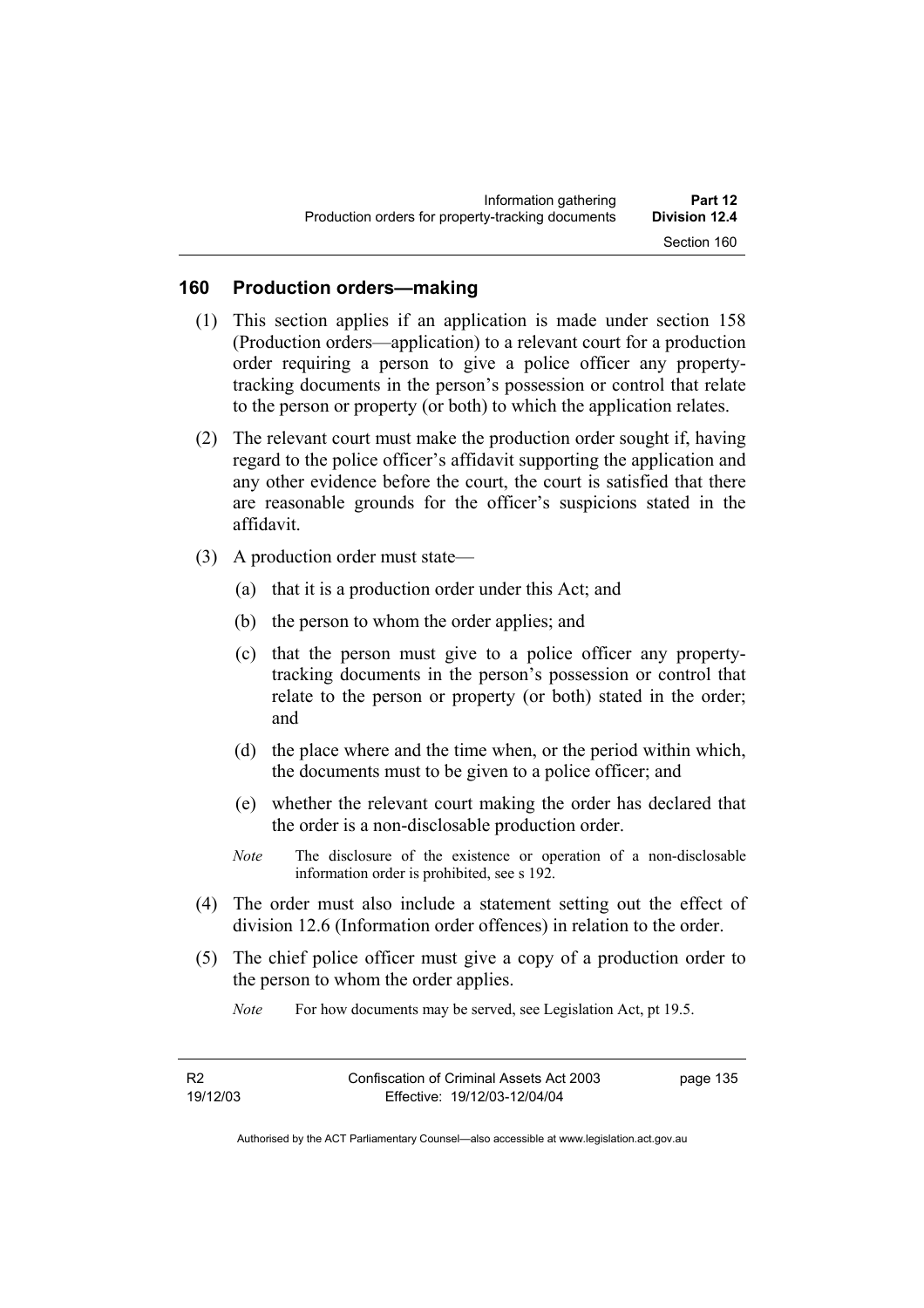### **161 Production order proceedings—restrictions on disclosure**

- (1) On application by the applicant police officer, a relevant court hearing an application for a production order may declare that the order is a non-disclosable production order.
	- *Note* The disclosure of the existence or operation of a non-disclosable information order is prohibited, see s 192.
- (2) In deciding whether to make a declaration under subsection (1), the court must have regard to whether the declaration—
	- (a) would promote the purposes of this Act; or
	- (b) is desirable to protect the integrity of an investigation (however described) for any purpose or a prosecution of an offence.
- (3) The court may also have regard to any other relevant matter in deciding whether to make a declaration under subsection (1).

#### **162 Production orders—variation**

- (1) This section applies if a court makes a production order requiring a person to give a document to a police officer.
- (2) The person may apply to the court for an order varying the production order.
- (3) If the court is satisfied that a document to which the production order relates is essential to the person's lawful business activities, the court may, by order, vary the production order to require the person to make the document available to a police officer for inspection.

## **163 Production orders—consequential powers about documents**

 (1) If a document is given to a police officer under a production order, the officer may—

page 136 Confiscation of Criminal Assets Act 2003 Effective: 19/12/03-12/04/04

R2 19/12/03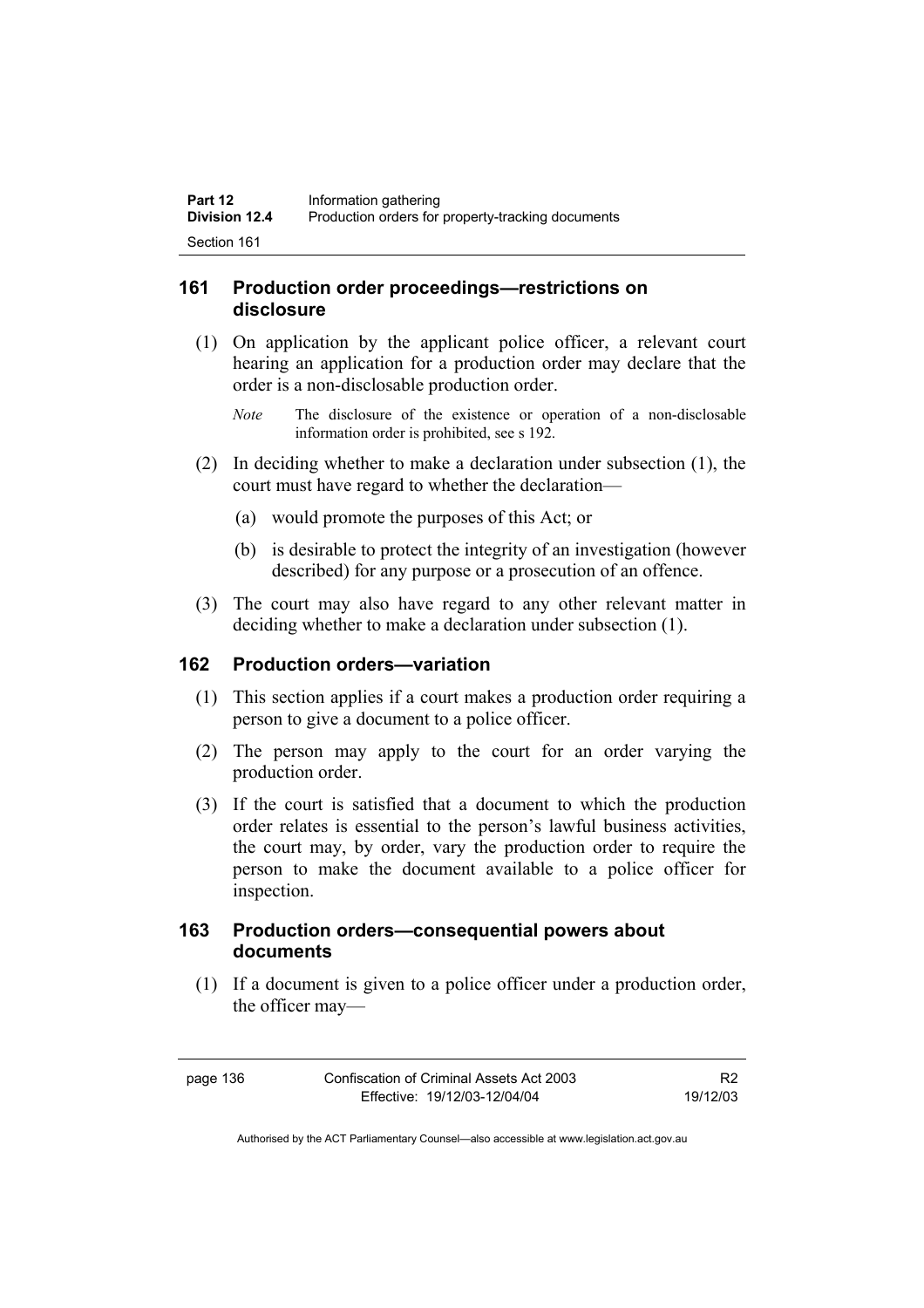- (a) take possession of, and make copies of, or take extracts from, the document; and
- (b) keep the document for the period necessary for this Act.
- (2) If a police officer keeps a document given to the officer under a production order, the officer must, if asked by a person who would be entitled to inspect the document if it was not in the officer's possession—
	- (a) give the person a copy of the document certified by the officer in writing to be a true copy of the document; or
	- (b) at any reasonable time, allow the person to inspect the document, make copies of it or take extracts from it.
- (3) If a document is made available to a police officer for inspection under a production order as varied under section 162, the officer may make copies of, or take extracts from, the document.

# **Division 12.5 Examination orders and notices**

- *Note 1* For general provisions about a proceeding for an examination order (which is a confiscation proceeding—see s 236), see pt 14.
- *Note 2* In particular, no advance notice to anyone is required of the application for the order, and the application may be heard in closed court, without the person to whom the notice applies or the public being present, see s 243.

# **Subdivision 12.5.1 Preliminary**

## **164 Definitions for div 12.5**

In this division:

*associate*, of a person, includes an individual or corporation that has a family, personal, business or other relationship with the person.

*authorised investigator*—see section 165 (1).

R2 19/12/03 Confiscation of Criminal Assets Act 2003 Effective: 19/12/03-12/04/04

page 137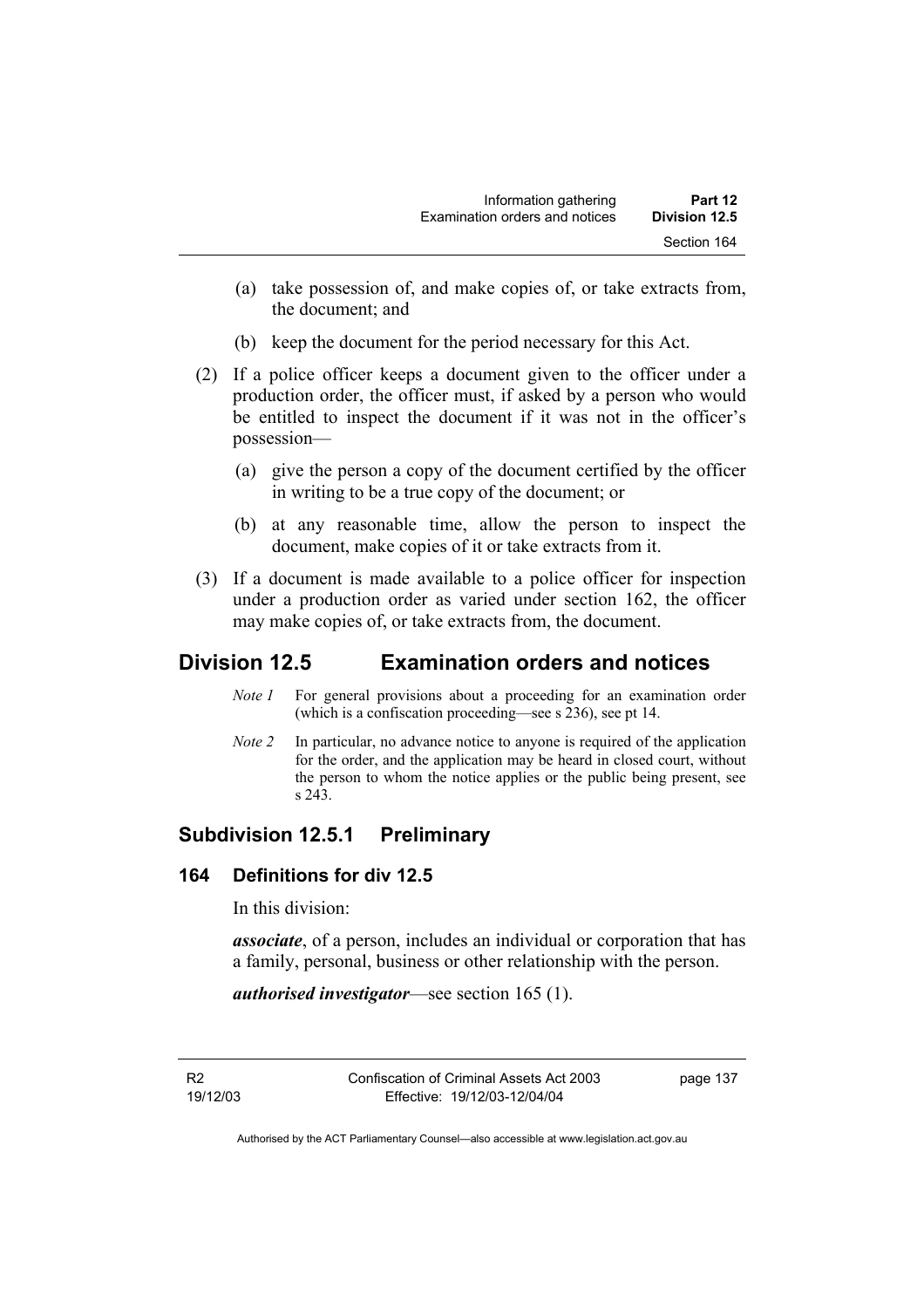*investigation*, in relation to a person, means—

- (a) an investigation of any of the following:
	- (i) any property of or under the effective control of, and any dealings with property by, the person or an associate of the person in relation to which action has been or could be taken under this Act or a corresponding law;
	- (ii) benefits derived by the person, or an associate of the person, from the commission (or the alleged commission) of an indictable offence;
	- (iii) the financial affairs of the person or an associate of the person; or
- (b) an investigation to decide whether an application could be made for an order under this Act (including another order under this part), a corresponding law order or a search warrant under part 13 (Search warrants), in relation to anyone; or
- (c) an investigation to decide whether a proceeding could be begun against anyone for an offence against this Act or a corresponding law or for a money laundering offence.
- *Note 1* For the meaning of *effective control*, see s 14.
- *Note 2* For the meaning of *in relation to*, see dict.
- *Note 3* A *money laundering offence* includes a prescribed offence against a law of the Commonwealth, a State or another Territory, see dict.

### **165 Authorised investigators**

- (1) The chief police officer may, in writing, authorise a police officer (an *authorised investigator*) of the rank of superintendent (or higher) to exercise powers under this division in relation to the investigation stated in the authorisation.
- (2) The chief police officer may give an authorisation under subsection (1) only if the chief police officer is satisfied that the

page 138 Confiscation of Criminal Assets Act 2003 Effective: 19/12/03-12/04/04 R2 19/12/03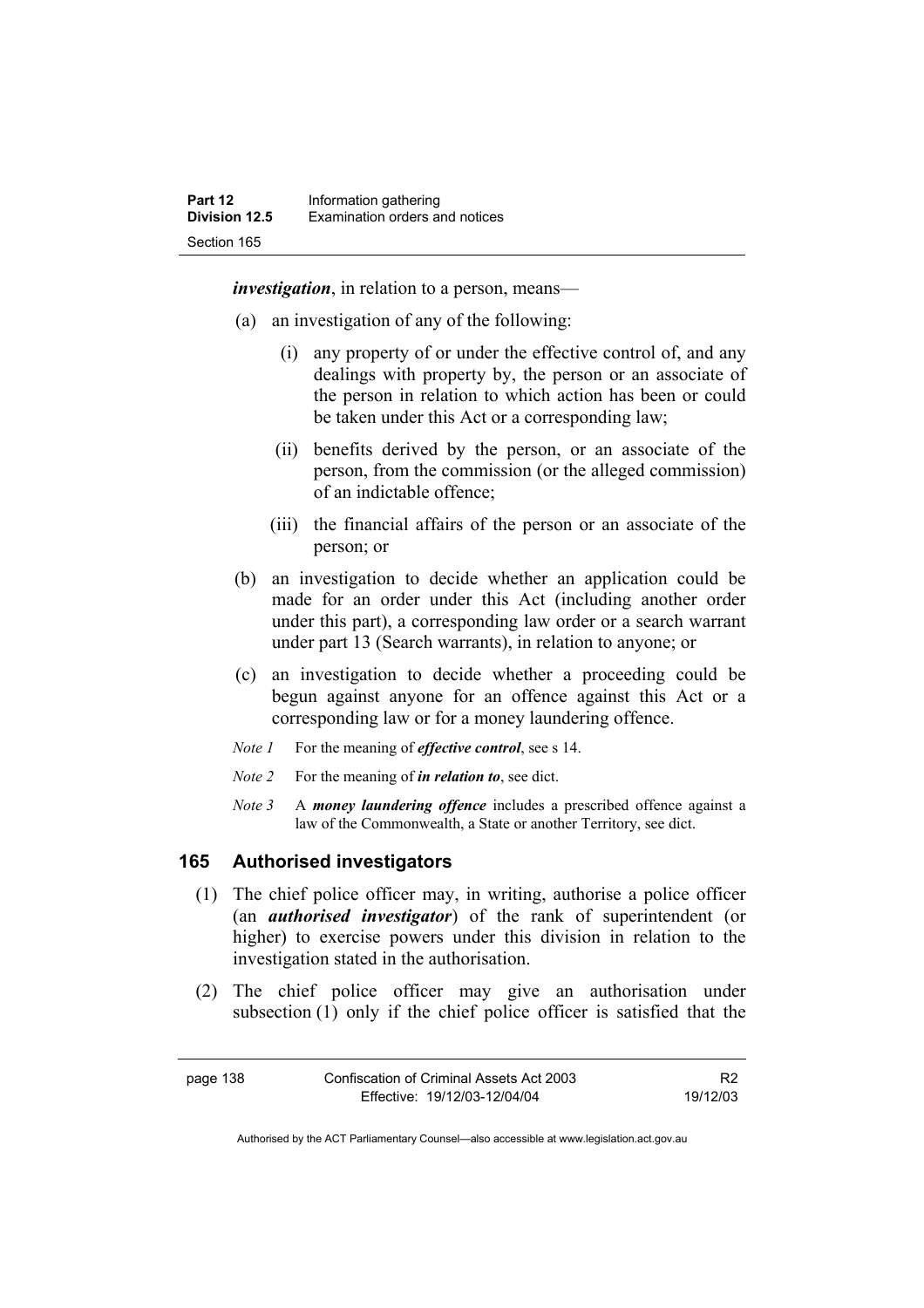police officer has the necessary qualifications, expertise and experience to examine people in relation to the investigation.

- (3) An authorised investigator must exercise the investigator's functions under the supervision of, and in accordance with any directions of, the DPP.
- (4) For subsection (3), the authorised investigator must consult with the DPP about the conduct of an examination.

# **Subdivision 12.5.2 Examination orders**

### **166 Meaning of** *examination order*

In this Act:

*examination order* means an order under section 169 (Examination orders—making) authorising an authorised investigator to give the person (or people) to whom the order applies an examination notice in relation to the investigation stated in the order.

## **167 Examination orders—application**

- (1) An authorised investigator may apply to a relevant court for an examination order for the investigation for which the investigator is an authorised investigator.
- (2) The application must state the investigation to which the application relates and the person (or people) the investigator proposes to examine in relation to the investigation.
- (3) The application may be made only if the authorised investigator has reasonable grounds for suspecting that the person (or people) can give the investigator information or documents, including propertytracking documents, (or both) in relation to the investigation for which the investigator is an authorised investigator.

*Note* For the meaning of *in relation to*, see dict.

R2 19/12/03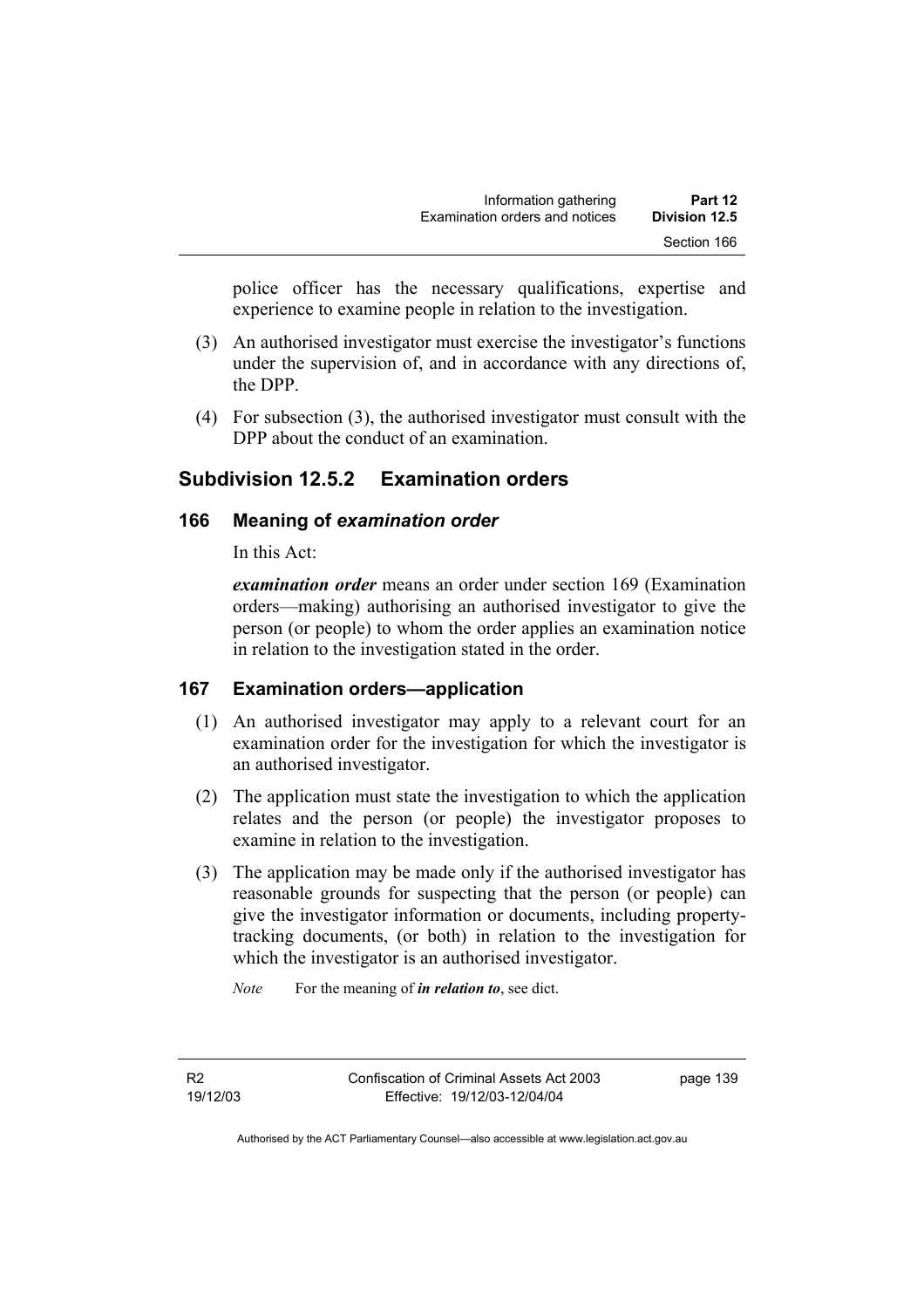### **168 Examination orders—affidavit supporting application**

- (1) An application for an examination order must be supported by an affidavit of the applicant authorised investigator stating the grounds for the investigator's suspicions.
- (2) The court may require the authorised investigator to give additional information about the grounds on which the order is sought.

### **169 Examination orders—making**

- (1) This section applies if an application is made under section 167 (Examination orders—application) to a relevant court for an examination order authorising an authorised investigator to give the person (or people) to whom the application relates an examination notice in relation to the investigation stated in the application.
- (2) The relevant court must make the examination order if, having regard to the authorised investigator's affidavit supporting the application and any other evidence before the court, the court is satisfied that—
	- (a) the investigator is authorised under section 165 (Authorised investigators) in relation to the investigation stated in the application; and
	- (b) there are reasonable grounds for the investigator's suspicions stated in the affidavit.
- (3) An examination order must state—
	- (a) that it is an examination order under this Act; and
	- (b) the person (or people) to whom the order applies; and
	- (c) the investigation to which the order relates; and
	- (d) whether the order applies to documents; and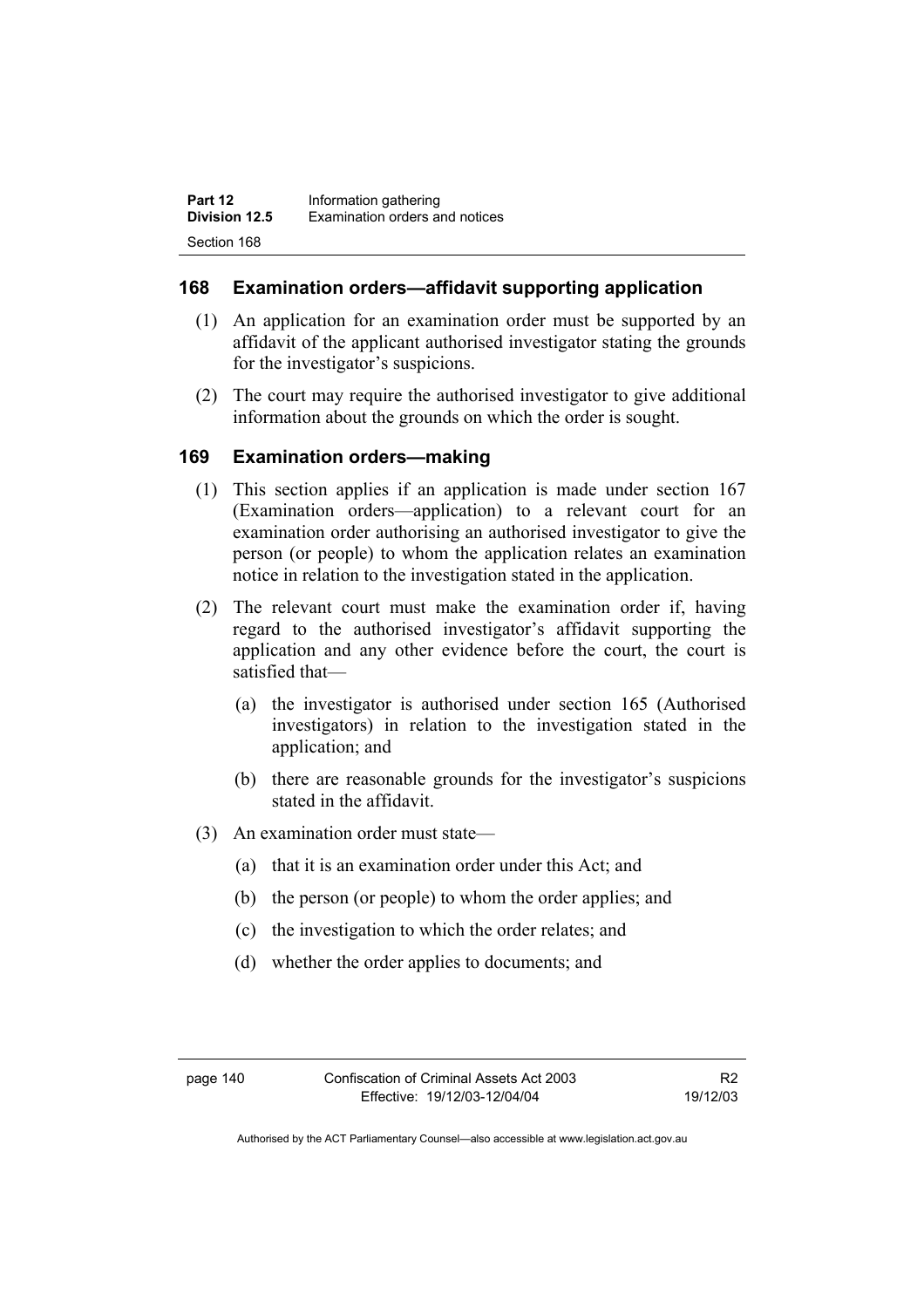- (e) if the order applies to documents—the kinds of documents that a person to whom the order applies may be required to produce under an examination notice; and
- (f) whether the relevant court making the order has declared that the order is a non-disclosable examination order.
- *Note* The disclosure of the existence or operation of a non-disclosable information order is prohibited, see s 192.

### **170 Examination order proceedings—restrictions on disclosure**

- (1) On application by the applicant authorised investigator, a relevant court hearing an application for an examination order may declare that the order is a non-disclosable examination order.
	- *Note* The disclosure of the existence or operation of a non-disclosable information order is prohibited, see s 192.
- (2) In deciding whether to make a declaration under subsection (1), the court must have regard to whether the declaration—
	- (a) would promote the purposes of this Act; or
	- (b) is desirable to protect the integrity of an investigation (however described) for any purpose or a prosecution of an offence.
- (3) The court may also have regard to any other relevant matter in deciding whether to make a declaration under subsection (1).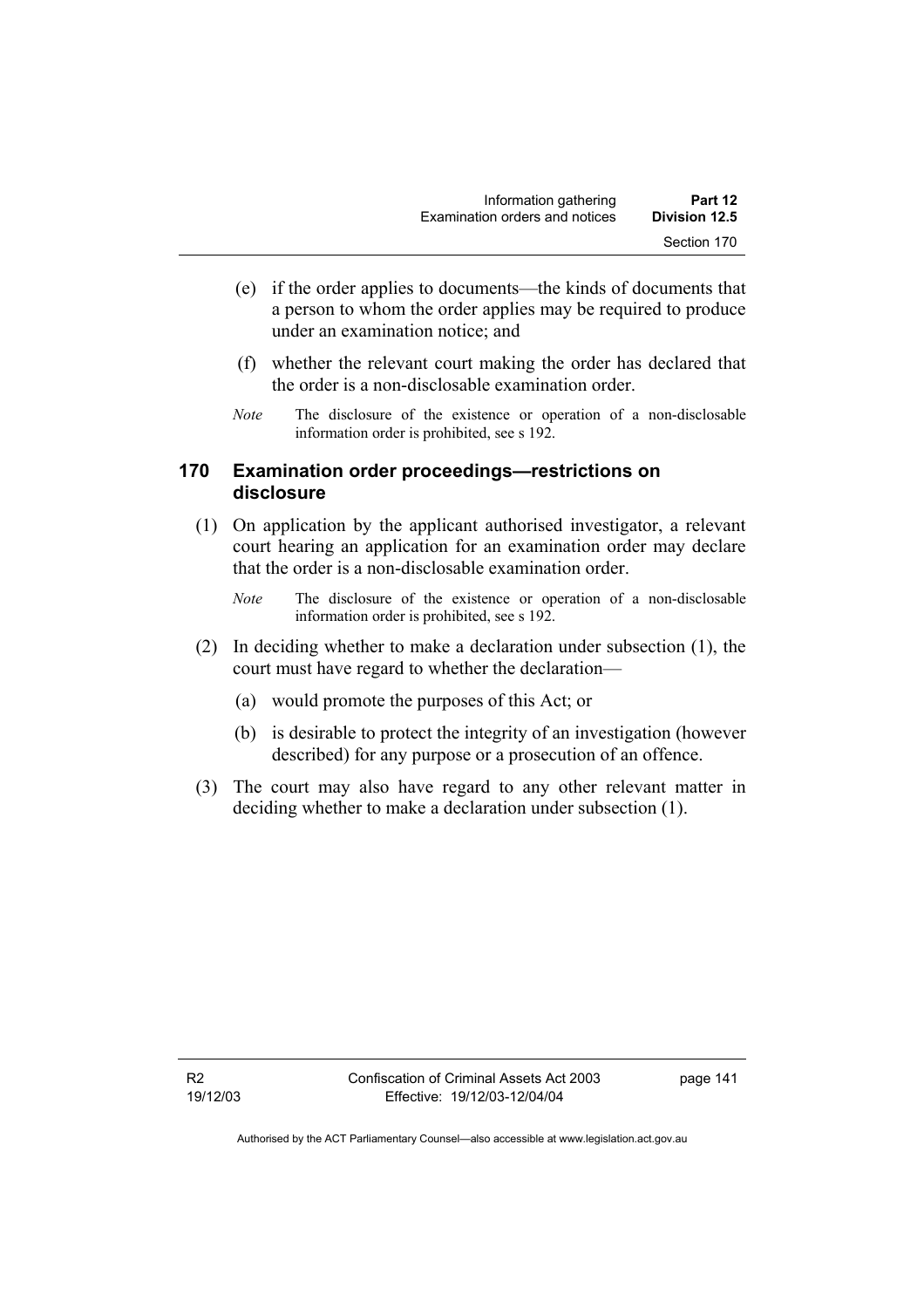# **Subdivision 12.5.3 Examination notices**

### **171 Meaning of** *examination notice*

In this Act:

*examination notice* means a notice by an authorised investigator requiring a person to give the investigator any information or documents (or both) the person has in relation to the investigation stated in the notice.

- *Note 1* For the meaning of *in relation to*, see dict.
- *Note 2* It is an offence to contravene an examination notice, to give false or misleading information in purported compliance with an examination notice, or to disclose the existence or operation of the notice (see sdiv 12.5.5 and div 12.6).

## **172 Examination notices—giving**

 (1) An authorised investigator may give an examination notice to a person who is subject to an examination order for the investigation authorised by the order.

*Note* For how documents may be served, see Legislation Act, pt 19.5.

- (2) The examination notice is a non-disclosable examination notice if the relevant court that made the examination order to which the notice relates declared that the examination order is a nondisclosable examination order.
	- *Note* The disclosure of the existence or operation of a non-disclosable information order is prohibited, see s 192.
- (3) To remove any doubt, an authorised investigator may give 2 or more examination notices in relation to the same investigation to the same person.

#### **173 Examination notices—form**

 (1) An examination notice must be signed by the authorised investigator giving it.

| page 142 | Confiscation of Criminal Assets Act 2003 |          |
|----------|------------------------------------------|----------|
|          | Effective: 19/12/03-12/04/04             | 19/12/03 |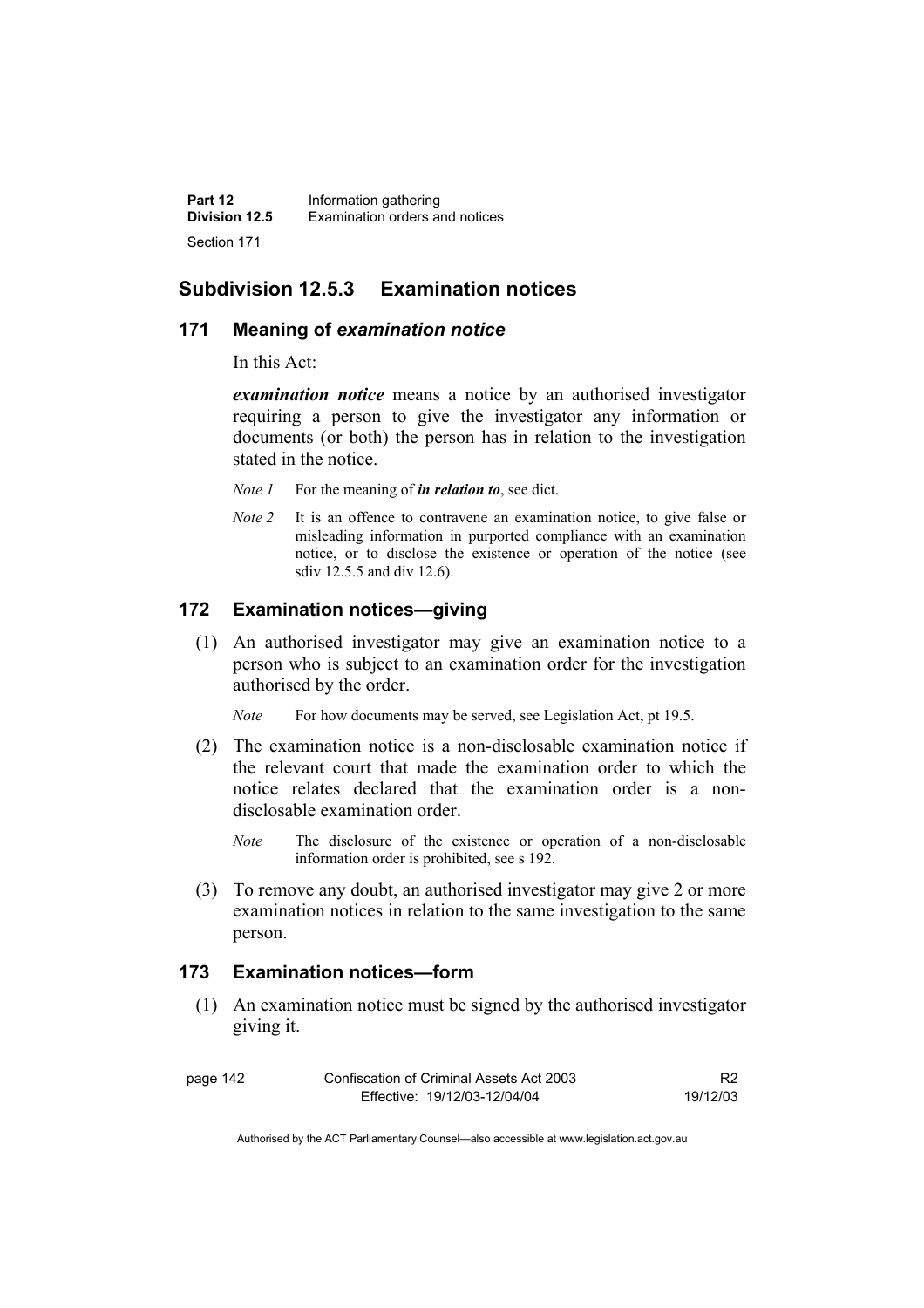- (2) The notice must state—
	- (a) that it is an examination notice under this Act; and
	- (b) the person to whom the notice applies; and
	- (c) the investigation about which the person is to be examined; and
	- (d) the time when and the place where the person is required to attend for examination; and
	- (e) whether the examination notice is a non-disclosable examination notice.
	- *Note 1* For when an examination notice is non-disclosable, see s 172 (2).
	- *Note 2* The disclosure of the existence or operation of a non-disclosable information order is prohibited, see s 192.
- (3) If the examination order to which the notice relates applies to documents, the notice may require the person to give the authorised investigator, at the examination, any documents (including propertytracking documents) of the kind stated in the order that the person has in relation to the investigation stated in the notice.
- (4) The notice must also include a statement setting out the effect of subdivision 12.5.5 (Offences—examination notices) and division 12.6 (Information order offences) in relation to examination notices.

## **Subdivision 12.5.4 Conducting examinations**

## **174 Time and place of examination**

- (1) The examination of a person must be conducted at the time and place stated in the examination notice given to the person.
- (2) However, the time and place of the examination may be changed by agreement between the authorised investigator and the person to whom the examination notice was given or the person's lawyer.

R2 19/12/03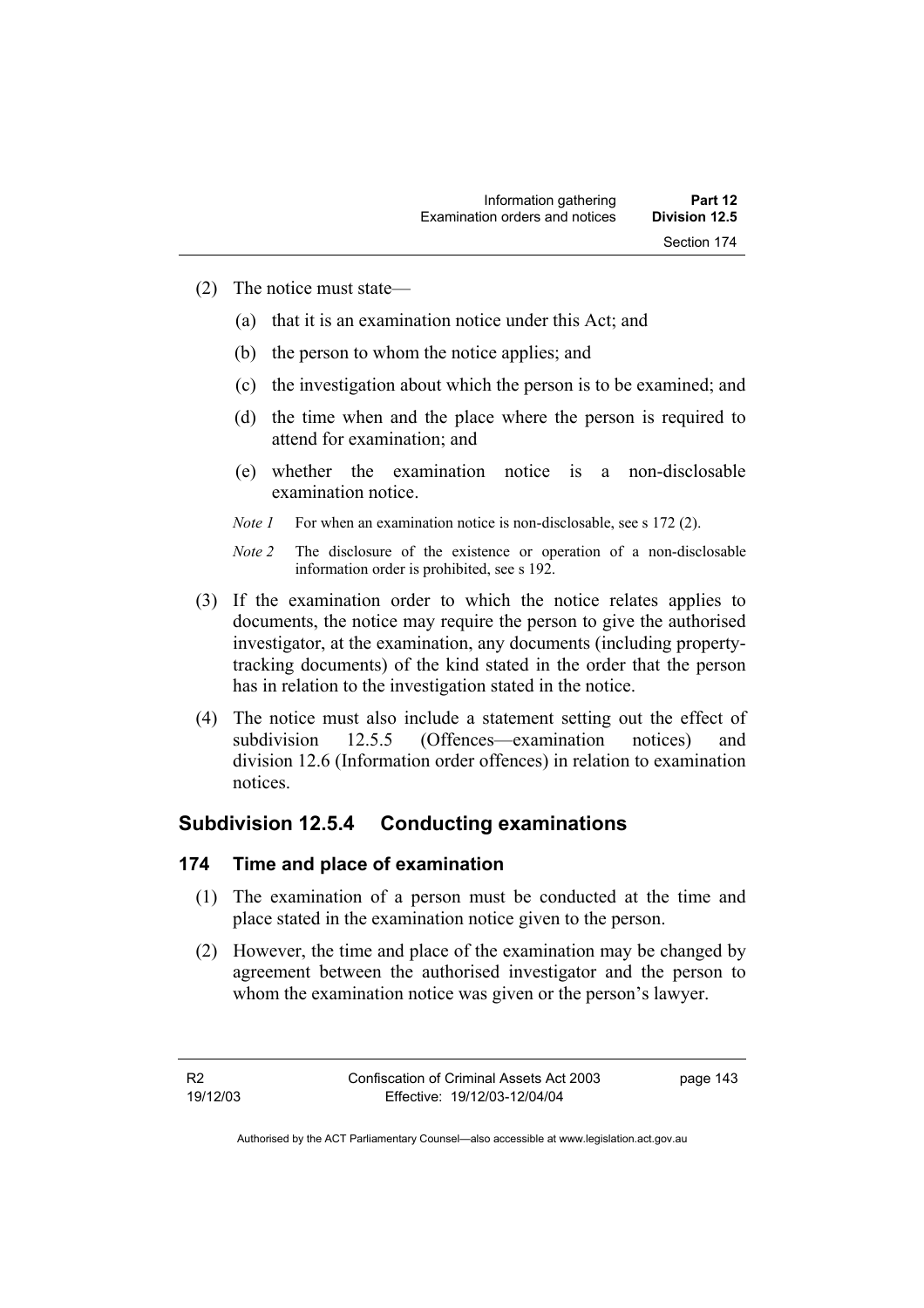## **175 Requirements made of person examined**

- (1) A person to whom an examination notice applies may be examined on oath or affirmation by the authorised investigator.
	- *Note* For the taking of an oath or the making of an affirmation, see the *Oaths and Affirmations Act 1984.*
- (2) For subsection (1), the authorised investigator may—
	- (a) require the person either to take an oath or make an affirmation; and
	- (b) administer an oath or affirmation to the person.
- (3) The authorised investigator may require the person to answer a question that is put to the person at the examination

## **U 176 Conduct of examination**

- (1) The examination of the person must take place in private.
- (2) The authorised investigator may give directions about who may be present during the examination, or during a part of it.
- (3) The following people are entitled to be present at the examination:
	- (a) the authorised investigator;
	- (b) the person being examined, and the person's lawyer;
	- (c) anyone else who is entitled to be present because of a direction under subsection (2).
- (4) The authorised investigator may arrange for a record of the examination to be made.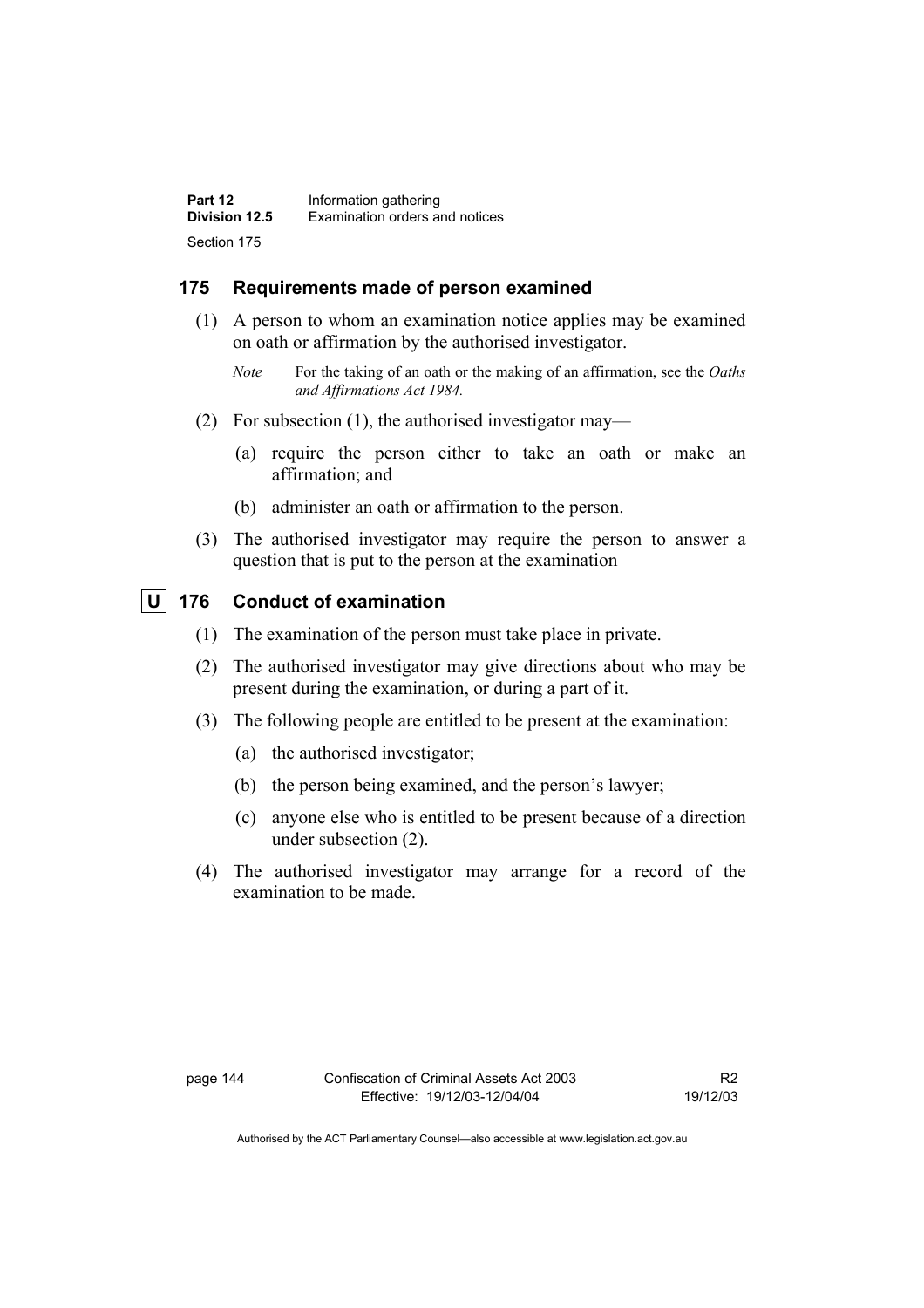| Information gathering          | Part 12       |
|--------------------------------|---------------|
| Examination orders and notices | Division 12.5 |
|                                | Section 177   |

- (5) The *Evidence (Miscellaneous Provisions) Act 1991*, part 3 (Use of audiovisual links and audio links) applies to an examination under this division as if a reference to evidence were a reference to an examination under this division and any other necessary changes were made.
	- *Note* An authorised investigator is a Territory court for the *Evidence (Miscellaneous Provisions) Act 1991*, pt 3 (see s 14, defs *State*, *Territory court* and *tribunal*).

### **177 Role of the examinee's lawyer**

The lawyer of the person being examined may, at the times during the examination that the authorised investigator decides, address the investigator and examine the person about matters about which the investigator has examined (or proposes to examine) the person.

### **178 Examinations—consequential powers about documents**

- (1) If a document is given to an authorised investigator under an examination notice, the investigator may—
	- (a) take possession of, and make copies of, or take extracts from, the document; and
	- (b) keep the document for the period necessary for this Act.
- (2) If an authorised investigator keeps a document given to the investigator under an examination notice, the investigator must, if asked by a person who would be entitled to inspect the document if it was not in the investigator's possession—
	- (a) give the person a copy of the document certified by the investigator in writing to be a true copy of the document; or
	- (b) at any reasonable time, allow the person to inspect the document, make copies of it or take extracts from it.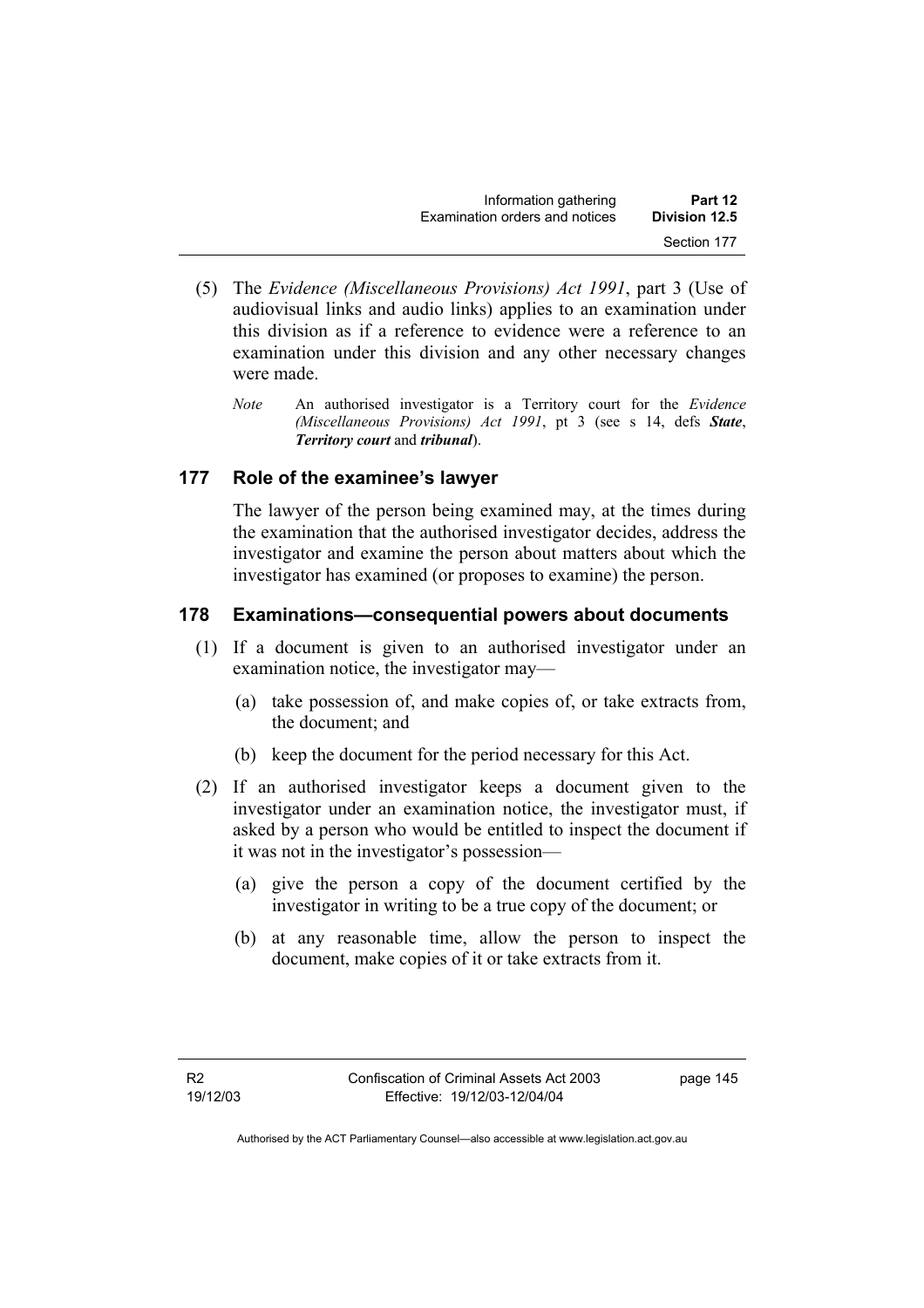### **179 Examinations—additional restrictions on disclosure**

- (1) This section applies in relation to the examination of a person under an examination notice (other than a notice that is a non-disclosable examination notice under section 172 (2) (Examination notices giving)).
	- *Note 1* For non-disclosable examination notices, see s 172 (2). The disclosure of the existence or operation of a non-disclosable examination notice is prohibited, see s 192.
	- *Note 2* The disclosure of matter relating to a direction under this section is prohibited, see s 185.
- (2) An authorised investigator may, on the investigator's own initiative or at the request of the person being examined or the DPP, give directions prohibiting or restricting the publication or disclosure of all or any of the following:
	- (a) the fact that an examination notice has been given to a person;
	- (b) any information about the examination (whether or not an examination has been held);
	- (c) any information given, statement made, document produced or thing done during the examination;
	- (d) any information, document or thing derived from anything mentioned in this subsection.
- (3) In deciding whether to give a direction under subsection (2), the authorised investigator must have regard to whether the direction—
	- (a) would promote the purposes of this Act; or
	- (b) is desirable to protect the integrity of an investigation (however described) for any purpose or a prosecution of an offence.
- (4) The authorised investigator may also have regard to any other relevant matter in deciding whether to give a direction under subsection (2).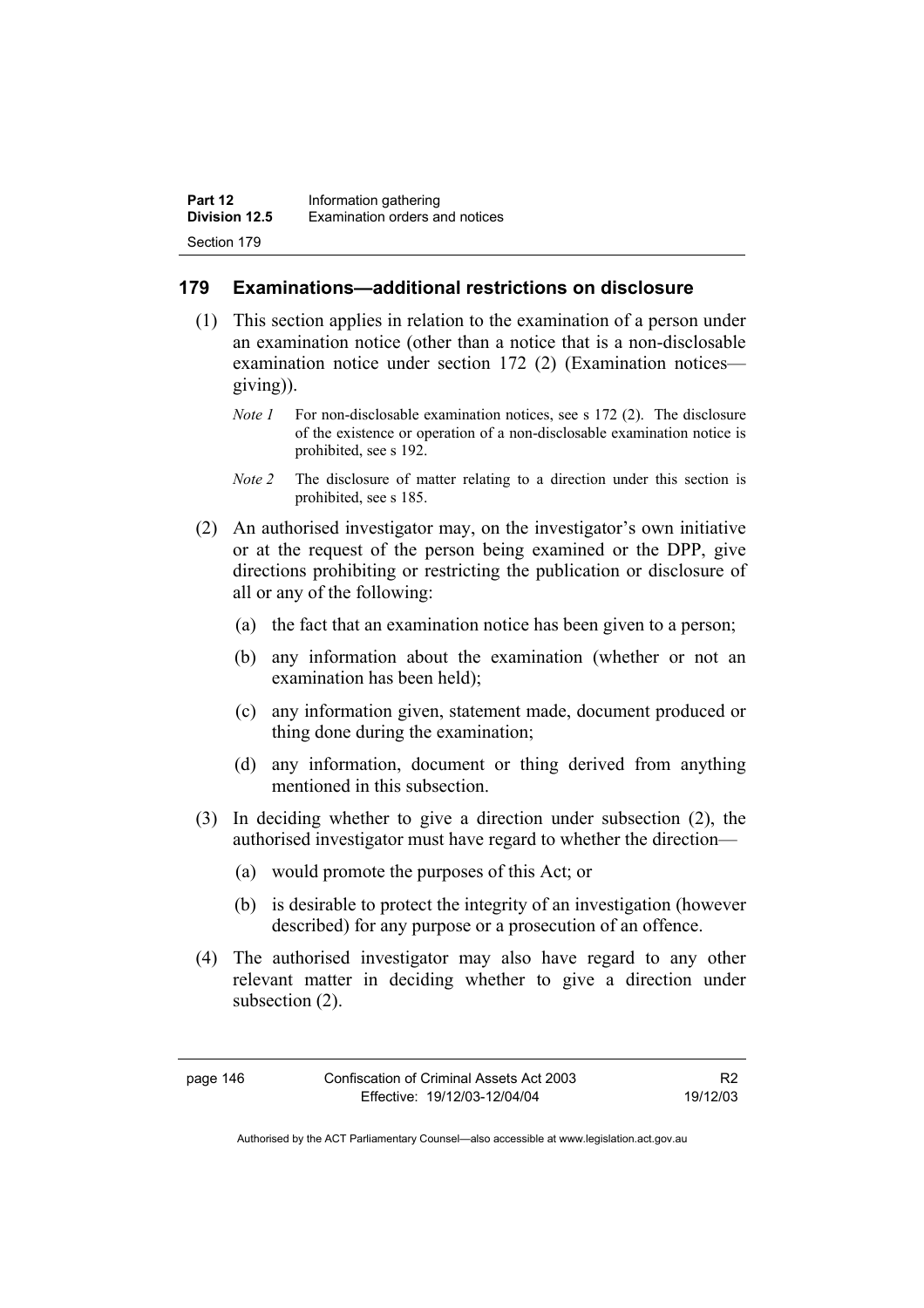#### **180 Protection of authorised investigator etc**

- (1) An authorised investigator has, in the exercise of his or her functions as an authorised investigator, the same protection and immunity as a judge.
- (2) A lawyer appearing at the examination on behalf of the person being examined has the same protection and immunity as a barrister has in appearing for a party in a proceeding in the Supreme Court.
- (3) A person being examined under this division—
	- (a) has the same protection as a witness in a proceeding in the Supreme Court; and
	- (b) in addition to the penalties provided by this Act, is subject to the same liabilities as a witness in a proceeding in the Supreme Court.

## **Subdivision 12.5.5 Offences—examination notices**

*Note* For other applicable offences, see div 12.6 (Information order offences).

#### **181 Obstruction etc of authorised investigator**

- (1) A person commits an offence if—
	- (a) the person knows that, or is reckless about the fact that, a person is an authorised investigator; and
	- (b) the person obstructs, hinders, intimidates or resists the investigator in the exercise of the investigator's functions.

Maximum penalty: 200 penalty units, imprisonment for 2 years or both.

(2) Strict liability applies to subsection (1) (b).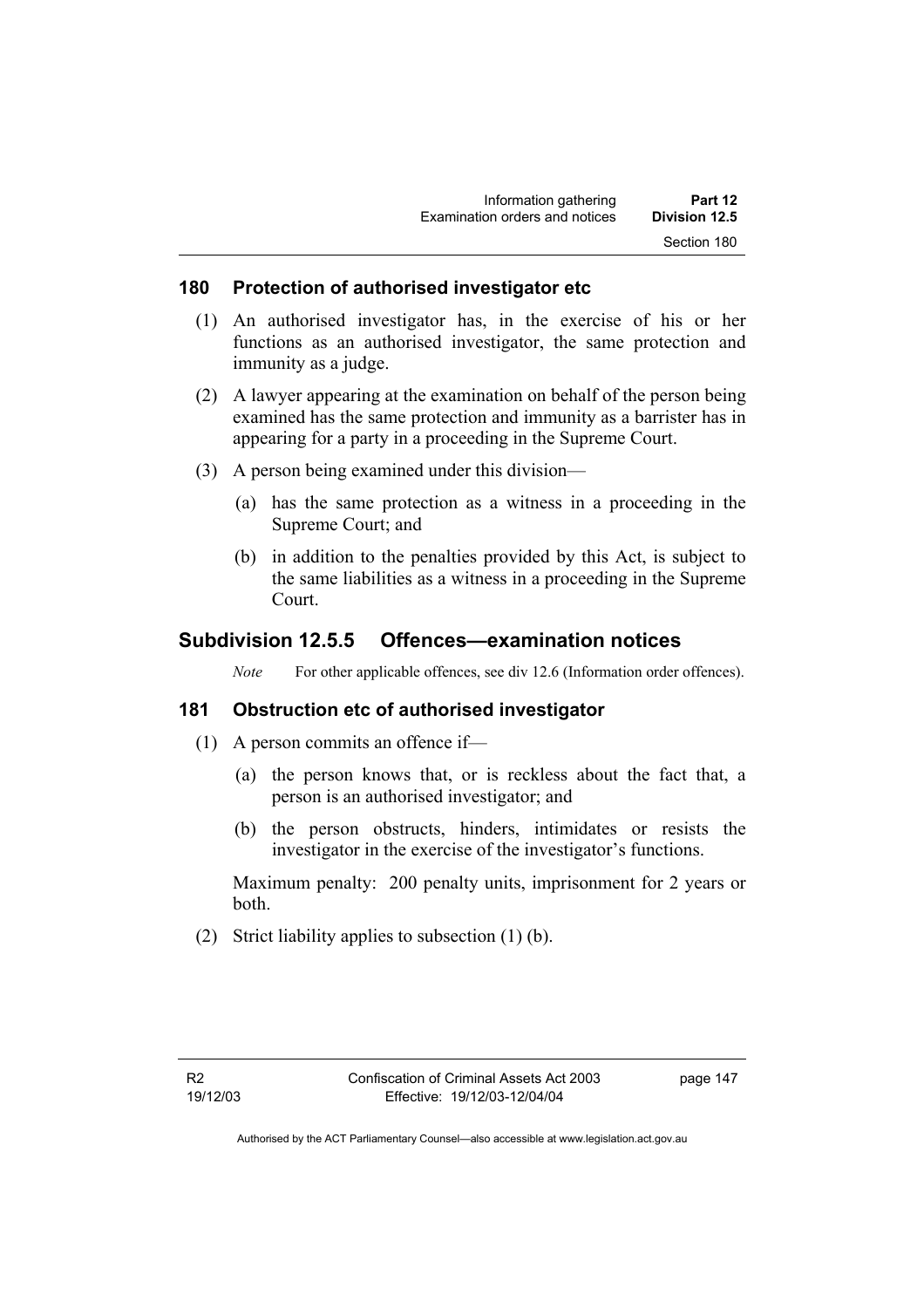#### **182 Failing to attend examination**

- (1) A person commits an offence if the person is required by an examination notice to attend an examination and the person fails to attend the examination at—
	- (a) the time and place stated in the notice; or
	- (b) the time and place as changed under section 174 (2) (Time and place of examination).

Maximum penalty: 200 penalty units, imprisonment for 2 years or both.

(2) An offence against this section is a strict liability offence.

#### **183 Offences relating to appearance at examination**

- (1) A person who is required by an examination notice to attend an examination commits an offence if, during the examination, the person—
	- (a) fails to be sworn or to make an affirmation that the authorised investigator requires the person to swear or make; or
	- (b) fails to answer a question that the authorised investigator requires the person to answer; or
	- (c) fails to produce a document that the person is required under the examination notice to produce at the examination; or
	- (d) leaves the examination before being excused by the authorised investigator.

Maximum penalty: 200 penalty units, imprisonment for 2 years or both.

- (2) However, subsection (1) (c) does not apply if the person complied with the notice in relation to production of a document (if any) to the extent that it was practicable to do so.
- (3) An offence against this section is a strict liability offence.

| page 148 | Confiscation of Criminal Assets Act 2003 |          |
|----------|------------------------------------------|----------|
|          | Effective: 19/12/03-12/04/04             | 19/12/03 |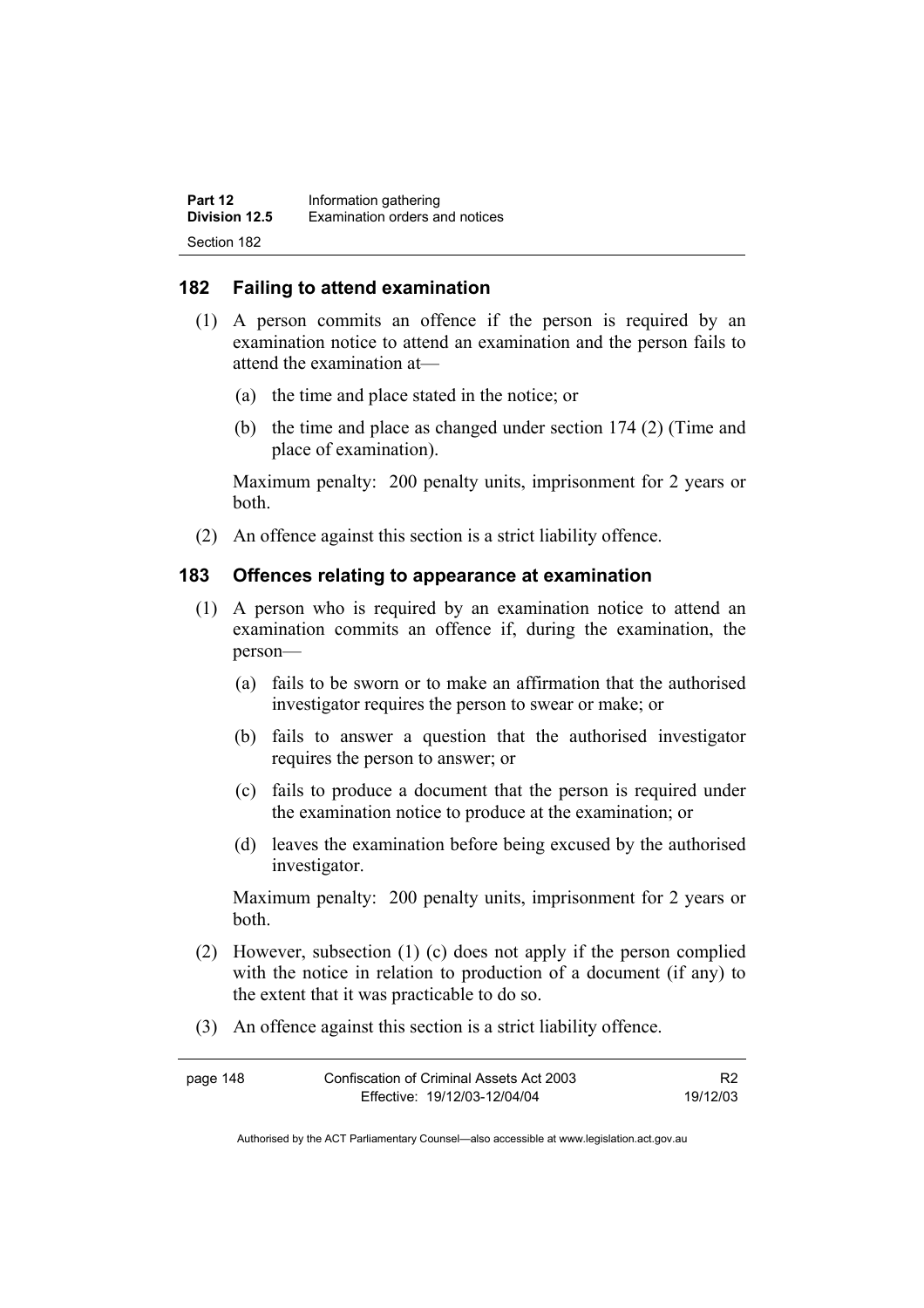#### **184 Unauthorised presence at an examination**

- (1) A person commits an offence if the person—
	- (a) is present at an examination; and
	- (b) is not entitled under section 176 (3) (Conduct of examination) to be present.

Maximum penalty: 50 penalty units, imprisonment for 6 months or both.

(2) An offence against this section is a strict liability offence.

#### **185 Examinations—additional disclosure offences**

*Note* An offence against this section is a strict liability offence, see s (7).

- (1) A person commits an offence if—
	- (a) an authorised investigator has given a direction under section 179 (2) (Examinations—additional restrictions on disclosure) prohibiting or restricting the publication or disclosure of a matter mentioned in the subsection; and
	- (b) the person has notice of the direction (whether by being given a copy of the direction or otherwise); and
	- (c) the person publishes or discloses the matter to someone else.

Maximum penalty: 200 penalty units, imprisonment for 2 years or both.

- (2) A person commits an offence if—
	- (a) an authorised investigator has given a direction under section 179 (2) prohibiting or restricting the publication or disclosure of a matter mentioned in the subsection; and
	- (b) the person has notice of the direction (whether by being given a copy of the direction or otherwise); and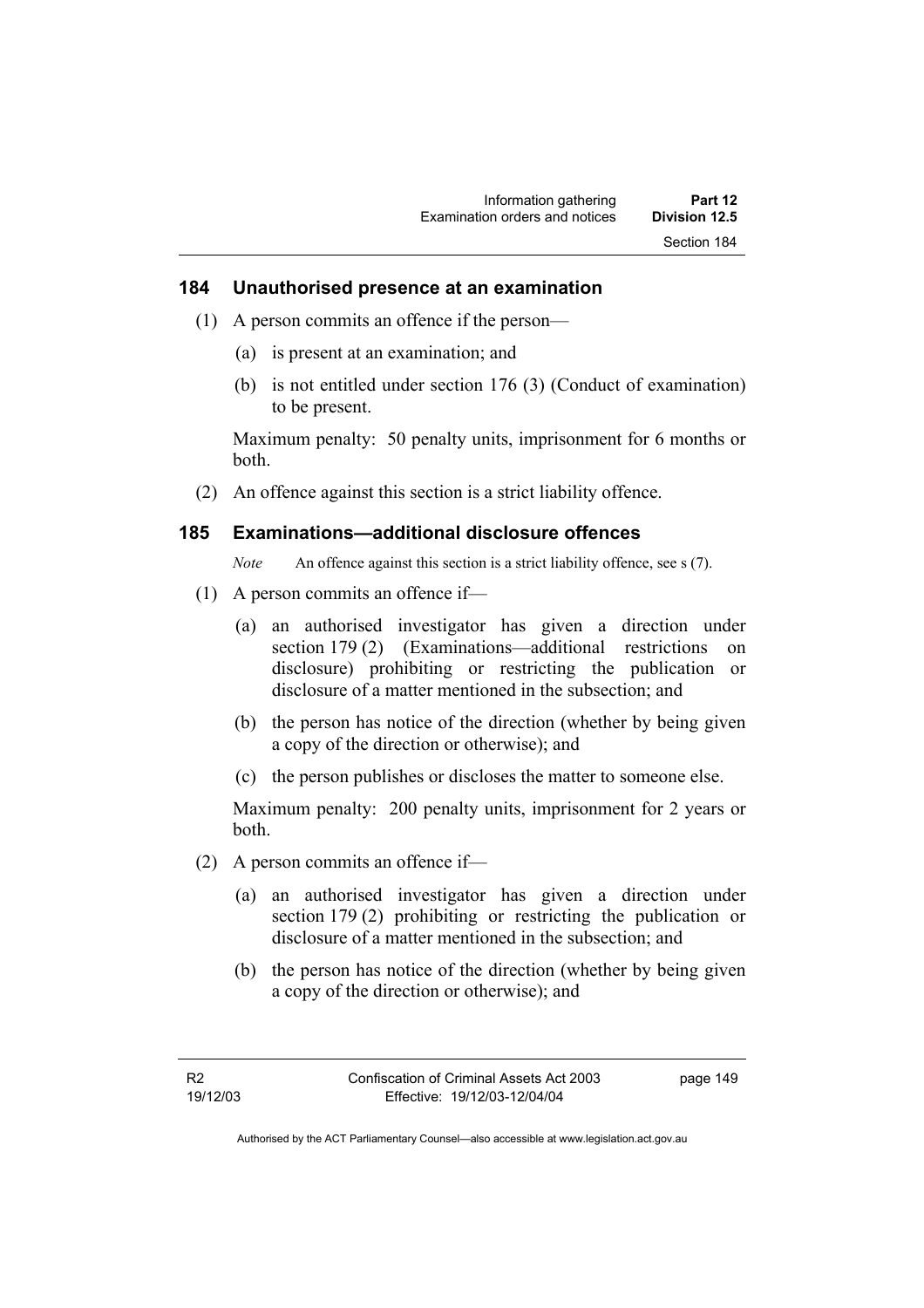- (c) the person publishes or discloses information to someone else; and
- (d) the other person could infer from the information the matter to which the direction relates.

Maximum penalty: 200 penalty units, imprisonment for 2 years or both.

- (3) Subsections (1) and (2) do not apply if the publication or disclosure is made to any of the following entities in the circumstances mentioned for the entity:
	- (a) a police officer—in any circumstances;
	- (b) an officer, employee or agent of the person—to ensure that the order is complied with and the person to whom the publication or disclosure is made is given notice of the direction (whether by being given a copy of the restraining order to which the direction relates or otherwise) by the person making the publication or disclosure;
	- (c) a lawyer—to obtain legal advice or representation in relation to the order;
	- (d) a relevant court—with the court's leave.
		- *Note* The application for leave, and any proceeding with the court's leave, must be heard in closed court, see s (8).
- (4) Also, subsections (1) and (2) do not apply if the publication or disclosure is made—
	- (a) by a police officer in the exercise of the officer's functions; or
	- (b) for the purpose of giving or obtaining legal advice, or making legal representations, in relation to the order.
- (5) A person commits an offence if—
	- (a) an authorised investigator has given a direction under section 179 (2) (Examinations—additional restrictions on

| page 150 | Confiscation of Criminal Assets Act 2003 | R <sub>2</sub> |
|----------|------------------------------------------|----------------|
|          | Effective: 19/12/03-12/04/04             | 19/12/03       |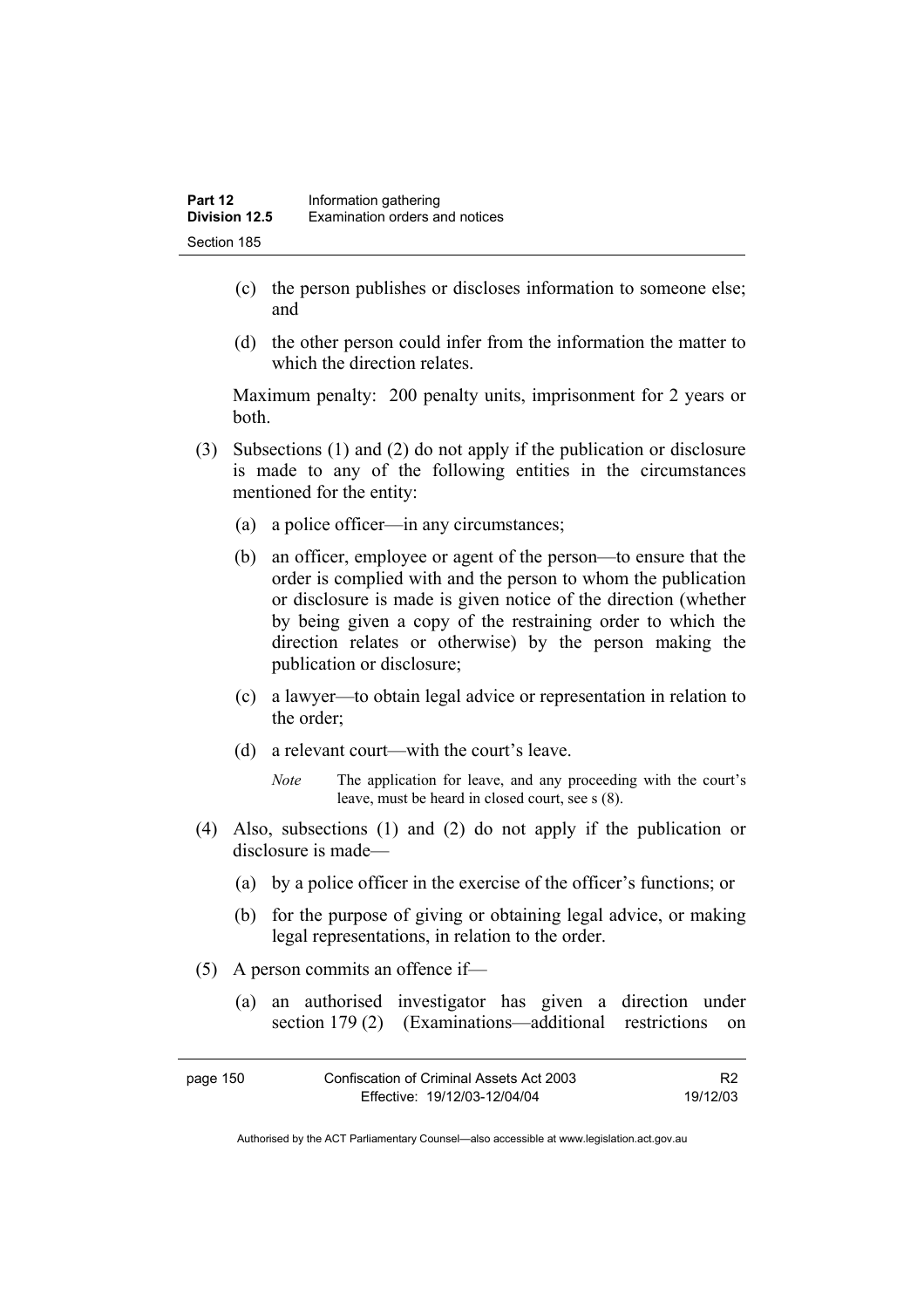disclosure) prohibiting or restricting the publication or disclosure of a matter mentioned in the subsection; and

- (b) the person receives information in relation to the matter in accordance with subsection (3) or (4); and
- (c) the person ceases to be a person mentioned in subsection (3) or (4); and
- (d) the person publishes or discloses the matter to someone else.

Maximum penalty: 200 penalty units, imprisonment for 2 years or both.

- (6) A person commits an offence if—
	- (a) an authorised investigator has given a direction under section 179 (2) prohibiting or restricting the publication or disclosure of a matter mentioned in the subsection; and
	- (b) the person receives information in relation to the matter in accordance with subsection (3) or (4); and
	- (c) the person ceases to be a person mentioned in subsection (3) or (4); and
	- (d) the person publishes or discloses information to someone else; and
	- (e) the other person could infer from the information the matter to which the direction relates.

Maximum penalty: 200 penalty units, imprisonment for 2 years or both.

- (7) An offence against this section is a strict liability offence.
- (8) For subsection (3) (d), an application for leave, and any proceeding with the court's leave, must be heard in closed court.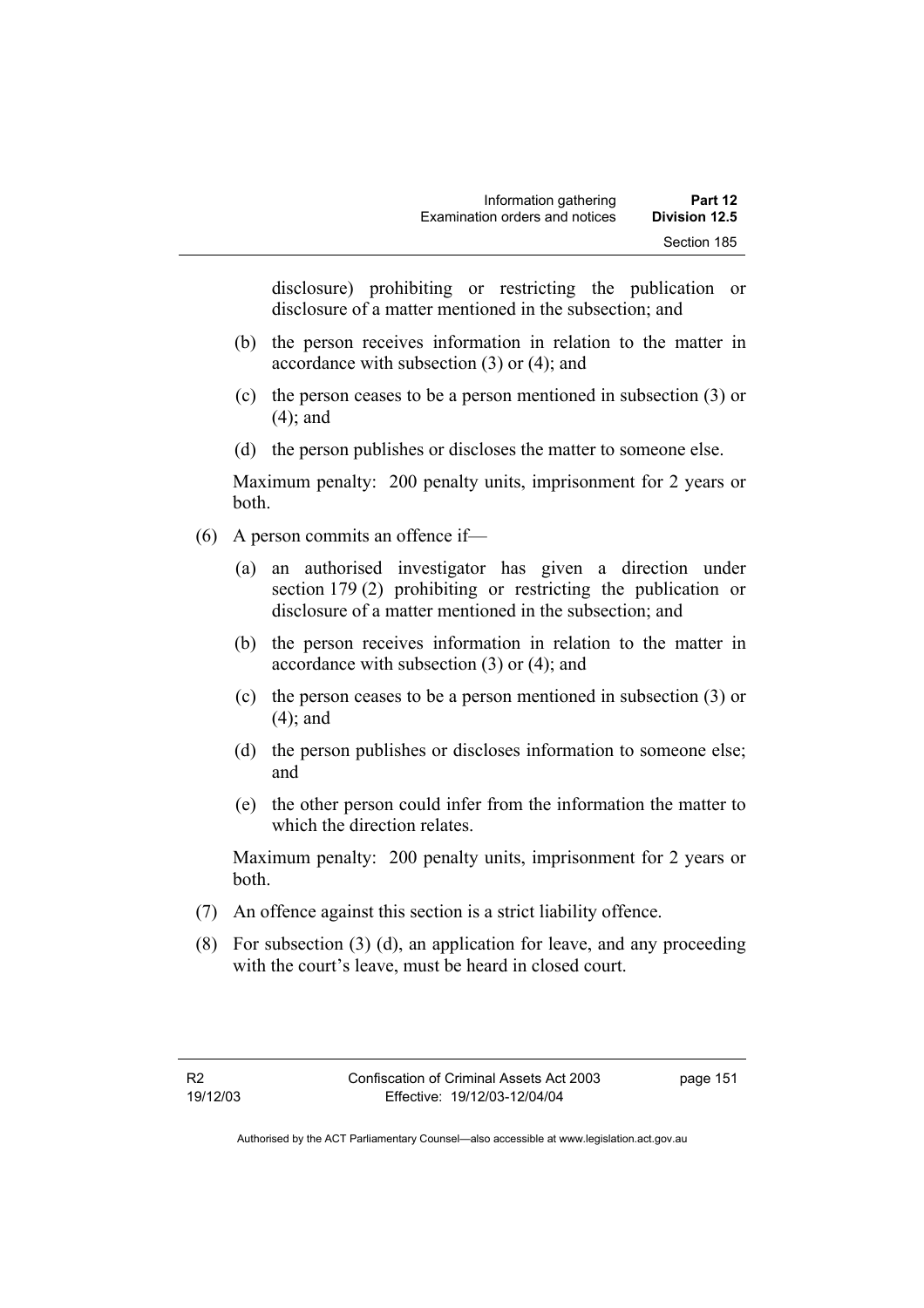**Part 12 Information gathering**<br>**Division 12.6 Information order offer Division 12.6** Information order offences Section 186

# **Division 12.6 Information order offences**

#### **186 Meaning of** *information order*

In this Act:

*information order* means—

- (a) an inquiry notice; or
- (b) a monitoring order; or
- (c) a transaction suspension order; or
- (d) a production order; or
- (e) an examination order; or
- (f) an examination notice.

#### **187 Information orders—failure to comply**

A person commits an offence if—

- (a) the person is given an information order (other than an examination notice); and
- (b) the person fails to comply with the order.

Maximum penalty: 200 penalty units, imprisonment for 2 years or both.

*Note* For contravention of an examination notice, see s 182.

#### **188 Information orders—false or misleading information**

- (1) A person commits an offence if—
	- (a) the person gives information to a police officer; and
	- (b) the person does so knowing that the information—
		- (i) is false or misleading in a material particular; or

page 152 Confiscation of Criminal Assets Act 2003 Effective: 19/12/03-12/04/04 R2 19/12/03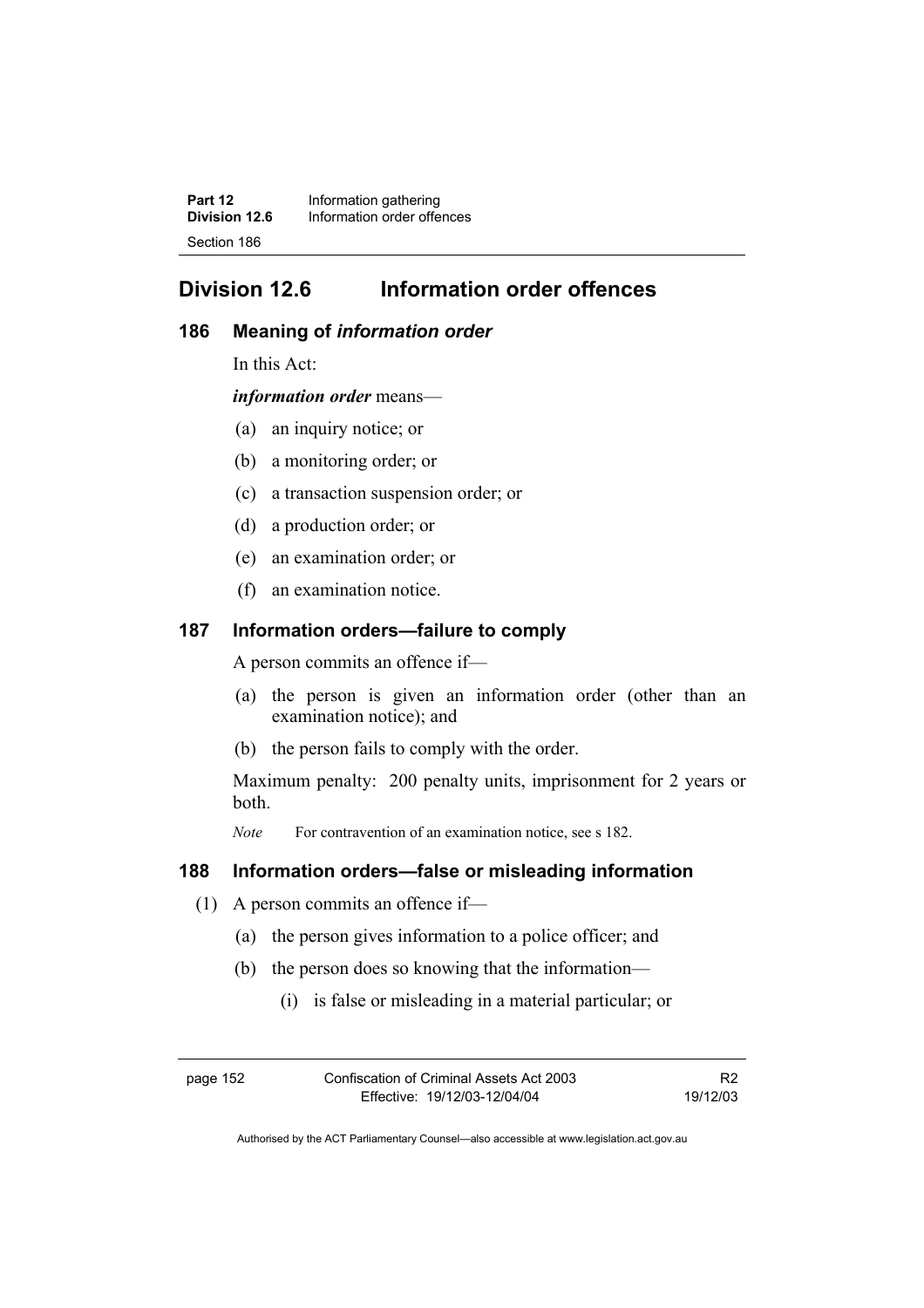- (ii) omits something that makes the information false or misleading in a material particular; and
- (c) the information is given in compliance (or purported compliance) with an information order.

Maximum penalty: 200 penalty units, imprisonment for 2 years or both.

- (2) Subsection (1) (c) does not apply if, before the information was given by the person to the police officer, a police officer did not take reasonable steps to tell the person of the existence of the offence against subsection (1).
- (3) For subsection (2), it is sufficient if the following form of words is used:

'Giving false or misleading information is an offence with serious consequences'.

## **189 Information orders—false or misleading documents**

- (1) A person commits an offence if—
	- (a) the person produces a document to a police officer (including an authorised investigator); and
	- (b) the person does so knowing that the document is false or misleading in a material particular; and
	- (c) the document is produced in compliance (or purported compliance) with an information order.

Maximum penalty: 200 penalty units, imprisonment for 2 years or both.

 (2) Subsection (1) does not apply to a person who produces a document to a police officer if the document is accompanied by a written statement signed by the person (or, for a corporation, by an officer of the corporation)—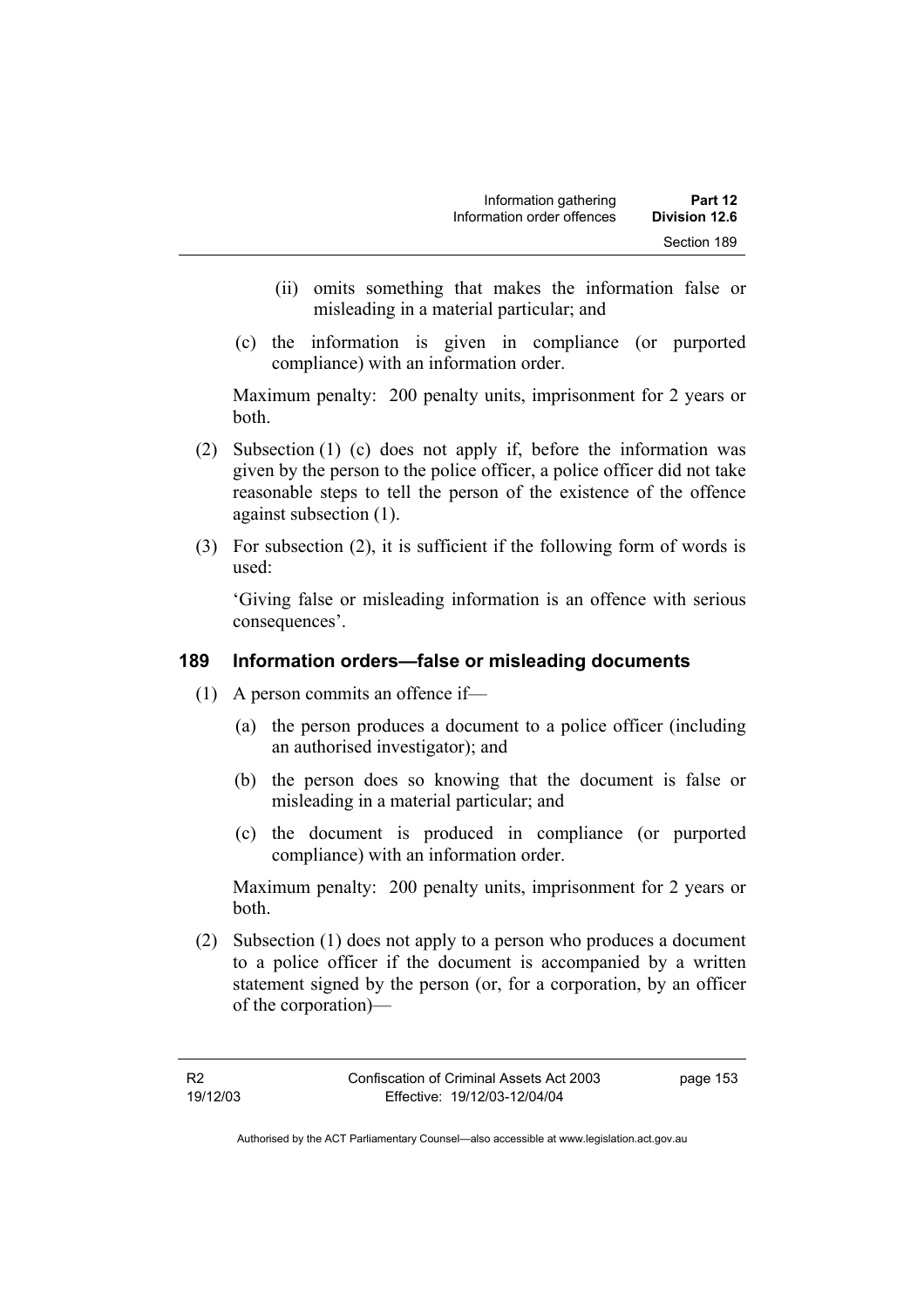- (a) stating that the document is, to the person's knowledge, false or misleading in a material particular; and
- (b) setting out, or referring to, the material particular in which the document is, to the person's knowledge, false or misleading.

## **190 Destruction etc of documents**

- (1) A person commits an offence if—
	- (a) the person is given—
		- (i) a production order for a property-tracking document; or
		- (ii) an examination notice that requires the person to produce a document at an examination; and
	- (b) the person intentionally destroys, damages, changes or otherwise interferes with the document.

Maximum penalty: 500 penalty units, imprisonment for 5 years or both.

- (2) A person commits an offence if—
	- (a) the person is given—
		- (i) a production order for a property-tracking document; or
		- (ii) an examination notice that requires the person to produce a document at an examination; and
	- (b) the person destroys, damages, changes or otherwise interferes with the document.

Maximum penalty: 50 penalty units, imprisonment for 6 months or both.

(3) An offence against subsection (2) a strict liability offence.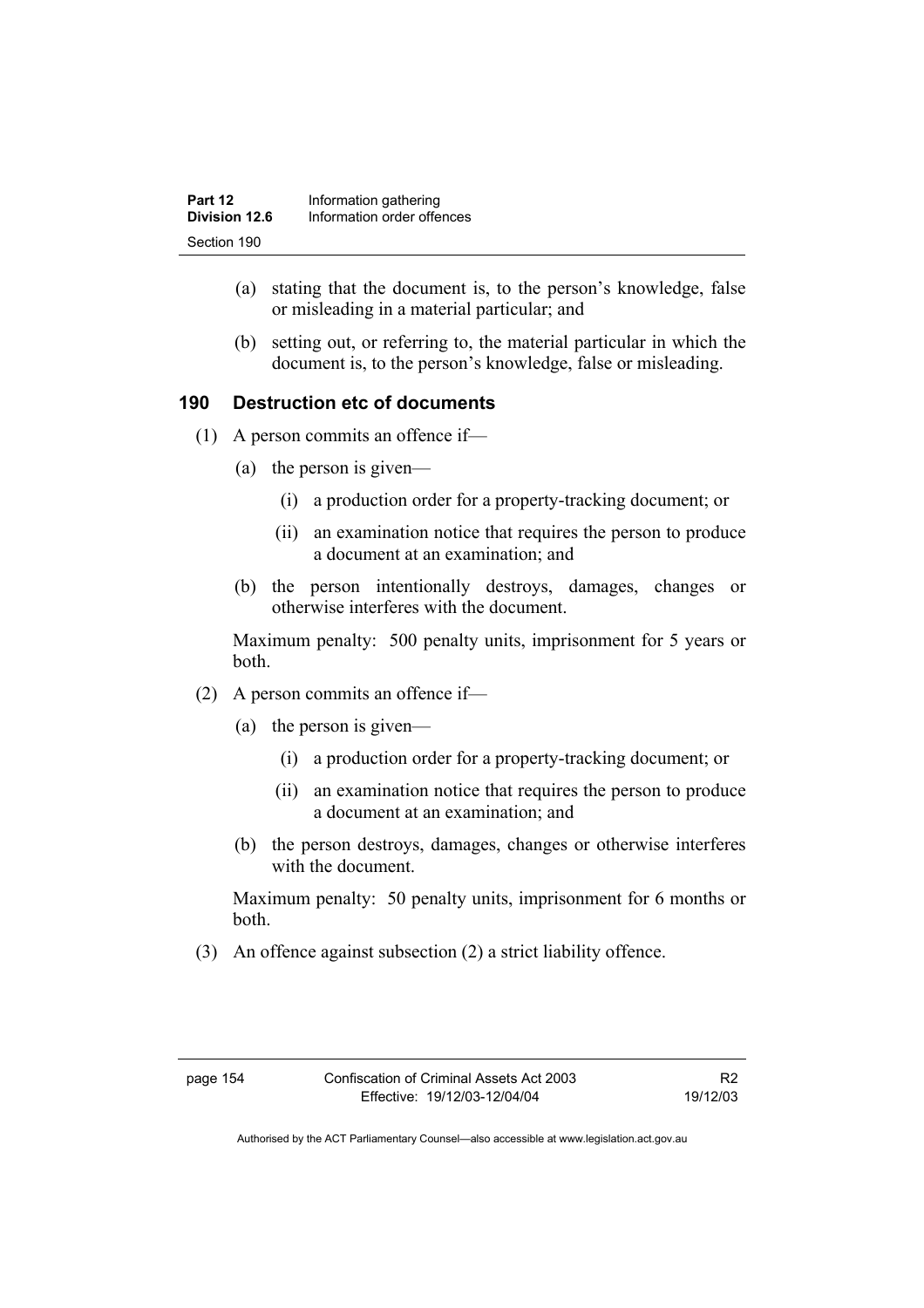| Information gathering      | Part 12       |
|----------------------------|---------------|
| Information order offences | Division 12.6 |
|                            | Section 191   |

- (4) An offence against subsection (2) is declared to be an indictable offence.
	- *Note* An offence against a Territory law is an *indictable offence* if it is punishable by imprisonment for longer than 1 year, or is declared by law to be an indictable offence (see Legislation Act, s 190 (1)).

#### **191 Meaning of** *non-disclosable information order*

In this Act:

*non-disclosable information order* means any of the following information orders:

- (a) an inquiry notice;
- (b) a monitoring order;
- (c) a transaction suspension order;
- (d) a production order that is declared under section 161 (1) (Production order proceedings—restrictions on disclosure) to be a non-disclosable production order;
- (e) an examination order that is declared under section 170 (1) (Examination order proceedings—restrictions on disclosure) to be a non-disclosable examination order;
- (f) an examination notice that is a non-disclosable examination notice under section 172 (2) (Examination notices—giving).

#### **192 Information orders—disclosure offences**

*Note* An offence against this section is a strict liability offence, see s (7).

 (1) A person commits an offence if the person publishes or discloses the existence or operation of a non-disclosable information order to someone else.

Maximum penalty: 200 penalty units, imprisonment for 2 years or both.

(2) A person commits an offence if—

| <b>R2</b> | Confiscation of Criminal Assets Act 2003 | page 155 |
|-----------|------------------------------------------|----------|
| 19/12/03  | Effective: 19/12/03-12/04/04             |          |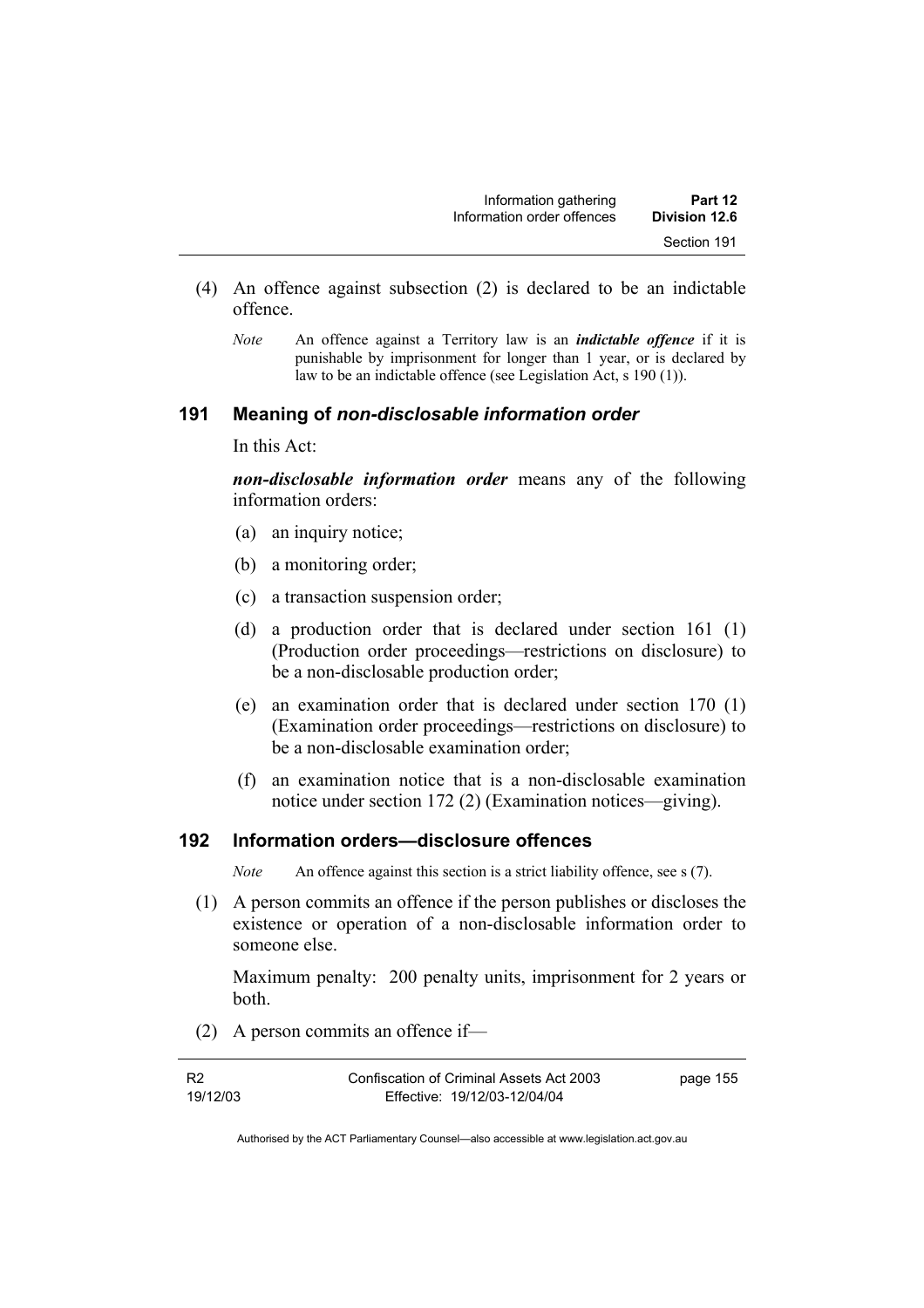- (a) the person publishes or discloses information to someone else; and
- (b) the other person could infer from the information the existence or operation of a non-disclosable information order.

Maximum penalty: 200 penalty units, imprisonment for 2 years or both.

- (3) Subsections (1) and (2) do not apply if the publication or disclosure is made to any of the following entities in the circumstances mentioned for the entity:
	- (a) a police officer—in any circumstances;
	- (b) an officer, employee or agent of the person—to ensure that the order is complied with and the person to whom the publication or disclosure is made is given notice of the offences against this section by the person making the publication or disclosure;
	- (c) a lawyer—to obtain legal advice or representation in relation to the order;
	- (d) a relevant court—with the court's leave.
		- *Note* The application for leave, and any proceeding with the court's leave, must be heard in closed court, see s (8).
- (4) Also, subsections (1) and (2) do not apply if the publication or disclosure is made—
	- (a) by a police officer in the exercise of the officer's functions; or
	- (b) for the purpose of giving or obtaining legal advice, or making legal representations, in relation to the order.
- (5) A person commits an offence if—
	- (a) the person receives information in relation to a non-disclosable information order in accordance with subsection (3) or (4); and
	- (b) the person ceases to be a person mentioned in subsection (3) or (4); and

| page 156 | Confiscation of Criminal Assets Act 2003 |          |
|----------|------------------------------------------|----------|
|          | Effective: 19/12/03-12/04/04             | 19/12/03 |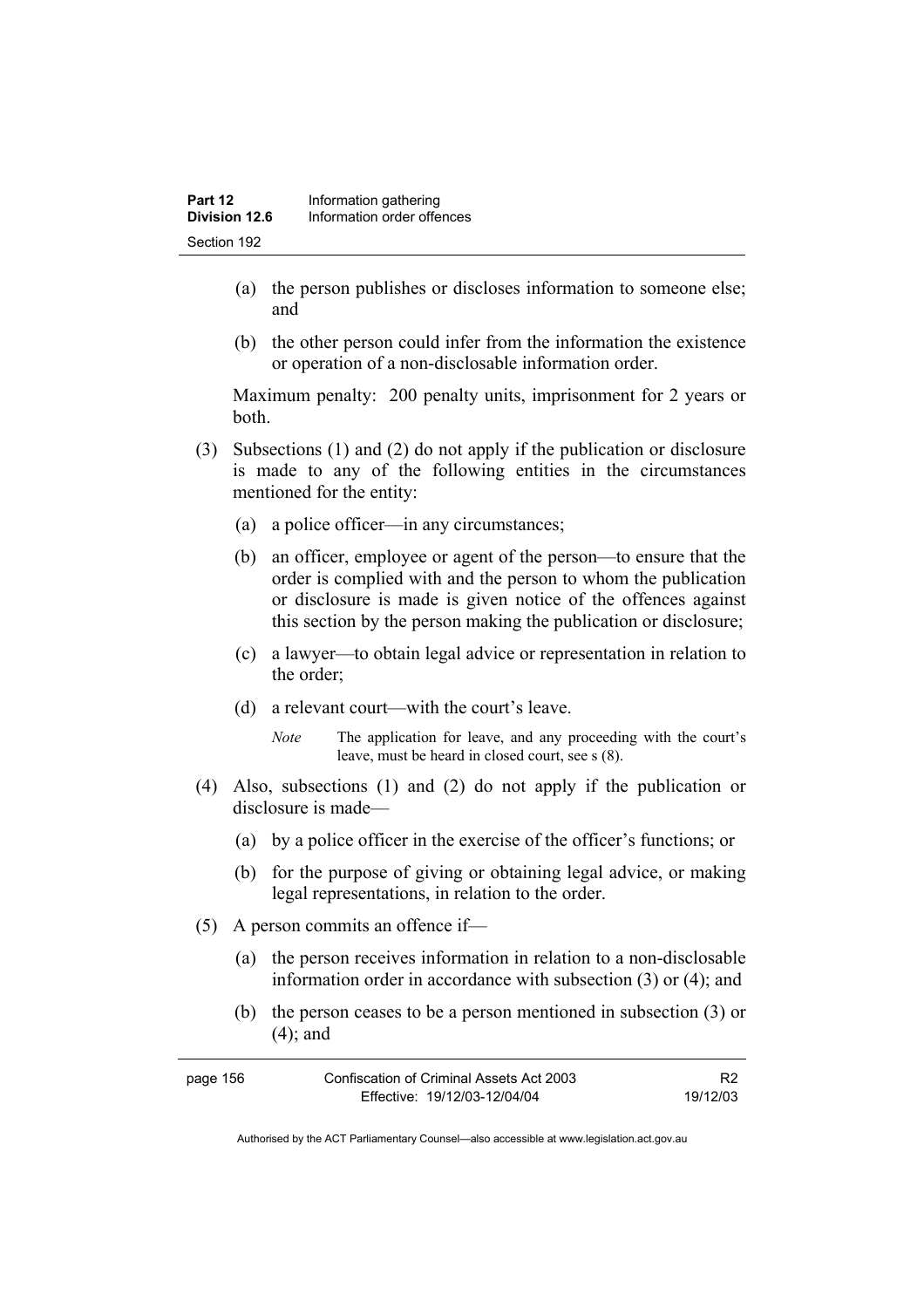(c) the person publishes or discloses the existence or operation of the order to someone else.

Maximum penalty: 200 penalty units, imprisonment for 2 years or both.

- (6) A person commits an offence if—
	- (a) the person receives information in relation to a non-disclosable information order in accordance with subsection (3) or (4); and
	- (b) the person ceases to be a person mentioned in subsection (3) or (4); and
	- (c) the person publishes or discloses information to someone else; and
	- (d) the other person could infer from the information the existence or operation of the order.

Maximum penalty: 200 penalty units, imprisonment for 2 years or both.

- (7) An offence against this section is a strict liability offence.
- (8) For subsection (3) (d), an application for leave, and any proceeding with the court's leave, must be heard in closed court.

#### **193 Information orders—disclosure by police officers**

- (1) This section applies to a non-disclosable information order.
- (2) A police officer may disclose the existence or operation of the order for the purposes of, or in the course of, a legal proceeding.
	- *Note* A police officer may also disclose the existence or operation of the order in the exercise of the officer's functions, see s 192 (4) (b).
- (3) However, a police officer is not required to disclose to a court the existence or operation of the order.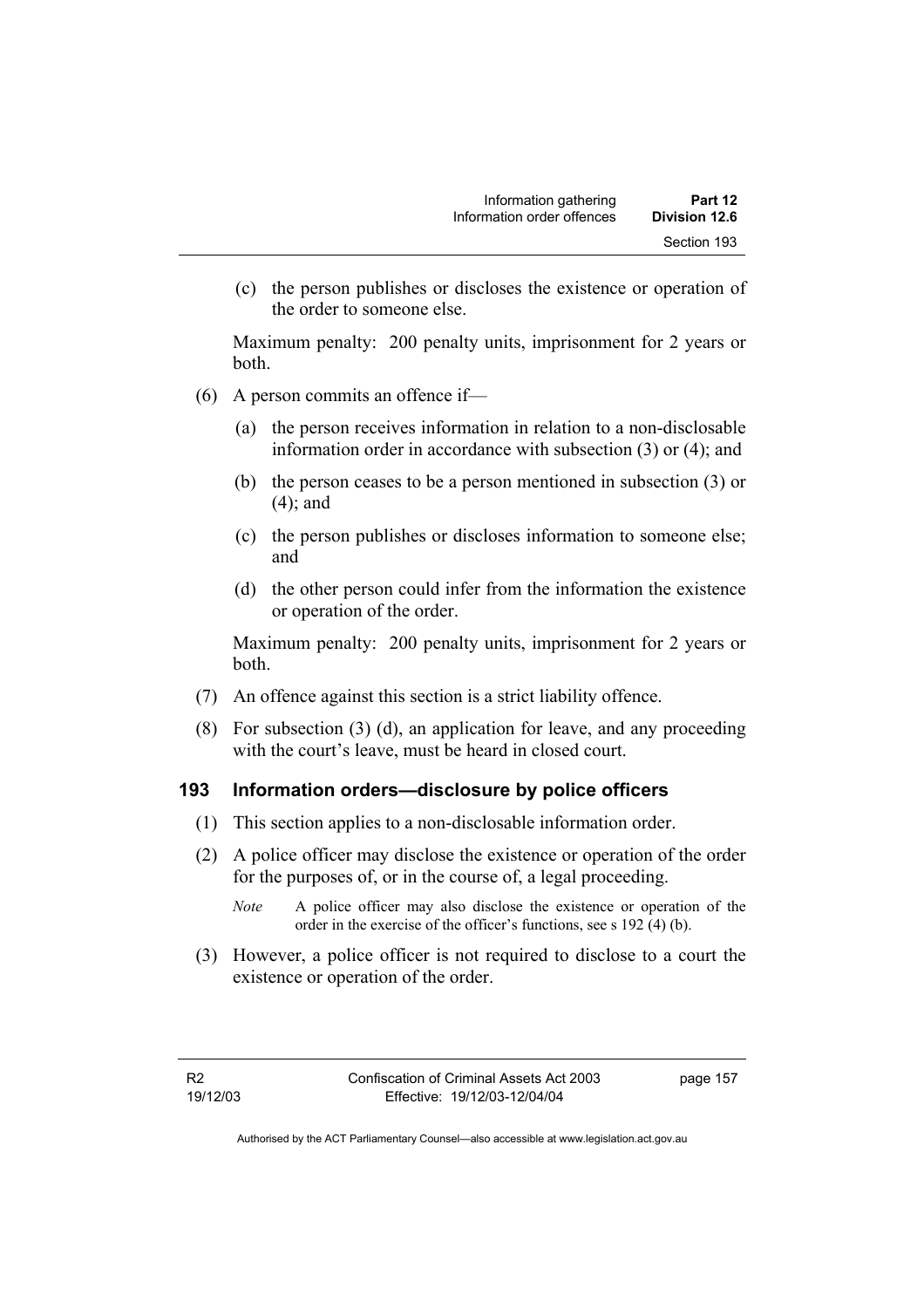| Part 12       | Information gathering      |
|---------------|----------------------------|
| Division 12.6 | Information order offences |
| Section 194   |                            |

(4) In this section:

*disclosure*, of the existence or operation of the order, includes the disclosure of information to a person from which the person could reasonably infer the existence or operation of the order.

## **194 Information orders—protection of complying financial institutions**

- (1) This section applies to a financial institution, and to an officer, employee or agent of the institution, if—
	- (a) the institution complies with an information order; and
	- (b) information given under the order relates to a money laundering offence.
- (2) The institution or person is taken not to have been at any time in possession of the information given under the order.

page 158 Confiscation of Criminal Assets Act 2003 Effective: 19/12/03-12/04/04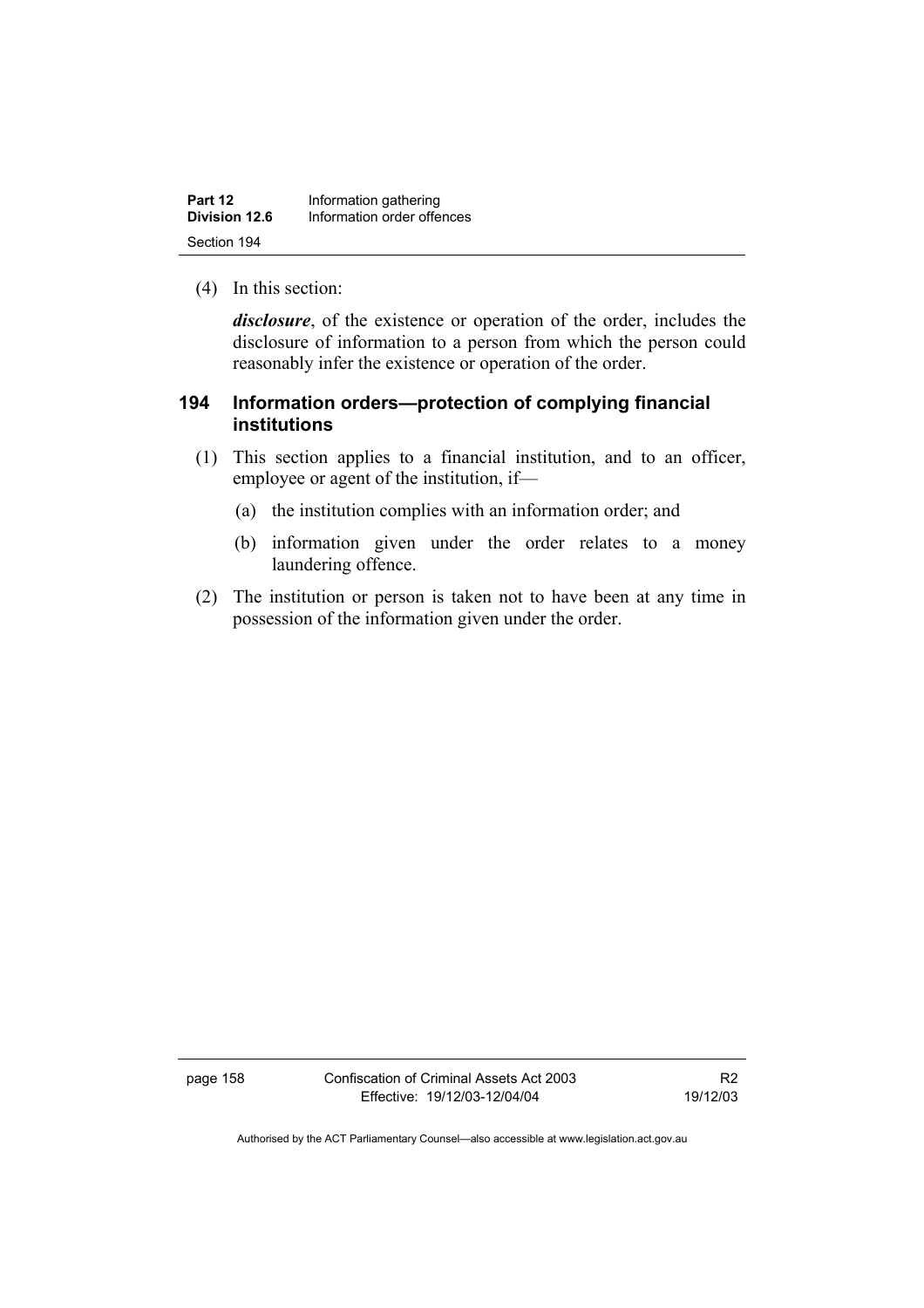# **Part 13 Search warrants**

# **Division 13.1 Preliminary**

### **195 Definitions for pt 13**

In this part:

*at* includes in or on.

*data* includes—

- (a) information in any form; and
- (b) any program (or part of a program).

*data storage device* means a thing containing, or designed to contain, data for use by a computer.

*executing police officer*, of a search warrant, means—

- (a) the police officer (the *first police officer*) named in the warrant as the police officer responsible for executing the warrant; or
- (b) if the first police officer does not intend to be present at the execution of the warrant—another police officer whose name has been written in the warrant by the first police officer; or
- (c) another police officer whose name has been written in the warrant by the police officer last named in the warrant.

*frisk search* means—

- (a) a search of a person conducted by quickly running the hands over the person's outer garments; and
- (b) an examination of anything worn or carried by the person that is conveniently and voluntarily removed by the person.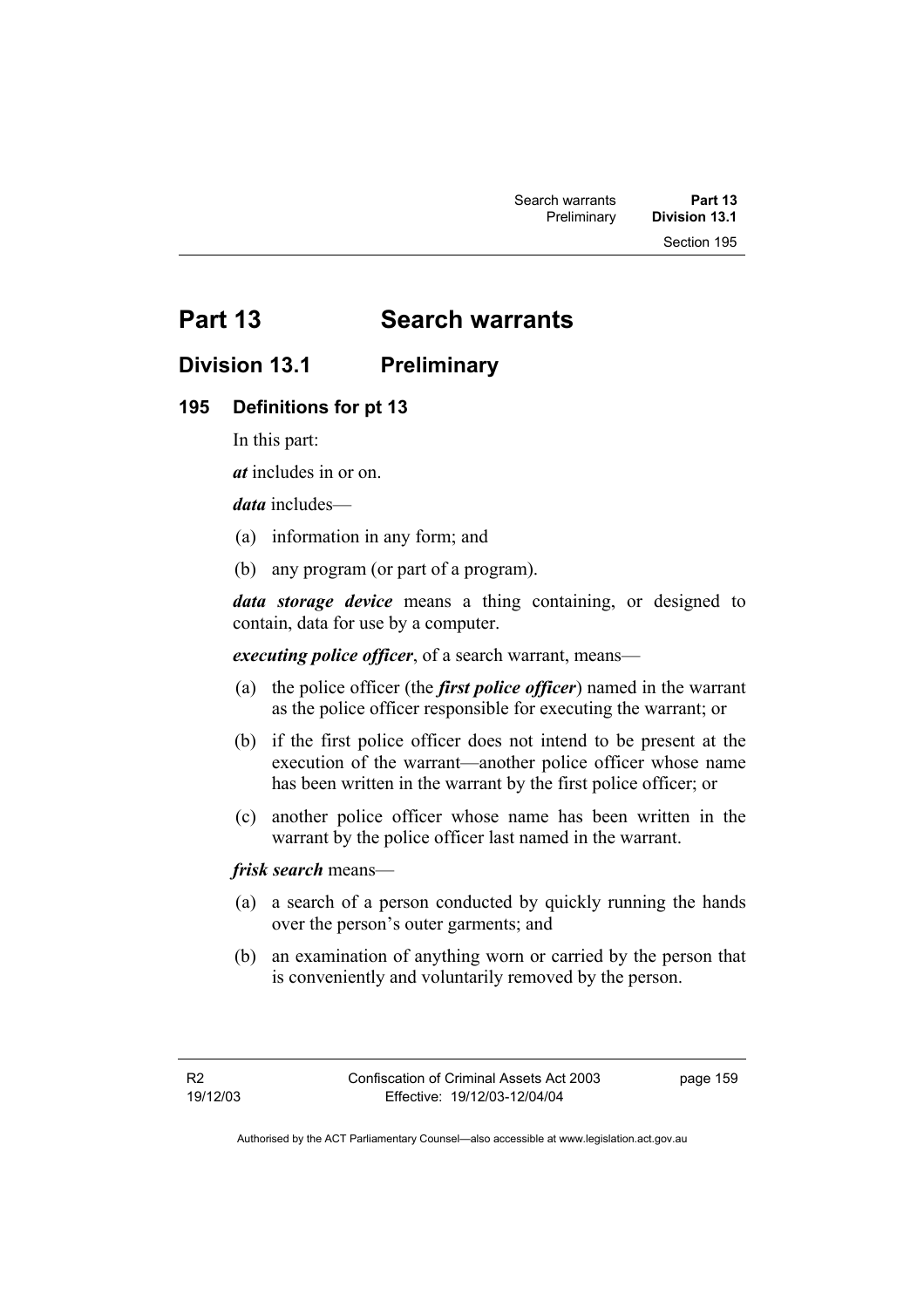*issuing officer*, for a search warrant, means—

- (a) a judge, the registrar or a deputy registrar of the Supreme Court; or
- (b) a magistrate; or
- (c) the registrar or a deputy registrar of the Magistrates Court if authorised by the Chief Magistrate to issue search warrants under this part.

*occupier*, of premises, includes—

- (a) a person believed on reasonable grounds to be an occupier of the premises; and
- (b) a person apparently in charge of the premises.

*ordinary search* means a search of a person or of articles in a person's possession, which may include—

- (a) requiring the person to remove the person's overcoat, coat or jacket and any gloves, shoes or hat; and
- (b) an examination of those items.

*person assisting*, in relation to a search warrant, means a person who has been authorised by an executing police officer to assist in executing the warrant.

*premises* includes the following:

- (a) land (whether vacant or occupied);
- (b) any structure, building, vehicle or place (whether built or not);
- (c) any part of a structure, building, vehicle or place.

*search warrant* means a warrant issued under section 199 (Issuing search warrants) that is in force.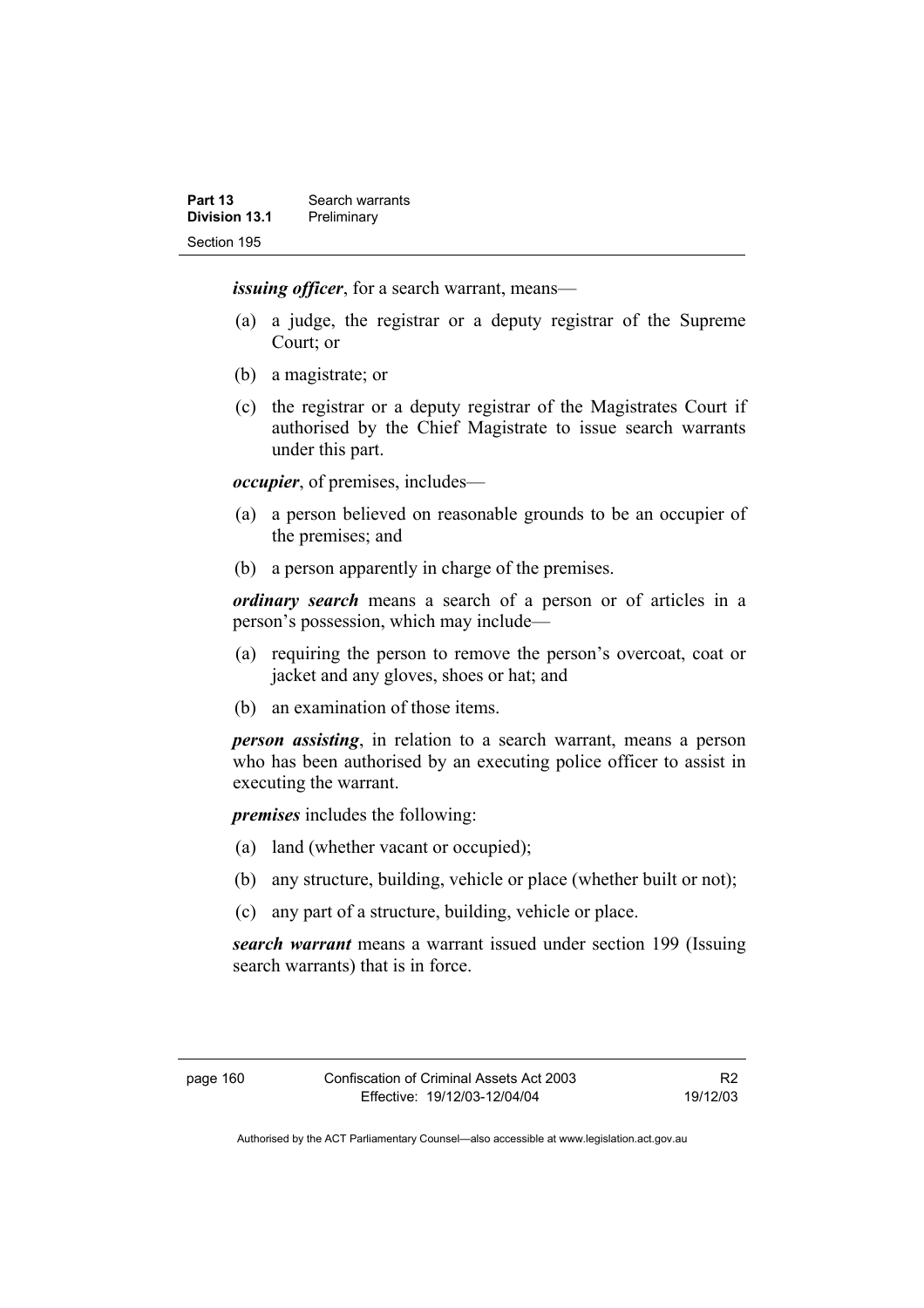#### *target material* means—

 (a) property (including tainted property and property under the effective control of a person) in relation to which action has been or could be taken under this Act; or

*Note 1* For the meaning of *effective control*, see s 14.

*Note 2* For the meaning of *in relation to*, see dict.

- (b) benefits derived by a person from the commission of an indictable offence; or
- (c) evidence in relation to property or benefits mentioned in paragraph (a) or (b); or
- (d) evidence in relation to an indictable offence.

*vehicle* includes an aircraft or vessel.

# **Division 13.2 Search warrants—general**

#### **196 Applications for search warrants—general**

- (1) A police officer may apply to an issuing officer for a search warrant to enter premises.
- (2) The application must be sworn and state the grounds on which the warrant is sought.
- (3) The issuing officer may refuse to consider the application until the applicant police officer gives the issuing officer all the information the issuing officer requires about the application in the way the issuing officer requires.

#### **197 Offence for making false etc statements in search warrant applications**

A police officer commits an offence if—

 (a) the police officer makes a statement (whether orally, in a document or in any other way); and

| - R2     | Confiscation of Criminal Assets Act 2003 | page 161 |
|----------|------------------------------------------|----------|
| 19/12/03 | Effective: 19/12/03-12/04/04             |          |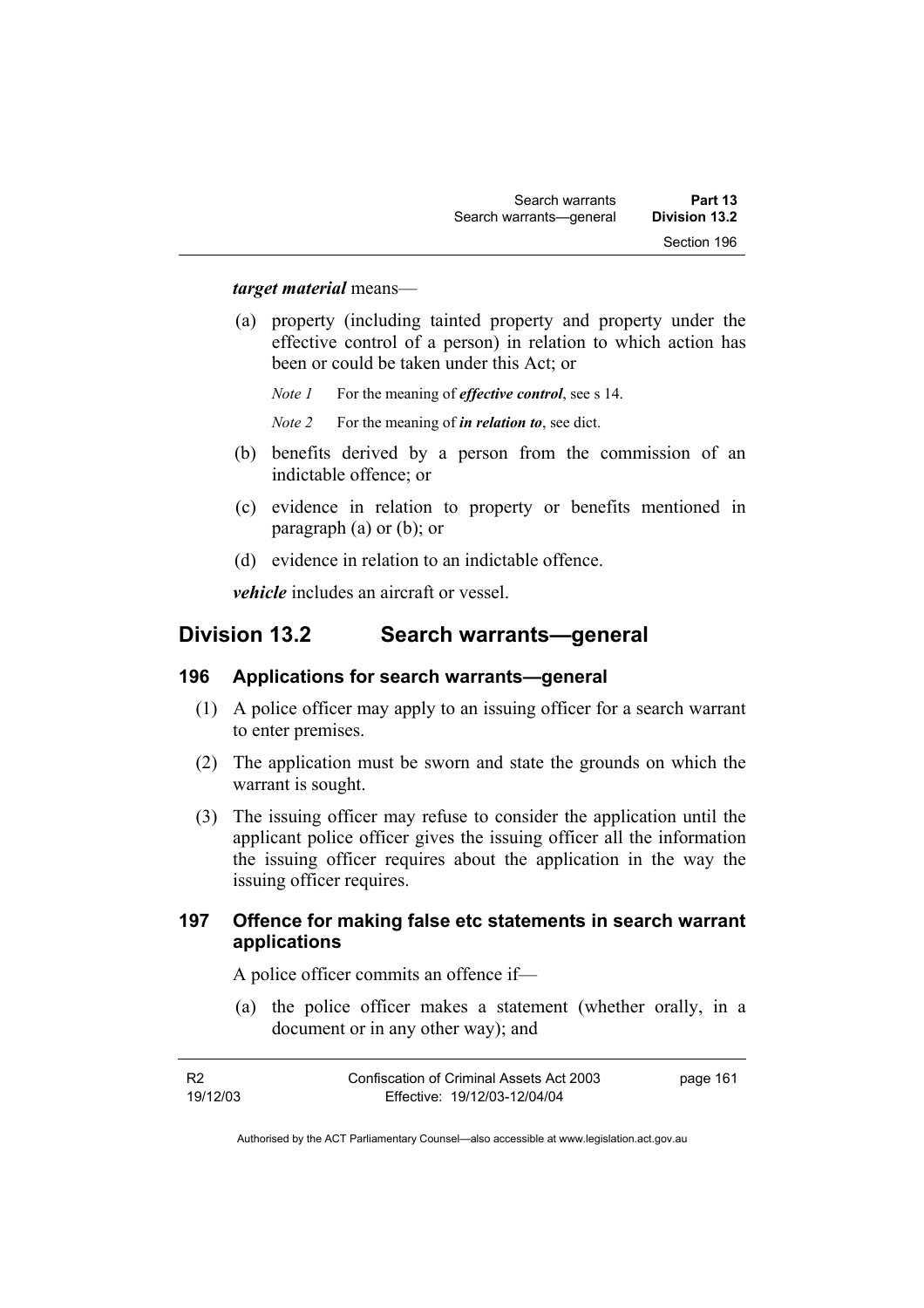- (b) the police officer does so knowing that the statement—
	- (i) is false or misleading in a material particular; or
	- (ii) omits something that makes the statement false or misleading in a material particular; and
- (c) the statement is made to an issuing officer in relation to an application for a search warrant.

Maximum penalty: 200 penalty units, imprisonment for 2 years or both.

#### **198 Additional contents of search warrant applications**

- (1) If the person applying for a search warrant suspects that it will be necessary to use firearms in executing the warrant, the person must state the suspicion, and the grounds for the suspicion, in the application.
- (2) If a person applying for a warrant to search premises has previously applied for a warrant for the same premises, the person must, in the application, include particulars of the earlier application and its outcome.

#### **199 Issuing search warrants**

 (1) An issuing officer may issue a warrant to search premises if satisfied that there are reasonable grounds for suspecting that there is at the premises, or will be within the next 72 hours, target material.

*Note At* includes in or on (see s 195).

 (2) If an application for a search warrant is made under section 203 (Applying for search warrants by telephone or other electronic means), this section applies as if the reference in subsection (1) to 72 hours were a reference to 48 hours.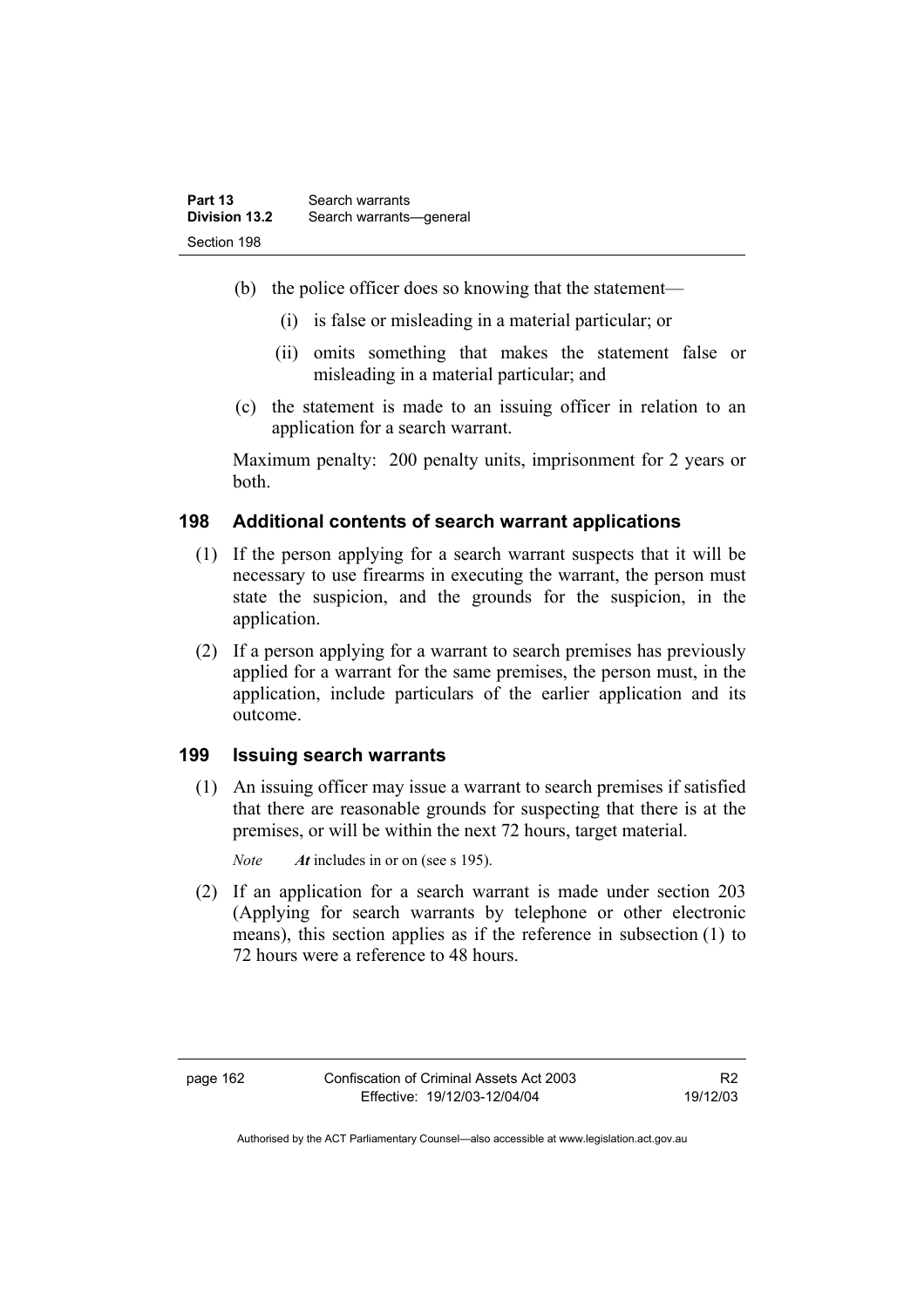### **200 When search warrant for property-tracking document may be issued**

If the target material in relation to which a search warrant is being issued is a property-tracking document, the issuing officer may issue a search warrant in relation to the document only if the issuing officer is satisfied that—

- (a) the document cannot be identified or described with sufficient particularity for the purpose of obtaining a production order; or
- (b) a production order requiring the document has been given but not complied with; or
- (c) there are reasonable grounds to suspect that a production order would not be complied with; or
- (d) the investigation to which the warrant is being sought might be prejudiced by seeking a production order.

## **201 Contents of search warrants**

- (1) A search warrant must state—
	- (a) the kind of target material that is to be searched for under the warrant; and
	- (b) a description of the premises to which the warrant relates; and
	- (c) the name of the executing police officer; and
	- (d) when the warrant expires (see subsection (2)); and
	- (e) whether the warrant may be executed at any time or only during particular hours (see 210); and
	- (f) whether the warrant authorises an ordinary search or frisk search of a person who is at or near the premises when the warrant is executed if the executing police officer or a person assisting suspects on reasonable grounds that the person has target material in the person's possession.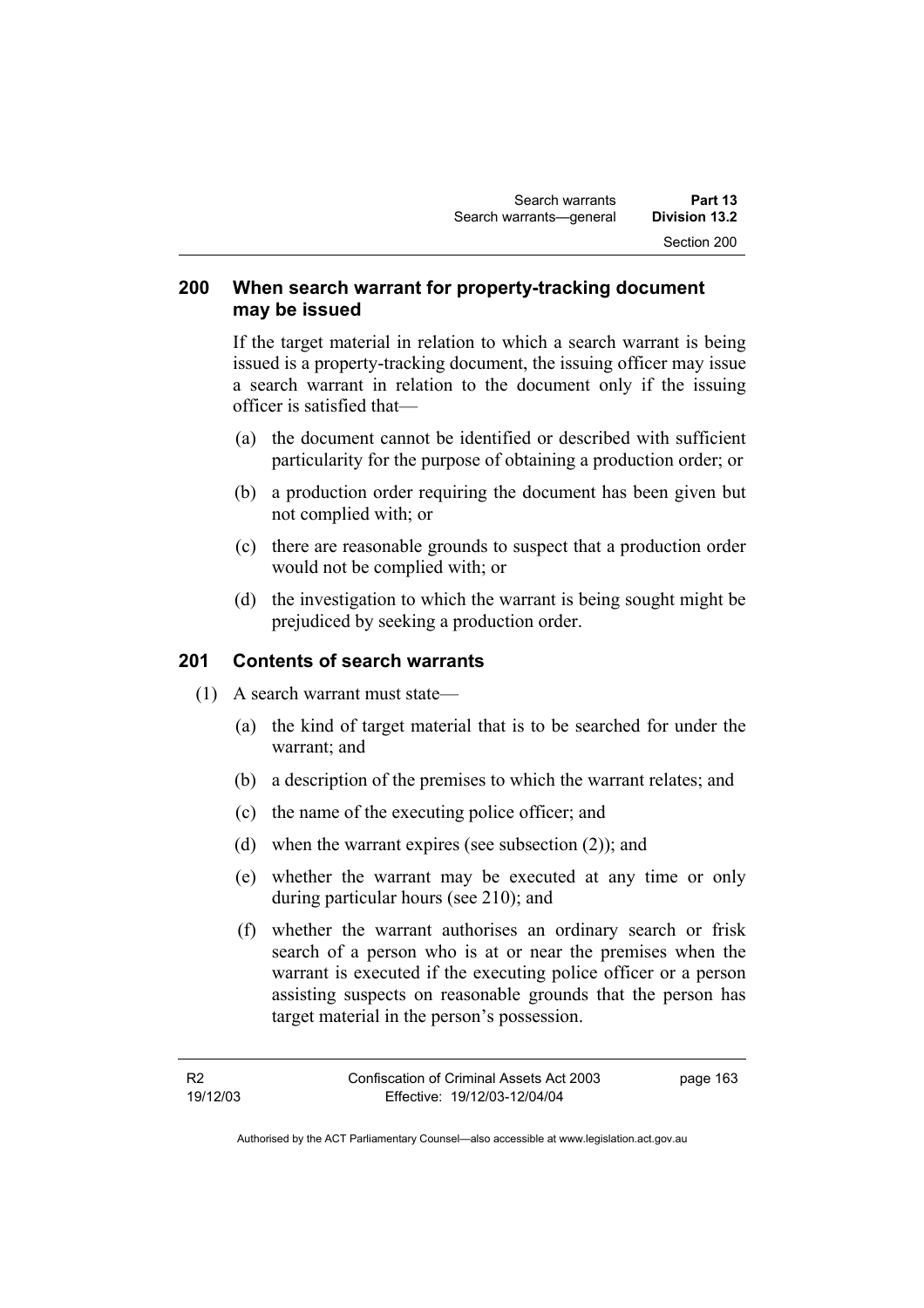| Part 13              | Search warrants         |
|----------------------|-------------------------|
| <b>Division 13.2</b> | Search warrants-general |
| Section 202          |                         |

- (2) The time stated in the search warrant under subsection (1) (d) as the time when the warrant expires must be not later than—
	- (a) if the application for the warrant is made under section 204 (Issuing search warrants by telephone or other electronic means)—48 hours after the warrant is issued; or
	- (b) in any other case—the end of the 7th day after the day the warrant is issued.

#### **Example**

If a warrant is issued at 3 pm on a Monday, the expiry time stated must not be later than midnight on Monday in the following week.

 (3) Subsection (1) (d) does not prevent the issue of successive search warrants in relation to the same premises.

#### **202 Authorisation given by search warrants**

- (1) A search warrant authorises an executing police officer, or a person assisting—
	- (a) to enter the premises and, if the premises are a vehicle, to enter the vehicle, wherever it is; and
	- (b) to search the premises for the kind of target material stated in the warrant, and to seize things of that kind found at the premises; and
	- (c) to seize any other thing found at the premises in the course of the search that the executing police officer or a person assisting believes on reasonable grounds to be target material in relation to which the warrant relates (including evidence of an indictable offence) or evidence of a summary offence if the police officer believes on reasonable grounds that seizure of the thing is necessary to prevent its concealment, loss or destruction or its use in committing an offence; and
	- (d) if the warrant allows—to conduct an ordinary search or frisk search of a person at or near the premises if the executing

| page 164 | Confiscation of Criminal Assets Act 2003 |          |
|----------|------------------------------------------|----------|
|          | Effective: 19/12/03-12/04/04             | 19/12/03 |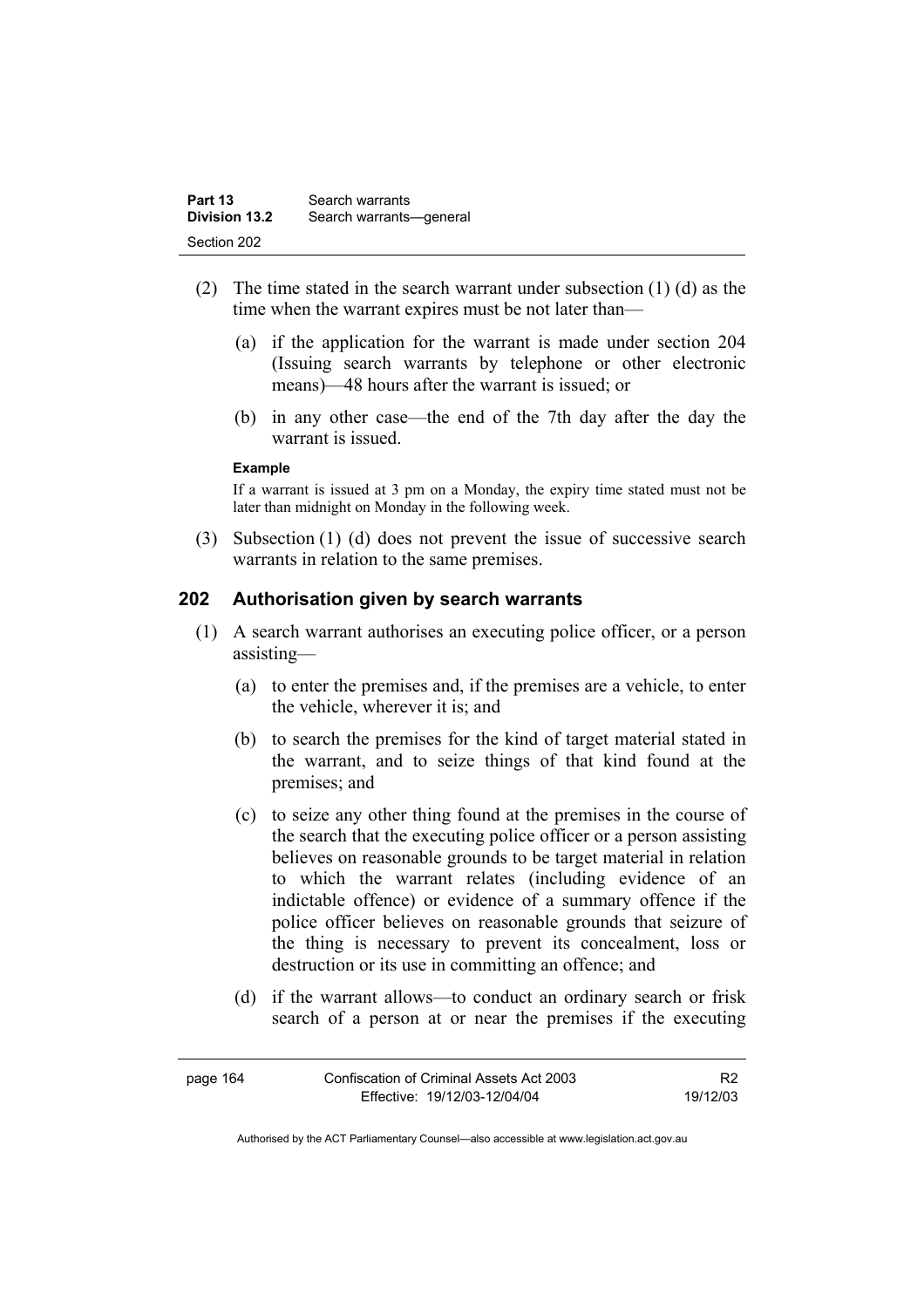police officer or a person assisting suspects on reasonable grounds that the person has target material in the person's possession.

 (2) A search warrant authorises an executing police officer to make things seized under the warrant available to another police officer, any public servant or anyone who holds a position under a Territory law, or a law of the Commonwealth, a State or another Territory, if it is necessary to do so for investigating or prosecuting an offence to which the things relate.

# **Division 13.3 Telephone and electronic warrants**

# **203 Applying for search warrants by telephone or other electronic means**

- (1) A police officer may apply to an issuing officer for a search warrant by telephone, fax or other electronic means—
	- (a) in an urgent case; or
	- (b) if the delay that would happen if an application were made in person would frustrate the effective execution of the warrant.
- (2) The application—
	- (a) must include all information that would be required in an application under division 13.2 (Search warrants—general) for a search warrant; and
	- (b) may, if necessary, be made before the information is sworn.
- (3) The issuing officer may require—
	- (a) communication by voice to the extent that it is practicable in the circumstances; and
	- (b) any further information.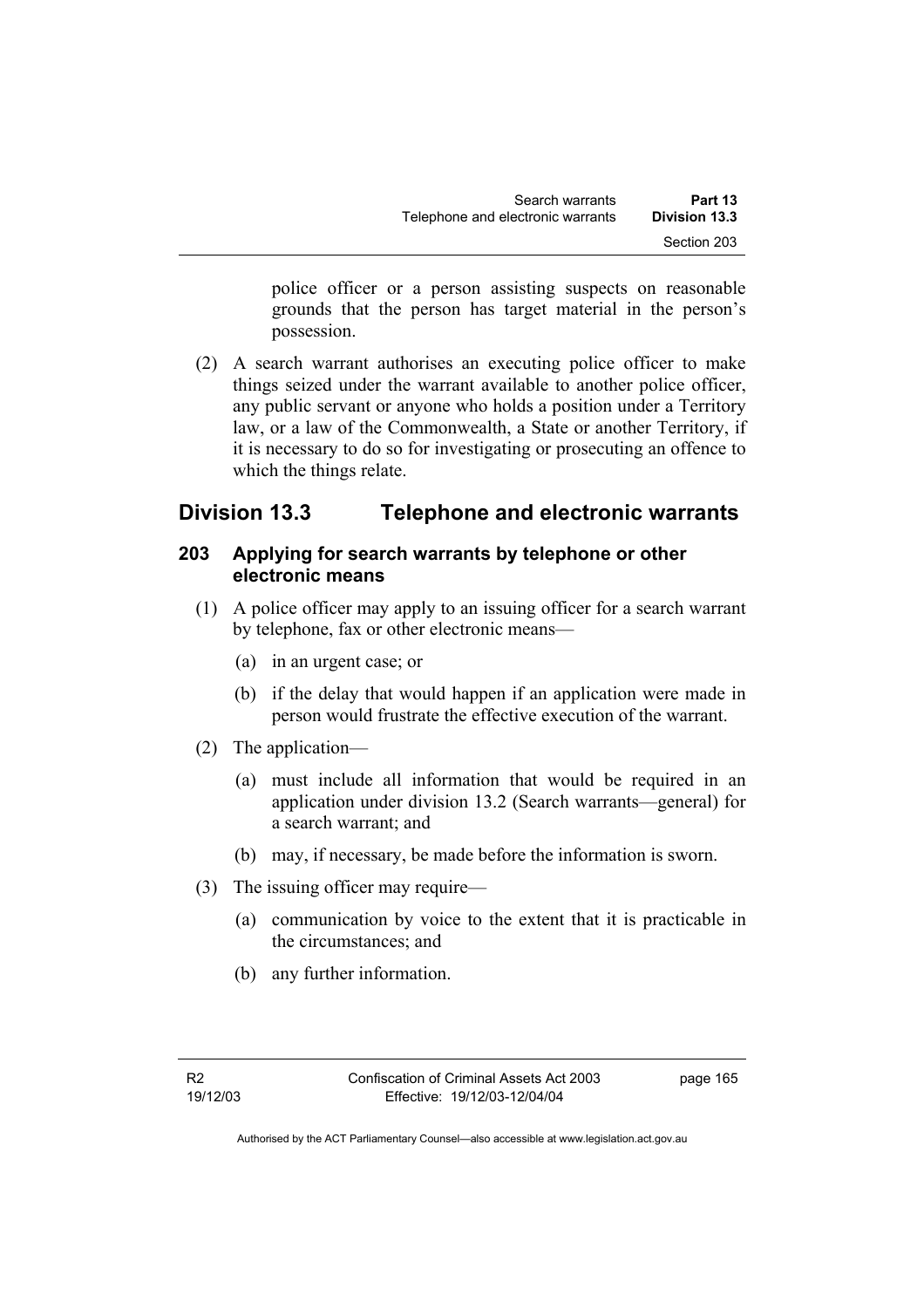### **204 Issuing search warrants by telephone or other electronic means**

- (1) The issuing officer may complete and sign the same form of search warrant that would be issued under section 199 (Issuing search warrants) if satisfied that—
	- (a) a search warrant in the terms of the application should be issued urgently; or
	- (b) the delay that would happen if an application were made in person would frustrate the effective execution of the warrant.
- (2) If the issuing officer issues the search warrant, the officer must tell the applicant, by telephone, fax or other electronic means, of the terms of the warrant and the date and time when it was signed.
- (3) The applicant must then—
	- (a) complete a form of search warrant in terms substantially corresponding to those given by the issuing officer; and
	- (b) state on the form—
		- (i) the name of the issuing officer; and
		- (ii) the date and time the warrant was signed by the issuing officer.
- (4) The applicant must, by the end of the day after the 1st of the relevant events happens, give the issuing officer—
	- (a) the form of search warrant completed by the applicant; and
	- (b) if the information was unsworn under section 203 (2) (b) (Applying for search warrants by telephone or other electronic means)—the sworn information.
- (5) The issuing officer must attach the form of search warrant completed by the issuing officer to the documents given under subsection  $(4)$ .

| page 166 | Confiscation of Criminal Assets Act 2003 |
|----------|------------------------------------------|
|          | Effective: 19/12/03-12/04/04             |

R2 19/12/03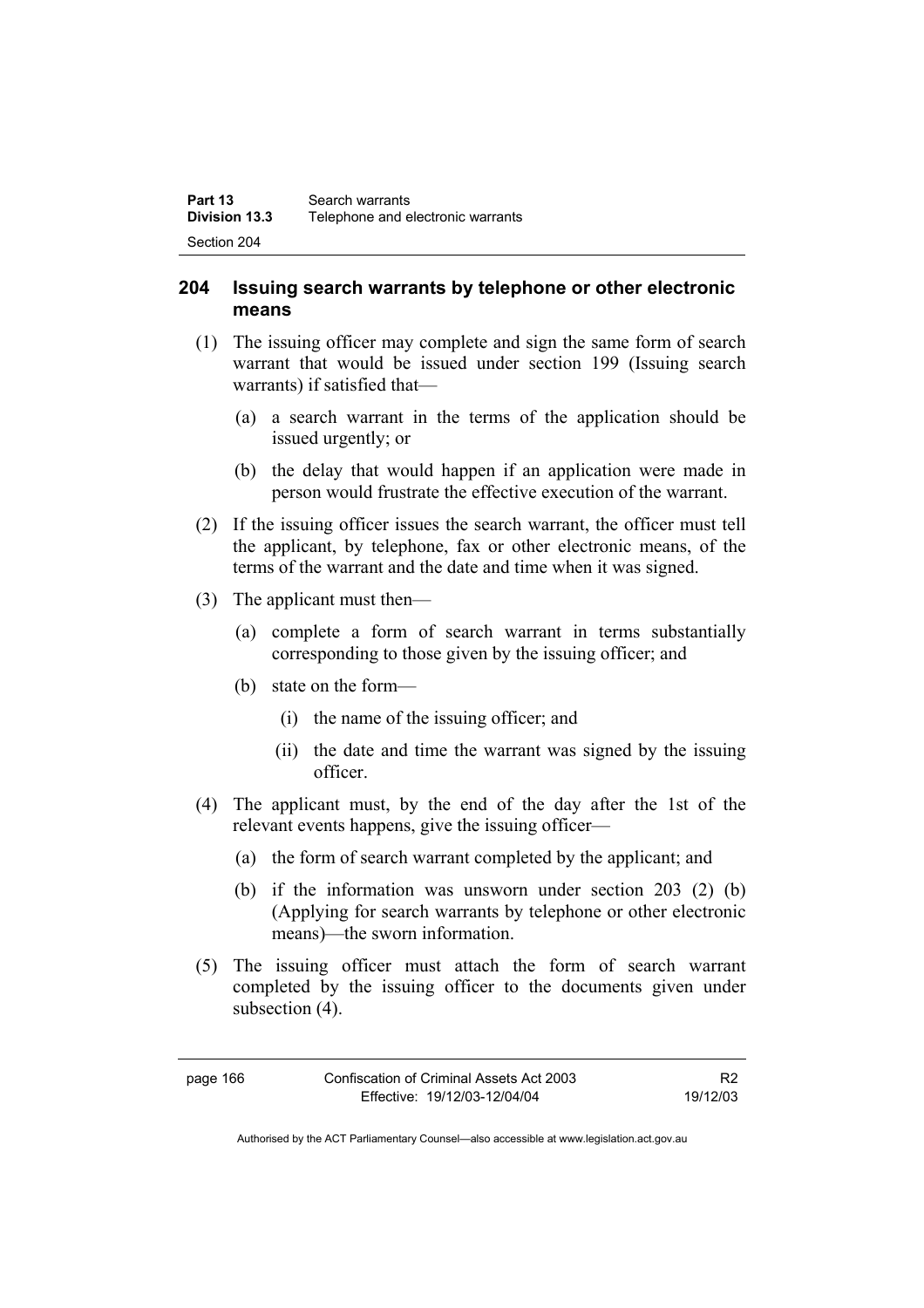(6) In subsection (4):

*relevant event* means the day when—

- (a) the warrant is executed; or
- (b) the warrant expires.

# **205 Unsigned warrants by telephone or other electronic means in court proceedings**

- (1) This section applies if—
	- (a) it is material, in any proceeding, for a court to be satisfied that the exercise of a power under a search warrant issued under this division was properly authorised; and
	- (b) the form of search warrant signed by the issuing officer is not produced in evidence.
- (2) The court must assume that the exercise of the power was not properly authorised unless the contrary is proved.

# **206 Offence for stating incorrect names in warrants by telephone or other electronic means**

A person commits an offence if—

- (a) the person executes a document or presents a document to a person; and
- (b) the document purports to be a form of search warrant under section 204 (Issuing search warrants by telephone or other electronic means); and
- (c) the person states a name of an issuing officer in the document; and
- (d) the name is not the name of the issuing officer that authorised the warrant.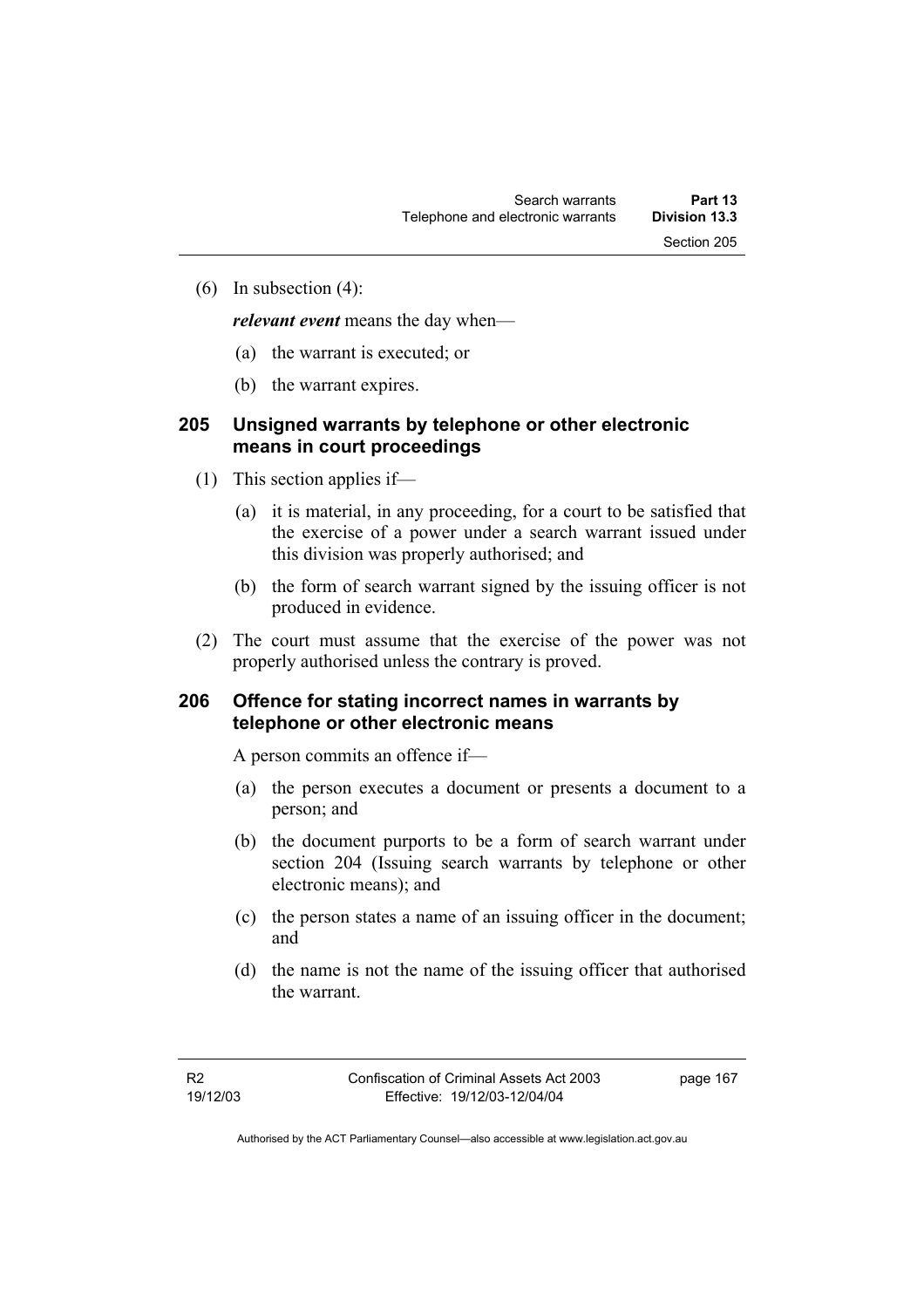Maximum penalty: 200 penalty units, imprisonment for 2 years or both.

## **207 Offence for execution etc of search warrant departing in material form**

A person commits an offence if—

- (a) the person executes a document or presents a document to a person; and
- (b) the document purports to be a form of search warrant under section 204 (Issuing search warrants by telephone or other electronic means); and
- (c) the document departs in a material particular from the form authorised by the issuing officer.

Maximum penalty: 200 penalty units, imprisonment for 2 years or both.

# **208 Offence for execution etc of unauthorised form of search warrant**

A person commits an offence if—

- (a) the person executes a document or presents a document to a person; and
- (b) the document purports to be a form of search warrant under section 204 (Issuing search warrants by telephone or other electronic means); and
- (c) the document—
	- (i) has not been authorised by an issuing officer under that section; or
	- (ii) departs in a material particular from the terms authorised by the issuing officer under that section.

| page | 168 |
|------|-----|
|------|-----|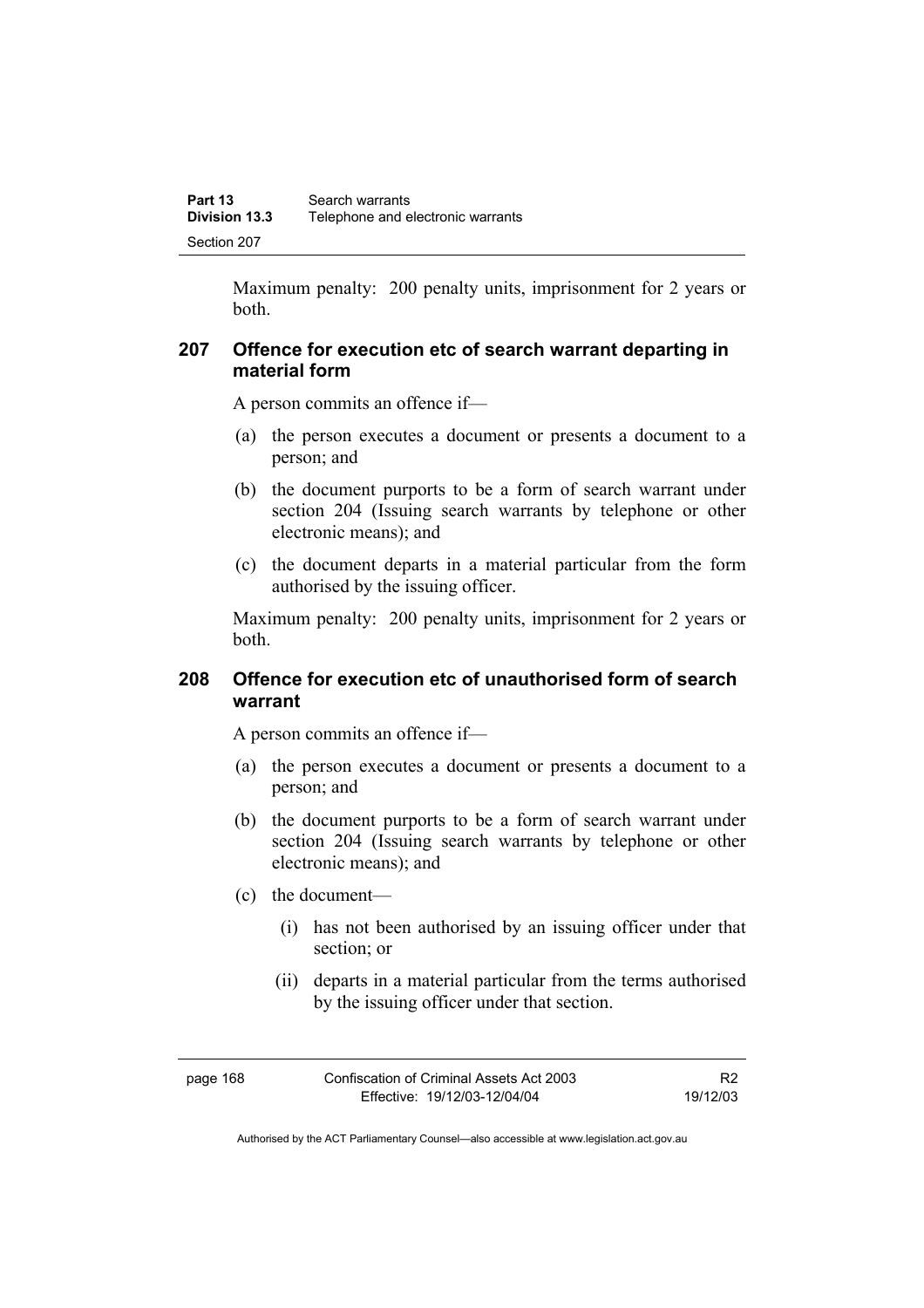Maximum penalty: 200 penalty units, imprisonment for 2 years or both.

# **209 Offence for giving unauthorised form of search warrant**

A person commits an offence if—

- (a) the person purports to give a form of search warrant to an issuing officer under section 204 (4) (b) (Issuing search warrants by telephone or other electronic means); and
- (b) the document is not the form of search warrant that the person executed.

Maximum penalty: 200 penalty units, imprisonment for 2 years or both.

# **Division 13.4 Executing search warrants**

*Note* A court has a discretion to admit improperly obtained evidence (see *Evidence Act 1995* (Cwlth), s 138).

# **210 Search warrants—whether must be executed only during particular hours**

A search warrant must not authorise a search during the period beginning at 9 pm on a day and ending at 6 am on the next day unless the issuing officer is satisfied that—

- (a) it would not be practicable to conduct the search at another time; or
- (b) it is necessary to prevent the concealment, loss or destruction of target material.

# **211 Search warrants—restrictions on personal searches**

 (1) A search warrant cannot authorise a strip search or a search of a person's body cavities.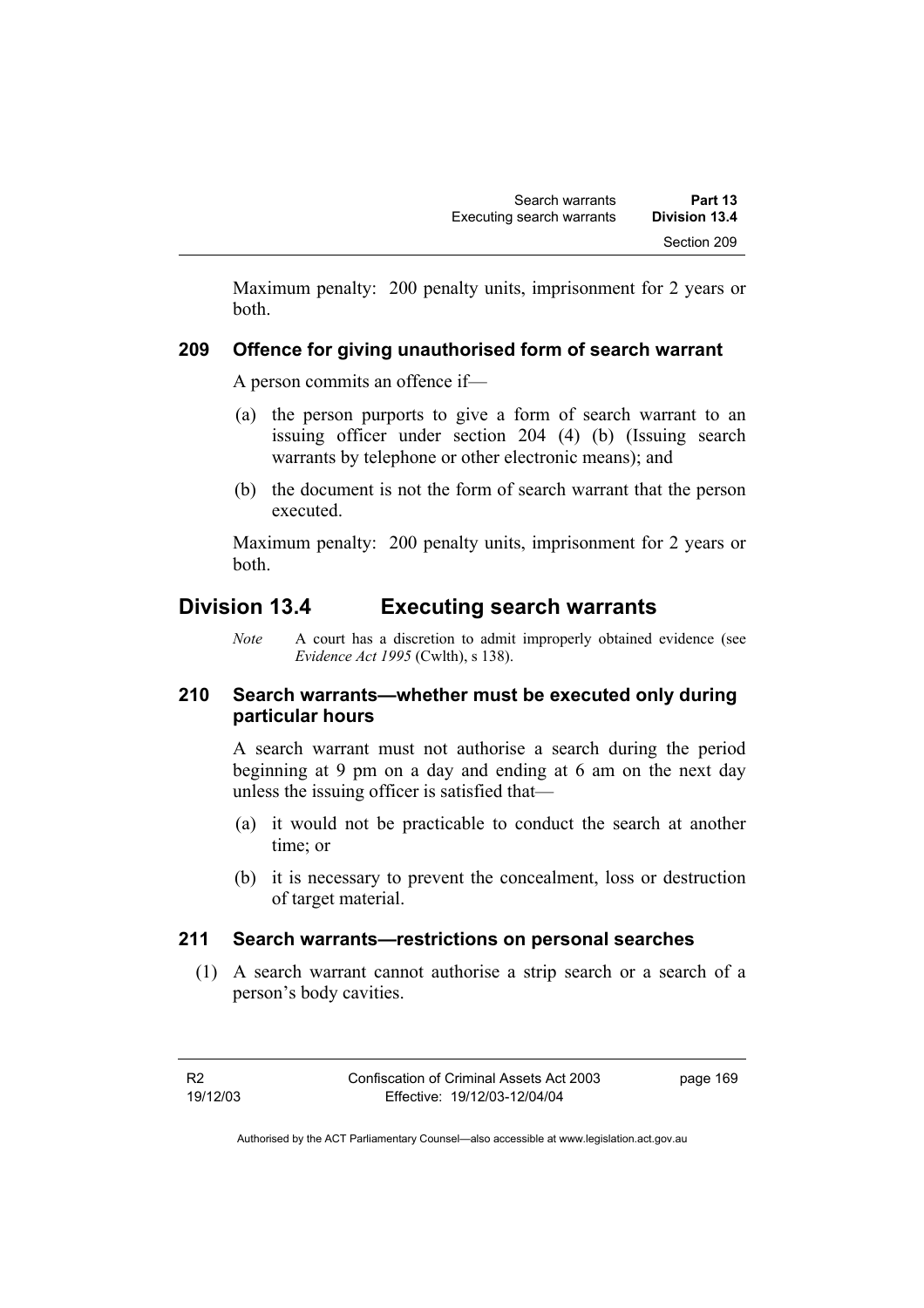| Part 13              | Search warrants           |
|----------------------|---------------------------|
| <b>Division 13.4</b> | Executing search warrants |
| Section 211          |                           |

- (2) If a search warrant authorises an ordinary search or frisk search of a person—
	- (a) a different search from the search authorised must not be done under the warrant; and
	- (b) the search must be conducted by a person of the same sex as the person being searched.
- (3) However, if a transgender or intersex person is searched, the person may require that the search be conducted by either a male or a female.
- (4) If the transgender or intersex person requires that the search be conducted by a male, the person is taken, for this section, to be male.
- (5) If the transgender or intersex person requires that the search be conducted by a female, the person is taken, for this section, to be female.
- (6) A person assisting who is not a police officer must not take part in searching a person.
- (7) In this section:

*strip search* means a search of a person or of articles in the possession of a person, which may include all or any of the following:

- (a) requiring the person to remove all of his or her clothing;
- (b) an examination of the person's body (but not of the person's body cavities) and of those clothes.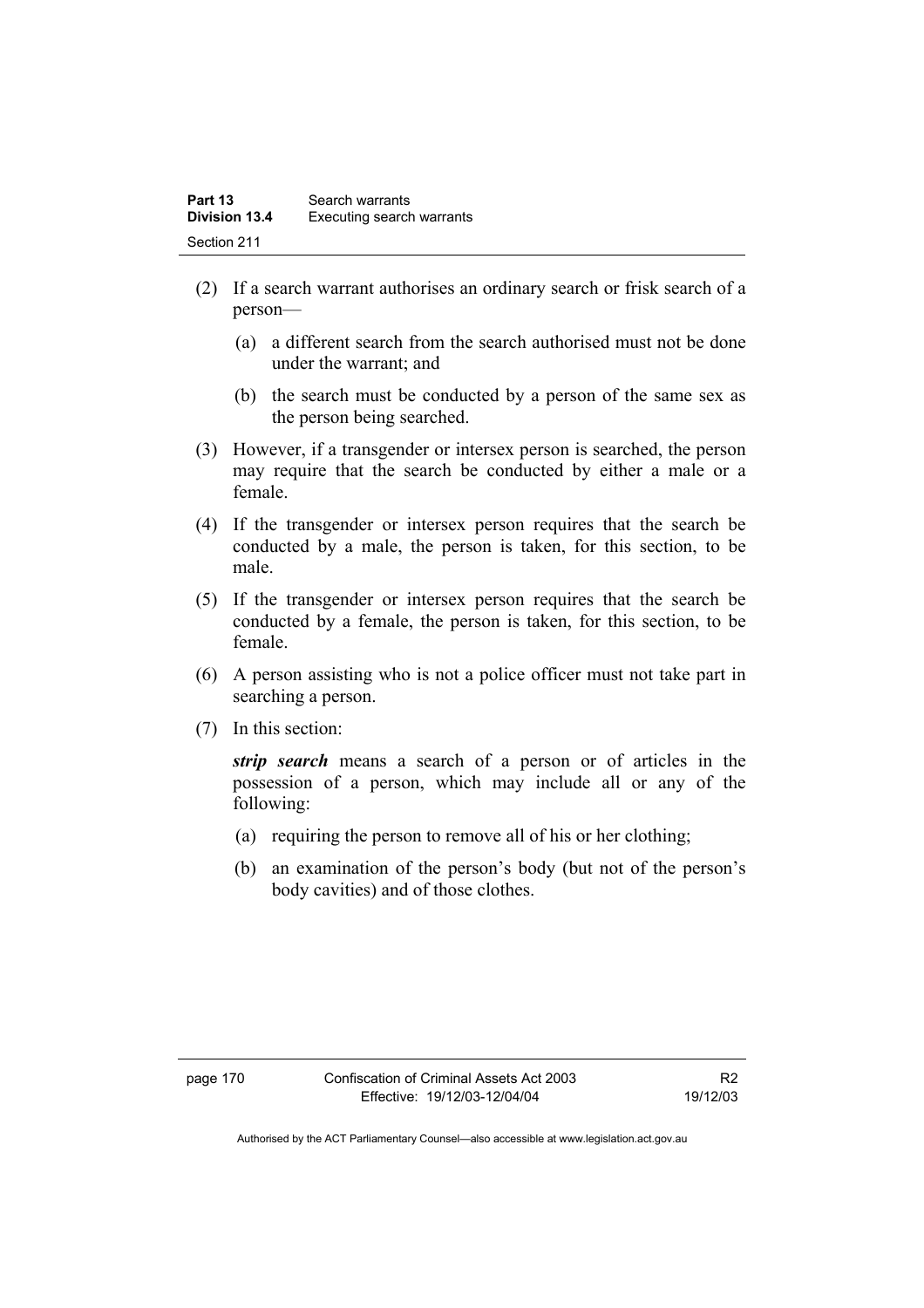# **212 Use of force and availability of assistance in executing search warrant**

- (1) Force may be used in executing a search warrant as follows:
	- (a) by an executing police officer—force against people and things may be used that is necessary and reasonable in the circumstances;
	- (b) by a person assisting who is a police officer—force against people and things may be used that is necessary and reasonable in the circumstances;
	- (c) by a person assisting who is not a police officer—force against things may be used that is necessary and reasonable in the circumstances.
- (2) An executing police officer may obtain the assistance in executing the warrant that is necessary and reasonable in the circumstances.

# **213 Search warrants—announcement before entry**

- (1) An executing police officer must, before anyone enters premises under a search warrant—
	- (a) announce that the person is authorised to enter the premises; and
	- (b) give anyone at the premises an opportunity to allow entry to the premises; and
	- (c) if the occupier of the premises, or someone else who apparently represents the occupier, is present at the premises identify himself or herself to that person.
- (2) The executing police officer is not required to comply with subsection (1) if the police officer believes on reasonable grounds that immediate entry to the premises is required to ensure—
	- (a) the safety of anyone (including any police officer or person assisting); or

| - R2     | Confiscation of Criminal Assets Act 2003 | page 171 |
|----------|------------------------------------------|----------|
| 19/12/03 | Effective: 19/12/03-12/04/04             |          |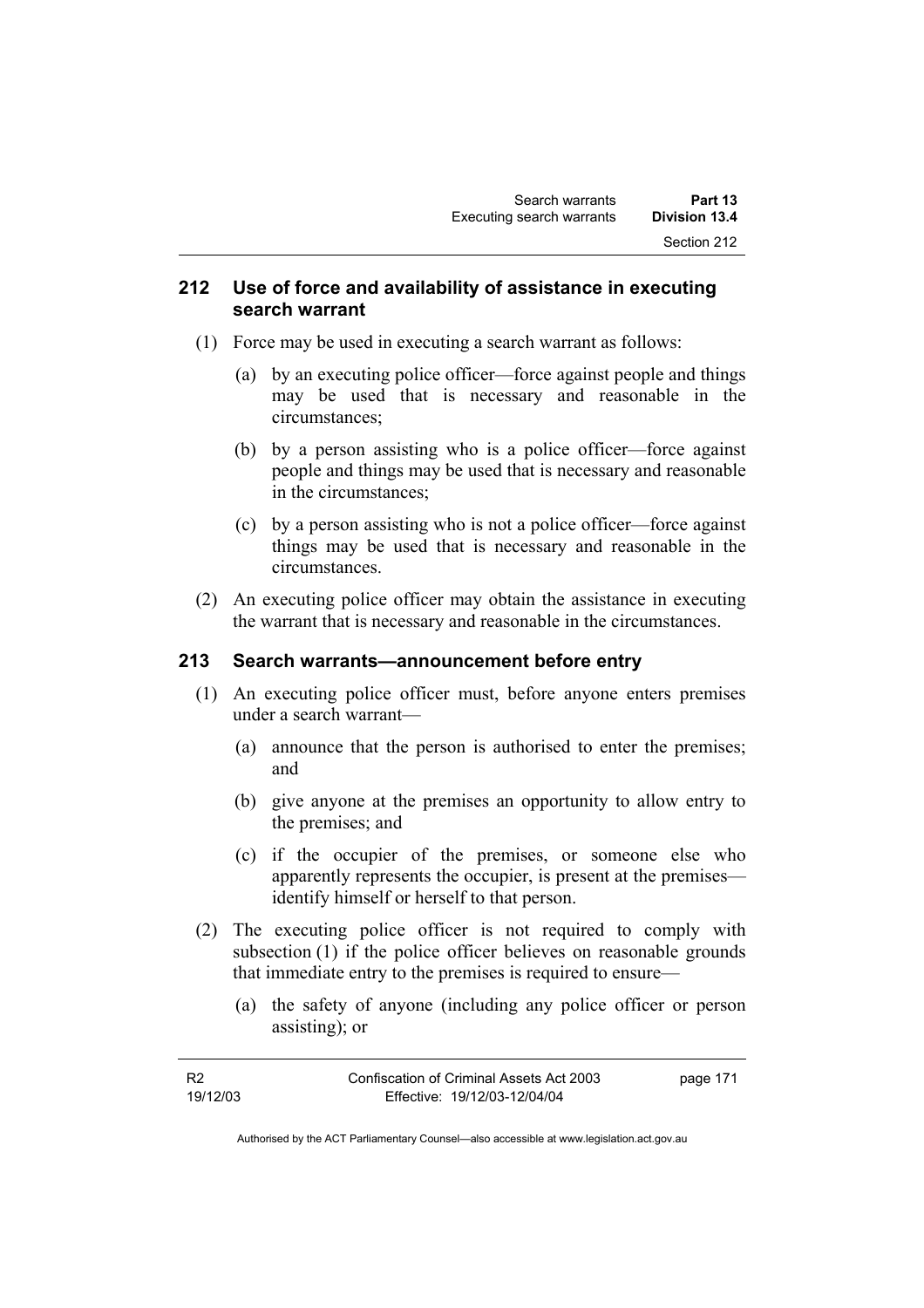(b) that the effective execution of the warrant is not frustrated.

# **214 Details of search warrant to be given to occupier etc**

- (1) If the occupier of the premises, or someone else who apparently represents the occupier, is present at the premises while a search warrant is being executed, the executing police officer or a person assisting must make available to the person—
	- (a) a copy of the warrant; and
	- (b) a document setting out the rights and obligations of the person.
- (2) Before a person is searched under a search warrant, the executing police officer or a person assisting must show the person a copy of the warrant.
- (3) The copy of the warrant need not include the issuing officer's signature or the seal or stamp of the court in which the issuing officer holds office or is employed.

# **215 Occupier entitled to be present during search etc**

- (1) If an occupier of premises, or someone else who apparently represents the occupier, is present at the premises while a search warrant is being executed, the occupier or person is entitled to observe the search being conducted.
- (2) However, the person is not entitled to observe the search if—
	- (a) to do so would impede the search; or
	- (b) the person is under arrest, and allowing the person to observe the search being conducted would interfere with the objectives of the search.
- (3) This section does not prevent 2 or more areas of the premises being searched at the same time.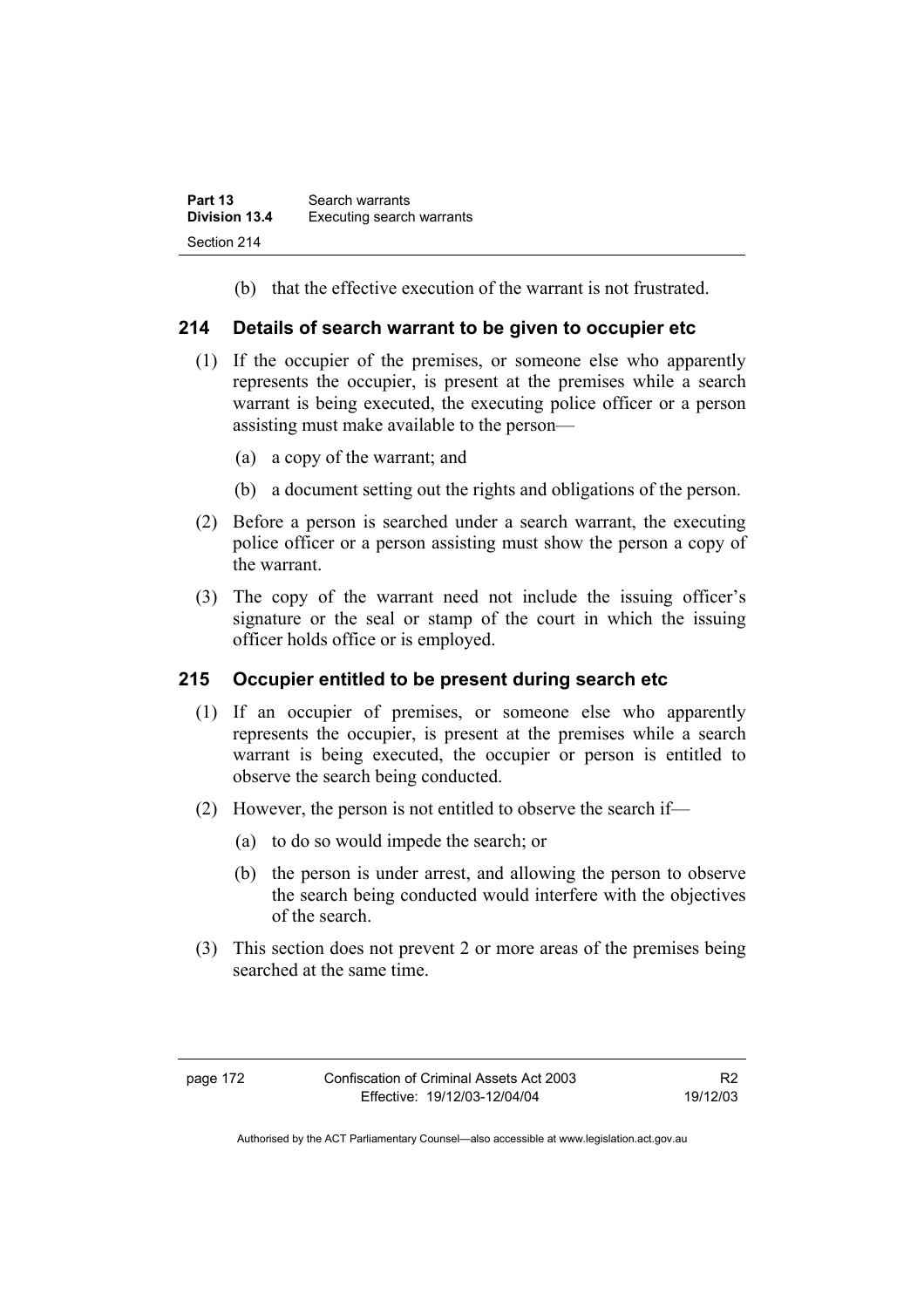# **216 Particular powers available to officers executing search warrant**

- (1) In executing a search warrant, the executing police officer or a person assisting may take photographs (including video recordings) of the premises or of people or things at the premises—
	- (a) for a purpose incidental to the execution of the warrant; or
	- (b) if the occupier of the premises consents in writing.
- (2) The executing police officer and a person assisting may complete the execution of a search warrant only if the warrant is in force, after all of them temporarily leave the premises—
	- (a) for not more than 1 hour; or
	- (b) for a longer period if the occupier of the premises consents in writing.
- (3) The execution of a search warrant may be completed if—
	- (a) the execution is stopped by an order of a court; and
	- (b) the order is later reversed or set aside on appeal; and
	- (c) the warrant is still in force.

### **217 Use of equipment to examine or process things**

- (1) The executing police officer, or a person assisting, for a search warrant may bring into or onto the premises any equipment reasonably necessary to examine or process a thing found at the premises to decide whether it may be seized under the warrant.
- (2) The executing police officer or a person assisting may operate equipment already at the premises to carry out an examination or processing if the officer believes on reasonable grounds that—
	- (a) the equipment is suitable; and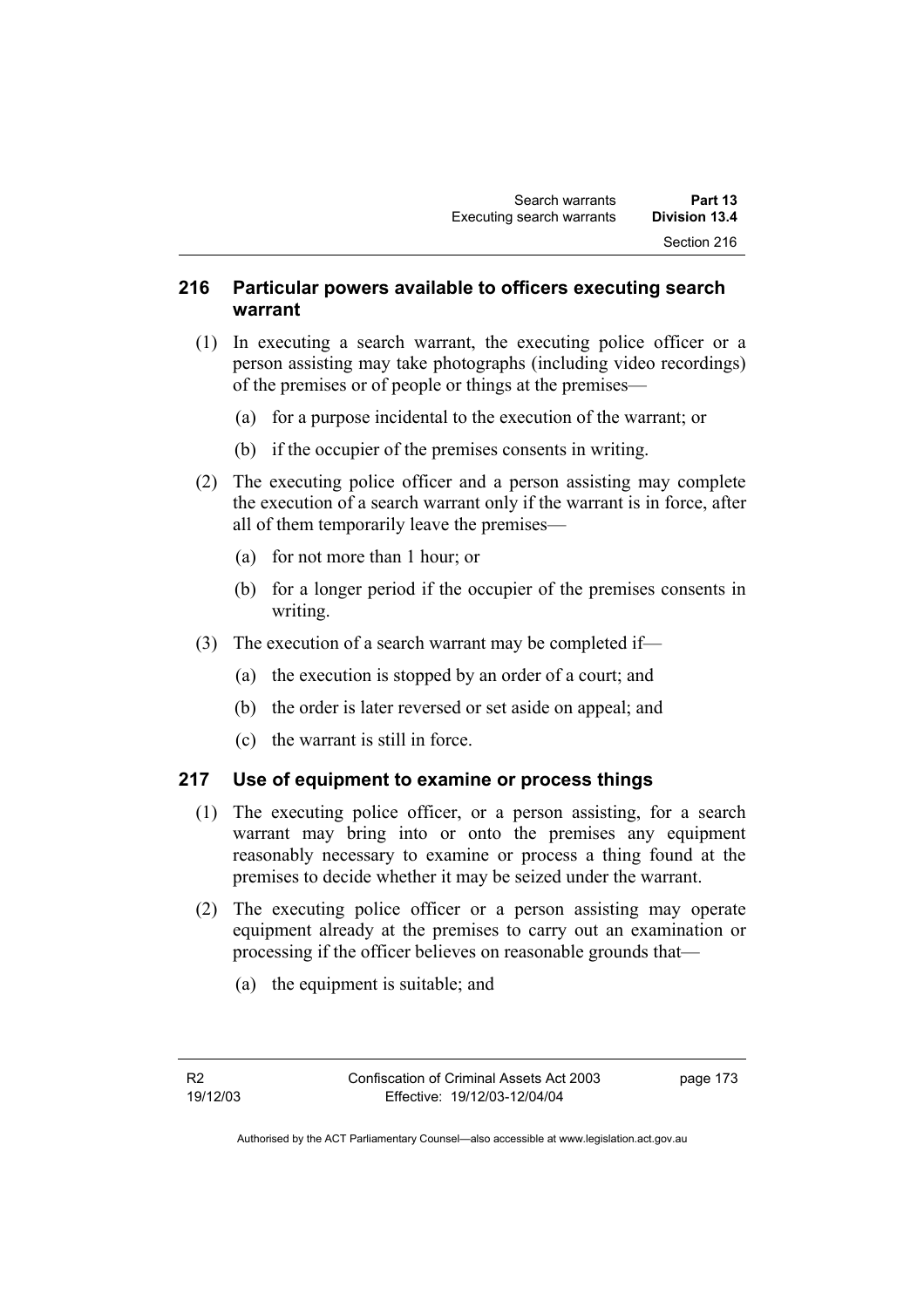| Part 13       | Search warrants           |
|---------------|---------------------------|
| Division 13.4 | Executing search warrants |
| Section 218   |                           |

 (b) the examination or processing may be carried out without damaging the equipment or thing.

# **218 Moving things to another place for examination or processing**

- (1) A thing found at the premises may be moved to another place for examination or processing to decide whether it may be seized under a search warrant if—
	- (a) both of the following subparagraphs apply:
		- (i) there are reasonable grounds for believing that the thing is or contains target material;
		- (ii) it is significantly more practicable to do so having regard to the timeliness and cost of examining or processing the thing at another place and the availability of expert assistance; or
	- (b) the occupier of the premises consents in writing.
- (2) The thing may be moved to another place for examination or processing for no longer than 72 hours.
- (3) An executing police officer may apply to an issuing officer for an extension of that time if the executing police officer believes on reasonable grounds that the thing cannot be examined or processed within 72 hours.
- (4) The executing police officer must give notice of the application to the occupier of premises, and the occupier is entitled to be heard on the application.
- (5) If a thing is moved to another place under this section, the executing police officer must, if practicable—
	- (a) tell the occupier of the address of the place, and when, the examination or processing will be carried out; and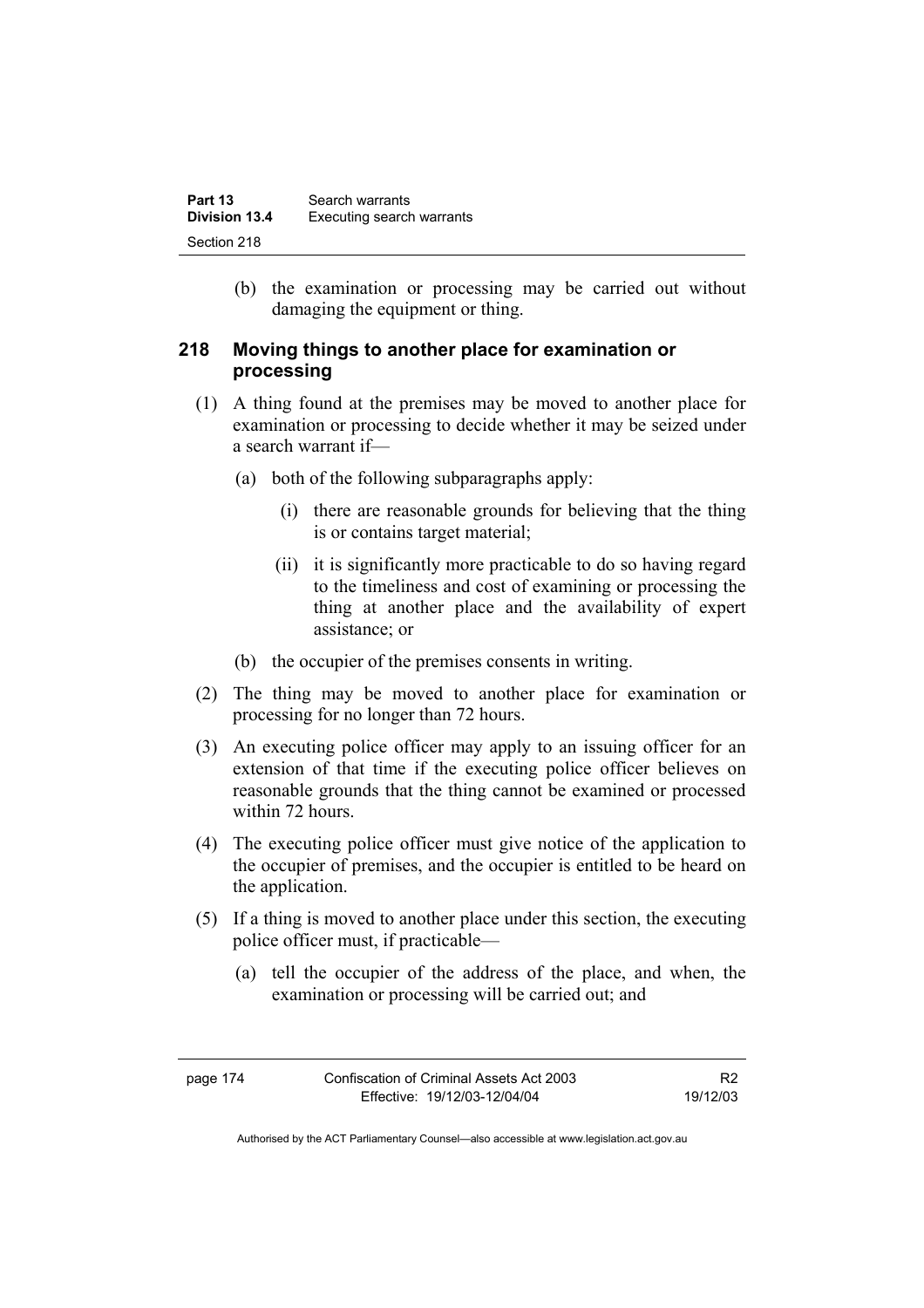- (b) allow the occupier or the occupier's representative to be present during the examination or processing.
- (6) The provisions of this part relating to the issue of search warrants apply, with any necessary changes, to the giving of an extension under this section.

### **219 Use of electronic equipment at premises**

- (1) An executing police officer or a person assisting may operate electronic equipment at the premises to access data (including data not held at the premises) if the officer or person believes on reasonable grounds that—
	- (a) the data might be target material; and
	- (b) the equipment can be operated without damaging it.
	- *Note* An executing police officer may obtain an order requiring a person with knowledge of a computer or computer system to provide assistance (see s 220).
- (2) If the executing police officer or person assisting believes that any data accessed by operating the electronic equipment might be target material, the officer or person may—
	- (a) copy the data to a data storage device brought to the premises; or
	- (b) if the occupier of the premises agrees in writing—copy the data to a data storage device at the premises.
- (3) The executing police officer or person assisting may take the device from the premises.
- (4) The executing police officer, or a person assisting who is a police officer, may do the following things if the officer or person finds that any target material is accessible using the equipment:
	- (a) seize the equipment and any data storage device;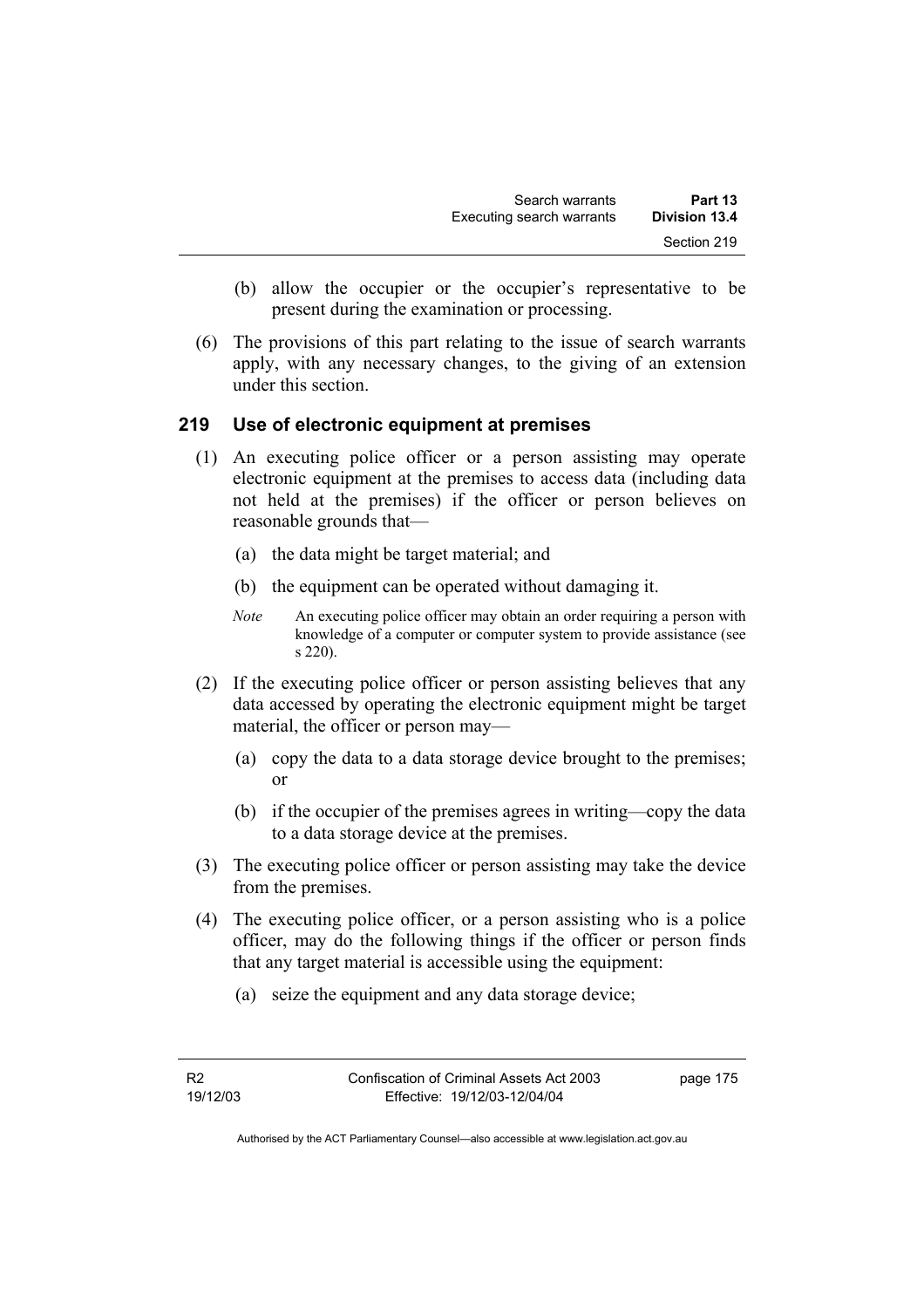| Part 13       | Search warrants           |
|---------------|---------------------------|
| Division 13.4 | Executing search warrants |
| Section 220   |                           |

- (b) if the material can, by using facilities at the premises, be put in documentary form—operate the facilities to put the material in that form and seize the documents so produced.
- (5) A police officer may seize equipment under subsection (4) (a) only if—
	- (a) it is not practicable to copy the data as mentioned in subsection (2) or to put the material in documentary form as mentioned in subsection (4) (b); or
	- (b) possession of the equipment by the occupier could be an offence.

## **220 Person with knowledge of computer or computer system to assist access etc**

- (1) An executing police officer may apply to an issuing officer for an order requiring a stated person to provide any information or assistance that is reasonably necessary to allow the executing police officer or a person assisting to do all or any of the following:
	- (a) access data held in or accessible from a computer that is on the premises;
	- (b) copy the data to a data storage device;
	- (c) convert the data into documentary form.
- (2) The issuing officer may make an order if satisfied that—
	- (a) there are reasonable grounds for suspecting that target material is accessible from the computer; and
	- (b) the stated person is—
		- (i) reasonably suspected of possessing, or having under the person's control, target material of the kind stated in the search warrant; or
		- (ii) the owner or lessee of the computer; or

| page 176 | Confiscation of Criminal Assets Act 2003 | R <sub>2</sub> |
|----------|------------------------------------------|----------------|
|          | Effective: 19/12/03-12/04/04             | 19/12/03       |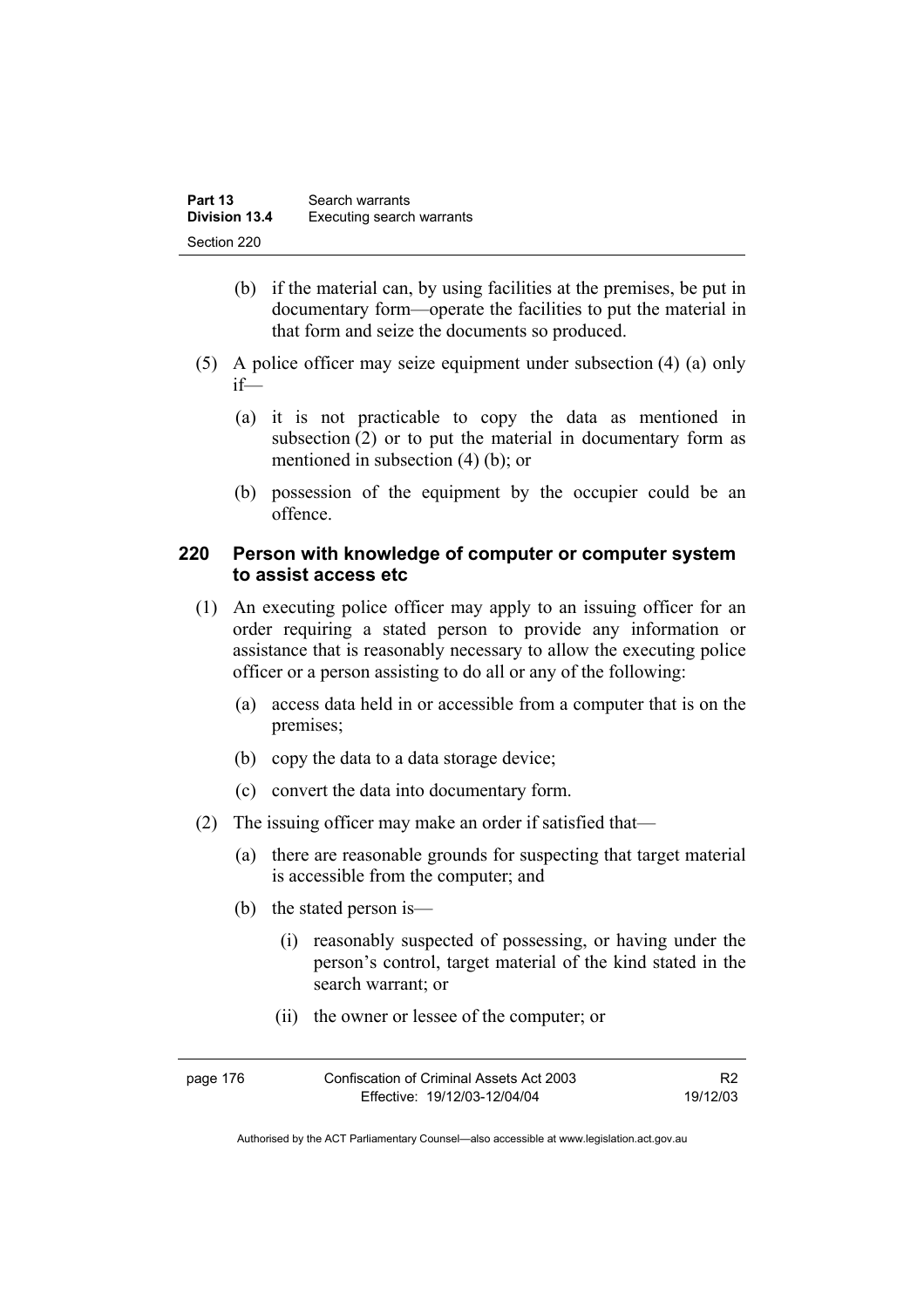- (iii) an employee of the owner or lessee of the computer; and
- (c) the stated person has knowledge of—
	- (i) the computer or a computer network of which the computer forms a part; or
	- (ii) measures applied to protect data held in or accessible from the computer.
- (3) A person commits an offence if a person contravenes an order under this section.

Maximum penalty: 50 penalty units, imprisonment for 6 months or both.

 (4) The provisions of this part relating to the issue of search warrants apply, with any necessary changes, to the giving of an order under this section.

### **221 Securing electronic equipment**

- (1) If the executing police officer or a person assisting believes on reasonable grounds that—
	- (a) target material may be accessible by operating electronic equipment at the premises; and
	- (b) expert assistance is required to operate the equipment; and
	- (c) if the officer or person does not take action, the material may be destroyed, altered or otherwise interfered with;

the officer or person may do whatever is necessary to secure the equipment, whether by locking it up, placing a guard or otherwise.

- (2) The executing police officer or a person assisting must give written notice to the occupier of the premises of—
	- (a) the officer's or person's intention to secure the equipment; and
	- (b) the fact that the equipment may be secured for up to 24 hours.

page 177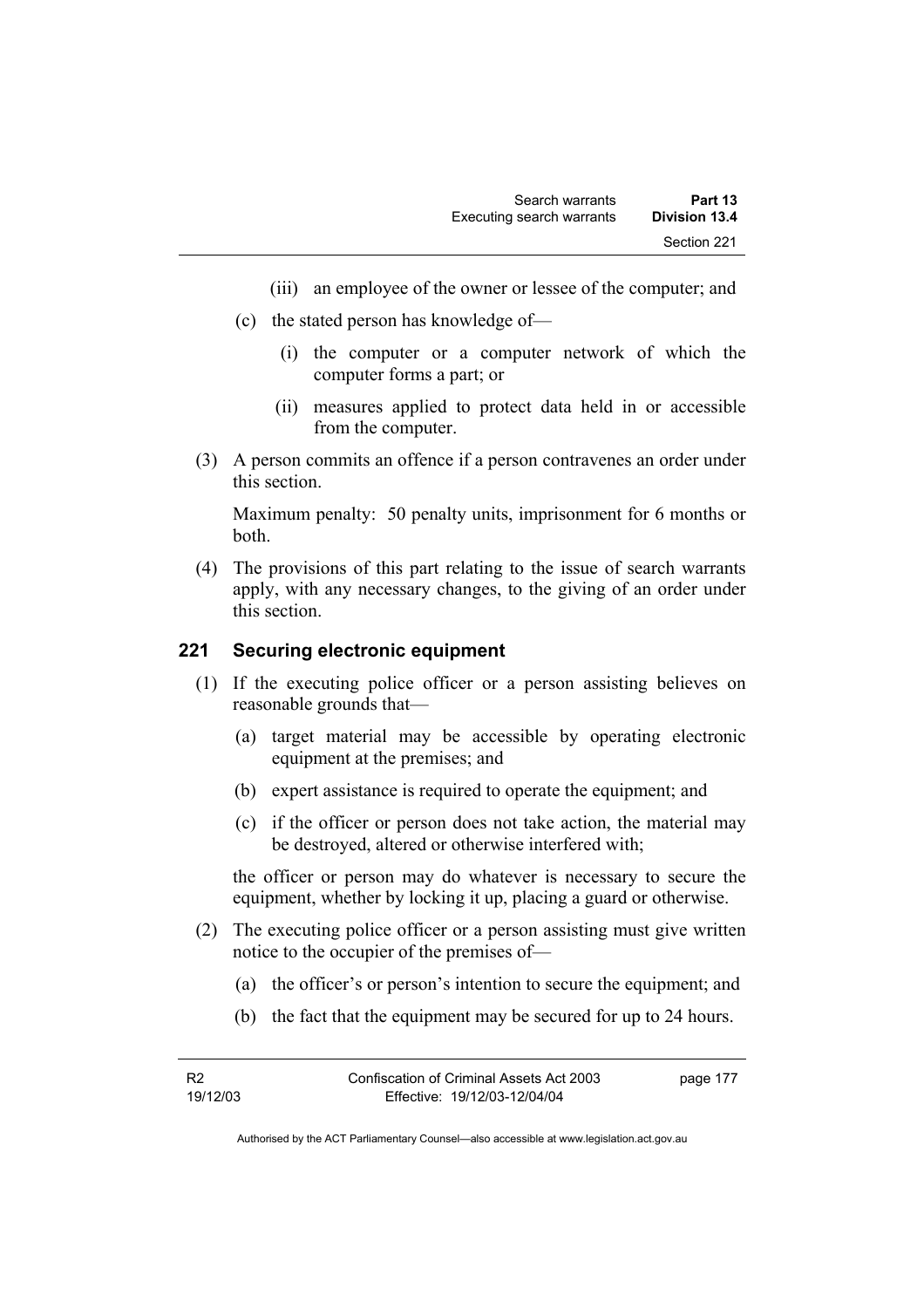| Part 13              | Search warrants           |
|----------------------|---------------------------|
| <b>Division 13.4</b> | Executing search warrants |
| Section 222          |                           |

- (3) The equipment may be secured until the earliest of the following events happens:
	- (a) the end of 24 hours;
	- (b) the equipment is operated by the expert.
- (4) If the executing police officer or a person assisting believes on reasonable grounds that the expert assistance will not be available within 24 hours, the officer or person may apply to the issuing officer to extend the period.
- (5) The executing police officer or a person assisting must tell the occupier of the premises of the officer's or person's intention to apply for an extension, and the occupier is entitled to be heard on the application.
- (6) The provisions of this part relating to the issue of search warrants apply, with any necessary changes, to the giving of an extension under this section.

### **222 Copies of seized things to be provided**

- (1) The occupier of the premises, or someone else who apparently represents the occupier, is present at the premises while a search warrant is executed, may ask a police officer who seizes—
	- (a) a document, film, computer file or other thing that can be readily copied; or
	- (b) a data storage device in which the information can be readily copied;

to give the occupier or other person a copy of the thing or the information.

- (2) The police officer must do so as soon as practicable after the seizure.
- (3) However, the police officer is not required to do so if—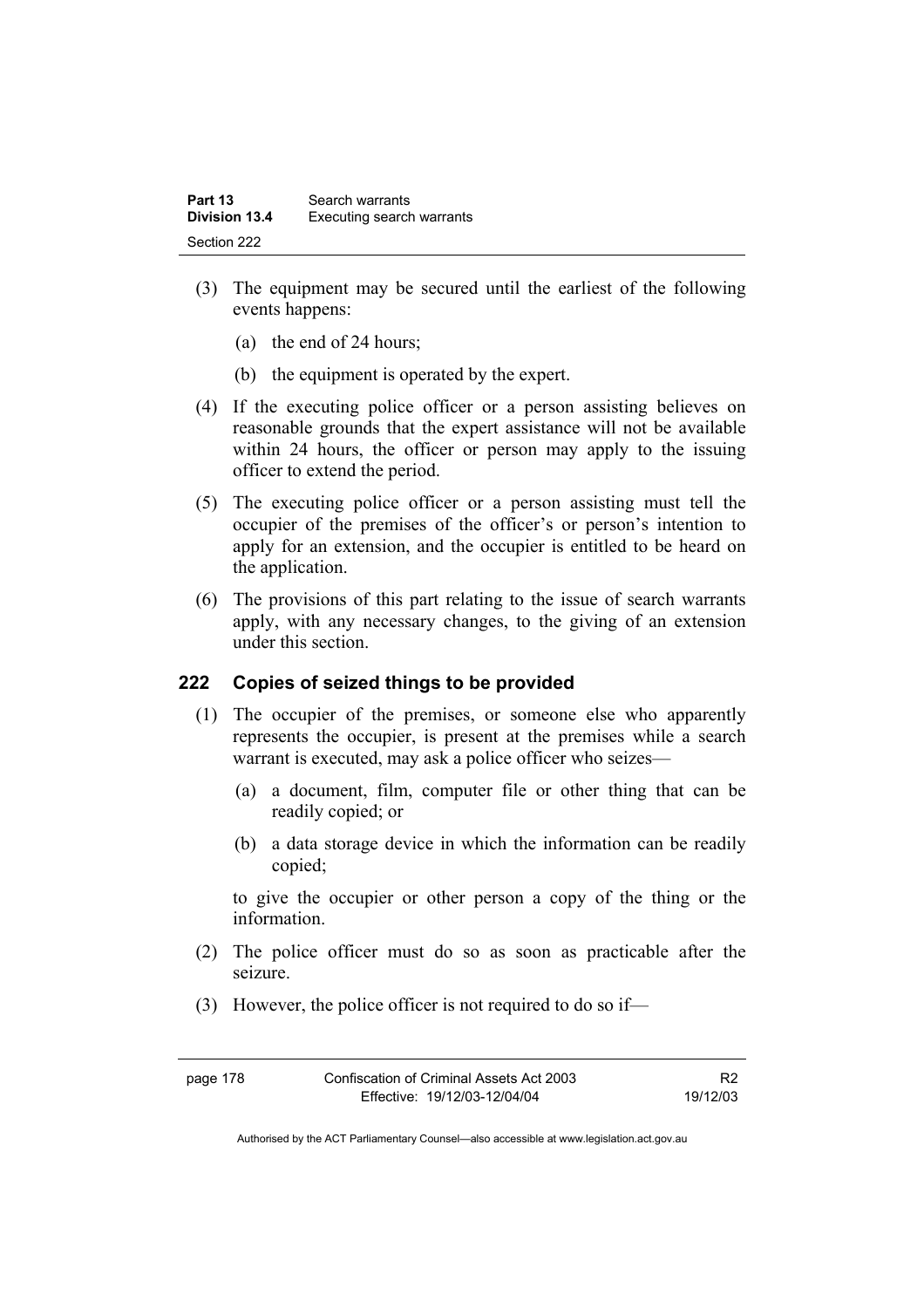- (a) the thing was seized under section 219 (Use of electronic equipment at premises); or
- (b) possession by the occupier of the thing or information could be an offence.

# **223 Providing documents after execution of search warrant**

Documents are taken to have been seized under a search warrant if—

- (a) the documents were at, or accessible from, the premises of a financial institution when a search warrant in relation to the premises was executed; and
- (b) the documents could not be found at that time; and
- (c) the financial institution provides them to the executing police officer as soon as practicable after the execution of the warrant.

# **Division 13.5 Stopping and searching vehicles**

# **224 Searches of vehicles without search warrant in emergency situations**

- (1) This section applies if a police officer believes, on reasonable grounds, that—
	- (a) a thing that is target material is in or on a vehicle; and
	- (b) it is necessary to exercise a power under subsection (2) to prevent the thing from being concealed, lost or destroyed; and
	- (c) it is necessary to exercise the power without the authority of a search warrant because the circumstances are serious and urgent.
- (2) If this section applies, the police officer may—
	- (a) stop and detain the vehicle; and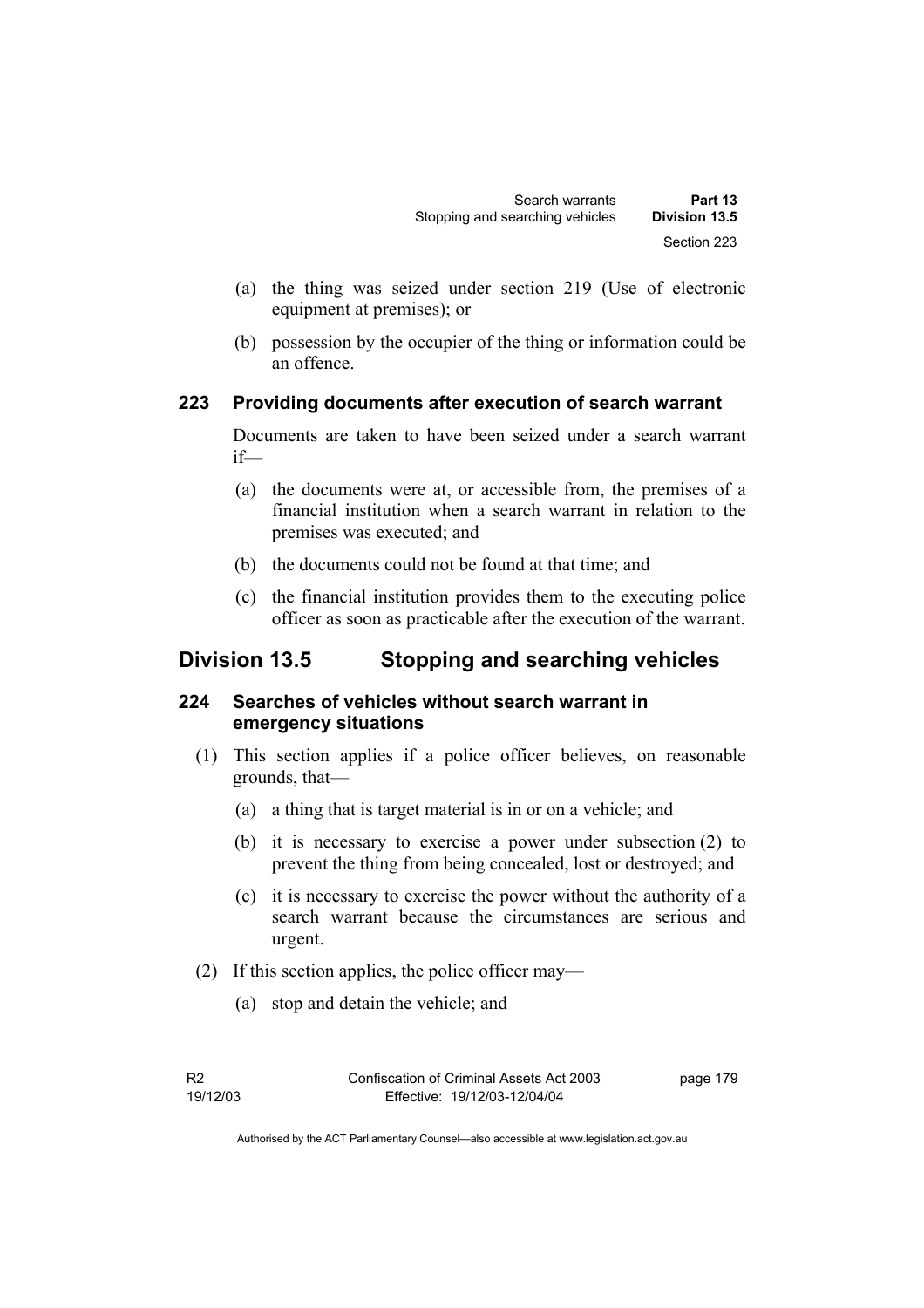- (b) search the vehicle, and any container in or on the vehicle, for the thing; and
- (c) seize the thing if the officer finds it.
- (3) If, in the course of searching for the thing, the police officer finds something else that is target material, the police officer may seize that thing if the officer suspects, on reasonable grounds, that—
	- (a) it is necessary to seize it to prevent its concealment, loss or destruction; and
	- (b) it is necessary to seize it without the authority of a search warrant because the circumstances are serious and urgent.
- (4) The police officer must exercise the police officer's powers subject to section 225.

### **225 How police officer exercises powers under s 224**

When a police officer exercises a power under section 224 (Searches of vehicles without search warrant in emergency situations) in relation to a vehicle, the police officer—

- (a) may use the assistance that is necessary and reasonable; and
- (b) must search the vehicle in a public place or in some other place to which members of the public have ready access; and
- (c) must not detain the vehicle for longer than is necessary and reasonable to search it and any container in or on the vehicle; and
- (d) may use the force that is necessary and reasonable in the circumstances, but must not damage the vehicle, or any container in or on the vehicle, by forcing open a part of the vehicle or container unless—
	- (i) the person (if any) apparently in charge of the vehicle has been given a reasonable opportunity to open that part or container; or

| page 180 | Confiscation of Criminal Assets Act 2003 |          |
|----------|------------------------------------------|----------|
|          | Effective: 19/12/03-12/04/04             | 19/12/03 |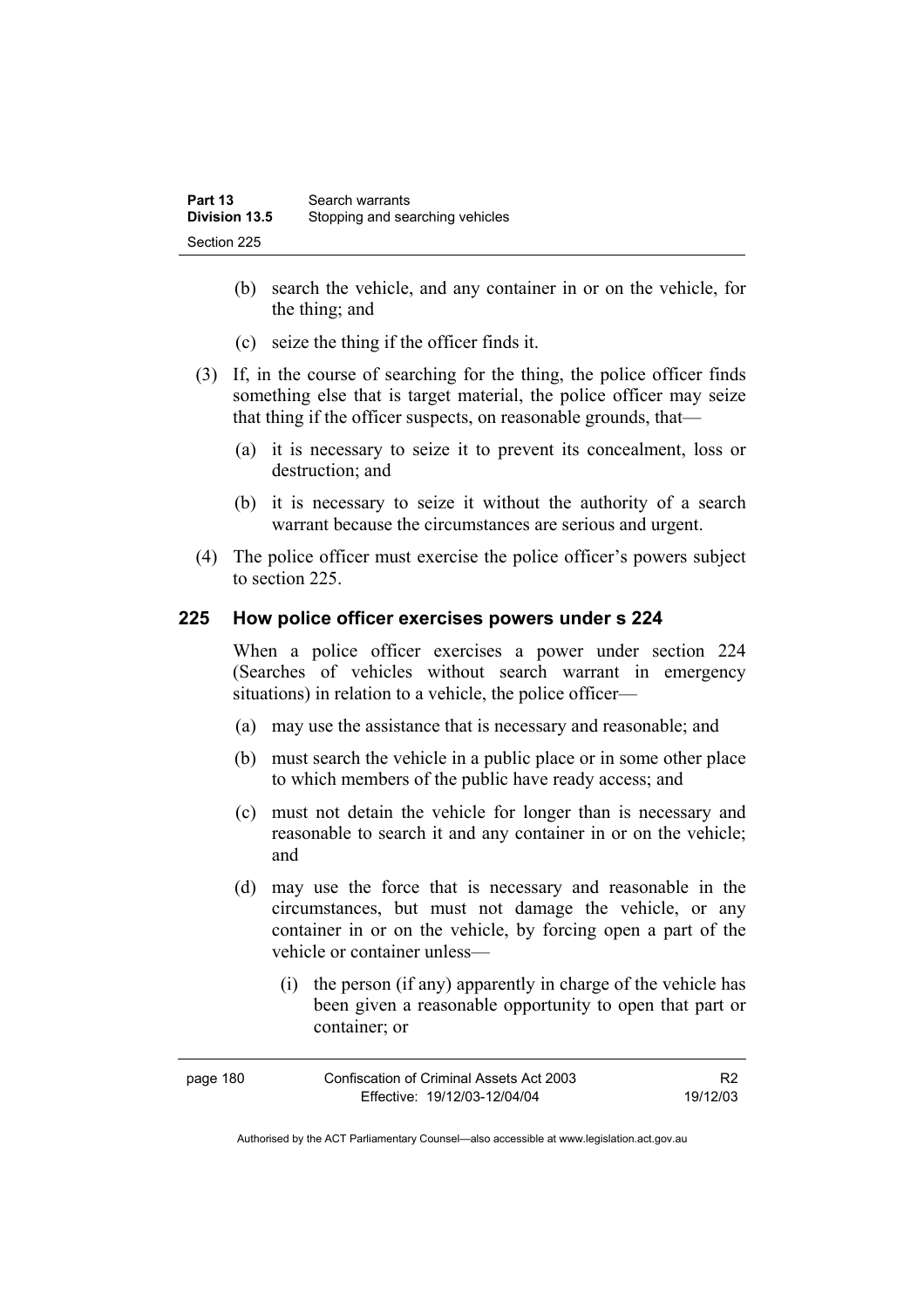(ii) it is not possible to give that person such an opportunity.

# **Division 13.6 Search warrants—things seized**

# **226 Receipts for things seized under search warrants**

- (1) This section applies to—
	- (a) a thing seized under a search warrant; or
	- (b) a thing moved under section 218 (1) (Moving things to another place for examination or processing); or
	- (c) a thing seized under section 224 (Searches of vehicles without search warrant in emergency situations).
- (2) As soon as practicable after a thing is seized under this part by the executing police officer or a person assisting, the officer or person must give a receipt for it to the person from whom it was seized.
- (3) If, for any reason, it is not practicable to comply with subsection (2), the executing police officer or person assisting must leave the receipt, secured conspicuously, at the place of seizure.
- (4) A receipt under this section must include—
	- (a) a description of the thing seized; and
	- (b) if the thing is moved under section 218 (1)—where the thing is to be taken to.
- (5) A single receipt may be given for 2 or more things.

# **227 Keeping seized things under search warrants**

- (1) This section applies to a police officer in relation to a thing seized under this part if—
	- (a) the reason for the thing's seizure no longer exists or it is decided that the thing is not to be used in evidence; or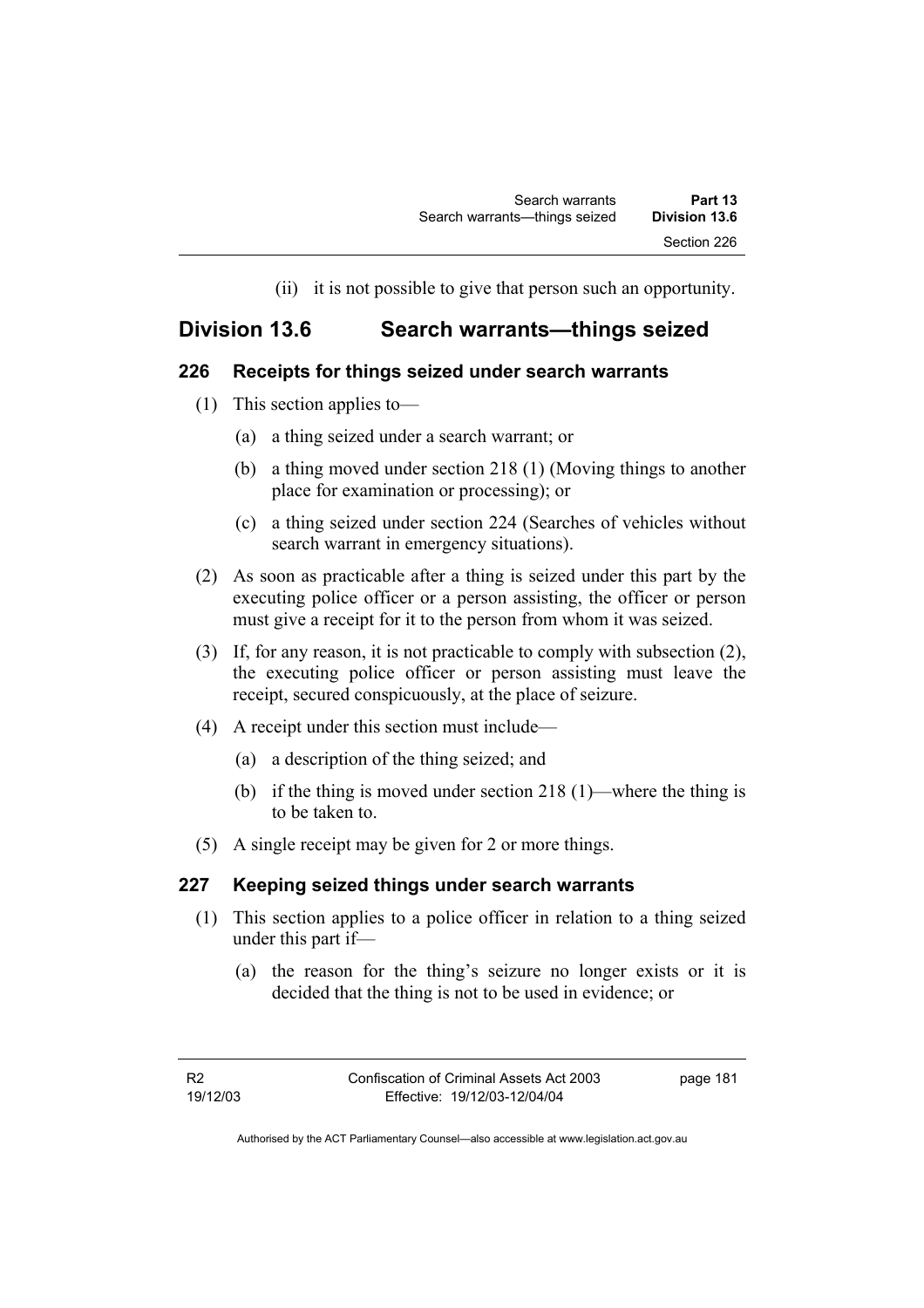| Part 13              | Search warrants                 |
|----------------------|---------------------------------|
| <b>Division 13.6</b> | Search warrants---things seized |
| Section 228          |                                 |

- (b) if the thing was seized under section 224 (Searches of vehicles without search warrant in emergency situations)—the period of 60 days after the day of the thing's seizure ends.
- (2) The police officer must take reasonable steps to return the thing to the person from whom it was seized or to the owner if that person is not entitled to possess it.
- (3) However, the police officer does not have to take those steps if—
	- (a) if subsection  $(1)$  (b) applies—
		- (i) a proceeding in relation to which the thing might provide evidence has been begun before the end of the 60-day period and has not been finalised (including an appeal to a court in relation to the proceeding); or
		- (ii) an order is in force under section 228 (Keeping things for further period); or
	- (b) if subsection (1) (a) or (b) applies—the police officer is otherwise authorised (by a law, or an order of a court, of the Territory, the Commonwealth, a State or another Territory) to keep, destroy or dispose of the thing; or
	- (c) the thing is forfeited or forfeitable to the Territory, the Commonwealth or a State or is the subject of a dispute about ownership.

### **228 Keeping things for further period**

- (1) This section applies if a thing has been seized by a police officer under this part and a proceeding in relation to which the thing might provide evidence has not begun before the end of—
	- (a) 60 days after the day of the seizure; or
	- (b) a period previously stated in an order of an issuing officer under this section.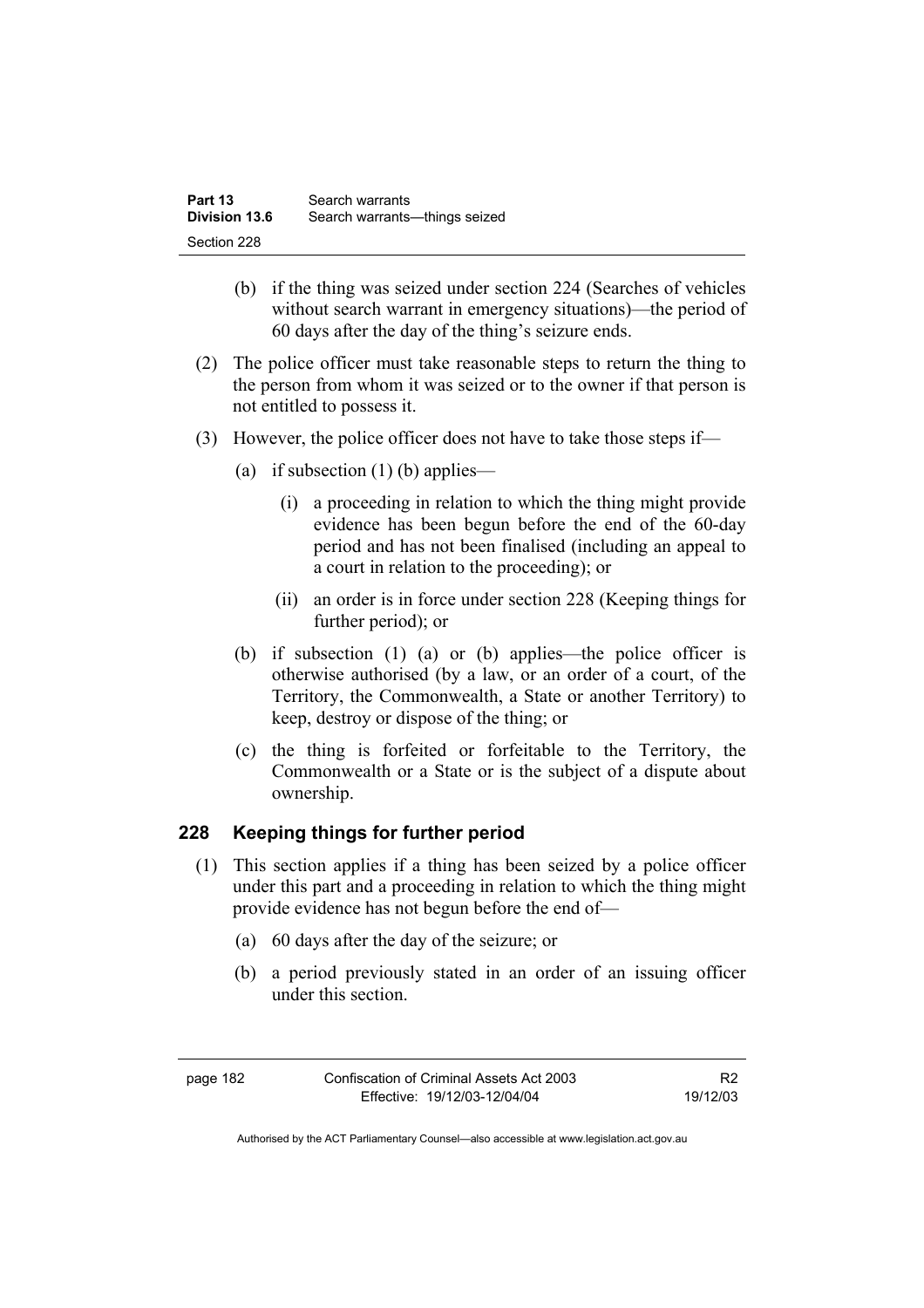- (2) A police officer may apply to an issuing officer for an order that the officer may keep the thing for a further period.
- (3) Before making the application, the police officer must—
	- (a) take reasonable steps to discover whose interests would be affected by the keeping of the thing; and
	- (b) if it is practicable to do so, tell each person the officer believes to be such a person of the proposed application.
- (4) The provisions of this part relating to the issue of search warrants apply, with any necessary changes, to the making of an order under this section.

# **229 Issuing officer may order keeping of thing**

- (1) The issuing officer may order that the police officer who made an application under section 228 (Keeping things for further period) may keep the thing if the issuing officer is satisfied that it is necessary for the police officer to do so for the purpose of beginning or conducting a proceeding under this Act, another Territory law or the law of the Commonwealth, a State or another Territory.
- (2) The order must state the period for which the officer may keep the thing.
- (3) The provisions of this part relating to the issue of search warrants apply, with any necessary changes, to the making of an order under this section.

# **230 Transfer of things seized to public trustee**

At the direction of the DPP, a police officer must transfer custody of a thing seized under this part to the public trustee.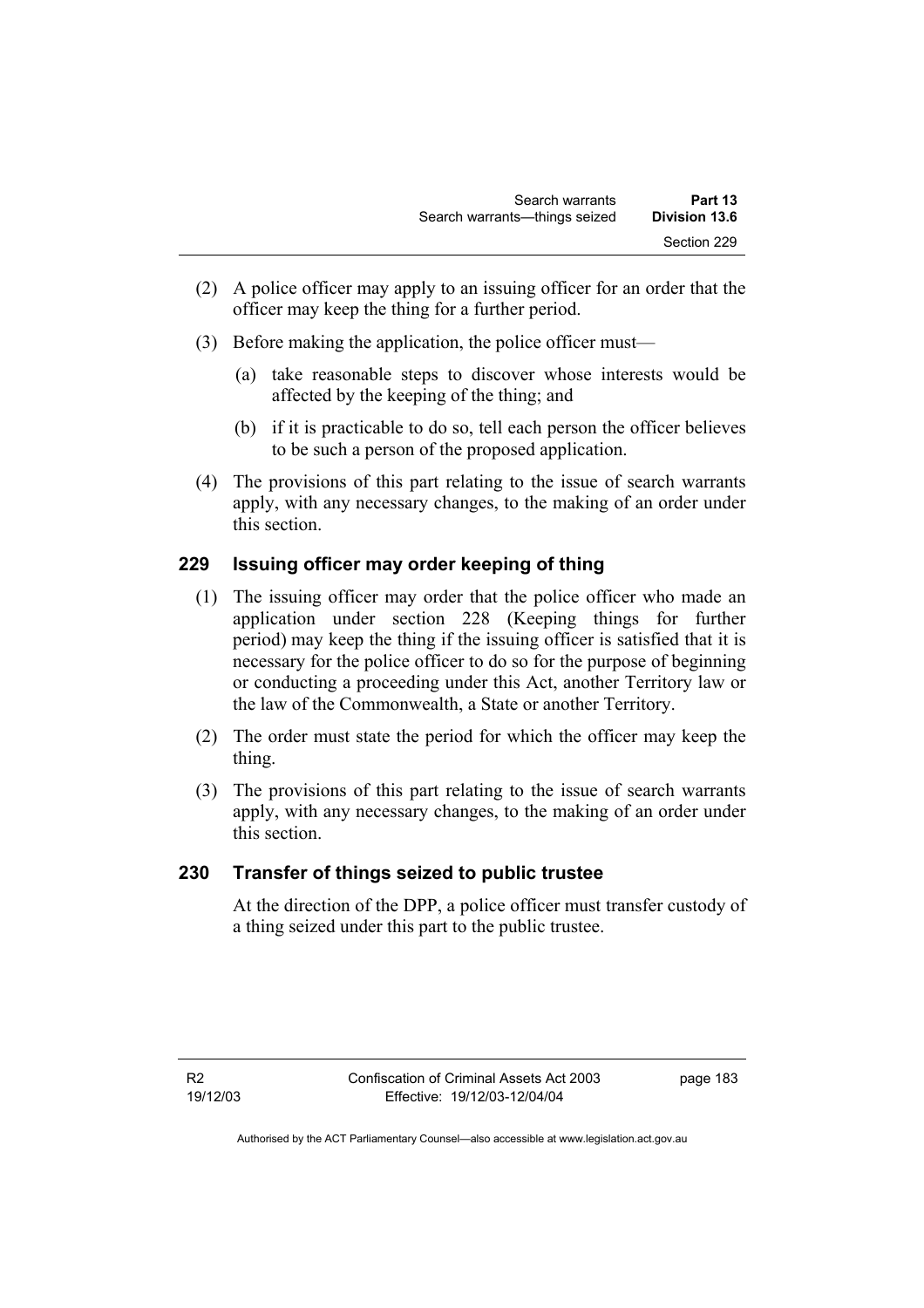# **Division 13.7 Search warrants—miscellaneous**

### **231 Search warrants—false or misleading information**

- (1) A person commits an offence if—
	- (a) the person gives information to a police officer or person assisting a police officer; and
	- (b) the person does so knowing that the information—
		- (i) is false or misleading in a material particular; or
		- (ii) omits something that makes the information false or misleading in a material particular; and
	- (c) the information is given in compliance (or purported compliance) with a requirement under this part.

Maximum penalty: 200 penalty units, imprisonment for 2 years or both.

- (2) Subsection (1) (c) does not apply if, before the information was given by the person to the police officer or person assisting, a police officer or person assisting did not take reasonable steps to tell the person of the existence of the offence against subsection (1).
- (3) For subsection (2), it is sufficient if the following form of words is used:

'Giving false or misleading information is an offence with serious consequences'.

### **232 Search warrants—false or misleading documents**

- (1) A person commits an offence if—
	- (a) the person produces a document to a police officer or a person assisting a police officer; and
	- (b) the person does so knowing that the document is false or misleading in a material particular; and

| page 184 | Confiscation of Criminal Assets Act 2003 | R <sub>2</sub> |
|----------|------------------------------------------|----------------|
|          | Effective: 19/12/03-12/04/04             | 19/12/03       |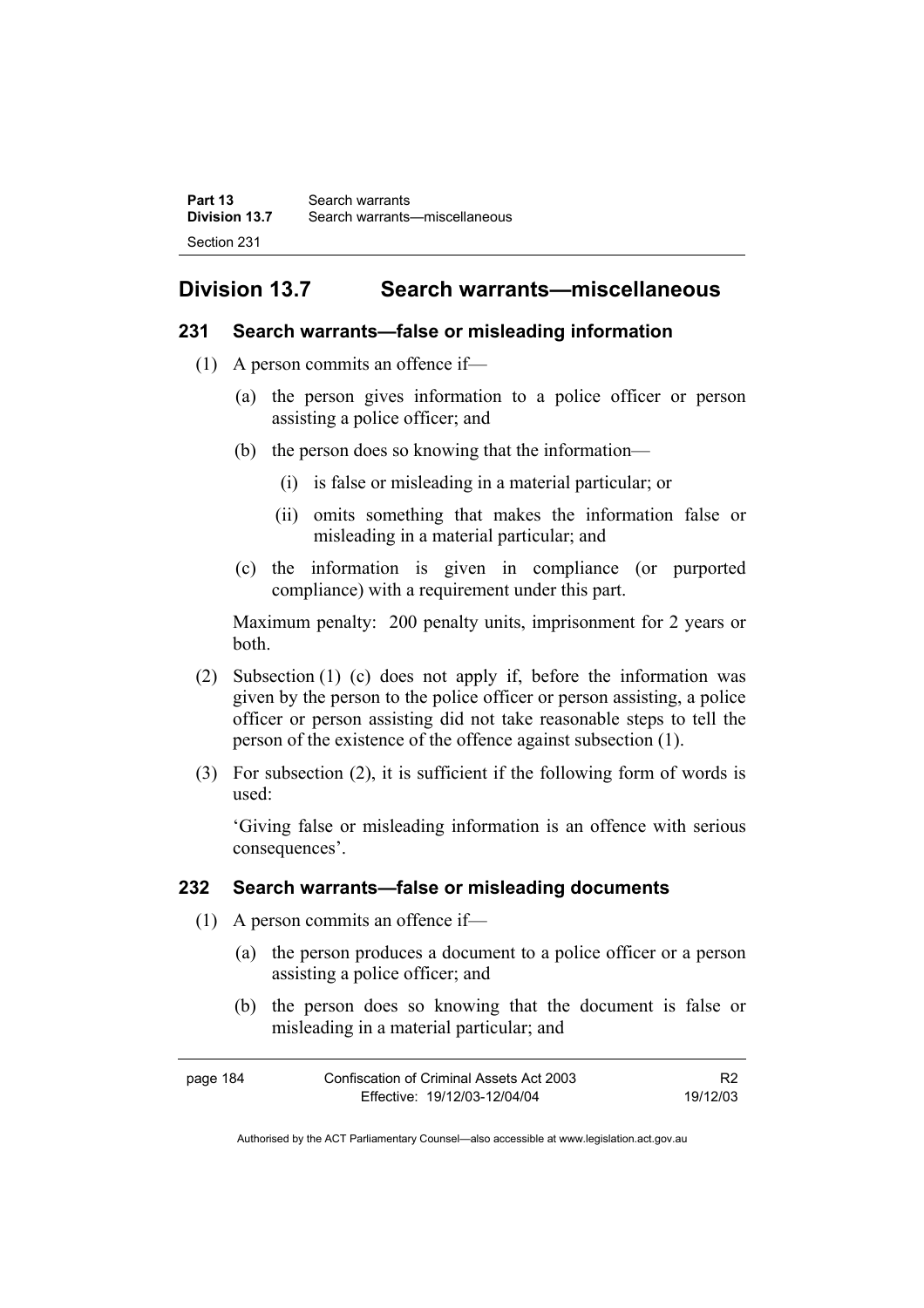(c) the document is produced in compliance (or purported compliance) with a requirement under this part.

Maximum penalty: 200 penalty units, imprisonment for 2 years or both.

- (2) Subsection (1) does not apply to a person who produces a document to a police officer or person assisting if the document is accompanied by a written statement signed by the person (or, for a corporation, by an officer of the corporation)—
	- (a) stating that the document is, to the person's knowledge, false or misleading in a material particular; and
	- (b) setting out, or referring to, the material particular in which the document is, to the person's knowledge, false or misleading.

# **233 Obstruction etc of police officers and people assisting**

- (1) A person commits an offence if—
	- (a) the person knows that, or is reckless about the fact that, a person is a police officer; and
	- (b) the person obstructs, hinders, intimidates or resists the officer in the exercise of the officer's functions under this part.

Maximum penalty: 200 penalty units, imprisonment for 2 years or both.

- (2) For this section, it is immaterial whether the defendant was aware that the police officer was exercising the officer's functions.
- (3) Strict liability applies to subsection (1) (b).

# **234 Damage etc to be minimised**

 (1) In the exercise, or purported exercise, of a function under this part, a police officer must take all reasonable steps to ensure that the police officer, and any person assisting who is not a police officer, causes as little inconvenience, detriment and damage as practicable.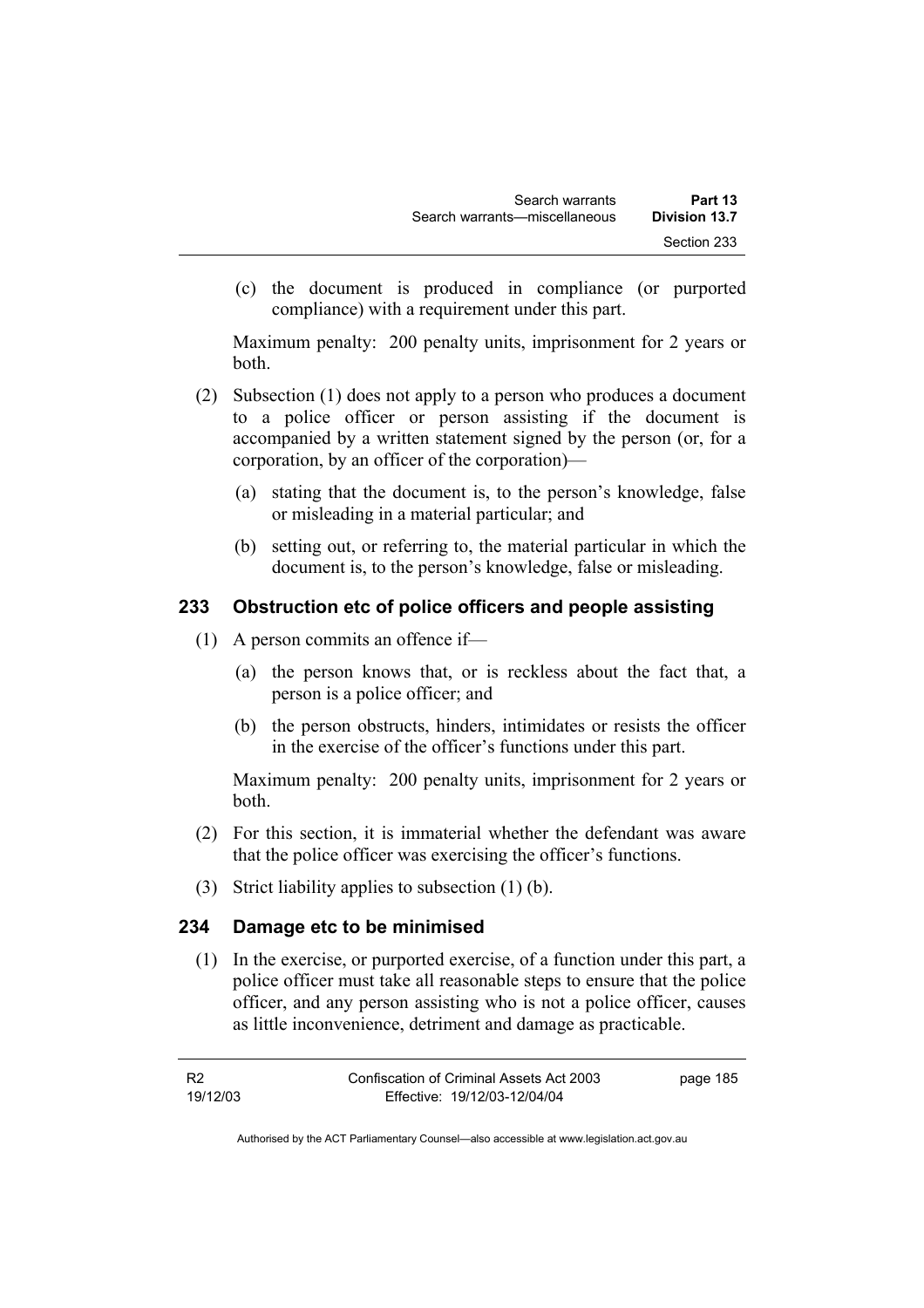| Part 13       | Search warrants               |
|---------------|-------------------------------|
| Division 13.7 | Search warrants—miscellaneous |
| Section 235   |                               |

- (2) If a police officer, or a person assisting who is not a police officer, damages anything in the exercise or purported exercise of a function under this part, the police officer or person assisting must give written notice of the particulars of the damage to the person whom the police officer or person assisting believes on reasonable grounds is the owner of the thing.
- (3) If the damage happens on premises entered under this part in the absence of the occupier, the notice may be given by securing it in a conspicuous place on the premises.

### **235 Compensation**

- (1) A person may claim reasonable compensation from the Territory if the person suffers loss or expense because of the exercise, or purported exercise, of a function under this part by a police officer or a person assisting who is not a police officer.
- (2) Compensation may be claimed and ordered in a proceeding for—
	- (a) compensation brought in a court of competent jurisdiction; or
	- (b) an offence against this Act or another Territory law brought against the person making the claim for compensation.
- (3) A court must not order the payment of reasonable compensation for the loss or expense unless it is satisfied it is just to make the order in the circumstances of the particular case.

#### **Example for claim for damage or corruption of computer data**

The court may have regard to whether the occupier of the premises and any employees, agents or officers of the occupier, if they were available at the time, gave any appropriate warning or guidance on the operation of the computer equipment.

*Note* An example is part of the Act, is not exhaustive and may extend, but does not limit, the meaning of the provision in which it appears (see Legislation Act, s 126 and s 132).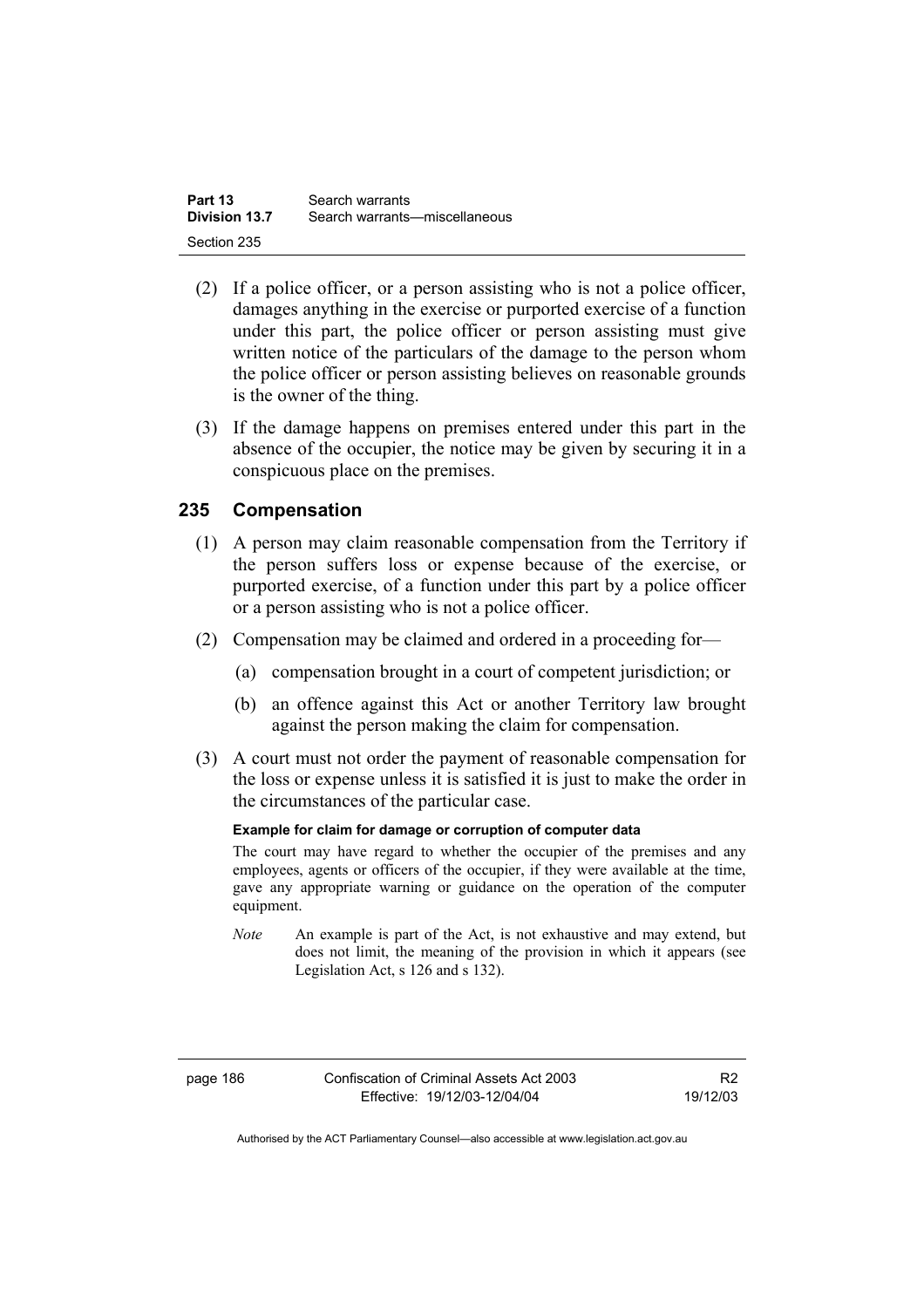| Search warrants               | Part 13              |
|-------------------------------|----------------------|
| Search warrants—miscellaneous | <b>Division 13.7</b> |
|                               | Section 235          |

 (4) The regulations may prescribe matters that may, must or must not be taken into account by the court in considering whether it is just to make the order.

R2 19/12/03 Confiscation of Criminal Assets Act 2003 Effective: 19/12/03-12/04/04

page 187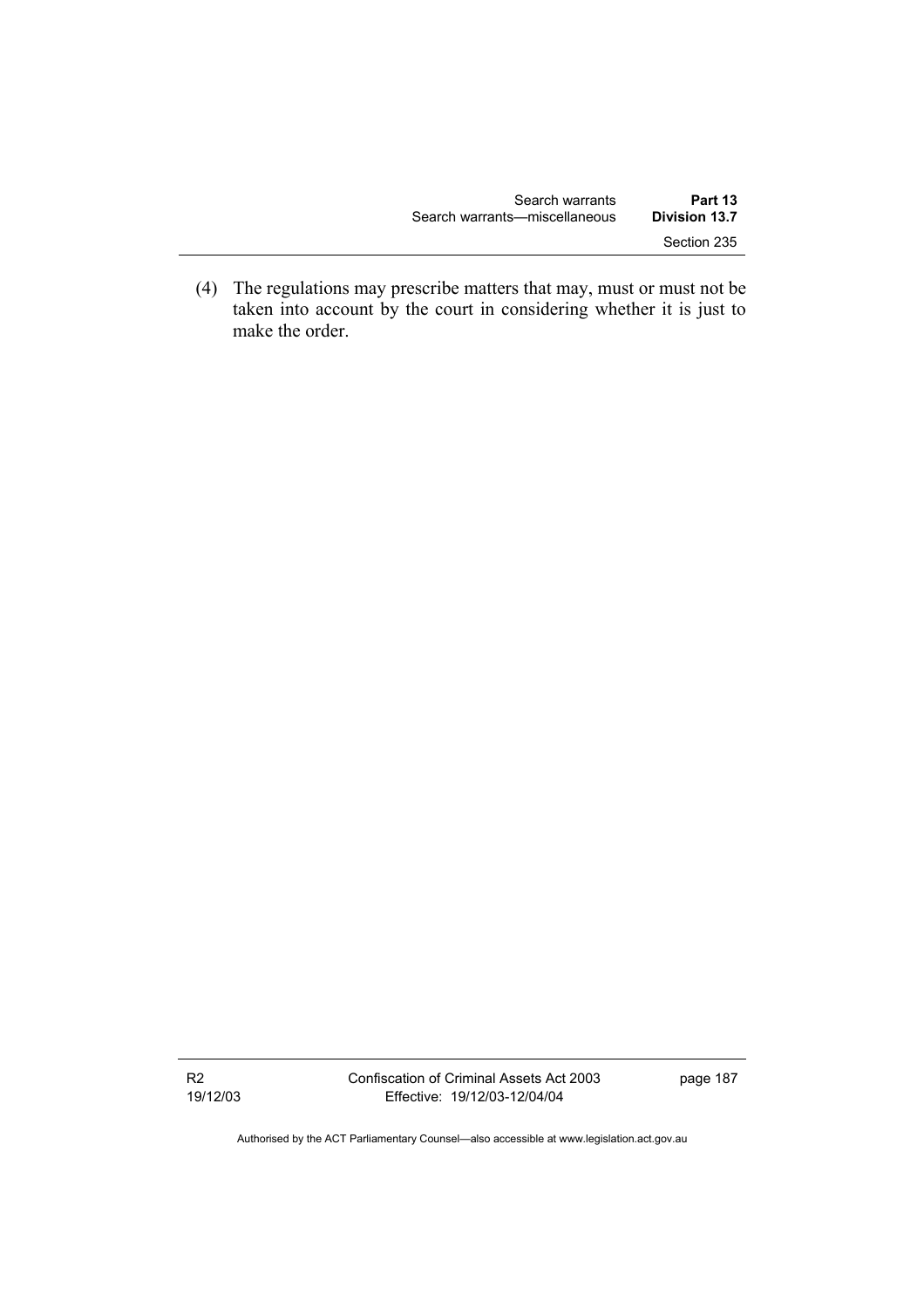#### Part 14 **Court procedure**

Section 236

# **Part 14 Court procedure**

### **236 Meaning of** *confiscation proceeding*

(1) In this Act:

*confiscation proceeding* means a proceeding in a relevant court in relation to any of the following orders under this Act:

- (a) a restraining order;
- (b) an additional order under section 39 in relation to a restraining order or restrained property;
- (c) a conviction forfeiture order;
- (d) an order under section 59 (Automatic forfeiture—court order declaring property automatically forfeited);
- (e) an order under section 60 (Automatic forfeiture—court orders);
- (f) a civil forfeiture order;
- (g) an exclusion order;
- (h) a penalty order;
- (i) an order under section 105 (Order to stop sale, modification or destruction of restrained property);
- (j) an order under section 113 for the discharge of a registered property interest in forfeited property;
- (k) an order under division 9.4 (Sale of jointly owned forfeited property);
- (l) a return or compensation order;
- (m) a monitoring order;
- (n) a transaction suspension order;

page 188 Confiscation of Criminal Assets Act 2003 Effective: 19/12/03-12/04/04 R2 19/12/03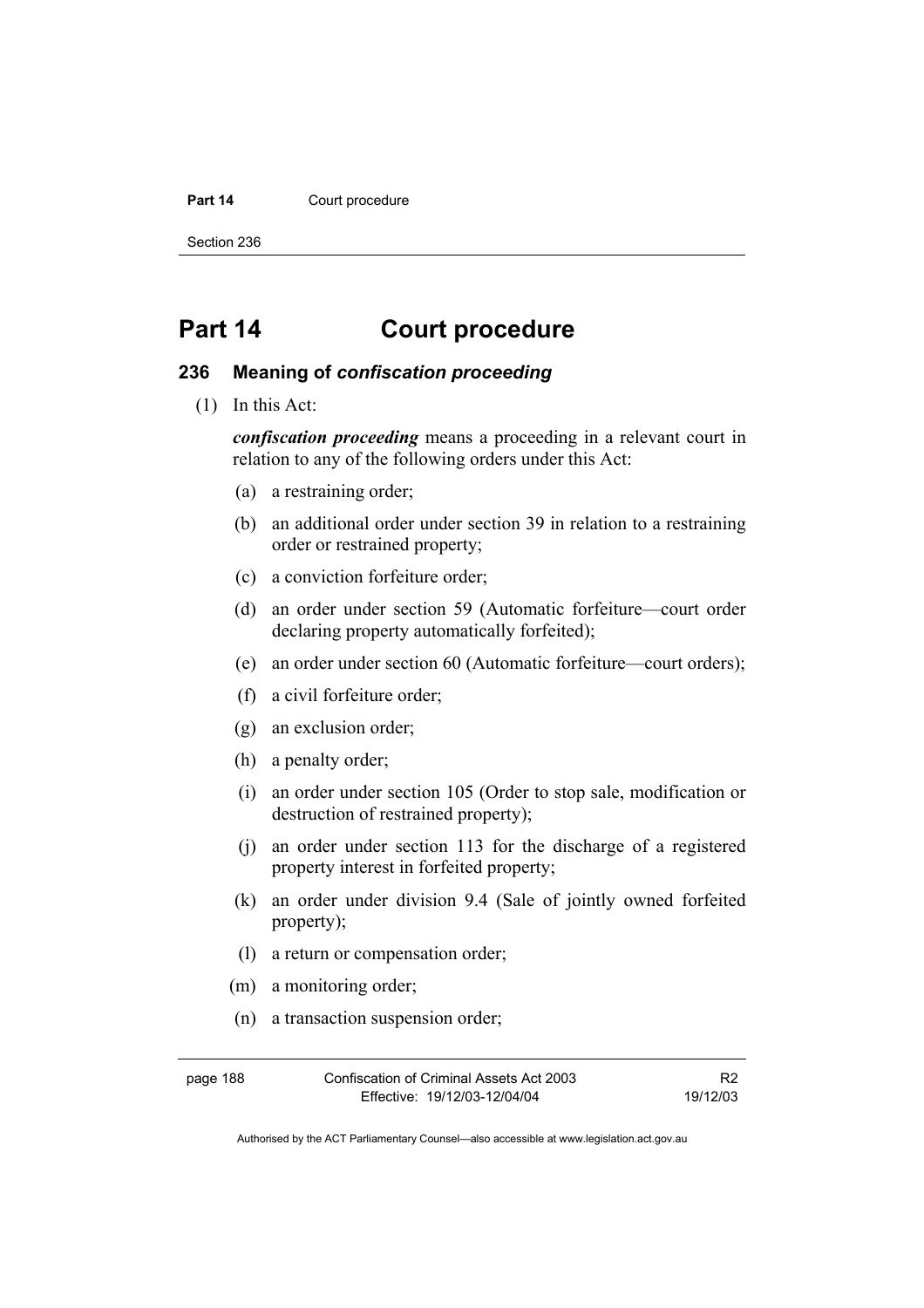- (o) a production order;
- (p) an examination order
- (q) a buyback order;
- $(r)$  an order under section 239 (2) (c) or 240 (2) to transfer a proceeding to another court;
- (s) an additional order under section 250 (Confiscation proceedings—additional orders);
- (t) an order under this Act in relation to an order mentioned in paragraphs (a) to (s), whether made before, at the same time, or after the making of that order.

#### **Examples for par (t)—general**

- 1 an order under section 24 to set aside a dealing with restrained property
- 2 an order under section 35 restricting the disclosure of the making of a restraining order
- 3 an order under section 49 extending the operation of a restraining order
- 4 an interlocutory order in relation to an order mentioned in paragraphs (a) to (s)

#### **Examples for par (t)—additional orders under s 39 and s 250**

- 1 See the examples to s 39 (1) for examples of additional orders in relation to restraining orders and restrained property.
- 2 See the examples to s 250 (1) for examples of additional orders in relation to other confiscation proceedings.
- *Note* An example is part of the Act, is not exhaustive and may extend, but does not limit, the meaning of the provision in which it appears (see Legislation Act, s 126 and s 132).
- (2) However, a *confiscation proceeding* does not include—
	- (a) a registered corresponding law order that is taken to be a kind of order mentioned in subsection (1); or
	- (b) a proceeding under part 11 (Interstate orders).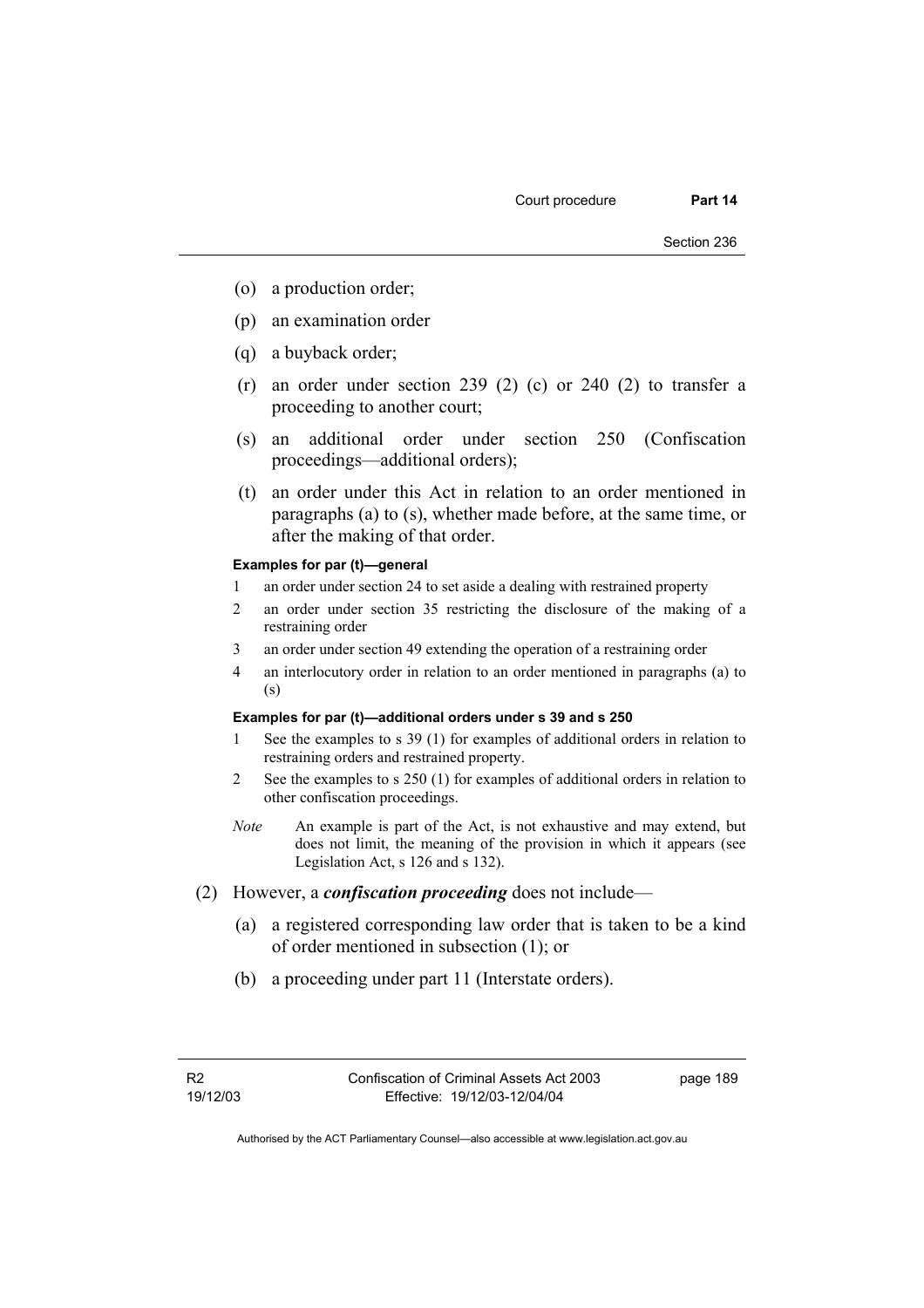#### Part 14 **Court procedure**

Section 237

### **237 Confiscation and corresponding law order proceedings are civil, not criminal**

- (1) This section applies to—
	- (a) a confiscation proceeding; and
	- (b) a proceeding under part 11 (Interstate orders) in relation to a corresponding law order.
- (2) The proceeding is a civil proceeding, not a criminal proceeding.
- (3) Without limiting subsection (2)—
	- (a) any rules of interpretation applying only to the criminal law do not apply to the interpretation of the provisions of this Act or any other Territory law in relation to the proceeding; and
	- (b) the rules of evidence applying to a civil proceeding apply to the proceeding, and the rules of evidence applying to a criminal proceeding do not apply.

#### **Example for par (b)**

In hearing an application for a civil forfeiture order, whether the offender committed a serious offence is to be decided by the court on the balance of probabilities.

*Note* An example is part of the Act, is not exhaustive and may extend, but does not limit, the meaning of the provision in which it appears (see Legislation Act, s 126 and s 132).

### **238 Meaning of** *relevant court*

In this Act:

*relevant court*, for a confiscation proceeding or a proceeding under part 11 (Interstate orders) in relation to a corresponding law order, means the court, or any court, that has jurisdiction under this part to hear and decide the proceeding.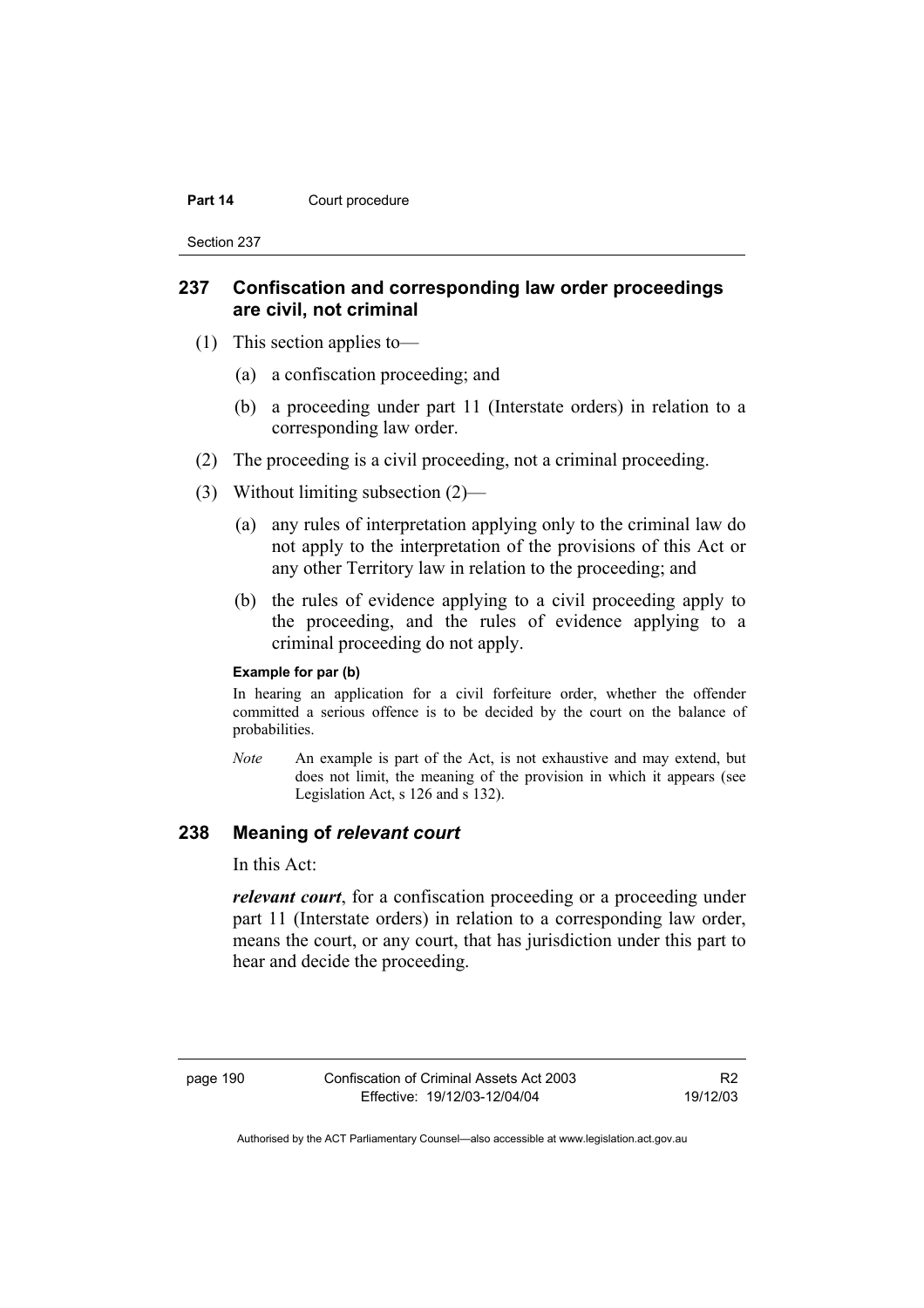# **239 Jurisdiction of Magistrates Court—confiscation proceedings**

- (1) The Magistrates Court has jurisdiction to hear and decide a confiscation proceeding if—
	- (a) the value of the property and benefits to which the proceeding relates (as decided by the Magistrates Court) is not more than the amount the Magistrates Court may award for a personal action at law (the *Magistrates Court limit*); and
	- (b) title to land is not genuinely in question in the proceeding.
	- *Note* For the amount the Magistrates Court may award for a personal action at law, see the *Magistrates Court (Civil Jurisdiction) Act 1982*, s 5.
- (2) However, if the value of the property and benefits to which the proceeding relates (as decided by the Magistrates Court) is more than the Magistrates Court limit, the Magistrates Court has jurisdiction to hear and decide the matter to—
	- (a) dismiss the proceeding on its merits (but not for want of jurisdiction); or
	- (b) make an order or orders in relation to property or benefits to the value of the limit; or
	- (c) on the application of the DPP, or on the court's own initiative, by order, transfer the proceeding to the Supreme Court.
- (3) Despite the Magistrates Court limit, the Magistrates Court has jurisdiction to hear and decide the following confiscation proceedings:
	- (a) any application for a monitoring order, transaction suspension order, production order or examination order;
	- (b) any proceeding in relation to an indictable offence that has been disposed of summarily by the court;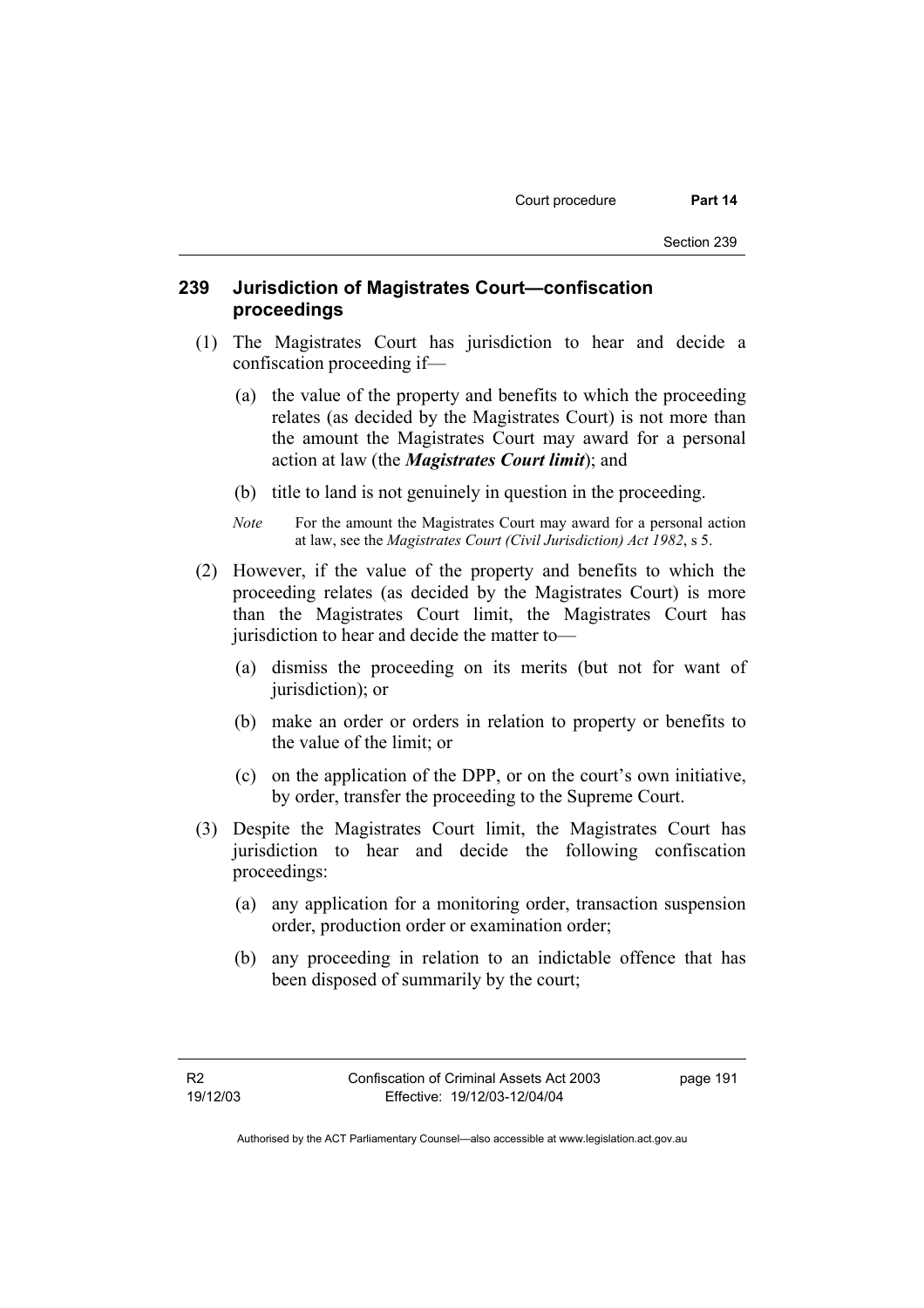#### **Part 14 Court procedure**

Section 240

 (c) a proceeding transferred to the court by the Supreme Court under section 241 (2).

#### **Example for par (b)**

Mr Somewhat Wayward is summarily convicted of an indictable offence by the Magistrates Court. The value of the benefits received by Mr Wayward from the commission of the offence was \$10 000 more than the Magistrates Court limit. The Magistrates Court may make a penalty order against Mr Wayward for the full amount of the benefits despite their value being more than the amount the Magistrates Court may award for a personal action at law.

- *Note* An example is part of the Act, is not exhaustive and may extend, but does not limit, the meaning of the provision in which it appears (see Legislation Act, s 126 and s 132).
- (4) For this section—
	- (a) the Magistrates Court has jurisdiction to decide—
		- (i) what is the property and benefits to which the proceeding relates; and
		- (ii) the value of any property and benefits to which the proceeding relates; and
		- (iii) whether title to land is genuinely in question; and
	- (b) title to land is genuinely in question in the proceeding if the Magistrates Court would not have jurisdiction to hear the proceeding under the *Magistrates Court (Civil Jurisdiction) Act 1982*, section 11 (Proceedings affecting title to land).

#### **240 Jurisdiction of Magistrates Court—interstate orders**

- (1) The Magistrates Court has jurisdiction to hear and decide any proceeding under part 11 (Interstate orders) in relation to a corresponding law order.
- (2) To remove any doubt, the Magistrates Court is a relevant court even if—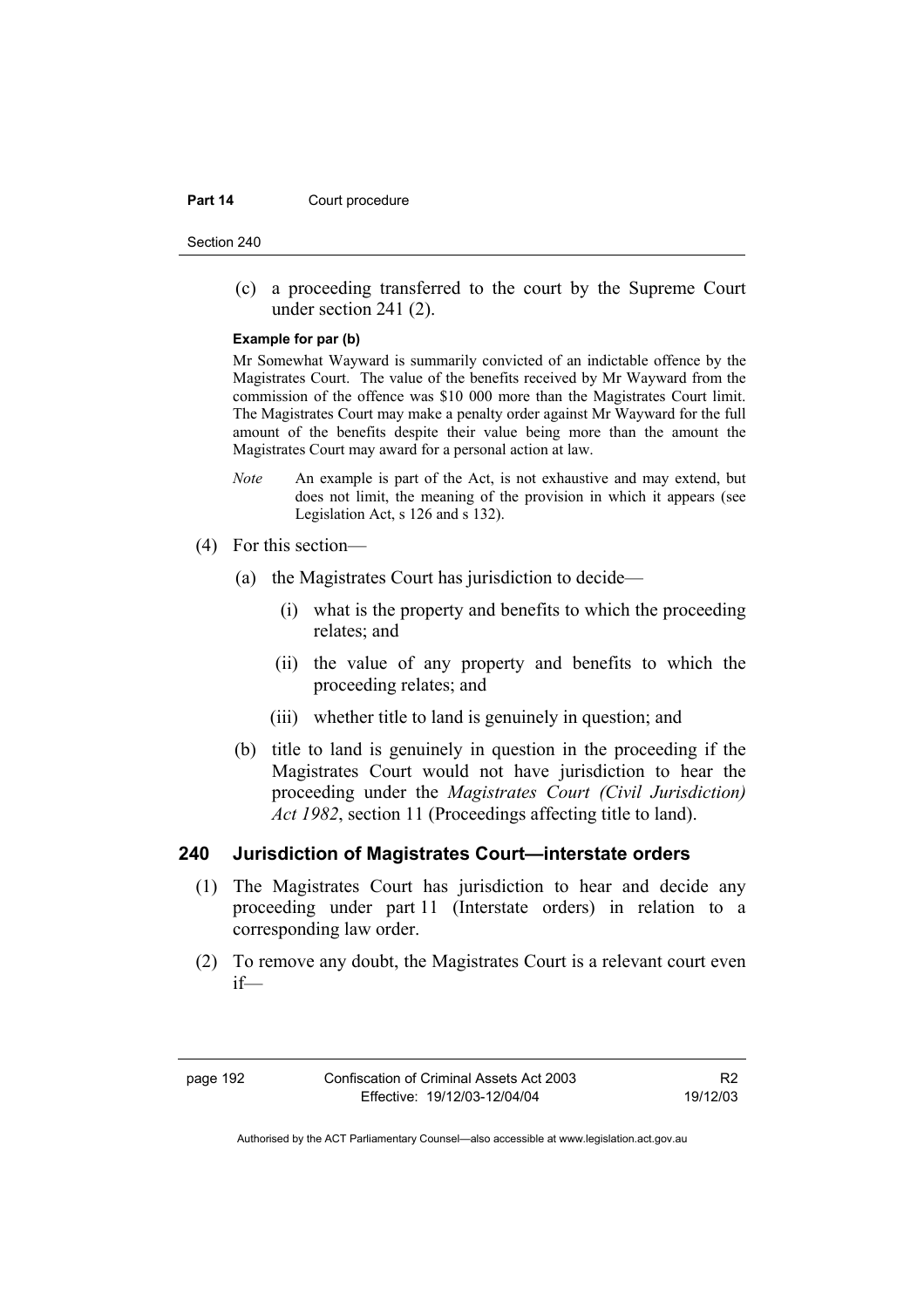- (a) the value of the property and benefits to which the corresponding order relates is more than the amount the Magistrates Court may award for a personal action at law; or
- (b) title to land was genuinely in question in the proceeding for the making of the corresponding law order.

### **241 Jurisdiction of Supreme Court**

- (1) The Supreme Court has jurisdiction to hear and decide any confiscation proceeding or any proceeding under part 11 (Interstate orders) in relation to a corresponding law order.
- (2) The Supreme Court may, by order, transfer a confiscation proceeding to the Magistrates Court if the value of the property and benefits to which the proceeding relates (as decided by the Supreme Court)—
	- (a) is less than or equal to the amount the Magistrates Court may award for a personal action at law; and
	- (b) does not include land the title to which is genuinely in question.
- (3) An order under subsection (2) may be made on the application of the DPP or of a person with an interest in the property or on the Supreme Court's own initiative.

### **242 Confiscation proceedings—transferred proceedings**

If a proceeding is transferred from a court (the *first court*) to another court under section 239 (2) (c) or 241 (2)—

 (a) the proceeding is taken to have been begun in the other court; and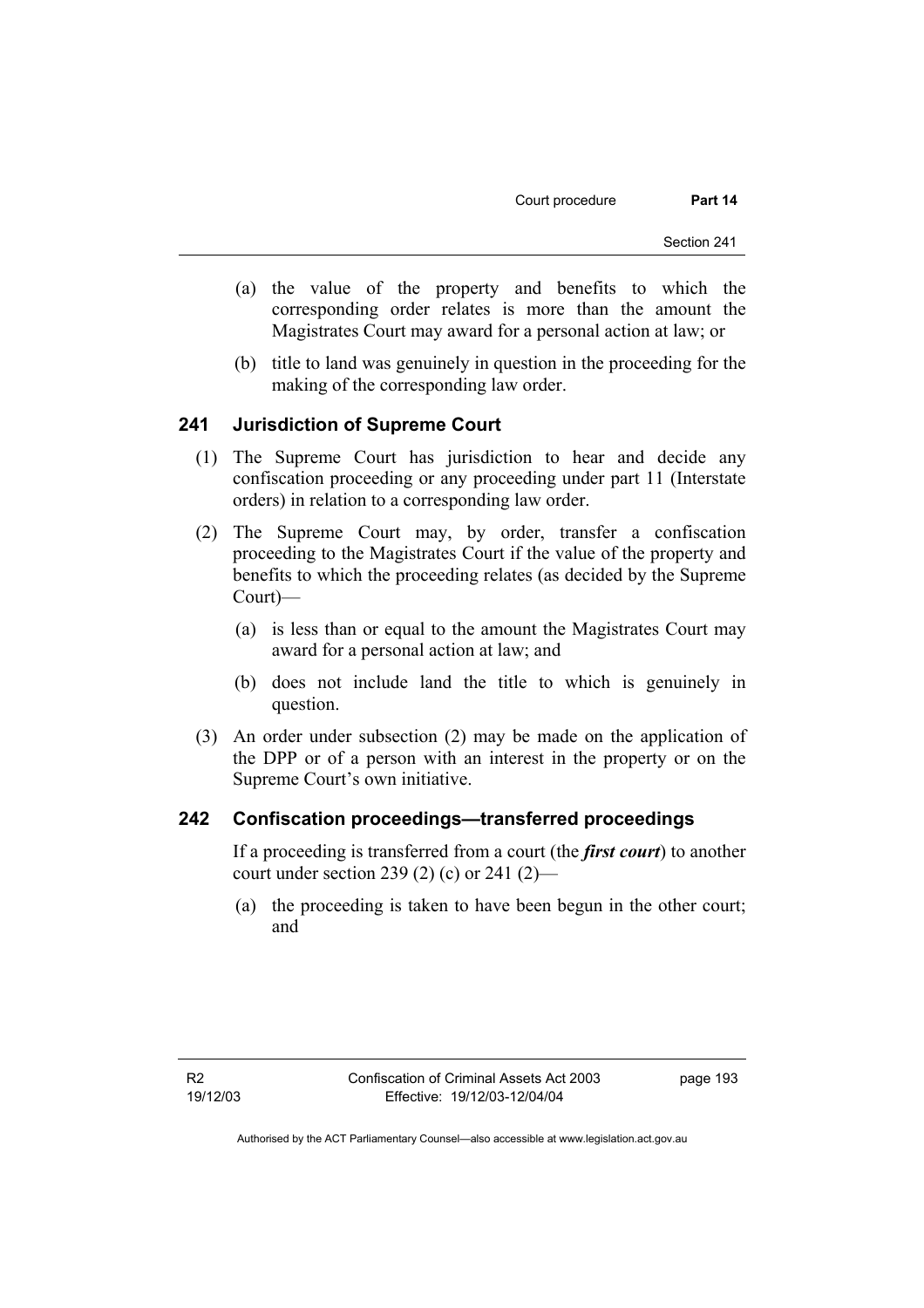#### Part 14 **Court procedure**

Section 243

 (b) evidence given before, and documents filed with, the first court are taken to have been given before, or filed with, the other court.

#### **Example for par (b)**

If a proceeding is transferred from the Magistrates Court to the Supreme Court, the Supreme Court may make findings of fact based on the transcript of evidence given before the Magistrates Court without rehearing the evidence.

*Note* An example is part of the Act, is not exhaustive and may extend, but does not limit, the meaning of the provision in which it appears (see Legislation Act, s 126 and s 132).

## **243 Restricted access proceedings—notice of applications etc**

- (1) This section applies to a confiscation proceeding for any of the following orders (a *restricted access proceeding*):
	- (a) a restraining order;
	- (b) an application by the DPP or public trustee for an additional order under section 39 in relation to a restraining order or restrained property;
	- (c) an order under section 49 (Extension of time for restraining orders) that a restraining order—
		- (i) is to remain in force for a stated period (or as stated in the order); or
		- (ii) that has ended is to be revived for a stated period (or as stated in the order);
	- (d) a monitoring order;
	- (e) a transaction suspension order;
	- (f) a production order (other than an application to vary a production order under section 162);
	- (g) an examination order.

page 194 Confiscation of Criminal Assets Act 2003 Effective: 19/12/03-12/04/04

R2 19/12/03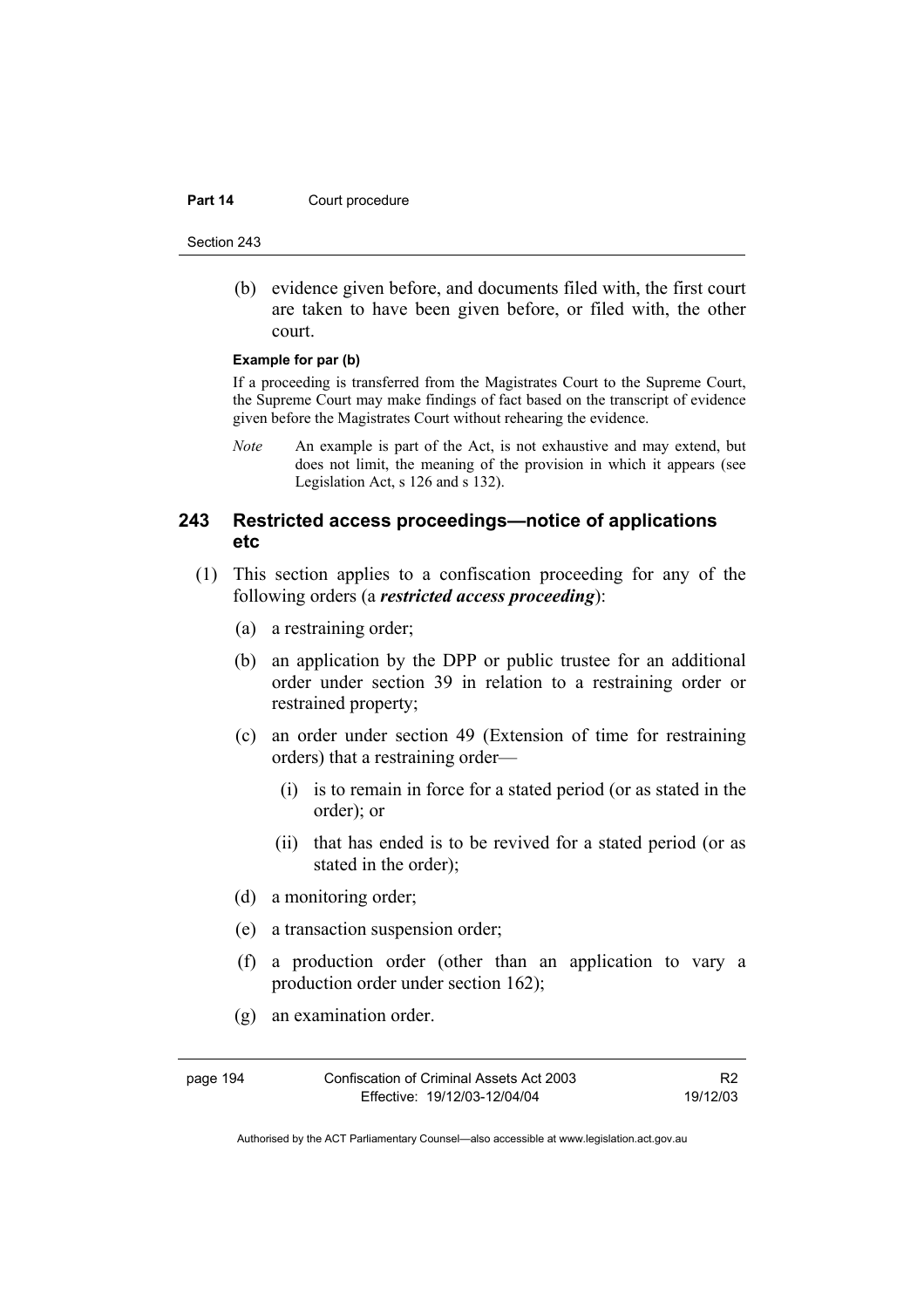- (2) An application to begin a restricted access proceeding may be made to a relevant court without notice to the person against whom the relevant order is sought.
- (3) If an application is made to begin a restricted access proceeding without notice to the person against whom the relevant order is sought, the applicant is the only party to the application.
- (4) If notice is given to the person against whom the order is sought, the person is entitled to appear and to present evidence at the hearing of the application, but the person's absence does not prevent the court from making the order.
- (5) The relevant court must hold a restricted access proceeding in closed court if the applicant asks and may give directions about who may be present.

### **244 Other confiscation proceedings—notice of applications etc**

- (1) This section applies to an application to a relevant court to begin a confiscation proceeding (other than a restricted access proceeding mentioned in section 243) or to amend such an application.
	- *Note 1* No notice of the application is required for a restricted access proceeding (see s 243 (2)).
	- *Note 2* In particular, no advance notice to anyone is required of the application for the order, and the application may be heard in closed court, without the offender or the public being present, see s 243.
	- *Note 3* Related confiscation proceedings are begun by motion on notice or motion, see s 245.
- (2) The applicant must give written notice of the application to each of the following people, if applicable (a *notifiable person*):
	- (a) if the application is made by the DPP—the person in relation to whom the order is sought;
	- (b) if the application is made by someone else—the DPP;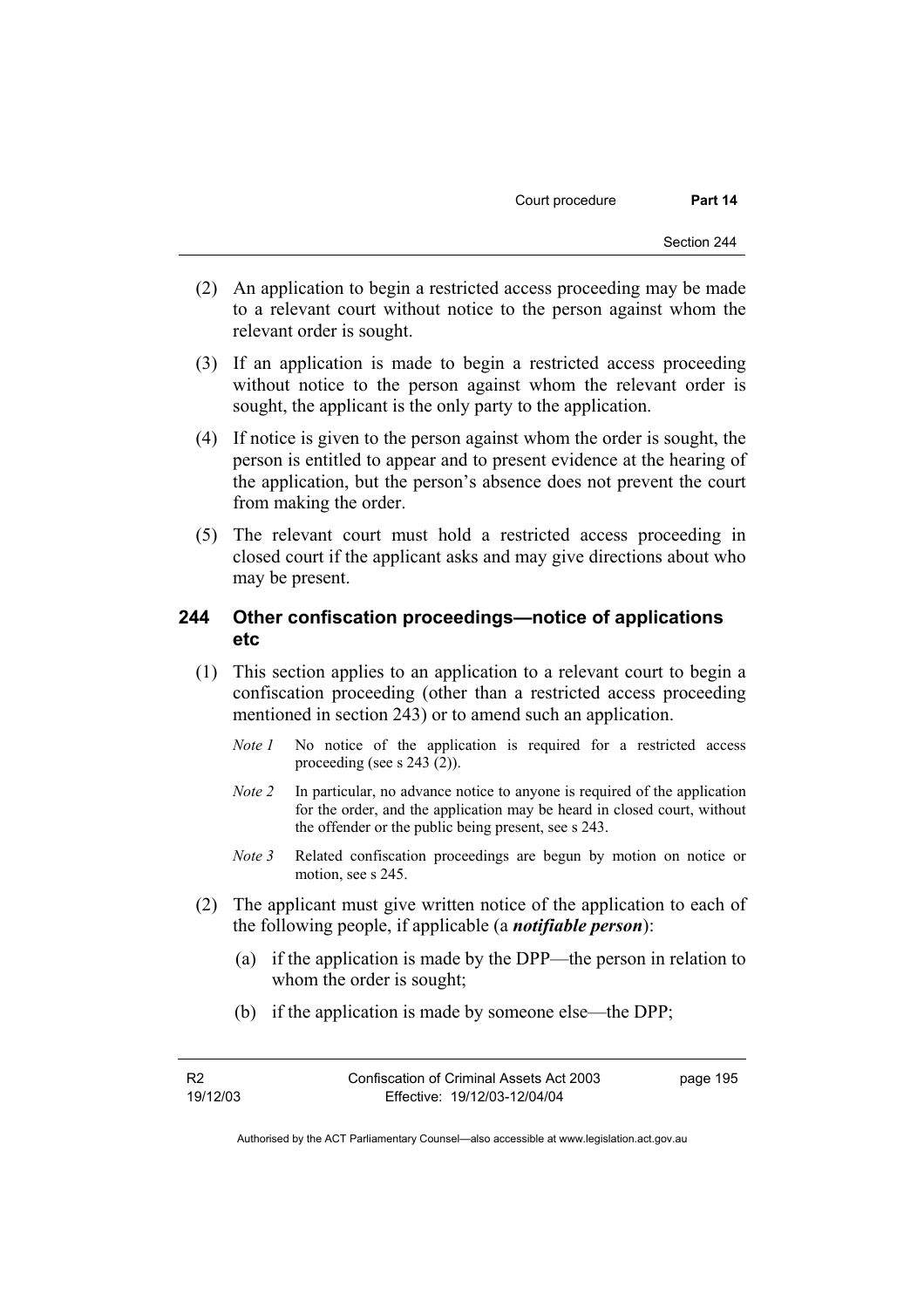#### **Part 14 Court procedure**

Section 245

- (c) if the public trustee has been directed to take control of the property—the public trustee;
- (d) anyone else the applicant believes may have an interest in the property or benefits that are the subject of the proceeding (or, for forfeited property, may have had an interest in the property or benefits immediately before the property was forfeited).
- (3) Notice of the application must include a statement of the grounds for the application.
- (4) If a notifiable person proposes to oppose the application, the notifiable person must give the applicant written notice of the grounds on which the application will be opposed.
- (5) However, the court may waive the requirement to give written notice of the application to a notifiable person if the person is present in the court when the application is made.
- (6) The court may direct the applicant give notice of the application to anyone and may give directions about how the notice is to be given.
- (7) A notifiable person, and anyone else who claims an interest in the property or benefits, is entitled to appear and to present evidence at the hearing of the application, but the person's absence does not prevent the court from making an order.

# **245 Applications for another confiscation proceeding in relation to same offence**

After the beginning of a confiscation proceeding in relation to a particular offence, any other confiscation proceeding in relation to the same or a related offence—

- (a) is taken to be an interlocutory application in relation to the first proceeding; and
- (b) may be begun by motion on notice or motion (supported, if appropriate, by affidavit) in accordance with the procedure of the relevant court.

| page 196 | Confiscation of Criminal Assets Act 2003 | R <sub>2</sub> |
|----------|------------------------------------------|----------------|
|          | Effective: 19/12/03-12/04/04             | 19/12/03       |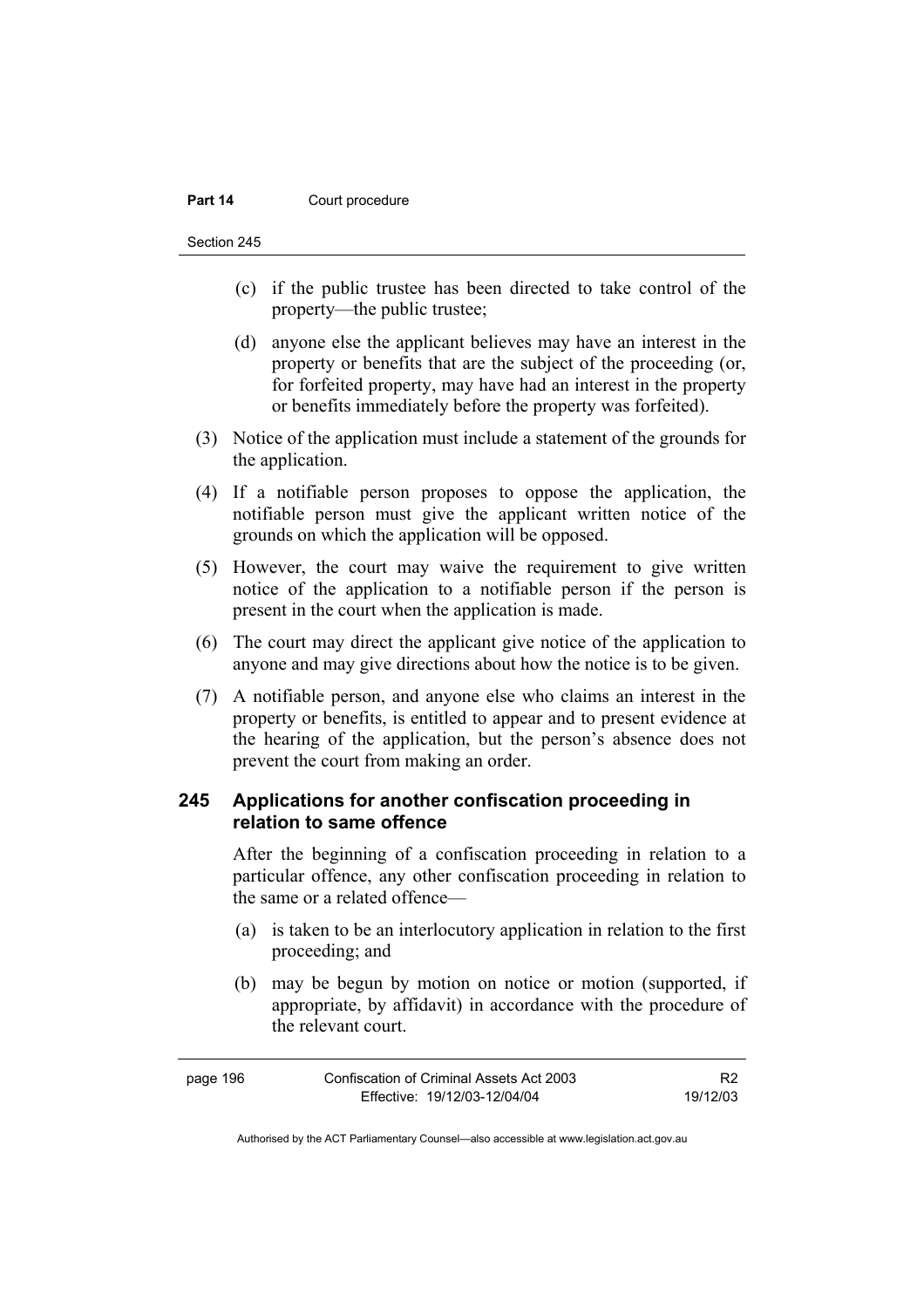### **246 Confiscation proceedings—time extensions for applications**

- (1) A relevant court may give leave for—
	- (a) an application in relation to any confiscation proceeding to be made after the end of a period otherwise provided by this Act (the *standard period*); or
	- (b) if an application for a particular order in relation to an offence has already been made in relation to the offence (or a related offence)—another application for an order of that kind to be made in relation to the same offence (or a related offence), whether before or after the end of the standard period; or
	- (c) the amendment of an application for an order under this Act to vary the property or benefits to which the application relates.
- (2) The court may give leave only if satisfied that—
	- (a) property or benefits to which the application relates were (or will be) derived from the offence, or identified, after the end of the standard period; or
	- (b) necessary evidence has (or will) become available only after the end of the standard period; or
	- (c) it is otherwise desirable having regard to the purposes of this Act.
- (3) To remove any doubt, this section does not authorise a relevant court to give leave for an application for an exclusion order in relation to property that has been forfeited.

### **247 Confiscation proceedings—amendment of applications**

- (1) A relevant court may amend an application in any confiscation proceeding on the application, or with the consent, of the applicant.
- (2) The application may be amended at any time before the proceeding for the application is finalised.

| - R2     | Confiscation of Criminal Assets Act 2003 | page 197 |
|----------|------------------------------------------|----------|
| 19/12/03 | Effective: 19/12/03-12/04/04             |          |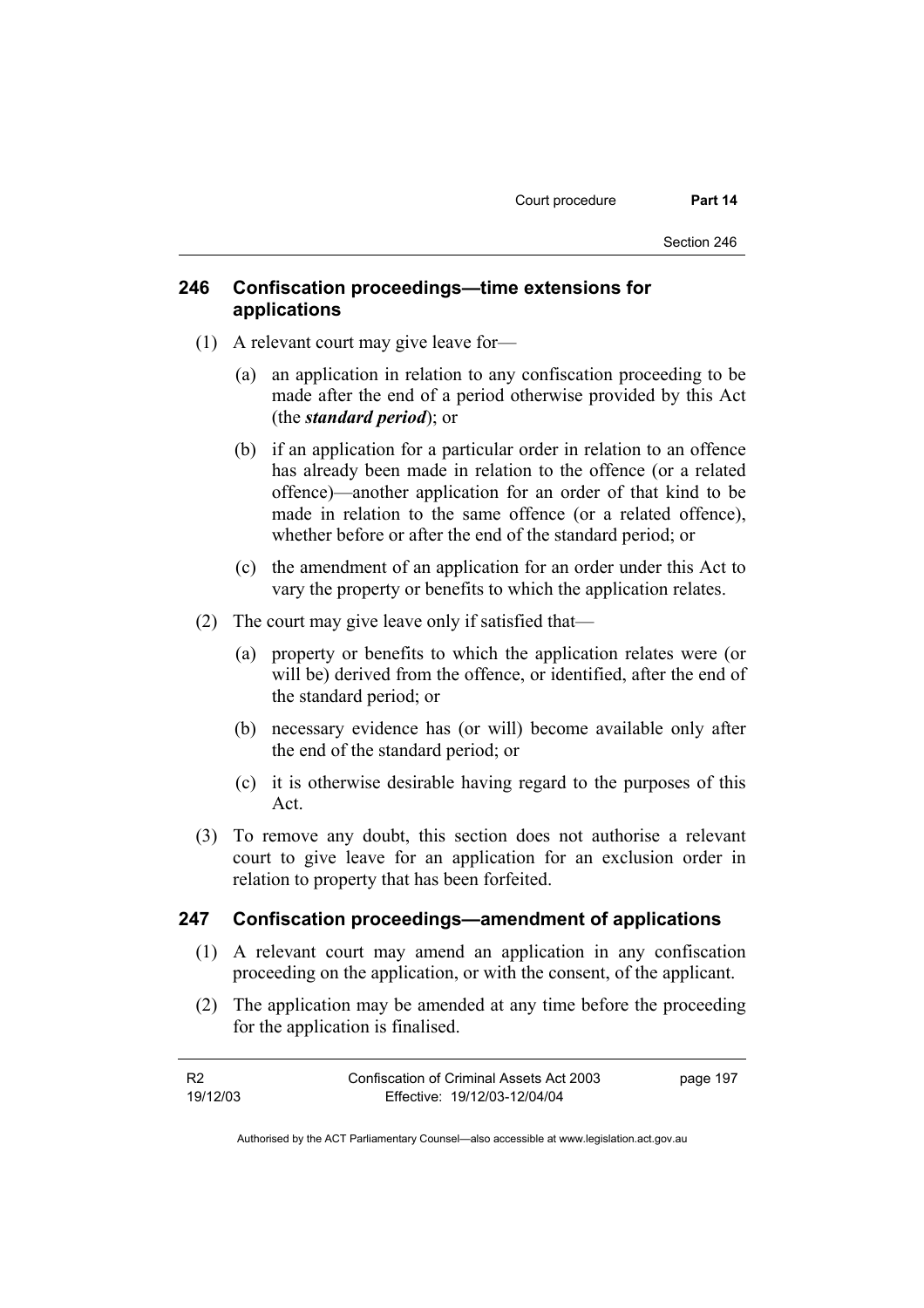#### **Part 14 Court procedure**

Section 248

### **248 Confiscation proceedings—relevant material**

For a confiscation proceeding, the relevant court may take into account any material it considers appropriate.

#### **Example of material that may be considered appropriate**

evidence given in, and the transcript of, any proceedings for or about the offence to which the order sought relates

- *Note 1* Evidence may be given in the confiscation proceeding of a conviction, acquittal, sentencing, order or about proceedings in a court by a certificate signed by a judge, magistrate, registrar or proper officer of the court (see *Evidence Act 1995* (Cwlth), s 178).
- *Note* 2 An example is part of the Act, is not exhaustive and may extend, but does not limit, the meaning of the provision in which it appears (see Legislation Act, s 126 and s 132).

# **249 Confiscation proceedings—witness not required to answer questions prejudicing investigation**

A witness in the hearing of a confiscation proceeding is not required to answer a question or produce a document if the relevant court is satisfied that answering the question or producing the document may prejudice an investigation or prosecution in relation to an indictable offence.

### **250 Confiscation proceedings—additional orders**

 (1) A relevant court may, when it makes an order in a confiscation proceeding (a *primary order*) or at any later time, make any other order (an *additional order*) that it considers appropriate for varying or giving effect to the primary order.

#### **Examples of additional orders**

- 1 an order for the examination of anyone before the court, or an officer of the court, about any property that may be forfeited property
- 2 an order directing the owner of forfeited property or anyone else to give to a stated person, within a stated period, a sworn statement about stated particulars of the forfeited property

page 198 Confiscation of Criminal Assets Act 2003 Effective: 19/12/03-12/04/04

R2 19/12/03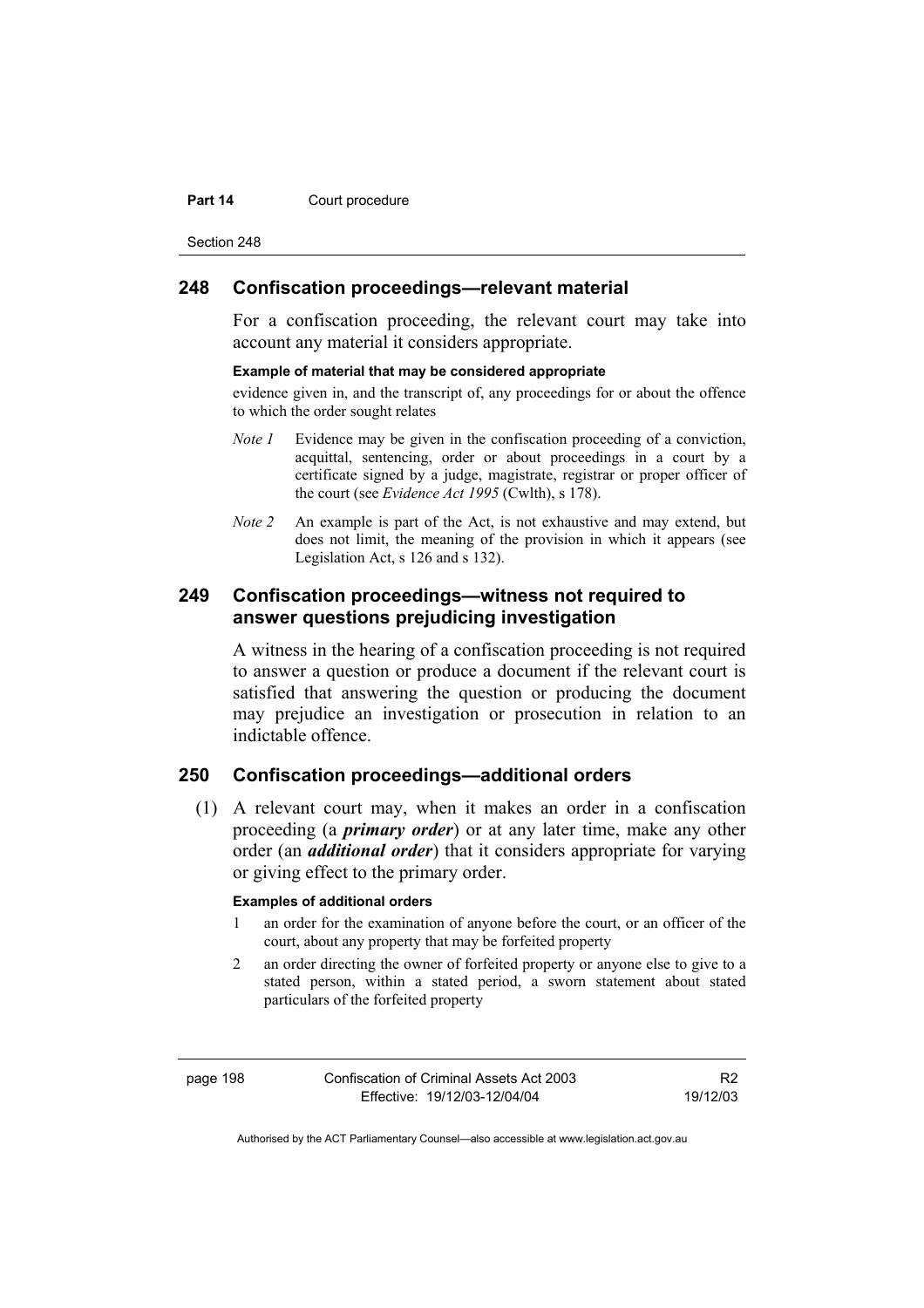Court procedure **Part 14** 

- 3 an order directing the owner of forfeited property or anyone else to do anything necessary or convenient to be done to allow the public trustee to take control of the property in accordance with a forfeiture order, including anything necessary or convenient to be done to bring the property within the iurisdiction
- 4 an order in relation to the registration of title to, or charges over, property under a Territory law
- 5 an order for the substituted service of a restraining order
- *Note* An example is part of the Act, is not exhaustive and may extend, but does not limit, the meaning of the provision in which it appears (see Legislation Act, s 126 and s 132).
- (2) However, this section does not authorise a relevant court to make an additional order in relation to a restraining order or restrained property (including an order for the exclusion of property from a restraining order).
	- *Note 1* For additional orders about restraining orders and restrained property, see s 39 and the notes to that section.
	- *Note 2* For the power to give orders to give effect to an automatic forfeiture for conviction for a serious offence (which operates over restrained property), see s 60.
- (3) An additional order may be made on the relevant court's own initiative, or on the application of any of the following people:
	- (a) the applicant for the primary order;
	- (b) the DPP;
	- (c) the public trustee;
	- (d) anyone with an interest in the property or benefits to which the application relates;
	- (e) anyone else with the court's leave.
- (4) To remove any doubt, an additional order under this section does not end only because the order to which the additional order relates ends.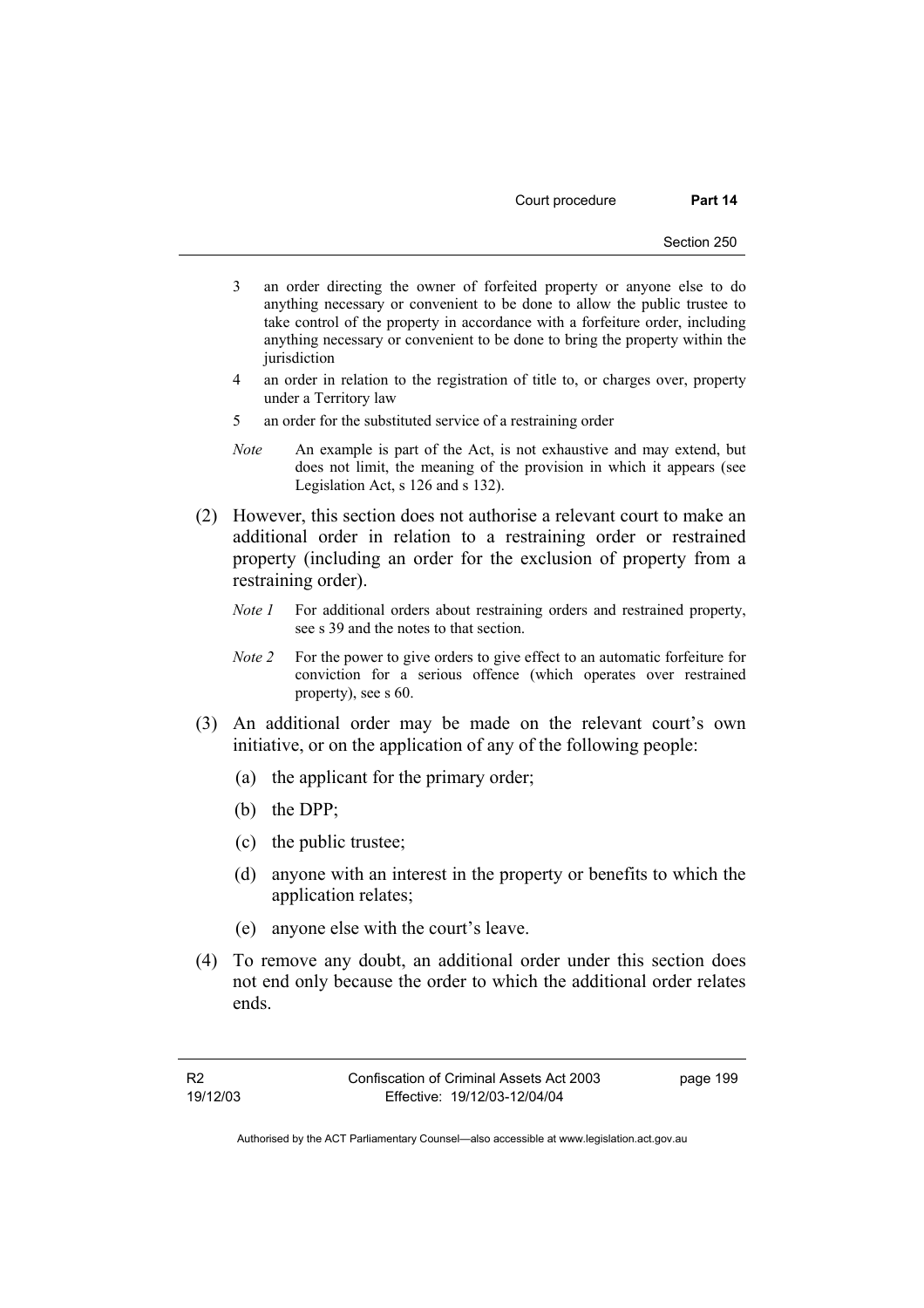#### **Part 14 Court procedure**

Section 251

### **251 Contravention of additional orders under s 250**

A person commits an offence if—

- (a) a relevant court makes an additional order under section 250; and
- (b) the person has notice of the order (whether by being given a copy of the order or otherwise); and
- (c) the person contravenes the order.

Maximum penalty: 200 penalty units, imprisonment for 2 years or both.

### **252 Confiscation proceedings—consent orders**

- (1) A relevant court may make an order in a confiscation proceeding with the consent of the applicant in the proceeding and everyone whom it has reason to believe has an interest in the property, benefits, transaction, document or information that is the subject of the proceeding.
- (2) An order may be made with consent under subsection (1) without consideration of the matters which the court would otherwise consider in the proceeding.

### **253 Confiscation proceedings—notice of making orders**

- (1) If a relevant court makes an order in a confiscation proceeding, the applicant for the order must give a copy of the order to—
	- (a) if the application is made by the DPP—the person in relation to whom the order is sought; and
	- (b) if the application is made by someone else—the DPP; and
	- (c) if the public trustee has been directed to take control of the property—the public trustee; and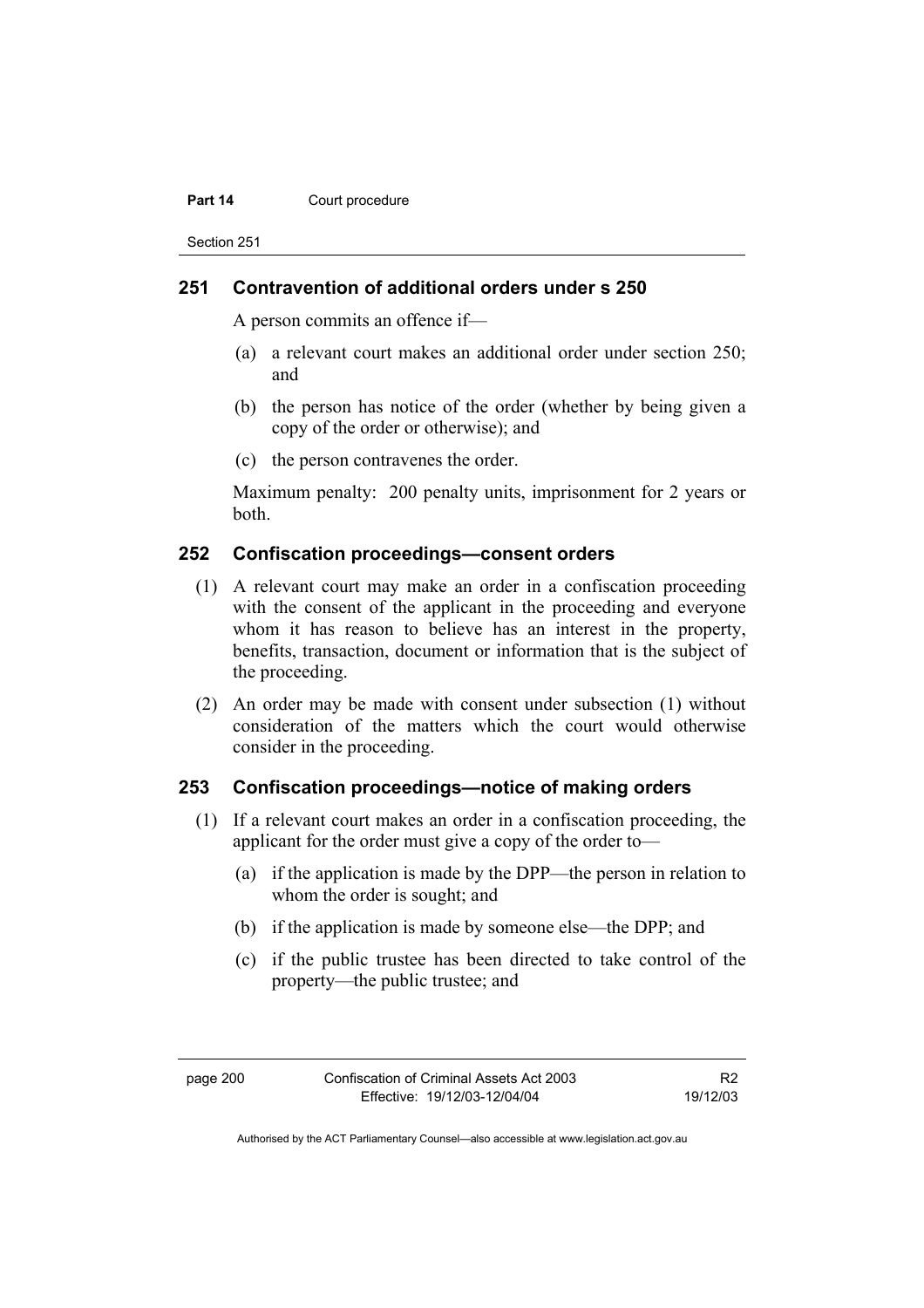Court procedure **Part 14** 

- (d) anyone else the applicant believes may have an interest in the property or benefits that are the subject of the proceeding (or, for forfeited property, may have had an interest in the property or benefits immediately before the property was forfeited).
- *Note* For how documents may be served, see Legislation Act, pt 19.5.
- (2) The court may order the applicant to give notice of the order to anyone else and may give directions about how the notice is to be given.
- (3) The court must not make an order under subsection (2) if compliance with the order would be inconsistent with a direction under section 69 (1) (b) (Civil forfeiture order proceedings restrictions on disclosure).
- (4) This section does not apply to the making of restraining orders or non-disclosable information orders.
	- *Note* See div 4.2 about notice of the making of restraining orders and pt 12 about making information orders.

#### **254 Concurrent proceedings**

This Act does not prevent a relevant court from conducting a confiscation proceeding at the same time as another confiscation proceeding or another civil or criminal proceeding, if the court considers it desirable for the purposes of this Act.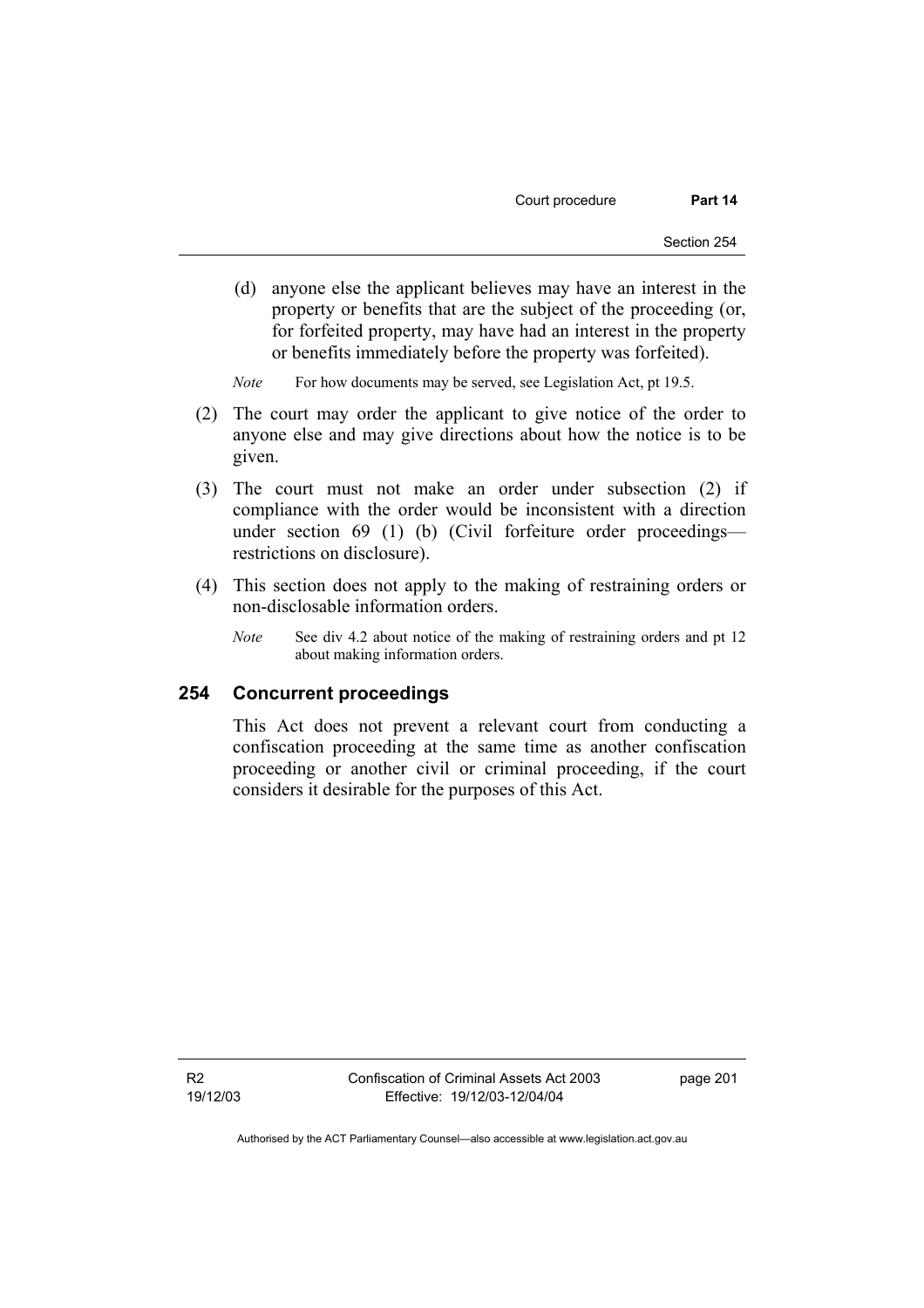#### **Part 15** Miscellaneous

Section 255

## **Part 15 Miscellaneous**

#### **255 Selfincrimination and other privileges overridden**

- (1) This section applies despite the Legislation Act, part 15.4 (Preservation of certain common law privileges) if a person is required to disclose anything in a confiscation proceeding, by an order under this Act, or otherwise under this Act.
- (2) The person is not excused from the disclosure because—
	- (a) the disclosure might tend to incriminate the person or make the person liable to a penalty, or the person's property liable to forfeiture, under this Act or another Territory law; or
	- (b) the disclosure would be in breach of an obligation (whether imposed by law or otherwise) of the person not to make the disclosure.

#### **Example—legal professional privilege**

A person is not excused from disclosing a document because to do so would be in breach of an obligation by a lawyer to a client not to disclose the existence or contents of the document.

- *Note* An example is part of the Act, is not exhaustive and may extend, but does not limit, the meaning of the provision in which it appears (see Legislation Act, s 126 and s 132).
- (3) However, the disclosure is inadmissible against the person making the disclosure in a civil or criminal proceeding except—
	- (a) in a criminal proceeding in relation to giving false or misleading documents, information or testimony; or
	- (b) in a proceeding on an application under this Act; or
	- (c) in a proceeding for an additional order under section 39 or 250 in relation to another confiscation proceeding under this Act; or

R2 19/12/03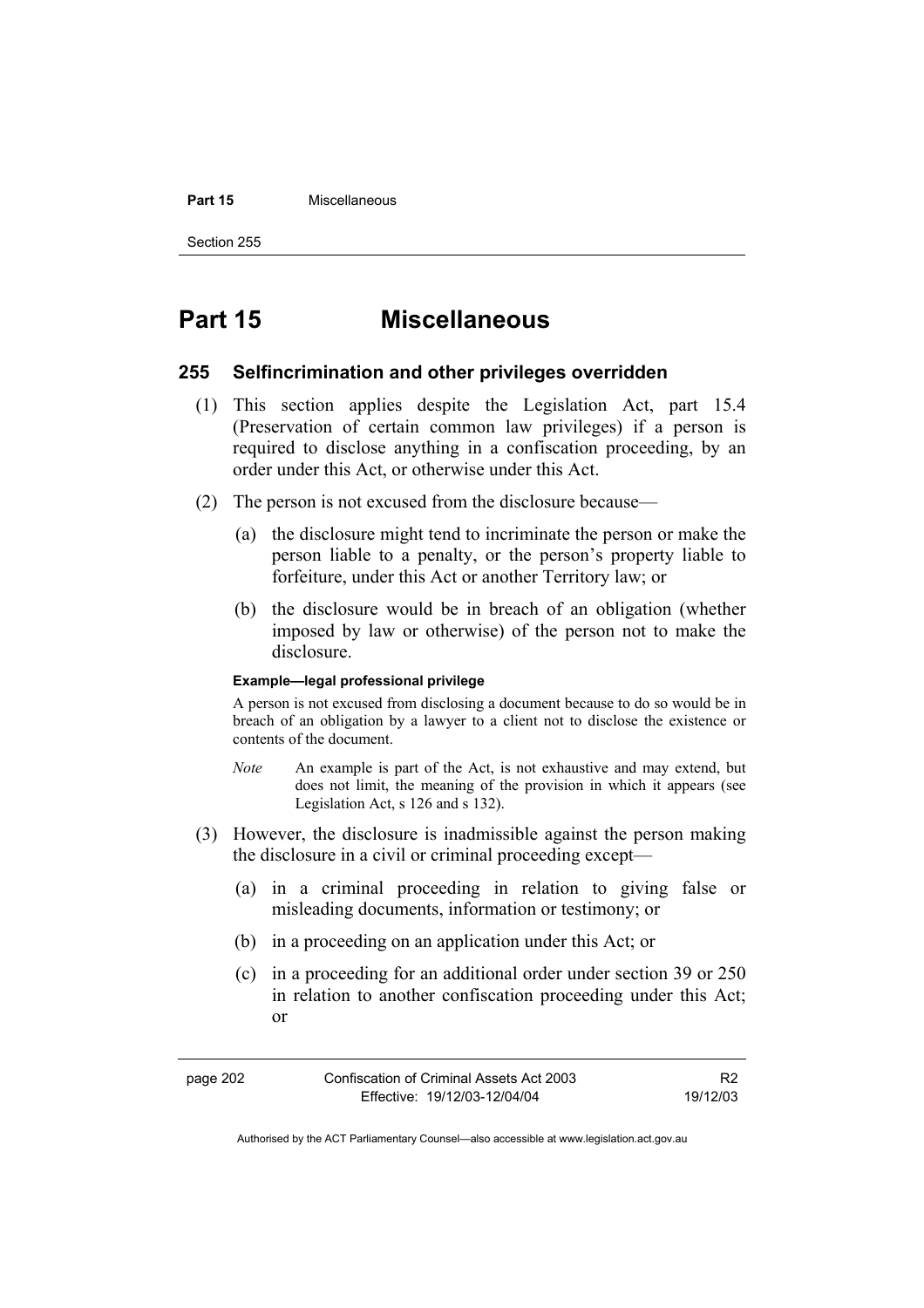- (d) in a proceeding for enforcement of a confiscation forfeiture order, an automatic forfeiture or a penalty order; or
- (e) for a document—in a civil proceeding in relation to a right or liability it gives or imposes.
- (4) An action does not lie against a person because of the disclosure if it is in breach of an obligation the person would otherwise have (whether imposed by law or applying otherwise).
- (5) In this section:

*disclosure*, by a person, includes—

- (a) the person answering a question or giving testimony or information to someone else; and
- (b) the person giving or producing a statement, document or anything else to someone else.

#### **Example of** *disclosure*

giving information about the nature or location of property held by anyone

#### **256 Powers under Act not limited by criminal proceedings**

To remove any doubt, the fact that a criminal proceeding has begun, or is about to begin, (whether or not under this Act) against a person to whom an order under this Act or an examination notice applies does not prevent the person or anyone else from complying, or permit a person to refuse to comply, with the order or notice.

#### **257 Powers under Act do not limit each other or powers under other laws**

A power under this Act does not limit or exclude—

(a) the operation of another power under this Act; or

page 203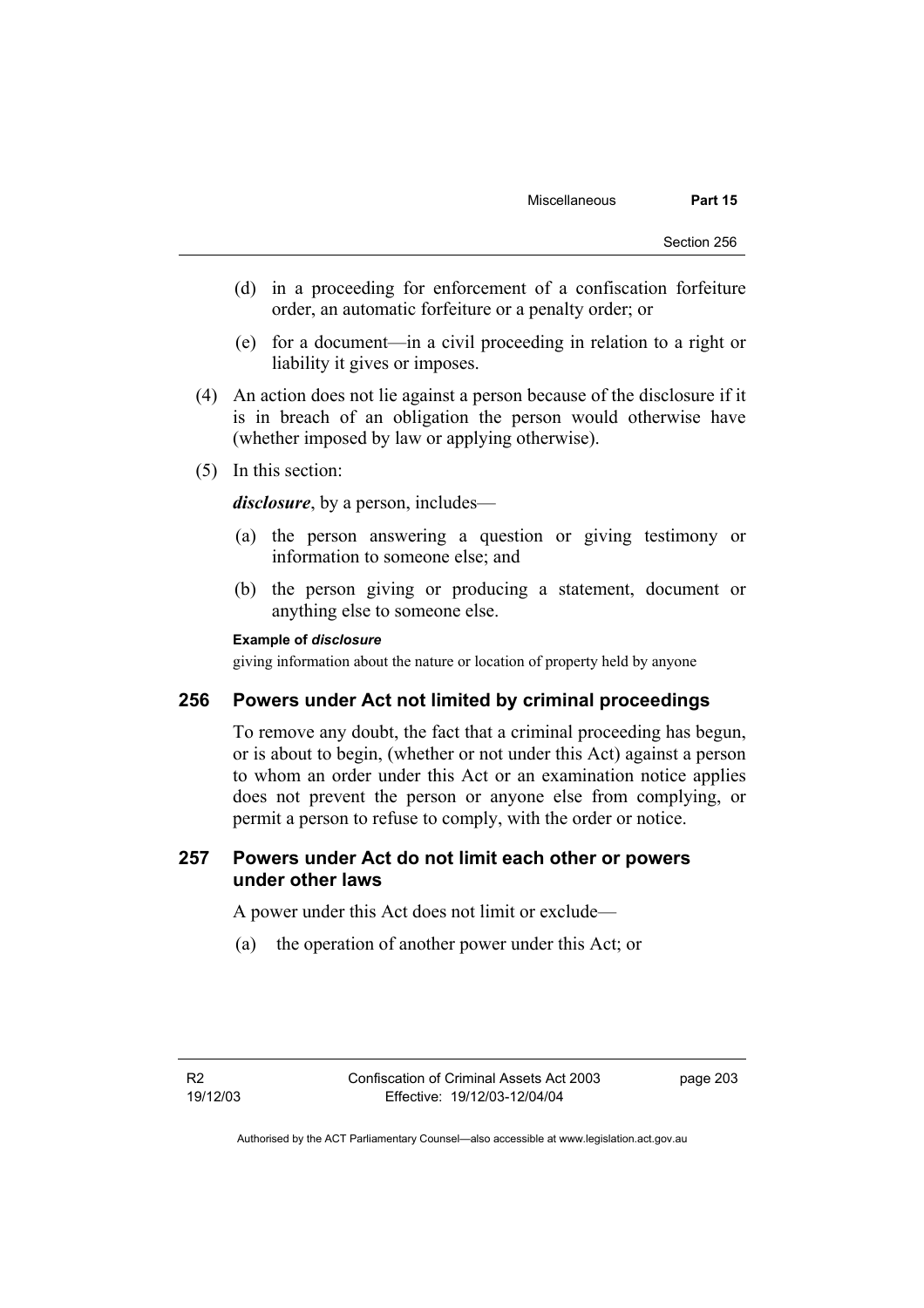#### **Part 15 Miscellaneous**

Section 258

 (b) the operation of another Territory law, or a law of the Commonwealth, a State or another Territory.

#### **Example for par (a)**

a search warrant under part 13 and an examination notice, production order and monitoring order may be used independently, or in conjunction with each other, in relation to identifying and locating tainted property and benefits derived from an offence.

#### **Example for par (b)**

a search warrant under the *Crimes Act 1900* may be applied for to locate target material rather than a search warrant under this Act, part 13.

*Note* An example is part of the Act, is not exhaustive and may extend, but does not limit, the meaning of the provision in which it appears (see Legislation Act, s 126 and s 132).

#### **258 Examination orders—reporting requirements**

- (1) As soon as practicable after the end of each financial year, the chief police officer must give the Minister a report about the operation of division 12.5 (Examination orders and notices) during the financial year.
- (2) The report must include the following information for the financial year:
	- (a) the number of applications for examination orders made during the year;
	- (b) the number of people given examination notices during the year;
	- (c) the number of investigations to which the notices related;
	- (d) the number of examinations conducted during the year.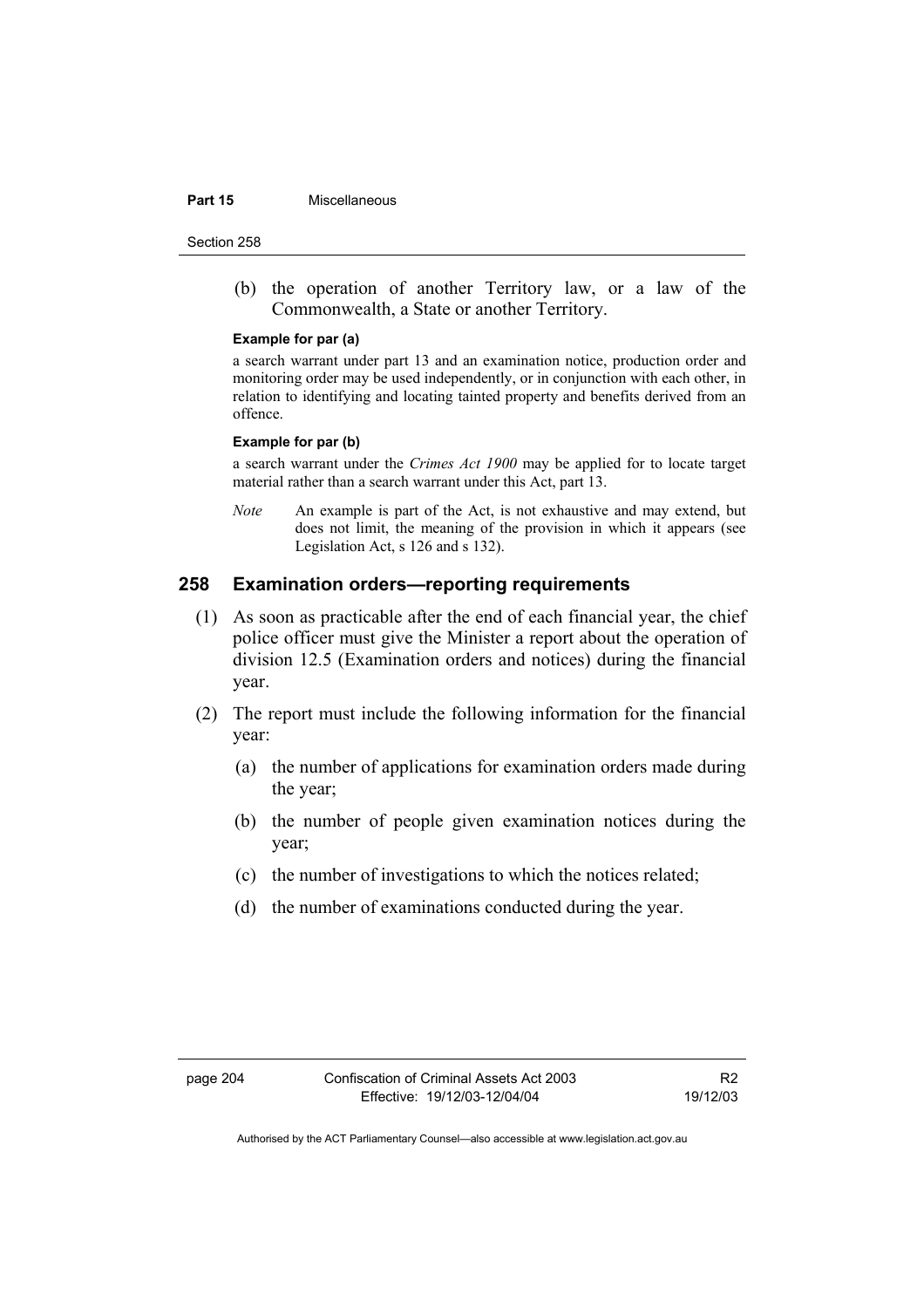- (3) The report must also include the following information for the financial year (whether or not the examination notice to which it relates was given during the year):
	- (a) the number and kind of confiscation proceedings begun during the year in relation to matters for which an examination notice has been given to a person;
	- (b) the estimated value of property either restrained or confiscated during the year in relation to matters for which an examination notice had been given to a person;
	- (c) the number of charges laid relating to examination notice offences during the year;
	- (d) the number of arrests made during the year in relation to matters for which an examination notice has been given to a person;
	- (e) the number and kind of complaints made during the year to the Australian Federal Police or the Commonwealth Ombudsman in relation to examination notices;
	- (f) the number of complaints of the kind mentioned in paragraph (e) resolved during the year and their outcome;
	- (g) the number and kind of legal proceedings begun during the year in relation to examination notices (other than charges mentioned in paragraph (c) or proceedings begun by the DPP or a police officer);
	- (h) the number of legal proceedings of the kind mentioned in paragraph (g) finalised during the year and their outcome.
- (4) The Minister must present a copy of each report given to the Minister under subsection (1) to the Legislative Assembly within 6 sitting days after the day the Minister receives it.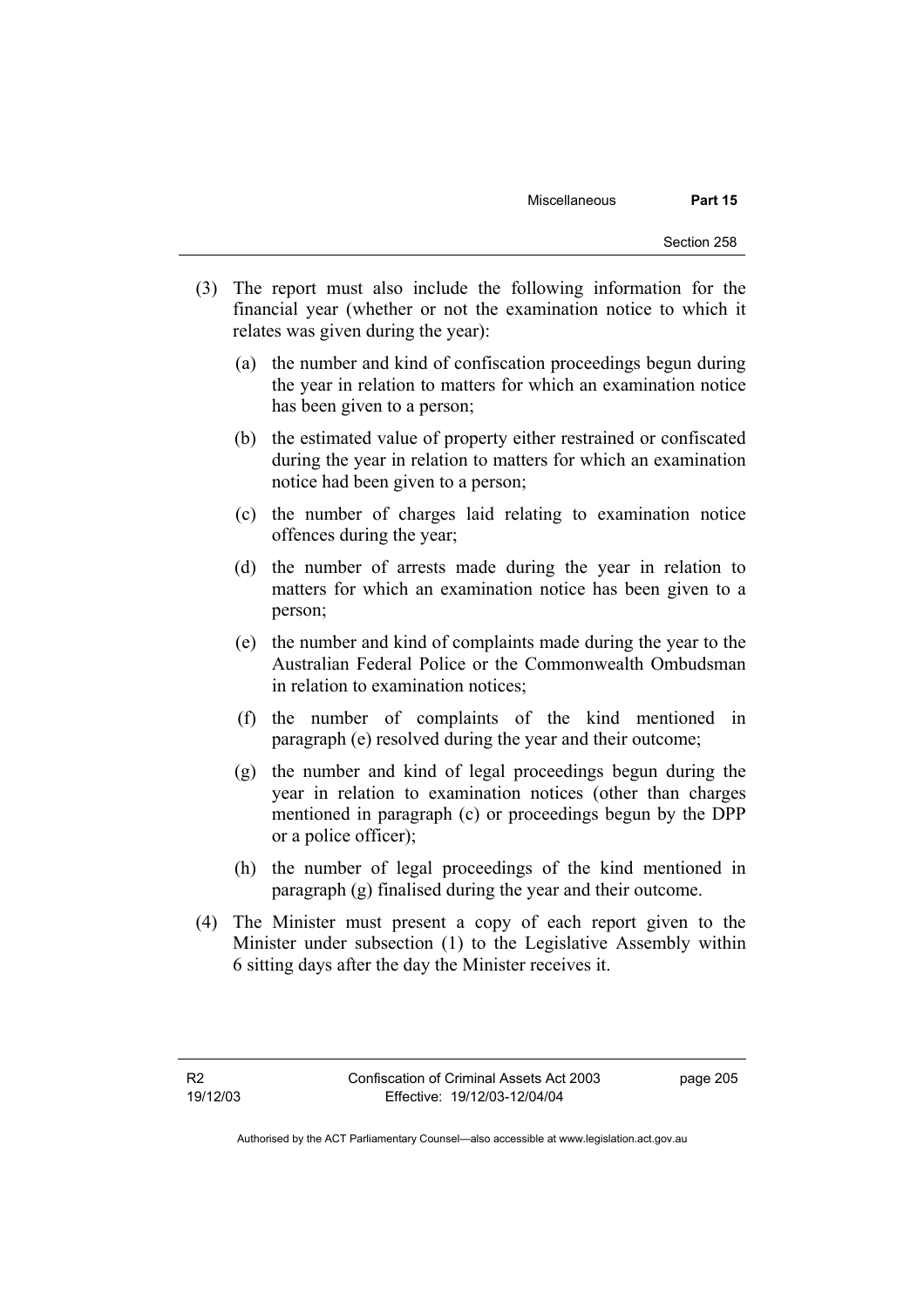#### **Part 15** Miscellaneous

Section 259

#### **259 Approved forms**

- (1) The Minister may, in writing, approve forms for this Act.
- (2) If the Minister approves a form for a particular purpose, the approved form must be used for that purpose.

*Note* For other provisions about forms, see Legislation Act, s 255.

(3) An approved form is a notifiable instrument.

*Note* A notifiable instrument must be notified under the Legislation Act.

#### **260 Regulation-making power**

- (1) The Executive may make regulations for this Act.
	- *Note* Regulations must be notified, and presented to the Legislative Assembly, under the Legislation Act.
- (2) The regulations may prescribe offences for contraventions of the regulations and prescribe maximum penalties of not more than 10 penalty units for offences against the regulations.

page 206 Confiscation of Criminal Assets Act 2003 Effective: 19/12/03-12/04/04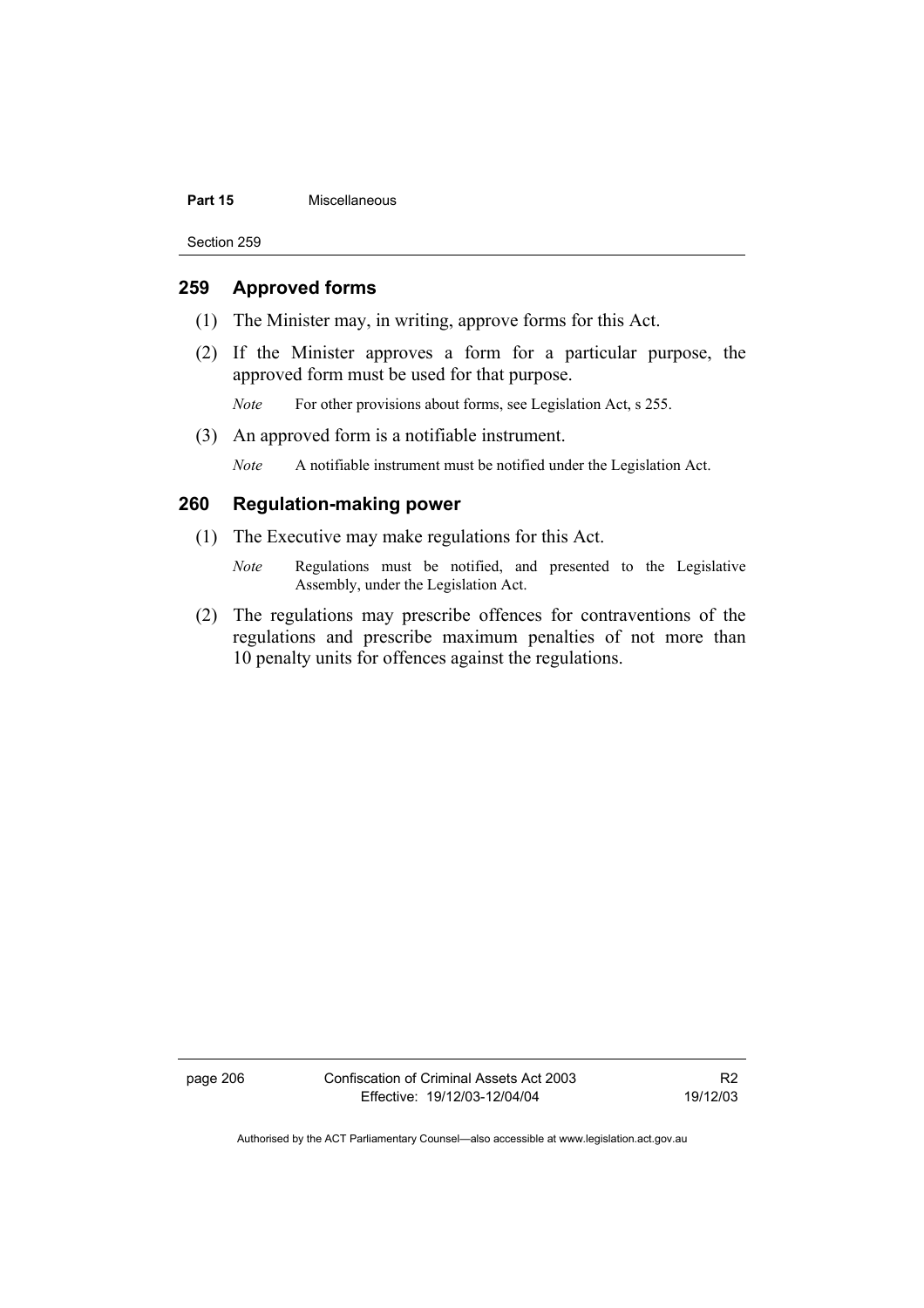Section 262

# **Part 16 Consequential and transitional matters**

#### **262 Orders under repealed Act**

- (1) The *Proceeds of Crime Act 1991* (repealed) continues to apply to property or benefits subject to—
	- (a) a restraining order made under that Act if the property or benefits are subject to a forfeiture order or pecuniary penalty order made under that Act; or
	- (b) a forfeiture order or pecuniary penalty order made under that Act; or
	- (c) an interstate forfeiture order, interstate pecuniary penalty order or interstate restraining order registered under that Act.
- (2) If, on the commencement of this Act, an application for an order, or for the registration of an order, mentioned in subsection (1) has been made, but not finalised, the *Proceeds of Crime Act 1991* (repealed) continues to apply to the application and the property or benefits the subject of the application.
- (3) If property or benefits are subject to a restraining order under the *Proceeds of Crime Act 1991* (repealed) but not to a forfeiture order or pecuniary penalty order under that Act, the restraining order is taken to be a restraining order under this Act.

#### **263 Proceedings for offences committed before the commencement of this Act**

 (1) To remove any doubt, a civil forfeiture order may be applied for and made in relation to a serious offence even though—

page 207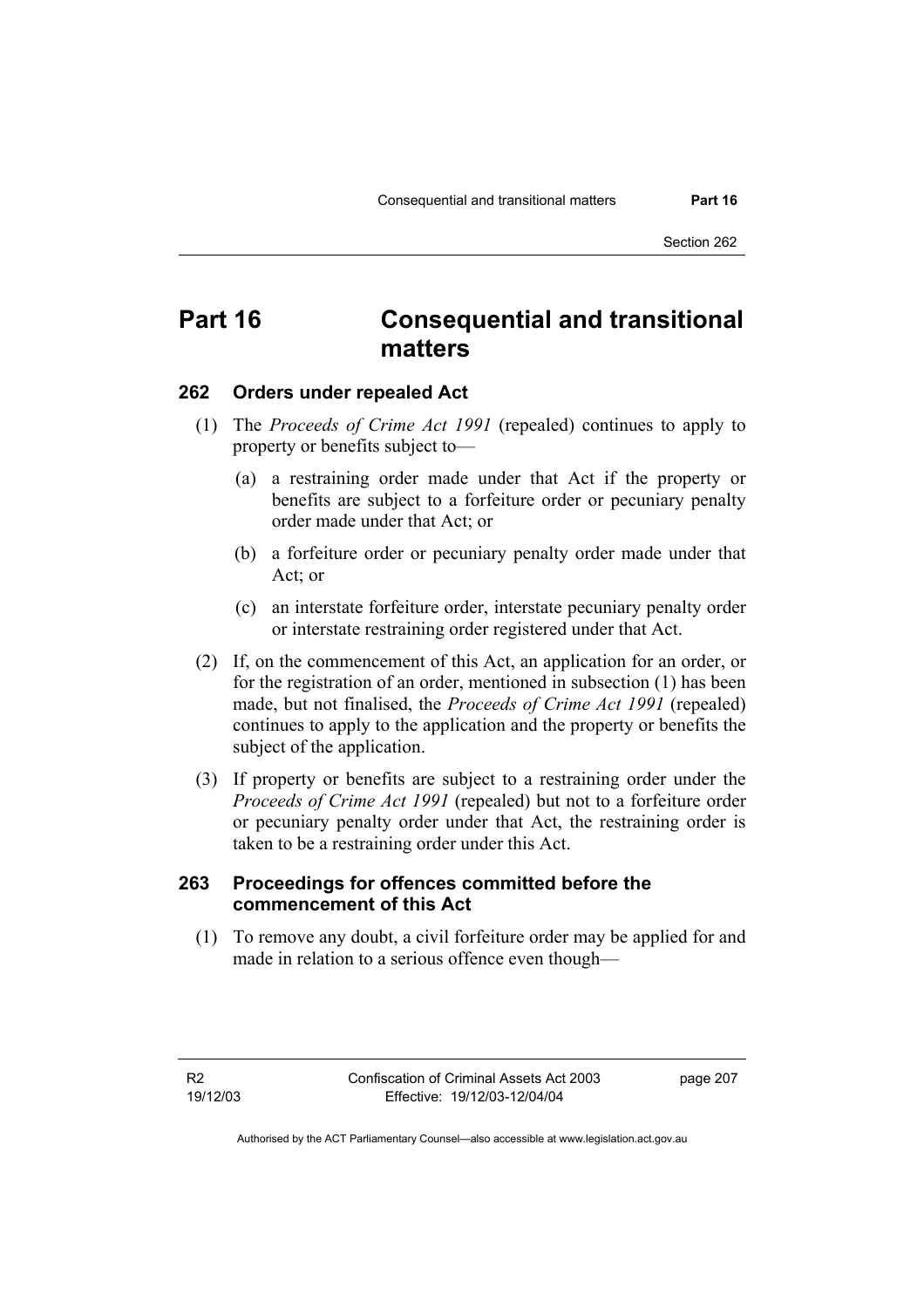Section 264

- (a) an application for a forfeiture order under the *Proceeds of Crime Act 1991* in relation to the offence or a related offence failed; or
- (b) a person was cleared of the offence before the commencement of this Act.
- *Note* This Act applies in relation to offences, whether committed, or alleged to have been committed, before or after the commencement of this Act (see s 5).
- (2) To remove any doubt, a penalty order may be applied for and made under this Act in relation to an offence mentioned in subsection (1).

#### **264 Use of information etc obtained under repealed Act**

- (1) This section applies to property, documents or information that has been—
	- (a) seized or otherwise obtained under the *Proceeds of Crime Act 1991* (repealed); or
	- (b) obtained as a direct or indirect result of action taken under that Act.
- (2) To remove any doubt, the property, documents or information may be used for the purposes of this Act.

#### **265 Confiscated assets trust fund**

- (1) The amount of the confiscated assets trust fund (the *old trust fund*) under the *Proceeds of Crime Act 1991* (repealed) is transferred to the confiscated assets trust fund under this Act.
- (2) The amount of distributable funds in the old trust fund, immediately before the repeal of the *Proceeds of Crime Act 1991*¸ is taken to be distributable funds under this Act.
- (3) The amount of suspended funds in the old trust fund, immediately before the repeal of the *Proceeds of Crime Act 1991*¸ is taken to be reserved funds under this Act.

page 208 Confiscation of Criminal Assets Act 2003 Effective: 19/12/03-12/04/04 R2 19/12/03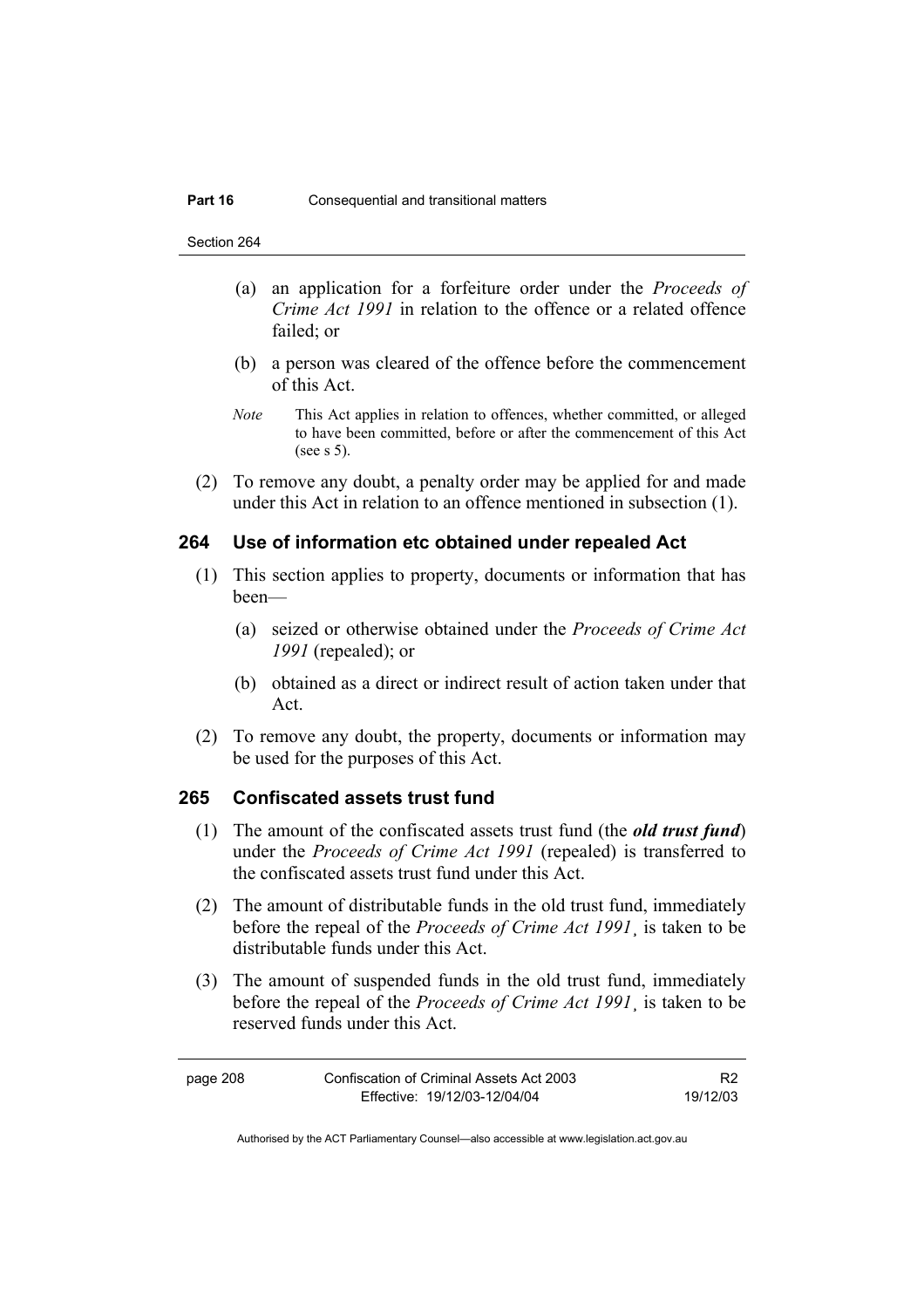Section 266

 (4) An amount payable under the *Proceeds of Crime Act 1991* (repealed) but not paid before the commencement of this Act is payable from the confiscated assets trust fund under this Act.

#### **266 Transitional regulations**

- (1) The regulations may prescribe savings or transitional matters necessary or convenient to be prescribed because of the enactment of this Act.
- (2) Without limiting the scope of subsection (1), the regulations may prescribe matters necessary or convenient to be prescribed for carrying out or giving effect to the provisions of this Act instead of the provisions of the *Proceeds of Crime Act 1991* or *Proceeds of Crime Regulations 1993*.
- (3) Regulations made for this section must not be taken to be inconsistent with this Act as far as they can operate concurrently with this Act.
- (4) This section is additional to, and does not limit, section 267.

#### **267 Modification of pt 16's operation**

The regulations may modify the operation of this part to make provision in relation to any matter that, in the Executive's opinion, is not, or is not adequately, dealt with in this part.

#### **268 Amendments of other legislation—sch 1**

Schedule 1 amends the Acts mentioned in it.

#### **269 Expiry of pt 16**

This part expires 2 years after the day it commences.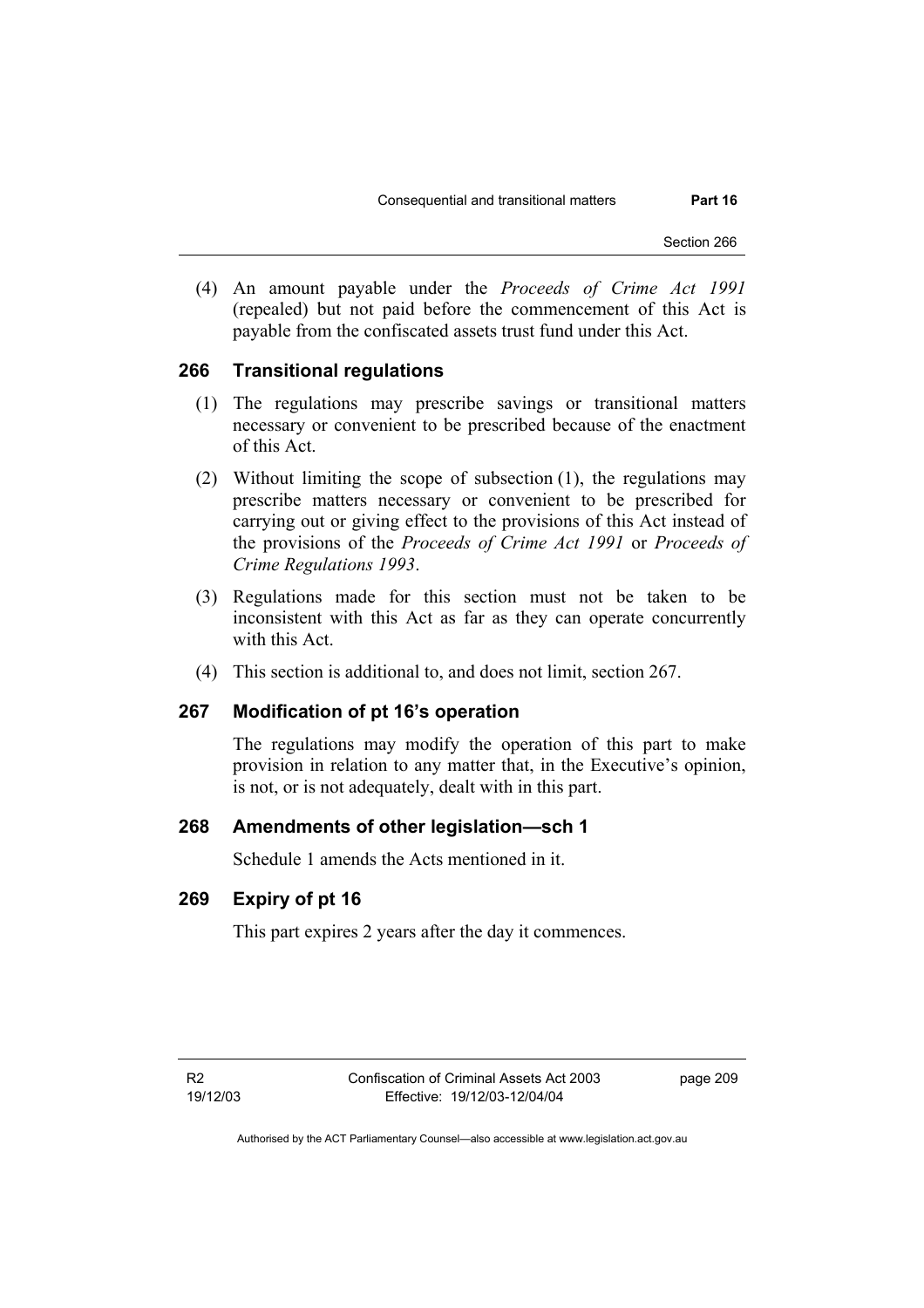# **Dictionary**

(see s  $6)$ 

- *Note 1* The Legislation Act contains definitions and other provisions relevant to this Act.
- *Note 2* In particular, the Legislation Act, dict, pt 1, defines the following terms:
	- authorised deposit-taking institution
	- child
	- domestic partner (see s 169)
	- DPP
	- entity
	- fail
	- foreign country
	- found guilty
	- function
	- indictment
	- indictable offence
	- interest (in relation to land or other property)
	- intersex person (see s 169B)
	- lawyer
	- may (see also s  $146$ )
	- must (see also s  $146$ )
	- police officer
	- property
	- public trustee
	- registrar-general
	- transgender person (see s169A).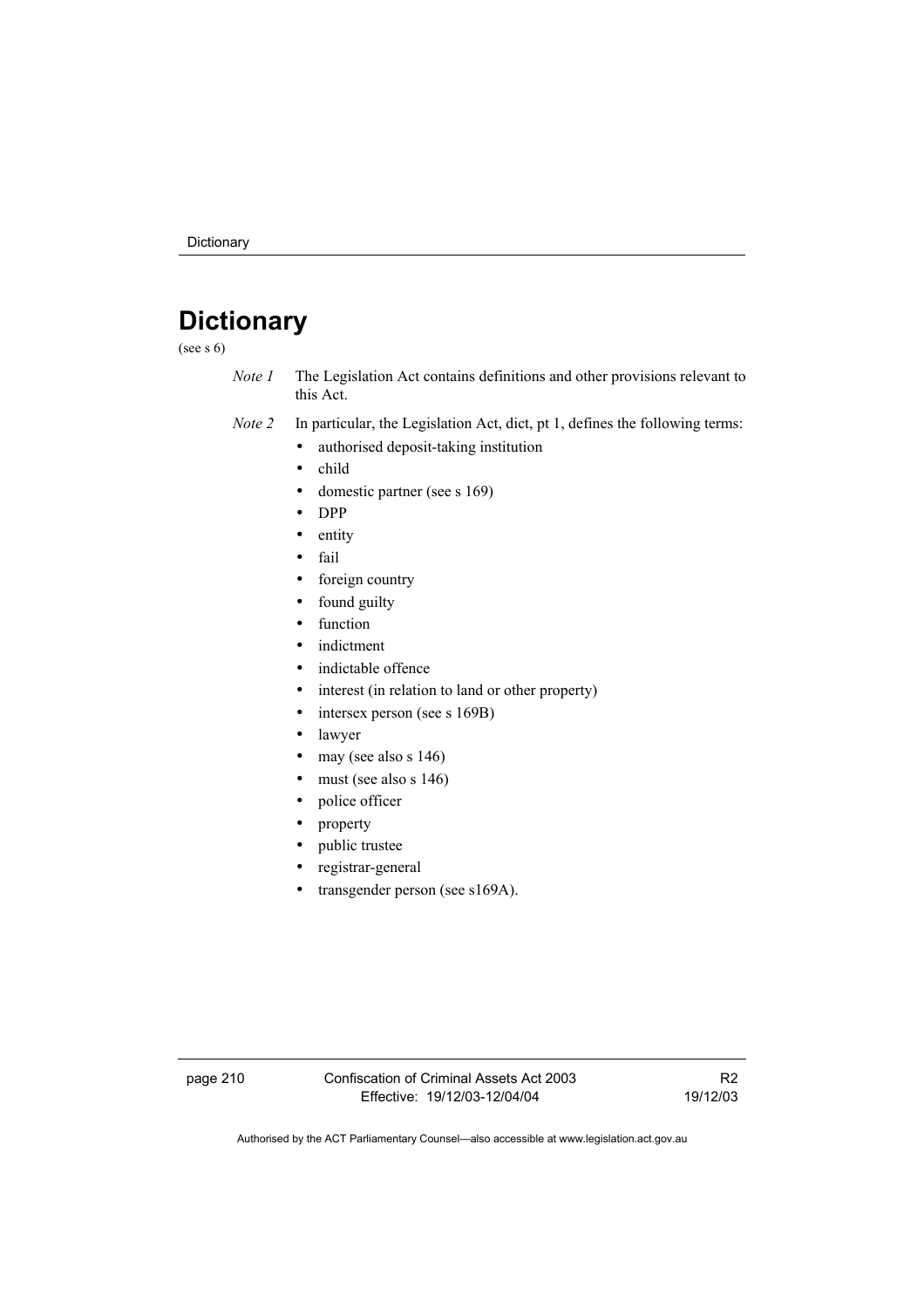#### *abscond*—see section 16.

*account* means any facility or arrangement through which a financial institution accepts deposits or allows withdrawals, and includes—

- (a) a facility or arrangement for a fixed term deposit or a safedeposit box; and
- (b) a facility or arrangement prescribed under the regulations for this definition.

*agent*, for an agent that is a corporation, includes an officer, employee or agent of the corporation.

*artistic profits*—see section 81.

*artistic profits restraining order*—see section 20.

*associate*, for division 12.5 (Examination orders and notices)—see section 164.

*at*, for part 13 (Search warrants)—see section 195.

*authenticated*, in relation to a corresponding law order, for part 11 (Interstate orders)—see section 136.

*authorised investigator*, for division 12.5 (Examination orders and notices)—see section 165 (1).

*automatic forfeiture*, of property, means the forfeiture of the property—

- (a) under division 5.2 (Automatic forfeiture—conviction for serious offences); or
- (b) under division 5.3 (Automatic forfeiture—unclaimed tainted property).
- *Note* A registered interstate automatic forfeiture decision is taken to be an automatic forfeiture under this Act (see s 139).

*benefit* includes service or advantage.

| <b>R2</b> | Confiscation of Criminal Assets Act 2003 | page 211 |
|-----------|------------------------------------------|----------|
| 19/12/03  | Effective: 19/12/03-12/04/04             |          |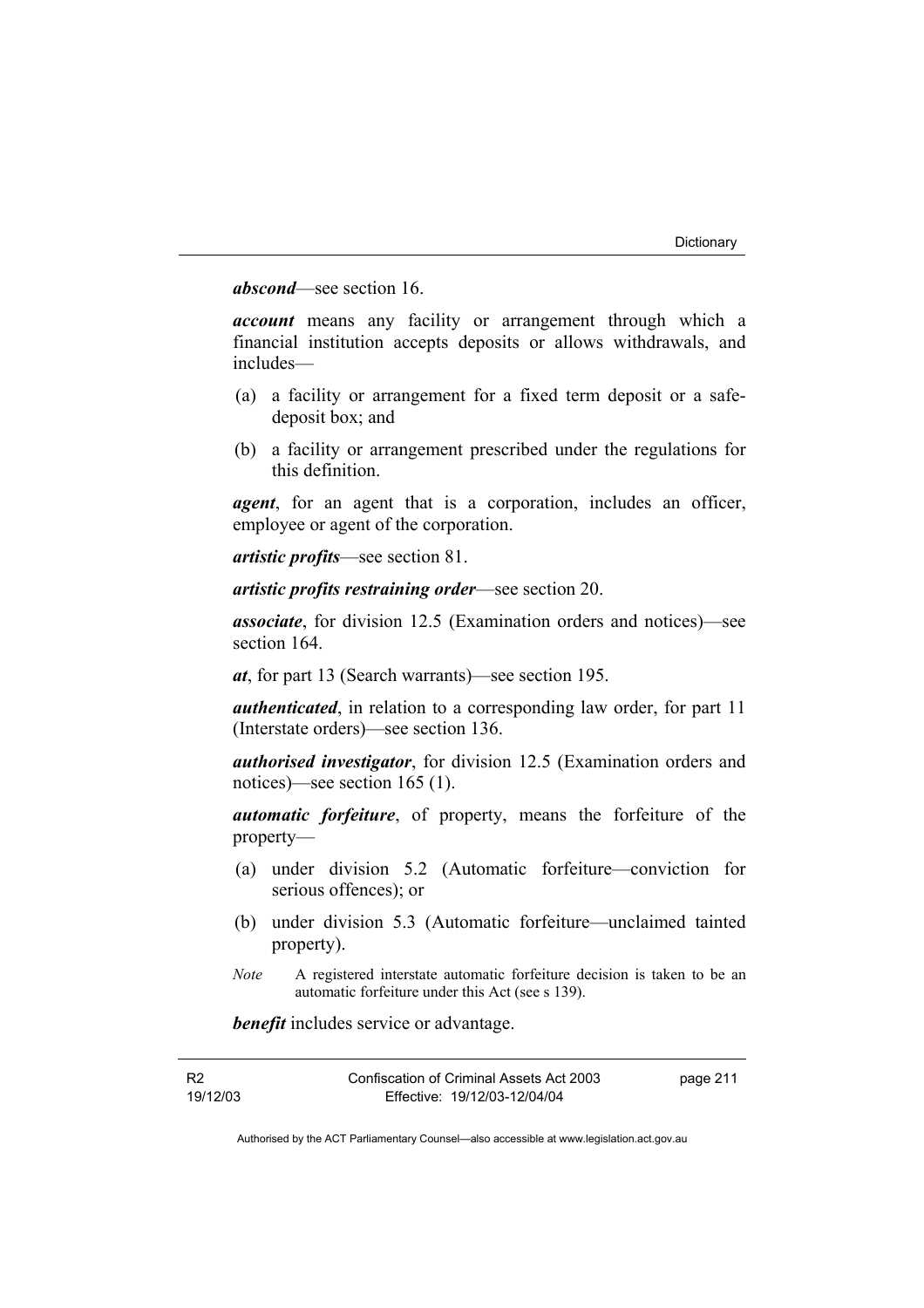*benefits*, derived by an offender—see section 80.

*buyback order*—see section 124.

*civil forfeiture order*—see section 65.

*cleared*, of an offence—see section 17.

#### *commission*—

- (a) of a serious offence, for part 7 (Penalty orders)—see section 79; and
- (b) of an offence by a person who has absconded—includes the alleged commission of the offence by the person.

*confiscation proceeding*—see section 236.

*convicted*—see section 15 (1).

*conviction forfeiture order*—see section 52.

*corresponding law* means a law of the Commonwealth, a State or another Territory that is declared under the regulations to be a corresponding law, whether or not the law corresponds, or substantially corresponds, to this Act.

*corresponding law order* means an order, notice or decision (however described) made under a corresponding law, whether or not the order, notice or decision—

- (a) is made by a court; or
- (b) corresponds, or substantially corresponds, to an order, notice or decision under this Act.

*data*, for part 13 (Search warrants)—see section 195.

*data storage device*, for part 13 (Search warrants)—see section 195.

*dealing*, with property of a person, includes, for example—

 (a) if a debt is owed to the person—making a payment to anyone in reduction of the debt; and

| page 212 | Confiscation of Criminal Assets Act 2003 | R <sub>2</sub> |
|----------|------------------------------------------|----------------|
|          | Effective: 19/12/03-12/04/04             | 19/12/03       |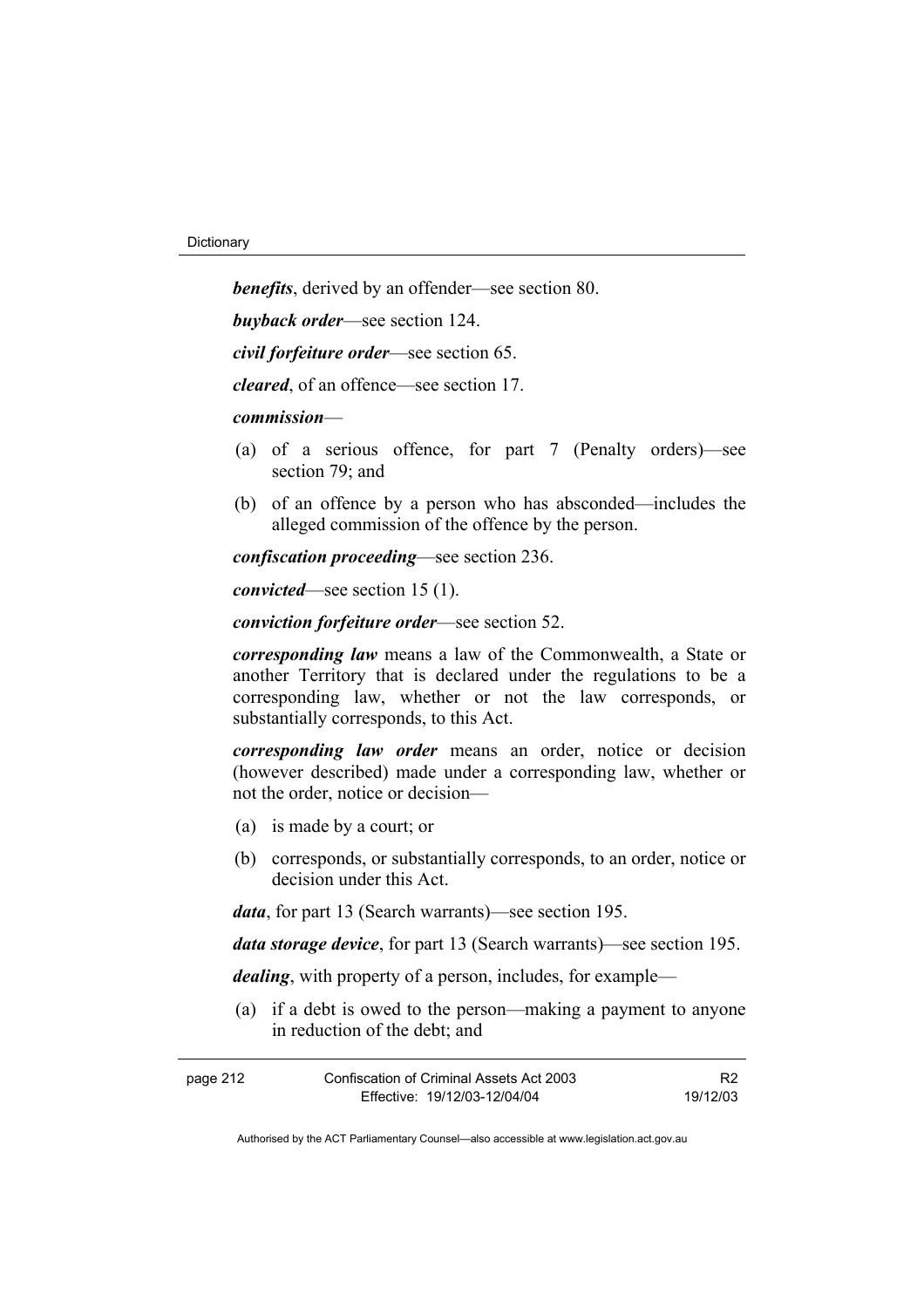- (b) disposing of the property (including, for example, making a gift of the property or removing the property from the ACT or Australia); and
- (c) receiving the property, whether as a gift or otherwise; and
- (d) creating or assigning an interest in the property; and
- (e) using the property to obtain or extend credit; and
- (f) using credit secured against the property.
- *Note* An example is part of the Act, is not exhaustive and may extend, but does not limit, the meaning of the provision in which it appears (see Legislation Act, s 126 and s 132).

*derived*—see section 12.

*distributable funds*, for part 10 (Confiscated assets trust fund)—see section 128.

*effective control*, of property—see section 14.

*encumbrance*, in relation to property, includes any interest, mortgage, charge, right, claim or demand in relation to the property.

*equitable sharing program*, for part 10 (Confiscated assets trust fund)—see section 129.

*examination notice*—see section 171.

*examination order*—see section 166.

*exclusion order*—see section 72.

*executing police officer*, of a search warrant, for part 13 (Search warrants)—see section 195.

*finalised*, for a confiscation or criminal proceeding—see section 18.

*financial institution* means—

- (a) an authorised deposit-taking institution; or
- (b) the Reserve Bank of Australia; or

page 213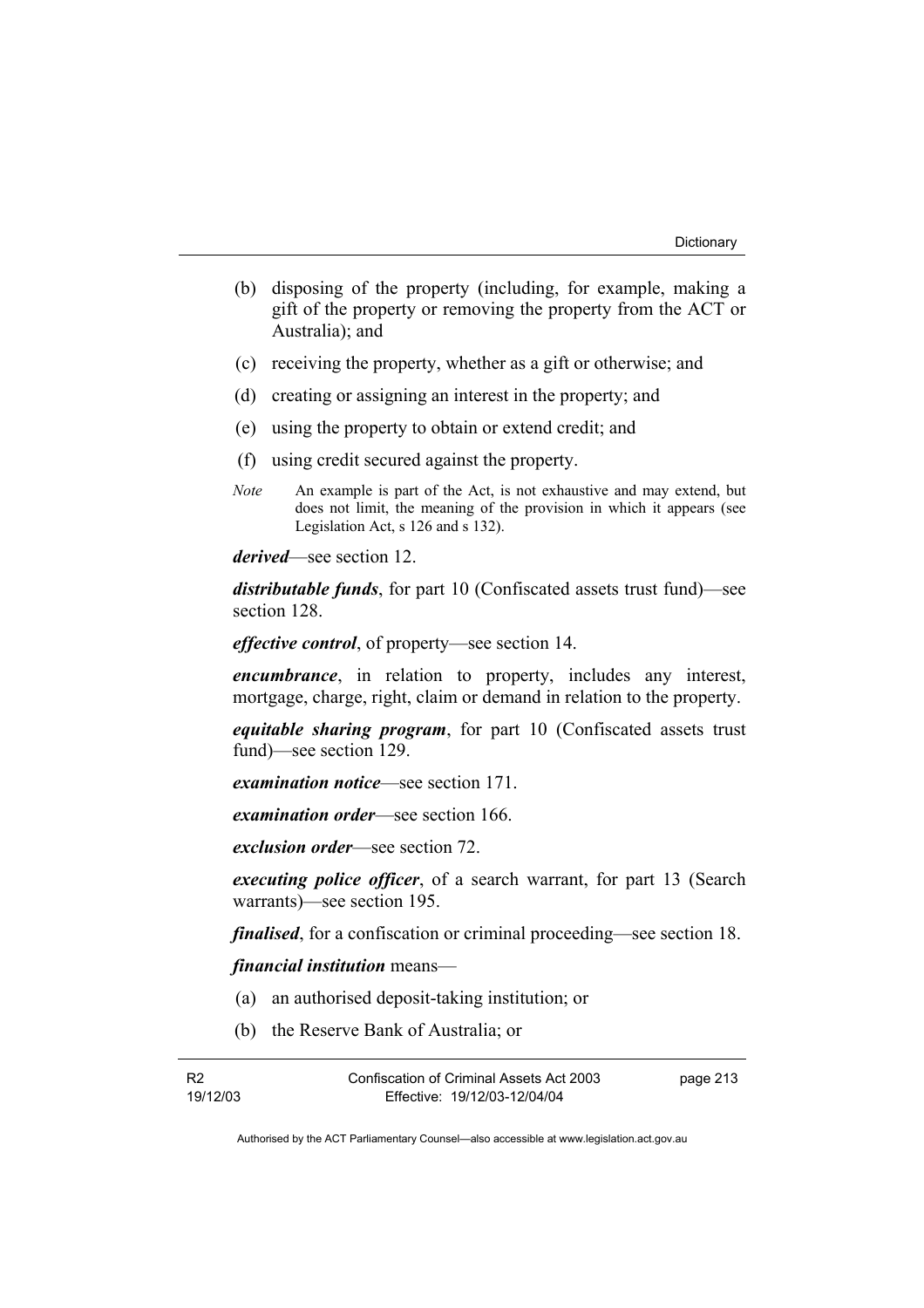- (c) an entity registered or incorporated as a cooperative housing society or similar society under the law of the Territory, a State or another Territory; or
- (d) a person who carries on State banking within the meaning of the Commonwealth Constitution, section 51 (13); or
- (e) a corporation that is, or that, if it had been incorporated in Australia, would be, a financial corporation within the meaning of the Commonwealth Constitution, section 51 (20); or
- (f) a person who permits someone else to deposit money with the person for use by the other person in relation to gaming or betting; or
- (g) an entity prescribed under the regulations for this definition.

*forfeited* property, means property forfeited under part 5 (Forfeiture of property).

*forfeiture order* means a civil forfeiture order or a conviction forfeiture order.

*Note* A registered interstate forfeiture order is taken to be a forfeiture order under this Act (see s 139).

*forfeiture or penalty application*, for division 4.3 (Duration of restraining orders)—see section 41.

*frisk search*, for part 13 (Search warrants)—see section 195.

*fully satisfied*—a forfeiture order or penalty order, or an automatic forfeiture of property, is *fully satisfied* when—

- (a) for an automatic forfeiture of property or a forfeiture order the property that is the subject of the automatic forfeiture or order has vested in law in the Territory and the public trustee has taken control of the property; and
- (b) for a penalty order—the amount of the order has been paid to, or recovered by, the Territory or realised by the public trustee from the disposal of property.

| page 214 | Confiscation of Criminal Assets Act 2003 |          |
|----------|------------------------------------------|----------|
|          | Effective: 19/12/03-12/04/04             | 19/12/03 |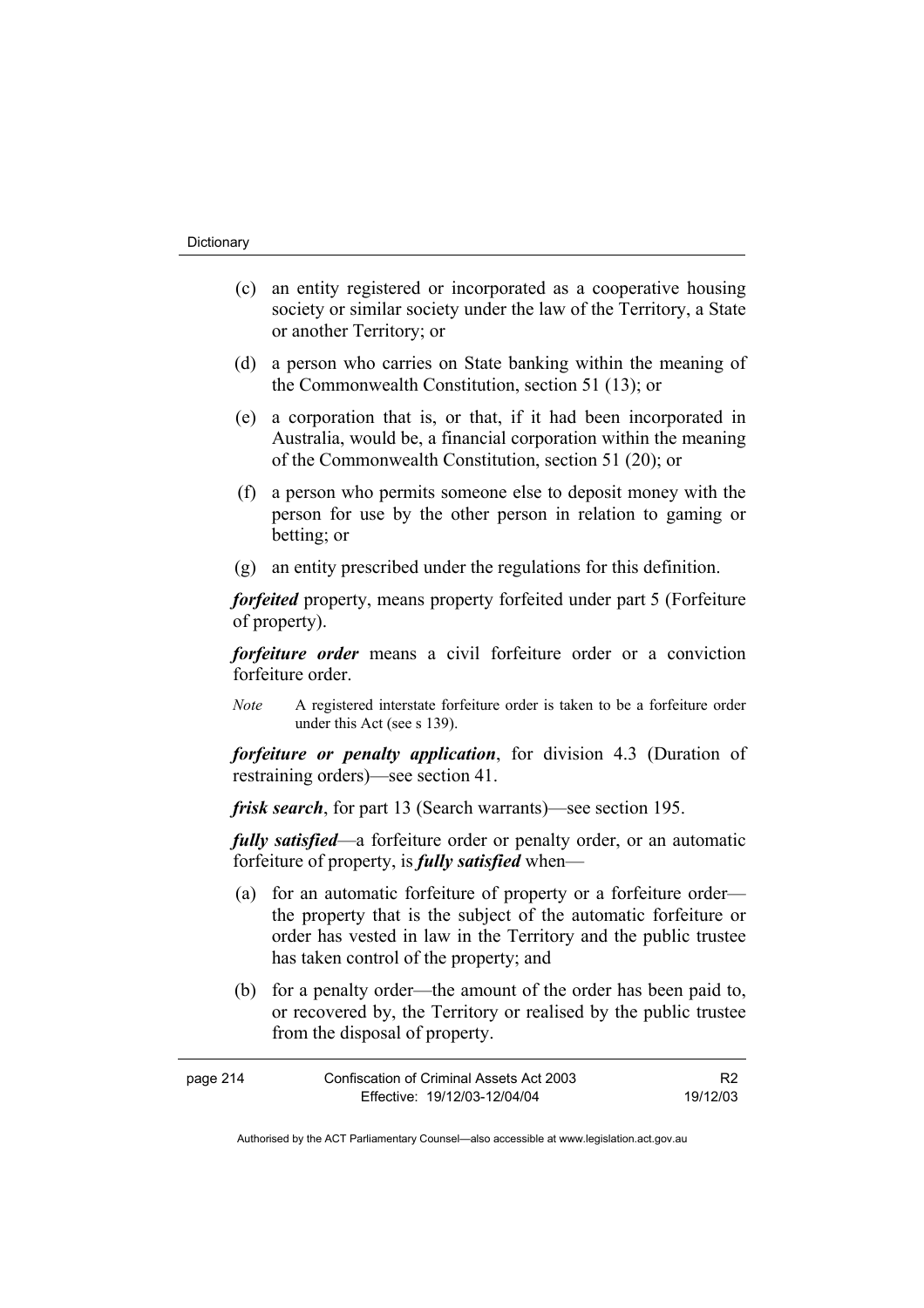*indictable offence*—see section 13 (2).

*information order*—see section 186.

*inquiry notice*—see section 144.

*in relation to*—to remove any doubt, *in relation to* includes—

- (a) in; and
- (b) for or for the purposes of; and
- (c) in connection with; and
- (d) in respect of; and
- (e) with respect to.

#### **Example**

The phrase 'property used, or intended to be used by an offender, in relation to the commission of an offence' (in s 3 (d) and elsewhere) refers to all or any of the following:

(a) property used *in* or *in relation to* the commission of the offence;

- (b) property used *for* or *for the purposes of* the commission of the offence;
- (c) property used *in connection with* the commission of the offence;
- (d) property used *in respect of* the commission of the offence;
- (e) property used *with respect to* the commission of the offence.
- *Note* An example is part of the Act, is not exhaustive and may extend, but does not limit, the meaning of the provision in which it appears (see Legislation Act, s 126 and s 132).

*interested person*, for part 8 (Forfeited property)—see section 107.

*interstate automatic forfeiture decision* means a corresponding law order prescribed under the regulations for this definition.

*interstate civil forfeiture order* means a corresponding law order prescribed under the regulations for this definition.

*interstate conviction forfeiture order* means a corresponding law order prescribed under the regulations for this definition.

R2 19/12/03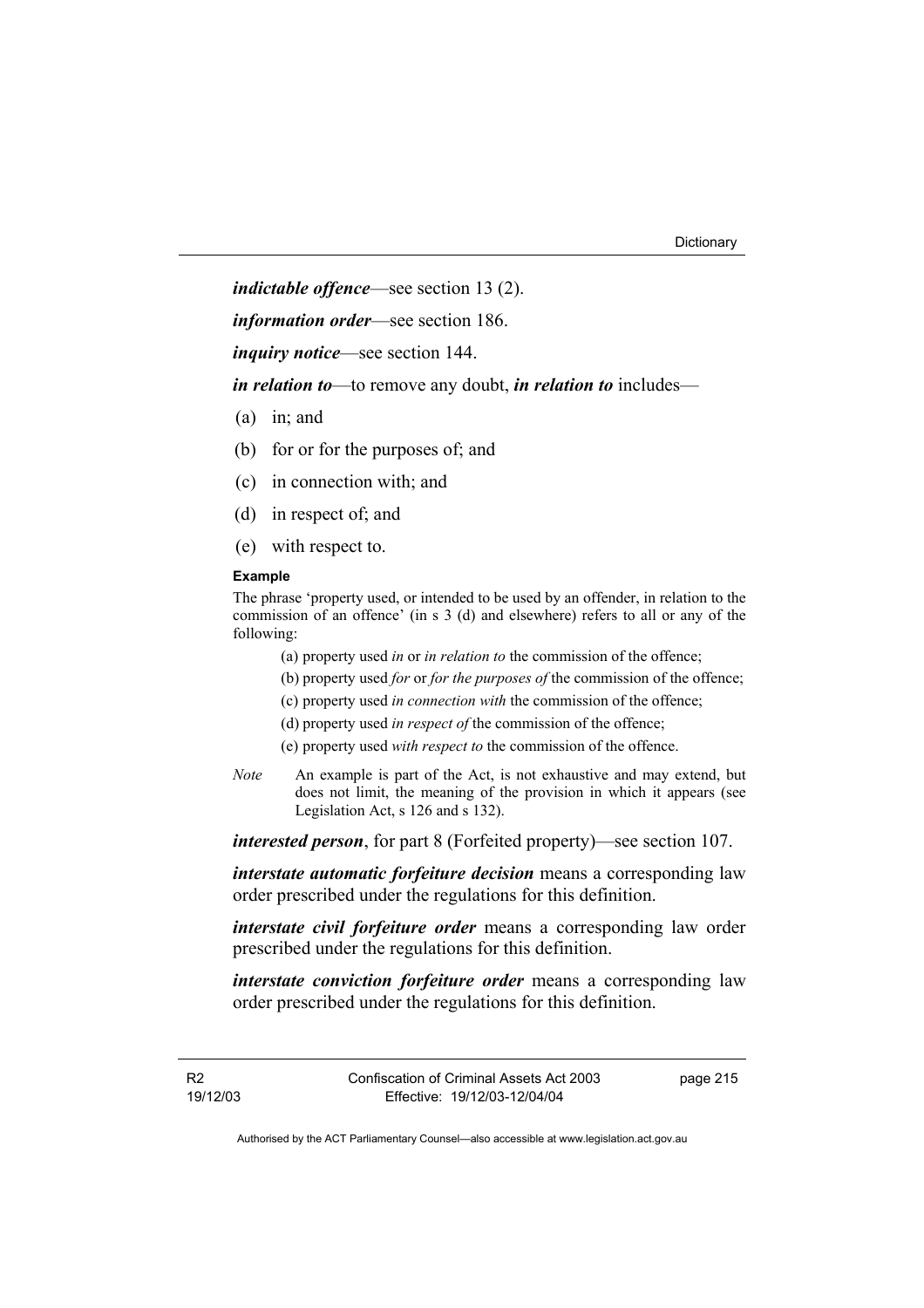*interstate forfeiture order* means an interstate civil forfeiture order or interstate conviction forfeiture order.

*interstate penalty charge*—see section 142 (2) (Interstate penalty charges).

*interstate penalty order* means a corresponding law order prescribed under the regulations for this definition.

*interstate restraining order* means a corresponding law order prescribed under the regulations for this definition.

*investigation*, for division 12.5 (Examination orders and notices) see section 164

*issuing officer*, for a search warrant, for part 13 (Search warrants) see section 195.

*joint ownership*—property is *jointly owned* if the owners own the property as joint tenants or tenants in common.

*money laundering offence* means—

- (a) an offence against the *Crimes Act 1900*, division 6.2A (Money laundering and organised fraud); or
- (b) an offence against a law of the Commonwealth, a State or another Territory that is declared under the regulations to be a corresponding offence, whether or not the offence corresponds, or substantially corresponds, to an offence mentioned in paragraph (a).

*monitoring order*—see section 148.

*narcotic substance*, for division 7.3 (Value of benefits)—see section 90.

*non-disclosable information order*—see section 191.

*occupier*, of premises, for part 13 (Search warrants)—see section 195.

| Confiscation of Criminal Assets Act 2003<br>page 216 |                              | R <sub>2</sub> |
|------------------------------------------------------|------------------------------|----------------|
|                                                      | Effective: 19/12/03-12/04/04 | 19/12/03       |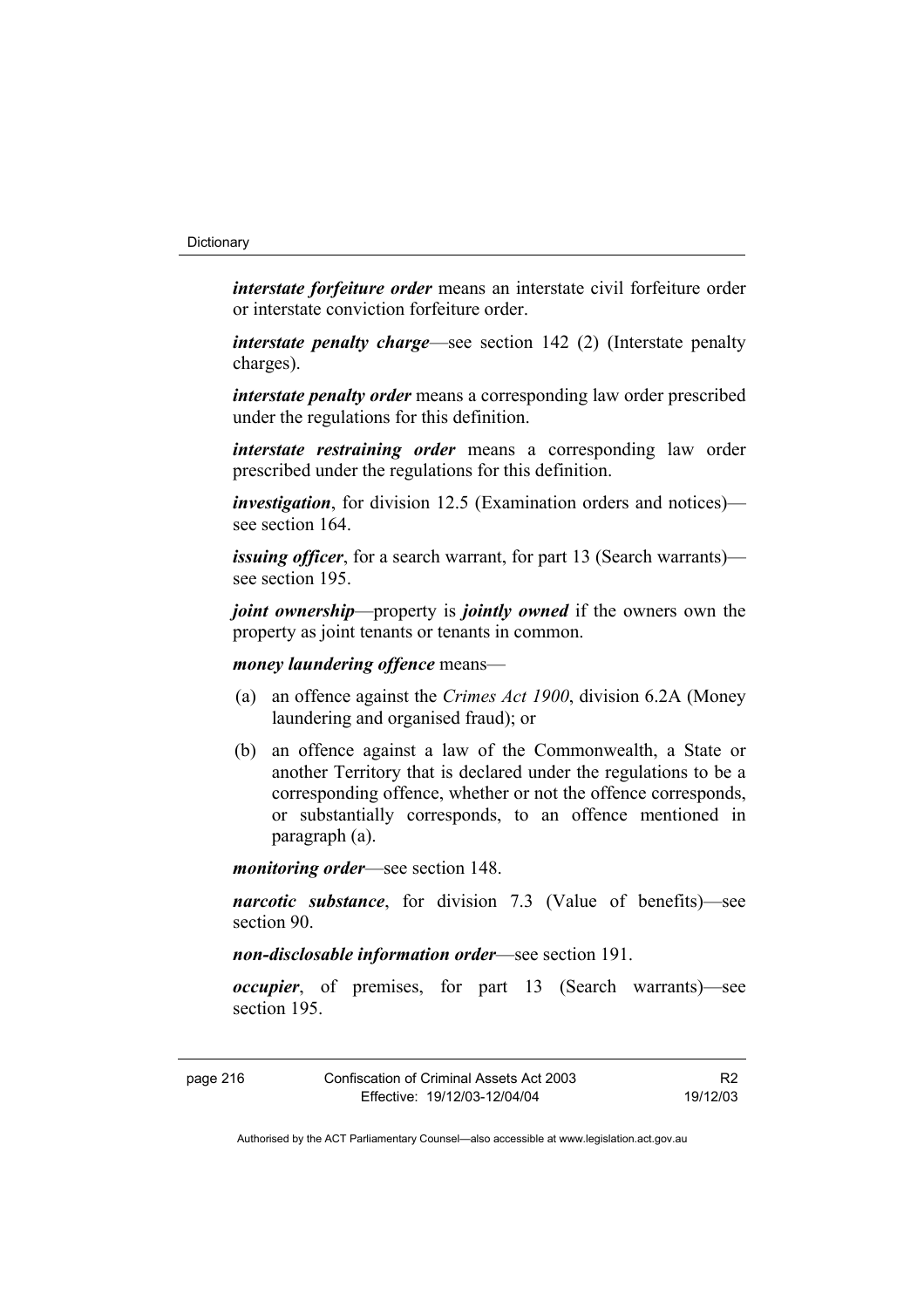*offence*—see section 13 (1).

*offender*, in relation to an offence, means a person (including a corporation) who committed, or is alleged to have committed, the offence.

*Note* A reference to a *person* generally includes a reference to a corporation as well as an individual, see Legislation Act, s 160. (See also the Legislation Act, dict, pt 1, def *person*.)

*ordinary indictable offence*—see section 13 (2).

*ordinary search*, for part 13 (Search warrants)—see section 195.

*party*, to an offence, means a person who—

- (a) commits or participates in the offence; or
- (b) is an accessory before or after the fact to the offence.

*penalty charge*—see section 94 (4) (Creation of penalty charge over restrained property).

*Note* An interstate penalty charge is taken to be a penalty charge under this Act (see s 142).

*penalty order*—see section 82.

*person assisting*, in relation to a search warrant, for part 13 (Search warrants)—see section 195.

*premises*, for part 13 (Search warrants)—see section 195.

*present* an indictment includes laying an information.

*production order*—see section 156.

#### *property*—

- (a) of an offender, for division 7.3 (Value of benefits)—see section 90; and
- (b) of a person, includes property in which the person has a beneficial interest.

page 217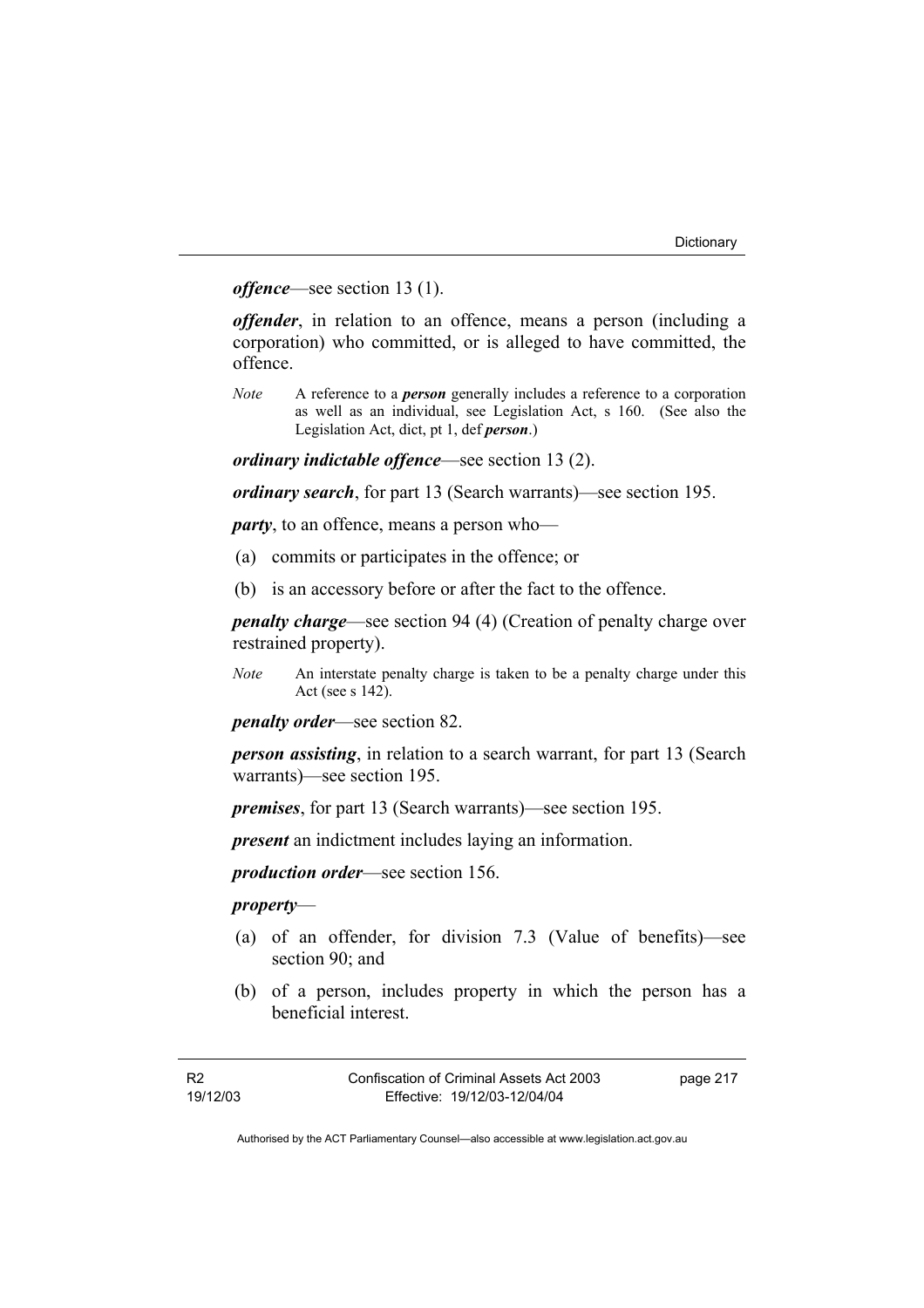*property-tracking document*—see section 157.

*purposes of this Act*—see section 3.

*quashed*—see section 15 (3) and (4).

*registered*, for a corresponding law order, means registered under part 11 (Interstate orders).

*registrable property* means property title to which is passed by registration in a statutory property register.

*registered property interest* means an interest in property recorded in a statutory property register.

*related* offence—see section 13 (3).

*relevant court*—see section 238.

*reserved funds*, for part 10 (Confiscated assets trust fund)—see section 128.

*restrained*, in relation to property, means property subject to a restraining order.

*restraining order*—see section 19.

- *Note* A registered interstate restraining order is taken to be a restraining order under this Act (see s 139).
- *return or compensation order*—see section 121.

*search warrant*, for part 13 (Search warrants)—see section 195.

*serious offence*—see section 13 (2).

*statutory property register* means a register kept under a Territory law, or a law of the Commonwealth, a State or another Territory, for recording ownership of property (including interests in property) if—

 (a) title to the property is passed by registration in the register of ownership of the property; or

| page 218 | Confiscation of Criminal Assets Act 2003 | R <sub>2</sub> |
|----------|------------------------------------------|----------------|
|          | Effective: 19/12/03-12/04/04             | 19/12/03       |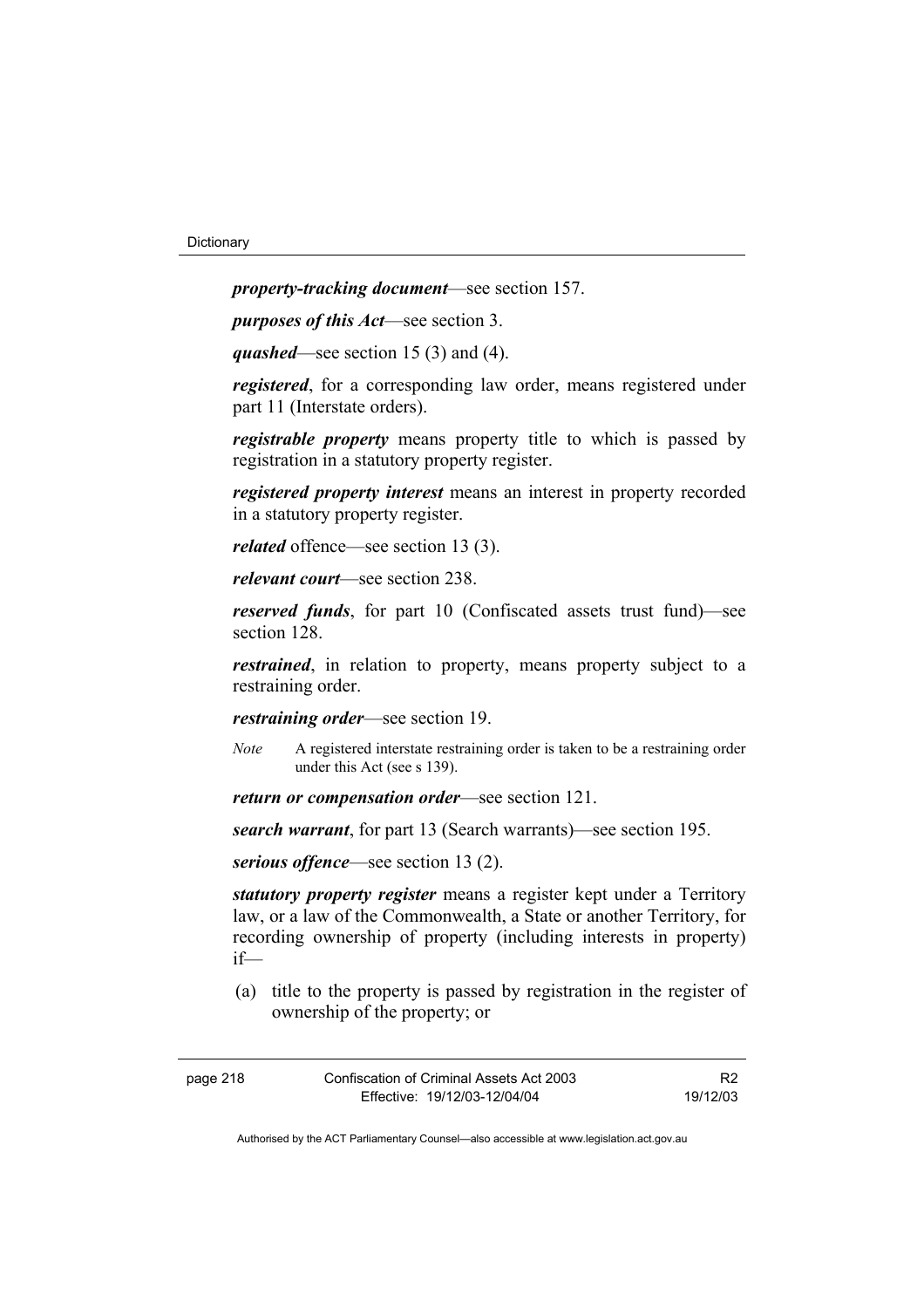(b) the owner of an interest in the property may lose the interest if the interest is not registered in the register.

#### **Examples**

- 1 the register of land titles kept under the *Land Titles Act 1925*, section 43
- 2 the register of interests in goods mentioned in the *Sale of Motor Vehicles Act 1977*, part 4A (Registration of interests in motor vehicles)
- *Note* An example is part of the Act, is not exhaustive and may extend, but does not limit, the meaning of the provision in which it appears (see Legislation Act, s 126 and s 132).

*subject to forfeiture*, in relation to property—see section 73.

*sufficient consideration*, in relation to acquiring or disposing or otherwise dealing with property, means acquiring, disposing of, or otherwise dealing with, the property for a consideration that is sufficient and that appropriately reflects the value of the property having regard only to commercial considerations.

*tainted property*—see section 10.

*target material*, for part 13 (Search warrants)—see section 195.

*transaction suspension order*—see section 152.

*trust fund* means the confiscated assets trust fund under section 130.

*unclaimed tainted property*—see section 11.

*unclaimed tainted property restraining order*—see section 21.

*vehicle*, for part 13 (Search warrants)—see section 195.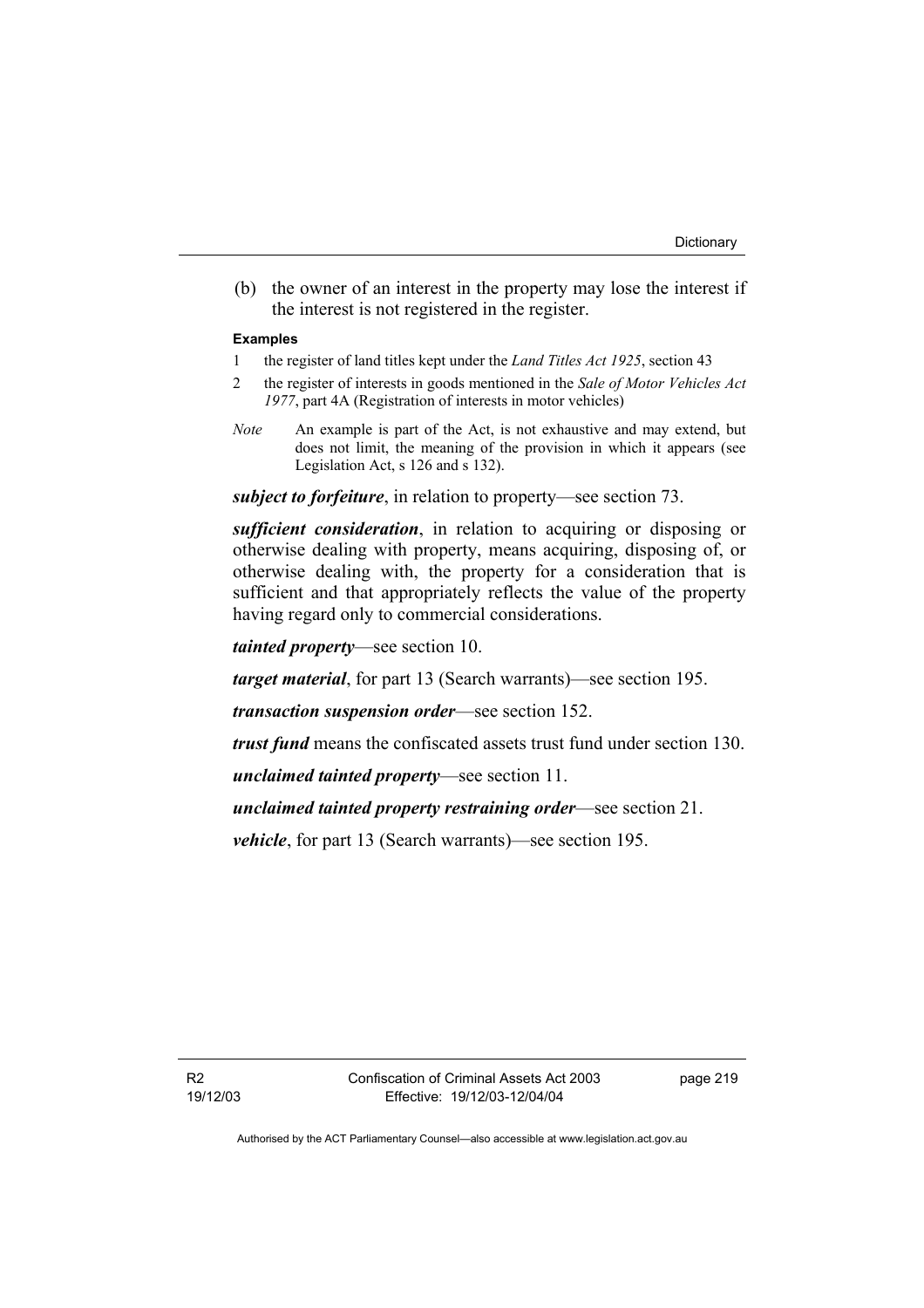1 About the endnotes

### **Endnotes**

#### **1 About the endnotes**

Amending and modifying laws are annotated in the legislation history and the amendment history. Current modifications are not included in the republished law but are set out in the endnotes.

Not all editorial amendments made under the *Legislation Act 2001*, part 11.3 are annotated in the amendment history. Full details of any amendments can be obtained from the Parliamentary Counsel's Office.

Uncommenced amending laws and expiries are listed in the legislation history and the amendment history. These details are underlined. Uncommenced provisions and amendments are not included in the republished law but are set out in the last endnote.

If all the provisions of the law have been renumbered, a table of renumbered provisions gives details of previous and current numbering.

The endnotes also include a table of earlier republications.

If the republished law includes penalties, current information about penalty unit values appears on the republication inside front cover.

#### **2 Abbreviation key**

| $am = amended$                             | $ord = ordinance$                           |
|--------------------------------------------|---------------------------------------------|
| $amdt = amendment$                         | orig = original                             |
| $ch = chapter$                             | $p = page$                                  |
| $cl = clause$                              | par = paragraph                             |
| $def = definition$                         | pres = present                              |
| $dict = dictionary$                        | $prev = previous$                           |
| disallowed = disallowed by the Legislative | $(\text{prev})$ = previously                |
| Assembly                                   | $prov = provision$                          |
| $div =$ division                           | $pt = part$                                 |
| $exp = expires/expired$                    | $r = rule/subrule$                          |
| Gaz = Gazette                              | $reg = regulation/subregulation$            |
| $hdg =$ heading                            | $renum = renumbered$                        |
| IA = Interpretation Act 1967               | $reloc = relocated$                         |
| ins = inserted/added                       | $R[X]$ = Republication No                   |
| $LA =$ Legislation Act 2001                | $RI$ = reissue                              |
| $LR =$ legislation register                | s = section/subsection                      |
| LRA = Legislation (Republication) Act 1996 | $sch = schedule$                            |
| $mod = modified / modified$                | $sdiv = subdivision$                        |
| $No = number$                              | $sub =$ substituted                         |
| $num = numbered$                           | SL = Subordinate Law                        |
| $o = order$                                | underlining $=$ whole or part not commenced |
| om = omitted/repealed                      | or to be expired                            |
|                                            |                                             |

page 220 Confiscation of Criminal Assets Act 2003 Effective: 19/12/03-12/04/04

R2 19/12/03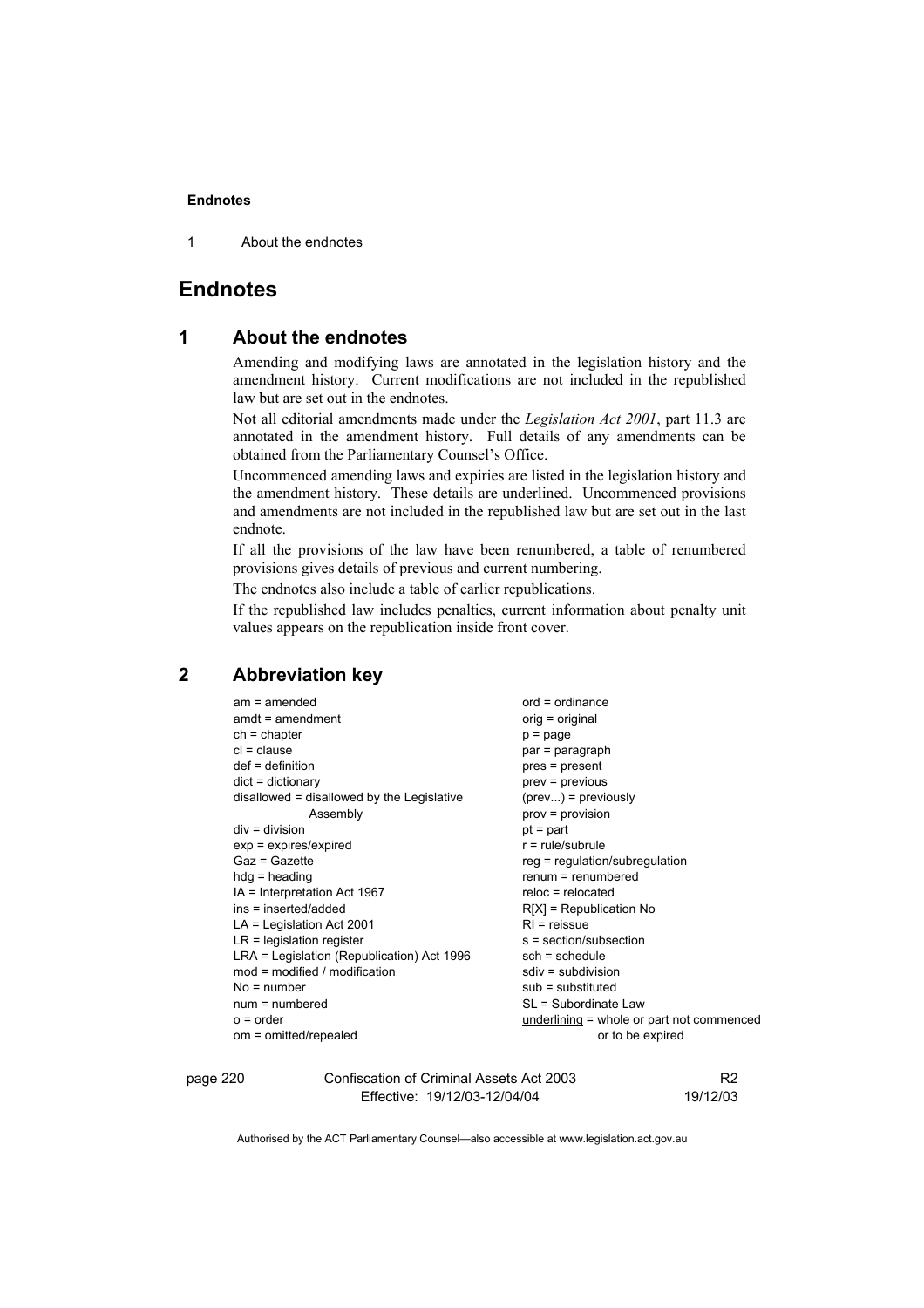#### **3 Legislation history**

#### **Confiscation of Criminal Assets Act 2003 A2003-8**

notified LR 27 March 2003 s 1, s 2 commenced 27 March 2003 (LA s 75 (1)) remainder commenced 15 August 2003 (s 2 and CN2003-7)

as amended by

#### **Legislation (Gay, Lesbian and Transgender) Amendment Act 2003 A2003-14 sch 1 pt 1.6**

notified LR 27 March 2003 s 1, s 2 commenced 27 March 2003 (LA s 75 (1)) sch 1 pt 1.6 commenced 28 March 2003 (s 2)

#### **Evidence (Miscellaneous Provisions) Amendment Act 2003 A2003-48 sch 2 pt 2.2**

notified LR 31 October 2003 s 1, s 2 commenced 31 October 2003 (LA s 75 (1)) sch 2 pt 2.2 awaiting commencement (s 2) *Note* default commencement under LA s 79: 30 April 2004

#### **Statute Law Amendment Act 2003 (No 2) A2003-56 sch 3 pt 3.6**

notified LR 5 December 2003 s 1, s 2 commenced 5 December 2003 (LA s 75 (1)) sch 3 pt 3.6 commenced 19 December 2003 (s 2)

#### **4 Amendment history**

| <b>Commencement</b><br>s <sub>2</sub> | om LA s 89 (4)                                                                                                                                                          |          |
|---------------------------------------|-------------------------------------------------------------------------------------------------------------------------------------------------------------------------|----------|
| s 37                                  | Payment of living and business expenses from restrained property<br>def domestic partner om A2003-14 amdt 1.18<br>def <i>domestic partnership</i> om A2003-14 amdt 1.18 |          |
| s 80                                  | Meaning of benefits derived by an offender<br>am A2003-56 amdt 3.127                                                                                                    |          |
| s 176                                 | <b>Conduct of examination</b><br>am A2003-48 amdt 2.2                                                                                                                   |          |
| s 211                                 | Search warrants—restrictions on personal searches<br>am A2003-14 amdts 1.19, 1.20; ss renum R1 LA (see A2003-8<br>amdt 1.21)                                            |          |
| R <sub>2</sub><br>19/12/03            | Confiscation of Criminal Assets Act 2003<br>Effective: 19/12/03-12/04/04                                                                                                | page 221 |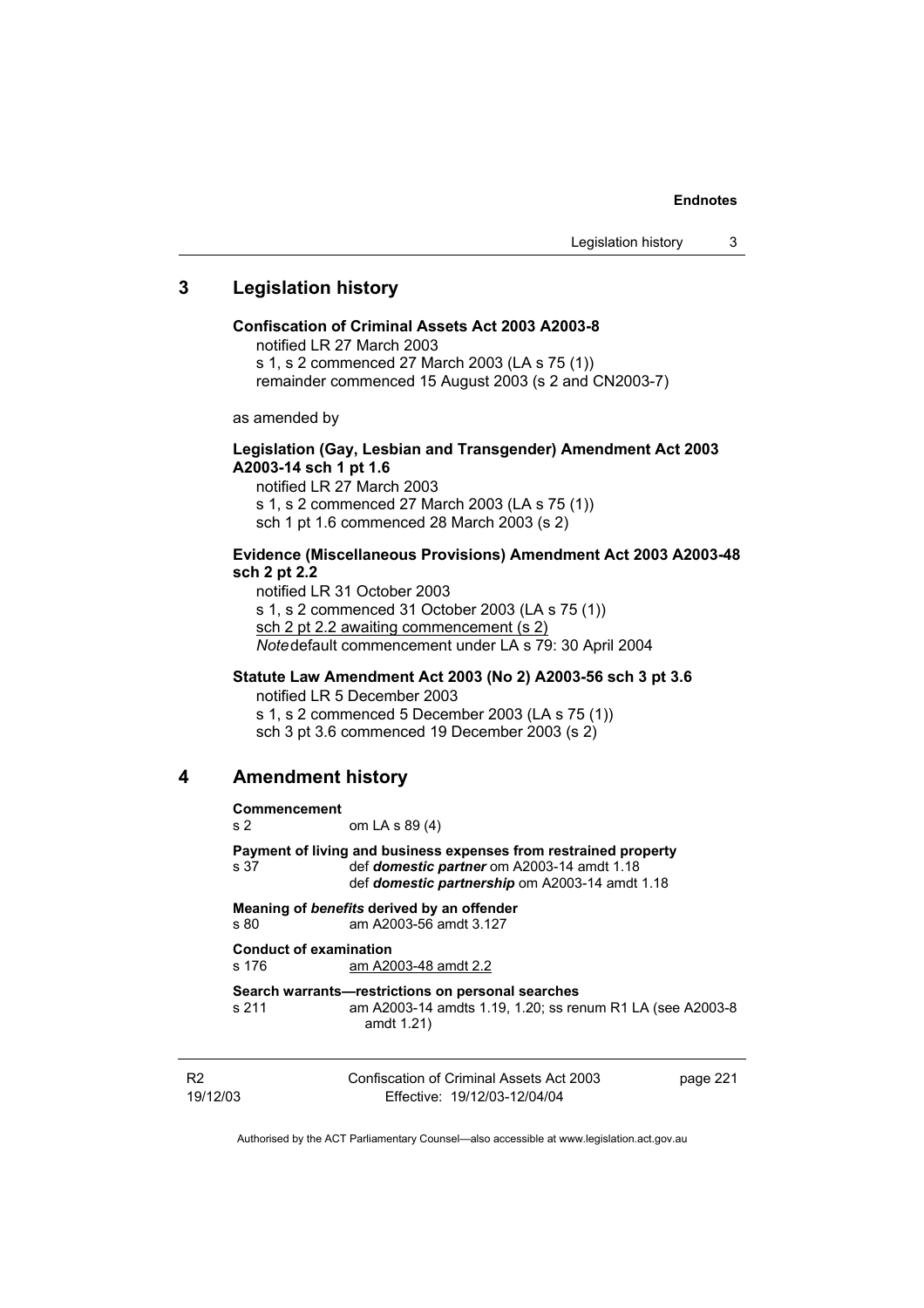| 5 |  | Earlier republications |
|---|--|------------------------|
|---|--|------------------------|

**Consequential and transitional matters**  pt 16 hdg exp 15 August 2005 (s 269) **Repeal of Proceeds of Crime legislation**  s 261 om LA s 89 (3) **Orders under repealed Act**  s 262 exp 15 August 2005 (s 269) **Proceedings for offences committed before the commencement of this Act**  s 263 exp 15 August 2005 (s 269) **Use of information etc obtained under repealed Act**  s 264 exp 15 August 2005 (s 269) **Confiscated assets trust fund**  s 265 exp 15 August 2005 (s 269) **Transitional regulations**  s 266 exp 15 August 2005 (s 269) **Modification of pt 16's operation**  s 267 exp 15 August 2005 (s 269) **Amendments of other legislation—sch 1**  s 268 om LA s 89 (3) **Expiry of pt 16**  s 269 exp 15 August 2005 (s 269) **Amendments of other legislation**  sch 1 om LA s 89 (3) **Dictionary**  dict am A2003-14 amdt 1.22

#### **5 Earlier republications**

Some earlier republications were not numbered. The number in column 1 refers to the publication order.

Since 12 September 2001 every authorised republication has been published in electronic pdf format on the ACT legislation register. A selection of authorised republications have also been published in printed format. These republications are marked with an asterisk (\*) in column 1. Except for the footer, electronic and printed versions of an authorised republication are identical.

|          | <b>Republication No</b> | Amendments to                                                            | <b>Republication date</b> |                            |
|----------|-------------------------|--------------------------------------------------------------------------|---------------------------|----------------------------|
|          | 1                       | A2003-14                                                                 | 15 August 2003            |                            |
| page 222 |                         | Confiscation of Criminal Assets Act 2003<br>Effective: 19/12/03-12/04/04 |                           | R <sub>2</sub><br>19/12/03 |